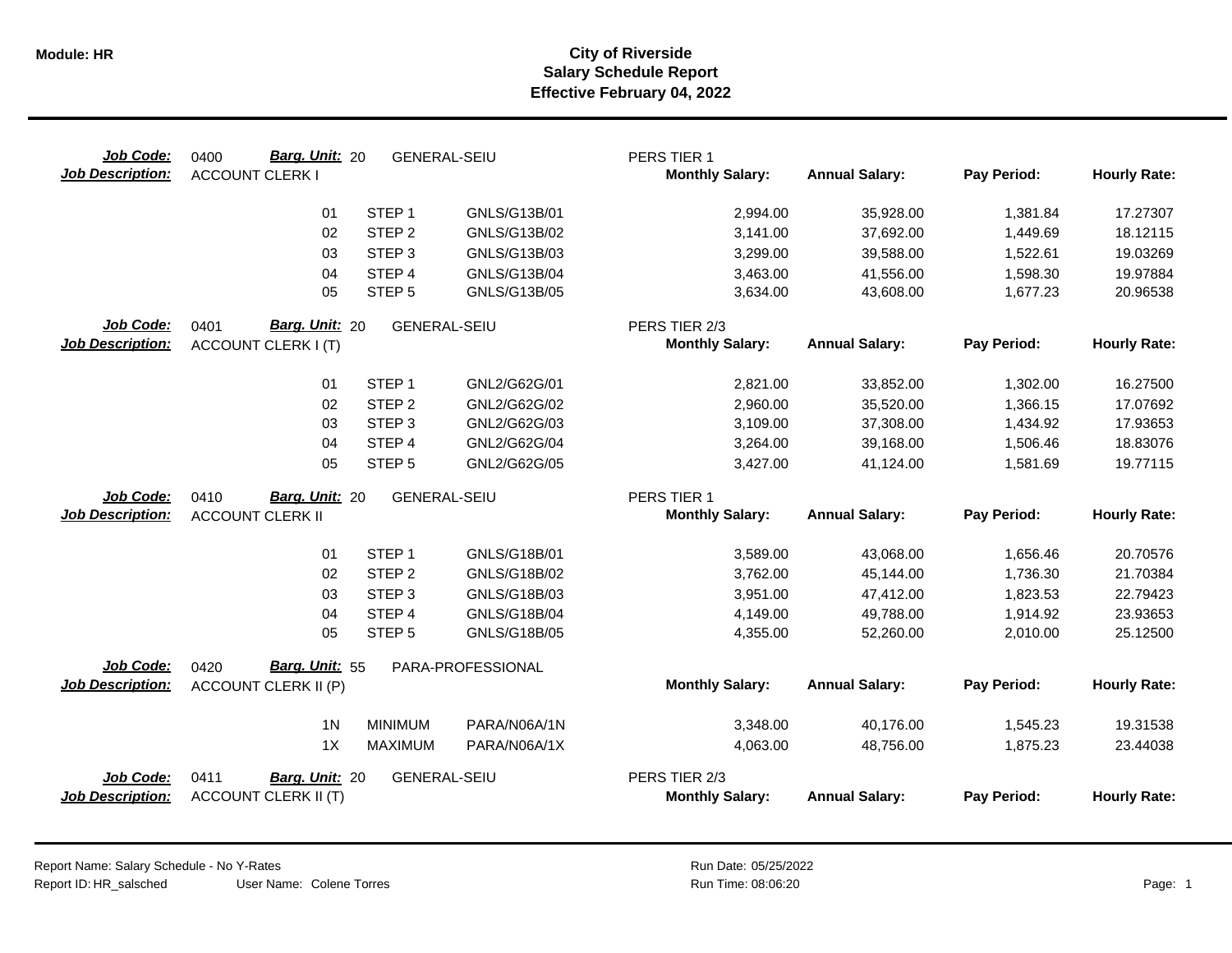**Salary Schedule Report Effective February 04, 2022 Module: HR City of Riverside**

|                         | 01                     | STEP <sub>1</sub>   | GNL2/G64M/01      | 3,382.00               | 40,584.00             | 1,560.92    | 19.51153            |
|-------------------------|------------------------|---------------------|-------------------|------------------------|-----------------------|-------------|---------------------|
|                         | 02                     | STEP <sub>2</sub>   | GNL2/G64M/02      | 3,546.00               | 42,552.00             | 1,636.61    | 20.45769            |
|                         | 03                     | STEP <sub>3</sub>   | GNL2/G64M/03      | 3,725.00               | 44,700.00             | 1,719.23    | 21.49038            |
|                         | 04                     | STEP 4              | GNL2/G64M/04      | 3,912.00               | 46,944.00             | 1,805.53    | 22.56923            |
|                         | 05                     | STEP <sub>5</sub>   | GNL2/G64M/05      | 4,105.00               | 49,260.00             | 1,894.61    | 23.68269            |
| Job Code:               | 8250<br>Barg. Unit: 20 | <b>GENERAL-SEIU</b> |                   | PERS TIER 1            |                       |             |                     |
| Job Description:        | <b>ACCOUNTANT I</b>    |                     |                   | <b>Monthly Salary:</b> | <b>Annual Salary:</b> | Pay Period: | <b>Hourly Rate:</b> |
|                         | 01                     | STEP <sub>1</sub>   | GNLS/G32A/01      | 5,211.00               | 62,532.00             | 2,405.07    | 30.06346            |
|                         | 02                     | STEP <sub>2</sub>   | GNLS/G32A/02      | 5,478.00               | 65,736.00             | 2,528.30    | 31.60384            |
|                         | 03                     | STEP <sub>3</sub>   | GNLS/G32A/03      | 5,751.00               | 69,012.00             | 2,654.30    | 33.17884            |
|                         | 04                     | STEP 4              | GNLS/G32A/04      | 6,038.00               | 72,456.00             | 2,786.76    | 34.83461            |
|                         | 05                     | STEP <sub>5</sub>   | GNLS/G32A/05      | 6,336.00               | 76,032.00             | 2,924.30    | 36.55384            |
| Job Code:               | Barg. Unit: 55<br>8230 |                     | PARA-PROFESSIONAL |                        |                       |             |                     |
| <b>Job Description:</b> | ACCOUNTANT I (P)       |                     |                   | <b>Monthly Salary:</b> | <b>Annual Salary:</b> | Pay Period: | <b>Hourly Rate:</b> |
|                         | 1 <sub>N</sub>         | <b>MINIMUM</b>      | PARA/N11C/1N      | 4,864.00               | 58,368.00             | 2,244.92    | 28.06153            |
|                         | 1X                     | <b>MAXIMUM</b>      | PARA/N11C/1X      | 5,913.00               | 70,956.00             | 2,729.07    | 34.11346            |
| Job Code:               | Barg. Unit: 20<br>8251 | <b>GENERAL-SEIU</b> |                   | PERS TIER 2/3          |                       |             |                     |
| <b>Job Description:</b> | ACCOUNTANT I (T)       |                     |                   | <b>Monthly Salary:</b> | <b>Annual Salary:</b> | Pay Period: | <b>Hourly Rate:</b> |
|                         | 01                     | STEP <sub>1</sub>   | GNL2/G77D/01      | 4,912.00               | 58,944.00             | 2,267.07    | 28.33846            |
|                         | 02                     | STEP <sub>2</sub>   | GNL2/G77D/02      | 5,161.00               | 61,932.00             | 2,382.00    | 29.77500            |
|                         | 03                     | STEP <sub>3</sub>   | GNL2/G77D/03      | 5,418.00               | 65,016.00             | 2,500.61    | 31.25769            |
|                         | 04                     | STEP 4              | GNL2/G77D/04      | 5,691.00               | 68,292.00             | 2,626.61    | 32.83269            |
|                         | 05                     | STEP <sub>5</sub>   | GNL2/G77D/05      | 5,974.00               | 71,688.00             | 2,757.23    | 34.46538            |
| Job Code:               | Barg. Unit: 20<br>8260 | <b>GENERAL-SEIU</b> |                   | PERS TIER 1            |                       |             |                     |
| <b>Job Description:</b> | <b>ACCOUNTANT II</b>   |                     |                   | <b>Monthly Salary:</b> | <b>Annual Salary:</b> | Pay Period: | <b>Hourly Rate:</b> |
|                         | 01                     | STEP <sub>1</sub>   | GNLS/G39A/01      | 6,038.00               | 72,456.00             | 2,786.76    | 34.83461            |
|                         | 02                     | STEP <sub>2</sub>   | GNLS/G39A/02      | 6,336.00               | 76,032.00             | 2,924.30    | 36.55384            |
|                         | 03                     | STEP <sub>3</sub>   | GNLS/G39A/03      | 6,656.00               | 79,872.00             | 3,072.00    | 38.40000            |
|                         | 04                     | STEP 4              | GNLS/G39A/04      | 6,985.00               | 83,820.00             | 3,223.84    | 40.29807            |

Report Name: Salary Schedule - No Y-Rates Report ID: HR\_salsched

User Name: Colene Torres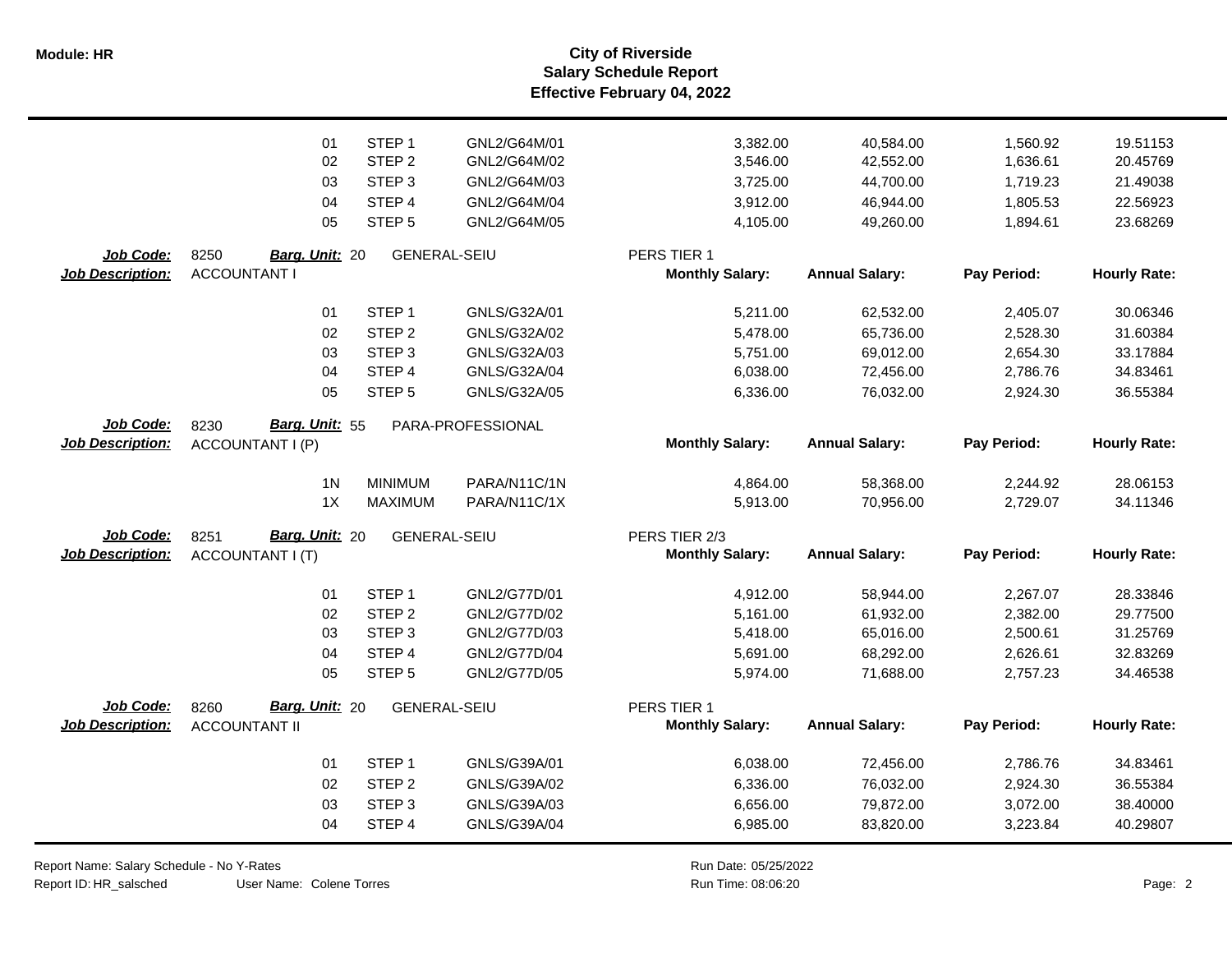|                         | 05                               | STEP <sub>5</sub>    | GNLS/G39A/05      | 7,334.00               | 88,008.00             | 3,384.92    | 42.31153            |
|-------------------------|----------------------------------|----------------------|-------------------|------------------------|-----------------------|-------------|---------------------|
| Job Code:               | 8270<br>Barg. Unit: 15           | PROFESSIONAL         |                   |                        |                       |             |                     |
| <b>Job Description:</b> | <b>ACCOUNTANT II (PR)</b>        |                      |                   | <b>Monthly Salary:</b> | <b>Annual Salary:</b> | Pay Period: | <b>Hourly Rate:</b> |
|                         | 1 <sub>N</sub>                   | <b>MINIMUM</b>       | PROF/K12A/1N      | 5,634.00               | 67,608.00             | 2,600.30    | 32.50384            |
|                         | 1X                               | <b>MAXIMUM</b>       | PROF/K12A/1X      | 6,845.00               | 82,140.00             | 3,159.23    | 39.49038            |
| Job Code:               | Barg. Unit: 20<br>8261           | <b>GENERAL-SEIU</b>  |                   | PERS TIER 2/3          |                       |             |                     |
| <b>Job Description:</b> | <b>ACCOUNTANT II (T)</b>         |                      |                   | <b>Monthly Salary:</b> | <b>Annual Salary:</b> | Pay Period: | <b>Hourly Rate:</b> |
|                         |                                  |                      |                   |                        |                       |             |                     |
|                         | 01                               | STEP <sub>1</sub>    | GNL2/G80A/01      | 5,691.00               | 68,292.00             | 2,626.61    | 32.83269            |
|                         | 02                               | STEP <sub>2</sub>    | GNL2/G80A/02      | 5,974.00               | 71,688.00             | 2,757.23    | 34.46538            |
|                         | 03                               | STEP <sub>3</sub>    | GNL2/G80A/03      | 6,272.00               | 75,264.00             | 2,894.76    | 36.18461            |
|                         | 04                               | STEP 4               | GNL2/G80A/04      | 6,583.00               | 78,996.00             | 3,038.30    | 37.97884            |
|                         | 05                               | STEP <sub>5</sub>    | GNL2/G80A/05      | 6,914.00               | 82,968.00             | 3,191.07    | 39.88846            |
| Job Code:               | 8321<br>Barg. Unit: 07           | <b>SR MANAGEMENT</b> |                   |                        |                       |             |                     |
| <b>Job Description:</b> | <b>ACCOUNTING MGR/CONTROLLER</b> |                      |                   | <b>Monthly Salary:</b> | <b>Annual Salary:</b> | Pay Period: | <b>Hourly Rate:</b> |
|                         |                                  |                      |                   |                        |                       |             |                     |
|                         | 1 <sub>N</sub>                   | <b>MINIMUM</b>       | NCLP/A74F/1N      | 10,171.00              | 122,052.00            | 4,694.30    | 58.67884            |
|                         | 1X                               | <b>MAXIMUM</b>       | NCLP/A74F/1X      | 12,979.00              | 155,748.00            | 5,990.30    | 74.87884            |
|                         | 2N                               | <b>MERIT MIN</b>     | NCLP/A74F/2N      | 12,979.00              | 155,748.00            | 5,990.30    | 74.87884            |
|                         | 2X                               | <b>MERIT MAX</b>     | NCLP/A74F/2X      | 14,924.00              | 179,088.00            | 6,888.00    | 86.10000            |
| <b>Job Code:</b>        | Barg. Unit: 20<br>0460           | <b>GENERAL-SEIU</b>  |                   | PERS TIER 1            |                       |             |                     |
| <b>Job Description:</b> | <b>ACCOUNTING TECH</b>           |                      |                   | <b>Monthly Salary:</b> | <b>Annual Salary:</b> | Pay Period: | <b>Hourly Rate:</b> |
|                         | 01                               | STEP <sub>1</sub>    | GNLS/G26A/01      | 4,509.00               | 54,108.00             | 2,081.07    | 26.01346            |
|                         | 02                               | STEP <sub>2</sub>    | GNLS/G26A/02      | 4,730.00               | 56,760.00             | 2,183.07    | 27.28846            |
|                         | 03                               | STEP <sub>3</sub>    | GNLS/G26A/03      | 4,969.00               | 59,628.00             | 2,293.38    | 28.66730            |
|                         | 04                               | STEP 4               | GNLS/G26A/04      | 5,211.00               | 62,532.00             | 2,405.07    | 30.06346            |
|                         | 05                               | STEP <sub>5</sub>    | GNLS/G26A/05      | 5,478.00               | 65,736.00             | 2,528.30    | 31.60384            |
| Job Code:               | 0465<br>Barg. Unit: 55           |                      | PARA-PROFESSIONAL |                        |                       |             |                     |
| Job Description:        | <b>ACCOUNTING TECH (P)</b>       |                      |                   | <b>Monthly Salary:</b> | <b>Annual Salary:</b> | Pay Period: | <b>Hourly Rate:</b> |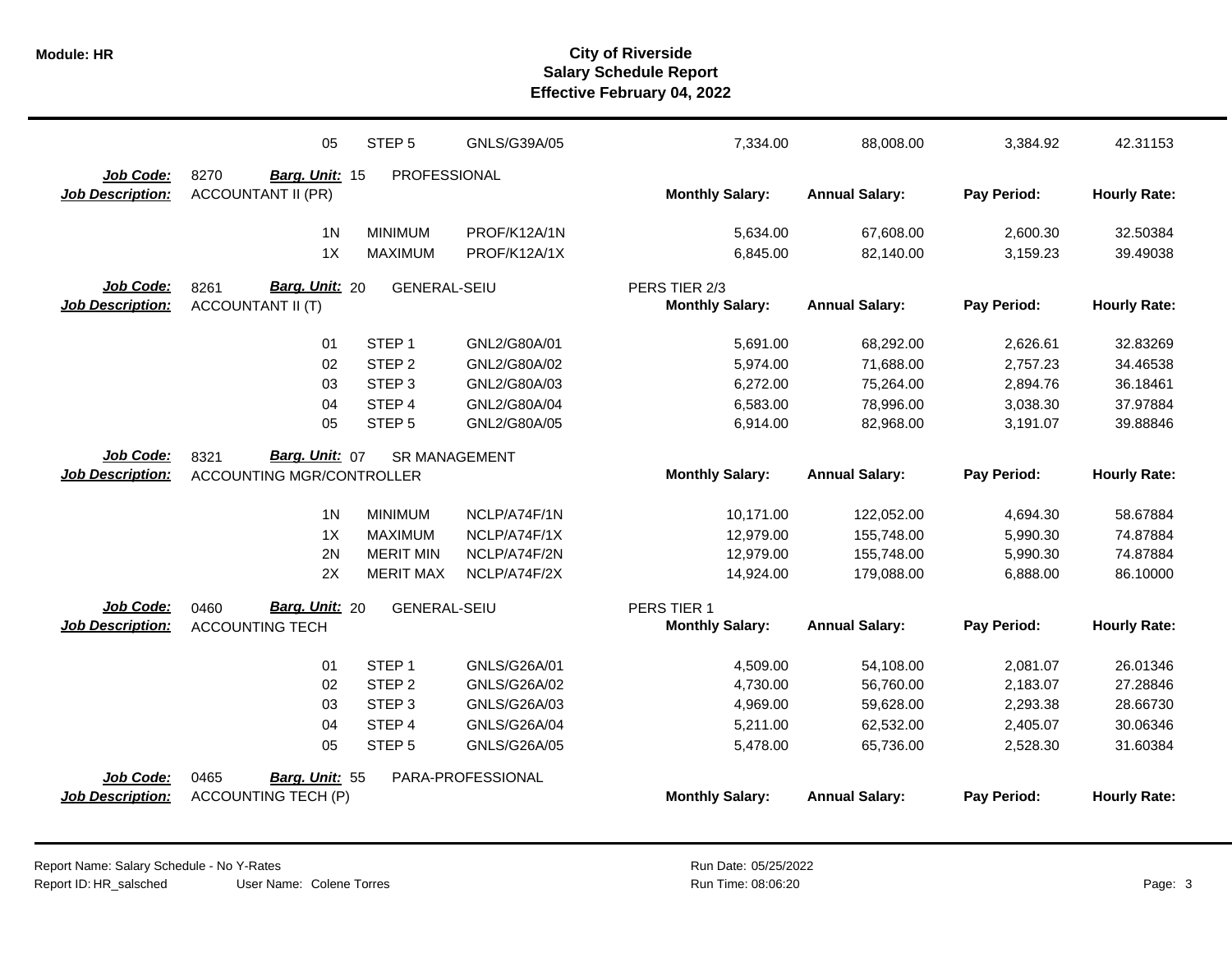|                                      | 1 <sub>N</sub><br>1X                                 | <b>MINIMUM</b><br><b>MAXIMUM</b> | PARA/N11B/1N<br>PARA/N11B/1X | 4,206.00<br>5,110.00                    | 50,472.00<br>61,320.00 | 1,941.23<br>2,358.46 | 24.26538<br>29.48076 |
|--------------------------------------|------------------------------------------------------|----------------------------------|------------------------------|-----------------------------------------|------------------------|----------------------|----------------------|
| Job Code:<br><b>Job Description:</b> | 0461<br>Barg. Unit: 20<br><b>ACCOUNTING TECH (T)</b> | <b>GENERAL-SEIU</b>              |                              | PERS TIER 2/3<br><b>Monthly Salary:</b> | <b>Annual Salary:</b>  | Pay Period:          | <b>Hourly Rate:</b>  |
|                                      | 01                                                   | STEP <sub>1</sub>                | GNL2/G72D/01                 | 4,248.00                                | 50,976.00              | 1,960.61             | 24.50769             |
|                                      | 02                                                   | STEP <sub>2</sub>                | GNL2/G72D/02                 | 4,458.00                                | 53,496.00              | 2,057.53             | 25.71923             |
|                                      | 03                                                   | STEP <sub>3</sub>                | GNL2/G72D/03                 | 4,682.00                                | 56,184.00              | 2,160.92             | 27.01153             |
|                                      | 04                                                   | STEP 4                           | GNL2/G72D/04                 | 4,912.00                                | 58,944.00              | 2,267.07             | 28.33846             |
|                                      | 05                                                   | STEP <sub>5</sub>                | GNL2/G72D/05                 | 5,161.00                                | 61,932.00              | 2,382.00             | 29.77500             |
| Job Code:                            | Barg. Unit: 55<br>0466                               |                                  | PARA-PROFESSIONAL            |                                         |                        |                      |                      |
| <b>Job Description:</b>              | <b>ACCOUNTING TECH TRAINEE (P)</b>                   |                                  |                              | <b>Monthly Salary:</b>                  | <b>Annual Salary:</b>  | Pay Period:          | <b>Hourly Rate:</b>  |
|                                      | 1 <sub>N</sub>                                       | <b>MINIMUM</b>                   | PARA/N04A/1N                 | 3,633.00                                | 43,596.00              | 1,676.76             | 20.95961             |
|                                      | 1X                                                   | <b>MAXIMUM</b>                   | PARA/N04A/1X                 | 4,005.00                                | 48,060.00              | 1,848.46             | 23.10576             |
| <b>Job Code:</b>                     | <b>Barg. Unit: 50</b><br>0490                        | <b>SUPERVISORY</b>               |                              |                                         |                        |                      |                      |
| <b>Job Description:</b>              | ACCOUNTS PAYABLE SUPV E                              |                                  |                              | <b>Monthly Salary:</b>                  | <b>Annual Salary:</b>  | Pay Period:          | <b>Hourly Rate:</b>  |
|                                      | 1 <sub>N</sub>                                       | <b>MINIMUM</b>                   | SUPV/U11F/1N                 | 5,447.00                                | 65,364.00              | 2,514.00             | 31.42500             |
|                                      | 1X                                                   | <b>MAXIMUM</b>                   | SUPV/U11F/1X                 | 6,616.00                                | 79,392.00              | 3,053.53             | 38.16923             |
|                                      | 2N                                                   | <b>MERIT MIN</b>                 | SUPV/U11F/2N                 | 6,616.00                                | 79,392.00              | 3,053.53             | 38.16923             |
|                                      | 2X                                                   | <b>MERIT MAX</b>                 | SUPV/U11F/2X                 | 7,608.00                                | 91,296.00              | 3,511.38             | 43.89230             |
| Job Code:                            | Barg. Unit: 15<br>9530                               | PROFESSIONAL                     |                              |                                         |                        |                      |                      |
| <b>Job Description:</b>              | <b>ADMIN ANALYST E</b>                               |                                  |                              | <b>Monthly Salary:</b>                  | <b>Annual Salary:</b>  | Pay Period:          | <b>Hourly Rate:</b>  |
|                                      | 1 <sub>N</sub>                                       | <b>MINIMUM</b>                   | PROF/K12N/1N                 | 5,121.00                                | 61,452.00              | 2,363.53             | 29.54423             |
|                                      | 1X                                                   | <b>MAXIMUM</b>                   | PROF/K12N/1X                 | 6,862.00                                | 82,344.00              | 3,167.07             | 39.58846             |
|                                      | 2N                                                   | <b>MERIT MIN</b>                 | PROF/K12N/2N                 | 6,862.00                                | 82,344.00              | 3,167.07             | 39.58846             |
|                                      | 2X                                                   | <b>MERIT MAX</b>                 | PROF/K12N/2X                 | 7,891.00                                | 94,692.00              | 3,642.00             | 45.52500             |
| Job Code:                            | 9536<br>Barg. Unit: 15                               | PROFESSIONAL                     |                              |                                         |                        |                      |                      |
| <b>Job Description:</b>              | ADMIN ANALYST TRNE E                                 |                                  |                              | <b>Monthly Salary:</b>                  | <b>Annual Salary:</b>  | Pay Period:          | <b>Hourly Rate:</b>  |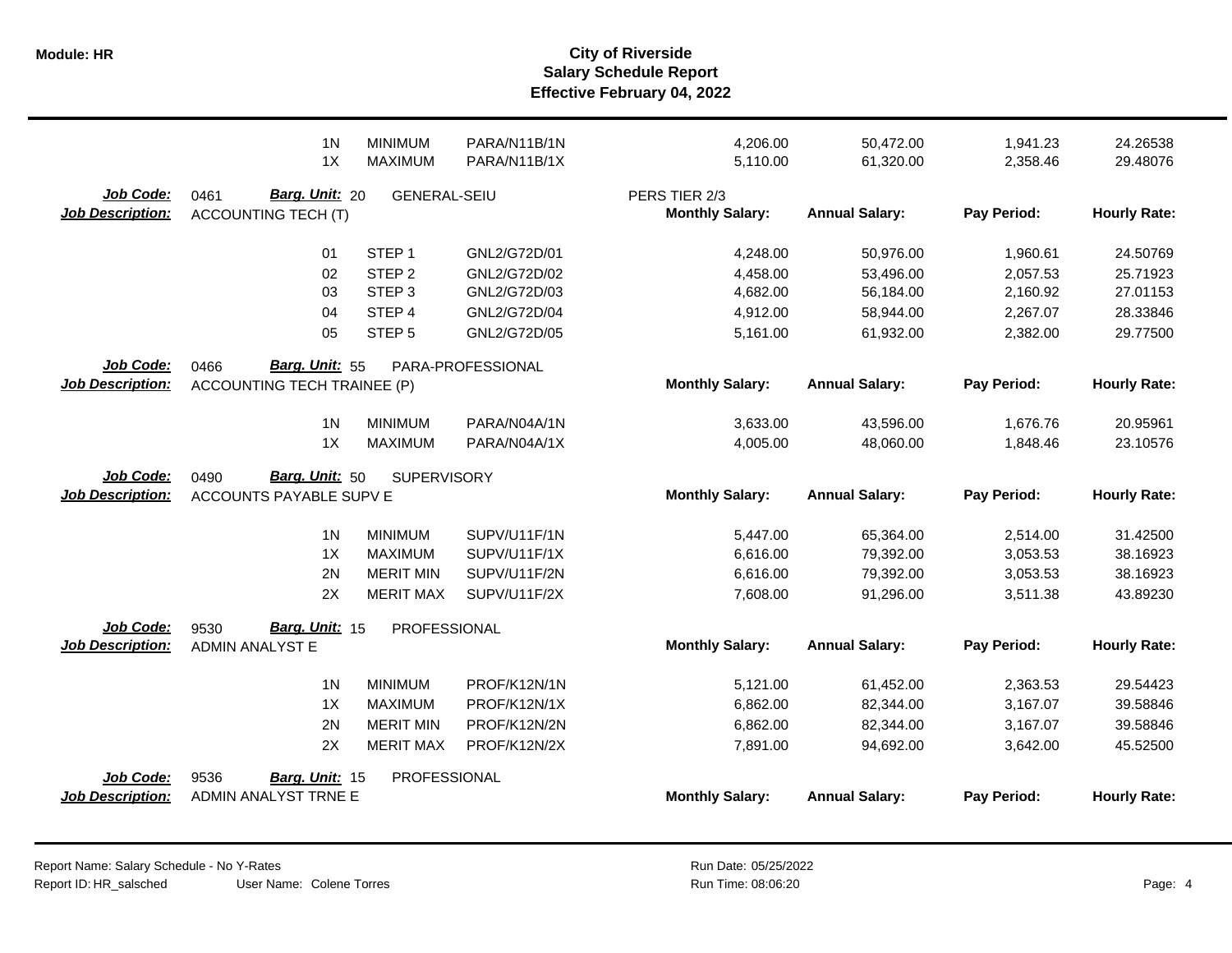|                                      | 1 <sub>N</sub><br>1X                                     | <b>MINIMUM</b><br><b>MAXIMUM</b> | PROF/K03A/1N<br>PROF/K03A/1X | 4,424.00<br>4,877.00                  | 53,088.00<br>58,524.00 | 2,041.84<br>2,250.92 | 25.52307<br>28.13653 |
|--------------------------------------|----------------------------------------------------------|----------------------------------|------------------------------|---------------------------------------|------------------------|----------------------|----------------------|
| Job Code:<br><b>Job Description:</b> | Barg. Unit: 20<br>0345<br><b>ADMIN ASSIST</b>            | <b>GENERAL-SEIU</b>              |                              | PERS TIER 1<br><b>Monthly Salary:</b> | <b>Annual Salary:</b>  | Pay Period:          | <b>Hourly Rate:</b>  |
|                                      | 01                                                       | STEP <sub>1</sub>                | GNLS/G22B/01                 | 3,634.00                              | 43,608.00              | 1,677.23             | 20.96538             |
|                                      | 02                                                       | STEP <sub>2</sub>                | GNLS/G22B/02                 | 3,827.00                              | 45,924.00              | 1,766.30             | 22.07884             |
|                                      | 03                                                       | STEP <sub>3</sub>                | GNLS/G22B/03                 | 4,009.00                              | 48,108.00              | 1,850.30             | 23.12884             |
|                                      | 04                                                       | STEP <sub>4</sub>                | <b>GNLS/G22B/04</b>          | 4,210.00                              | 50,520.00              | 1,943.07             | 24.28846             |
|                                      | 05                                                       | STEP <sub>5</sub>                | <b>GNLS/G22B/05</b>          | 4,420.00                              | 53,040.00              | 2,040.00             | 25.50000             |
|                                      | 06                                                       | STEP <sub>6</sub>                | GNLS/G22B/06                 | 4,640.00                              | 55,680.00              | 2,141.53             | 26.76923             |
|                                      | 07                                                       | STEP <sub>7</sub>                | <b>GNLS/G22B/07</b>          | 4,874.00                              | 58,488.00              | 2,249.53             | 28.11923             |
| Job Code:                            | Barg. Unit: 25<br>0347                                   | CONFIDENTIAL                     |                              |                                       |                        |                      |                      |
| <b>Job Description:</b>              | ADMIN ASSIST (C)                                         |                                  |                              | <b>Monthly Salary:</b>                | <b>Annual Salary:</b>  | Pay Period:          | <b>Hourly Rate:</b>  |
|                                      | 1 <sub>N</sub>                                           | <b>MINIMUM</b>                   | CNFS/C22A/1N                 | 3,395.00                              | 40,740.00              | 1,566.92             | 19.58653             |
|                                      | 1X                                                       | <b>MAXIMUM</b>                   | CNFS/C22A/1X                 | 4,548.00                              | 54,576.00              | 2,099.07             | 26.23846             |
|                                      |                                                          |                                  |                              |                                       |                        |                      |                      |
|                                      |                                                          |                                  |                              |                                       |                        |                      |                      |
| Job Code:                            | 3046<br>Barg. Unit: 20                                   | <b>GENERAL-SEIU</b>              |                              | PERS TIER 2/3                         |                        |                      |                      |
| <b>Job Description:</b>              | <b>ADMIN ASSIST (T)</b>                                  |                                  |                              | <b>Monthly Salary:</b>                | <b>Annual Salary:</b>  | Pay Period:          | <b>Hourly Rate:</b>  |
|                                      | 01                                                       | STEP <sub>1</sub>                | GNL2/G68D/01                 | 3,427.00                              | 41,124.00              | 1,581.69             | 19.77115             |
|                                      | 02                                                       | STEP <sub>2</sub>                | GNL2/G68D/02                 | 3,606.00                              | 43,272.00              | 1,664.30             | 20.80384             |
|                                      | 03                                                       | STEP <sub>3</sub>                | GNL2/G68D/03                 | 3,779.00                              | 45,348.00              | 1,744.15             | 21.80192             |
|                                      | 04                                                       | STEP 4                           | GNL2/G68D/04                 | 3,967.00                              | 47,604.00              | 1,830.92             | 22.88653             |
|                                      | 05                                                       | STEP <sub>5</sub>                | GNL2/G68D/05                 | 4,167.00                              | 50,004.00              | 1,923.23             | 24.04038             |
|                                      | 06                                                       | STEP <sub>6</sub>                | GNL2/G68D/06                 | 4,373.00                              | 52,476.00              | 2,018.30             | 25.22884             |
|                                      | 07                                                       | STEP <sub>7</sub>                | GNL2/G68D/07                 | 4,596.00                              | 55,152.00              | 2,121.23             | 26.51538             |
|                                      |                                                          |                                  |                              |                                       |                        |                      |                      |
| Job Code:<br><b>Job Description:</b> | 9881<br>Barg. Unit: 25<br>ADMIN ASSIST TO THE MAYOR NC E | <b>CONFIDENTIAL</b>              |                              | <b>Monthly Salary:</b>                | <b>Annual Salary:</b>  | Pay Period:          | <b>Hourly Rate:</b>  |
|                                      | 1 <sub>N</sub>                                           | <b>MINIMUM</b>                   | CNNC/C30A/1N                 | 4,657.00                              | 55,884.00              | 2,149.38             | 26.86730             |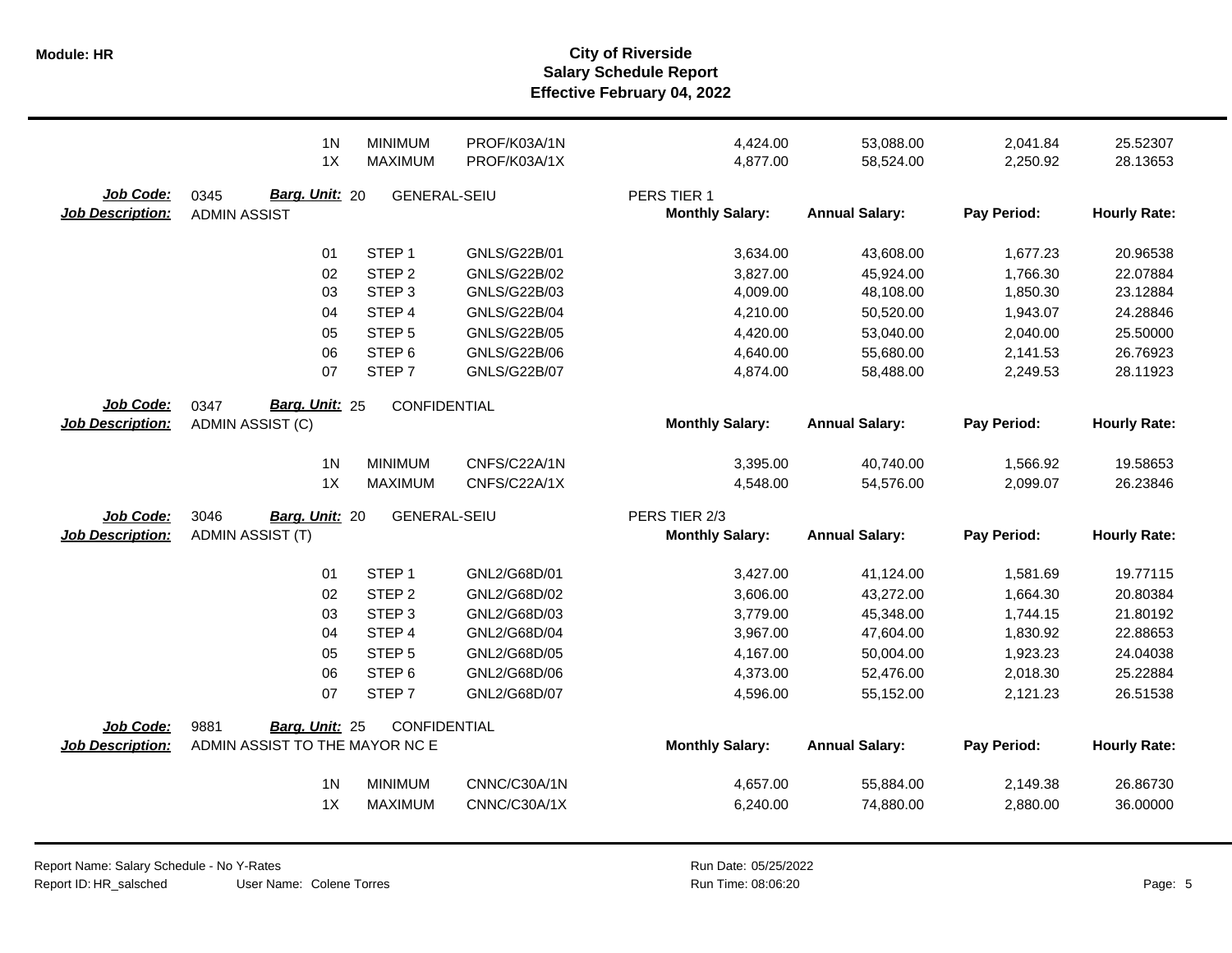| Job Code:               | Barg. Unit: 30<br>9510    |                      | SPECIAL CLASSES |                        |                       |             |                     |
|-------------------------|---------------------------|----------------------|-----------------|------------------------|-----------------------|-------------|---------------------|
| <b>Job Description:</b> | <b>ADMIN INTERN</b>       |                      |                 | <b>Monthly Salary:</b> | <b>Annual Salary:</b> | Pay Period: | <b>Hourly Rate:</b> |
|                         | 01                        | STEP <sub>1</sub>    | SPCH/H17B/01    | 2,600.00               | 31,200.00             | 1,200.00    | 15.00000            |
|                         | 02                        | STEP <sub>2</sub>    | SPCH/H17B/02    | 2,773.33               | 33,280.00             | 1,280.00    | 16.00000            |
|                         | 03                        | STEP <sub>3</sub>    | SPCH/H17B/03    | 2,946.66               | 35,360.00             | 1,360.00    | 17.00000            |
| Job Code:               | Barg. Unit: 07<br>9571    | <b>SR MANAGEMENT</b> |                 |                        |                       |             |                     |
| <b>Job Description:</b> | <b>ADMIN SVCS MGR</b>     |                      |                 | <b>Monthly Salary:</b> | <b>Annual Salary:</b> | Pay Period: | <b>Hourly Rate:</b> |
|                         | 1 <sub>N</sub>            | <b>MINIMUM</b>       | NCLP/A62A/1N    | 7,409.00               | 88,908.00             | 3,419.53    | 42.74423            |
|                         | 1X                        | <b>MAXIMUM</b>       | NCLP/A62A/1X    | 9,929.00               | 119,148.00            | 4,582.61    | 57.28269            |
|                         | 2N                        | <b>MERIT MIN</b>     | NCLP/A62A/2N    | 9,929.00               | 119,148.00            | 4,582.61    | 57.28269            |
|                         | 2X                        | <b>MERIT MAX</b>     | NCLP/A62A/2X    | 11,420.00              | 137,040.00            | 5,270.76    | 65.88461            |
| Job Code:               | 4440<br>Barg. Unit: 20    | <b>GENERAL-SEIU</b>  |                 | PERS TIER 1            |                       |             |                     |
| <b>Job Description:</b> | AIR CONDITIONING TECH     |                      |                 | <b>Monthly Salary:</b> | <b>Annual Salary:</b> | Pay Period: | <b>Hourly Rate:</b> |
|                         | 01                        | STEP <sub>1</sub>    | GNLS/G33B/01    | 5,376.00               | 64,512.00             | 2,481.23    | 31.01538            |
|                         | 02                        | STEP <sub>2</sub>    | GNLS/G33B/02    | 5,641.00               | 67,692.00             | 2,603.53    | 32.54423            |
|                         | 03                        | STEP <sub>3</sub>    | GNLS/G33B/03    | 5,924.00               | 71,088.00             | 2,734.15    | 34.17692            |
|                         | 04                        | STEP <sub>4</sub>    | GNLS/G33B/04    | 6,217.00               | 74,604.00             | 2,869.38    | 35.86730            |
|                         | 05                        | STEP <sub>5</sub>    | GNLS/G33B/05    | 6,528.00               | 78,336.00             | 3,012.92    | 37.66153            |
| <b>Job Code:</b>        | Barg. Unit: 20<br>4442    | <b>GENERAL-SEIU</b>  |                 | PERS TIER 2/3          |                       |             |                     |
| <b>Job Description:</b> | AIR CONDITIONING TECH (T) |                      |                 | <b>Monthly Salary:</b> | <b>Annual Salary:</b> | Pay Period: | <b>Hourly Rate:</b> |
|                         | 01                        | STEP <sub>1</sub>    | GNL2/G77M/01    | 5,065.00               | 60,780.00             | 2,337.69    | 29.22115            |
|                         | 02                        | STEP <sub>2</sub>    | GNL2/G77M/02    | 5,318.00               | 63,816.00             | 2,454.46    | 30.68076            |
|                         | 03                        | STEP <sub>3</sub>    | GNL2/G77M/03    | 5,582.00               | 66,984.00             | 2,576.30    | 32.20384            |
|                         | 04                        | STEP 4               | GNL2/G77M/04    | 5,860.00               | 70,320.00             | 2,704.61    | 33.80769            |
|                         | 05                        | STEP <sub>5</sub>    | GNL2/G77M/05    | 6,154.00               | 73,848.00             | 2,840.30    | 35.50384            |
| <b>Job Code:</b>        | 5430<br>Barg. Unit: 20    | <b>GENERAL-SEIU</b>  |                 | PERS TIER 1            |                       |             |                     |
| <b>Job Description:</b> | AIRCRAFT MECHANIC         |                      |                 | <b>Monthly Salary:</b> | <b>Annual Salary:</b> | Pay Period: | <b>Hourly Rate:</b> |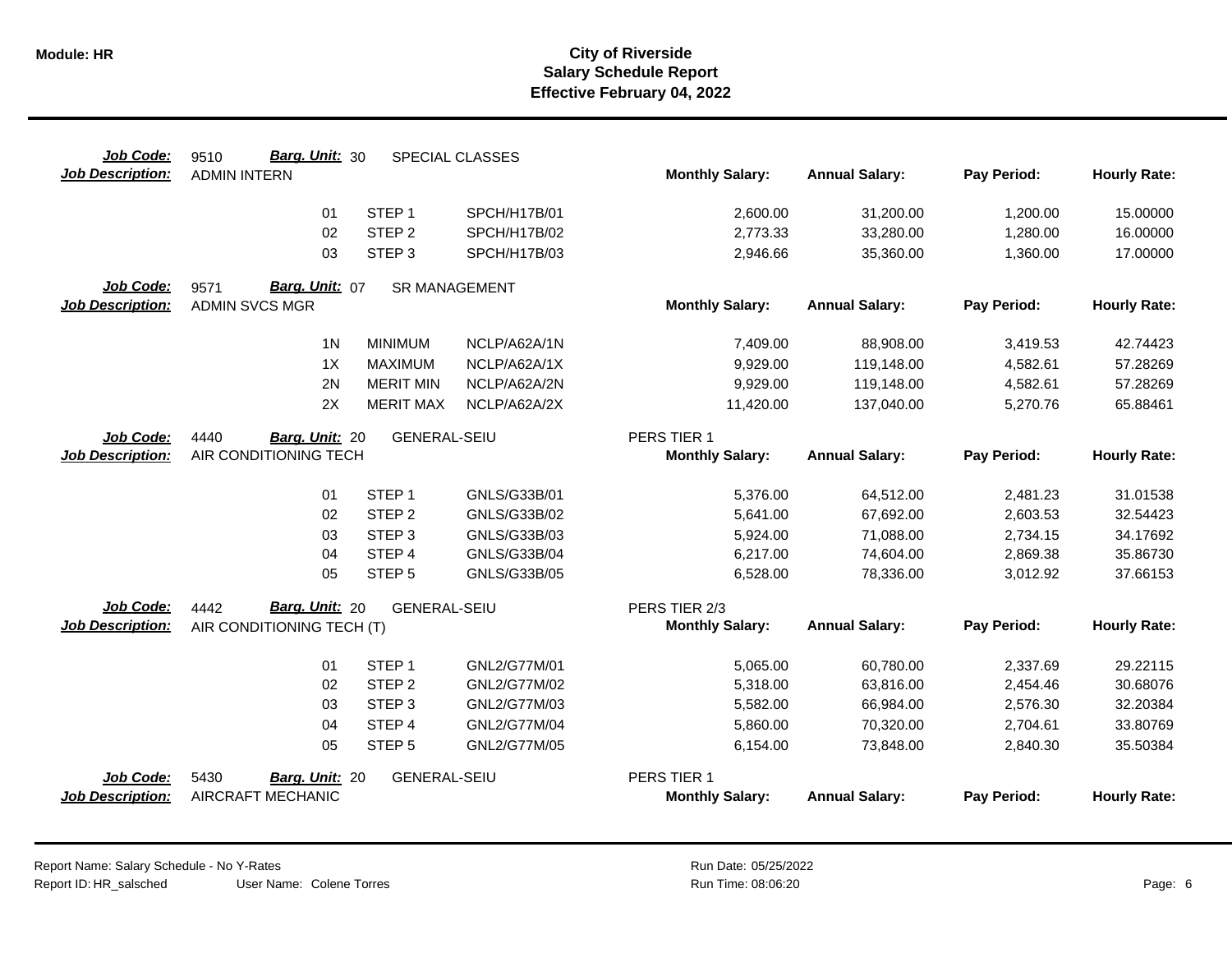**Salary Schedule Report Effective February 04, 2022 Module: HR City of Riverside**

|                         | 01                        | STEP <sub>1</sub> | GNLS/G41D/01        | 6,293.00               | 75,516.00             | 2,904.46    | 36.30576            |
|-------------------------|---------------------------|-------------------|---------------------|------------------------|-----------------------|-------------|---------------------|
|                         | 02                        | STEP <sub>2</sub> | GNLS/G41D/02        | 6,607.00               | 79,284.00             | 3,049.38    | 38.11730            |
|                         | 03                        | STEP <sub>3</sub> | GNLS/G41D/03        | 6,938.00               | 83,256.00             | 3,202.15    | 40.02692            |
|                         | 04                        | STEP 4            | GNLS/G41D/04        | 7,285.00               | 87,420.00             | 3,362.30    | 42.02884            |
|                         | 05                        | STEP <sub>5</sub> | GNLS/G41D/05        | 7,646.00               | 91,752.00             | 3,528.92    | 44.11153            |
| Job Code:               | 5431<br>Barg. Unit: 20    |                   | <b>GENERAL-SEIU</b> | PERS TIER 2/3          |                       |             |                     |
| <b>Job Description:</b> | AIRCRAFT MECHANIC (T)     |                   |                     | <b>Monthly Salary:</b> | <b>Annual Salary:</b> | Pay Period: | <b>Hourly Rate:</b> |
|                         | 01                        | STEP <sub>1</sub> | GNL2/G82C/01        | 5,932.00               | 71,184.00             | 2,737.84    | 34.22307            |
|                         | 02                        | STEP <sub>2</sub> | GNL2/G82C/02        | 6,229.00               | 74,748.00             | 2,874.92    | 35.93653            |
|                         | 03                        | STEP <sub>3</sub> | GNL2/G82C/03        | 6,538.00               | 78,456.00             | 3,017.53    | 37.71923            |
|                         | 04                        | STEP 4            | GNL2/G82C/04        | 6,866.00               | 82,392.00             | 3,168.92    | 39.61153            |
|                         | 05                        | STEP <sub>5</sub> | GNL2/G82C/05        | 7,208.00               | 86,496.00             | 3,326.76    | 41.58461            |
| Job Code:               | Barg. Unit: 20<br>0690    |                   | <b>GENERAL-SEIU</b> | PERS TIER 1            |                       |             |                     |
| <b>Job Description:</b> | AIRPORT CUST SERV REP     |                   |                     | <b>Monthly Salary:</b> | <b>Annual Salary:</b> | Pay Period: | <b>Hourly Rate:</b> |
|                         | 01                        | STEP <sub>1</sub> | GNLS/G19G/01        | 3,352.00               | 40,224.00             | 1,547.07    | 19.33846            |
|                         | 02                        | STEP <sub>2</sub> | GNLS/G19G/02        | 3,519.00               | 42,228.00             | 1,624.15    | 20.30192            |
|                         | 03                        | STEP <sub>3</sub> | GNLS/G19G/03        | 3,694.00               | 44,328.00             | 1,704.92    | 21.31153            |
|                         | 04                        | STEP 4            | GNLS/G19G/04        | 3,882.00               | 46,584.00             | 1,791.69    | 22.39615            |
|                         | 05                        | STEP <sub>5</sub> | GNLS/G19G/05        | 4,073.00               | 48,876.00             | 1,879.84    | 23.49807            |
|                         | 06                        | STEP <sub>6</sub> | GNLS/G19G/06        | 4,277.00               | 51,324.00             | 1,974.00    | 24.67500            |
|                         | 07                        | STEP <sub>7</sub> | GNLS/G19G/07        | 4,491.00               | 53,892.00             | 2,072.76    | 25.90961            |
| Job Code:               | Barg. Unit: 20<br>0691    |                   | <b>GENERAL-SEIU</b> | PERS TIER 2/3          |                       |             |                     |
| <b>Job Description:</b> | AIRPORT CUST SERV REP (T) |                   |                     | <b>Monthly Salary:</b> | <b>Annual Salary:</b> | Pay Period: | <b>Hourly Rate:</b> |
|                         | 01                        | STEP <sub>1</sub> | GNL2/G66D/01        | 3,159.00               | 37,908.00             | 1,458.00    | 18.22500            |
|                         | 02                        | STEP <sub>2</sub> | GNL2/G66D/02        | 3,317.00               | 39,804.00             | 1,530.92    | 19.13653            |
|                         | 03                        | STEP <sub>3</sub> | GNL2/G66D/03        | 3,482.00               | 41,784.00             | 1,607.07    | 20.08846            |
|                         | 04                        | STEP 4            | GNL2/G66D/04        | 3,657.00               | 43,884.00             | 1,687.84    | 21.09807            |
|                         | 05                        | STEP <sub>5</sub> | GNL2/G66D/05        | 3,839.00               | 46,068.00             | 1,771.84    | 22.14807            |
|                         | 06                        | STEP <sub>6</sub> | GNL2/G66D/06        | 4,032.00               | 48,384.00             | 1,860.92    | 23.26153            |
|                         | 07                        | STEP <sub>7</sub> | GNL2/G66D/07        | 4,233.00               | 50,796.00             | 1,953.69    | 24.42115            |
|                         |                           |                   |                     |                        |                       |             |                     |

Report Name: Salary Schedule - No Y-Rates Report ID: HR\_salsched

User Name: Colene Torres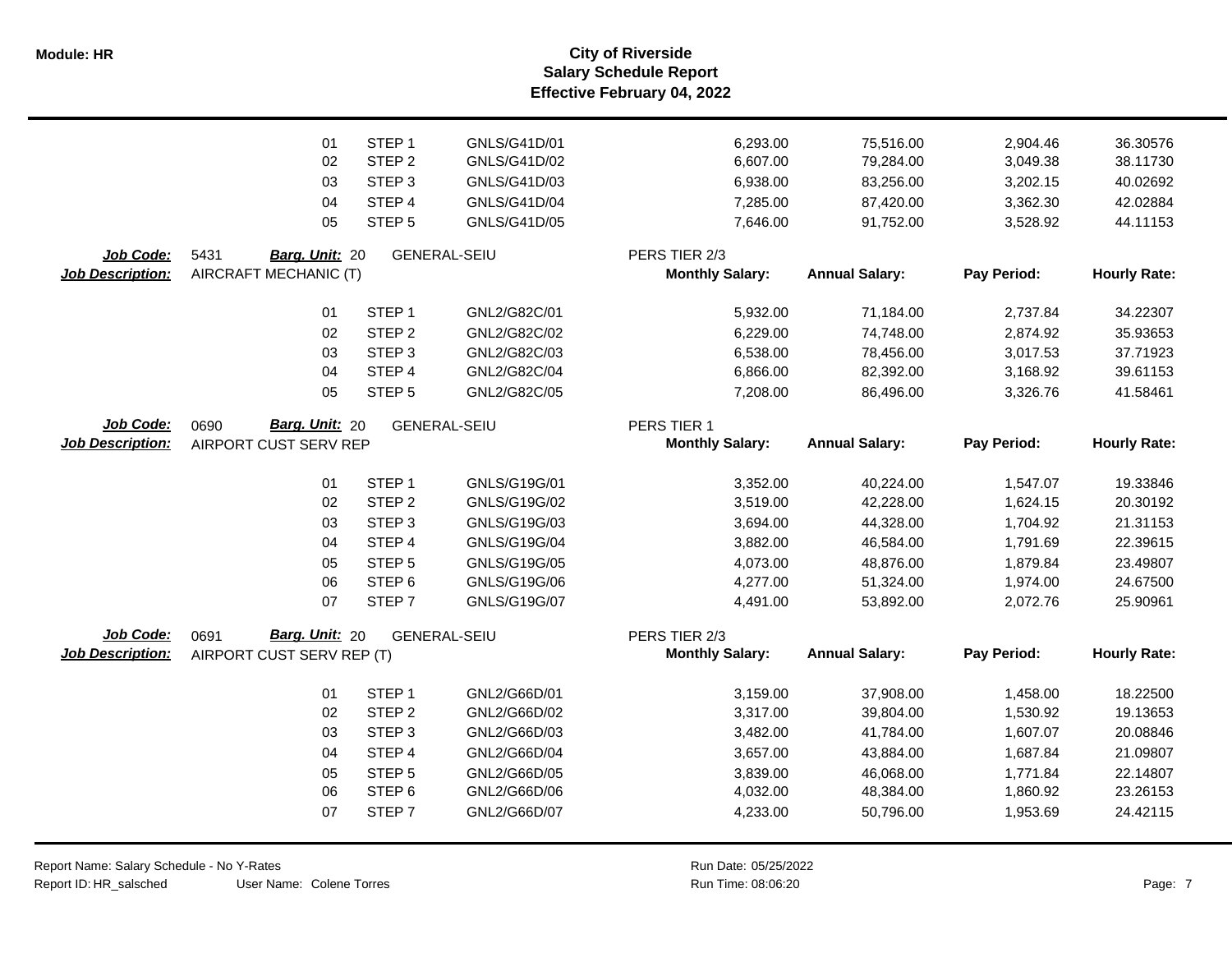| Job Code:               | Barg. Unit: 10<br>9702 | <b>MANAGEMENT</b>   |                              |                        |                        |                      |                      |
|-------------------------|------------------------|---------------------|------------------------------|------------------------|------------------------|----------------------|----------------------|
| <b>Job Description:</b> | <b>AIRPORT MGR</b>     |                     |                              | <b>Monthly Salary:</b> | <b>Annual Salary:</b>  | Pay Period:          | <b>Hourly Rate:</b>  |
|                         | 1 <sup>N</sup>         | <b>MINIMUM</b>      | MGTS/M65J/1N                 | 7,908.00               | 94,896.00              | 3,649.84             | 45.62307             |
|                         | 1X                     | <b>MAXIMUM</b>      | MGTS/M65J/1X                 | 10,596.00              | 127,152.00             | 4,890.46             | 61.13076             |
|                         | 2N                     | <b>MERIT MIN</b>    | MGTS/M65J/2N                 | 10,596.00              | 127,152.00             | 4,890.46             | 61.13076             |
|                         | 2X                     | <b>MERIT MAX</b>    | MGTS/M65J/2X                 | 12,186.00              | 146,232.00             | 5,624.30             | 70.30384             |
| Job Code:               | 0371<br>Barg. Unit: 15 | PROFESSIONAL        |                              |                        |                        |                      |                      |
| <b>Job Description:</b> | AIRPORT OPERS COORD    |                     |                              | <b>Monthly Salary:</b> | <b>Annual Salary:</b>  | Pay Period:          | <b>Hourly Rate:</b>  |
|                         | 1 <sub>N</sub>         | <b>MINIMUM</b>      | PROF/K09D/1N                 | 4,208.00               | 50,496.00              | 1,942.15             | 24.27692             |
|                         | 1X                     | <b>MAXIMUM</b>      | PROF/K09D/1X                 | 5,639.00               | 67,668.00              | 2,602.61             | 32.53269             |
|                         | 2N                     | <b>MERIT MIN</b>    | PROF/K09D/2N                 | 5,639.00               | 67,668.00              | 2,602.61             | 32.53269             |
|                         | 2X                     | <b>MERIT MAX</b>    | PROF/K09D/2X                 | 6,482.00               | 77,784.00              | 2,991.69             | 37.39615             |
| Job Code:               | Barg. Unit: 20<br>2940 | <b>GENERAL-SEIU</b> |                              | PERS TIER 1            |                        |                      |                      |
| Job Description:        | AIRPORT OPERS SPEC     |                     |                              | <b>Monthly Salary:</b> | <b>Annual Salary:</b>  | Pay Period:          | <b>Hourly Rate:</b>  |
|                         |                        |                     |                              |                        |                        |                      |                      |
|                         | 01                     | STEP <sub>1</sub>   | GNLS/G23B/01                 | 4,210.00               | 50,520.00              | 1,943.07             | 24.28846             |
|                         | 02                     | STEP <sub>2</sub>   | GNLS/G23B/02                 | 4,420.00               | 53,040.00              | 2,040.00             | 25.50000             |
|                         | 03                     | STEP <sub>3</sub>   | GNLS/G23B/03                 | 4,640.00               | 55,680.00              | 2,141.53             | 26.76923             |
|                         | 04                     | STEP <sub>4</sub>   | GNLS/G23B/04                 | 4,874.00               | 58,488.00              | 2,249.53             | 28.11923             |
|                         | 05                     | STEP <sub>5</sub>   | GNLS/G23B/05                 | 5,115.00               | 61,380.00              | 2,360.76             | 29.50961             |
| Job Code:               | Barg. Unit: 20<br>2941 | <b>GENERAL-SEIU</b> |                              | PERS TIER 2/3          |                        |                      |                      |
| <b>Job Description:</b> | AIRPORT OPERS SPEC (T) |                     |                              | <b>Monthly Salary:</b> | <b>Annual Salary:</b>  | Pay Period:          | <b>Hourly Rate:</b>  |
|                         | 01                     | STEP <sub>1</sub>   |                              |                        |                        |                      |                      |
|                         | 02                     | STEP <sub>2</sub>   | GNL2/G69J/01<br>GNL2/G69J/02 | 3,967.00<br>4,167.00   | 47,604.00<br>50,004.00 | 1,830.92<br>1,923.23 | 22.88653<br>24.04038 |
|                         | 03                     | STEP <sub>3</sub>   | GNL2/G69J/03                 | 4,373.00               | 52,476.00              | 2,018.30             | 25.22884             |
|                         | 04                     | STEP 4              | GNL2/G69J/04                 | 4,596.00               | 55,152.00              | 2,121.23             | 26.51538             |
|                         | 05                     | STEP <sub>5</sub>   | GNL2/G69J/05                 | 4,821.00               | 57,852.00              | 2,225.07             | 27.81346             |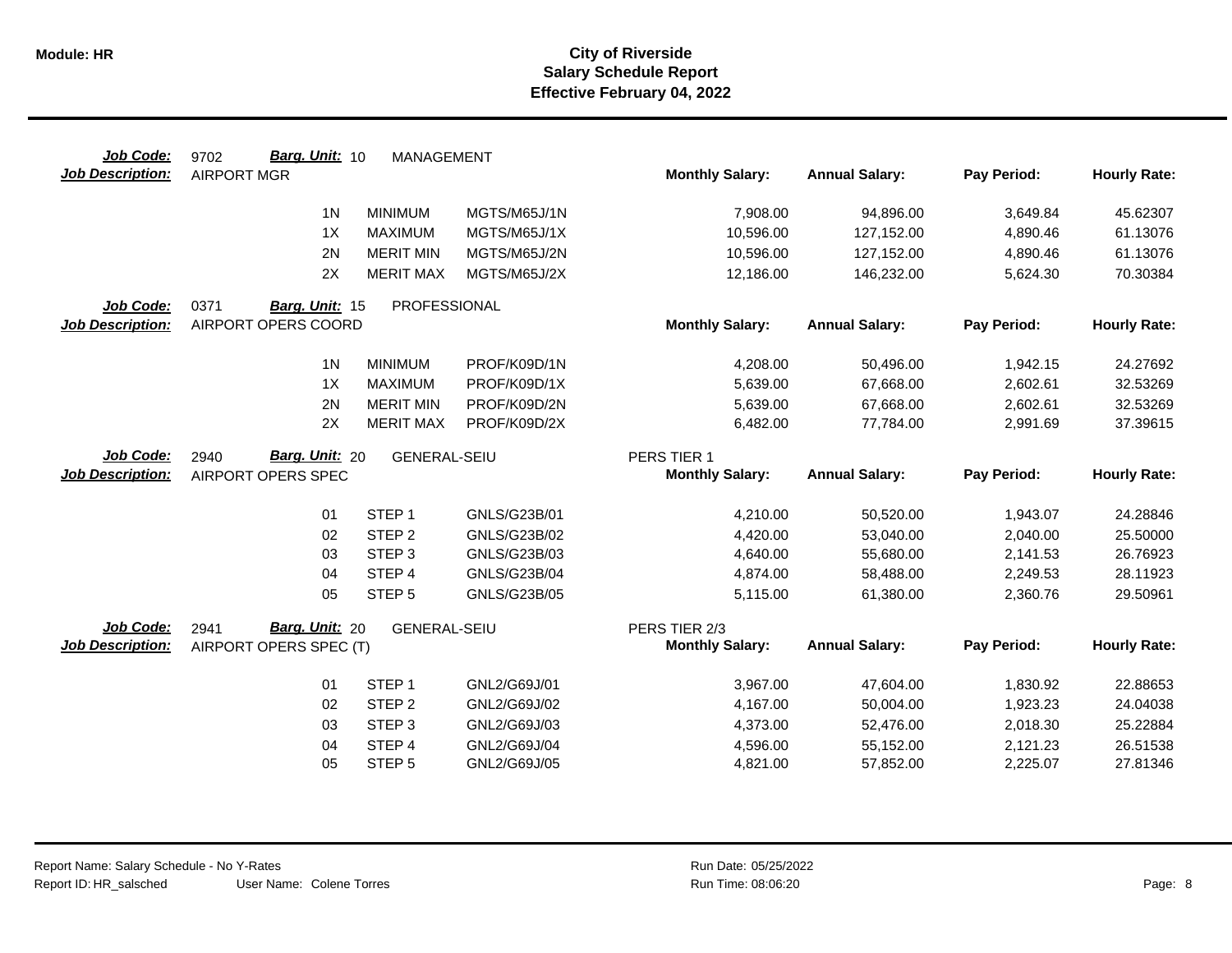| Job Code:               | Barg. Unit: 15<br>7940        | PROFESSIONAL        |              |                        |                       |             |                     |
|-------------------------|-------------------------------|---------------------|--------------|------------------------|-----------------------|-------------|---------------------|
| <b>Job Description:</b> | ANNEXATION PROG COORD E       |                     |              | <b>Monthly Salary:</b> | <b>Annual Salary:</b> | Pay Period: | <b>Hourly Rate:</b> |
|                         | 1 <sub>N</sub>                | <b>MINIMUM</b>      | PROF/K15H/1N | 6,112.00               | 73,344.00             | 2,820.92    | 35.26153            |
|                         | 1X                            | <b>MAXIMUM</b>      | PROF/K15H/1X | 9,010.00               | 108,120.00            | 4,158.46    | 51.98076            |
| <b>Job Code:</b>        | Barg. Unit: 20<br>5995        | <b>GENERAL-SEIU</b> |              | PERS TIER 1            |                       |             |                     |
| <b>Job Description:</b> | <b>ARCHIVIST</b>              |                     |              | <b>Monthly Salary:</b> | <b>Annual Salary:</b> | Pay Period: | <b>Hourly Rate:</b> |
|                         | 01                            | STEP <sub>1</sub>   | GNLS/G38A/01 | 5,924.00               | 71,088.00             | 2,734.15    | 34.17692            |
|                         | 02                            | STEP <sub>2</sub>   | GNLS/G38A/02 | 6,217.00               | 74,604.00             | 2,869.38    | 35.86730            |
|                         | 03                            | STEP <sub>3</sub>   | GNLS/G38A/03 | 6,528.00               | 78,336.00             | 3,012.92    | 37.66153            |
|                         | 04                            | STEP 4              | GNLS/G38A/04 | 6,860.00               | 82,320.00             | 3,166.15    | 39.57692            |
|                         | 05                            | STEP <sub>5</sub>   | GNLS/G38A/05 | 7,196.00               | 86,352.00             | 3,321.23    | 41.51538            |
| Job Code:               | 5996<br>Barg. Unit: 20        | <b>GENERAL-SEIU</b> |              | PERS TIER 2/3          |                       |             |                     |
| <b>Job Description:</b> | <b>ARCHIVIST (T)</b>          |                     |              | <b>Monthly Salary:</b> | <b>Annual Salary:</b> | Pay Period: | <b>Hourly Rate:</b> |
|                         | 01                            | STEP <sub>1</sub>   | GNL2/G79J/01 | 5,582.00               | 66,984.00             | 2,576.30    | 32.20384            |
|                         | 02                            | STEP <sub>2</sub>   | GNL2/G79J/02 | 5,860.00               | 70,320.00             | 2,704.61    | 33.80769            |
|                         | 03                            | STEP <sub>3</sub>   | GNL2/G79J/03 | 6,154.00               | 73,848.00             | 2,840.30    | 35.50384            |
|                         | 04                            | STEP 4              | GNL2/G79J/04 | 6,464.00               | 77,568.00             | 2,983.38    | 37.29230            |
|                         | 05                            | STEP <sub>5</sub>   | GNL2/G79J/05 | 6,783.00               | 81,396.00             | 3,130.61    | 39.13269            |
| <b>Job Code:</b>        | Barg. Unit: 10<br>8136        | <b>MANAGEMENT</b>   |              |                        |                       |             |                     |
| <b>Job Description:</b> | <b>ARTS &amp; CULTURE MGR</b> |                     |              | <b>Monthly Salary:</b> | <b>Annual Salary:</b> | Pay Period: | <b>Hourly Rate:</b> |
|                         | 1 <sub>N</sub>                | <b>MINIMUM</b>      | MGTS/M87D/1N | 6,674.00               | 80,088.00             | 3,080.30    | 38.50384            |
|                         | 1X                            | <b>MAXIMUM</b>      | MGTS/M87D/1X | 11,636.00              | 139,632.00            | 5,370.46    | 67.13076            |
|                         | 2N                            | <b>MERIT MIN</b>    | MGTS/M87D/2N | 11,636.00              | 139,632.00            | 5,370.46    | 67.13076            |
|                         | 2X                            | <b>MERIT MAX</b>    | MGTS/M87D/2X | 13,382.00              | 160,584.00            | 6,176.30    | 77.20384            |
| Job Code:               | Barg. Unit: 15<br>8137        | PROFESSIONAL        |              |                        |                       |             |                     |
| Job Description:        | ARTS & CULTURE PROJ COORD     |                     |              | <b>Monthly Salary:</b> | <b>Annual Salary:</b> | Pay Period: | <b>Hourly Rate:</b> |
|                         | 1 <sub>N</sub>                | <b>MINIMUM</b>      | PROF/K15B/1N | 6,101.00               | 73,212.00             | 2,815.84    | 35.19807            |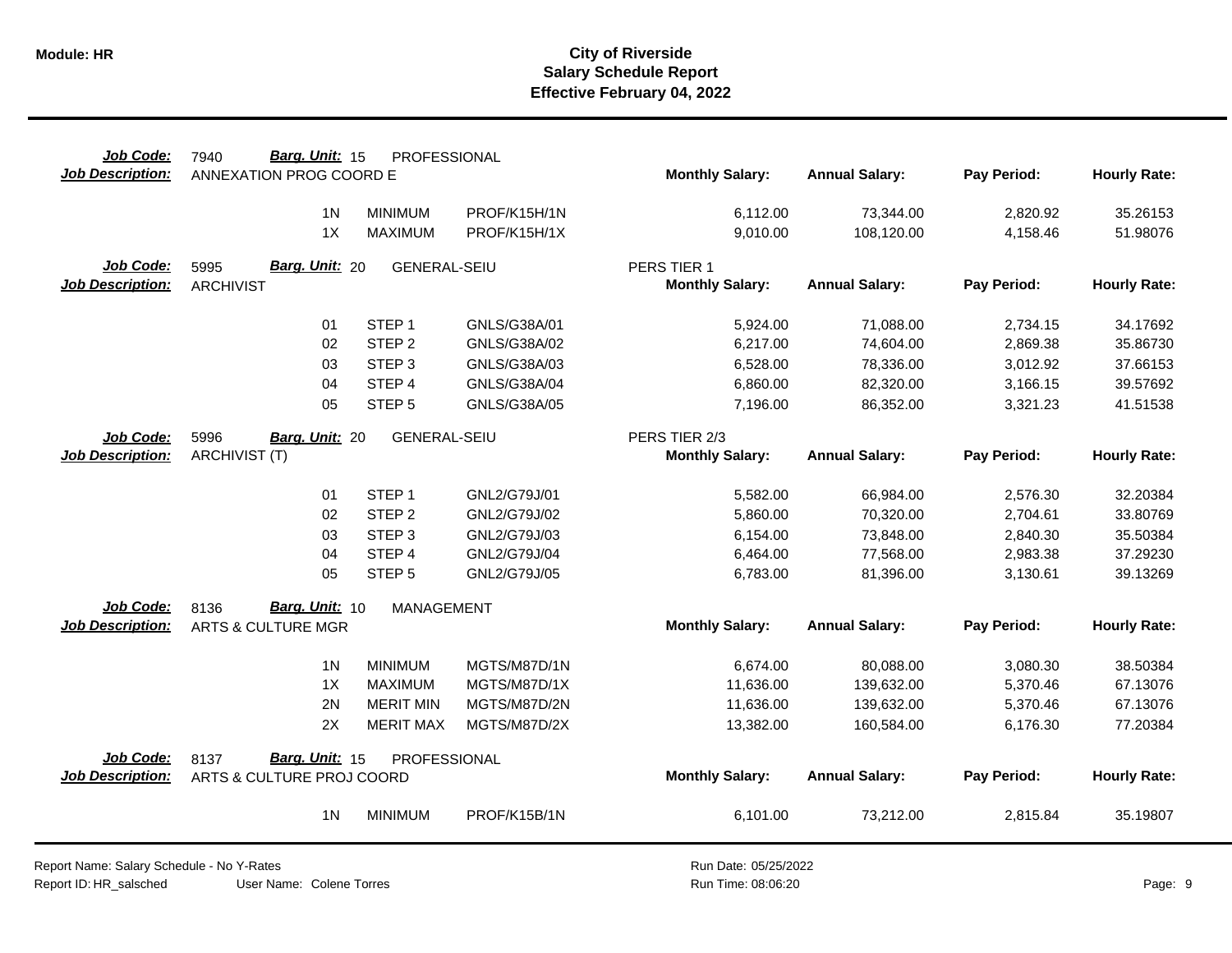|                         | 1X                                  | <b>MAXIMUM</b>       | PROF/K15B/1X      | 8,175.00               | 98,100.00             | 3,773.07    | 47.16346            |
|-------------------------|-------------------------------------|----------------------|-------------------|------------------------|-----------------------|-------------|---------------------|
| Job Code:               | 8134<br>Barg. Unit: 55              |                      | PARA-PROFESSIONAL |                        |                       |             |                     |
| <b>Job Description:</b> | ARTS & CULTURE PROJ ASSIST          |                      |                   | <b>Monthly Salary:</b> | <b>Annual Salary:</b> | Pay Period: | <b>Hourly Rate:</b> |
|                         |                                     |                      |                   |                        |                       |             |                     |
|                         | 1 <sub>N</sub>                      | <b>MINIMUM</b>       | PARA/N16C/1N      | 4,781.00               | 57,372.00             | 2,206.61    | 27.58269            |
|                         | 1X                                  | <b>MAXIMUM</b>       | PARA/N16C/1X      | 5,922.00               | 71,064.00             | 2,733.23    | 34.16538            |
| Job Code:               | Barg. Unit: 30<br>6285              |                      | SPECIAL CLASSES   |                        |                       |             |                     |
| <b>Job Description:</b> | <b>ASSIST AQUATICS COORD</b>        |                      |                   | <b>Monthly Salary:</b> | <b>Annual Salary:</b> | Pay Period: | <b>Hourly Rate:</b> |
|                         |                                     |                      |                   |                        |                       |             |                     |
|                         | 01                                  | STEP <sub>1</sub>    | SPCH/H35D/01      | 3,633.59               | 43,603.16             | 1,677.04    | 20.96306            |
|                         | 02                                  | STEP <sub>2</sub>    | SPCH/H35D/02      | 3,752.64               | 45,031.68             | 1,731.98    | 21.64985            |
|                         | 03                                  | STEP <sub>3</sub>    | SPCH/H35D/03      | 3,874.86               | 46,498.37             | 1,788.39    | 22.35499            |
| Job Code:               | Barg. Unit: 10<br>7551              | <b>MANAGEMENT</b>    |                   |                        |                       |             |                     |
| <b>Job Description:</b> | ASSIST BUILDING OFFICIAL E          |                      |                   | <b>Monthly Salary:</b> | <b>Annual Salary:</b> | Pay Period: | <b>Hourly Rate:</b> |
|                         |                                     |                      |                   |                        |                       |             |                     |
|                         | 1 <sub>N</sub>                      | <b>MINIMUM</b>       | MGTS/M70A/1N      | 8,248.00               | 98,976.00             | 3,806.76    | 47.58461            |
|                         | 1X                                  | <b>MAXIMUM</b>       | MGTS/M70A/1X      | 11,053.00              | 132,636.00            | 5,101.38    | 63.76730            |
|                         | 2N                                  | <b>MERIT MIN</b>     | MGTS/M70A/2N      | 11,053.00              | 132,636.00            | 5,101.38    | 63.76730            |
|                         | 2X                                  | <b>MERIT MAX</b>     | MGTS/M70A/2X      | 12,711.00              | 152,532.00            | 5,866.61    | 73.33269            |
| Job Code:               | 8326<br>Barg. Unit: 07              | <b>SR MANAGEMENT</b> |                   |                        |                       |             |                     |
| <b>Job Description:</b> | ASSIST CHIEF FIN OFFICER            |                      |                   | <b>Monthly Salary:</b> | <b>Annual Salary:</b> | Pay Period: | <b>Hourly Rate:</b> |
|                         |                                     |                      |                   |                        |                       |             |                     |
|                         | 1 <sub>N</sub>                      | <b>MINIMUM</b>       | NCLP/A76C/1N      | 10,171.00              | 122,052.00            | 4,694.30    | 58.67884            |
|                         | 1X                                  | <b>MAXIMUM</b>       | NCLP/A76C/1X      | 13,625.00              | 163,500.00            | 6,288.46    | 78.60576            |
|                         | 2N                                  | <b>MERIT MIN</b>     | NCLP/A76C/2N      | 13,625.00              | 163,500.00            | 6,288.46    | 78.60576            |
|                         | 2X                                  | <b>MERIT MAX</b>     | NCLP/A76C/2X      | 15,668.00              | 188,016.00            | 7,231.38    | 90.39230            |
| Job Code:               | Barg. Unit: 10                      |                      |                   |                        |                       |             |                     |
| <b>Job Description:</b> | 8988<br><b>ASSIST CITY ATTORNEY</b> | MANAGEMENT           |                   | <b>Monthly Salary:</b> | <b>Annual Salary:</b> | Pay Period: | <b>Hourly Rate:</b> |
|                         |                                     |                      |                   |                        |                       |             |                     |
|                         | 1 <sub>N</sub>                      | <b>MINIMUM</b>       | MGTS/M96P/1N      | 12,940.00              | 155,280.00            | 5,972.30    | 74.65384            |
|                         | 1X                                  | <b>MAXIMUM</b>       | MGTS/M96P/1X      | 16,516.00              | 198,192.00            | 7,622.76    | 95.28461            |
|                         | 2N                                  | <b>MERIT MIN</b>     | MGTS/M96P/2N      | 16,516.00              | 198,192.00            | 7,622.76    | 95.28461            |
|                         |                                     |                      |                   |                        |                       |             |                     |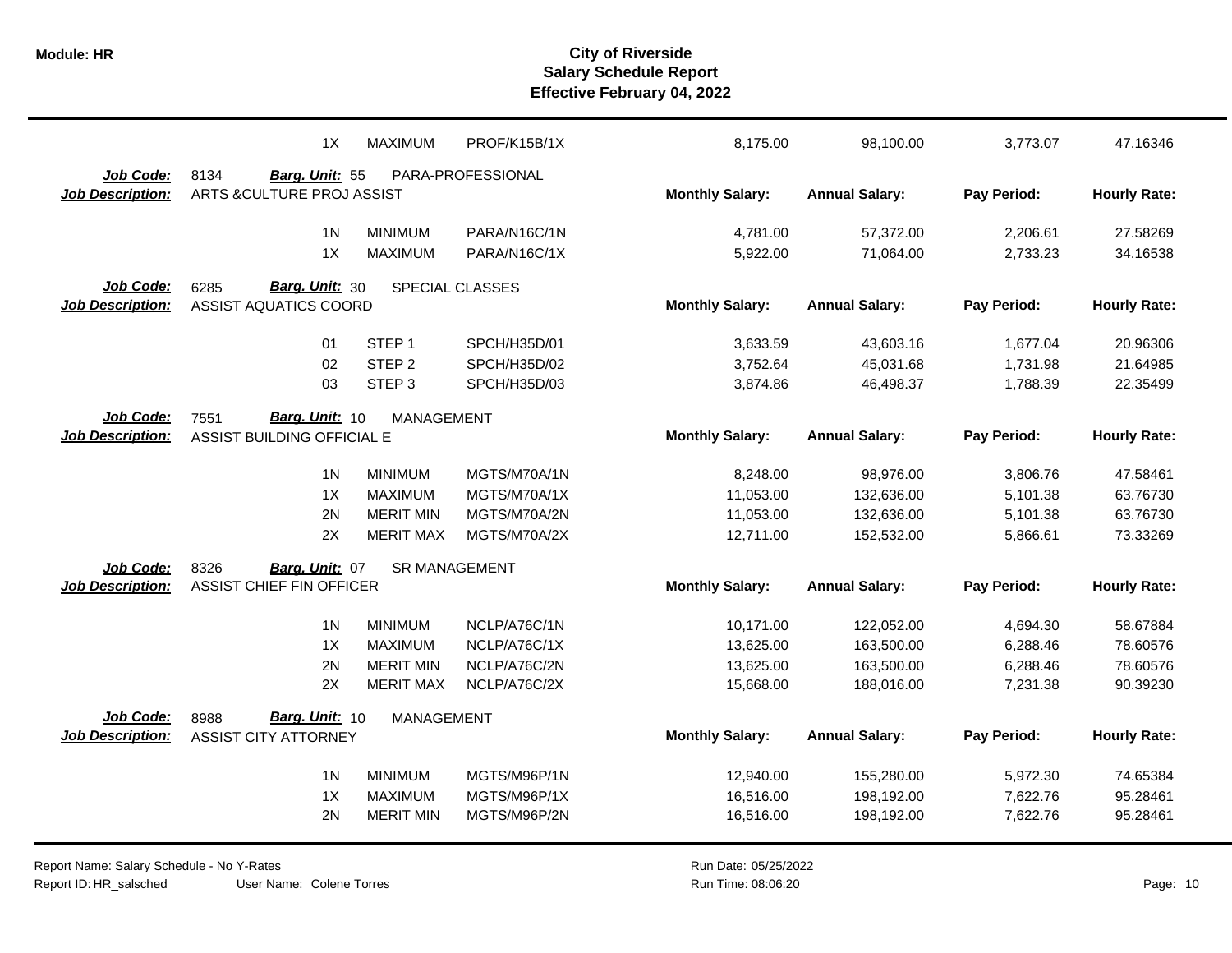|                         | 2X                       | <b>MERIT MAX</b>     | MGTS/M96P/2X        | 18,993.00              | 227,916.00            | 8,766.00    | 109.57500           |
|-------------------------|--------------------------|----------------------|---------------------|------------------------|-----------------------|-------------|---------------------|
| Job Code:               | 0131<br>Barg. Unit: 07   | <b>SR MANAGEMENT</b> |                     |                        |                       |             |                     |
| <b>Job Description:</b> | <b>ASSIST CITY CLERK</b> |                      |                     | <b>Monthly Salary:</b> | <b>Annual Salary:</b> | Pay Period: | <b>Hourly Rate:</b> |
|                         | 1 <sub>N</sub>           | <b>MINIMUM</b>       | NCLP/A51A/1N        | 7,524.00               | 90,288.00             | 3,472.61    | 43.40769            |
|                         | 1X                       | <b>MAXIMUM</b>       | NCLP/A51A/1X        | 11,839.00              | 142,068.00            | 5,464.15    | 68.30192            |
|                         | 2N                       | <b>MERIT MIN</b>     | NCLP/A51A/2N        | 11,839.00              | 142,068.00            | 5,464.15    | 68.30192            |
|                         | 2X                       | <b>MERIT MAX</b>     | NCLP/A51A/2X        | 13,613.00              | 163,356.00            | 6,282.92    | 78.53653            |
| Job Code:               | 9770<br>Barg. Unit: 01   | <b>EXECUTIVE</b>     |                     |                        |                       |             |                     |
| <b>Job Description:</b> | <b>ASSIST CITY MGR</b>   |                      |                     | <b>Monthly Salary:</b> | <b>Annual Salary:</b> | Pay Period: | <b>Hourly Rate:</b> |
|                         | 1 <sub>N</sub>           | <b>MINIMUM</b>       | EXEP/E42A/1N        | 13,911.00              | 166,932.00            | 6,420.46    | 80.25576            |
|                         | 1X                       | <b>MAXIMUM</b>       | EXEP/E42A/1X        | 21,954.00              | 263,448.00            | 10,132.61   | 126.65769           |
| Job Code:               | 7100<br>Barg. Unit: 20   | <b>GENERAL-SEIU</b>  |                     | PERS TIER 1            |                       |             |                     |
| <b>Job Description:</b> | <b>ASSIST ENGR</b>       |                      |                     | <b>Monthly Salary:</b> | <b>Annual Salary:</b> | Pay Period: | <b>Hourly Rate:</b> |
|                         | 01                       | STEP <sub>1</sub>    | GNLS/G42B/01        | 6,528.00               | 78,336.00             | 3,012.92    | 37.66153            |
|                         | 02                       | STEP <sub>2</sub>    | <b>GNLS/G42B/02</b> | 6,860.00               | 82,320.00             | 3,166.15    | 39.57692            |
|                         | 03                       | STEP <sub>3</sub>    | GNLS/G42B/03        | 7,196.00               | 86,352.00             | 3,321.23    | 41.51538            |
|                         | 04                       | STEP <sub>4</sub>    | <b>GNLS/G42B/04</b> | 7,559.00               | 90,708.00             | 3,488.76    | 43.60961            |
|                         | 05                       | STEP <sub>5</sub>    | <b>GNLS/G42B/05</b> | 7,936.00               | 95,232.00             | 3,662.76    | 45.78461            |
| Job Code:               | Barg. Unit: 20<br>7101   | <b>GENERAL-SEIU</b>  |                     | PERS TIER 2/3          |                       |             |                     |
| <b>Job Description:</b> | <b>ASSIST ENGR (T)</b>   |                      |                     | <b>Monthly Salary:</b> | <b>Annual Salary:</b> | Pay Period: | <b>Hourly Rate:</b> |
|                         | 01                       | STEP <sub>1</sub>    | GNL2/G82A/01        | 6,154.00               | 73,848.00             | 2,840.30    | 35.50384            |
|                         | 02                       | STEP <sub>2</sub>    | GNL2/G82A/02        | 6,464.00               | 77,568.00             | 2,983.38    | 37.29230            |
|                         | 03                       | STEP <sub>3</sub>    | GNL2/G82A/03        | 6,783.00               | 81,396.00             | 3,130.61    | 39.13269            |
|                         | 04                       | STEP <sub>4</sub>    | GNL2/G82A/04        | 7,124.00               | 85,488.00             | 3,288.00    | 41.10000            |
|                         | 05                       | STEP <sub>5</sub>    | GNL2/G82A/05        | 7,481.00               | 89,772.00             | 3,452.76    | 43.15961            |
| Job Code:               | 4541<br>Barg. Unit: 07   | <b>SR MANAGEMENT</b> |                     |                        |                       |             |                     |
| <b>Job Description:</b> | ASSIST GEN SERV DIR      |                      |                     | <b>Monthly Salary:</b> | <b>Annual Salary:</b> | Pay Period: | <b>Hourly Rate:</b> |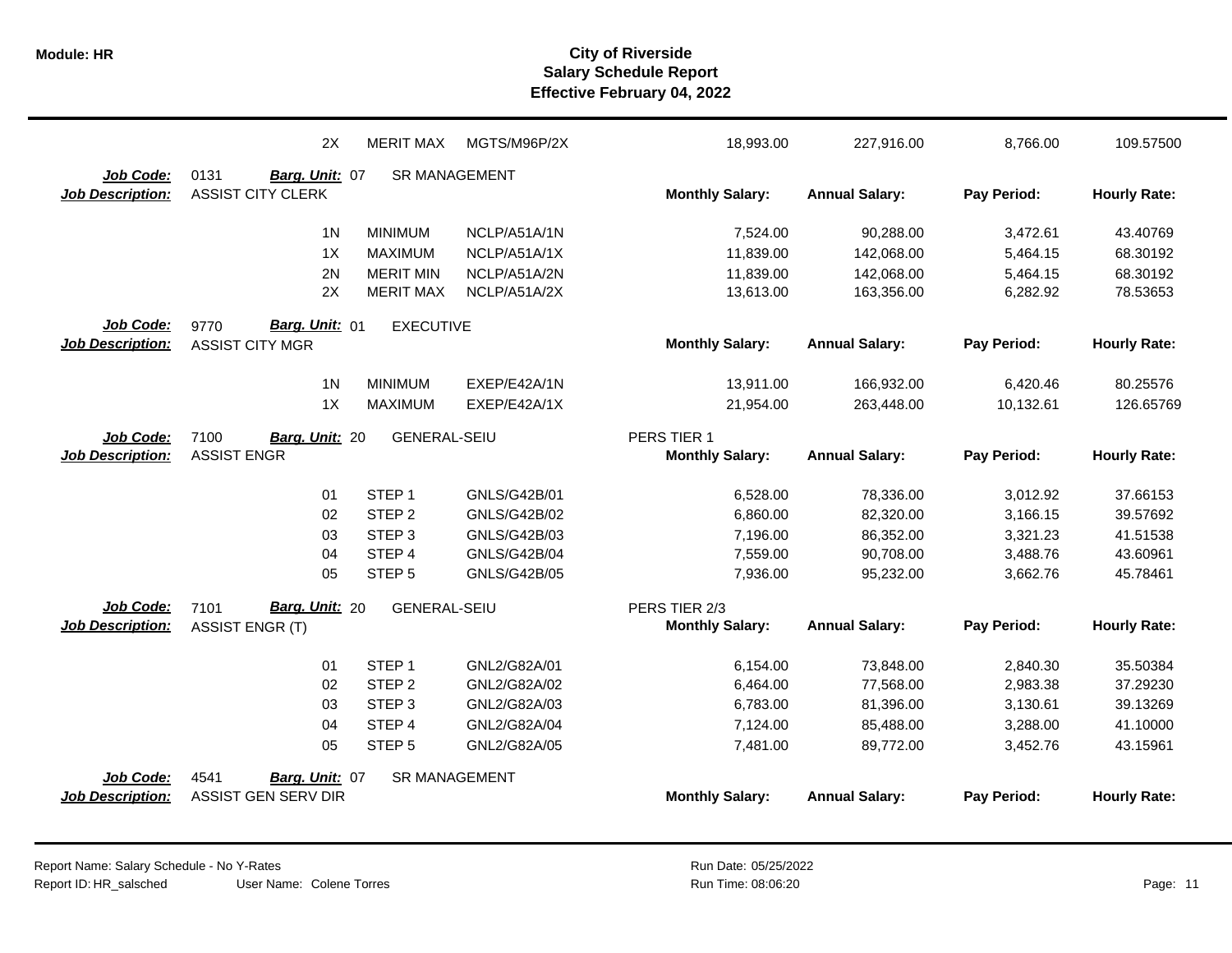| Job Code:<br>6035<br>Barg. Unit: 07<br><b>Job Description:</b><br><b>ASSIST LIBRARY DIR</b><br>1 <sub>N</sub><br><b>MINIMUM</b><br>1X<br><b>MAXIMUM</b><br>2N<br><b>MERIT MIN</b> | <b>SR MANAGEMENT</b><br>NCLM/B75E/1N<br>NCLM/B75E/1X<br>NCLM/B75E/2N<br>NCLM/B75E/2X | <b>Monthly Salary:</b><br>9,611.00<br>11,682.00<br>11,682.00<br>13,434.00 | <b>Annual Salary:</b><br>115,332.00<br>140,184.00<br>140,184.00<br>161,208.00 | Pay Period:<br>4,435.84<br>5,391.69<br>5,391.69 | <b>Hourly Rate:</b><br>55.44807<br>67.39615 |
|-----------------------------------------------------------------------------------------------------------------------------------------------------------------------------------|--------------------------------------------------------------------------------------|---------------------------------------------------------------------------|-------------------------------------------------------------------------------|-------------------------------------------------|---------------------------------------------|
|                                                                                                                                                                                   |                                                                                      |                                                                           |                                                                               |                                                 |                                             |
|                                                                                                                                                                                   |                                                                                      |                                                                           |                                                                               |                                                 |                                             |
|                                                                                                                                                                                   |                                                                                      |                                                                           |                                                                               |                                                 |                                             |
|                                                                                                                                                                                   |                                                                                      |                                                                           |                                                                               |                                                 | 67.39615                                    |
| 2X<br><b>MERIT MAX</b>                                                                                                                                                            |                                                                                      |                                                                           |                                                                               | 6,200.30                                        | 77.50384                                    |
| Job Code:<br>Barg. Unit: 20<br><b>GENERAL-SEIU</b><br>7890                                                                                                                        |                                                                                      | PERS TIER 1                                                               |                                                                               |                                                 |                                             |
| <b>Job Description:</b><br><b>ASSIST PLANNER</b>                                                                                                                                  |                                                                                      | <b>Monthly Salary:</b>                                                    | <b>Annual Salary:</b>                                                         | Pay Period:                                     | <b>Hourly Rate:</b>                         |
| STEP <sub>1</sub><br>01                                                                                                                                                           | GNLS/G34B/01                                                                         | 4,988.00                                                                  | 59,856.00                                                                     | 2,302.15                                        | 28.77692                                    |
| 02<br>STEP <sub>2</sub>                                                                                                                                                           | GNLS/G34B/02                                                                         | 5,241.00                                                                  | 62,892.00                                                                     | 2,418.92                                        | 30.23653                                    |
| STEP <sub>3</sub><br>03                                                                                                                                                           | GNLS/G34B/03                                                                         | 5,497.00                                                                  | 65,964.00                                                                     | 2,537.07                                        | 31.71346                                    |
| STEP 4<br>04                                                                                                                                                                      | GNLS/G34B/04                                                                         | 5,777.00                                                                  | 69,324.00                                                                     | 2,666.30                                        | 33.32884                                    |
| STEP <sub>5</sub><br>05                                                                                                                                                           | GNLS/G34B/05                                                                         | 6,064.00                                                                  | 72,768.00                                                                     | 2,798.76                                        | 34.98461                                    |
| STEP <sub>6</sub><br>06                                                                                                                                                           | GNLS/G34B/06                                                                         | 6,370.00                                                                  | 76,440.00                                                                     | 2,940.00                                        | 36.75000                                    |
| 07<br>STEP <sub>7</sub>                                                                                                                                                           | GNLS/G34B/07                                                                         | 6,687.00                                                                  | 80,244.00                                                                     | 3,086.30                                        | 38.57884                                    |
| Job Code:<br>Barg. Unit: 20<br>7891                                                                                                                                               | <b>GENERAL-SEIU</b>                                                                  | PERS TIER 2/3                                                             |                                                                               |                                                 |                                             |
| <b>Job Description:</b><br><b>ASSIST PLANNER (T)</b>                                                                                                                              |                                                                                      | <b>Monthly Salary:</b>                                                    | <b>Annual Salary:</b>                                                         | Pay Period:                                     | <b>Hourly Rate:</b>                         |
| STEP <sub>1</sub><br>01                                                                                                                                                           | GNL2/G78J/01                                                                         | 4,701.00                                                                  | 56,412.00                                                                     | 2,169.69                                        | 27.12115                                    |
| 02<br>STEP <sub>2</sub>                                                                                                                                                           | GNL2/G78J/02                                                                         | 4,939.00                                                                  | 59,268.00                                                                     | 2,279.53                                        | 28.49423                                    |
| STEP <sub>3</sub><br>03                                                                                                                                                           | GNL2/G78J/03                                                                         | 5,181.00                                                                  | 62,172.00                                                                     | 2,391.23                                        | 29.89038                                    |
| STEP 4<br>04                                                                                                                                                                      | GNL2/G78J/04                                                                         | 5,445.00                                                                  | 65,340.00                                                                     | 2,513.07                                        | 31.41346                                    |
| STEP <sub>5</sub><br>05                                                                                                                                                           | GNL2/G78J/05                                                                         | 5,716.00                                                                  | 68,592.00                                                                     | 2,638.15                                        | 32.97692                                    |
| STEP <sub>6</sub><br>06                                                                                                                                                           | GNL2/G78J/06                                                                         | 6,003.00                                                                  | 72,036.00                                                                     | 2,770.61                                        | 34.63269                                    |
| 07<br>STEP <sub>7</sub>                                                                                                                                                           | GNL2/G78J/07                                                                         | 6,301.00                                                                  | 75,612.00                                                                     | 2,908.15                                        | 36.35192                                    |
| Job Code:<br>Barg. Unit: 07<br>2358                                                                                                                                               | <b>SR MANAGEMENT</b>                                                                 |                                                                           |                                                                               |                                                 |                                             |
| <b>Job Description:</b><br><b>ASSIST POLICE CHIEF</b>                                                                                                                             |                                                                                      | <b>Monthly Salary:</b>                                                    | <b>Annual Salary:</b>                                                         | Pay Period:                                     | <b>Hourly Rate:</b>                         |
| 1 <sub>N</sub><br><b>MINIMUM</b>                                                                                                                                                  | NCLP/B12A/1N                                                                         | 15,366.00                                                                 | 184,392.00                                                                    | 7,092.00                                        | 88.65000                                    |

Report Name: Salary Schedule - No Y-Rates Report ID: HR\_salsched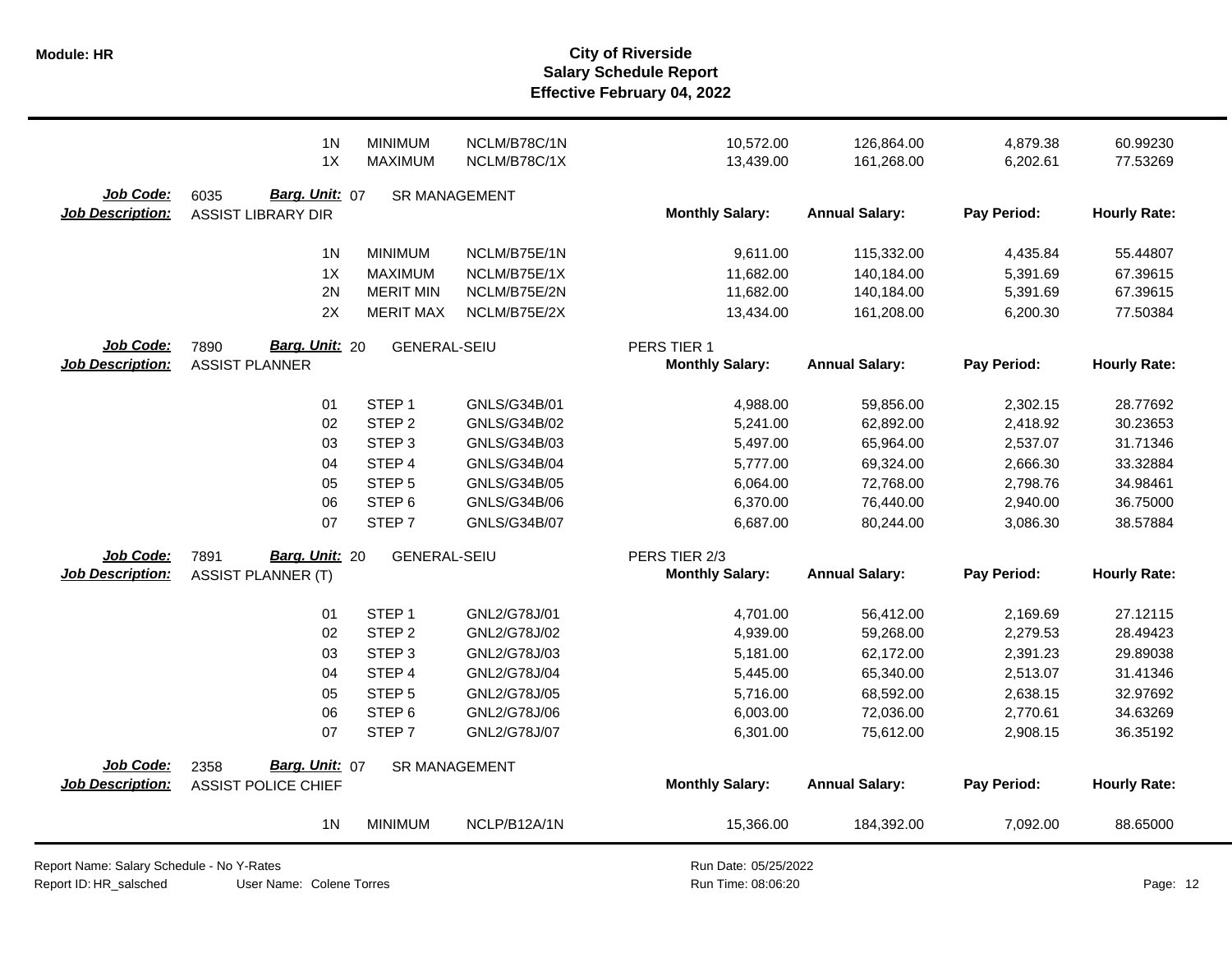|                                      | 1X                                                             | <b>MAXIMUM</b>                           | NCLP/B12A/1X        | 20,098.00                                           | 241,176.00                         | 9,276.00                | 115.95000                       |
|--------------------------------------|----------------------------------------------------------------|------------------------------------------|---------------------|-----------------------------------------------------|------------------------------------|-------------------------|---------------------------------|
|                                      | 2N                                                             | <b>MERIT MIN</b>                         | NCLP/B12A/2N        | 20,098.00                                           | 241,176.00                         | 9,276.00                | 115.95000                       |
|                                      | 2X                                                             | <b>MERIT MAX</b>                         | NCLP/B12A/2X        | 23,113.00                                           | 277,356.00                         | 10,667.53               | 133.34423                       |
| Job Code:<br>Job Description:        | Barg. Unit: 20<br>2605<br><b>ASSIST RANGE MASTER</b>           | <b>GENERAL-SEIU</b>                      |                     | PERS TIER 1<br><b>Monthly Salary:</b>               | <b>Annual Salary:</b>              | Pay Period:             | <b>Hourly Rate:</b>             |
|                                      | 01                                                             | STEP <sub>1</sub>                        | GNLS/G25C/01        | 4,420.00                                            | 53,040.00                          | 2,040.00                | 25.50000                        |
|                                      | 02                                                             | STEP <sub>2</sub>                        | <b>GNLS/G25C/02</b> | 4,640.00                                            | 55,680.00                          | 2,141.53                | 26.76923                        |
|                                      | 03                                                             | STEP <sub>3</sub>                        | GNLS/G25C/03        | 4,874.00                                            | 58,488.00                          | 2,249.53                | 28.11923                        |
|                                      | 04                                                             | STEP <sub>4</sub>                        | <b>GNLS/G25C/04</b> | 5,115.00                                            | 61,380.00                          | 2,360.76                | 29.50961                        |
| Job Code:<br><b>Job Description:</b> | 05<br>2606<br>Barg. Unit: 20<br><b>ASSIST RANGE MASTER (T)</b> | STEP <sub>5</sub><br><b>GENERAL-SEIU</b> | <b>GNLS/G25C/05</b> | 5,376.00<br>PERS TIER 2/3<br><b>Monthly Salary:</b> | 64,512.00<br><b>Annual Salary:</b> | 2,481.23<br>Pay Period: | 31.01538<br><b>Hourly Rate:</b> |
|                                      | 01                                                             | STEP <sub>1</sub>                        | GNL2/G71G/01        | 4,167.00                                            | 50,004.00                          | 1,923.23                | 24.04038                        |
|                                      | 02                                                             | STEP <sub>2</sub>                        | GNL2/G71G/02        | 4,373.00                                            | 52,476.00                          | 2,018.30                | 25.22884                        |
|                                      | 03                                                             | STEP <sub>3</sub>                        | GNL2/G71G/03        | 4,596.00                                            | 55,152.00                          | 2,121.23                | 26.51538                        |
|                                      | 04                                                             | STEP 4                                   | GNL2/G71G/04        | 4,821.00                                            | 57,852.00                          | 2,225.07                | 27.81346                        |
|                                      | 05                                                             | STEP <sub>5</sub>                        | GNL2/G71G/05        | 5,065.00                                            | 60,780.00                          | 2,337.69                | 29.22115                        |
| Job Code:<br><b>Job Description:</b> | Barg. Unit: 20<br>6380<br><b>ASSIST REC COORD</b>              | <b>GENERAL-SEIU</b>                      |                     | PERS TIER 1<br><b>Monthly Salary:</b>               | <b>Annual Salary:</b>              | Pay Period:             | <b>Hourly Rate:</b>             |
|                                      | 01                                                             | STEP <sub>1</sub>                        | GNLS/G15A/01        | 3,041.00                                            | 36,492.00                          | 1,403.53                | 17.54423                        |
|                                      | 02                                                             | STEP <sub>2</sub>                        | GNLS/G15A/02        | 3,190.00                                            | 38,280.00                          | 1,472.30                | 18.40384                        |
|                                      | 03                                                             | STEP <sub>3</sub>                        | GNLS/G15A/03        | 3,352.00                                            | 40,224.00                          | 1,547.07                | 19.33846                        |
|                                      | 04                                                             | STEP 4                                   | <b>GNLS/G15A/04</b> | 3,520.00                                            | 42,240.00                          | 1,624.61                | 20.30769                        |
|                                      | 05                                                             | STEP <sub>5</sub>                        | <b>GNLS/G15A/05</b> | 3,695.00                                            | 44,340.00                          | 1,705.38                | 21.31730                        |
|                                      | 06                                                             | STEP <sub>6</sub>                        | GNLS/G15A/06        | 3,883.00                                            | 46,596.00                          | 1,792.15                | 22.40192                        |
| Job Code:<br><b>Job Description:</b> | Barg. Unit: 20<br>6381<br><b>ASSIST REC COORD (T)</b>          | <b>GENERAL-SEIU</b>                      |                     | PERS TIER 2/3<br><b>Monthly Salary:</b>             | <b>Annual Salary:</b>              | Pay Period:             | <b>Hourly Rate:</b>             |
|                                      | 01                                                             | STEP <sub>1</sub>                        | GNL2/G63F/01        | 2,865.00                                            | 34,380.00                          | 1,322.30                | 16.52884                        |
|                                      | 02                                                             | STEP <sub>2</sub>                        | GNL2/G63F/02        | 3,007.00                                            | 36,084.00                          | 1,387.84                | 17.34807                        |

Report Name: Salary Schedule - No Y-Rates

Report ID: HR\_salsched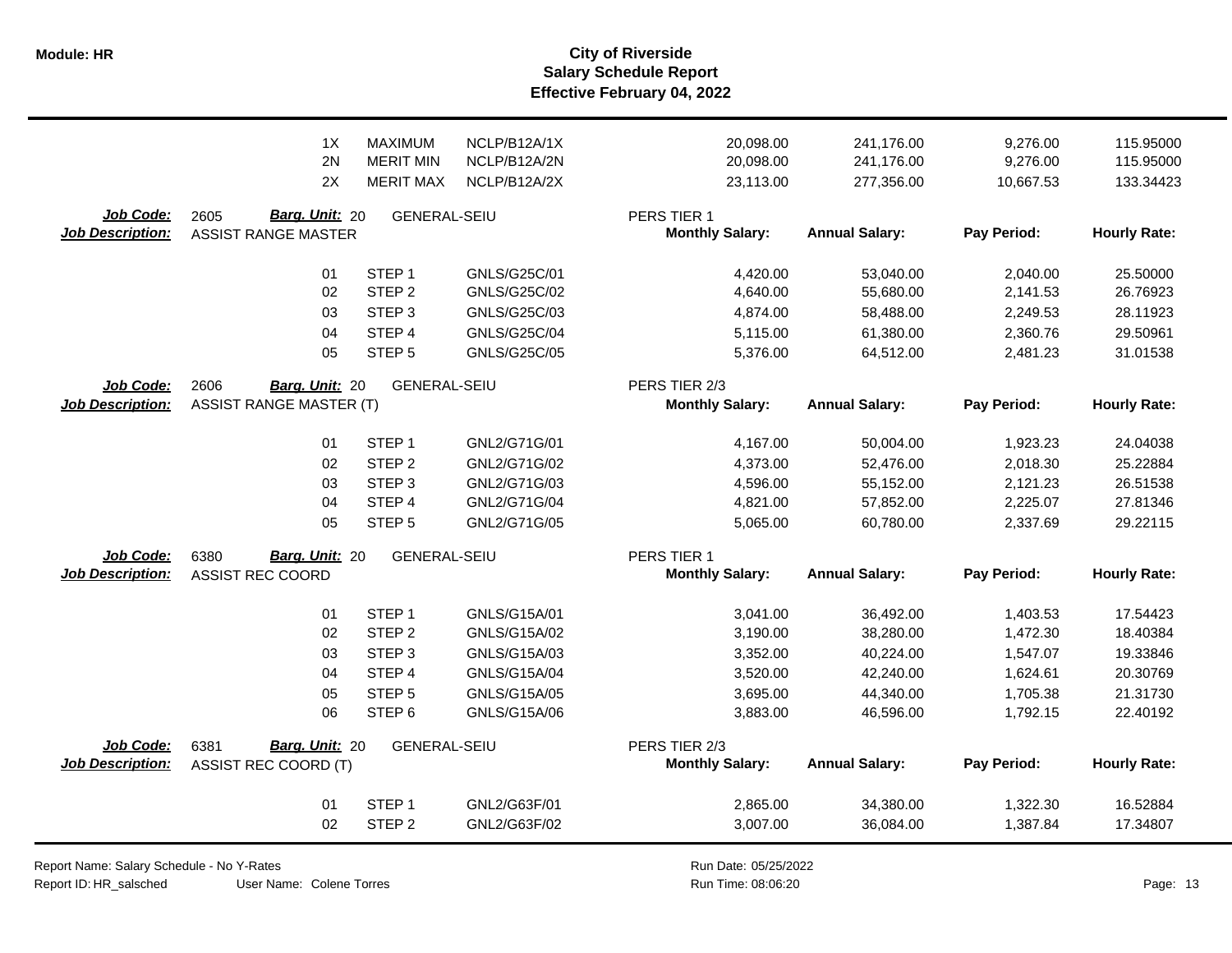|                         | 03                              | STEP <sub>3</sub>   | GNL2/G63F/03        | 3,159.00               | 37,908.00             | 1,458.00    | 18.22500            |
|-------------------------|---------------------------------|---------------------|---------------------|------------------------|-----------------------|-------------|---------------------|
|                         | 04                              | STEP <sub>4</sub>   | GNL2/G63F/04        | 3,318.00               | 39,816.00             | 1,531.38    | 19.14230            |
|                         | 05                              | STEP <sub>5</sub>   | GNL2/G63F/05        | 3,483.00               | 41,796.00             | 1,607.53    | 20.09423            |
|                         | 06                              | STEP <sub>6</sub>   | GNL2/G63F/06        | 3,658.00               | 43,896.00             | 1,688.30    | 21.10384            |
|                         |                                 |                     |                     |                        |                       |             |                     |
| Job Code:               | Barg. Unit: 15<br>9635          | PROFESSIONAL        |                     |                        |                       |             |                     |
| <b>Job Description:</b> | ASSIST TO THE MAYOR NC E        |                     |                     | <b>Monthly Salary:</b> | <b>Annual Salary:</b> | Pay Period: | <b>Hourly Rate:</b> |
|                         |                                 |                     |                     |                        |                       |             |                     |
|                         | 1 <sup>N</sup>                  | <b>MINIMUM</b>      | PRNC/K09G/1N        | 5,121.00               | 61,452.00             | 2,363.53    | 29.54423            |
|                         | 1X                              | <b>MAXIMUM</b>      | PRNC/K09G/1X        | 6,862.00               | 82,344.00             | 3,167.07    | 39.58846            |
| Job Code:               | 8319<br><b>Barg. Unit: 10</b>   | <b>MANAGEMENT</b>   |                     |                        |                       |             |                     |
| <b>Job Description:</b> | <b>ASSISTANT CONTROLLER</b>     |                     |                     | <b>Monthly Salary:</b> | <b>Annual Salary:</b> | Pay Period: | <b>Hourly Rate:</b> |
|                         |                                 |                     |                     |                        |                       |             |                     |
|                         | 1 <sub>N</sub>                  | <b>MINIMUM</b>      | NCLM/B74C/1N        | 9,285.00               | 111,420.00            | 4,285.38    | 53.56730            |
|                         | 1X                              | <b>MAXIMUM</b>      | NCLM/B74C/1X        | 11,285.00              | 135,420.00            | 5,208.46    | 65.10576            |
|                         |                                 |                     |                     |                        |                       |             |                     |
| Job Code:               | Barg. Unit: 20<br>6085          | <b>GENERAL-SEIU</b> |                     | PERS TIER 1            |                       |             |                     |
| <b>Job Description:</b> | ASSOC CURATOR COLLECTIONS       |                     |                     | <b>Monthly Salary:</b> | <b>Annual Salary:</b> | Pay Period: | <b>Hourly Rate:</b> |
|                         |                                 |                     |                     |                        |                       |             |                     |
|                         | 01                              | STEP <sub>1</sub>   | GNLS/G20B/01        | 4,009.00               | 48,108.00             | 1,850.30    | 23.12884            |
|                         | 02                              | STEP <sub>2</sub>   | GNLS/G20B/02        | 4,210.00               | 50,520.00             | 1,943.07    | 24.28846            |
|                         | 03                              | STEP <sub>3</sub>   | GNLS/G20B/03        | 4,420.00               | 53,040.00             | 2,040.00    | 25.50000            |
|                         | 04                              | STEP 4              | <b>GNLS/G20B/04</b> | 4,640.00               | 55,680.00             | 2,141.53    | 26.76923            |
| <b>Job Code:</b>        | Barg. Unit: 20<br>6086          | <b>GENERAL-SEIU</b> |                     | PERS TIER 2/3          |                       |             |                     |
| <b>Job Description:</b> | ASSOC CURATOR COLLECTIONS (T)   |                     |                     | <b>Monthly Salary:</b> | <b>Annual Salary:</b> | Pay Period: | <b>Hourly Rate:</b> |
|                         |                                 |                     |                     |                        |                       |             |                     |
|                         | 01                              | STEP <sub>1</sub>   | GNL2/G66J/01        | 3,779.00               | 45,348.00             | 1,744.15    | 21.80192            |
|                         | 02                              | STEP <sub>2</sub>   | GNL2/G66J/02        | 3,967.00               | 47,604.00             | 1,830.92    | 22.88653            |
|                         | 03                              | STEP <sub>3</sub>   | GNL2/G66J/03        | 4,167.00               | 50,004.00             | 1,923.23    | 24.04038            |
|                         | 04                              | STEP 4              | GNL2/G66J/04        | 4,373.00               | 52,476.00             | 2,018.30    | 25.22884            |
|                         |                                 |                     |                     |                        |                       |             |                     |
| Job Code:               | Barg. Unit: 20<br>6128          | <b>GENERAL-SEIU</b> |                     | PERS TIER 1            |                       |             |                     |
| <b>Job Description:</b> | <b>ASSOC EDUC CURATOR (SCI)</b> |                     |                     | <b>Monthly Salary:</b> | <b>Annual Salary:</b> | Pay Period: | <b>Hourly Rate:</b> |
|                         |                                 |                     |                     |                        |                       |             |                     |
|                         | 01                              | STEP <sub>1</sub>   | GNLS/G28A/01        | 4,730.00               | 56,760.00             | 2,183.07    | 27.28846            |
|                         |                                 |                     |                     |                        |                       |             |                     |

Report Name: Salary Schedule - No Y-Rates Report ID: HR\_salsched

User Name: Colene Torres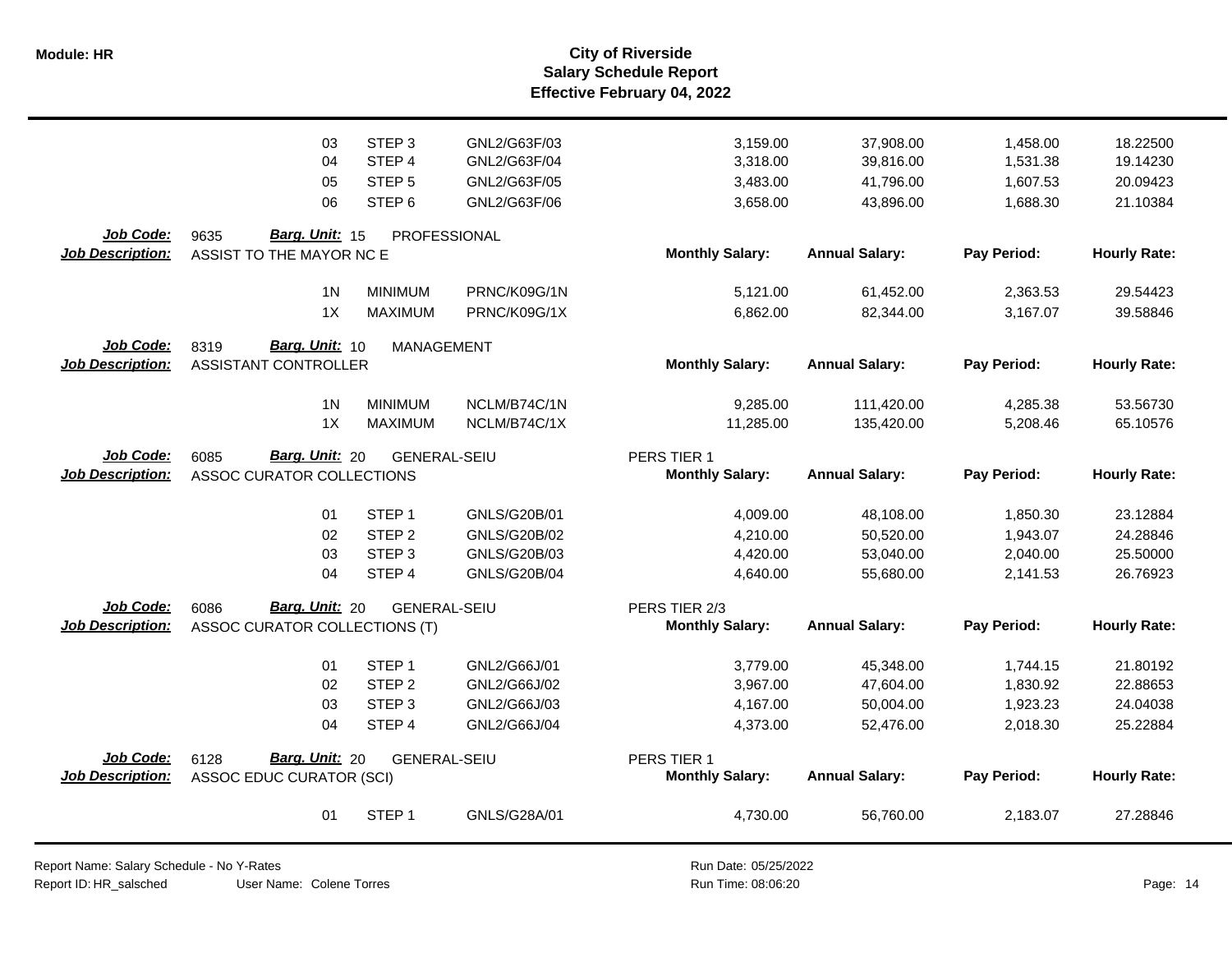**Salary Schedule Report Effective February 04, 2022 Module: HR City of Riverside**

|                         | 02                           | STEP <sub>2</sub> | GNLS/G28A/02        | 4,969.00               | 59,628.00             | 2,293.38    | 28.66730            |
|-------------------------|------------------------------|-------------------|---------------------|------------------------|-----------------------|-------------|---------------------|
|                         | 03                           | STEP <sub>3</sub> | GNLS/G28A/03        | 5,211.00               | 62,532.00             | 2,405.07    | 30.06346            |
|                         | 04                           | STEP 4            | GNLS/G28A/04        | 5,478.00               | 65,736.00             | 2,528.30    | 31.60384            |
|                         | 05                           | STEP <sub>5</sub> | GNLS/G28A/05        | 5,751.00               | 69,012.00             | 2,654.30    | 33.17884            |
| Job Code:               | Barg. Unit: 20<br>6129       |                   | <b>GENERAL-SEIU</b> | PERS TIER 2/3          |                       |             |                     |
| <b>Job Description:</b> | ASSOC EDUC CURATOR (SCI) (T) |                   |                     | <b>Monthly Salary:</b> | <b>Annual Salary:</b> | Pay Period: | <b>Hourly Rate:</b> |
|                         |                              |                   |                     |                        |                       |             |                     |
|                         | 01                           | STEP <sub>1</sub> | GNL2/G73M/01        | 4,458.00               | 53,496.00             | 2,057.53    | 25.71923            |
|                         | 02                           | STEP <sub>2</sub> | GNL2/G73M/02        | 4,682.00               | 56,184.00             | 2,160.92    | 27.01153            |
|                         | 03                           | STEP <sub>3</sub> | GNL2/G73M/03        | 4,912.00               | 58,944.00             | 2,267.07    | 28.33846            |
|                         | 04                           | STEP 4            | GNL2/G73M/04        | 5,161.00               | 61,932.00             | 2,382.00    | 29.77500            |
|                         | 05                           | STEP <sub>5</sub> | GNL2/G73M/05        | 5,418.00               | 65,016.00             | 2,500.61    | 31.25769            |
| Job Code:               | Barg. Unit: 20<br>7120       |                   | <b>GENERAL-SEIU</b> | PERS TIER 1            |                       |             |                     |
| <b>Job Description:</b> | <b>ASSOC ENGR</b>            |                   |                     | <b>Monthly Salary:</b> | <b>Annual Salary:</b> | Pay Period: | <b>Hourly Rate:</b> |
|                         |                              |                   |                     |                        |                       |             |                     |
|                         | 01                           | STEP <sub>1</sub> | GNLS/G55B/01        | 7,543.00               | 90,516.00             | 3,481.38    | 43.51730            |
|                         | 02                           | STEP <sub>2</sub> | GNLS/G55B/02        | 7,920.00               | 95,040.00             | 3,655.38    | 45.69230            |
|                         | 03                           | STEP <sub>3</sub> | GNLS/G55B/03        | 8,316.00               | 99,792.00             | 3,838.15    | 47.97692            |
|                         | 04                           | STEP <sub>4</sub> | <b>GNLS/G55B/04</b> | 8,730.00               | 104,760.00            | 4,029.23    | 50.36538            |
|                         | 05                           | STEP <sub>5</sub> | GNLS/G55B/05        | 9,167.00               | 110,004.00            | 4,230.92    | 52.88653            |
|                         | 06                           | STEP <sub>6</sub> | GNLS/G55B/06        | 9,625.00               | 115,500.00            | 4,442.30    | 55.52884            |
|                         | 07                           | STEP <sub>7</sub> | <b>GNLS/G55B/07</b> | 10,107.00              | 121,284.00            | 4,664.76    | 58.30961            |
| Job Code:               | Barg. Unit: 20<br>7122       |                   | <b>GENERAL-SEIU</b> | PERS TIER 2/3          |                       |             |                     |
| <b>Job Description:</b> | ASSOC ENGR (T)               |                   |                     | <b>Monthly Salary:</b> | <b>Annual Salary:</b> | Pay Period: | <b>Hourly Rate:</b> |
|                         | 01                           | STEP <sub>1</sub> | GNL2/G84M/01        | 7,108.00               | 85,296.00             | 3,280.61    | 41.00769            |
|                         | 02                           | STEP <sub>2</sub> | GNL2/G84M/02        | 7,463.00               | 89,556.00             | 3,444.46    | 43.05576            |
|                         | 03                           | STEP <sub>3</sub> | GNL2/G84M/03        | 7,837.00               | 94,044.00             | 3,617.07    | 45.21346            |
|                         | 04                           | STEP 4            | GNL2/G84M/04        | 8,230.00               | 98,760.00             | 3,798.46    | 47.48076            |
|                         | 05                           | STEP <sub>5</sub> | GNL2/G84M/05        | 8,641.00               | 103,692.00            | 3,988.15    | 49.85192            |
|                         | 06                           | STEP <sub>6</sub> | GNL2/G84M/06        | 9,070.00               | 108,840.00            | 4,186.15    | 52.32692            |
|                         | 07                           | STEP <sub>7</sub> | GNL2/G84M/07        | 9,525.00               | 114,300.00            | 4,396.15    | 54.95192            |
|                         |                              |                   |                     |                        |                       |             |                     |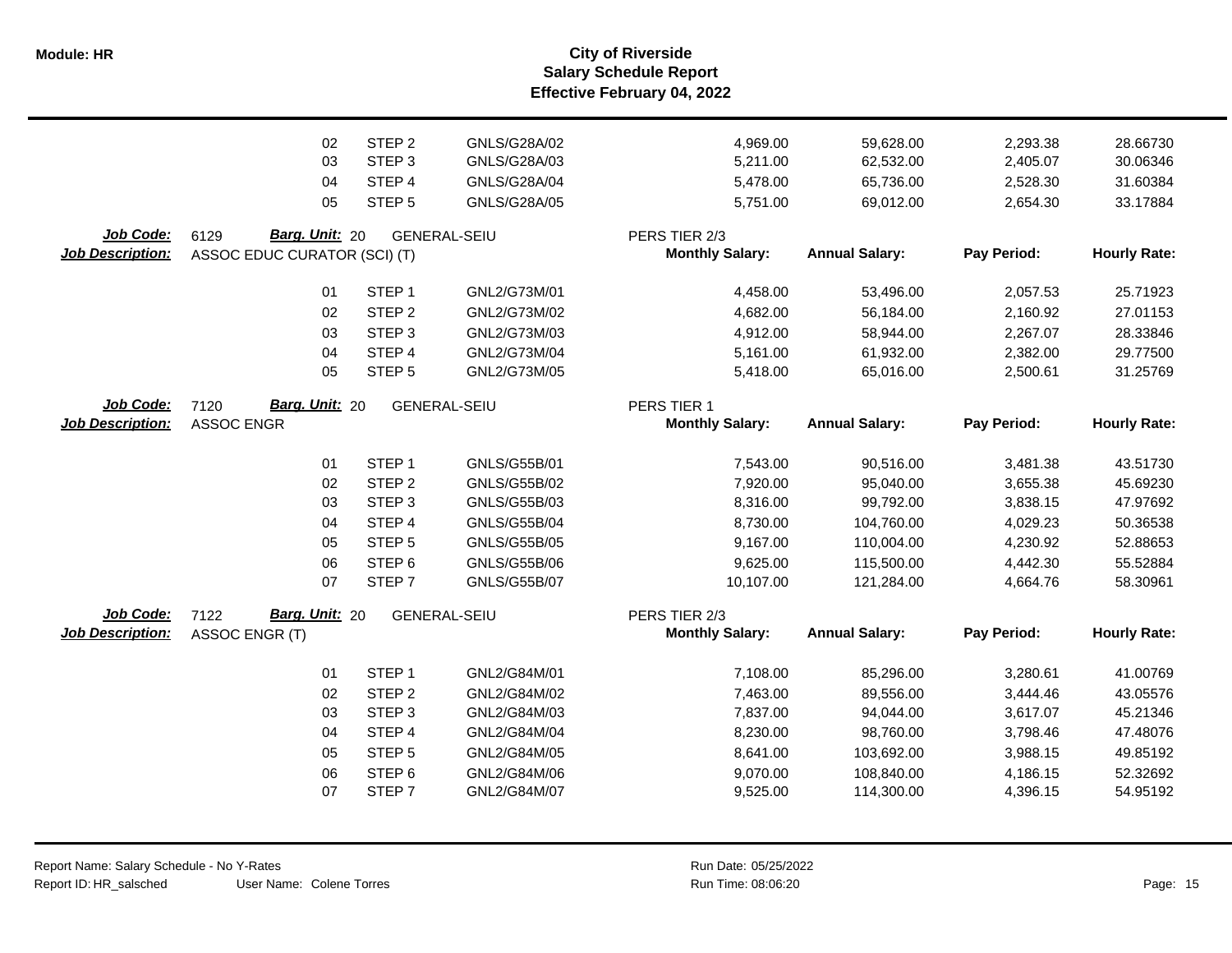| Job Code:<br><b>Job Description:</b> | Barg. Unit: 20<br>7910<br><b>ASSOC PLANNER</b>          | <b>GENERAL-SEIU</b> | PERS TIER 1<br><b>Monthly Salary:</b>   | <b>Annual Salary:</b> | Pay Period: | <b>Hourly Rate:</b> |
|--------------------------------------|---------------------------------------------------------|---------------------|-----------------------------------------|-----------------------|-------------|---------------------|
|                                      | STEP <sub>1</sub><br>01                                 | GNLS/G41C/01        | 5,777.00                                | 69,324.00             | 2,666.30    | 33.32884            |
|                                      | 02<br>STEP <sub>2</sub>                                 | GNLS/G41C/02        | 6,064.00                                | 72,768.00             | 2,798.76    | 34.98461            |
|                                      | STEP <sub>3</sub><br>03                                 | GNLS/G41C/03        | 6,370.00                                | 76,440.00             | 2,940.00    | 36.75000            |
|                                      | STEP 4<br>04                                            | GNLS/G41C/04        | 6,687.00                                | 80,244.00             | 3,086.30    | 38.57884            |
|                                      | 05<br>STEP <sub>5</sub>                                 | GNLS/G41C/05        | 7,021.00                                | 84,252.00             | 3,240.46    | 40.50576            |
|                                      | STEP <sub>6</sub><br>06                                 | GNLS/G41C/06        | 7,373.00                                | 88,476.00             | 3,402.92    | 42.53653            |
|                                      | STEP <sub>7</sub><br>07                                 | GNLS/G41C/07        | 7,743.00                                | 92,916.00             | 3,573.69    | 44.67115            |
| Job Code:                            | Barg. Unit: 20<br>7911                                  | <b>GENERAL-SEIU</b> | PERS TIER 2/3                           |                       |             |                     |
| <b>Job Description:</b>              | <b>ASSOC PLANNER (T)</b>                                |                     | <b>Monthly Salary:</b>                  | <b>Annual Salary:</b> | Pay Period: | <b>Hourly Rate:</b> |
|                                      | STEP <sub>1</sub><br>01                                 | GNL2/G81J/01        | 5,445.00                                | 65,340.00             | 2,513.07    | 31.41346            |
|                                      | STEP <sub>2</sub><br>02                                 | GNL2/G81J/02        | 5,716.00                                | 68,592.00             | 2,638.15    | 32.97692            |
|                                      | STEP <sub>3</sub><br>03                                 | GNL2/G81J/03        | 6,003.00                                | 72,036.00             | 2,770.61    | 34.63269            |
|                                      | 04<br>STEP <sub>4</sub>                                 | GNL2/G81J/04        | 6,301.00                                | 75,612.00             | 2,908.15    | 36.35192            |
|                                      | 05<br>STEP <sub>5</sub>                                 | GNL2/G81J/05        | 6,618.00                                | 79,416.00             | 3,054.46    | 38.18076            |
|                                      | 06<br>STEP <sub>6</sub>                                 | GNL2/G81J/06        | 6,949.00                                | 83,388.00             | 3,207.23    | 40.09038            |
|                                      | STEP <sub>7</sub><br>07                                 | GNL2/G81J/07        | 7,299.00                                | 87,588.00             | 3,368.76    | 42.10961            |
| Job Code:                            | Barg. Unit: 20<br>7121                                  | <b>GENERAL-SEIU</b> | PERS TIER 1                             |                       |             |                     |
| <b>Job Description:</b>              | <b>ASSOC TRAFFIC ENGR</b>                               |                     | <b>Monthly Salary:</b>                  | <b>Annual Salary:</b> | Pay Period: | <b>Hourly Rate:</b> |
|                                      | 01<br>STEP <sub>1</sub>                                 | GNLS/G55B/01        | 7,543.00                                | 90,516.00             | 3,481.38    | 43.51730            |
|                                      | STEP <sub>2</sub><br>02                                 | GNLS/G55B/02        | 7,920.00                                | 95,040.00             | 3,655.38    | 45.69230            |
|                                      | STEP <sub>3</sub><br>03                                 | GNLS/G55B/03        | 8,316.00                                | 99,792.00             | 3,838.15    | 47.97692            |
|                                      | STEP <sub>4</sub><br>04                                 | <b>GNLS/G55B/04</b> | 8,730.00                                | 104,760.00            | 4,029.23    | 50.36538            |
|                                      | STEP <sub>5</sub><br>05                                 | GNLS/G55B/05        | 9,167.00                                | 110,004.00            | 4,230.92    | 52.88653            |
|                                      | STEP <sub>6</sub><br>06                                 | GNLS/G55B/06        | 9,625.00                                | 115,500.00            | 4,442.30    | 55.52884            |
|                                      | 07<br>STEP <sub>7</sub>                                 | <b>GNLS/G55B/07</b> | 10,107.00                               | 121,284.00            | 4,664.76    | 58.30961            |
| Job Code:<br><b>Job Description:</b> | Barg. Unit: 20<br>7123<br><b>ASSOC TRAFFIC ENGR (T)</b> | GENERAL-SEIU        | PERS TIER 2/3<br><b>Monthly Salary:</b> | <b>Annual Salary:</b> | Pay Period: | <b>Hourly Rate:</b> |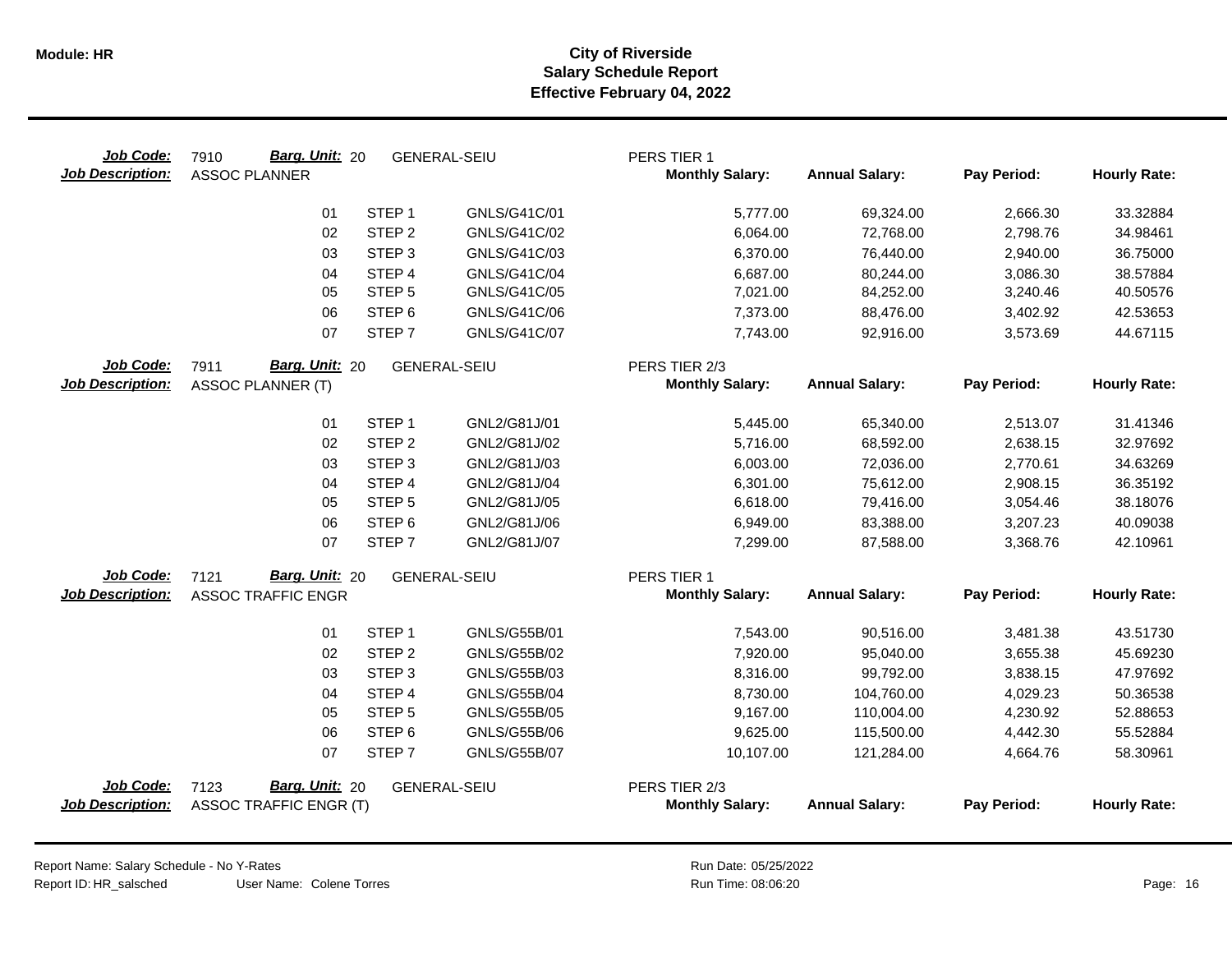|                         | 01                          | STEP <sub>1</sub>   | GNL2/G84M/01         | 7,108.00               | 85,296.00             | 3,280.61    | 41.00769            |
|-------------------------|-----------------------------|---------------------|----------------------|------------------------|-----------------------|-------------|---------------------|
|                         | 02                          | STEP <sub>2</sub>   | GNL2/G84M/02         | 7,463.00               | 89,556.00             | 3,444.46    | 43.05576            |
|                         | 03                          | STEP <sub>3</sub>   | GNL2/G84M/03         | 7,837.00               | 94,044.00             | 3,617.07    | 45.21346            |
|                         | 04                          | STEP 4              | GNL2/G84M/04         | 8,230.00               | 98,760.00             | 3,798.46    | 47.48076            |
|                         | 05                          | STEP <sub>5</sub>   | GNL2/G84M/05         | 8,641.00               | 103,692.00            | 3,988.15    | 49.85192            |
|                         | 06                          | STEP <sub>6</sub>   | GNL2/G84M/06         | 9,070.00               | 108,840.00            | 4,186.15    | 52.32692            |
|                         | 07                          | STEP <sub>7</sub>   | GNL2/G84M/07         | 9,525.00               | 114,300.00            | 4,396.15    | 54.95192            |
| Job Code:               | Barg. Unit: 07<br>8335      |                     | <b>SR MANAGEMENT</b> |                        |                       |             |                     |
| <b>Job Description:</b> | BUDGET AND REVENUE MANAGER  |                     |                      | <b>Monthly Salary:</b> | <b>Annual Salary:</b> | Pay Period: | <b>Hourly Rate:</b> |
|                         | 1 <sub>N</sub>              | <b>MINIMUM</b>      | NCLP/A74F/1N         | 10,171.00              | 122,052.00            | 4,694.30    | 58.67884            |
|                         | 1X                          | <b>MAXIMUM</b>      | NCLP/A74F/1X         | 12,979.00              | 155,748.00            | 5,990.30    | 74.87884            |
|                         | 2N                          | <b>MERIT MIN</b>    | NCLP/A74F/2N         | 12,979.00              | 155,748.00            | 5,990.30    | 74.87884            |
|                         | 2X                          | <b>MERIT MAX</b>    | NCLP/A74F/2X         | 14,924.00              | 179,088.00            | 6,888.00    | 86.10000            |
| Job Code:               | Barg. Unit: 20<br>7480      | <b>GENERAL-SEIU</b> |                      | PERS TIER 1            |                       |             |                     |
| <b>Job Description:</b> | <b>BUILDING INSP I</b>      |                     |                      | <b>Monthly Salary:</b> | <b>Annual Salary:</b> | Pay Period: | <b>Hourly Rate:</b> |
|                         | 01                          | STEP <sub>1</sub>   | GNLS/G34A/01         | 5,478.00               | 65,736.00             | 2,528.30    | 31.60384            |
|                         | 02                          | STEP <sub>2</sub>   | GNLS/G34A/02         | 5,751.00               | 69,012.00             | 2,654.30    | 33.17884            |
|                         | 03                          | STEP <sub>3</sub>   | GNLS/G34A/03         | 6,038.00               | 72,456.00             | 2,786.76    | 34.83461            |
|                         | 04                          | STEP 4              | GNLS/G34A/04         | 6,336.00               | 76,032.00             | 2,924.30    | 36.55384            |
|                         | 05                          | STEP <sub>5</sub>   | GNLS/G34A/05         | 6,656.00               | 79,872.00             | 3,072.00    | 38.40000            |
| Job Code:               | Barg. Unit: 20<br>7481      | <b>GENERAL-SEIU</b> |                      | PERS TIER 2/3          |                       |             |                     |
| <b>Job Description:</b> | <b>BUILDING INSP I (T)</b>  |                     |                      | <b>Monthly Salary:</b> | <b>Annual Salary:</b> | Pay Period: | <b>Hourly Rate:</b> |
|                         | 01                          | STEP <sub>1</sub>   | GNL2/G78G/01         | 5,161.00               | 61,932.00             | 2,382.00    | 29.77500            |
|                         | 02                          | STEP <sub>2</sub>   | GNL2/G78G/02         | 5,418.00               | 65,016.00             | 2,500.61    | 31.25769            |
|                         | 03                          | STEP <sub>3</sub>   | GNL2/G78G/03         | 5,691.00               | 68,292.00             | 2,626.61    | 32.83269            |
|                         | 04                          | STEP 4              | GNL2/G78G/04         | 5,974.00               | 71,688.00             | 2,757.23    | 34.46538            |
|                         | 05                          | STEP <sub>5</sub>   | GNL2/G78G/05         | 6,272.00               | 75,264.00             | 2,894.76    | 36.18461            |
| Job Code:               | Barg. Unit: 20<br>7479      | <b>GENERAL-SEIU</b> |                      | PERS TIER 1            |                       |             |                     |
| <b>Job Description:</b> | <b>BUILDING INSP I TRNE</b> |                     |                      | <b>Monthly Salary:</b> | <b>Annual Salary:</b> | Pay Period: | <b>Hourly Rate:</b> |
|                         |                             |                     |                      |                        |                       |             |                     |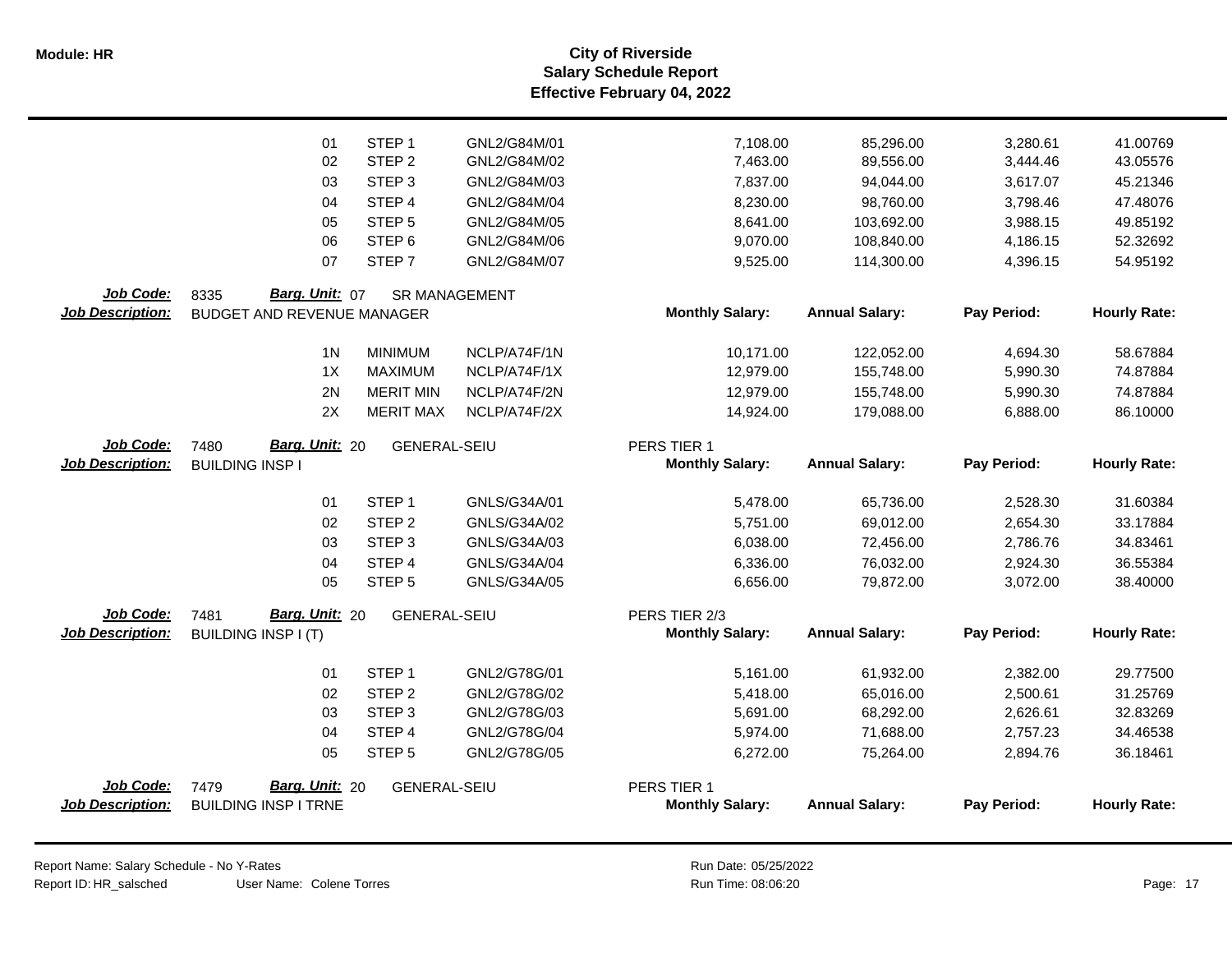**Salary Schedule Report Effective February 04, 2022 Module: HR City of Riverside**

|                                             | 01                                                          | STEP <sub>1</sub>   | GNLS/G24E/01 | 4,731.00                                | 56,772.00             | 2,183.53    | 27.29423            |
|---------------------------------------------|-------------------------------------------------------------|---------------------|--------------|-----------------------------------------|-----------------------|-------------|---------------------|
|                                             | 02                                                          | STEP <sub>2</sub>   | GNLS/G24E/02 | 4,969.00                                | 59,628.00             | 2,293.38    | 28.66730            |
|                                             | 03                                                          | STEP <sub>3</sub>   | GNLS/G24E/03 | 5,215.00                                | 62,580.00             | 2,406.92    | 30.08653            |
| <b>Job Code:</b><br><b>Job Description:</b> | Barg. Unit: 20<br>7482<br><b>BUILDING INSP I TRNE (T)</b>   | <b>GENERAL-SEIU</b> |              | PERS TIER 2/3<br><b>Monthly Salary:</b> | <b>Annual Salary:</b> | Pay Period: | <b>Hourly Rate:</b> |
|                                             | 01                                                          | STEP <sub>1</sub>   | GNL2/G70M/01 | 4,459.00                                | 53,508.00             | 2,058.00    | 25.72500            |
|                                             | 02                                                          | STEP <sub>2</sub>   | GNL2/G70M/02 | 4,682.00                                | 56,184.00             | 2,160.92    | 27.01153            |
|                                             | 03                                                          | STEP <sub>3</sub>   | GNL2/G70M/03 | 4,916.00                                | 58,992.00             | 2,268.92    | 28.36153            |
| <b>Job Code:</b><br><b>Job Description:</b> | Barg. Unit: 20<br>7490<br><b>BUILDING INSP II</b>           | <b>GENERAL-SEIU</b> |              | PERS TIER 1<br><b>Monthly Salary:</b>   | <b>Annual Salary:</b> | Pay Period: | <b>Hourly Rate:</b> |
|                                             | 01                                                          | STEP <sub>1</sub>   | GNLS/G41A/01 | 6,336.00                                | 76,032.00             | 2,924.30    | 36.55384            |
|                                             | 02                                                          | STEP <sub>2</sub>   | GNLS/G41A/02 | 6,656.00                                | 79,872.00             | 3,072.00    | 38.40000            |
|                                             | 03                                                          | STEP <sub>3</sub>   | GNLS/G41A/03 | 6,985.00                                | 83,820.00             | 3,223.84    | 40.29807            |
|                                             | 04                                                          | STEP 4              | GNLS/G41A/04 | 7,334.00                                | 88,008.00             | 3,384.92    | 42.31153            |
|                                             | 05                                                          | STEP <sub>5</sub>   | GNLS/G41A/05 | 7,703.00                                | 92,436.00             | 3,555.23    | 44.44038            |
| Job Code:<br><b>Job Description:</b>        | 7491<br>Barg. Unit: 20<br><b>BUILDING INSP II (T)</b>       | <b>GENERAL-SEIU</b> |              | PERS TIER 2/3<br><b>Monthly Salary:</b> | <b>Annual Salary:</b> | Pay Period: | <b>Hourly Rate:</b> |
|                                             | 01                                                          | STEP <sub>1</sub>   | GNL2/G81D/01 | 5,974.00                                | 71,688.00             | 2,757.23    | 34.46538            |
|                                             | 02                                                          | STEP <sub>2</sub>   | GNL2/G81D/02 | 6,272.00                                | 75,264.00             | 2,894.76    | 36.18461            |
|                                             | 03                                                          | STEP <sub>3</sub>   | GNL2/G81D/03 | 6,583.00                                | 78,996.00             | 3,038.30    | 37.97884            |
|                                             | 04                                                          | STEP 4              | GNL2/G81D/04 | 6,914.00                                | 82,968.00             | 3,191.07    | 39.88846            |
|                                             | 05                                                          | STEP <sub>5</sub>   | GNL2/G81D/05 | 7,260.00                                | 87,120.00             | 3,350.76    | 41.88461            |
| Job Code:<br><b>Job Description:</b>        | Barg. Unit: 50<br>7530<br><b>BUILDING INSPECTION SUPV E</b> | <b>SUPERVISORY</b>  |              | <b>Monthly Salary:</b>                  | <b>Annual Salary:</b> | Pay Period: | <b>Hourly Rate:</b> |
|                                             | 1 <sub>N</sub>                                              | <b>MINIMUM</b>      | SUPV/U16E/1N | 7,688.00                                | 92,256.00             | 3,548.30    | 44.35384            |
|                                             | 1X                                                          | <b>MAXIMUM</b>      | SUPV/U16E/1X | 9,342.00                                | 112,104.00            | 4,311.69    | 53.89615            |
|                                             | 2N                                                          | <b>MERIT MIN</b>    | SUPV/U16E/2N | 9,342.00                                | 112,104.00            | 4,311.69    | 53.89615            |
|                                             | 2X                                                          | <b>MERIT MAX</b>    | SUPV/U16E/2X | 10,743.00                               | 128,916.00            | 4,958.30    | 61.97884            |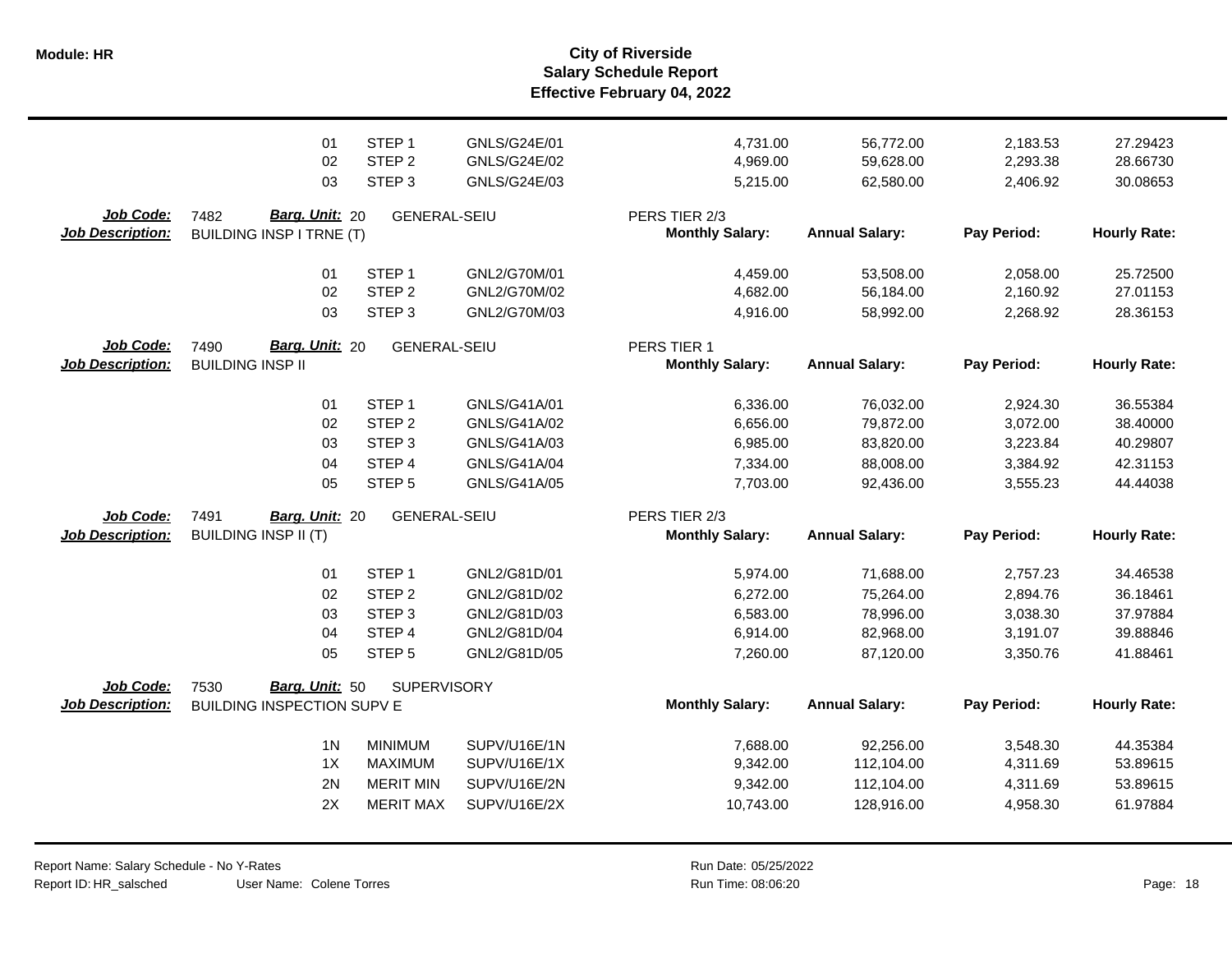| Job Code:<br><b>Job Description:</b> | Barg. Unit: 20<br>4344<br><b>BUILDING MAINT CREW LEADER</b> |                   | <b>GENERAL-SEIU</b> | PERS TIER 1<br><b>Monthly Salary:</b> | <b>Annual Salary:</b> | Pay Period: | <b>Hourly Rate:</b> |
|--------------------------------------|-------------------------------------------------------------|-------------------|---------------------|---------------------------------------|-----------------------|-------------|---------------------|
|                                      | 01                                                          | STEP <sub>1</sub> | GNLS/G33A/01        | 5,352.00                              | 64,224.00             | 2,470.15    | 30.87692            |
|                                      | 02                                                          | STEP <sub>2</sub> | GNLS/G33A/02        | 5,617.00                              | 67,404.00             | 2,592.46    | 32.40576            |
|                                      | 03                                                          | STEP <sub>3</sub> | GNLS/G33A/03        | 5,900.00                              | 70,800.00             | 2,723.07    | 34.03846            |
|                                      | 04                                                          | STEP 4            | GNLS/G33A/04        | 6,193.00                              | 74,316.00             | 2,858.30    | 35.72884            |
|                                      | 05                                                          | STEP <sub>5</sub> | GNLS/G33A/05        | 6,502.00                              | 78,024.00             | 3,000.92    | 37.51153            |
| Job Code:                            | Barg. Unit: 20<br>4345                                      |                   | <b>GENERAL-SEIU</b> | PERS TIER 2/3                         |                       |             |                     |
| <b>Job Description:</b>              | <b>BUILDING MAINT CREW LEADER (T)</b>                       |                   |                     | <b>Monthly Salary:</b>                | <b>Annual Salary:</b> | Pay Period: | <b>Hourly Rate:</b> |
|                                      | 01                                                          | STEP <sub>1</sub> | GNL2/G77J/01        | 5,045.00                              | 60,540.00             | 2,328.46    | 29.10576            |
|                                      | 02                                                          | STEP <sub>2</sub> | GNL2/G77J/02        | 5,294.00                              | 63,528.00             | 2,443.38    | 30.54230            |
|                                      | 03                                                          | STEP <sub>3</sub> | GNL2/G77J/03        | 5,560.00                              | 66,720.00             | 2,566.15    | 32.07692            |
|                                      | 04                                                          | STEP 4            | GNL2/G77J/04        | 5,836.00                              | 70,032.00             | 2,693.53    | 33.66923            |
|                                      | 05                                                          | STEP <sub>5</sub> | GNL2/G77J/05        | 6,130.00                              | 73,560.00             | 2,829.23    | 35.36538            |
| Job Code:                            | Barg. Unit: 20<br>4340                                      |                   | <b>GENERAL-SEIU</b> | PERS TIER 1                           |                       |             |                     |
| <b>Job Description:</b>              | <b>BUILDING MAINT SPEC</b>                                  |                   |                     | <b>Monthly Salary:</b>                | <b>Annual Salary:</b> | Pay Period: | <b>Hourly Rate:</b> |
|                                      |                                                             |                   |                     |                                       |                       |             |                     |
|                                      | 01                                                          | STEP <sub>1</sub> | GNLS/G29E/01        | 4,861.00                              | 58,332.00             | 2,243.53    | 28.04423            |
|                                      | 02                                                          | STEP <sub>2</sub> | GNLS/G29E/02        | 5,103.00                              | 61,236.00             | 2,355.23    | 29.44038            |
|                                      | 03                                                          | STEP <sub>3</sub> | GNLS/G29E/03        | 5,356.00                              | 64,272.00             | 2,472.00    | 30.90000            |
|                                      | 04                                                          | STEP 4            | <b>GNLS/G29E/04</b> | 5,627.00                              | 67,524.00             | 2,597.07    | 32.46346            |
|                                      | 05                                                          | STEP <sub>5</sub> | GNLS/G29E/05        | 5,905.00                              | 70,860.00             | 2,725.38    | 34.06730            |
| Job Code:                            | Barg. Unit: 20<br>4341                                      |                   | <b>GENERAL-SEIU</b> | PERS TIER 2/3                         |                       |             |                     |
| <b>Job Description:</b>              | <b>BUILDING MAINT SPEC (T)</b>                              |                   |                     | <b>Monthly Salary:</b>                | <b>Annual Salary:</b> | Pay Period: | <b>Hourly Rate:</b> |
|                                      | 01                                                          | STEP <sub>1</sub> | GNL2/G75A/01        | 4,581.00                              | 54,972.00             | 2,114.30    | 26.42884            |
|                                      | 02                                                          | STEP <sub>2</sub> | GNL2/G75A/02        | 4,810.00                              | 57,720.00             | 2,220.00    | 27.75000            |
|                                      | 03                                                          | STEP <sub>3</sub> | GNL2/G75A/03        | 5,049.00                              | 60,588.00             | 2,330.30    | 29.12884            |
|                                      | 04                                                          | STEP 4            | GNL2/G75A/04        | 5,302.00                              | 63,624.00             | 2,447.07    | 30.58846            |
|                                      | 05                                                          | STEP <sub>5</sub> | GNL2/G75A/05        | 5,565.00                              | 66,780.00             | 2,568.46    | 32.10576            |
|                                      |                                                             |                   |                     |                                       |                       |             |                     |

 $\overline{\phantom{0}}$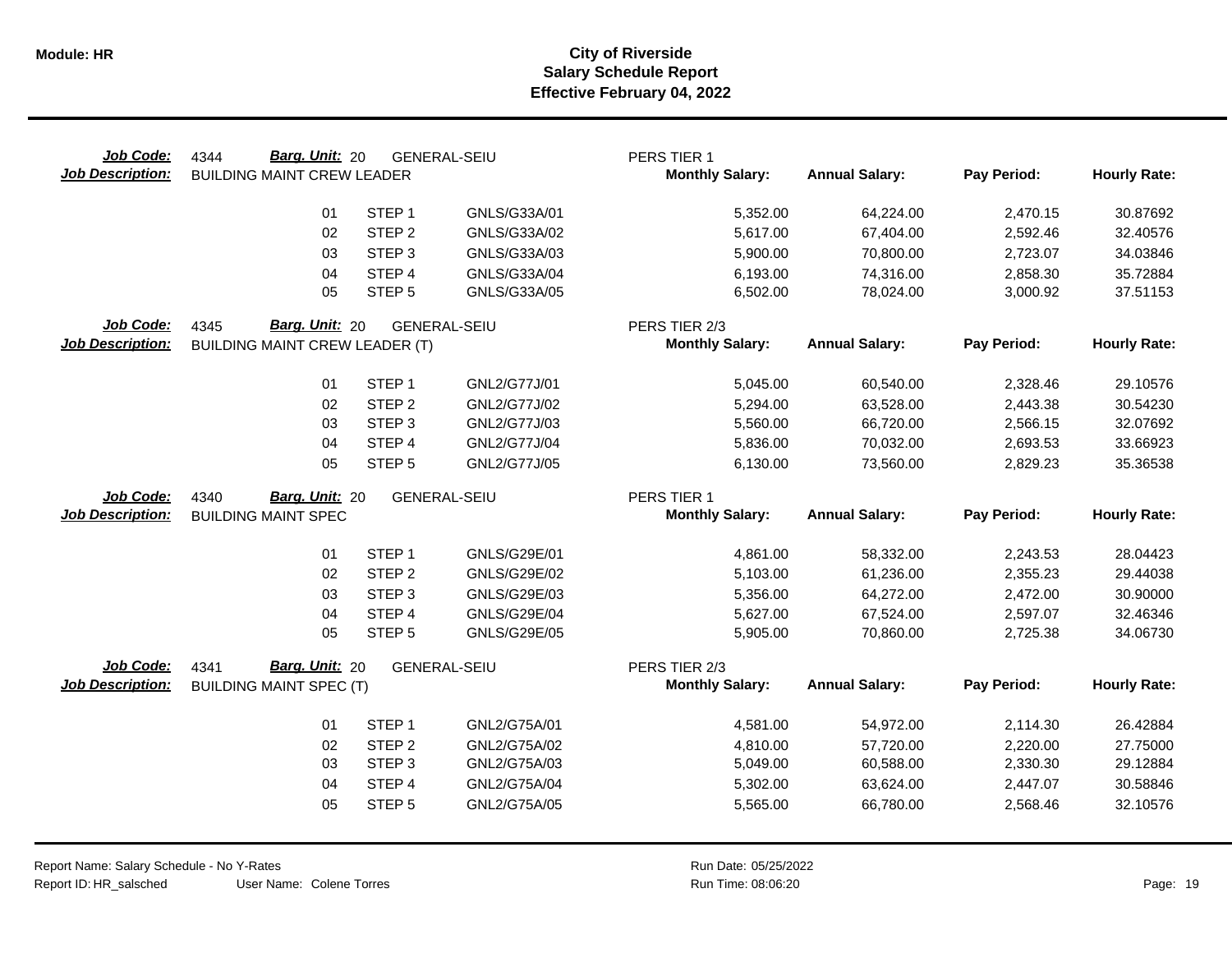| Job Code:               | Barg. Unit: 07<br>7552           |                     | <b>SR MANAGEMENT</b> |                        |                       |             |                     |
|-------------------------|----------------------------------|---------------------|----------------------|------------------------|-----------------------|-------------|---------------------|
| <b>Job Description:</b> | <b>BUILDING OFFICIAL</b>         |                     |                      | <b>Monthly Salary:</b> | <b>Annual Salary:</b> | Pay Period: | <b>Hourly Rate:</b> |
|                         | 1 <sub>N</sub>                   | <b>MINIMUM</b>      | NCLP/A74C/1N         | 10,027.00              | 120,324.00            | 4,627.84    | 57.84807            |
|                         | 1X                               | <b>MAXIMUM</b>      | NCLP/A74C/1X         | 12,797.00              | 153,564.00            | 5,906.30    | 73.82884            |
|                         | 2N                               | <b>MERIT MIN</b>    | NCLP/A74C/2N         | 12,797.00              | 153,564.00            | 5,906.30    | 73.82884            |
|                         | 2X                               | <b>MERIT MAX</b>    | NCLP/A74C/2X         | 14,717.00              | 176,604.00            | 6,792.46    | 84.90576            |
|                         |                                  |                     |                      |                        |                       |             |                     |
| Job Code:               | 6955<br>Barg. Unit: 20           | <b>GENERAL-SEIU</b> |                      | PERS TIER 1            |                       |             |                     |
| <b>Job Description:</b> | <b>BUILDING PERMIT TECH</b>      |                     |                      | <b>Monthly Salary:</b> | <b>Annual Salary:</b> | Pay Period: | <b>Hourly Rate:</b> |
|                         | 01                               | STEP <sub>1</sub>   | GNLS/G24D/01         | 3,983.00               | 47,796.00             | 1,838.30    | 22.97884            |
|                         | 02                               | STEP <sub>2</sub>   | GNLS/G24D/02         | 4,180.00               | 50,160.00             | 1,929.23    | 24.11538            |
|                         | 03                               | STEP <sub>3</sub>   | GNLS/G24D/03         | 4,390.00               | 52,680.00             | 2,026.15    | 25.32692            |
|                         | 04                               | STEP 4              | <b>GNLS/G24D/04</b>  | 4,609.00               | 55,308.00             | 2,127.23    | 26.59038            |
|                         | 05                               | STEP <sub>5</sub>   | GNLS/G24D/05         | 4,840.00               | 58,080.00             | 2,233.84    | 27.92307            |
|                         | 06                               | STEP <sub>6</sub>   | GNLS/G24D/06         | 5,083.00               | 60,996.00             | 2,346.00    | 29.32500            |
|                         | 07                               | STEP <sub>7</sub>   | <b>GNLS/G24D/07</b>  | 5,336.00               | 64,032.00             | 2,462.76    | 30.78461            |
| Job Code:               | 6956<br>Barg. Unit: 20           | <b>GENERAL-SEIU</b> |                      | PERS TIER 2/3          |                       |             |                     |
| <b>Job Description:</b> | <b>BUILDING PERMIT TECH (T)</b>  |                     |                      | <b>Monthly Salary:</b> | <b>Annual Salary:</b> | Pay Period: | <b>Hourly Rate:</b> |
|                         | 01                               | STEP <sub>1</sub>   | GNL2/G70J/01         | 3,754.00               | 45,048.00             | 1,732.61    | 21.65769            |
|                         | 02                               | STEP <sub>2</sub>   | GNL2/G70J/02         | 3,940.00               | 47,280.00             | 1,818.46    | 22.73076            |
|                         | 03                               | STEP <sub>3</sub>   | GNL2/G70J/03         | 4,139.00               | 49,668.00             | 1,910.30    | 23.87884            |
|                         | 04                               | STEP 4              | GNL2/G70J/04         | 4,346.00               | 52,152.00             | 2,005.84    | 25.07307            |
|                         | 05                               | STEP <sub>5</sub>   | GNL2/G70J/05         | 4,562.00               | 54,744.00             | 2,105.53    | 26.31923            |
|                         | 06                               | STEP 6              | GNL2/G70J/06         | 4,790.00               | 57,480.00             | 2,210.76    | 27.63461            |
|                         | 07                               | STEP <sub>7</sub>   | GNL2/G70J/07         | 5,030.00               | 60,360.00             | 2,321.53    | 29.01923            |
| Job Code:               | 4520<br><b>Barg. Unit: 10</b>    | <b>MANAGEMENT</b>   |                      |                        |                       |             |                     |
| <b>Job Description:</b> | <b>BUILDING SVCS OPERS MGR E</b> |                     |                      | <b>Monthly Salary:</b> | <b>Annual Salary:</b> | Pay Period: | <b>Hourly Rate:</b> |
|                         |                                  |                     |                      |                        |                       |             |                     |
|                         | 1 <sub>N</sub>                   | <b>MINIMUM</b>      | MGTS/M50E/1N         | 6,240.00               | 74,880.00             | 2,880.00    | 36.00000            |
|                         | 1X                               | MAXIMUM             | MGTS/M50E/1X         | 8,366.00               | 100,392.00            | 3,861.23    | 48.26538            |
|                         |                                  |                     |                      |                        |                       |             |                     |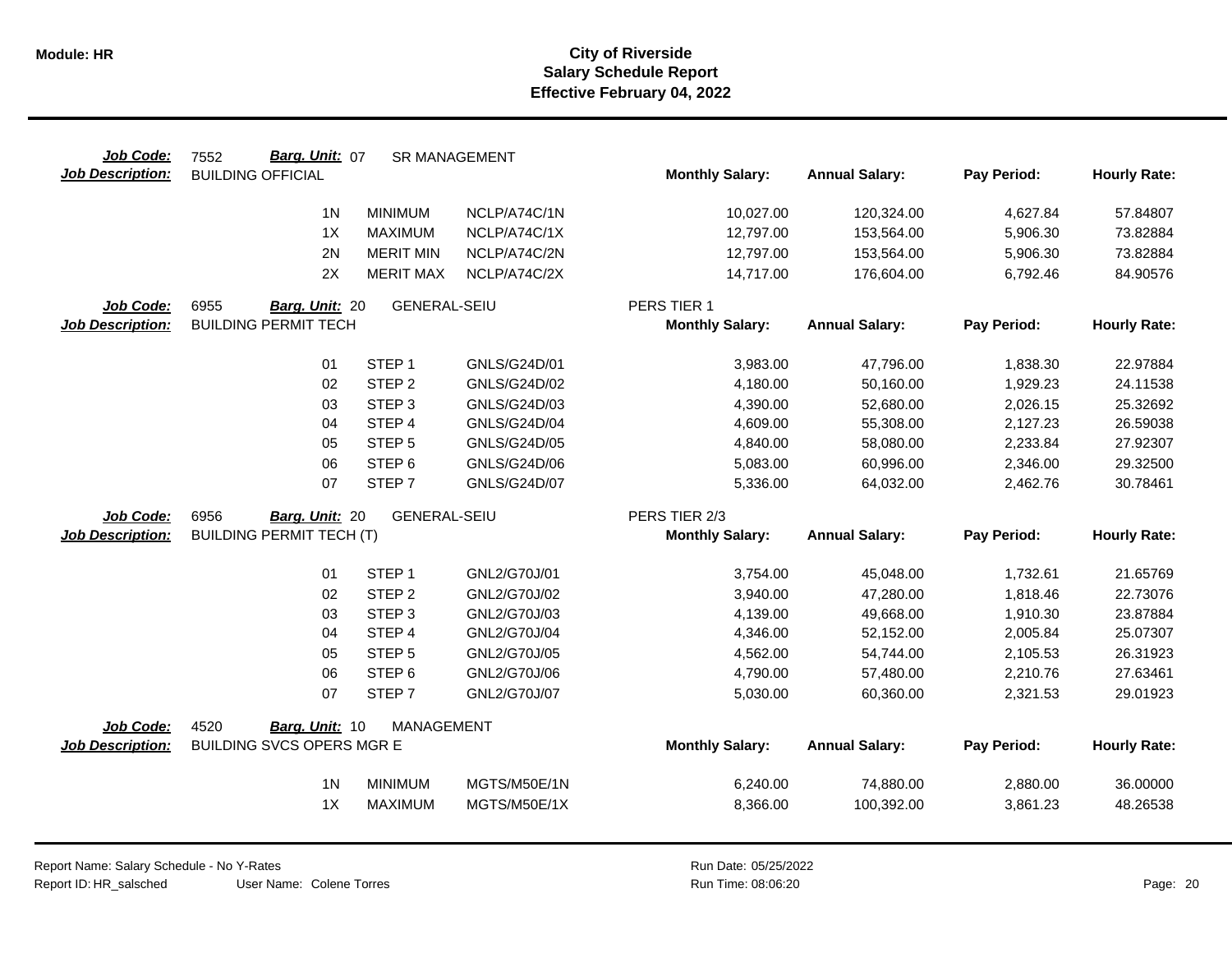| Job Code:<br><b>Job Description:</b> | Barg. Unit: 20<br>6979<br><b>BUILDING SVCS PROJ ASSIST</b> |                   | <b>GENERAL-SEIU</b> | PERS TIER 1<br><b>Monthly Salary:</b> | <b>Annual Salary:</b> | Pay Period: | <b>Hourly Rate:</b> |
|--------------------------------------|------------------------------------------------------------|-------------------|---------------------|---------------------------------------|-----------------------|-------------|---------------------|
|                                      | 01                                                         | STEP <sub>1</sub> | GNLS/G30B/01        | 4,509.00                              | 54,108.00             | 2,081.07    | 26.01346            |
|                                      | 02                                                         | STEP <sub>2</sub> | GNLS/G30B/02        | 4,730.00                              | 56,760.00             | 2,183.07    | 27.28846            |
|                                      | 03                                                         | STEP <sub>3</sub> | GNLS/G30B/03        | 4,969.00                              | 59,628.00             | 2,293.38    | 28.66730            |
|                                      | 04                                                         | STEP 4            | GNLS/G30B/04        | 5,211.00                              | 62,532.00             | 2,405.07    | 30.06346            |
|                                      | 05                                                         | STEP <sub>5</sub> | GNLS/G30B/05        | 5,478.00                              | 65,736.00             | 2,528.30    | 31.60384            |
|                                      | 06                                                         | STEP <sub>6</sub> | GNLS/G30B/06        | 5,751.00                              | 69,012.00             | 2,654.30    | 33.17884            |
|                                      | 07                                                         | STEP <sub>7</sub> | GNLS/G30B/07        | 6,038.00                              | 72,456.00             | 2,786.76    | 34.83461            |
| Job Code:                            | Barg. Unit: 20<br>6981                                     |                   | <b>GENERAL-SEIU</b> | PERS TIER 2/3                         |                       |             |                     |
| <b>Job Description:</b>              | <b>BUILDING SVCS PROJ ASSIST (T)</b>                       |                   |                     | <b>Monthly Salary:</b>                | <b>Annual Salary:</b> | Pay Period: | <b>Hourly Rate:</b> |
|                                      | 01                                                         | STEP <sub>1</sub> | GNL2/G75M/01        | 4,248.00                              | 50,976.00             | 1,960.61    | 24.50769            |
|                                      | 02                                                         | STEP <sub>2</sub> | GNL2/G75M/02        | 4,458.00                              | 53,496.00             | 2,057.53    | 25.71923            |
|                                      | 03                                                         | STEP <sub>3</sub> | GNL2/G75M/03        | 4,682.00                              | 56,184.00             | 2,160.92    | 27.01153            |
|                                      | 04                                                         | STEP 4            | GNL2/G75M/04        | 4,912.00                              | 58,944.00             | 2,267.07    | 28.33846            |
|                                      | 05                                                         | STEP <sub>5</sub> | GNL2/G75M/05        | 5,161.00                              | 61,932.00             | 2,382.00    | 29.77500            |
|                                      | 06                                                         | STEP <sub>6</sub> | GNL2/G75M/06        | 5,418.00                              | 65,016.00             | 2,500.61    | 31.25769            |
|                                      | 07                                                         | STEP <sub>7</sub> | GNL2/G75M/07        | 5,691.00                              | 68,292.00             | 2,626.61    | 32.83269            |
| Job Code:                            | Barg. Unit: 20<br>6985                                     |                   | <b>GENERAL-SEIU</b> | PERS TIER 1                           |                       |             |                     |
| <b>Job Description:</b>              | <b>BUILDING SVCS PROJ COORD</b>                            |                   |                     | <b>Monthly Salary:</b>                | <b>Annual Salary:</b> | Pay Period: | <b>Hourly Rate:</b> |
|                                      | 01                                                         | STEP <sub>1</sub> | GNLS/G42C/01        | 5,924.00                              | 71,088.00             | 2,734.15    | 34.17692            |
|                                      | 02                                                         | STEP <sub>2</sub> | GNLS/G42C/02        | 6,217.00                              | 74,604.00             | 2,869.38    | 35.86730            |
|                                      | 03                                                         | STEP <sub>3</sub> | GNLS/G42C/03        | 6,528.00                              | 78,336.00             | 3,012.92    | 37.66153            |
|                                      | 04                                                         | STEP 4            | GNLS/G42C/04        | 6,860.00                              | 82,320.00             | 3,166.15    | 39.57692            |
|                                      | 05                                                         | STEP <sub>5</sub> | GNLS/G42C/05        | 7,196.00                              | 86,352.00             | 3,321.23    | 41.51538            |
|                                      | 06                                                         | STEP <sub>6</sub> | GNLS/G42C/06        | 7,559.00                              | 90,708.00             | 3,488.76    | 43.60961            |
|                                      | 07                                                         | STEP <sub>7</sub> | GNLS/G42C/07        | 7,936.00                              | 95,232.00             | 3,662.76    | 45.78461            |
| Job Code:                            | Barg. Unit: 20<br>6987                                     |                   | <b>GENERAL-SEIU</b> | PERS TIER 2/3                         |                       |             |                     |
| <b>Job Description:</b>              | <b>BUILDING SVCS PROJ COORD (T)</b>                        |                   |                     | <b>Monthly Salary:</b>                | <b>Annual Salary:</b> | Pay Period: | <b>Hourly Rate:</b> |
|                                      |                                                            |                   |                     |                                       |                       |             |                     |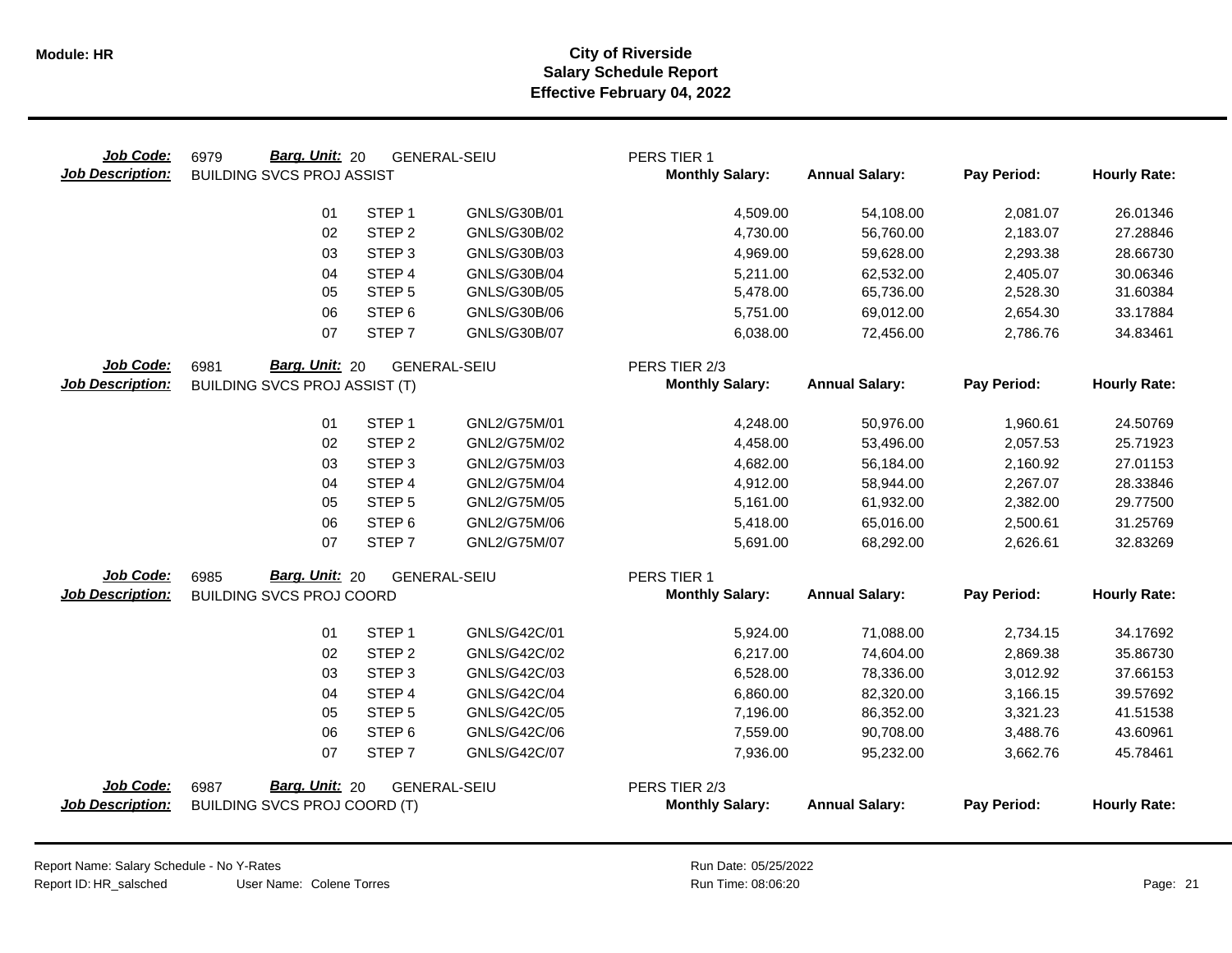|                         | 01                                                        | STEP <sub>1</sub>  | GNL2/G82D/01 | 5,582.00               | 66,984.00             | 2,576.30    | 32.20384            |
|-------------------------|-----------------------------------------------------------|--------------------|--------------|------------------------|-----------------------|-------------|---------------------|
|                         | 02                                                        | STEP <sub>2</sub>  | GNL2/G82D/02 | 5,860.00               | 70,320.00             | 2,704.61    | 33.80769            |
|                         | 03                                                        | STEP <sub>3</sub>  | GNL2/G82D/03 | 6,154.00               | 73,848.00             | 2,840.30    | 35.50384            |
|                         | 04                                                        | STEP 4             | GNL2/G82D/04 | 6,464.00               | 77,568.00             | 2,983.38    | 37.29230            |
|                         | 05                                                        | STEP <sub>5</sub>  | GNL2/G82D/05 | 6,783.00               | 81,396.00             | 3,130.61    | 39.13269            |
|                         | 06                                                        | STEP <sub>6</sub>  | GNL2/G82D/06 | 7,124.00               | 85,488.00             | 3,288.00    | 41.10000            |
|                         | 07                                                        | STEP <sub>7</sub>  | GNL2/G82D/07 | 7,481.00               | 89,772.00             | 3,452.76    | 43.15961            |
| Job Code:               |                                                           |                    |              |                        |                       |             |                     |
| <b>Job Description:</b> | Barg. Unit: 10<br>6986<br><b>BUILDING SVCS PROJ MGR E</b> | <b>MANAGEMENT</b>  |              | <b>Monthly Salary:</b> | <b>Annual Salary:</b> | Pay Period: | <b>Hourly Rate:</b> |
|                         |                                                           |                    |              |                        |                       |             |                     |
|                         | 1 <sub>N</sub>                                            | <b>MINIMUM</b>     | MGTS/M47E/1N | 5,976.00               | 71,712.00             | 2,758.15    | 34.47692            |
|                         | 1X                                                        | <b>MAXIMUM</b>     | MGTS/M47E/1X | 8,007.00               | 96,084.00             | 3,695.53    | 46.19423            |
|                         | 2N                                                        | <b>MERIT MIN</b>   | MGTS/M47E/2N | 8,007.00               | 96,084.00             | 3,695.53    | 46.19423            |
|                         | 2X                                                        | <b>MERIT MAX</b>   | MGTS/M47E/2X | 9,209.00               | 110,508.00            | 4,250.30    | 53.12884            |
| Job Code:               | Barg. Unit: 50<br>4510                                    | <b>SUPERVISORY</b> |              |                        |                       |             |                     |
| <b>Job Description:</b> | <b>BUILDING SVCS SUPV E</b>                               |                    |              | <b>Monthly Salary:</b> | <b>Annual Salary:</b> | Pay Period: | <b>Hourly Rate:</b> |
|                         |                                                           |                    |              |                        |                       |             |                     |
|                         | 1 <sub>N</sub>                                            | <b>MINIMUM</b>     | SUPV/U16C/1N | 6,881.00               | 82,572.00             | 3,175.84    | 39.69807            |
|                         | 1X                                                        | <b>MAXIMUM</b>     | SUPV/U16C/1X | 8,366.00               | 100,392.00            | 3,861.23    | 48.26538            |
|                         | 2N                                                        | <b>MERIT MIN</b>   | SUPV/U16C/2N | 8,366.00               | 100,392.00            | 3,861.23    | 48.26538            |
|                         | 2X                                                        | <b>MERIT MAX</b>   | SUPV/U16C/2X | 9,622.00               | 115,464.00            | 4,440.92    | 55.51153            |
| Job Code:               | 9261<br>Barg. Unit: 15                                    | PROFESSIONAL       |              |                        |                       |             |                     |
| <b>Job Description:</b> | <b>BUSINESS SYS ANALYST</b>                               |                    |              | <b>Monthly Salary:</b> | <b>Annual Salary:</b> | Pay Period: | <b>Hourly Rate:</b> |
|                         |                                                           |                    |              |                        |                       |             |                     |
|                         | 1 <sub>N</sub>                                            | <b>MINIMUM</b>     | PROF/K11A/1N | 5,276.00               | 63,312.00             | 2,435.07    | 30.43846            |
|                         | 1X                                                        | <b>MAXIMUM</b>     | PROF/K11A/1X | 6,938.00               | 83,256.00             | 3,202.15    | 40.02692            |
| Job Code:               | Barg. Unit: 10<br>9255                                    | <b>MANAGEMENT</b>  |              |                        |                       |             |                     |
| <b>Job Description:</b> | BUSINESS SYS SUP MGR 2E                                   |                    |              | <b>Monthly Salary:</b> | <b>Annual Salary:</b> | Pay Period: | <b>Hourly Rate:</b> |
|                         |                                                           |                    |              |                        |                       |             |                     |
|                         | 01                                                        | STEP <sub>1</sub>  | MGTS/M65A/01 | 7,873.00               | 94,476.00             | 3,633.69    | 45.42115            |
|                         | 02                                                        | STEP <sub>2</sub>  | MGTS/M65A/02 | 8,262.00               | 99,144.00             | 3,813.23    | 47.66538            |
|                         | 03                                                        | STEP <sub>3</sub>  | MGTS/M65A/03 | 8,677.00               | 104,124.00            | 4,004.76    | 50.05961            |
|                         | 04                                                        | STEP 4             | MGTS/M65A/04 | 9,113.00               | 109,356.00            | 4,206.00    | 52.57500            |
|                         |                                                           |                    |              |                        |                       |             |                     |

Report Name: Salary Schedule - No Y-Rates Report ID: HR\_salsched

 $\overline{\phantom{0}}$ 

User Name: Colene Torres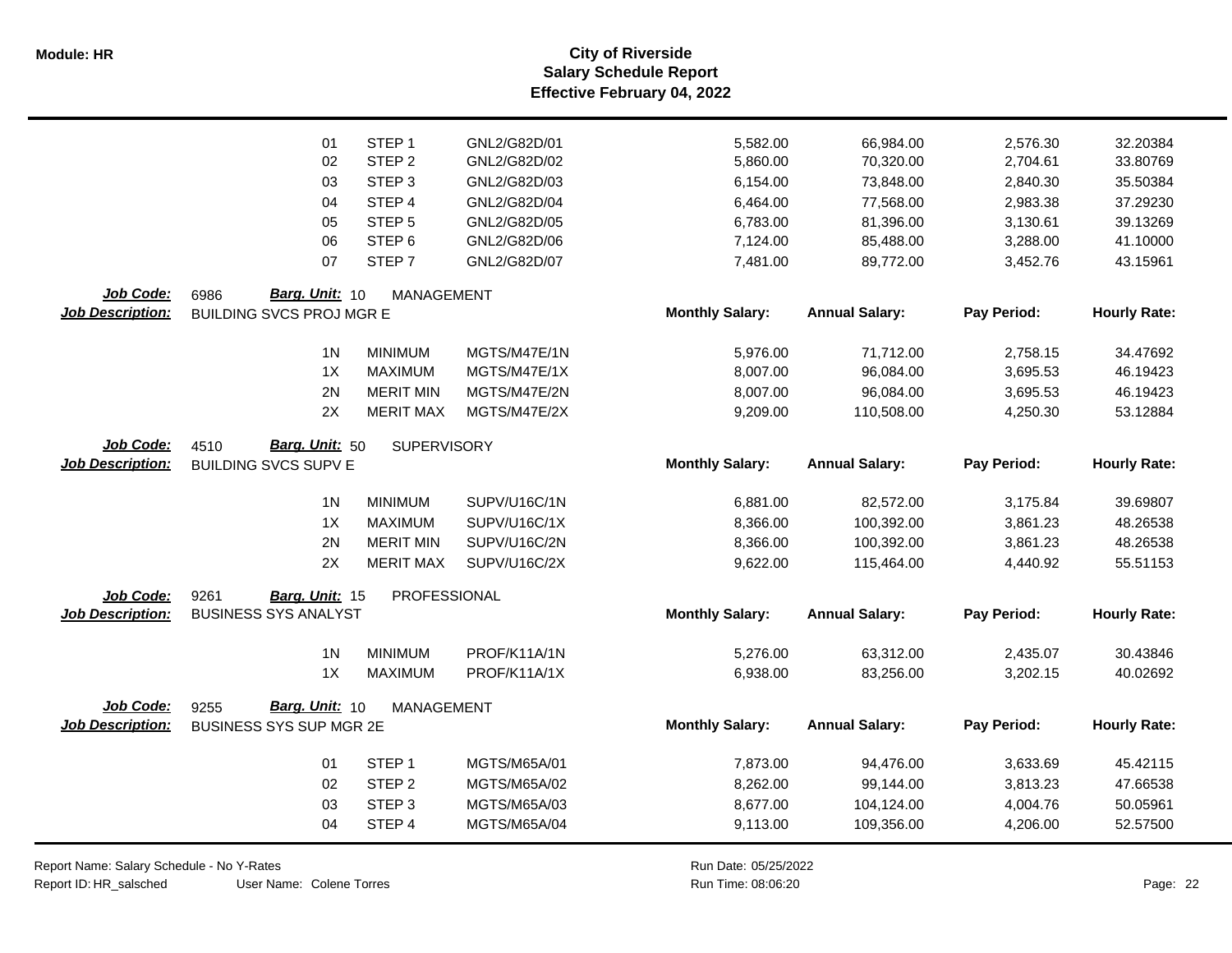**Salary Schedule Report Effective February 04, 2022 Module: HR City of Riverside**

|                         | 05<br>06                           | STEP <sub>5</sub><br>STEP <sub>6</sub> | MGTS/M65A/05<br>MGTS/M65A/06 | 9,562.00<br>10,046.00  | 114,744.00<br>120,552.00 | 4,413.23<br>4,636.61 | 55.16538<br>57.95769 |
|-------------------------|------------------------------------|----------------------------------------|------------------------------|------------------------|--------------------------|----------------------|----------------------|
| Job Code:               | Barg. Unit: 20<br>9262             | <b>GENERAL-SEIU</b>                    |                              | PERS TIER 1            |                          |                      |                      |
| <b>Job Description:</b> | <b>BUSINESS SYS SUP TECH</b>       |                                        |                              | <b>Monthly Salary:</b> | <b>Annual Salary:</b>    | Pay Period:          | <b>Hourly Rate:</b>  |
|                         | 01                                 | STEP <sub>1</sub>                      | GNLS/G26A/01                 | 4,509.00               | 54,108.00                | 2,081.07             | 26.01346             |
|                         | 02                                 | STEP <sub>2</sub>                      | GNLS/G26A/02                 | 4,730.00               | 56,760.00                | 2,183.07             | 27.28846             |
|                         | 03                                 | STEP <sub>3</sub>                      | GNLS/G26A/03                 | 4,969.00               | 59,628.00                | 2,293.38             | 28.66730             |
|                         | 04                                 | STEP 4                                 | GNLS/G26A/04                 | 5,211.00               | 62,532.00                | 2,405.07             | 30.06346             |
|                         | 05                                 | STEP <sub>5</sub>                      | GNLS/G26A/05                 | 5,478.00               | 65,736.00                | 2,528.30             | 31.60384             |
| Job Code:               | Barg. Unit: 20<br>9263             | <b>GENERAL-SEIU</b>                    |                              | PERS TIER 2/3          |                          |                      |                      |
| <b>Job Description:</b> | BUSINESS SYS SUP TECH (T)          |                                        |                              | <b>Monthly Salary:</b> | <b>Annual Salary:</b>    | Pay Period:          | <b>Hourly Rate:</b>  |
|                         | 01                                 | STEP <sub>1</sub>                      | GNL2/G72D/01                 | 4,248.00               | 50,976.00                | 1,960.61             | 24.50769             |
|                         | 02                                 | STEP <sub>2</sub>                      | GNL2/G72D/02                 | 4,458.00               | 53,496.00                | 2,057.53             | 25.71923             |
|                         | 03                                 | STEP <sub>3</sub>                      | GNL2/G72D/03                 | 4,682.00               | 56,184.00                | 2,160.92             | 27.01153             |
|                         | 04                                 | STEP 4                                 | GNL2/G72D/04                 | 4,912.00               | 58,944.00                | 2,267.07             | 28.33846             |
|                         | 05                                 | STEP <sub>5</sub>                      | GNL2/G72D/05                 | 5,161.00               | 61,932.00                | 2,382.00             | 29.77500             |
| Job Code:               | Barg. Unit: 07<br>9256             |                                        | <b>SR MANAGEMENT</b>         |                        |                          |                      |                      |
| <b>Job Description:</b> | <b>BUSINESS SYSTEMS MANAGER I</b>  |                                        |                              | <b>Monthly Salary:</b> | <b>Annual Salary:</b>    | Pay Period:          | <b>Hourly Rate:</b>  |
|                         | 1 <sub>N</sub>                     | <b>MINIMUM</b>                         | NCLP/A65P/1N                 | 6,406.00               | 76,872.00                | 2,956.61             | 36.95769             |
|                         | 1X                                 | <b>MAXIMUM</b>                         | NCLP/A65P/1X                 | 10,953.00              | 131,436.00               | 5,055.23             | 63.19038             |
|                         | 2N                                 | <b>MERIT MIN</b>                       | NCLP/A65P/2N                 | 10,953.00              | 131,436.00               | 5,055.23             | 63.19038             |
|                         | 2X                                 | <b>MERIT MAX</b>                       | NCLP/A65P/2X                 | 12,596.00              | 151,152.00               | 5,813.53             | 72.66923             |
| <b>Job Code:</b>        | Barg. Unit: 07<br>9265             |                                        | SR MANAGEMENT                |                        |                          |                      |                      |
| <b>Job Description:</b> | <b>BUSINESS SYSTEMS MANAGER II</b> |                                        |                              | <b>Monthly Salary:</b> | <b>Annual Salary:</b>    | Pay Period:          | <b>Hourly Rate:</b>  |
|                         | 1 <sub>N</sub>                     | <b>MINIMUM</b>                         | NCLP/A72H/1N                 | 7,327.00               | 87,924.00                | 3,381.69             | 42.27115             |
|                         | 1X                                 | <b>MAXIMUM</b>                         | NCLP/A72H/1X                 | 12,538.00              | 150,456.00               | 5,786.76             | 72.33461             |
|                         | 2N                                 | <b>MERIT MIN</b>                       | NCLP/A72H/2N                 | 12,538.00              | 150,456.00               | 5,786.76             | 72.33461             |
|                         | 2X                                 | <b>MERIT MAX</b>                       | NCLP/A72H/2X                 | 14,419.00              | 173,028.00               | 6,654.92             | 83.18653             |
|                         |                                    |                                        |                              |                        |                          |                      |                      |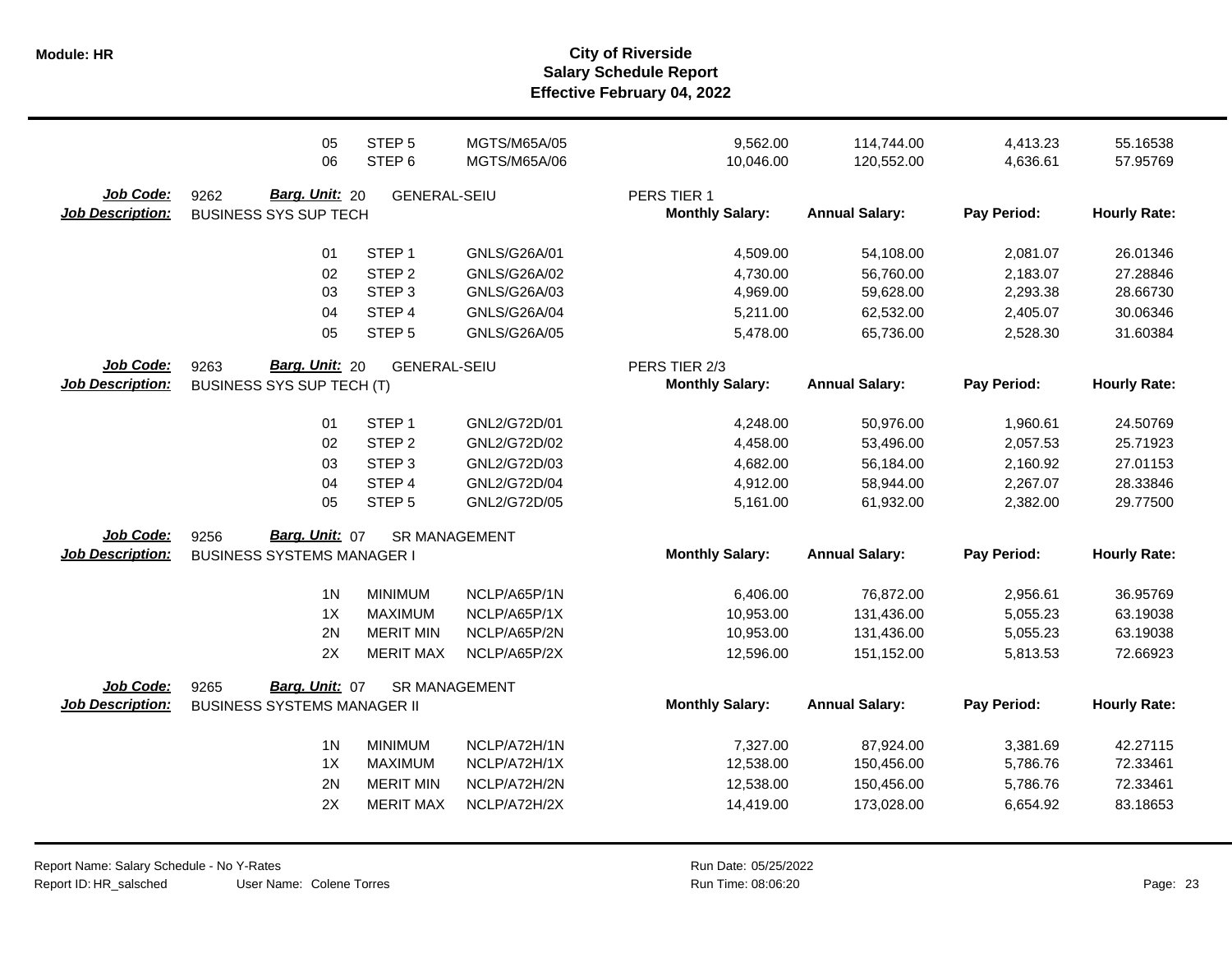| Job Code:                            | Barg. Unit: 50<br>0876                             | <b>SUPERVISORY</b>  |                     |                                       |                       |             |                     |
|--------------------------------------|----------------------------------------------------|---------------------|---------------------|---------------------------------------|-----------------------|-------------|---------------------|
| <b>Job Description:</b>              | BUSINESS TAX COLL SUPV E                           |                     |                     | <b>Monthly Salary:</b>                | <b>Annual Salary:</b> | Pay Period: | <b>Hourly Rate:</b> |
|                                      | 1 <sub>N</sub>                                     | <b>MINIMUM</b>      | SUPV/U11L/1N        | 6,374.00                              | 76,488.00             | 2,941.84    | 36.77307            |
|                                      | 1X                                                 | <b>MAXIMUM</b>      | SUPV/U11L/1X        | 7,764.00                              | 93,168.00             | 3,583.38    | 44.79230            |
|                                      |                                                    |                     |                     |                                       |                       |             |                     |
| Job Code:<br><b>Job Description:</b> | Barg. Unit: 20<br>0585<br><b>BUSINESS TAX INSP</b> | <b>GENERAL-SEIU</b> |                     | PERS TIER 1<br><b>Monthly Salary:</b> | <b>Annual Salary:</b> | Pay Period: | <b>Hourly Rate:</b> |
|                                      |                                                    |                     |                     |                                       |                       |             |                     |
|                                      | 01                                                 | STEP <sub>1</sub>   | GNLS/G31F/01        | 5,117.00                              | 61,404.00             | 2,361.69    | 29.52115            |
|                                      | 02                                                 | STEP <sub>2</sub>   | GNLS/G31F/02        | 5,373.00                              | 64,476.00             | 2,479.84    | 30.99807            |
|                                      | 03                                                 | STEP <sub>3</sub>   | GNLS/G31F/03        | 5,643.00                              | 67,716.00             | 2,604.46    | 32.55576            |
|                                      | 04                                                 | STEP 4              | GNLS/G31F/04        | 5,924.00                              | 71,088.00             | 2,734.15    | 34.17692            |
|                                      | 05                                                 | STEP <sub>5</sub>   | GNLS/G31F/05        | 6,220.00                              | 74,640.00             | 2,870.76    | 35.88461            |
| Job Code:                            | 0586<br>Barg. Unit: 20                             | <b>GENERAL-SEIU</b> |                     | PERS TIER 2/3                         |                       |             |                     |
| <b>Job Description:</b>              | <b>BUSINESS TAX INSP (T)</b>                       |                     |                     | <b>Monthly Salary:</b>                | <b>Annual Salary:</b> | Pay Period: | <b>Hourly Rate:</b> |
|                                      |                                                    |                     |                     |                                       |                       |             |                     |
|                                      | 01                                                 | STEP <sub>1</sub>   | GNL2/G76J/01        | 4,821.00                              | 57,852.00             | 2,225.07    | 27.81346            |
|                                      | 02                                                 | STEP <sub>2</sub>   | GNL2/G76J/02        | 5,065.00                              | 60,780.00             | 2,337.69    | 29.22115            |
|                                      | 03                                                 | STEP <sub>3</sub>   | GNL2/G76J/03        | 5,318.00                              | 63,816.00             | 2,454.46    | 30.68076            |
|                                      | 04                                                 | STEP 4              | GNL2/G76J/04        | 5,582.00                              | 66,984.00             | 2,576.30    | 32.20384            |
|                                      | 05                                                 | STEP <sub>5</sub>   | GNL2/G76J/05        | 5,860.00                              | 70,320.00             | 2,704.61    | 33.80769            |
| Job Code:                            | Barg. Unit: 20<br>0579                             | <b>GENERAL-SEIU</b> |                     | PERS TIER 1                           |                       |             |                     |
| <b>Job Description:</b>              | <b>BUSINESS TAX REP I</b>                          |                     |                     | <b>Monthly Salary:</b>                | <b>Annual Salary:</b> | Pay Period: | <b>Hourly Rate:</b> |
|                                      | 01                                                 | STEP <sub>1</sub>   | GNLS/G14E/01        | 2,756.00                              | 33,072.00             | 1,272.00    | 15.90000            |
|                                      | 02                                                 | STEP <sub>2</sub>   | GNLS/G14E/02        | 2,894.00                              | 34,728.00             | 1,335.69    | 16.69615            |
|                                      | 03                                                 | STEP <sub>3</sub>   | GNLS/G14E/03        | 3,038.00                              | 36,456.00             | 1,402.15    | 17.52692            |
|                                      | 04                                                 | STEP 4              | <b>GNLS/G14E/04</b> | 3,190.00                              | 38,280.00             | 1,472.30    | 18.40384            |
|                                      | 05                                                 | STEP <sub>5</sub>   | <b>GNLS/G14E/05</b> | 3,350.00                              | 40,200.00             | 1,546.15    | 19.32692            |
|                                      | 06                                                 | STEP <sub>6</sub>   | GNLS/G14E/06        | 3,517.00                              | 42,204.00             | 1,623.23    | 20.29038            |
|                                      | 07                                                 | STEP <sub>7</sub>   | <b>GNLS/G14E/07</b> | 3,693.00                              | 44,316.00             | 1,704.46    | 21.30576            |
|                                      | 08                                                 | STEP <sub>8</sub>   | <b>GNLS/G14E/08</b> | 3,878.00                              | 46,536.00             | 1,789.84    | 22.37307            |
|                                      | 09                                                 | STEP <sub>9</sub>   | GNLS/G14E/09        | 4,072.00                              | 48,864.00             | 1,879.38    | 23.49230            |

Report Name: Salary Schedule - No Y-Rates Report ID: HR\_salsched

 $\overline{\phantom{0}}$ 

User Name: Colene Torres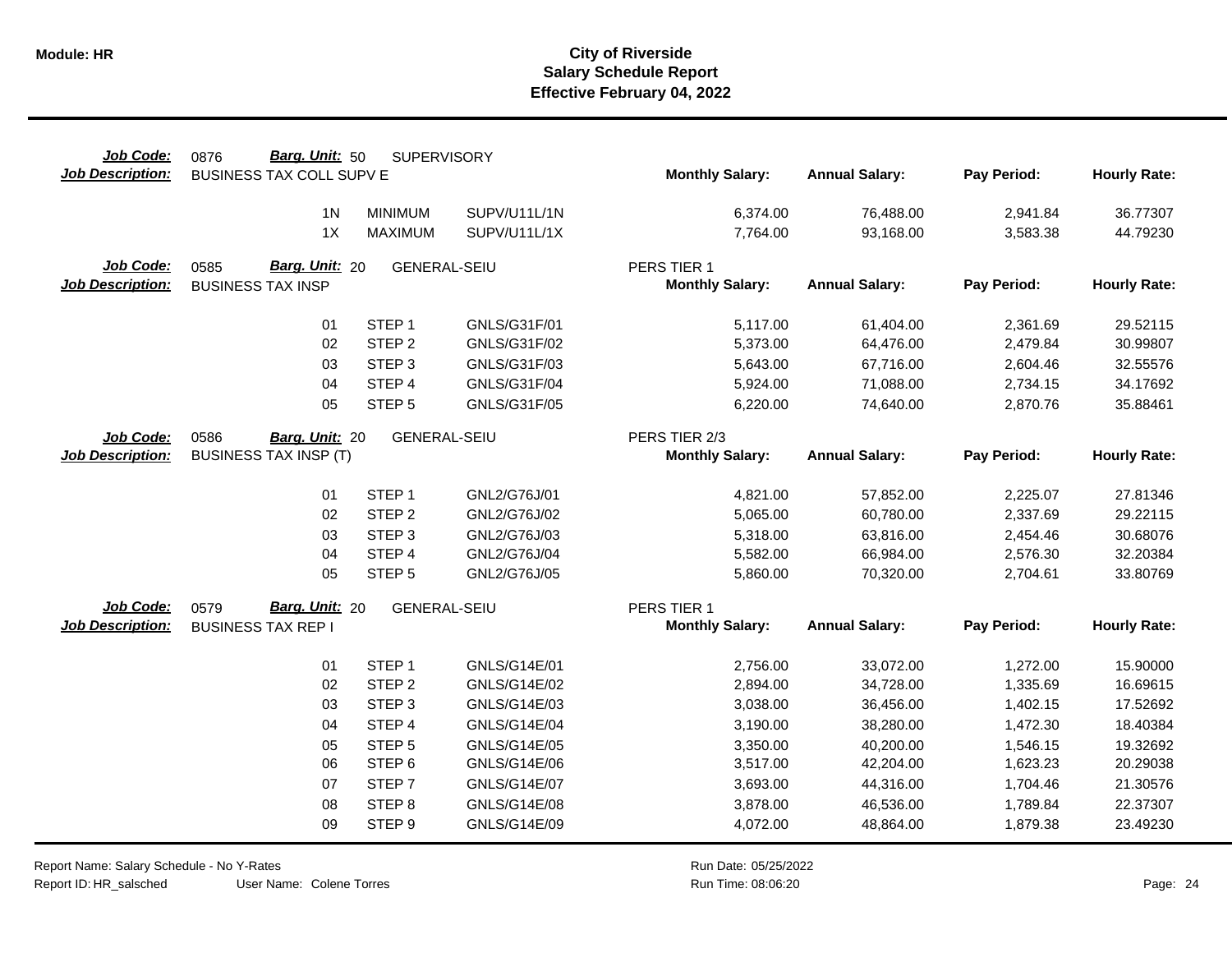| Job Code:<br><b>Job Description:</b> | Barg. Unit: 20<br>0582<br><b>BUSINESS TAX REP I (T)</b> |                   | <b>GENERAL-SEIU</b> | PERS TIER 2/3<br><b>Monthly Salary:</b> | <b>Annual Salary:</b> | Pay Period: | <b>Hourly Rate:</b> |
|--------------------------------------|---------------------------------------------------------|-------------------|---------------------|-----------------------------------------|-----------------------|-------------|---------------------|
|                                      | 01                                                      | STEP <sub>1</sub> | GNL2/G63G/01        | 2,600.00                                | 31,200.00             | 1,200.00    | 15.00000            |
|                                      | 02                                                      | STEP <sub>2</sub> | GNL2/G63G/02        | 2,730.00                                | 32,760.00             | 1,260.00    | 15.75000            |
|                                      | 03                                                      | STEP <sub>3</sub> | GNL2/G63G/03        | 2,867.00                                | 34,404.00             | 1,323.23    | 16.54038            |
|                                      | 04                                                      | STEP 4            | GNL2/G63G/04        | 3,010.00                                | 36,120.00             | 1,389.23    | 17.36538            |
|                                      | 05                                                      | STEP <sub>5</sub> | GNL2/G63G/05        | 3,160.00                                | 37,920.00             | 1,458.46    | 18.23076            |
|                                      | 06                                                      | STEP <sub>6</sub> | GNL2/G63G/06        | 3,318.00                                | 39,816.00             | 1,531.38    | 19.14230            |
|                                      | 07                                                      | STEP <sub>7</sub> | GNL2/G63G/07        | 3,484.00                                | 41,808.00             | 1,608.00    | 20.10000            |
|                                      | 08                                                      | STEP <sub>8</sub> | GNL2/G63G/08        | 3,658.00                                | 43,896.00             | 1,688.30    | 21.10384            |
|                                      | 09                                                      | STEP <sub>9</sub> | GNL2/G63G/09        | 3,841.00                                | 46,092.00             | 1,772.76    | 22.15961            |
| Job Code:                            | 0580<br>Barg. Unit: 20                                  |                   | <b>GENERAL-SEIU</b> | PERS TIER 1                             |                       |             |                     |
| <b>Job Description:</b>              | <b>BUSINESS TAX REP II</b>                              |                   |                     | <b>Monthly Salary:</b>                  | <b>Annual Salary:</b> | Pay Period: | <b>Hourly Rate:</b> |
|                                      | 01                                                      | STEP <sub>1</sub> | GNLS/G19D/01        | 3,464.00                                | 41,568.00             | 1,598.76    | 19.98461            |
|                                      | 02                                                      | STEP <sub>2</sub> | GNLS/G19D/02        | 3,636.00                                | 43,632.00             | 1,678.15    | 20.97692            |
|                                      | 03                                                      | STEP <sub>3</sub> | GNLS/G19D/03        | 3,819.00                                | 45,828.00             | 1,762.61    | 22.03269            |
|                                      | 04                                                      | STEP 4            | GNLS/G19D/04        | 4,010.00                                | 48,120.00             | 1,850.76    | 23.13461            |
|                                      | 05                                                      | STEP <sub>5</sub> | GNLS/G19D/05        | 4,210.00                                | 50,520.00             | 1,943.07    | 24.28846            |
|                                      | 06                                                      | STEP <sub>6</sub> | GNLS/G19D/06        | 4,420.00                                | 53,040.00             | 2,040.00    | 25.50000            |
|                                      | 07                                                      | STEP <sub>7</sub> | GNLS/G19D/07        | 4,642.00                                | 55,704.00             | 2,142.46    | 26.78076            |
| Job Code:                            | Barg. Unit: 20<br>0583                                  |                   | <b>GENERAL-SEIU</b> | PERS TIER 2/3                           |                       |             |                     |
| <b>Job Description:</b>              | <b>BUSINESS TAX REP II (T)</b>                          |                   |                     | <b>Monthly Salary:</b>                  | <b>Annual Salary:</b> | Pay Period: | <b>Hourly Rate:</b> |
|                                      | 01                                                      | STEP <sub>1</sub> | GNL2/G65J/01        | 3,265.00                                | 39,180.00             | 1,506.92    | 18.83653            |
|                                      | 02                                                      | STEP <sub>2</sub> | GNL2/G65J/02        | 3,428.00                                | 41,136.00             | 1,582.15    | 19.77692            |
|                                      | 03                                                      | STEP <sub>3</sub> | GNL2/G65J/03        | 3,599.00                                | 43,188.00             | 1,661.07    | 20.76346            |
|                                      | 04                                                      | STEP 4            | GNL2/G65J/04        | 3,780.00                                | 45,360.00             | 1,744.61    | 21.80769            |
|                                      | 05                                                      | STEP <sub>5</sub> | GNL2/G65J/05        | 3,968.00                                | 47,616.00             | 1,831.38    | 22.89230            |
|                                      | 06                                                      | STEP <sub>6</sub> | GNL2/G65J/06        | 4,166.00                                | 49,992.00             | 1,922.76    | 24.03461            |
|                                      | 07                                                      | STEP <sub>7</sub> | GNL2/G65J/07        | 4,376.00                                | 52,512.00             | 2,019.69    | 25.24615            |
|                                      |                                                         |                   |                     |                                         |                       |             |                     |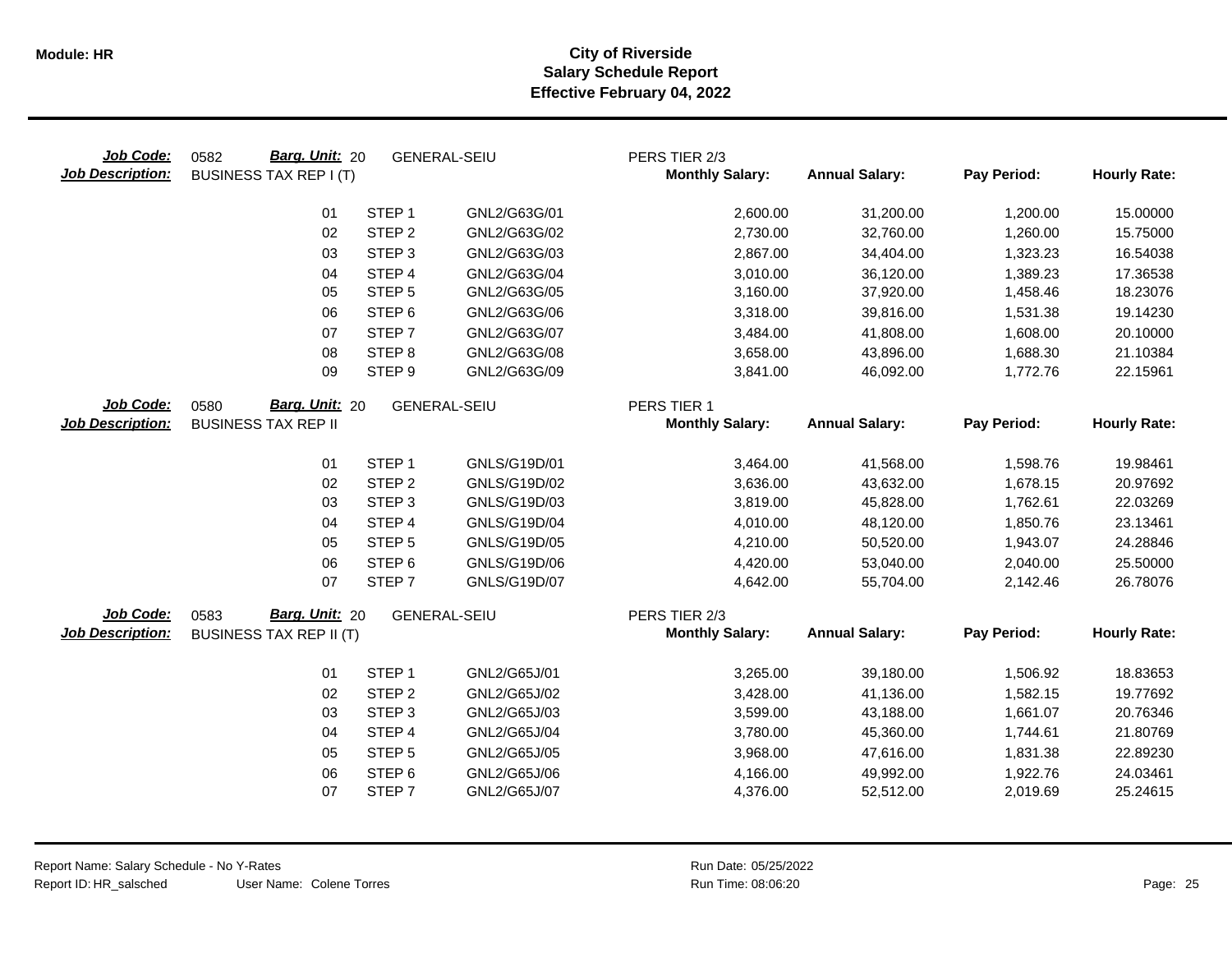| Job Code:               | Barg. Unit: 07<br>8989       |                   | <b>SR MANAGEMENT</b> |                        |                       |             |                     |
|-------------------------|------------------------------|-------------------|----------------------|------------------------|-----------------------|-------------|---------------------|
| <b>Job Description:</b> | CHIEF ASSIST CTY ATTORNEY    |                   |                      | <b>Monthly Salary:</b> | <b>Annual Salary:</b> | Pay Period: | <b>Hourly Rate:</b> |
|                         | 1 <sub>N</sub>               | <b>MINIMUM</b>    | NCLP/B17F/1N         | 15,592.00              | 187,104.00            | 7,196.30    | 89.95384            |
|                         | 1X                           | <b>MAXIMUM</b>    | NCLP/B17F/1X         | 18,812.00              | 225,744.00            | 8,682.46    | 108.53076           |
|                         | 2N                           | <b>MERIT MIN</b>  | NCLP/B17F/2N         | 18,812.00              | 225,744.00            | 8,682.46    | 108.53076           |
|                         | 2X                           | <b>MERIT MAX</b>  | NCLP/B17F/2X         | 21,632.00              | 259,584.00            | 9,984.00    | 124.80000           |
| Job Code:               | 7631<br>Barg. Unit: 10       | <b>MANAGEMENT</b> |                      |                        |                       |             |                     |
| <b>Job Description:</b> | CHIEF CONST INSP E           |                   |                      | <b>Monthly Salary:</b> | <b>Annual Salary:</b> | Pay Period: | <b>Hourly Rate:</b> |
|                         | 1 <sub>N</sub>               | <b>MINIMUM</b>    | MGTS/M51B/1N         | 7,061.00               | 84,732.00             | 3,258.92    | 40.73653            |
|                         | 1X                           | <b>MAXIMUM</b>    | MGTS/M51B/1X         | 8,579.00               | 102,948.00            | 3,959.53    | 49.49423            |
| Job Code:               | Barg. Unit: 01<br>8330       | <b>EXECUTIVE</b>  |                      |                        |                       |             |                     |
| <b>Job Description:</b> | CHIEF FIN OFF/CITY TREASURER |                   |                      | <b>Monthly Salary:</b> | <b>Annual Salary:</b> | Pay Period: | <b>Hourly Rate:</b> |
|                         | 1 <sub>N</sub>               | <b>MINIMUM</b>    | EXEP/E33A/1N         | 13,810.00              | 165,720.00            | 6,373.84    | 79.67307            |
|                         | 1X                           | <b>MAXIMUM</b>    | EXEP/E33A/1X         | 19,958.00              | 239,496.00            | 9,211.38    | 115.14230           |
| Job Code:               | Barg. Unit: 07<br>9244       |                   | <b>SR MANAGEMENT</b> |                        |                       |             |                     |
| <b>Job Description:</b> | CHIEF INNOV SECURITY OFF     |                   |                      | <b>Monthly Salary:</b> | <b>Annual Salary:</b> | Pay Period: | <b>Hourly Rate:</b> |
|                         | 1 <sub>N</sub>               | <b>MINIMUM</b>    | NCLP/A76C/1N         | 10,171.00              | 122,052.00            | 4,694.30    | 58.67884            |
|                         | 1X                           | <b>MAXIMUM</b>    | NCLP/A76C/1X         | 13,625.00              | 163,500.00            | 6,288.46    | 78.60576            |
|                         | 2N                           | <b>MERIT MIN</b>  | NCLP/A76C/2N         | 13,625.00              | 163,500.00            | 6,288.46    | 78.60576            |
|                         | 2X                           | <b>MERIT MAX</b>  | NCLP/A76C/2X         | 15,668.00              | 188,016.00            | 7,231.38    | 90.39230            |
| Job Code:               | Barg. Unit: 01<br>9220       | <b>EXECUTIVE</b>  |                      |                        |                       |             |                     |
| <b>Job Description:</b> | CHIEF INNOVATION OFF         |                   |                      | <b>Monthly Salary:</b> | <b>Annual Salary:</b> | Pay Period: | <b>Hourly Rate:</b> |
|                         | 1 <sub>N</sub>               | <b>MINIMUM</b>    | EXEP/E29A/1N         | 13,155.00              | 157,860.00            | 6,071.53    | 75.89423            |
|                         | 1X                           | <b>MAXIMUM</b>    | EXEP/E29A/1X         | 19,010.00              | 228,120.00            | 8,773.84    | 109.67307           |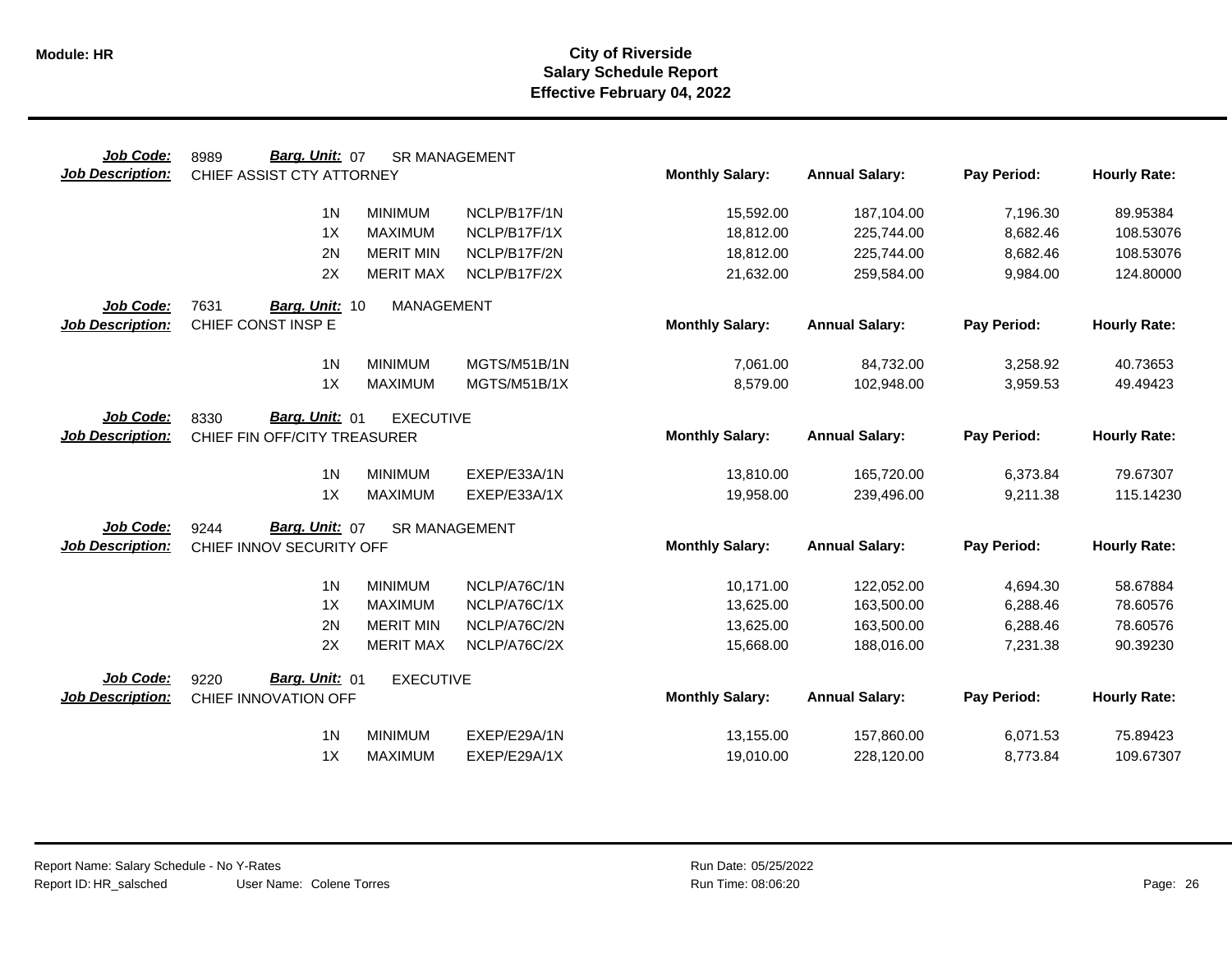| Job Code:                            | Barg. Unit: 07<br>9642                      | <b>SR MANAGEMENT</b> |              |                        |                       |             |                     |
|--------------------------------------|---------------------------------------------|----------------------|--------------|------------------------|-----------------------|-------------|---------------------|
| <b>Job Description:</b>              | CHIEF OF STAFF/MAYOR OFFC                   |                      |              | <b>Monthly Salary:</b> | <b>Annual Salary:</b> | Pay Period: | <b>Hourly Rate:</b> |
|                                      | 1 <sub>N</sub>                              | <b>MINIMUM</b>       | NCLP/A57B/1N | 7,193.00               | 86,316.00             | 3,319.84    | 41.49807            |
|                                      | 1X                                          | <b>MAXIMUM</b>       | NCLP/A57B/1X | 8,989.00               | 107,868.00            | 4,148.76    | 51.85961            |
|                                      | 2N                                          | <b>MERIT MIN</b>     | NCLP/A57B/2N | 8,989.00               | 107,868.00            | 4,148.76    | 51.85961            |
|                                      | 2X                                          | <b>MERIT MAX</b>     | NCLP/A57B/2X | 10,339.00              | 124,068.00            | 4,771.84    | 59.64807            |
| Job Code:                            | 8990<br>Barg. Unit: 01                      | <b>EXECUTIVE</b>     |              |                        |                       |             |                     |
| <b>Job Description:</b>              | <b>CITY ATTORNEY</b>                        |                      |              | <b>Monthly Salary:</b> | <b>Annual Salary:</b> | Pay Period: | <b>Hourly Rate:</b> |
|                                      | 01                                          | STEP <sub>1</sub>    | EXES/E19C/01 | 23,833.00              | 285,996.00            | 10,999.84   | 137.49807           |
| Job Code:<br><b>Job Description:</b> | Barg. Unit: 01<br>9720<br><b>CITY CLERK</b> | <b>EXECUTIVE</b>     |              | <b>Monthly Salary:</b> | <b>Annual Salary:</b> | Pay Period: | <b>Hourly Rate:</b> |
|                                      | 1 <sub>N</sub>                              | <b>MINIMUM</b>       | EXES/E13A/1N | 14,343.00              | 172.116.00            | 6,619.84    | 82.74807            |
|                                      | 1X                                          | <b>MAXIMUM</b>       | EXES/E13A/1X | 19,398.00              | 232,776.00            | 8,952.92    | 111.91153           |
| Job Code:                            | 0115<br>Barg. Unit: 25                      | CONFIDENTIAL         |              |                        |                       |             |                     |
| <b>Job Description:</b>              | CITY CLERK SPEC (C)                         |                      |              | <b>Monthly Salary:</b> | <b>Annual Salary:</b> | Pay Period: | <b>Hourly Rate:</b> |
|                                      | 1 <sub>N</sub>                              | <b>MINIMUM</b>       | CNFS/C23C/1N | 3,131.00               | 37,572.00             | 1,445.07    | 18.06346            |
|                                      | 1X                                          | <b>MAXIMUM</b>       | CNFS/C23C/1X | 4,823.00               | 57,876.00             | 2,226.00    | 27.82500            |
| Job Code:                            | 7920<br>Barg. Unit: 15                      | PROFESSIONAL         |              |                        |                       |             |                     |
| <b>Job Description:</b>              | CITY HISTORIC PRESVT OFF E                  |                      |              | <b>Monthly Salary:</b> | <b>Annual Salary:</b> | Pay Period: | <b>Hourly Rate:</b> |
|                                      | 1 <sup>N</sup>                              | <b>MINIMUM</b>       | PROF/K21B/1N | 6,724.00               | 80,688.00             | 3,103.38    | 38.79230            |
|                                      | 1X                                          | <b>MAXIMUM</b>       | PROF/K21B/1X | 9,010.00               | 108,120.00            | 4,158.46    | 51.98076            |
|                                      | 2N                                          | <b>MERIT MIN</b>     | PROF/K21B/2N | 9,010.00               | 108,120.00            | 4,158.46    | 51.98076            |
|                                      | 2X                                          | <b>MERIT MAX</b>     | PROF/K21B/2X | 10,360.00              | 124,320.00            | 4,781.53    | 59.76923            |
| Job Code:                            | Barg. Unit: 01<br>9790                      | <b>EXECUTIVE</b>     |              |                        |                       |             |                     |
| <b>Job Description:</b>              | <b>CITY MGR</b>                             |                      |              | <b>Monthly Salary:</b> | <b>Annual Salary:</b> | Pay Period: | <b>Hourly Rate:</b> |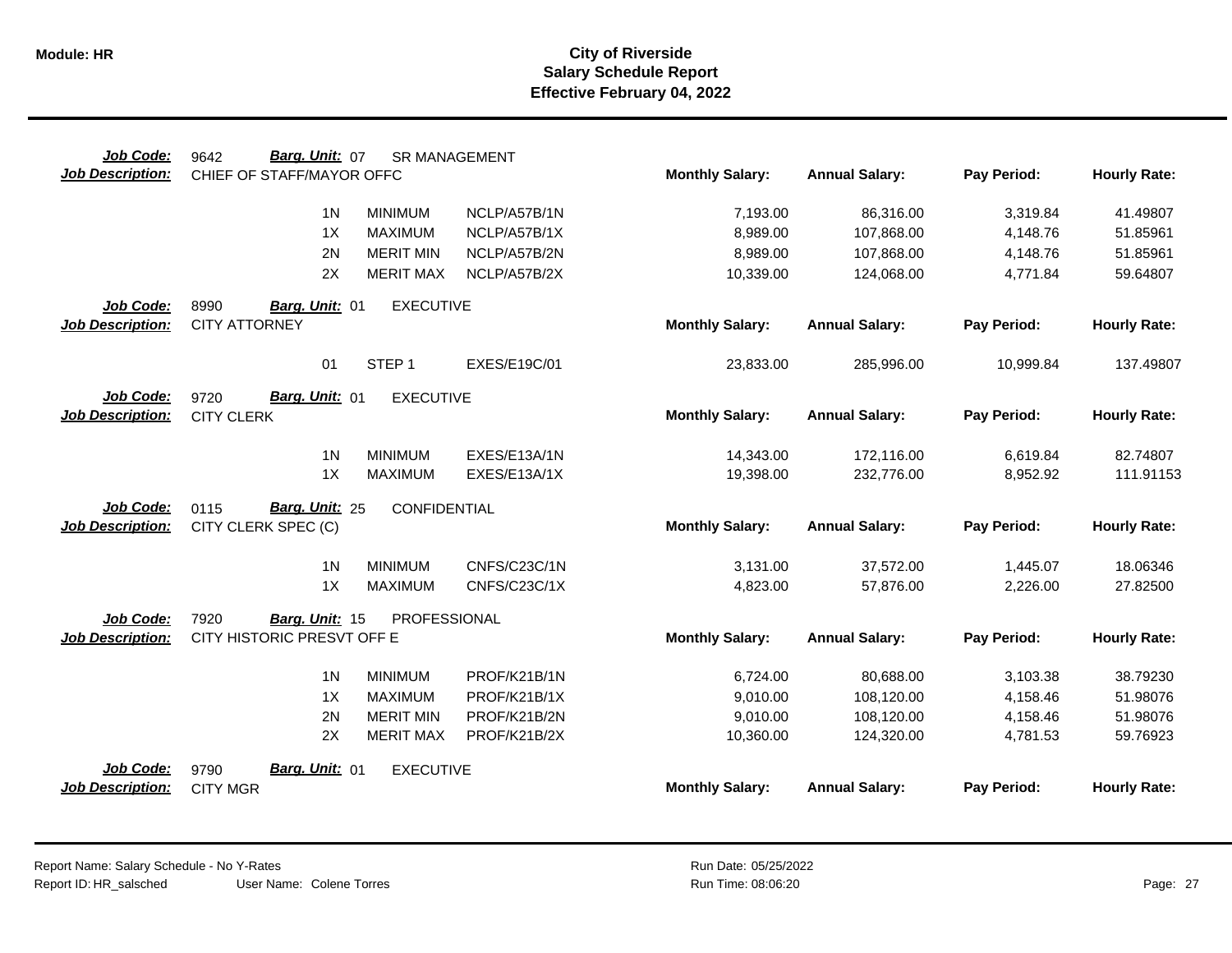|                         | 01                         | STEP <sub>1</sub>   | EXES/E32A/01      | 26,803.00              | 321,636.00            | 12,370.61   | 154.63269           |
|-------------------------|----------------------------|---------------------|-------------------|------------------------|-----------------------|-------------|---------------------|
| Job Code:               | 7966<br>Barg. Unit: 10     | MANAGEMENT          |                   |                        |                       |             |                     |
| <b>Job Description:</b> | <b>CITY PLANNER E</b>      |                     |                   | <b>Monthly Salary:</b> | <b>Annual Salary:</b> | Pay Period: | <b>Hourly Rate:</b> |
|                         | 1 <sub>N</sub>             | <b>MINIMUM</b>      | MGTS/M90F/1N      | 10,027.00              | 120,324.00            | 4,627.84    | 57.84807            |
|                         | 1X                         | <b>MAXIMUM</b>      | MGTS/M90F/1X      | 12,797.00              | 153,564.00            | 5,906.30    | 73.82884            |
|                         | 2N                         | <b>MERIT MIN</b>    | MGTS/M90F/2N      | 12,797.00              | 153,564.00            | 5,906.30    | 73.82884            |
|                         | 2X                         | <b>MERIT MAX</b>    | MGTS/M90F/2X      | 14,717.00              | 176,604.00            | 6,792.46    | 84.90576            |
| Job Code:               | 7210<br>Barg. Unit: 07     | SR MANAGEMENT       |                   |                        |                       |             |                     |
| <b>Job Description:</b> | <b>CITY TRAFFIC ENGR</b>   |                     |                   | <b>Monthly Salary:</b> | <b>Annual Salary:</b> | Pay Period: | <b>Hourly Rate:</b> |
|                         | 1 <sub>N</sub>             | <b>MINIMUM</b>      | NCLP/A75E/1N      | 12,773.00              | 153,276.00            | 5,895.23    | 73.69038            |
|                         | 1X                         | <b>MAXIMUM</b>      | NCLP/A75E/1X      | 15,526.00              | 186,312.00            | 7,165.84    | 89.57307            |
|                         | 2N                         | <b>MERIT MIN</b>    | NCLP/A75E/2N      | 15,526.00              | 186,312.00            | 7,165.84    | 89.57307            |
|                         | 2X                         | <b>MERIT MAX</b>    | NCLP/A75E/2X      | 17,855.00              | 214,260.00            | 8,240.76    | 103.00961           |
| Job Code:               | Barg. Unit: 55<br>8620     |                     | PARA-PROFESSIONAL |                        |                       |             |                     |
|                         |                            |                     |                   |                        |                       |             |                     |
| <b>Job Description:</b> | <b>CLAIMS ADMR E</b>       |                     |                   | <b>Monthly Salary:</b> | <b>Annual Salary:</b> | Pay Period: | <b>Hourly Rate:</b> |
|                         | 1 <sub>N</sub>             | <b>MINIMUM</b>      | PARA/N16D/1N      | 6,156.00               | 73,872.00             | 2,841.23    | 35.51538            |
|                         | 1X                         | <b>MAXIMUM</b>      | PARA/N16D/1X      | 7,481.00               | 89,772.00             | 3,452.76    | 43.15961            |
| Job Code:               | Barg. Unit: 25<br>8610     |                     |                   |                        |                       |             |                     |
| <b>Job Description:</b> | <b>CLAIMS EXAMINER (C)</b> | CONFIDENTIAL        |                   | <b>Monthly Salary:</b> | <b>Annual Salary:</b> | Pay Period: | <b>Hourly Rate:</b> |
|                         | 1 <sub>N</sub>             | <b>MINIMUM</b>      | CNFS/C30A/1N      | 4,726.00               | 56,712.00             | 2,181.23    | 27.26538            |
|                         | 1X                         | <b>MAXIMUM</b>      | CNFS/C30A/1X      | 5,747.00               | 68,964.00             | 2,652.46    | 33.15576            |
| Job Code:               | 0022<br>Barg. Unit: 20     | <b>GENERAL-SEIU</b> |                   | PERS TIER 1            |                       |             |                     |
| <b>Job Description:</b> | <b>CLERICAL ASSIST</b>     |                     |                   | <b>Monthly Salary:</b> | <b>Annual Salary:</b> | Pay Period: | <b>Hourly Rate:</b> |
|                         | 01                         | STEP <sub>1</sub>   | GNLS/G05A/01      | 2,756.00               | 33,072.00             | 1,272.00    | 15.90000            |
|                         | 02                         | STEP <sub>2</sub>   | GNLS/G05A/02      | 2,894.00               | 34,728.00             | 1,335.69    | 16.69615            |
|                         | 03                         | STEP <sub>3</sub>   | GNLS/G05A/03      | 3,038.00               | 36,456.00             | 1,402.15    | 17.52692            |
|                         | 04                         | STEP 4              | GNLS/G05A/04      | 3,190.00               | 38,280.00             | 1,472.30    | 18.40384            |

User Name: Colene Torres Report Name: Salary Schedule - No Y-Rates Report ID: HR\_salsched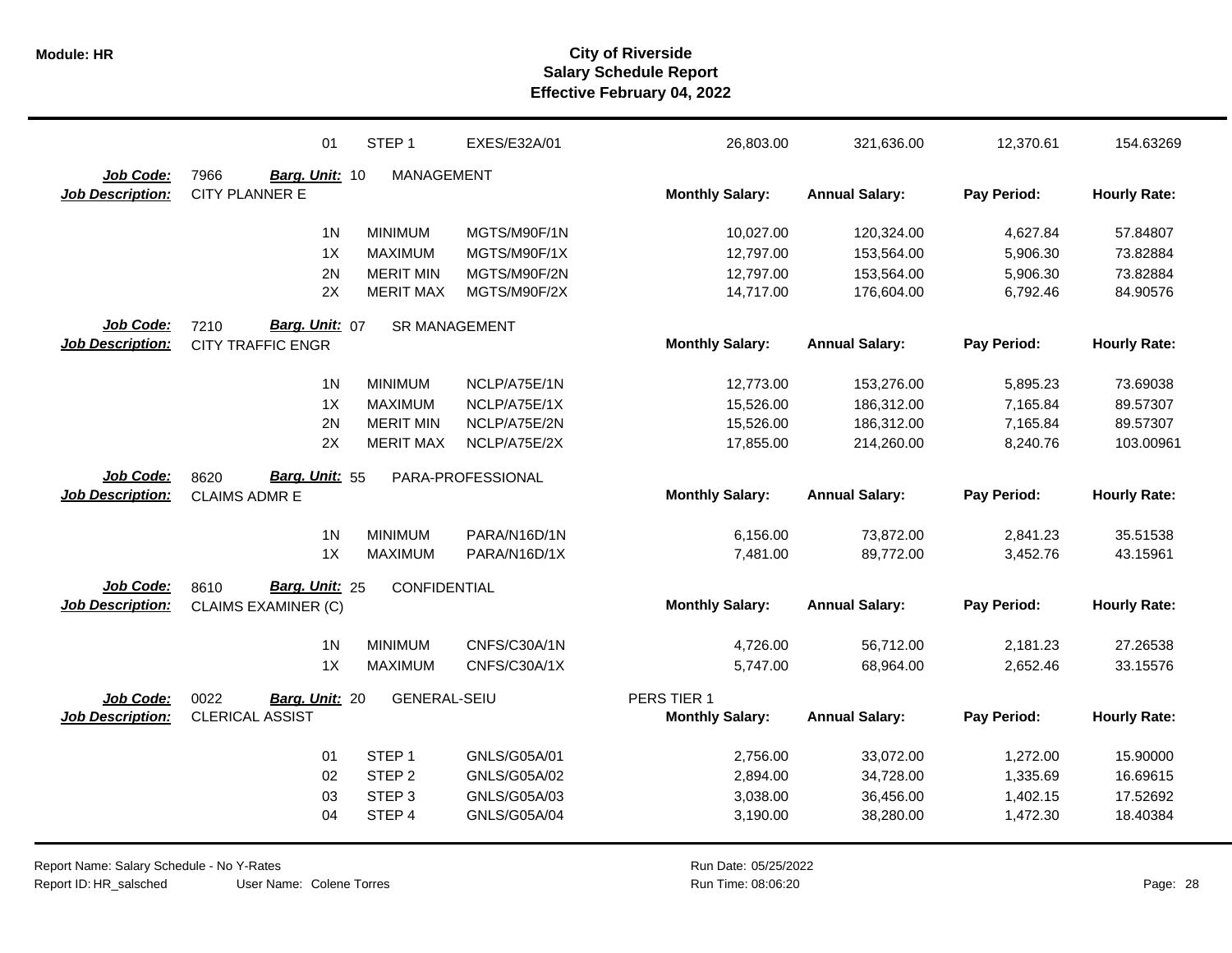| <b>Monthly Salary:</b><br><b>Annual Salary:</b><br><b>Job Description:</b><br>Pay Period:<br>CLERICAL ASSIST (C)                                                          | <b>Hourly Rate:</b>  |
|---------------------------------------------------------------------------------------------------------------------------------------------------------------------------|----------------------|
| 1 <sub>N</sub><br><b>MINIMUM</b><br>CNFS/C05A/1N<br>2,600.00<br>31,200.00<br>1,200.00                                                                                     | 15.00000             |
| 1X<br><b>MAXIMUM</b><br>CNFS/C05A/1X<br>3,841.00<br>1,772.76<br>46,092.00                                                                                                 | 22.15961             |
| <b>Job Code:</b><br>Barg. Unit: 20<br>0023<br><b>GENERAL-SEIU</b><br>PERS TIER 2/3                                                                                        |                      |
| <b>Monthly Salary:</b><br><b>Annual Salary:</b><br>Pay Period:<br><b>Job Description:</b><br><b>CLERICAL ASSIST (T)</b>                                                   | <b>Hourly Rate:</b>  |
|                                                                                                                                                                           |                      |
| STEP <sub>1</sub><br>GNL2/G60G/01<br>01<br>2,600.00<br>31,200.00<br>1,200.00<br>STEP <sub>2</sub><br>02<br>GNL2/G60G/02<br>2,730.00<br>32,760.00<br>1,260.00              | 15.00000<br>15.75000 |
| 03<br>STEP <sub>3</sub><br>GNL2/G60G/03<br>2,867.00<br>1,323.23<br>34,404.00                                                                                              | 16.54038             |
| STEP <sub>4</sub><br>GNL2/G60G/04<br>3,010.00<br>1,389.23<br>04                                                                                                           |                      |
| 36,120.00                                                                                                                                                                 | 17.36538             |
| STEP <sub>5</sub><br>GNL2/G60G/05<br>3,160.00<br>37,920.00<br>1,458.46<br>05                                                                                              | 18.23076             |
| 06<br>STEP <sub>6</sub><br>GNL2/G60G/06<br>3,318.00<br>39,816.00<br>1,531.38                                                                                              | 19.14230             |
| STEP <sub>7</sub><br>07<br>GNL2/G60G/07<br>3,484.00<br>41,808.00<br>1,608.00                                                                                              | 20.10000             |
| 08<br>STEP <sub>8</sub><br>GNL2/G60G/08<br>3,658.00<br>43,896.00<br>1,688.30                                                                                              | 21.10384             |
| Job Code:<br>Barg. Unit: 30<br>0020<br>SPECIAL CLASSES                                                                                                                    |                      |
| <b>Monthly Salary:</b><br><b>Annual Salary:</b><br>Pay Period:<br><b>Job Description:</b><br>CLERICAL ASSIST - HRLY                                                       | <b>Hourly Rate:</b>  |
| <b>MINIMUM</b><br>2,600.00<br>1,200.00<br>1 <sub>N</sub><br>SPCM/I66G/1N<br>31,200.00                                                                                     | 15.00000             |
| 1X<br><b>MAXIMUM</b><br>3,841.00<br>46,091.98<br>1,772.76<br>SPCM/I66G/1X                                                                                                 | 22.15961             |
|                                                                                                                                                                           |                      |
| Job Code:<br>Barg. Unit: 10<br>8760<br><b>MANAGEMENT</b><br><b>Monthly Salary:</b><br><b>Annual Salary:</b><br><b>Job Description:</b><br>Pay Period:<br>CMTY REL COORD E | <b>Hourly Rate:</b>  |
|                                                                                                                                                                           |                      |
| 1 <sub>N</sub><br><b>MINIMUM</b><br>MGTS/M49E/1N<br>6,226.00<br>74,712.00<br>2,873.53                                                                                     | 35.91923             |
|                                                                                                                                                                           |                      |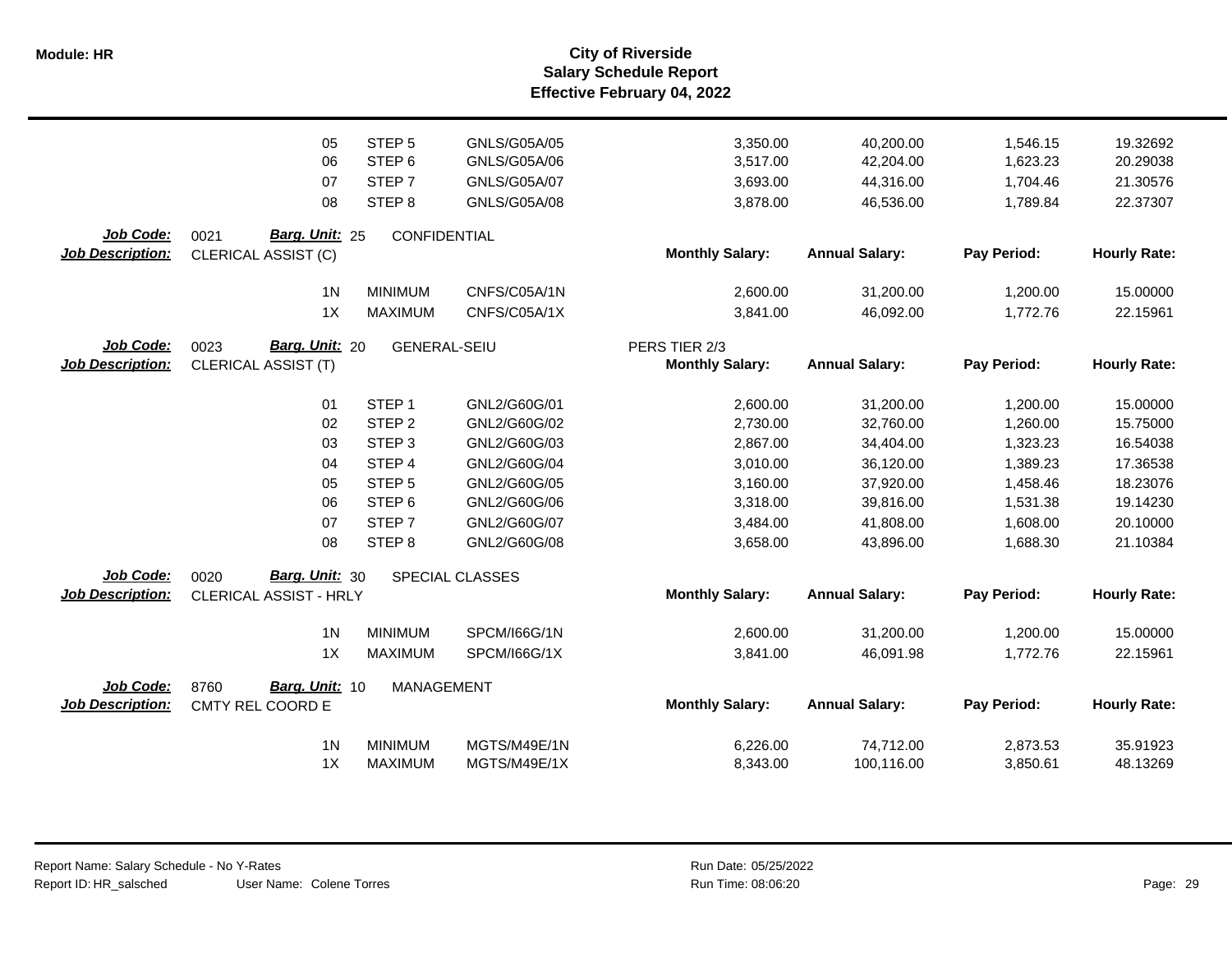| Job Code:                            | Barg. Unit: 10<br>7540                            | <b>MANAGEMENT</b>           |                              |                        |                        |                      |                      |
|--------------------------------------|---------------------------------------------------|-----------------------------|------------------------------|------------------------|------------------------|----------------------|----------------------|
| <b>Job Description:</b>              | <b>CODE ENFORCEMENT MGR E</b>                     |                             |                              | <b>Monthly Salary:</b> | <b>Annual Salary:</b>  | Pay Period:          | <b>Hourly Rate:</b>  |
|                                      | 1 <sub>N</sub>                                    | <b>MINIMUM</b>              | MGTS/M87E/1N                 | 11,062.00              |                        | 5,105.53             | 63.81923             |
|                                      |                                                   |                             |                              |                        | 132,744.00             |                      |                      |
|                                      | 1X                                                | <b>MAXIMUM</b>              | MGTS/M87E/1X                 | 12,022.00              | 144,264.00             | 5,548.61             | 69.35769             |
|                                      | 2N                                                | <b>MERIT MIN</b>            | MGTS/M87E/2N                 | 12,022.00              | 144,264.00             | 5,548.61             | 69.35769             |
|                                      | 2X                                                | <b>MERIT MAX</b>            | MGTS/M87E/2X                 | 13,826.00              | 165,912.00             | 6,381.23             | 79.76538             |
| Job Code:                            | 7440<br>Barg. Unit: 20                            | <b>GENERAL-SEIU</b>         |                              | PERS TIER 1            |                        |                      |                      |
| <b>Job Description:</b>              | <b>CODE ENFORCEMENT OFF I</b>                     |                             |                              | <b>Monthly Salary:</b> | <b>Annual Salary:</b>  | Pay Period:          | <b>Hourly Rate:</b>  |
|                                      | 01                                                | STEP <sub>1</sub>           | GNLS/G31B/01                 | 5,115.00               | 61,380.00              | 2,360.76             | 29.50961             |
|                                      | 02                                                | STEP <sub>2</sub>           | GNLS/G31B/02                 | 5,376.00               | 64,512.00              | 2,481.23             | 31.01538             |
|                                      | 03                                                | STEP <sub>3</sub>           | GNLS/G31B/03                 | 5,641.00               | 67,692.00              | 2,603.53             | 32.54423             |
|                                      | 04                                                | STEP 4                      | GNLS/G31B/04                 | 5,924.00               | 71,088.00              | 2,734.15             | 34.17692             |
|                                      | 05                                                | STEP <sub>5</sub>           | GNLS/G31B/05                 | 6,217.00               | 74,604.00              | 2,869.38             | 35.86730             |
|                                      |                                                   |                             |                              |                        |                        |                      |                      |
| <b>Job Code:</b>                     | Barg. Unit: 20<br>7441                            | <b>GENERAL-SEIU</b>         |                              | PERS TIER 2/3          |                        |                      |                      |
| <b>Job Description:</b>              | CODE ENFORCEMENT OFF I (T)                        |                             |                              | <b>Monthly Salary:</b> | <b>Annual Salary:</b>  | Pay Period:          | <b>Hourly Rate:</b>  |
|                                      |                                                   |                             |                              |                        |                        |                      |                      |
|                                      |                                                   |                             | GNL2/G76J/01                 | 4,821.00               | 57,852.00              |                      | 27.81346             |
|                                      | 01                                                | STEP <sub>1</sub>           |                              |                        |                        | 2,225.07             |                      |
|                                      | 02                                                | STEP <sub>2</sub>           | GNL2/G76J/02                 | 5,065.00               | 60,780.00              | 2,337.69             | 29.22115             |
|                                      | 03                                                | STEP <sub>3</sub>           | GNL2/G76J/03                 | 5,318.00               | 63,816.00              | 2,454.46             | 30.68076             |
|                                      | 04                                                | STEP 4                      | GNL2/G76J/04                 | 5,582.00               | 66,984.00              | 2,576.30             | 32.20384             |
|                                      | 05                                                | STEP <sub>5</sub>           | GNL2/G76J/05                 | 5,860.00               | 70,320.00              | 2,704.61             | 33.80769             |
|                                      |                                                   |                             |                              | PERS TIER 1            |                        |                      |                      |
| Job Code:<br><b>Job Description:</b> | 7450<br>Barg. Unit: 20<br>CODE ENFORCEMENT OFF II | <b>GENERAL-SEIU</b>         |                              | <b>Monthly Salary:</b> | <b>Annual Salary:</b>  | Pay Period:          | <b>Hourly Rate:</b>  |
|                                      |                                                   |                             |                              |                        |                        |                      |                      |
|                                      | 01                                                | STEP <sub>1</sub>           | GNLS/G38A/01                 | 5,924.00               | 71,088.00              | 2,734.15             | 34.17692             |
|                                      | 02                                                | STEP <sub>2</sub>           | GNLS/G38A/02                 | 6,217.00               | 74,604.00              | 2,869.38             | 35.86730             |
|                                      | 03                                                | STEP <sub>3</sub>           | GNLS/G38A/03                 | 6,528.00               | 78,336.00              | 3,012.92             | 37.66153             |
|                                      | 04<br>05                                          | STEP 4<br>STEP <sub>5</sub> | GNLS/G38A/04<br>GNLS/G38A/05 | 6,860.00<br>7,196.00   | 82,320.00<br>86,352.00 | 3,166.15<br>3,321.23 | 39.57692<br>41.51538 |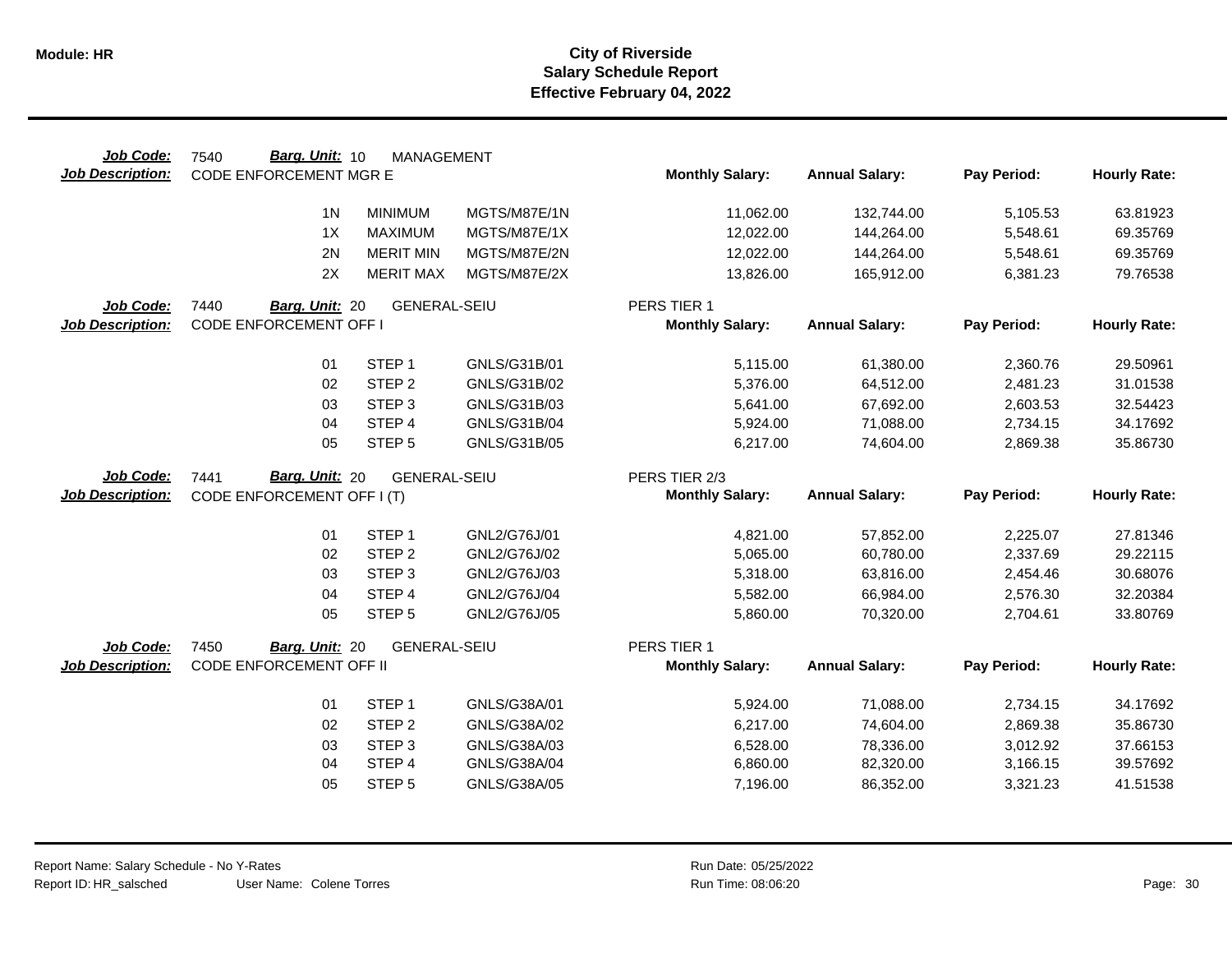| Job Code:<br><b>Job Description:</b> | Barg. Unit: 20<br>7451<br>CODE ENFORCEMENT OFF II (T) |                                        | <b>GENERAL-SEIU</b>          | PERS TIER 2/3<br><b>Monthly Salary:</b> | <b>Annual Salary:</b>  | Pay Period:          | <b>Hourly Rate:</b>  |
|--------------------------------------|-------------------------------------------------------|----------------------------------------|------------------------------|-----------------------------------------|------------------------|----------------------|----------------------|
|                                      | 01                                                    | STEP <sub>1</sub>                      | GNL2/G79J/01                 | 5,582.00                                | 66,984.00              | 2,576.30             | 32.20384             |
|                                      | 02                                                    | STEP <sub>2</sub>                      | GNL2/G79J/02                 | 5,860.00                                | 70,320.00              | 2,704.61             | 33.80769             |
|                                      | 03                                                    | STEP <sub>3</sub>                      | GNL2/G79J/03                 | 6,154.00                                | 73,848.00              | 2,840.30             | 35.50384             |
|                                      | 04                                                    | STEP 4                                 | GNL2/G79J/04                 | 6,464.00                                | 77,568.00              | 2,983.38             | 37.29230             |
|                                      | 05                                                    | STEP <sub>5</sub>                      | GNL2/G79J/05                 | 6,783.00                                | 81,396.00              | 3,130.61             | 39.13269             |
| Job Code:<br><b>Job Description:</b> | Barg. Unit: 20<br>0560<br><b>COLLECTION REP I</b>     |                                        | <b>GENERAL-SEIU</b>          | PERS TIER 1<br><b>Monthly Salary:</b>   | <b>Annual Salary:</b>  | Pay Period:          | <b>Hourly Rate:</b>  |
|                                      |                                                       |                                        |                              |                                         |                        |                      |                      |
|                                      | 01                                                    | STEP <sub>1</sub>                      | GNLS/G13B/01                 | 2,994.00                                | 35,928.00              | 1,381.84             | 17.27307             |
|                                      | 02                                                    | STEP <sub>2</sub>                      | GNLS/G13B/02                 | 3,141.00                                | 37,692.00              | 1,449.69             | 18.12115             |
|                                      | 03<br>04                                              | STEP <sub>3</sub><br>STEP 4            | GNLS/G13B/03<br>GNLS/G13B/04 | 3,299.00<br>3,463.00                    | 39,588.00              | 1,522.61             | 19.03269<br>19.97884 |
|                                      | 05                                                    | STEP <sub>5</sub>                      | GNLS/G13B/05                 | 3,634.00                                | 41,556.00<br>43,608.00 | 1,598.30<br>1,677.23 | 20.96538             |
|                                      |                                                       |                                        |                              |                                         |                        |                      |                      |
| Job Code:                            | Barg. Unit: 20<br>0561                                |                                        | <b>GENERAL-SEIU</b>          | PERS TIER 2/3                           |                        |                      |                      |
| <b>Job Description:</b>              | <b>COLLECTION REP I (T)</b>                           |                                        |                              | <b>Monthly Salary:</b>                  | <b>Annual Salary:</b>  | Pay Period:          | <b>Hourly Rate:</b>  |
|                                      | 01                                                    | STEP <sub>1</sub>                      | GNL2/G62G/01                 | 2,821.00                                | 33,852.00              | 1,302.00             | 16.27500             |
|                                      | 02                                                    | STEP <sub>2</sub>                      | GNL2/G62G/02                 | 2,960.00                                | 35,520.00              | 1,366.15             | 17.07692             |
|                                      | 03                                                    | STEP <sub>3</sub>                      | GNL2/G62G/03                 | 3,109.00                                | 37,308.00              | 1,434.92             | 17.93653             |
|                                      | 04                                                    | STEP 4                                 | GNL2/G62G/04                 | 3,264.00                                | 39,168.00              | 1,506.46             | 18.83076             |
|                                      | 05                                                    | STEP <sub>5</sub>                      | GNL2/G62G/05                 | 3,427.00                                | 41,124.00              | 1,581.69             | 19.77115             |
| Job Code:                            | Barg. Unit: 20<br>0570                                |                                        | <b>GENERAL-SEIU</b>          | PERS TIER 1                             |                        |                      |                      |
| <b>Job Description:</b>              | <b>COLLECTION REP II</b>                              |                                        |                              | <b>Monthly Salary:</b>                  | <b>Annual Salary:</b>  | Pay Period:          | <b>Hourly Rate:</b>  |
|                                      |                                                       |                                        |                              |                                         |                        |                      |                      |
|                                      | 01                                                    | STEP <sub>1</sub>                      | GNLS/G19B/01                 | 3,463.00                                | 41,556.00              | 1,598.30             | 19.97884             |
|                                      | 02<br>03                                              | STEP <sub>2</sub><br>STEP <sub>3</sub> | GNLS/G19B/02<br>GNLS/G19B/03 | 3,634.00<br>3,827.00                    | 43,608.00<br>45,924.00 | 1,677.23<br>1,766.30 | 20.96538<br>22.07884 |
|                                      | 04                                                    | STEP 4                                 | GNLS/G19B/04                 | 4,009.00                                | 48,108.00              | 1,850.30             | 23.12884             |
|                                      | 05                                                    | STEP <sub>5</sub>                      | GNLS/G19B/05                 | 4,210.00                                | 50,520.00              | 1,943.07             | 24.28846             |
|                                      | 06                                                    | STEP <sub>6</sub>                      | GNLS/G19B/06                 | 4,420.00                                | 53,040.00              | 2,040.00             | 25.50000             |
|                                      |                                                       |                                        |                              |                                         |                        |                      |                      |

Report Name: Salary Schedule - No Y-Rates

Report ID: HR\_salsched

User Name: Colene Torres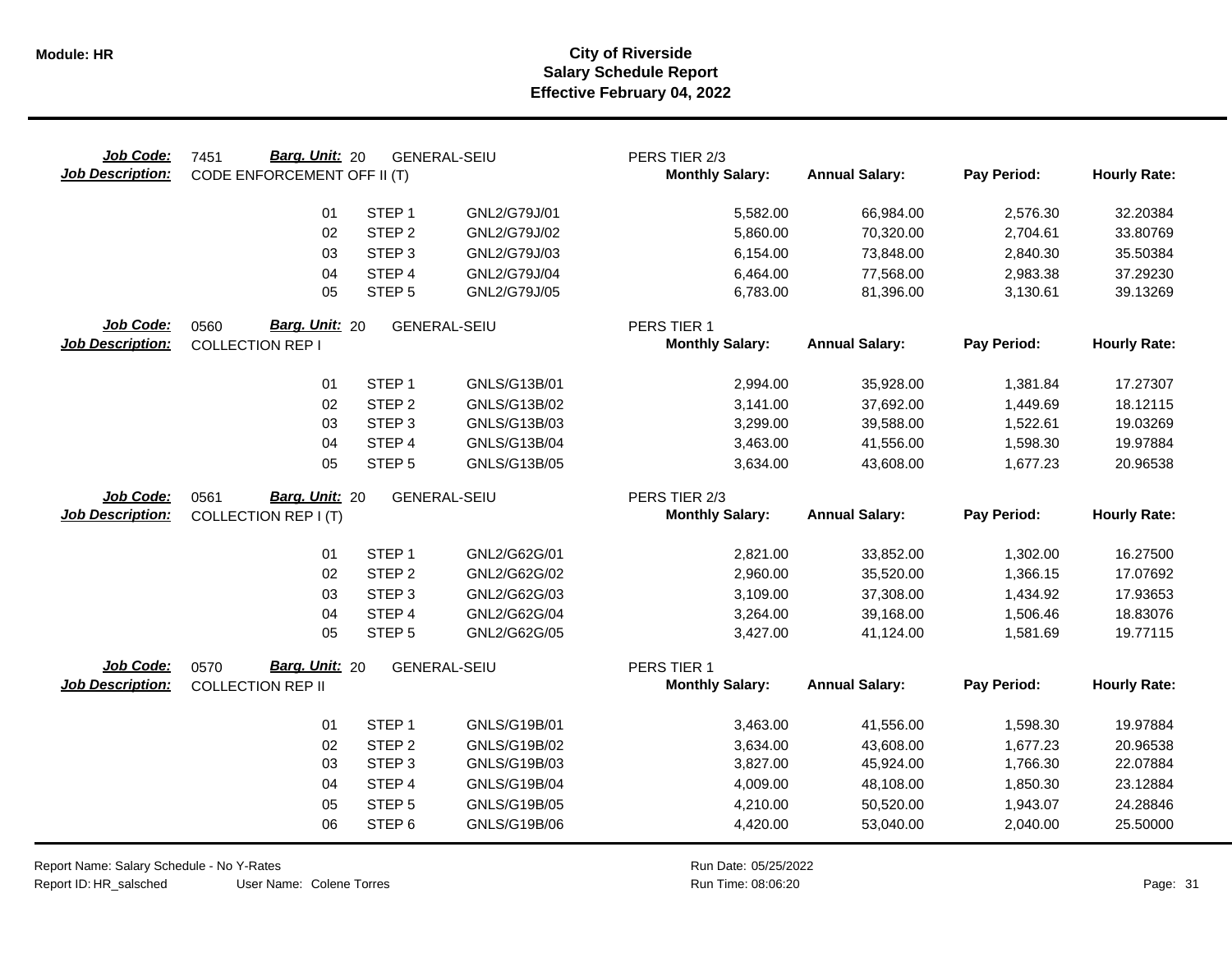| Job Code:<br><b>Job Description:</b> | Barg. Unit: 20<br>0571<br><b>COLLECTION REP II (T)</b> |                   | <b>GENERAL-SEIU</b> | PERS TIER 2/3<br><b>Monthly Salary:</b> | <b>Annual Salary:</b> | Pay Period: | <b>Hourly Rate:</b> |
|--------------------------------------|--------------------------------------------------------|-------------------|---------------------|-----------------------------------------|-----------------------|-------------|---------------------|
|                                      | 01                                                     | STEP <sub>1</sub> | GNL2/G65D/01        | 3,264.00                                | 39,168.00             | 1,506.46    | 18.83076            |
|                                      | 02                                                     | STEP <sub>2</sub> | GNL2/G65D/02        | 3,427.00                                | 41,124.00             | 1,581.69    | 19.77115            |
|                                      | 03                                                     | STEP <sub>3</sub> | GNL2/G65D/03        | 3,606.00                                | 43,272.00             | 1,664.30    | 20.80384            |
|                                      | 04                                                     | STEP 4            | GNL2/G65D/04        | 3,779.00                                | 45,348.00             | 1,744.15    | 21.80192            |
|                                      | 05                                                     | STEP <sub>5</sub> | GNL2/G65D/05        | 3,967.00                                | 47,604.00             | 1,830.92    | 22.88653            |
|                                      | 06                                                     | STEP <sub>6</sub> | GNL2/G65D/06        | 4,167.00                                | 50,004.00             | 1,923.23    | 24.04038            |
| Job Code:                            | Barg. Unit: 20<br>6140                                 |                   | <b>GENERAL-SEIU</b> | PERS TIER 1                             |                       |             |                     |
| <b>Job Description:</b>              | <b>COLLECTIONS REGISTRAR</b>                           |                   |                     | <b>Monthly Salary:</b>                  | <b>Annual Salary:</b> | Pay Period: | <b>Hourly Rate:</b> |
|                                      | 01                                                     | STEP <sub>1</sub> | GNLS/G31B/01        | 5,115.00                                | 61,380.00             | 2,360.76    | 29.50961            |
|                                      | 02                                                     | STEP <sub>2</sub> | GNLS/G31B/02        | 5,376.00                                | 64,512.00             | 2,481.23    | 31.01538            |
|                                      | 03                                                     | STEP <sub>3</sub> | GNLS/G31B/03        | 5,641.00                                | 67,692.00             | 2,603.53    | 32.54423            |
|                                      | 04                                                     | STEP 4            | GNLS/G31B/04        | 5,924.00                                | 71,088.00             | 2,734.15    | 34.17692            |
|                                      | 05                                                     | STEP <sub>5</sub> | GNLS/G31B/05        | 6,217.00                                | 74,604.00             | 2,869.38    | 35.86730            |
| Job Code:                            | 6141<br>Barg. Unit: 20                                 |                   | <b>GENERAL-SEIU</b> | PERS TIER 2/3                           |                       |             |                     |
| <b>Job Description:</b>              | <b>COLLECTIONS REGISTRAR (T)</b>                       |                   |                     | <b>Monthly Salary:</b>                  | <b>Annual Salary:</b> | Pay Period: | <b>Hourly Rate:</b> |
|                                      | 01                                                     | STEP <sub>1</sub> | GNL2/G76J/01        | 4,821.00                                | 57,852.00             | 2,225.07    | 27.81346            |
|                                      | 02                                                     | STEP <sub>2</sub> | GNL2/G76J/02        | 5,065.00                                | 60,780.00             | 2,337.69    | 29.22115            |
|                                      | 03                                                     | STEP <sub>3</sub> | GNL2/G76J/03        | 5,318.00                                | 63,816.00             | 2,454.46    | 30.68076            |
|                                      | 04                                                     | STEP 4            | GNL2/G76J/04        | 5,582.00                                | 66,984.00             | 2,576.30    | 32.20384            |
|                                      | 05                                                     | STEP <sub>5</sub> | GNL2/G76J/05        | 5,860.00                                | 70,320.00             | 2,704.61    | 33.80769            |
| Job Code:                            | Barg. Unit: 20<br>9660                                 |                   | <b>GENERAL-SEIU</b> | PERS TIER 1                             |                       |             |                     |
| <b>Job Description:</b>              | <b>COMMUNICATION TECH</b>                              |                   |                     | <b>Monthly Salary:</b>                  | <b>Annual Salary:</b> | Pay Period: | <b>Hourly Rate:</b> |
|                                      | 01                                                     | STEP <sub>1</sub> | GNLS/G27D/01        | 4,210.00                                | 50,520.00             | 1,943.07    | 24.28846            |
|                                      | 02                                                     | STEP <sub>2</sub> | <b>GNLS/G27D/02</b> | 4,420.00                                | 53,040.00             | 2,040.00    | 25.50000            |
|                                      | 03                                                     | STEP <sub>3</sub> | GNLS/G27D/03        | 4,640.00                                | 55,680.00             | 2,141.53    | 26.76923            |
|                                      | 04                                                     | STEP 4            | <b>GNLS/G27D/04</b> | 4,874.00                                | 58,488.00             | 2,249.53    | 28.11923            |
|                                      | 05                                                     | STEP <sub>5</sub> | <b>GNLS/G27D/05</b> | 5,115.00                                | 61,380.00             | 2,360.76    | 29.50961            |

Report Name: Salary Schedule - No Y-Rates Report ID: HR\_salsched

 $\overline{\phantom{0}}$ 

User Name: Colene Torres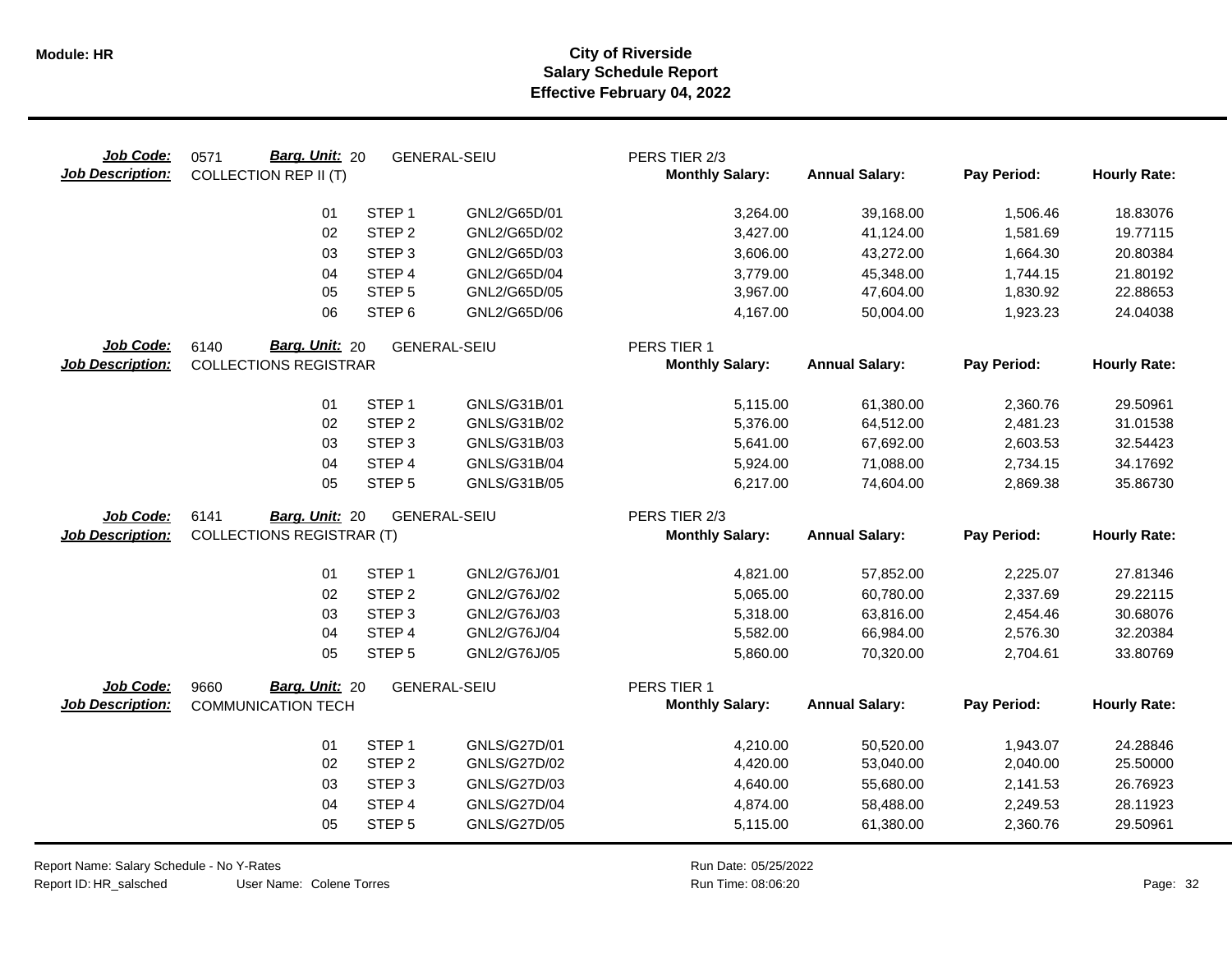**Salary Schedule Report Effective February 04, 2022 Module: HR City of Riverside**

|                         | 06<br>07                         | STEP <sub>6</sub><br>STEP <sub>7</sub> | <b>GNLS/G27D/06</b><br><b>GNLS/G27D/07</b> | 5,376.00               | 64,512.00             | 2,481.23    | 31.01538            |
|-------------------------|----------------------------------|----------------------------------------|--------------------------------------------|------------------------|-----------------------|-------------|---------------------|
|                         |                                  |                                        |                                            | 5,641.00               | 67,692.00             | 2,603.53    | 32.54423            |
| Job Code:               | Barg. Unit: 20<br>9662           | <b>GENERAL-SEIU</b>                    |                                            | PERS TIER 2/3          |                       |             |                     |
| <b>Job Description:</b> | <b>COMMUNICATION TECH (T)</b>    |                                        |                                            | <b>Monthly Salary:</b> | <b>Annual Salary:</b> | Pay Period: | <b>Hourly Rate:</b> |
|                         | 01                               | STEP <sub>1</sub>                      | GNL2/G73D/01                               | 3,967.00               | 47,604.00             | 1,830.92    | 22.88653            |
|                         | 02                               | STEP <sub>2</sub>                      | GNL2/G73D/02                               | 4,167.00               | 50,004.00             | 1,923.23    | 24.04038            |
|                         | 03                               | STEP <sub>3</sub>                      | GNL2/G73D/03                               | 4,373.00               | 52,476.00             | 2,018.30    | 25.22884            |
|                         | 04                               | STEP 4                                 | GNL2/G73D/04                               | 4,596.00               | 55,152.00             | 2,121.23    | 26.51538            |
|                         | 05                               | STEP <sub>5</sub>                      | GNL2/G73D/05                               | 4,821.00               | 57,852.00             | 2,225.07    | 27.81346            |
|                         | 06                               | STEP <sub>6</sub>                      | GNL2/G73D/06                               | 5,065.00               | 60,780.00             | 2,337.69    | 29.22115            |
|                         | 07                               | STEP <sub>7</sub>                      | GNL2/G73D/07                               | 5,318.00               | 63,816.00             | 2,454.46    | 30.68076            |
| Job Code:               | Barg. Unit: 50<br>9664           | <b>SUPERVISORY</b>                     |                                            |                        |                       |             |                     |
| <b>Job Description:</b> | <b>COMMUNICATIONS SUPERVISOR</b> |                                        |                                            | <b>Monthly Salary:</b> | <b>Annual Salary:</b> | Pay Period: | <b>Hourly Rate:</b> |
|                         | 1 <sub>N</sub>                   | <b>MINIMUM</b>                         | SUPV/U16B/1N                               | 6,240.00               | 74,880.00             | 2,880.00    | 36.00000            |
|                         | 1X                               | <b>MAXIMUM</b>                         | SUPV/U16B/1X                               | 8,366.00               | 100,392.00            | 3,861.23    | 48.26538            |
| Job Code:               | 7976<br>Barg. Unit: 01           | <b>EXECUTIVE</b>                       |                                            |                        |                       |             |                     |
| <b>Job Description:</b> | COMMUNITY & ECON DEV DIR         |                                        |                                            | <b>Monthly Salary:</b> | <b>Annual Salary:</b> | Pay Period: | <b>Hourly Rate:</b> |
|                         | 1 <sub>N</sub>                   | <b>MINIMUM</b>                         | EXEP/E33A/1N                               | 13,810.00              | 165,720.00            | 6,373.84    | 79.67307            |
|                         | 1X                               | <b>MAXIMUM</b>                         | EXEP/E33A/1X                               | 19,958.00              | 239,496.00            | 9,211.38    | 115.14230           |
| Job Code:               | Barg. Unit: 10<br>9372           | <b>MANAGEMENT</b>                      |                                            |                        |                       |             |                     |
| <b>Job Description:</b> | CONST PROJ MGR E                 |                                        |                                            | <b>Monthly Salary:</b> | <b>Annual Salary:</b> | Pay Period: | <b>Hourly Rate:</b> |
|                         | 1 <sub>N</sub>                   | <b>MINIMUM</b>                         | MGTS/M78D/1N                               | 6,101.00               | 73,212.00             | 2,815.84    | 35.19807            |
|                         | 1X                               | <b>MAXIMUM</b>                         | MGTS/M78D/1X                               | 10,632.00              | 127,584.00            | 4,907.07    | 61.33846            |
|                         | 2N                               | <b>MERIT MIN</b>                       | MGTS/M78D/2N                               | 10,632.00              | 127,584.00            | 4,907.07    | 61.33846            |
|                         | 2X                               | <b>MERIT MAX</b>                       | MGTS/M78D/2X                               | 12,226.00              | 146,712.00            | 5,642.76    | 70.53461            |
| Job Code:               | 7636<br>Barg. Unit: 10           | <b>MANAGEMENT</b>                      |                                            |                        |                       |             |                     |
| <b>Job Description:</b> | CONSTRUCTION CONTR ADMR E        |                                        |                                            | <b>Monthly Salary:</b> | <b>Annual Salary:</b> | Pay Period: | <b>Hourly Rate:</b> |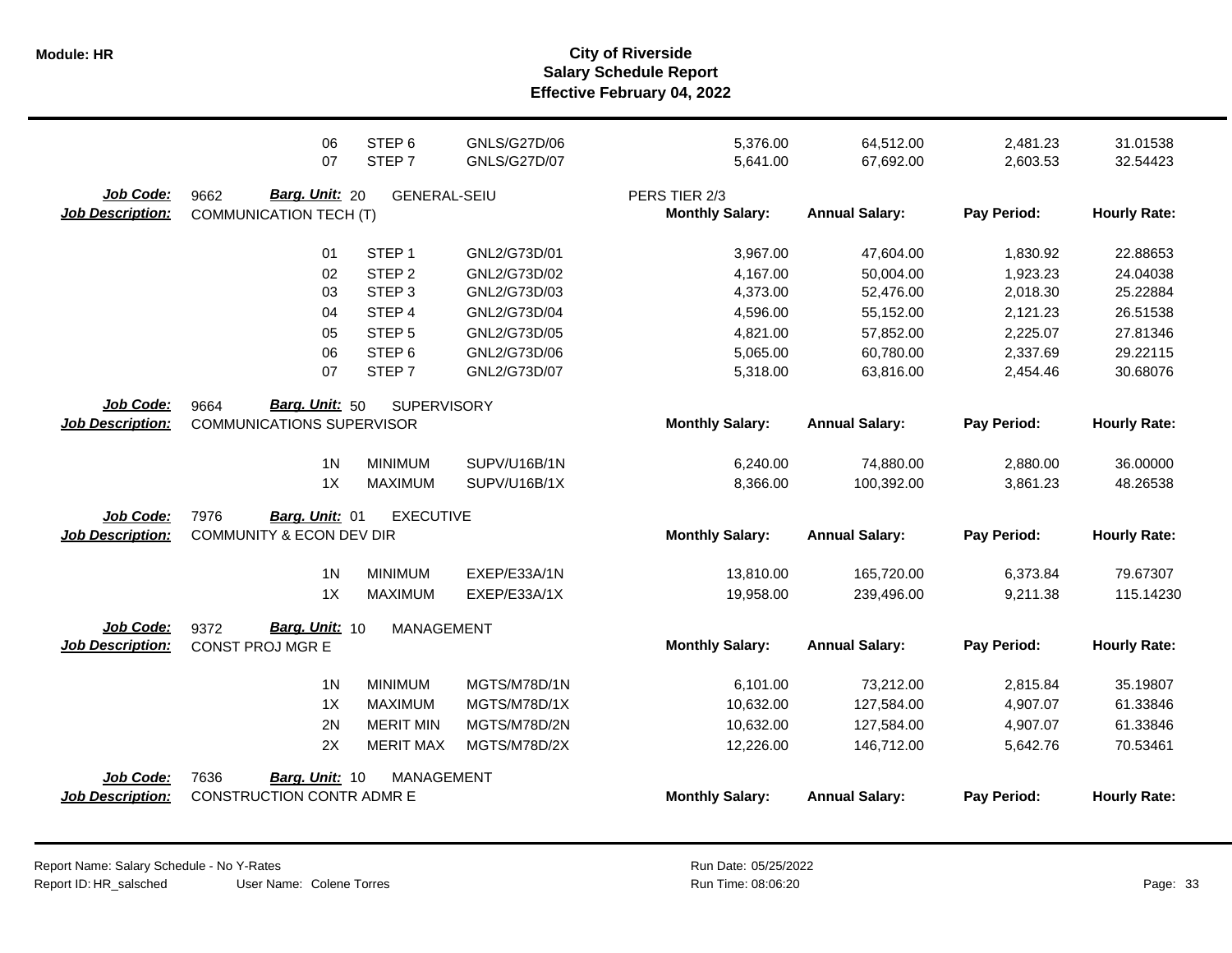**Salary Schedule Report Effective February 04, 2022 Module: HR City of Riverside**

|                         | 1 <sub>N</sub>                  | <b>MINIMUM</b>                     | MGTS/M62J/1N | 9,495.00               | 113,940.00            | 4,382.30    | 54.77884            |
|-------------------------|---------------------------------|------------------------------------|--------------|------------------------|-----------------------|-------------|---------------------|
|                         | 1X<br>2N                        | <b>MAXIMUM</b><br><b>MERIT MIN</b> | MGTS/M62J/1X | 11,714.00              | 140,568.00            | 5,406.46    | 67.58076            |
|                         |                                 |                                    | MGTS/M62J/2N | 11,714.00              | 140,568.00            | 5,406.46    | 67.58076            |
|                         | 2X                              | <b>MERIT MAX</b>                   | MGTS/M62J/2X | 13,472.00              | 161,664.00            | 6,217.84    | 77.72307            |
| Job Code:               | Barg. Unit: 20<br>7580          | <b>GENERAL-SEIU</b>                |              | PERS TIER 1            |                       |             |                     |
| <b>Job Description:</b> | <b>CONSTRUCTION INSP I</b>      |                                    |              | <b>Monthly Salary:</b> | <b>Annual Salary:</b> | Pay Period: | <b>Hourly Rate:</b> |
|                         | 01                              | STEP <sub>1</sub>                  | GNLS/G31B/01 | 5,115.00               | 61,380.00             | 2,360.76    | 29.50961            |
|                         | 02                              | STEP <sub>2</sub>                  | GNLS/G31B/02 | 5,376.00               | 64,512.00             | 2,481.23    | 31.01538            |
|                         | 03                              | STEP <sub>3</sub>                  | GNLS/G31B/03 | 5,641.00               | 67,692.00             | 2,603.53    | 32.54423            |
|                         | 04                              | STEP 4                             | GNLS/G31B/04 | 5,924.00               | 71,088.00             | 2,734.15    | 34.17692            |
|                         | 05                              | STEP <sub>5</sub>                  | GNLS/G31B/05 | 6,217.00               | 74,604.00             | 2,869.38    | 35.86730            |
| Job Code:               | Barg. Unit: 20<br>7581          | <b>GENERAL-SEIU</b>                |              | PERS TIER 2/3          |                       |             |                     |
| <b>Job Description:</b> | CONSTRUCTION INSP I (T)         |                                    |              | <b>Monthly Salary:</b> | <b>Annual Salary:</b> | Pay Period: | <b>Hourly Rate:</b> |
|                         | 01                              | STEP <sub>1</sub>                  | GNL2/G76J/01 | 4,821.00               | 57,852.00             | 2,225.07    | 27.81346            |
|                         | 02                              | STEP <sub>2</sub>                  | GNL2/G76J/02 | 5,065.00               | 60,780.00             | 2,337.69    | 29.22115            |
|                         | 03                              | STEP <sub>3</sub>                  | GNL2/G76J/03 | 5,318.00               | 63,816.00             | 2,454.46    | 30.68076            |
|                         | 04                              | STEP 4                             | GNL2/G76J/04 | 5,582.00               | 66,984.00             | 2,576.30    | 32.20384            |
|                         | 05                              | STEP <sub>5</sub>                  | GNL2/G76J/05 | 5,860.00               | 70,320.00             | 2,704.61    | 33.80769            |
| Job Code:               | Barg. Unit: 20<br>7590          | <b>GENERAL-SEIU</b>                |              | PERS TIER 1            |                       |             |                     |
| <b>Job Description:</b> | <b>CONSTRUCTION INSP II</b>     |                                    |              | <b>Monthly Salary:</b> | <b>Annual Salary:</b> | Pay Period: | <b>Hourly Rate:</b> |
|                         | 01                              | STEP <sub>1</sub>                  | GNLS/G38A/01 | 5,924.00               | 71,088.00             | 2,734.15    | 34.17692            |
|                         | 02                              | STEP <sub>2</sub>                  | GNLS/G38A/02 | 6,217.00               | 74,604.00             | 2,869.38    | 35.86730            |
|                         | 03                              | STEP <sub>3</sub>                  | GNLS/G38A/03 | 6,528.00               | 78,336.00             | 3,012.92    | 37.66153            |
|                         | 04                              | STEP 4                             | GNLS/G38A/04 | 6,860.00               | 82,320.00             | 3,166.15    | 39.57692            |
|                         | 05                              | STEP <sub>5</sub>                  | GNLS/G38A/05 | 7,196.00               | 86,352.00             | 3,321.23    | 41.51538            |
| Job Code:               | Barg. Unit: 20<br>7591          | <b>GENERAL-SEIU</b>                |              | PERS TIER 2/3          |                       |             |                     |
| <b>Job Description:</b> | <b>CONSTRUCTION INSP II (T)</b> |                                    |              | <b>Monthly Salary:</b> | <b>Annual Salary:</b> | Pay Period: | <b>Hourly Rate:</b> |
|                         | 01                              | STEP <sub>1</sub>                  | GNL2/G79J/01 | 5,582.00               | 66,984.00             | 2,576.30    | 32.20384            |
|                         | 02                              | STEP <sub>2</sub>                  | GNL2/G79J/02 | 5,860.00               | 70,320.00             | 2,704.61    | 33.80769            |
|                         |                                 |                                    |              |                        |                       |             |                     |

Report Name: Salary Schedule - No Y-Rates

Report ID: HR\_salsched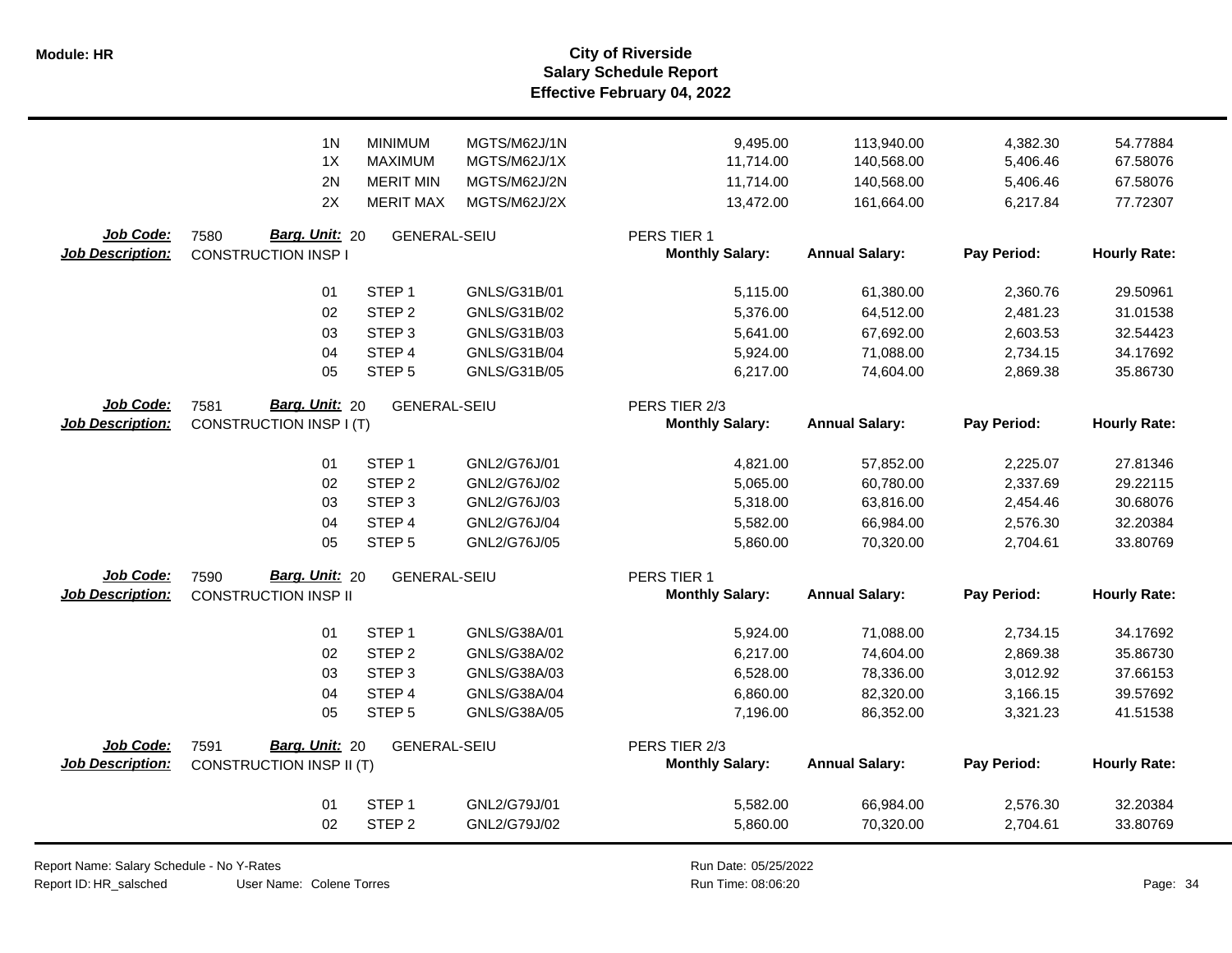|                                      | 03<br>04<br>05                                  | STEP <sub>3</sub><br>STEP 4<br>STEP <sub>5</sub>                         | GNL2/G79J/03<br>GNL2/G79J/04<br>GNL2/G79J/05                 | 6,154.00<br>6,464.00<br>6,783.00             | 73,848.00<br>77,568.00<br>81,396.00              | 2,840.30<br>2,983.38<br>3,130.61             | 35.50384<br>37.29230<br>39.13269             |
|--------------------------------------|-------------------------------------------------|--------------------------------------------------------------------------|--------------------------------------------------------------|----------------------------------------------|--------------------------------------------------|----------------------------------------------|----------------------------------------------|
| Job Code:<br><b>Job Description:</b> | Barg. Unit: 15<br>0357<br>COUNCIL ASSIST NC E   | PROFESSIONAL                                                             |                                                              | <b>Monthly Salary:</b>                       | <b>Annual Salary:</b>                            | Pay Period:                                  | <b>Hourly Rate:</b>                          |
|                                      | 1 <sub>N</sub><br>1X<br>2N<br>2X                | <b>MINIMUM</b><br><b>MAXIMUM</b><br><b>MERIT MIN</b><br><b>MERIT MAX</b> | PRNC/K09A/1N<br>PRNC/K09A/1X<br>PRNC/K09A/2N<br>PRNC/K09A/2X | 4,304.00<br>5,770.00<br>5,770.00<br>6,634.00 | 51,648.00<br>69,240.00<br>69,240.00<br>79,608.00 | 1,986.46<br>2,663.07<br>2,663.07<br>3,061.84 | 24.83076<br>33.28846<br>33.28846<br>38.27307 |
| Job Code:<br><b>Job Description:</b> | Barg. Unit: 05<br>9820<br><b>COUNCIL MEMBER</b> |                                                                          | ELECTED OFFICIALS                                            | <b>Monthly Salary:</b>                       | <b>Annual Salary:</b>                            | Pay Period:                                  | <b>Hourly Rate:</b>                          |
|                                      | 01                                              | STEP <sub>1</sub>                                                        | MYCS/X07A/01                                                 | 3,448.00                                     | 41,376.00                                        | 1,591.38                                     | 19.89230                                     |
| Job Code:<br><b>Job Description:</b> | Barg. Unit: 20<br>9137<br><b>CRIME ANALYST</b>  | <b>GENERAL-SEIU</b>                                                      |                                                              | PERS TIER 1<br><b>Monthly Salary:</b>        | <b>Annual Salary:</b>                            | Pay Period:                                  | <b>Hourly Rate:</b>                          |
|                                      | 01                                              | STEP <sub>1</sub>                                                        | GNLS/G38E/01                                                 | 5,190.00                                     | 62,280.00                                        | 2,395.38                                     | 29.94230                                     |
|                                      | 02                                              | STEP <sub>2</sub>                                                        | GNLS/G38E/02                                                 | 5,448.00                                     | 65,376.00                                        | 2,514.46                                     | 31.43076                                     |
|                                      | 03                                              | STEP <sub>3</sub>                                                        | GNLS/G38E/03                                                 | 5,722.00                                     | 68,664.00                                        | 2,640.92                                     | 33.01153                                     |
|                                      | 04                                              | STEP 4                                                                   | GNLS/G38E/04                                                 | 6,007.00                                     | 72,084.00                                        | 2,772.46                                     | 34.65576                                     |
|                                      | 05                                              | STEP <sub>5</sub>                                                        | GNLS/G38E/05                                                 | 6,307.00                                     | 75,684.00                                        | 2,910.92                                     | 36.38653                                     |
|                                      | 06                                              | STEP <sub>6</sub>                                                        | GNLS/G38E/06                                                 | 6,623.00                                     | 79,476.00                                        | 3,056.76                                     | 38.20961                                     |
|                                      | 07                                              | STEP <sub>7</sub>                                                        | GNLS/G38E/07                                                 | 6,955.00                                     | 83,460.00                                        | 3,210.00                                     | 40.12500                                     |
|                                      | 08                                              | STEP <sub>8</sub>                                                        | GNLS/G38E/08                                                 | 7,302.00                                     | 87,624.00                                        | 3,370.15                                     | 42.12692                                     |
| <b>Job Code:</b>                     | Barg. Unit: 20<br>9138                          | <b>GENERAL-SEIU</b>                                                      |                                                              | PERS TIER 2/3                                |                                                  |                                              |                                              |
| <b>Job Description:</b>              | CRIME ANALYST (T)                               |                                                                          |                                                              | <b>Monthly Salary:</b>                       | <b>Annual Salary:</b>                            | Pay Period:                                  | <b>Hourly Rate:</b>                          |
|                                      |                                                 |                                                                          |                                                              |                                              |                                                  |                                              |                                              |
|                                      | 01                                              | STEP <sub>1</sub>                                                        | GNL2/G79P/01                                                 | 4,891.00                                     | 58,692.00                                        | 2,257.38                                     | 28.21730                                     |
|                                      | 02                                              | STEP <sub>2</sub>                                                        | GNL2/G79P/02                                                 | 5,135.00                                     | 61,620.00                                        | 2,370.00                                     | 29.62500                                     |
|                                      | 03                                              | STEP <sub>3</sub>                                                        | GNL2/G79P/03                                                 | 5,391.00                                     | 64,692.00                                        | 2,488.15                                     | 31.10192                                     |
|                                      | 04                                              | STEP 4                                                                   | GNL2/G79P/04                                                 | 5,662.00                                     | 67,944.00                                        | 2,613.23                                     | 32.66538                                     |
|                                      | 05                                              | STEP <sub>5</sub>                                                        | GNL2/G79P/05                                                 | 5,946.00                                     | 71,352.00                                        | 2,744.30                                     | 34.30384                                     |

Report Name: Salary Schedule - No Y-Rates

Report ID: HR\_salsched

User Name: Colene Torres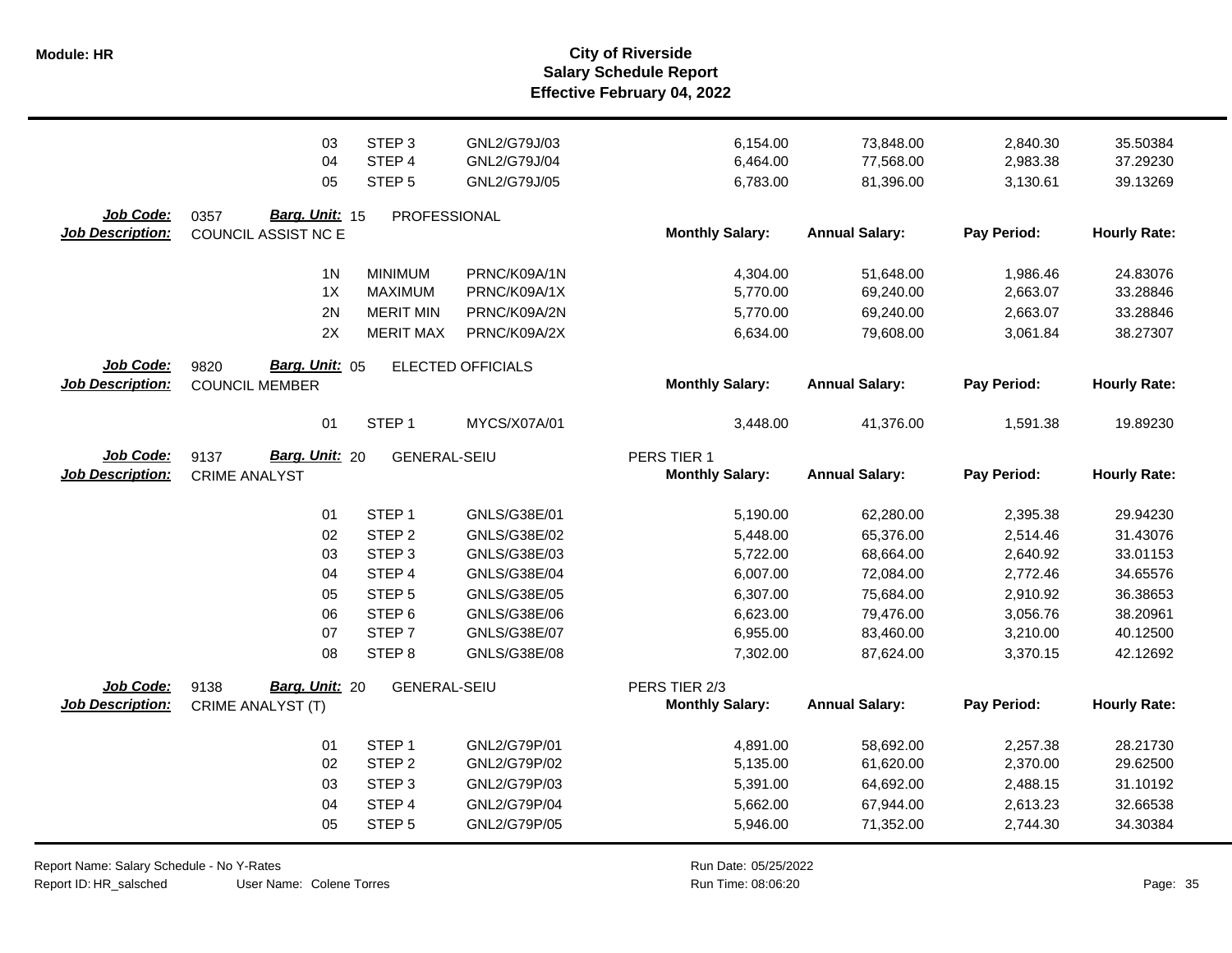|                                             | 06                                                           | STEP <sub>6</sub>   | GNL2/G79P/06 | 6,242.00                                | 74,904.00             | 2,880.92    | 36.01153            |
|---------------------------------------------|--------------------------------------------------------------|---------------------|--------------|-----------------------------------------|-----------------------|-------------|---------------------|
|                                             | 07                                                           | STEP <sub>7</sub>   | GNL2/G79P/07 | 6,553.00                                | 78,636.00             | 3,024.46    | 37.80576            |
|                                             | 08                                                           | STEP <sub>8</sub>   | GNL2/G79P/08 | 6,881.00                                | 82,572.00             | 3,175.84    | 39.69807            |
| <b>Job Code:</b><br><b>Job Description:</b> | Barg. Unit: 10<br>6170<br><b>CURATORIAL SERVICES MANAGER</b> | <b>MANAGEMENT</b>   |              | <b>Monthly Salary:</b>                  | <b>Annual Salary:</b> | Pay Period: | <b>Hourly Rate:</b> |
|                                             | 1 <sup>N</sup>                                               | <b>MINIMUM</b>      | MGTS/M78D/1N | 6,101.00                                | 73,212.00             | 2,815.84    | 35.19807            |
|                                             | 1X                                                           | <b>MAXIMUM</b>      | MGTS/M78D/1X | 10,632.00                               | 127,584.00            | 4,907.07    | 61.33846            |
|                                             | 2N                                                           | <b>MERIT MIN</b>    | MGTS/M78D/2N | 10,632.00                               | 127,584.00            | 4,907.07    | 61.33846            |
|                                             | 2X                                                           | <b>MERIT MAX</b>    | MGTS/M78D/2X | 12,226.00                               | 146,712.00            | 5,642.76    | 70.53461            |
| Job Code:<br><b>Job Description:</b>        | Barg. Unit: 20<br>2860<br><b>CUSTODIAN</b>                   | <b>GENERAL-SEIU</b> |              | PERS TIER 1<br><b>Monthly Salary:</b>   | <b>Annual Salary:</b> | Pay Period: | <b>Hourly Rate:</b> |
|                                             | 01                                                           | STEP <sub>1</sub>   | GNLS/G14A/01 | 3,141.00                                | 37,692.00             | 1,449.69    | 18.12115            |
|                                             | 02                                                           | STEP <sub>2</sub>   | GNLS/G14A/02 | 3,299.00                                | 39,588.00             | 1,522.61    | 19.03269            |
|                                             | 03                                                           | STEP <sub>3</sub>   | GNLS/G14A/03 | 3,463.00                                | 41,556.00             | 1,598.30    | 19.97884            |
|                                             | 04                                                           | STEP 4              | GNLS/G14A/04 | 3,634.00                                | 43,608.00             | 1,677.23    | 20.96538            |
|                                             | 05                                                           | STEP <sub>5</sub>   | GNLS/G14A/05 | 3,827.00                                | 45,924.00             | 1,766.30    | 22.07884            |
| Job Code:<br><b>Job Description:</b>        | 2861<br>Barg. Unit: 20<br><b>CUSTODIAN (T)</b>               | <b>GENERAL-SEIU</b> |              | PERS TIER 2/3<br><b>Monthly Salary:</b> | <b>Annual Salary:</b> | Pay Period: | <b>Hourly Rate:</b> |
|                                             | 01                                                           | STEP <sub>1</sub>   | GNL2/G62J/01 | 2,960.00                                | 35,520.00             | 1,366.15    | 17.07692            |
|                                             | 02                                                           | STEP <sub>2</sub>   | GNL2/G62J/02 | 3,109.00                                | 37,308.00             | 1,434.92    | 17.93653            |
|                                             | 03                                                           | STEP <sub>3</sub>   | GNL2/G62J/03 | 3,264.00                                | 39,168.00             | 1,506.46    | 18.83076            |
|                                             | 04                                                           | STEP 4              | GNL2/G62J/04 | 3,427.00                                | 41,124.00             | 1,581.69    | 19.77115            |
|                                             | 05                                                           | STEP <sub>5</sub>   | GNL2/G62J/05 | 3,606.00                                | 43,272.00             | 1,664.30    | 20.80384            |
| Job Code:<br><b>Job Description:</b>        | Barg. Unit: 20<br>9050<br><b>DATA ENTRY OPER</b>             | <b>GENERAL-SEIU</b> |              | PERS TIER 1<br><b>Monthly Salary:</b>   | <b>Annual Salary:</b> | Pay Period: | <b>Hourly Rate:</b> |
|                                             | 01                                                           | STEP <sub>1</sub>   | GNLS/G16B/01 | 3,299.00                                | 39,588.00             | 1,522.61    | 19.03269            |
|                                             | 02                                                           | STEP <sub>2</sub>   | GNLS/G16B/02 | 3,463.00                                | 41,556.00             | 1,598.30    | 19.97884            |
|                                             | 03                                                           | STEP <sub>3</sub>   | GNLS/G16B/03 | 3,634.00                                | 43,608.00             | 1,677.23    | 20.96538            |
|                                             | 04                                                           | STEP 4              | GNLS/G16B/04 | 3,827.00                                | 45,924.00             | 1,766.30    | 22.07884            |

Report Name: Salary Schedule - No Y-Rates Report ID: HR\_salsched

User Name: Colene Torres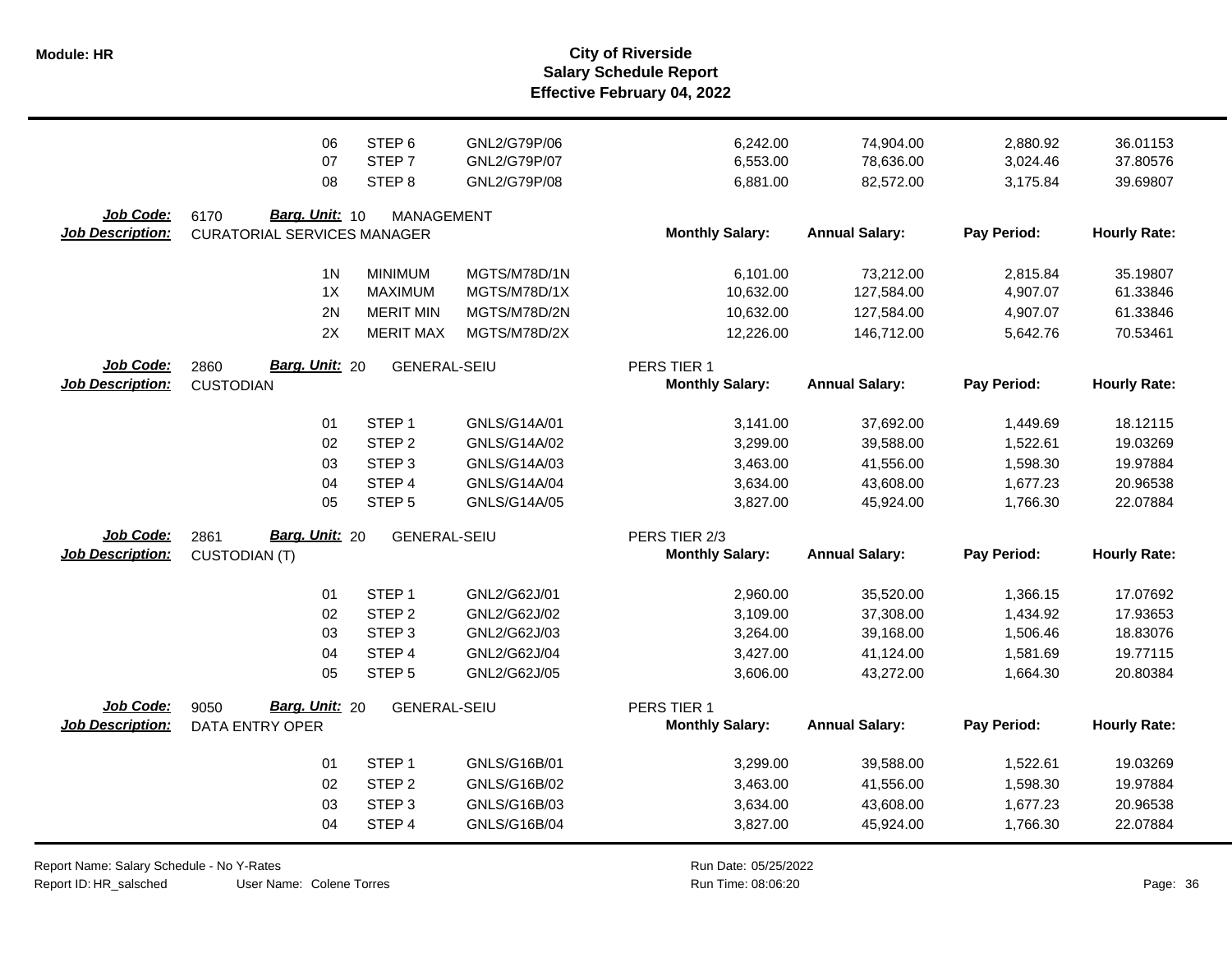|                         | 05                     | STEP <sub>5</sub>    | GNLS/G16B/05        | 4,009.00               | 48,108.00             | 1,850.30    | 23.12884            |
|-------------------------|------------------------|----------------------|---------------------|------------------------|-----------------------|-------------|---------------------|
| Job Code:               | 9051<br>Barg. Unit: 20 | <b>GENERAL-SEIU</b>  |                     | PERS TIER 2/3          |                       |             |                     |
| <b>Job Description:</b> | DATA ENTRY OPER (T)    |                      |                     | <b>Monthly Salary:</b> | <b>Annual Salary:</b> | Pay Period: | <b>Hourly Rate:</b> |
|                         | 01                     | STEP <sub>1</sub>    | GNL2/G63M/01        | 3,109.00               | 37,308.00             | 1,434.92    | 17.93653            |
|                         | 02                     | STEP <sub>2</sub>    | GNL2/G63M/02        | 3,264.00               | 39,168.00             | 1.506.46    | 18.83076            |
|                         | 03                     | STEP <sub>3</sub>    | GNL2/G63M/03        | 3,427.00               | 41,124.00             | 1,581.69    | 19.77115            |
|                         | 04                     | STEP <sub>4</sub>    | GNL2/G63M/04        | 3,606.00               | 43,272.00             | 1,664.30    | 20.80384            |
|                         | 05                     | STEP <sub>5</sub>    | GNL2/G63M/05        | 3,779.00               | 45,348.00             | 1,744.15    | 21.80192            |
| Job Code:               | Barg. Unit: 20<br>9130 | <b>GENERAL-SEIU</b>  |                     | PERS TIER 1            |                       |             |                     |
| <b>Job Description:</b> | <b>DATA TECH</b>       |                      |                     | <b>Monthly Salary:</b> | <b>Annual Salary:</b> | Pay Period: | <b>Hourly Rate:</b> |
|                         | 01                     | STEP <sub>1</sub>    | GNLS/G20B/01        | 4,009.00               | 48,108.00             | 1,850.30    | 23.12884            |
|                         | 02                     | STEP <sub>2</sub>    | GNLS/G20B/02        | 4,210.00               | 50,520.00             | 1,943.07    | 24.28846            |
|                         | 03                     | STEP <sub>3</sub>    | GNLS/G20B/03        | 4,420.00               | 53,040.00             | 2,040.00    | 25.50000            |
|                         | 04                     | STEP 4               | <b>GNLS/G20B/04</b> | 4,640.00               | 55,680.00             | 2,141.53    | 26.76923            |
| Job Code:               | Barg. Unit: 20<br>9131 | <b>GENERAL-SEIU</b>  |                     | PERS TIER 2/3          |                       |             |                     |
| <b>Job Description:</b> | DATA TECH (T)          |                      |                     | <b>Monthly Salary:</b> | <b>Annual Salary:</b> | Pay Period: | <b>Hourly Rate:</b> |
|                         | 01                     | STEP <sub>1</sub>    | GNL2/G66J/01        | 3,779.00               | 45,348.00             | 1,744.15    | 21.80192            |
|                         | 02                     | STEP <sub>2</sub>    | GNL2/G66J/02        | 3,967.00               | 47,604.00             | 1,830.92    | 22.88653            |
|                         | 03                     | STEP <sub>3</sub>    | GNL2/G66J/03        | 4,167.00               | 50,004.00             | 1,923.23    | 24.04038            |
|                         | 04                     | STEP 4               | GNL2/G66J/04        | 4,373.00               | 52,476.00             | 2,018.30    | 25.22884            |
| Job Code:               | 9210<br>Barg. Unit: 07 | <b>SR MANAGEMENT</b> |                     |                        |                       |             |                     |
| <b>Job Description:</b> | DEP CHIEF INFO OFF     |                      |                     | <b>Monthly Salary:</b> | <b>Annual Salary:</b> | Pay Period: | <b>Hourly Rate:</b> |
|                         | 1 <sub>N</sub>         | <b>MINIMUM</b>       | NCLP/A74G/1N        | 10,432.00              | 125,184.00            | 4,814.76    | 60.18461            |
|                         | 1X                     | <b>MAXIMUM</b>       | NCLP/A74G/1X        | 13,011.00              | 156,132.00            | 6,005.07    | 75.06346            |
|                         | 2N                     | <b>MERIT MIN</b>     | NCLP/A74G/2N        | 13,011.00              | 156,132.00            | 6,005.07    | 75.06346            |
|                         | 2X                     | <b>MERIT MAX</b>     | NCLP/A74G/2X        | 14,962.00              | 179,544.00            | 6,905.53    | 86.31923            |
|                         |                        |                      |                     |                        |                       |             |                     |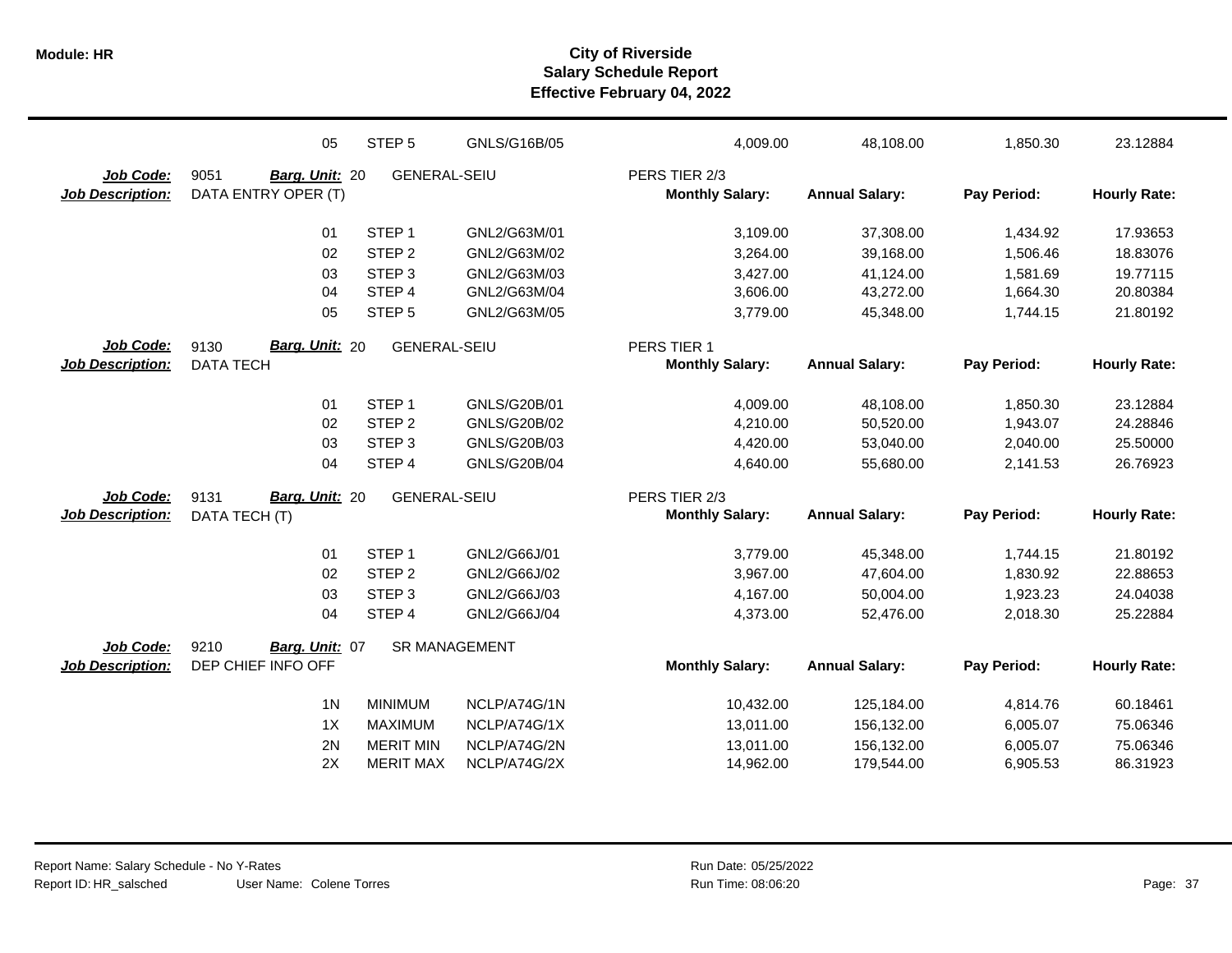| Job Code:               | Barg. Unit: 15<br>8920    | PROFESSIONAL         |              |                        |                       |             |                     |
|-------------------------|---------------------------|----------------------|--------------|------------------------|-----------------------|-------------|---------------------|
| <b>Job Description:</b> | DEP CITY ATTORNEY E       |                      |              | <b>Monthly Salary:</b> | <b>Annual Salary:</b> | Pay Period: | <b>Hourly Rate:</b> |
|                         | 1 <sub>N</sub>            | <b>MINIMUM</b>       | PROF/K29A/1N | 7,169.00               | 86,028.00             | 3,308.76    | 41.35961            |
|                         | 1X                        | <b>MAXIMUM</b>       | PROF/K29A/1X | 11,833.00              | 141,996.00            | 5,461.38    | 68.26730            |
|                         | 2N                        |                      |              |                        |                       |             |                     |
|                         |                           | <b>MERIT MIN</b>     | PROF/K29A/2N | 11,833.00              | 141,996.00            | 5,461.38    | 68.26730            |
|                         | 2X                        | <b>MERIT MAX</b>     | PROF/K29A/2X | 13,695.00              | 164,340.00            | 6,320.76    | 79.00961            |
| Job Code:               | 8152<br>Barg. Unit: 07    | <b>SR MANAGEMENT</b> |              |                        |                       |             |                     |
| <b>Job Description:</b> | DEP CMTY AND ECON DEV DIR |                      |              | <b>Monthly Salary:</b> | <b>Annual Salary:</b> | Pay Period: | <b>Hourly Rate:</b> |
|                         | 1 <sup>N</sup>            | <b>MINIMUM</b>       | NCLP/A91A/1N | 13,349.00              | 160,188.00            | 6,161.07    | 77.01346            |
|                         | 1X                        | <b>MAXIMUM</b>       | NCLP/A91A/1X | 16,225.00              | 194,700.00            | 7,488.46    | 93.60576            |
|                         | 2N                        | <b>MERIT MIN</b>     | NCLP/A91A/2N | 16,225.00              | 194,700.00            | 7,488.46    | 93.60576            |
|                         | 2X                        | <b>MERIT MAX</b>     | NCLP/A91A/2X | 18,657.00              | 223,884.00            | 8,610.92    | 107.63653           |
|                         |                           |                      |              |                        |                       |             |                     |
| Job Code:               | 0117<br>Barg. Unit: 25    | CONFIDENTIAL         |              |                        |                       |             |                     |
| <b>Job Description:</b> | DEP CTY CLERK (C)         |                      |              | <b>Monthly Salary:</b> | <b>Annual Salary:</b> | Pay Period: | <b>Hourly Rate:</b> |
|                         | 1 <sub>N</sub>            | <b>MINIMUM</b>       | CNFS/C34A/1N | 3,902.00               | 46,824.00             | 1,800.92    | 22.51153            |
|                         | 1X                        | <b>MAXIMUM</b>       | CNFS/C34A/1X | 6,841.00               | 82,092.00             | 3,157.38    | 39.46730            |
| Job Code:               | 2135<br>Barg. Unit: 10    | <b>MANAGEMENT</b>    |              |                        |                       |             |                     |
| <b>Job Description:</b> | DEP FIRE MARSHAL E        |                      |              | <b>Monthly Salary:</b> | <b>Annual Salary:</b> | Pay Period: | <b>Hourly Rate:</b> |
|                         | 1 <sub>N</sub>            | <b>MINIMUM</b>       | MGTS/M61B/1N | 8,175.00               | 98,100.00             | 3,773.07    | 47.16346            |
|                         | 1X                        | <b>MAXIMUM</b>       | MGTS/M61B/1X | 9,929.00               | 119,148.00            | 4,582.61    | 57.28269            |
| Job Code:               | Barg. Unit: 07<br>4539    | <b>SR MANAGEMENT</b> |              |                        |                       |             |                     |
| <b>Job Description:</b> | DEP GEN SERV DIR          |                      |              | <b>Monthly Salary:</b> | <b>Annual Salary:</b> | Pay Period: | <b>Hourly Rate:</b> |
|                         |                           |                      |              |                        |                       |             |                     |
|                         | 1 <sub>N</sub>            | <b>MINIMUM</b>       | NCLM/B75N/1N | 10,531.00              | 126,372.00            | 4,860.46    | 60.75576            |
|                         | 1X                        | <b>MAXIMUM</b>       | NCLM/B75N/1X | 12,800.00              | 153,600.00            | 5,907.69    | 73.84615            |
|                         | 2N                        | <b>MERIT MIN</b>     | NCLM/B75N/2N | 12,800.00              | 153,600.00            | 5,907.69    | 73.84615            |
|                         | 2X                        | <b>MERIT MAX</b>     | NCLM/B75N/2X | 14,720.00              | 176,640.00            | 6,793.84    | 84.92307            |
|                         |                           |                      |              |                        |                       |             |                     |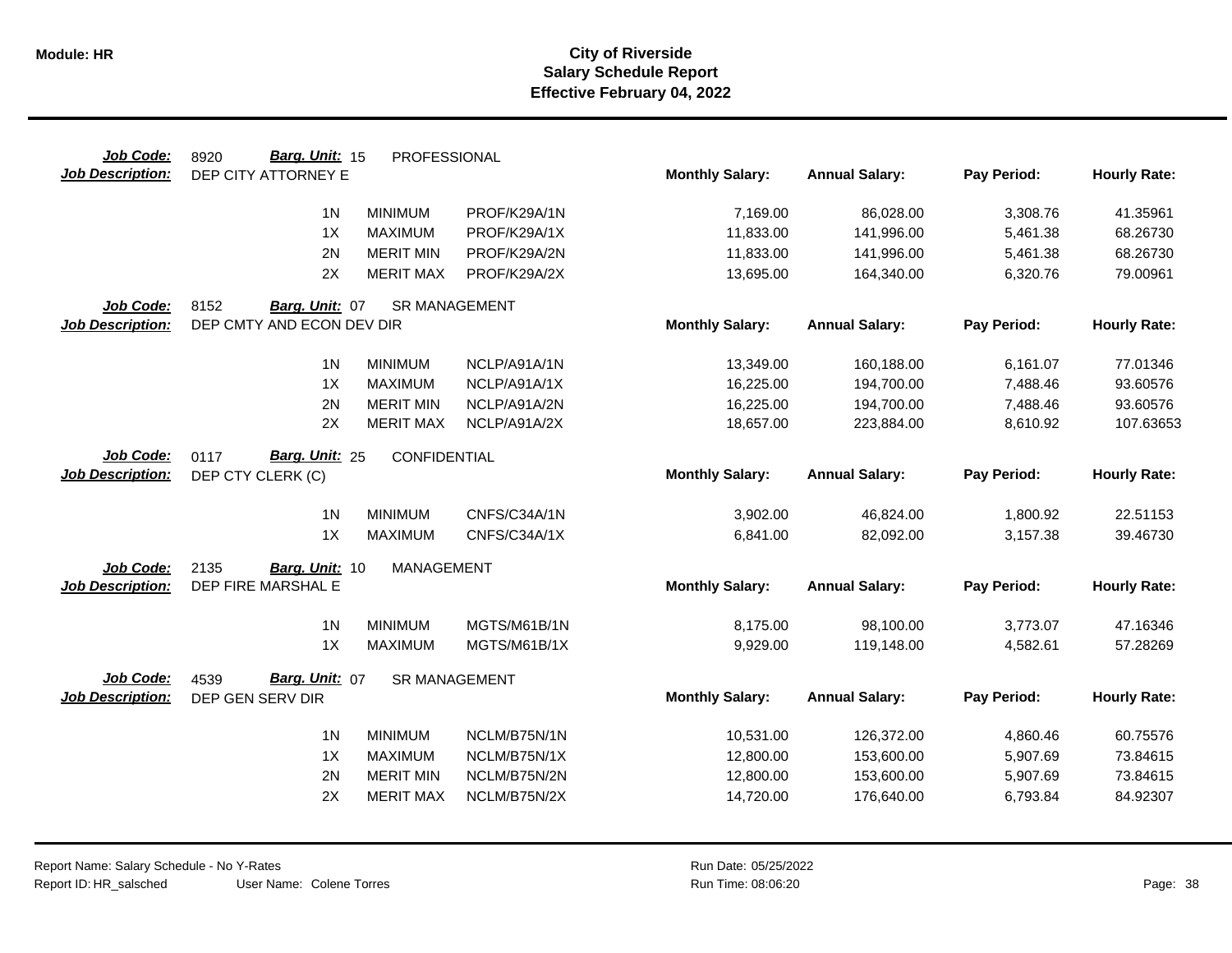| Job Code:               | Barg. Unit: 07<br>8738    | <b>SR MANAGEMENT</b> |              |                        |                       |             |                     |
|-------------------------|---------------------------|----------------------|--------------|------------------------|-----------------------|-------------|---------------------|
| <b>Job Description:</b> | DEP HUM RES DIR           |                      |              | <b>Monthly Salary:</b> | <b>Annual Salary:</b> | Pay Period: | <b>Hourly Rate:</b> |
|                         | 1 <sup>N</sup>            | <b>MINIMUM</b>       | NCLP/A73B/1N | 9,452.00               | 113,424.00            | 4,362.46    | 54.53076            |
|                         | 1X                        | <b>MAXIMUM</b>       | NCLP/A73B/1X | 12,071.00              | 144,852.00            | 5,571.23    | 69.64038            |
|                         | 2N                        | <b>MERIT MIN</b>     | NCLP/A73B/2N | 12,071.00              | 144,852.00            | 5,571.23    | 69.64038            |
|                         | 2X                        | <b>MERIT MAX</b>     | NCLP/A73B/2X | 13,882.00              | 166,584.00            | 6,407.07    | 80.08846            |
| Job Code:               | 6511<br>Barg. Unit: 07    | <b>SR MANAGEMENT</b> |              |                        |                       |             |                     |
| <b>Job Description:</b> | DEP PARKREC CMTY SVCS DIR |                      |              | <b>Monthly Salary:</b> | <b>Annual Salary:</b> | Pay Period: | <b>Hourly Rate:</b> |
|                         | 1 <sup>N</sup>            | <b>MINIMUM</b>       | NCLP/A76Q/1N | 10,432.00              | 125,184.00            | 4,814.76    | 60.18461            |
|                         | 1X                        | <b>MAXIMUM</b>       | NCLP/A76Q/1X | 12,677.00              | 152,124.00            | 5,850.92    | 73.13653            |
|                         | 2N                        | <b>MERIT MIN</b>     | NCLP/A76Q/2N | 12,677.00              | 152,124.00            | 5,850.92    | 73.13653            |
|                         | 2X                        | <b>MERIT MAX</b>     | NCLP/A76Q/2X | 14,579.00              | 174,948.00            | 6,728.76    | 84.10961            |
| Job Code:               | 2356<br>Barg. Unit: 07    | <b>SR MANAGEMENT</b> |              |                        |                       |             |                     |
| <b>Job Description:</b> | DEP POLICE CHIEF          |                      |              | <b>Monthly Salary:</b> | <b>Annual Salary:</b> | Pay Period: | <b>Hourly Rate:</b> |
|                         | 1 <sub>N</sub>            | <b>MINIMUM</b>       | NCLP/B16A/1N | 15,168.00              | 182,016.00            | 7,000.61    | 87.50769            |
|                         | 1X                        | <b>MAXIMUM</b>       | NCLP/B16A/1X | 19,839.00              | 238,068.00            | 9,156.46    | 114.45576           |
|                         | 2N                        | <b>MERIT MIN</b>     | NCLP/B16A/2N | 19,839.00              | 238,068.00            | 9,156.46    | 114.45576           |
|                         | 2X                        | <b>MERIT MAX</b>     | NCLP/B16A/2X | 22,816.00              | 273,792.00            | 10,530.46   | 131.63076           |
| Job Code:               | Barg. Unit: 07<br>7213    | <b>SR MANAGEMENT</b> |              |                        |                       |             |                     |
| <b>Job Description:</b> | DEP PUB WRKS DIR/CTY ENGR |                      |              | <b>Monthly Salary:</b> | <b>Annual Salary:</b> | Pay Period: | <b>Hourly Rate:</b> |
|                         | 1 <sub>N</sub>            | <b>MINIMUM</b>       | NCLP/A96G/1N | 12,744.00              | 152,928.00            | 5,881.84    | 73.52307            |
|                         | 1X                        | <b>MAXIMUM</b>       | NCLP/A96G/1X | 17,079.00              | 204,948.00            | 7,882.61    | 98.53269            |
|                         | 2N                        | <b>MERIT MIN</b>     | NCLP/A96G/2N | 17,079.00              | 204,948.00            | 7,882.61    | 98.53269            |
|                         | 2X                        | <b>MERIT MAX</b>     | NCLP/A96G/2X | 19,640.00              | 235,680.00            | 9,064.61    | 113.30769           |
| Job Code:               | Barg. Unit: 07<br>7217    | <b>SR MANAGEMENT</b> |              |                        |                       |             |                     |
| Job Description:        | DEP PUB WRKS DIR/FIELD OP |                      |              | <b>Monthly Salary:</b> | <b>Annual Salary:</b> | Pay Period: | <b>Hourly Rate:</b> |
|                         | 1 <sub>N</sub>            | <b>MINIMUM</b>       | NCLP/A96G/1N | 12,744.00              | 152,928.00            | 5,881.84    | 73.52307            |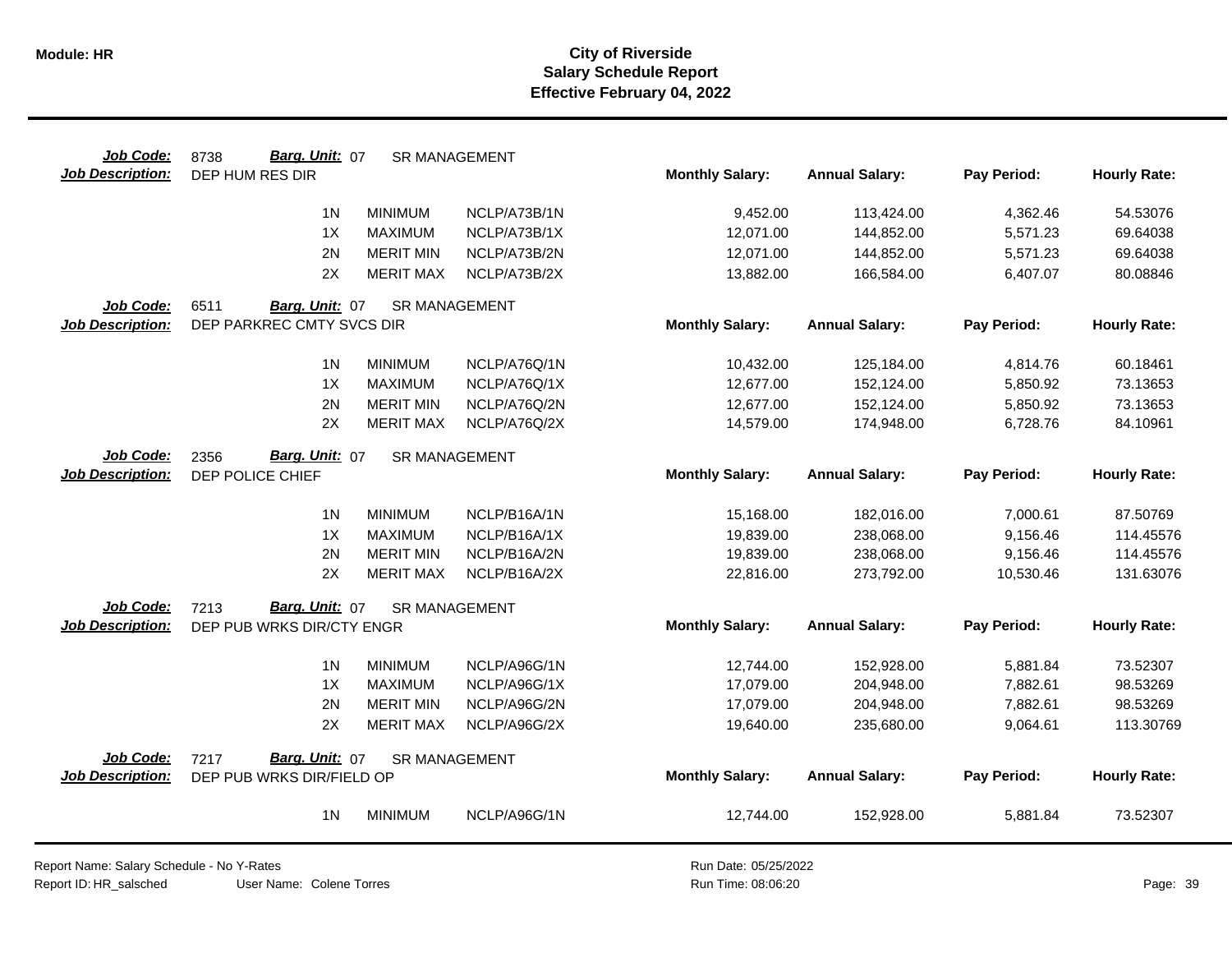|                                      | 1X<br><b>MAXIMUM</b><br>2N<br><b>MERIT MIN</b>      | NCLP/A96G/1X<br>NCLP/A96G/2N | 17,079.00<br>17,079.00 | 204,948.00<br>204,948.00 | 7,882.61<br>7,882.61 | 98.53269<br>98.53269 |
|--------------------------------------|-----------------------------------------------------|------------------------------|------------------------|--------------------------|----------------------|----------------------|
|                                      | 2X<br><b>MERIT MAX</b>                              | NCLP/A96G/2X                 | 19,640.00              | 235,680.00               | 9,064.61             | 113.30769            |
| Job Code:<br><b>Job Description:</b> | Barg. Unit: 07<br>7218<br>DEP PUB WRKS DIR/WASTEWTR | <b>SR MANAGEMENT</b>         | <b>Monthly Salary:</b> | <b>Annual Salary:</b>    | Pay Period:          | <b>Hourly Rate:</b>  |
|                                      |                                                     |                              |                        |                          |                      |                      |
|                                      | 1 <sup>N</sup><br><b>MINIMUM</b>                    | NCLP/A96G/1N                 | 12,744.00              | 152,928.00               | 5,881.84             | 73.52307             |
|                                      | 1X<br><b>MAXIMUM</b>                                | NCLP/A96G/1X                 | 17,079.00              | 204,948.00               | 7,882.61             | 98.53269             |
|                                      | 2N<br><b>MERIT MIN</b>                              | NCLP/A96G/2N                 | 17,079.00              | 204,948.00               | 7,882.61             | 98.53269             |
|                                      | 2X<br><b>MERIT MAX</b>                              | NCLP/A96G/2X                 | 19,640.00              | 235,680.00               | 9,064.61             | 113.30769            |
| Job Code:                            | Barg. Unit: 15<br>8921<br>PROFESSIONAL              |                              |                        |                          |                      |                      |
| <b>Job Description:</b>              | DEPUTY CITY ATTORNEY I E                            |                              | <b>Monthly Salary:</b> | <b>Annual Salary:</b>    | Pay Period:          | <b>Hourly Rate:</b>  |
|                                      | 1 <sub>N</sub><br><b>MINIMUM</b>                    | PROF/K24B/1N                 | 7,447.00               | 89,364.00                | 3,437.07             | 42.96346             |
|                                      | 1X<br><b>MAXIMUM</b>                                | PROF/K24B/1X                 | 9,979.00               | 119,748.00               | 4,605.69             | 57.57115             |
|                                      | <b>MERIT MIN</b><br>2N                              | PROF/K24B/2N                 | 9,979.00               | 119,748.00               | 4,605.69             | 57.57115             |
|                                      | 2X<br><b>MERIT MAX</b>                              | PROF/K24B/2X                 | 11,475.00              | 137,700.00               | 5,296.15             | 66.20192             |
| Job Code:                            | 8922<br>PROFESSIONAL<br>Barg. Unit: 15              |                              |                        |                          |                      |                      |
| <b>Job Description:</b>              | DEPUTY CITY ATTORNEY II E                           |                              | <b>Monthly Salary:</b> | <b>Annual Salary:</b>    | Pay Period:          | <b>Hourly Rate:</b>  |
|                                      | 1 <sub>N</sub><br><b>MINIMUM</b>                    | PROF/K29B/1N                 | 9,069.00               | 108,828.00               | 4,185.69             | 52.32115             |
|                                      | 1X<br><b>MAXIMUM</b>                                | PROF/K29B/1X                 | 12,153.00              | 145,836.00               | 5,609.07             | 70.11346             |
|                                      | 2N<br><b>MERIT MIN</b>                              | PROF/K29B/2N                 | 12,153.00              | 145,836.00               | 5,609.07             | 70.11346             |
|                                      | 2X<br><b>MERIT MAX</b>                              | PROF/K29B/2X                 | 13,977.00              | 167,724.00               | 6,450.92             | 80.63653             |
| Job Code:                            | 9780<br>Barg. Unit: 01<br><b>EXECUTIVE</b>          |                              |                        |                          |                      |                      |
| <b>Job Description:</b>              | DEPUTY CITY MANAGER (NC)                            |                              | <b>Monthly Salary:</b> | <b>Annual Salary:</b>    | Pay Period:          | <b>Hourly Rate:</b>  |
|                                      | 1 <sub>N</sub><br><b>MINIMUM</b>                    | EXEP/E16A/1N                 | 11,084.00              | 133,008.00               | 5,115.69             | 63.94615             |
|                                      | 1X<br><b>MAXIMUM</b>                                | EXEP/E16A/1X                 | 15,928.00              | 191,136.00               | 7,351.38             | 91.89230             |
| Job Code:                            | 0900<br><b>GENERAL-SEIU</b><br>Barg. Unit: 20       |                              | PERS TIER 1            |                          |                      |                      |
| Job Description:                     | DEVELOPMENT SVCS REP I                              |                              | <b>Monthly Salary:</b> | <b>Annual Salary:</b>    | Pay Period:          | <b>Hourly Rate:</b>  |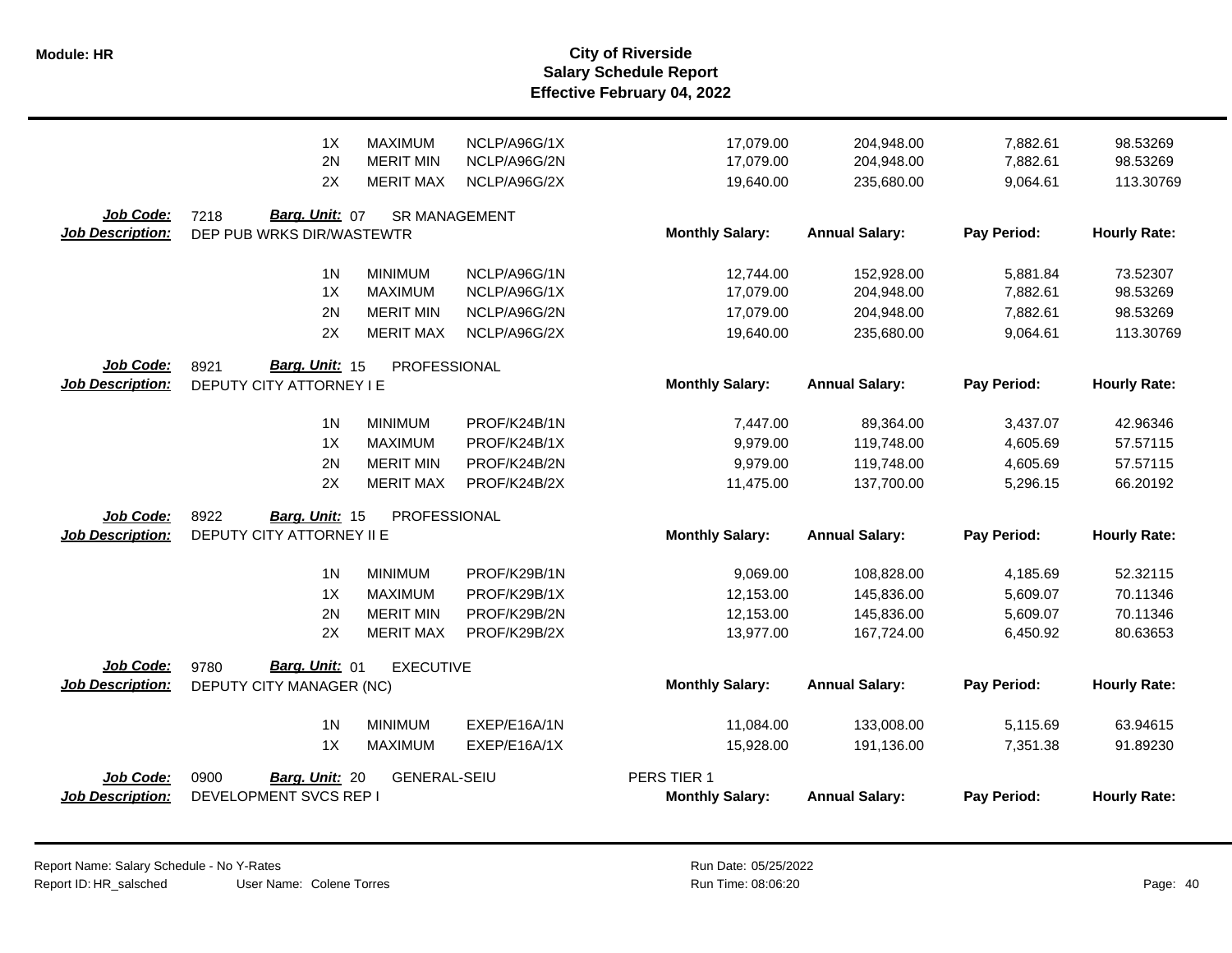**Salary Schedule Report Effective February 04, 2022 Module: HR City of Riverside**

|                         | 01                            | STEP <sub>1</sub> | GNLS/G14A/01        | 3,141.00               | 37,692.00             | 1,449.69    | 18.12115            |
|-------------------------|-------------------------------|-------------------|---------------------|------------------------|-----------------------|-------------|---------------------|
|                         | 02                            | STEP <sub>2</sub> | GNLS/G14A/02        | 3,299.00               | 39,588.00             | 1,522.61    | 19.03269            |
|                         | 03                            | STEP <sub>3</sub> | GNLS/G14A/03        | 3,463.00               | 41,556.00             | 1,598.30    | 19.97884            |
|                         | 04                            | STEP <sub>4</sub> | GNLS/G14A/04        | 3,634.00               | 43,608.00             | 1,677.23    | 20.96538            |
|                         | 05                            | STEP <sub>5</sub> | GNLS/G14A/05        | 3,827.00               | 45,924.00             | 1,766.30    | 22.07884            |
| Job Code:               | 0901<br>Barg. Unit: 20        |                   | <b>GENERAL-SEIU</b> | PERS TIER 2/3          |                       |             |                     |
| Job Description:        | DEVELOPMENT SVCS REP I (T)    |                   |                     | <b>Monthly Salary:</b> | <b>Annual Salary:</b> | Pay Period: | <b>Hourly Rate:</b> |
|                         | 01                            | STEP <sub>1</sub> | GNL2/G62J/01        | 2,960.00               | 35,520.00             | 1,366.15    | 17.07692            |
|                         | 02                            | STEP <sub>2</sub> | GNL2/G62J/02        | 3,109.00               | 37,308.00             | 1,434.92    | 17.93653            |
|                         | 03                            | STEP <sub>3</sub> | GNL2/G62J/03        | 3,264.00               | 39,168.00             | 1,506.46    | 18.83076            |
|                         | 04                            | STEP <sub>4</sub> | GNL2/G62J/04        | 3,427.00               | 41,124.00             | 1,581.69    | 19.77115            |
|                         | 05                            | STEP <sub>5</sub> | GNL2/G62J/05        | 3,606.00               | 43,272.00             | 1,664.30    | 20.80384            |
| Job Code:               | Barg. Unit: 20<br>0910        |                   | <b>GENERAL-SEIU</b> | PERS TIER 1            |                       |             |                     |
| <b>Job Description:</b> | DEVELOPMENT SVCS REP II       |                   |                     | <b>Monthly Salary:</b> | <b>Annual Salary:</b> | Pay Period: | <b>Hourly Rate:</b> |
|                         | 01                            | STEP <sub>1</sub> | GNLS/G19A/01        | 3,634.00               | 43,608.00             | 1,677.23    | 20.96538            |
|                         | 02                            | STEP <sub>2</sub> | GNLS/G19A/02        | 3,827.00               | 45,924.00             | 1,766.30    | 22.07884            |
|                         | 03                            | STEP <sub>3</sub> | GNLS/G19A/03        | 4,009.00               | 48,108.00             | 1,850.30    | 23.12884            |
|                         | 04                            | STEP 4            | GNLS/G19A/04        | 4,210.00               | 50,520.00             | 1,943.07    | 24.28846            |
|                         | 05                            | STEP <sub>5</sub> | GNLS/G19A/05        | 4,420.00               | 53,040.00             | 2,040.00    | 25.50000            |
| Job Code:               | 0911<br><b>Barg. Unit: 20</b> |                   | <b>GENERAL-SEIU</b> | PERS TIER 2/3          |                       |             |                     |
| <b>Job Description:</b> | DEVELOPMENT SVCS REP II (T)   |                   |                     | <b>Monthly Salary:</b> | <b>Annual Salary:</b> | Pay Period: | <b>Hourly Rate:</b> |
|                         | 01                            | STEP <sub>1</sub> | GNL2/G65A/01        | 3,427.00               | 41,124.00             | 1,581.69    | 19.77115            |
|                         | 02                            | STEP <sub>2</sub> | GNL2/G65A/02        | 3,606.00               | 43,272.00             | 1,664.30    | 20.80384            |
|                         | 03                            | STEP <sub>3</sub> | GNL2/G65A/03        | 3,779.00               | 45,348.00             | 1,744.15    | 21.80192            |
|                         | 04                            | STEP <sub>4</sub> | GNL2/G65A/04        | 3,967.00               | 47,604.00             | 1,830.92    | 22.88653            |
|                         | 05                            | STEP <sub>5</sub> | GNL2/G65A/05        | 4,167.00               | 50,004.00             | 1,923.23    | 24.04038            |
| Job Code:               | Barg. Unit: 20<br>0920        |                   | <b>GENERAL-SEIU</b> | PERS TIER 1            |                       |             |                     |
| <b>Job Description:</b> | DEVELOPMENT SVCS REP III      |                   |                     | <b>Monthly Salary:</b> | <b>Annual Salary:</b> | Pay Period: | <b>Hourly Rate:</b> |
|                         | 01                            | STEP <sub>1</sub> | GNLS/G20C/01        | 3,827.00               | 45,924.00             | 1,766.30    | 22.07884            |

Report Name: Salary Schedule - No Y-Rates

Report ID: HR\_salsched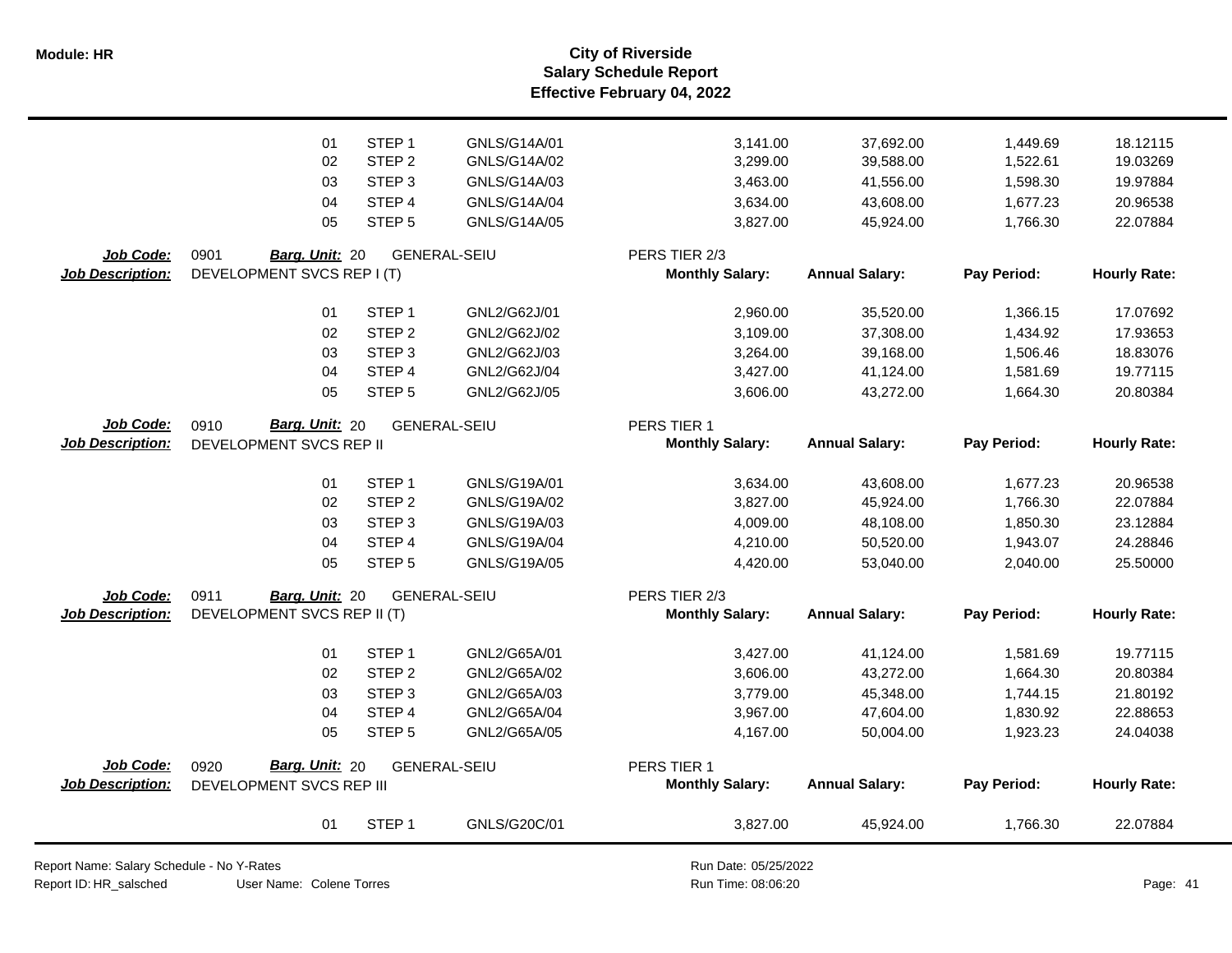**Salary Schedule Report Effective February 04, 2022 Module: HR City of Riverside**

|                         | 02<br>03<br>04               | STEP <sub>2</sub><br>STEP <sub>3</sub><br>STEP 4 | GNLS/G20C/02<br>GNLS/G20C/03<br>GNLS/G20C/04 | 4,009.00<br>4,210.00<br>4,420.00 | 48,108.00<br>50,520.00<br>53,040.00 | 1,850.30<br>1,943.07<br>2,040.00 | 23.12884<br>24.28846<br>25.50000 |
|-------------------------|------------------------------|--------------------------------------------------|----------------------------------------------|----------------------------------|-------------------------------------|----------------------------------|----------------------------------|
|                         | 05                           | STEP <sub>5</sub>                                | GNLS/G20C/05                                 | 4,640.00                         | 55,680.00                           | 2,141.53                         | 26.76923                         |
|                         |                              |                                                  |                                              |                                  |                                     |                                  |                                  |
| Job Code:               | Barg. Unit: 20<br>0921       | <b>GENERAL-SEIU</b>                              |                                              | PERS TIER 2/3                    |                                     |                                  |                                  |
| <b>Job Description:</b> | DEVELOPMENT SVCS REP III (T) |                                                  |                                              | <b>Monthly Salary:</b>           | <b>Annual Salary:</b>               | Pay Period:                      | <b>Hourly Rate:</b>              |
|                         | 01                           | STEP <sub>1</sub>                                | GNL2/G66M/01                                 | 3,606.00                         | 43,272.00                           | 1,664.30                         | 20.80384                         |
|                         | 02                           | STEP <sub>2</sub>                                | GNL2/G66M/02                                 | 3,779.00                         | 45,348.00                           | 1,744.15                         | 21.80192                         |
|                         | 03                           | STEP <sub>3</sub>                                | GNL2/G66M/03                                 | 3,967.00                         | 47,604.00                           | 1,830.92                         | 22.88653                         |
|                         | 04                           | STEP 4                                           | GNL2/G66M/04                                 | 4,167.00                         | 50,004.00                           | 1,923.23                         | 24.04038                         |
|                         | 05                           | STEP <sub>5</sub>                                | GNL2/G66M/05                                 | 4,373.00                         | 52,476.00                           | 2,018.30                         | 25.22884                         |
| Job Code:               | Barg. Unit: 50<br>0930       | <b>SUPERVISORY</b>                               |                                              |                                  |                                     |                                  |                                  |
| <b>Job Description:</b> | DEVELOPMENT SVCS SUPV E      |                                                  |                                              | <b>Monthly Salary:</b>           | <b>Annual Salary:</b>               | Pay Period:                      | <b>Hourly Rate:</b>              |
|                         |                              |                                                  |                                              |                                  |                                     |                                  |                                  |
|                         | 1 <sub>N</sub>               | <b>MINIMUM</b>                                   | SUPV/U01B/1N                                 | 4,208.00                         | 50,496.00                           | 1,942.15                         | 24.27692                         |
|                         | 1X                           | <b>MAXIMUM</b>                                   | SUPV/U01B/1X                                 | 5,639.00                         | 67,668.00                           | 2,602.61                         | 32.53269                         |
| Job Code:               | 8155<br>Barg. Unit: 10       | <b>MANAGEMENT</b>                                |                                              |                                  |                                     |                                  |                                  |
| <b>Job Description:</b> | <b>ECONOMIC DEV MGR E</b>    |                                                  |                                              | <b>Monthly Salary:</b>           | <b>Annual Salary:</b>               | Pay Period:                      | <b>Hourly Rate:</b>              |
|                         |                              |                                                  |                                              |                                  |                                     |                                  |                                  |
|                         | 1 <sub>N</sub>               | <b>MINIMUM</b>                                   | MGTS/M90F/1N                                 | 10,027.00                        | 120,324.00                          | 4,627.84                         | 57.84807                         |
|                         | 1X                           | <b>MAXIMUM</b>                                   | MGTS/M90F/1X                                 | 12,797.00                        | 153,564.00                          | 5,906.30                         | 73.82884                         |
|                         | 2N                           | <b>MERIT MIN</b>                                 | MGTS/M90F/2N                                 | 12,797.00                        | 153,564.00                          | 5,906.30                         | 73.82884                         |
|                         | 2X                           | <b>MERIT MAX</b>                                 | MGTS/M90F/2X                                 | 14,717.00                        | 176,604.00                          | 6,792.46                         | 84.90576                         |
| Job Code:               | Barg. Unit: 20<br>6130       | <b>GENERAL-SEIU</b>                              |                                              | PERS TIER 1                      |                                     |                                  |                                  |
| <b>Job Description:</b> | <b>EDUCATION CURATOR</b>     |                                                  |                                              | <b>Monthly Salary:</b>           | <b>Annual Salary:</b>               | Pay Period:                      | <b>Hourly Rate:</b>              |
|                         |                              |                                                  |                                              |                                  |                                     |                                  |                                  |
|                         | 01                           | STEP <sub>1</sub>                                | GNLS/G31B/01                                 | 5,115.00                         | 61,380.00                           | 2,360.76                         | 29.50961                         |
|                         | 02                           | STEP <sub>2</sub>                                | GNLS/G31B/02                                 | 5,376.00                         | 64,512.00                           | 2,481.23                         | 31.01538                         |
|                         | 03                           | STEP <sub>3</sub>                                | GNLS/G31B/03                                 | 5,641.00                         | 67,692.00                           | 2,603.53                         | 32.54423                         |
|                         | 04                           | STEP 4                                           | GNLS/G31B/04                                 | 5,924.00                         | 71,088.00                           | 2,734.15                         | 34.17692                         |
|                         | 05                           | STEP <sub>5</sub>                                | GNLS/G31B/05                                 | 6,217.00                         | 74,604.00                           | 2,869.38                         | 35.86730                         |
|                         |                              |                                                  |                                              |                                  |                                     |                                  |                                  |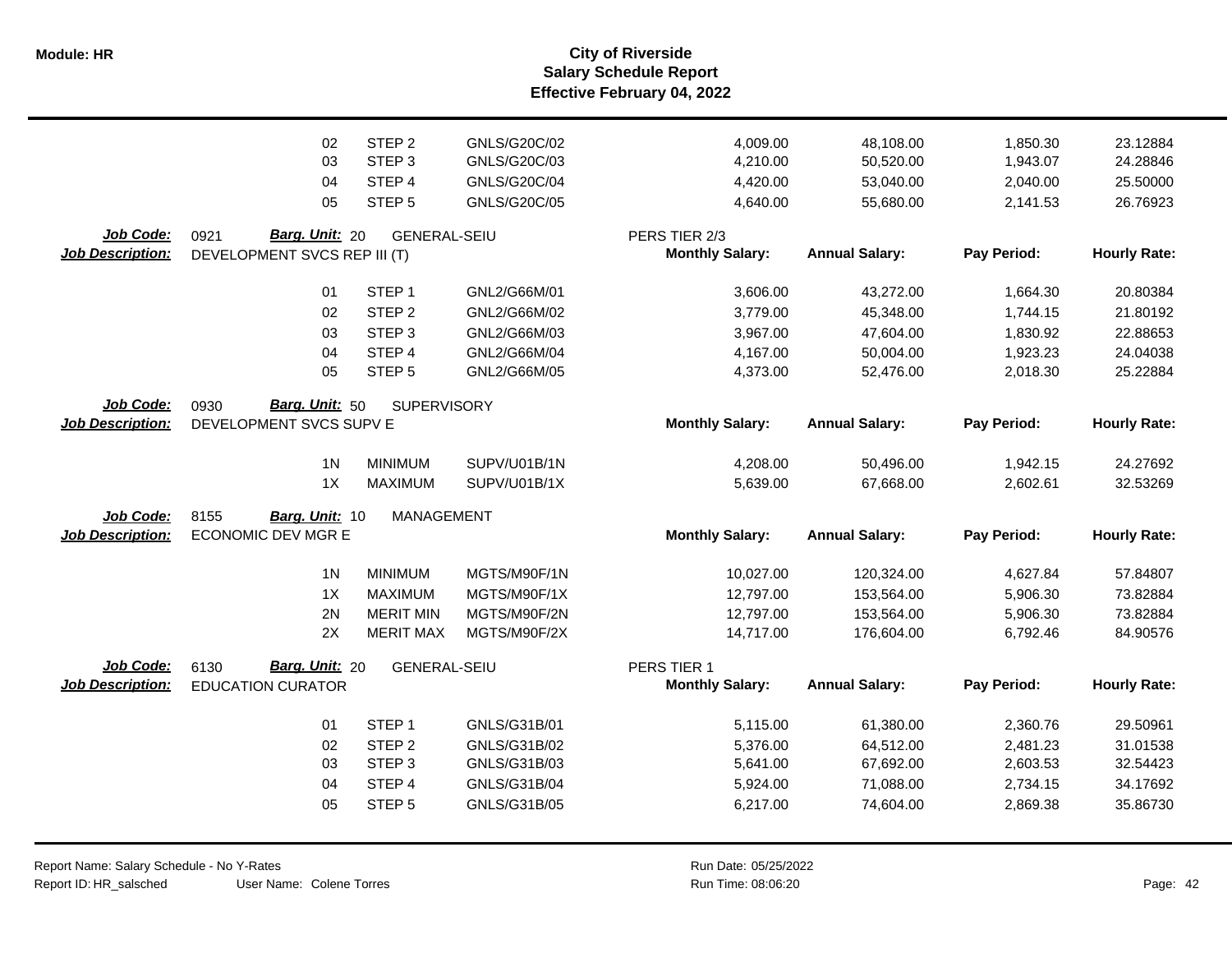| Job Code:<br><b>Job Description:</b>        | Barg. Unit: 20<br>6131<br><b>EDUCATION CURATOR (T)</b>  | <b>GENERAL-SEIU</b> |                     | PERS TIER 2/3<br><b>Monthly Salary:</b> | <b>Annual Salary:</b> | Pay Period: | <b>Hourly Rate:</b> |
|---------------------------------------------|---------------------------------------------------------|---------------------|---------------------|-----------------------------------------|-----------------------|-------------|---------------------|
|                                             | 01                                                      | STEP <sub>1</sub>   | GNL2/G76J/01        | 4,821.00                                | 57,852.00             | 2,225.07    | 27.81346            |
|                                             | 02                                                      | STEP <sub>2</sub>   | GNL2/G76J/02        | 5,065.00                                | 60,780.00             | 2,337.69    | 29.22115            |
|                                             | 03                                                      | STEP <sub>3</sub>   | GNL2/G76J/03        | 5,318.00                                | 63,816.00             | 2,454.46    | 30.68076            |
|                                             | 04                                                      | STEP 4              | GNL2/G76J/04        | 5,582.00                                | 66,984.00             | 2,576.30    | 32.20384            |
|                                             | 05                                                      | STEP <sub>5</sub>   | GNL2/G76J/05        | 5,860.00                                | 70,320.00             | 2,704.61    | 33.80769            |
| Job Code:<br><b>Job Description:</b>        | Barg. Unit: 10<br>2585<br><b>EMER SVCS ADMIN E</b>      | <b>MANAGEMENT</b>   |                     | <b>Monthly Salary:</b>                  | <b>Annual Salary:</b> | Pay Period: | <b>Hourly Rate:</b> |
|                                             | 1 <sub>N</sub>                                          | <b>MINIMUM</b>      | MGTS/M49D/1N        | 6,156.00                                | 73,872.00             | 2,841.23    | 35.51538            |
|                                             | 1X                                                      | <b>MAXIMUM</b>      | MGTS/M49D/1X        | 8,345.00                                | 100,140.00            | 3,851.53    | 48.14423            |
|                                             | 2N                                                      | <b>MERIT MIN</b>    | MGTS/M49D/2N        | 8,345.00                                | 100,140.00            | 3,851.53    | 48.14423            |
|                                             | 2X                                                      | <b>MERIT MAX</b>    | MGTS/M49D/2X        | 9,597.00                                | 115,164.00            | 4,429.38    | 55.36730            |
| Job Code:<br><b>Job Description:</b>        | Barg. Unit: 70<br>9320<br>EMERGENCY MEDICAL DISPT COORD | <b>FIRE</b>         |                     | <b>Monthly Salary:</b>                  | <b>Annual Salary:</b> | Pay Period: | <b>Hourly Rate:</b> |
|                                             | 01                                                      | STEP <sub>1</sub>   | <b>FIRS/F42B/01</b> | 8,069.00                                | 96,828.00             | 3,724.15    | 46.55192            |
|                                             | 02                                                      | STEP <sub>2</sub>   | <b>FIRS/F42B/02</b> | 8,472.00                                | 101,664.00            | 3,910.15    | 48.87692            |
|                                             | 03                                                      | STEP <sub>3</sub>   | FIRS/F42B/03        | 8,895.00                                | 106,740.00            | 4,105.38    | 51.31730            |
|                                             | 04                                                      | STEP 4              | <b>FIRS/F42B/04</b> | 9,341.00                                | 112,092.00            | 4,311.23    | 53.89038            |
| Job Code:                                   | Barg. Unit: 15<br>9325                                  | PROFESSIONAL        |                     |                                         |                       |             |                     |
| <b>Job Description:</b>                     | EMERGENCY MEDICAL SVCS COORD E                          |                     |                     | <b>Monthly Salary:</b>                  | <b>Annual Salary:</b> | Pay Period: | <b>Hourly Rate:</b> |
|                                             | 1 <sub>N</sub>                                          | <b>MINIMUM</b>      | PROF/K15D/1N        | 5,803.00                                | 69,636.00             | 2,678.30    | 33.47884            |
|                                             | 1X                                                      | <b>MAXIMUM</b>      | PROF/K15D/1X        | 8,576.00                                | 102,912.00            | 3,958.15    | 49.47692            |
| <b>Job Code:</b><br><b>Job Description:</b> | Barg. Unit: 15<br>2580<br><b>EMERGENCY SVCS COORD E</b> | PROFESSIONAL        |                     | <b>Monthly Salary:</b>                  | <b>Annual Salary:</b> | Pay Period: | <b>Hourly Rate:</b> |
|                                             |                                                         |                     |                     |                                         |                       |             |                     |
|                                             | 1 <sub>N</sub>                                          | <b>MINIMUM</b>      | PROF/K12I/1N        | 6,156.00                                | 73,872.00             | 2,841.23    | 35.51538            |
|                                             | 1X                                                      | <b>MAXIMUM</b>      | <b>PROF/K12I/1X</b> | 7,481.00                                | 89,772.00             | 3,452.76    | 43.15961            |

User Name: Colene Torres Report Name: Salary Schedule - No Y-Rates Report ID: HR\_salsched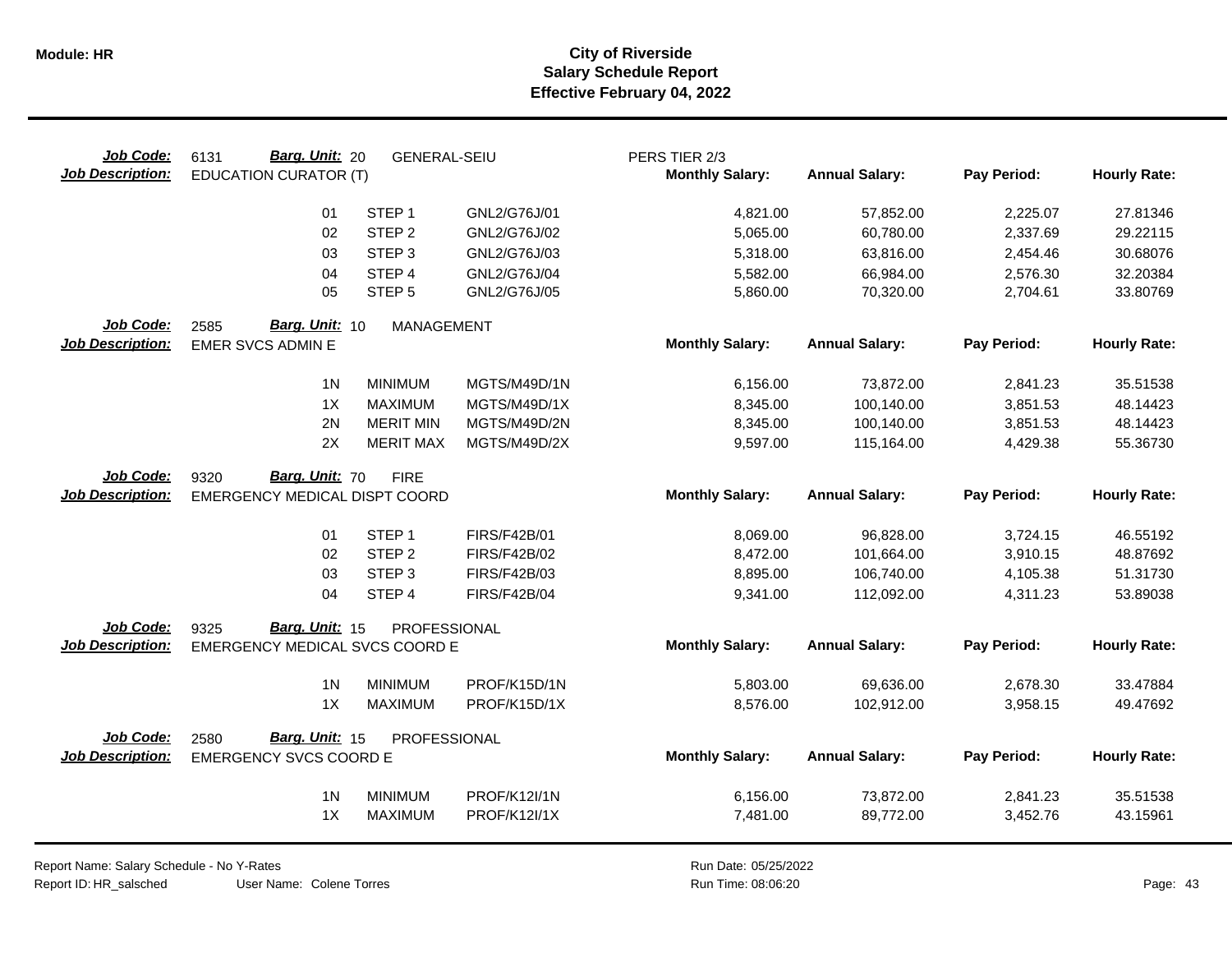| Job Code:<br><b>Job Description:</b> | 8739<br>Barg. Unit: 07<br><b>EMPLOYEE REL OFF</b> |                                        | <b>SR MANAGEMENT</b>         | <b>Monthly Salary:</b> | <b>Annual Salary:</b>    | Pay Period:          | <b>Hourly Rate:</b>   |
|--------------------------------------|---------------------------------------------------|----------------------------------------|------------------------------|------------------------|--------------------------|----------------------|-----------------------|
|                                      | 1 <sub>N</sub>                                    | <b>MINIMUM</b>                         | NCLM/B76A/1N                 | 9,452.00               | 113,424.00               | 4,362.46             | 54.53076              |
|                                      | 1X                                                | <b>MAXIMUM</b>                         | NCLM/B76A/1X                 | 12,071.00              | 144,852.00               | 5,571.23             | 69.64038              |
| Job Code:                            | Barg. Unit: 20<br>6755                            | <b>GENERAL-SEIU</b>                    |                              | PERS TIER 1            |                          |                      |                       |
| <b>Job Description:</b>              | <b>ENGINEERING AIDE</b>                           |                                        |                              | <b>Monthly Salary:</b> | <b>Annual Salary:</b>    | Pay Period:          | <b>Hourly Rate:</b>   |
|                                      | 01                                                | STEP <sub>1</sub>                      | GNLS/G24B/01                 | 3,893.00               | 46,716.00                | 1,796.76             | 22.45961              |
|                                      | 02                                                | STEP <sub>2</sub>                      | GNLS/G24B/02                 | 4,085.00               | 49,020.00                | 1,885.38             | 23.56730              |
|                                      | 03                                                | STEP <sub>3</sub>                      | GNLS/G24B/03                 | 4,293.00               | 51,516.00                | 1,981.38             | 24.76730              |
|                                      | 04                                                | STEP 4                                 | GNLS/G24B/04                 | 4,509.00               | 54,108.00                | 2,081.07             | 26.01346              |
|                                      | 05                                                | STEP <sub>5</sub>                      | GNLS/G24B/05                 | 4,730.00               | 56,760.00                | 2,183.07             | 27.28846              |
|                                      | 06                                                | STEP <sub>6</sub>                      | GNLS/G24B/06                 | 4,969.00               | 59,628.00                | 2,293.38             | 28.66730              |
|                                      | 07                                                | STEP <sub>7</sub>                      | <b>GNLS/G24B/07</b>          | 5,211.00               | 62,532.00                | 2,405.07             | 30.06346              |
| Job Code:                            | Barg. Unit: 20<br>6756                            | <b>GENERAL-SEIU</b>                    |                              | PERS TIER 2/3          |                          |                      |                       |
|                                      |                                                   |                                        |                              |                        |                          |                      |                       |
| <b>Job Description:</b>              | <b>ENGINEERING AIDE (T)</b>                       |                                        |                              | <b>Monthly Salary:</b> | <b>Annual Salary:</b>    | Pay Period:          | <b>Hourly Rate:</b>   |
|                                      |                                                   |                                        |                              |                        |                          |                      |                       |
|                                      | 01                                                | STEP <sub>1</sub>                      | GNL2/G70D/01                 | 3,670.00               | 44,040.00                | 1,693.84             | 21.17307              |
|                                      | 02                                                | STEP <sub>2</sub>                      | GNL2/G70D/02                 | 3,850.00               | 46,200.00                | 1,776.92             | 22.21153              |
|                                      | 03                                                | STEP <sub>3</sub>                      | GNL2/G70D/03                 | 4,048.00               | 48,576.00                | 1,868.30             | 23.35384              |
|                                      | 04                                                | STEP 4                                 | GNL2/G70D/04                 | 4,248.00               | 50,976.00                | 1,960.61             | 24.50769              |
|                                      | 05                                                | STEP <sub>5</sub>                      | GNL2/G70D/05                 | 4,458.00               | 53,496.00                | 2,057.53             | 25.71923              |
|                                      | 06<br>07                                          | STEP <sub>6</sub><br>STEP <sub>7</sub> | GNL2/G70D/06<br>GNL2/G70D/07 | 4,682.00<br>4,912.00   | 56,184.00<br>58,944.00   | 2,160.92<br>2,267.07 | 27.01153<br>28.33846  |
| Job Code:                            | Barg. Unit: 07                                    |                                        |                              |                        |                          |                      |                       |
| <b>Job Description:</b>              | 7193<br><b>ENGINEERING MGR</b>                    |                                        | <b>SR MANAGEMENT</b>         | <b>Monthly Salary:</b> | <b>Annual Salary:</b>    | Pay Period:          | <b>Hourly Rate:</b>   |
|                                      |                                                   |                                        |                              |                        |                          |                      |                       |
|                                      | 1 <sub>N</sub>                                    | <b>MINIMUM</b>                         | NCLP/A75E/1N                 | 12,773.00              | 153,276.00               | 5,895.23             | 73.69038              |
|                                      | 1X                                                | <b>MAXIMUM</b>                         | NCLP/A75E/1X                 | 15,526.00              | 186,312.00               | 7,165.84             | 89.57307              |
|                                      | 2N<br>2X                                          | <b>MERIT MIN</b><br><b>MERIT MAX</b>   | NCLP/A75E/2N<br>NCLP/A75E/2X | 15,526.00<br>17,855.00 | 186,312.00<br>214,260.00 | 7,165.84<br>8,240.76 | 89.57307<br>103.00961 |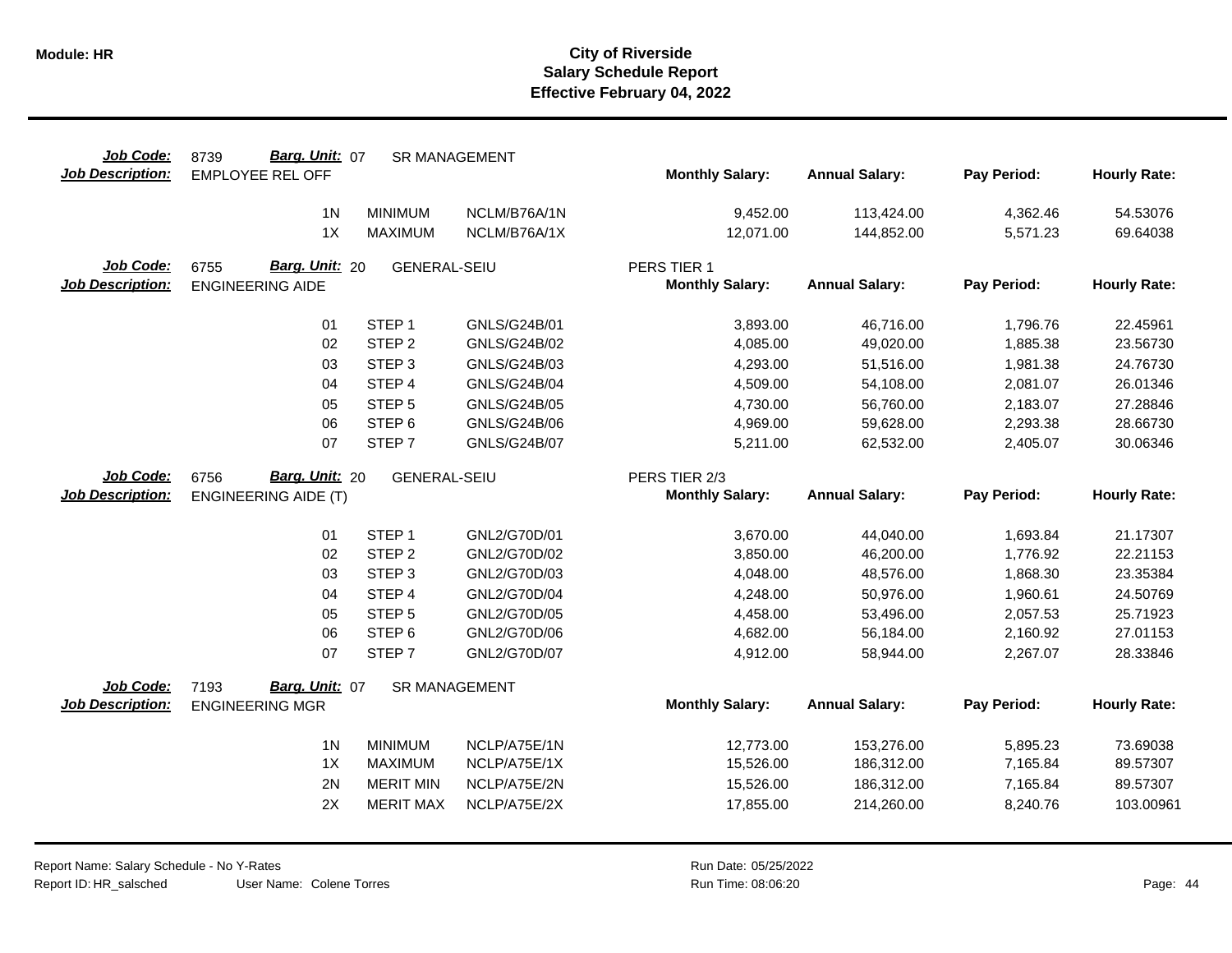| Job Code:<br><b>Job Description:</b> | Barg. Unit: 20<br>6875<br><b>ENGINEERING TECH</b> | <b>GENERAL-SEIU</b> |                        | PERS TIER 1<br><b>Monthly Salary:</b> | <b>Annual Salary:</b> | Pay Period: | <b>Hourly Rate:</b> |
|--------------------------------------|---------------------------------------------------|---------------------|------------------------|---------------------------------------|-----------------------|-------------|---------------------|
|                                      | 01                                                | STEP <sub>1</sub>   | GNLS/G42C/01           | 5,924.00                              | 71,088.00             | 2,734.15    | 34.17692            |
|                                      | 02                                                | STEP <sub>2</sub>   | GNLS/G42C/02           | 6,217.00                              | 74,604.00             | 2,869.38    | 35.86730            |
|                                      | 03                                                | STEP <sub>3</sub>   | GNLS/G42C/03           | 6,528.00                              | 78,336.00             | 3,012.92    | 37.66153            |
|                                      | 04                                                | STEP 4              | GNLS/G42C/04           | 6,860.00                              | 82,320.00             | 3,166.15    | 39.57692            |
|                                      | 05                                                | STEP <sub>5</sub>   | GNLS/G42C/05           | 7,196.00                              | 86,352.00             | 3,321.23    | 41.51538            |
|                                      | 06                                                | STEP <sub>6</sub>   | GNLS/G42C/06           | 7,559.00                              | 90,708.00             | 3,488.76    | 43.60961            |
|                                      | 07                                                | STEP <sub>7</sub>   | GNLS/G42C/07           | 7,936.00                              | 95,232.00             | 3,662.76    | 45.78461            |
| Job Code:                            | Barg. Unit: 20<br>6876                            | <b>GENERAL-SEIU</b> |                        | PERS TIER 2/3                         |                       |             |                     |
| <b>Job Description:</b>              | <b>ENGINEERING TECH (T)</b>                       |                     |                        | <b>Monthly Salary:</b>                | <b>Annual Salary:</b> | Pay Period: | <b>Hourly Rate:</b> |
|                                      | 01                                                | STEP <sub>1</sub>   | GNL2/G82D/01           | 5,582.00                              | 66,984.00             | 2,576.30    | 32.20384            |
|                                      | 02                                                | STEP <sub>2</sub>   | GNL2/G82D/02           | 5,860.00                              | 70,320.00             | 2,704.61    | 33.80769            |
|                                      | 03                                                | STEP <sub>3</sub>   | GNL2/G82D/03           | 6,154.00                              | 73,848.00             | 2,840.30    | 35.50384            |
|                                      | 04                                                | STEP <sub>4</sub>   | GNL2/G82D/04           | 6,464.00                              | 77,568.00             | 2,983.38    | 37.29230            |
|                                      | 05                                                | STEP <sub>5</sub>   | GNL2/G82D/05           | 6,783.00                              | 81,396.00             | 3,130.61    | 39.13269            |
|                                      | 06                                                | STEP <sub>6</sub>   | GNL2/G82D/06           | 7,124.00                              | 85,488.00             | 3,288.00    | 41.10000            |
|                                      | 07                                                | STEP <sub>7</sub>   | GNL2/G82D/07           | 7,481.00                              | 89,772.00             | 3,452.76    | 43.15961            |
| Job Code:                            | Barg. Unit: 30<br>6750                            |                     | <b>SPECIAL CLASSES</b> |                                       |                       |             |                     |
| <b>Job Description:</b>              | <b>ENGINEERING/RES INTERN</b>                     |                     |                        | <b>Monthly Salary:</b>                | <b>Annual Salary:</b> | Pay Period: | <b>Hourly Rate:</b> |
|                                      | 1 <sub>N</sub>                                    | <b>MINIMUM</b>      | SPCM/H35C/1N           | 2,600.00                              | 31,200.00             | 1,200.00    | 15.00000            |
|                                      | 1X                                                | <b>MAXIMUM</b>      | SPCM/H35C/1X           | 4,333.33                              | 52,000.00             | 2,000.00    | 25.00000            |
| Job Code:                            | Barg. Unit: 20<br>7660                            | <b>GENERAL-SEIU</b> |                        | PERS TIER 1                           |                       |             |                     |
| <b>Job Description:</b>              | ENVIRONMENTAL COMPL INSP I                        |                     |                        | <b>Monthly Salary:</b>                | <b>Annual Salary:</b> | Pay Period: | <b>Hourly Rate:</b> |
|                                      | 01                                                | STEP <sub>1</sub>   | GNLS/G35A/01           | 5,641.00                              | 67,692.00             | 2,603.53    | 32.54423            |
|                                      | 02                                                | STEP <sub>2</sub>   | GNLS/G35A/02           | 5,924.00                              | 71,088.00             | 2,734.15    | 34.17692            |
|                                      | 03                                                | STEP <sub>3</sub>   | GNLS/G35A/03           | 6,217.00                              | 74,604.00             | 2,869.38    | 35.86730            |
|                                      | 04                                                | STEP 4              | GNLS/G35A/04           | 6,528.00                              | 78,336.00             | 3,012.92    | 37.66153            |
|                                      | 05                                                | STEP <sub>5</sub>   | GNLS/G35A/05           | 6,860.00                              | 82,320.00             | 3,166.15    | 39.57692            |

Report Name: Salary Schedule - No Y-Rates

Report ID: HR\_salsched

User Name: Colene Torres

Run Date: 05/25/2022 08:06:20 Colene Torres Run Time: Page: 45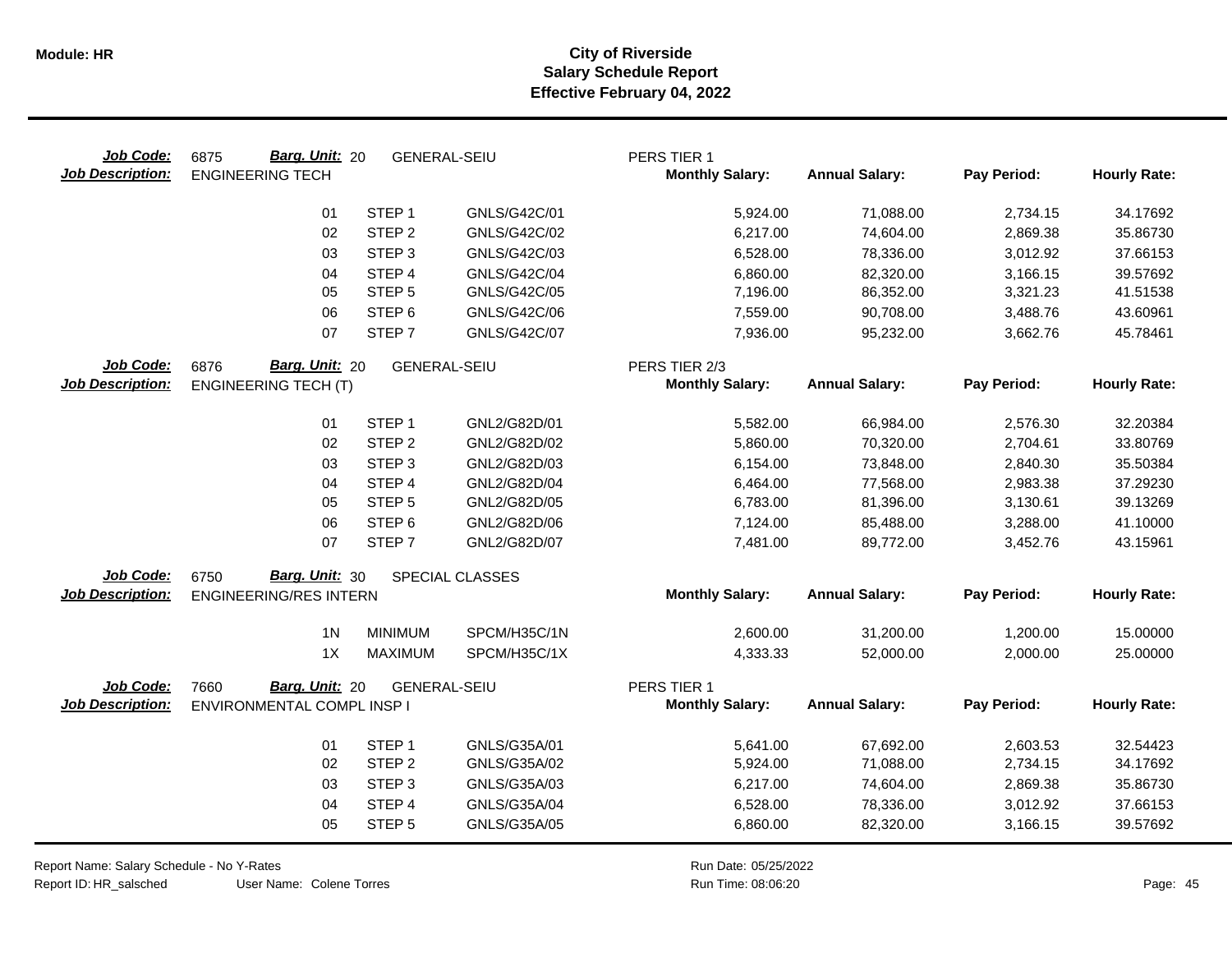| Job Code:<br><b>Job Description:</b> | Barg. Unit: 20<br>7661<br>ENVIRONMENTAL COMPL INSP I (T) | <b>GENERAL-SEIU</b> |              | PERS TIER 2/3<br><b>Monthly Salary:</b> | <b>Annual Salary:</b> | Pay Period: | <b>Hourly Rate:</b> |
|--------------------------------------|----------------------------------------------------------|---------------------|--------------|-----------------------------------------|-----------------------|-------------|---------------------|
|                                      | 01                                                       | STEP <sub>1</sub>   | GNL2/G78M/01 | 5,318.00                                | 63,816.00             | 2,454.46    | 30.68076            |
|                                      | 02                                                       | STEP <sub>2</sub>   | GNL2/G78M/02 | 5,582.00                                | 66,984.00             | 2,576.30    | 32.20384            |
|                                      | 03                                                       | STEP <sub>3</sub>   | GNL2/G78M/03 | 5,860.00                                | 70,320.00             | 2,704.61    | 33.80769            |
|                                      | 04                                                       | STEP <sub>4</sub>   | GNL2/G78M/04 | 6,154.00                                | 73,848.00             | 2,840.30    | 35.50384            |
|                                      | 05                                                       | STEP <sub>5</sub>   | GNL2/G78M/05 | 6,464.00                                | 77,568.00             | 2,983.38    | 37.29230            |
| Job Code:                            | Barg. Unit: 20<br>7670                                   | <b>GENERAL-SEIU</b> |              | PERS TIER 1                             |                       |             |                     |
| <b>Job Description:</b>              | ENVIRONMENTAL COMPL INSP II                              |                     |              | <b>Monthly Salary:</b>                  | <b>Annual Salary:</b> | Pay Period: | <b>Hourly Rate:</b> |
|                                      | 01                                                       | STEP <sub>1</sub>   | GNLS/G39K/01 | 6,407.00                                | 76,884.00             | 2,957.07    | 36.96346            |
|                                      | 02                                                       | STEP <sub>2</sub>   | GNLS/G39K/02 | 6,724.00                                | 80,688.00             | 3,103.38    | 38.79230            |
|                                      | 03                                                       | STEP <sub>3</sub>   | GNLS/G39K/03 | 7,060.00                                | 84,720.00             | 3,258.46    | 40.73076            |
|                                      | 04                                                       | STEP 4              | GNLS/G39K/04 | 7,419.00                                | 89,028.00             | 3,424.15    | 42.80192            |
|                                      | 05                                                       | STEP <sub>5</sub>   | GNLS/G39K/05 | 7,783.00                                | 93,396.00             | 3,592.15    | 44.90192            |
| Job Code:                            | Barg. Unit: 20<br>7671                                   | <b>GENERAL-SEIU</b> |              | PERS TIER 2/3                           |                       |             |                     |
| <b>Job Description:</b>              | ENVIRONMENTAL COMPL INSPII(T)                            |                     |              | <b>Monthly Salary:</b>                  | <b>Annual Salary:</b> | Pay Period: | <b>Hourly Rate:</b> |
|                                      | 01                                                       | STEP <sub>1</sub>   | GNL2/G80I/01 | 6,036.00                                | 72,432.00             | 2,785.84    | 34.82307            |
|                                      | 02                                                       | STEP <sub>2</sub>   | GNL2/G80I/02 | 6,338.00                                | 76,056.00             | 2,925.23    | 36.56538            |
|                                      | 03                                                       | STEP <sub>3</sub>   | GNL2/G80I/03 | 6,655.00                                | 79,860.00             | 3,071.53    | 38.39423            |
|                                      | 04                                                       | STEP 4              | GNL2/G80I/04 | 6,992.00                                | 83,904.00             | 3,227.07    | 40.33846            |
|                                      | 05                                                       | STEP <sub>5</sub>   | GNL2/G80I/05 | 7,335.00                                | 88,020.00             | 3,385.38    | 42.31730            |
| Job Code:                            | Barg. Unit: 50<br>7681                                   | <b>SUPERVISORY</b>  |              |                                         |                       |             |                     |
| <b>Job Description:</b>              | ENVIRONMENTAL COMPL SUPV E                               |                     |              | <b>Monthly Salary:</b>                  | <b>Annual Salary:</b> | Pay Period: | <b>Hourly Rate:</b> |
|                                      | 1 <sub>N</sub>                                           | <b>MINIMUM</b>      | SUPV/U16D/1N | 6,857.00                                | 82,284.00             | 3,164.76    | 39.55961            |
|                                      | 1X                                                       | <b>MAXIMUM</b>      | SUPV/U16D/1X | 9,185.00                                | 110,220.00            | 4,239.23    | 52.99038            |
| Job Code:<br><b>Job Description:</b> | 7695<br>Barg. Unit: 15<br>ENVIRONMENTAL SERV COORD E     | PROFESSIONAL        |              | <b>Monthly Salary:</b>                  | <b>Annual Salary:</b> | Pay Period: | <b>Hourly Rate:</b> |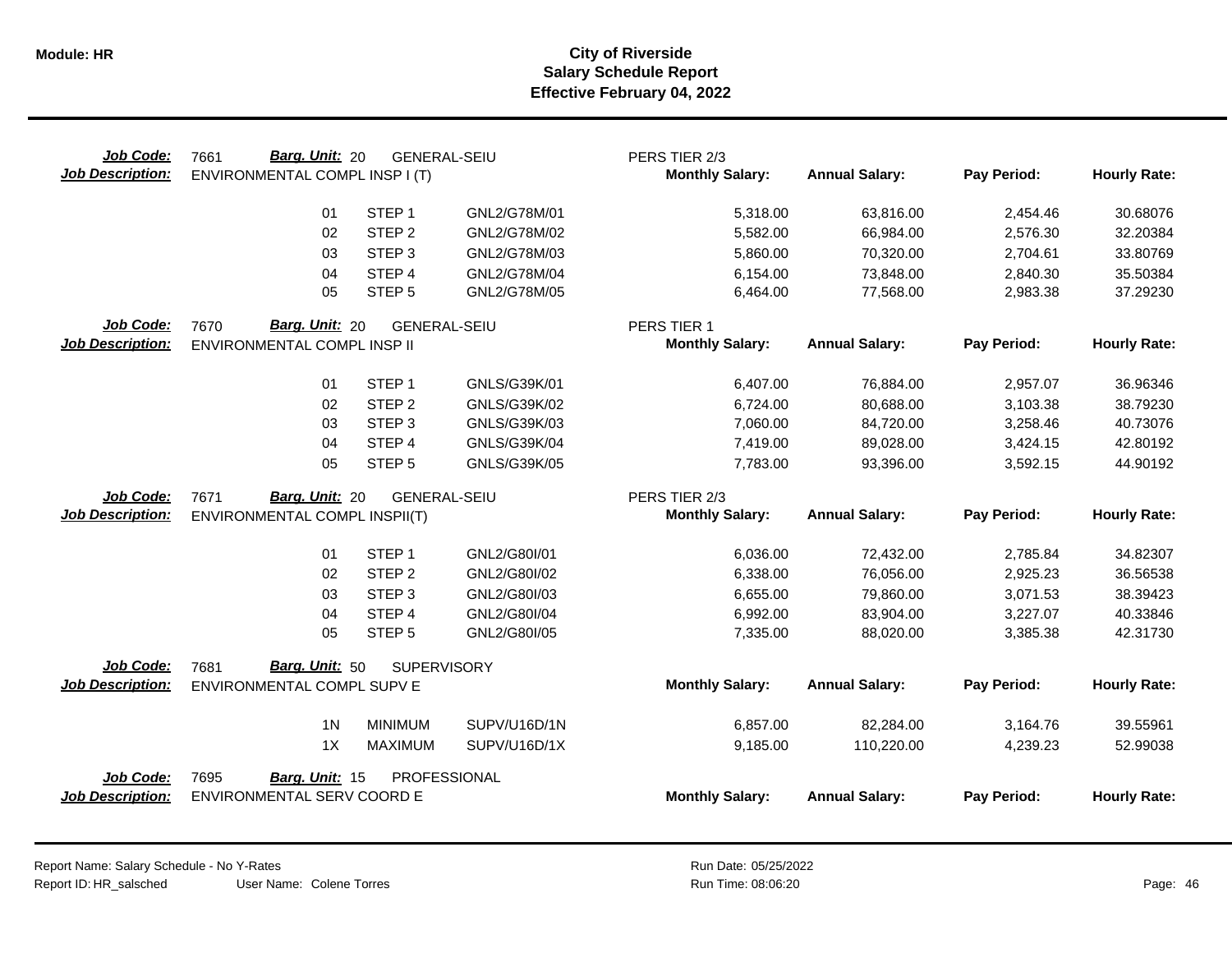|                                      | 1 <sub>N</sub>                                             | <b>MINIMUM</b>      | PROF/K18E/1N        | 8,041.00                                | 96,492.00             | 3,711.23    | 46.39038            |
|--------------------------------------|------------------------------------------------------------|---------------------|---------------------|-----------------------------------------|-----------------------|-------------|---------------------|
|                                      | 1X                                                         | <b>MAXIMUM</b>      | PROF/K18E/1X        | 9,778.00                                | 117,336.00            | 4,512.92    | 56.41153            |
| Job Code:<br><b>Job Description:</b> | Barg. Unit: 10<br>7682<br>ENVIRONMENTAL SERVICES MANAGER   | <b>MANAGEMENT</b>   |                     | <b>Monthly Salary:</b>                  | <b>Annual Salary:</b> | Pay Period: | <b>Hourly Rate:</b> |
|                                      | 1 <sub>N</sub>                                             | <b>MINIMUM</b>      | MGTS/M62J/1N        | 9,495.00                                | 113,940.00            | 4,382.30    | 54.77884            |
|                                      | 1X                                                         | <b>MAXIMUM</b>      | MGTS/M62J/1X        | 11,714.00                               | 140,568.00            | 5,406.46    | 67.58076            |
|                                      | 2N                                                         | <b>MERIT MIN</b>    | MGTS/M62J/2N        | 11,714.00                               | 140,568.00            | 5,406.46    | 67.58076            |
|                                      | 2X                                                         | <b>MERIT MAX</b>    | MGTS/M62J/2X        | 13,472.00                               | 161,664.00            | 6,217.84    | 77.72307            |
| Job Code:<br><b>Job Description:</b> | <b>Barg. Unit: 20</b><br>5290<br><b>EQUIPMENT SERV WRK</b> | <b>GENERAL-SEIU</b> |                     | PERS TIER 1<br><b>Monthly Salary:</b>   | <b>Annual Salary:</b> | Pay Period: | <b>Hourly Rate:</b> |
|                                      | 01                                                         | STEP <sub>1</sub>   | GNLS/G17A/01        | 3,463.00                                | 41,556.00             | 1,598.30    | 19.97884            |
|                                      | 02                                                         | STEP <sub>2</sub>   | <b>GNLS/G17A/02</b> | 3,634.00                                | 43,608.00             | 1,677.23    | 20.96538            |
|                                      | 03                                                         | STEP <sub>3</sub>   | GNLS/G17A/03        | 3,827.00                                | 45,924.00             | 1,766.30    | 22.07884            |
|                                      | 04                                                         | STEP 4              | <b>GNLS/G17A/04</b> | 4,009.00                                | 48,108.00             | 1,850.30    | 23.12884            |
|                                      | 05                                                         | STEP <sub>5</sub>   | <b>GNLS/G17A/05</b> | 4,210.00                                | 50,520.00             | 1,943.07    | 24.28846            |
| Job Code:<br><b>Job Description:</b> | 5291<br>Barg. Unit: 20<br>EQUIPMENT SERV WRK (T)           | <b>GENERAL-SEIU</b> |                     | PERS TIER 2/3<br><b>Monthly Salary:</b> | <b>Annual Salary:</b> | Pay Period: | <b>Hourly Rate:</b> |
|                                      | 01                                                         | STEP <sub>1</sub>   | GNL2/G64G/01        | 3,264.00                                | 39,168.00             | 1,506.46    | 18.83076            |
|                                      | 02                                                         | STEP <sub>2</sub>   | GNL2/G64G/02        | 3,427.00                                | 41,124.00             | 1,581.69    | 19.77115            |
|                                      | 03                                                         | STEP <sub>3</sub>   | GNL2/G64G/03        | 3,606.00                                | 43,272.00             | 1,664.30    | 20.80384            |
|                                      | 04                                                         | STEP 4              | GNL2/G64G/04        | 3,779.00                                | 45,348.00             | 1,744.15    | 21.80192            |
|                                      | 05                                                         | STEP <sub>5</sub>   | GNL2/G64G/05        | 3,967.00                                | 47,604.00             | 1,830.92    | 22.88653            |
| Job Code:<br><b>Job Description:</b> | Barg. Unit: 30<br>0095<br><b>EXAMINATION PROCTOR</b>       |                     | SPECIAL CLASSES     | <b>Monthly Salary:</b>                  | <b>Annual Salary:</b> | Pay Period: | <b>Hourly Rate:</b> |
|                                      | 1 <sub>N</sub>                                             | <b>MINIMUM</b>      | SPCM/J07A/1N        | 2,600.00                                | 31,200.00             | 1,200.00    | 15.00000            |
|                                      | 1X                                                         | <b>MAXIMUM</b>      | SPCM/J07A/1X        | 2,773.33                                | 33,280.00             | 1,280.00    | 16.00000            |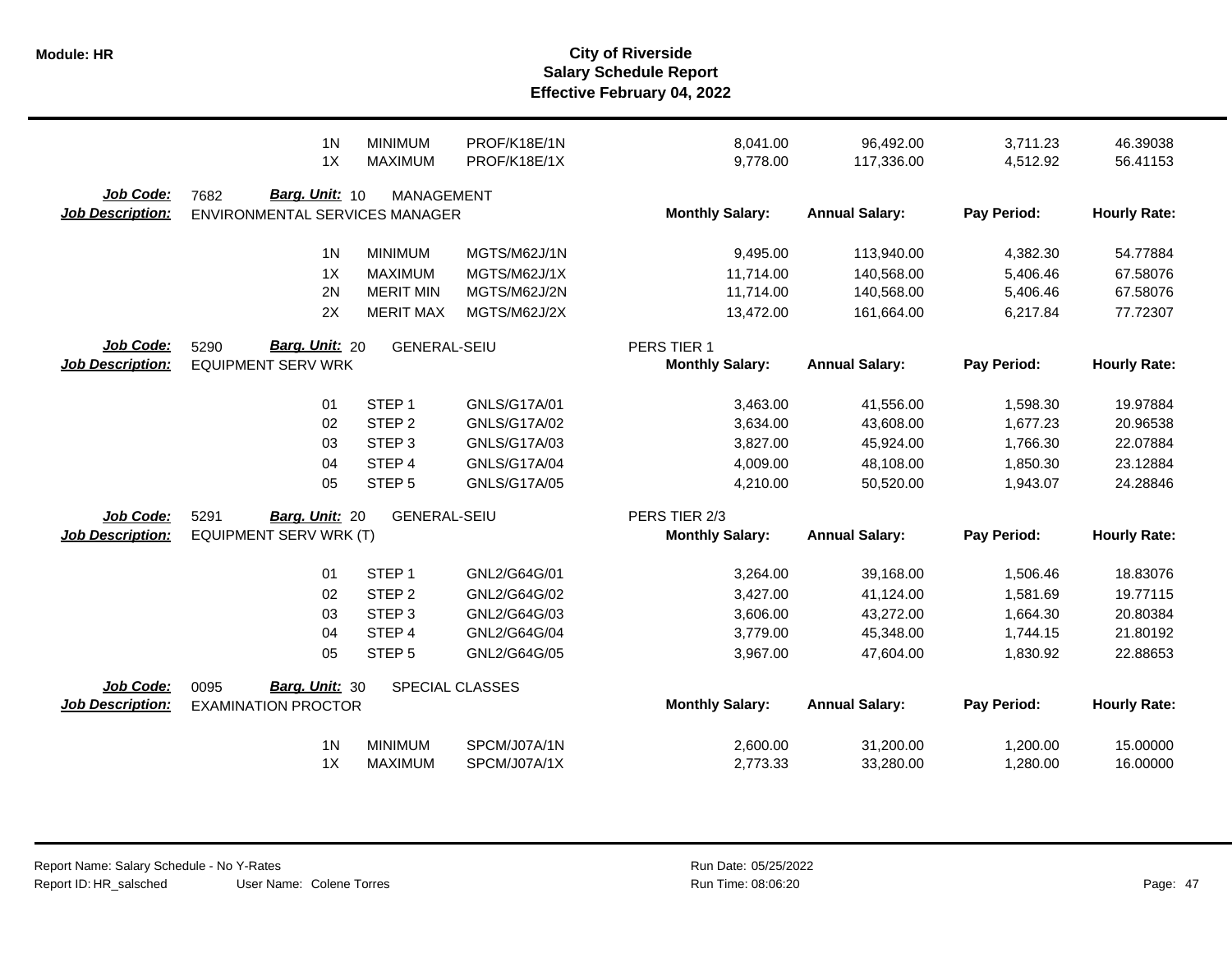| Job Code:                            | Barg. Unit: 25<br>0360                           | CONFIDENTIAL        |                     |                        |                       |             |                     |
|--------------------------------------|--------------------------------------------------|---------------------|---------------------|------------------------|-----------------------|-------------|---------------------|
| <b>Job Description:</b>              | EXECUTIVE ASSIST (C) N                           |                     |                     | <b>Monthly Salary:</b> | <b>Annual Salary:</b> | Pay Period: | <b>Hourly Rate:</b> |
|                                      | 1 <sub>N</sub>                                   | <b>MINIMUM</b>      | CNFS/C39B/1N        | 4,657.00               | 55,884.00             | 2,149.38    | 26.86730            |
|                                      | 1X                                               | <b>MAXIMUM</b>      | CNFS/C39B/1X        | 6,240.00               | 74,880.00             | 2,880.00    | 36.00000            |
|                                      | 2N                                               | <b>MERIT MIN</b>    | CNFS/C39B/2N        | 6,240.00               | 74,880.00             | 2,880.00    | 36.00000            |
|                                      | 2X                                               | <b>MERIT MAX</b>    | CNFS/C39B/2X        | 7,175.00               | 86,100.00             | 3,311.53    | 41.39423            |
| Job Code:                            | 6120<br>Barg. Unit: 20                           | <b>GENERAL-SEIU</b> |                     | PERS TIER 1            |                       |             |                     |
| <b>Job Description:</b>              | <b>EXHIBITION DESIGNER</b>                       |                     |                     | <b>Monthly Salary:</b> | <b>Annual Salary:</b> | Pay Period: | <b>Hourly Rate:</b> |
|                                      | 01                                               | STEP <sub>1</sub>   | <b>GNLS/G27B/01</b> | 4,640.00               | 55,680.00             | 2,141.53    | 26.76923            |
|                                      | 02                                               | STEP <sub>2</sub>   | <b>GNLS/G27B/02</b> | 4,874.00               | 58,488.00             | 2,249.53    | 28.11923            |
|                                      | 03                                               | STEP <sub>3</sub>   | <b>GNLS/G27B/03</b> | 5,115.00               | 61,380.00             | 2,360.76    | 29.50961            |
|                                      | 04                                               | STEP 4              | <b>GNLS/G27B/04</b> | 5,376.00               | 64,512.00             | 2,481.23    | 31.01538            |
|                                      | 05                                               | STEP <sub>5</sub>   | <b>GNLS/G27B/05</b> | 5,641.00               | 67,692.00             | 2,603.53    | 32.54423            |
| Job Code:                            | Barg. Unit: 20<br>6121                           | <b>GENERAL-SEIU</b> |                     | PERS TIER 2/3          |                       |             |                     |
| <b>Job Description:</b>              | <b>EXHIBITION DESIGNER (T)</b>                   |                     |                     | <b>Monthly Salary:</b> | <b>Annual Salary:</b> | Pay Period: | <b>Hourly Rate:</b> |
|                                      | 01                                               | STEP <sub>1</sub>   | GNL2/G72M/01        | 4,373.00               | 52,476.00             | 2,018.30    | 25.22884            |
|                                      | 02                                               | STEP <sub>2</sub>   | GNL2/G72M/02        | 4,596.00               | 55,152.00             | 2,121.23    | 26.51538            |
|                                      | 03                                               | STEP <sub>3</sub>   | GNL2/G72M/03        | 4,821.00               | 57,852.00             | 2,225.07    | 27.81346            |
|                                      | 04                                               | STEP 4              | GNL2/G72M/04        | 5,065.00               | 60,780.00             | 2,337.69    | 29.22115            |
|                                      | 05                                               | STEP <sub>5</sub>   | GNL2/G72M/05        | 5,318.00               | 63,816.00             | 2,454.46    | 30.68076            |
| Job Code:                            | 9300<br>Barg. Unit: 30                           |                     | SPECIAL CLASSES     |                        |                       |             |                     |
| Job Description:                     | <b>EXTRA HELP</b>                                |                     |                     | <b>Monthly Salary:</b> | <b>Annual Salary:</b> | Pay Period: | <b>Hourly Rate:</b> |
|                                      | 1 <sub>N</sub>                                   | <b>MINIMUM</b>      | SPCM/J99A/1N        | 2,600.00               | 31,200.00             | 1,200.00    | 15.00000            |
|                                      | 1X                                               | <b>MAXIMUM</b>      | SPCM/J99A/1X        | 17,333.33              | 208,000.00            | 8,000.00    | 100.00000           |
|                                      |                                                  |                     |                     |                        |                       |             |                     |
| Job Code:<br><b>Job Description:</b> | Barg. Unit: 10<br>3361<br>FIELD SERV OPERS MGR E | <b>MANAGEMENT</b>   |                     | <b>Monthly Salary:</b> | <b>Annual Salary:</b> | Pay Period: | <b>Hourly Rate:</b> |
|                                      | 1 <sub>N</sub>                                   | <b>MINIMUM</b>      | MGTS/M75F/1N        | 9,887.00               | 118,644.00            | 4,563.23    | 57.04038            |
|                                      |                                                  |                     |                     |                        |                       |             |                     |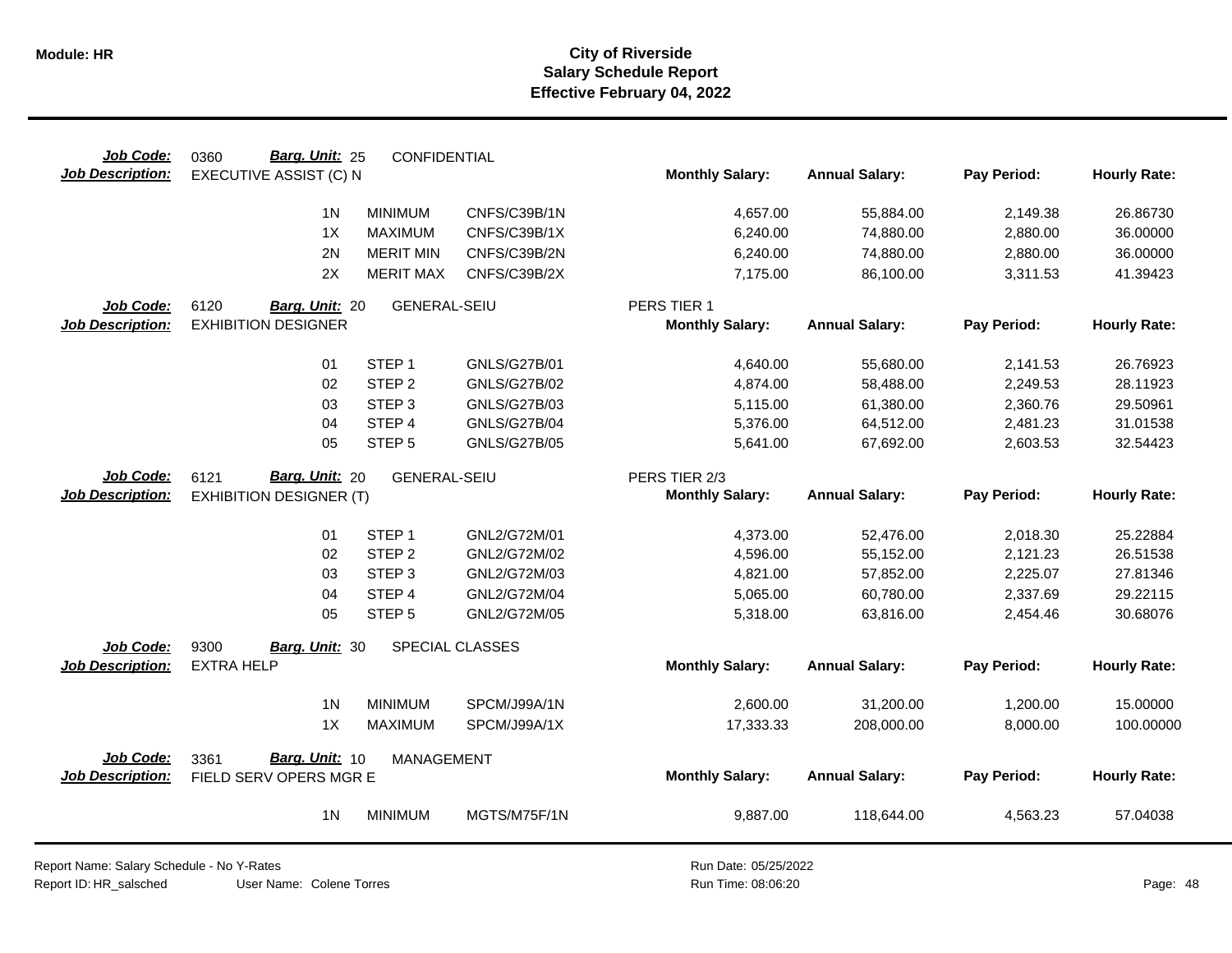|                         | 1X                        | <b>MAXIMUM</b>      | MGTS/M75F/1X        | 12,022.00              | 144,264.00            | 5,548.61    | 69.35769            |
|-------------------------|---------------------------|---------------------|---------------------|------------------------|-----------------------|-------------|---------------------|
| Job Code:               | 8302<br>Barg. Unit: 15    | PROFESSIONAL        |                     |                        |                       |             |                     |
| <b>Job Description:</b> | <b>FINANCIAL ANALYST</b>  |                     |                     | <b>Monthly Salary:</b> | <b>Annual Salary:</b> | Pay Period: | <b>Hourly Rate:</b> |
|                         | 1 <sub>N</sub>            | <b>MINIMUM</b>      | PROF/K12G/1N        | 5,533.00               | 66,396.00             | 2,553.69    | 31.92115            |
|                         | 1X                        | <b>MAXIMUM</b>      | PROF/K12G/1X        | 7,409.00               | 88,908.00             | 3,419.53    | 42.74423            |
| Job Code:               | Barg. Unit: 15<br>8304    | <b>PROFESSIONAL</b> |                     |                        |                       |             |                     |
| <b>Job Description:</b> | FINANCIAL ANALYST TRAINEE |                     |                     | <b>Monthly Salary:</b> | <b>Annual Salary:</b> | Pay Period: | <b>Hourly Rate:</b> |
|                         |                           |                     |                     |                        |                       |             |                     |
|                         | 1 <sub>N</sub>            | <b>MINIMUM</b>      | PROF/K08F/1N        | 4,780.00               | 57,360.00             | 2,206.15    | 27.57692            |
|                         | 1X                        | <b>MAXIMUM</b>      | PROF/K08F/1X        | 5,269.00               | 63,228.00             | 2,431.84    | 30.39807            |
| Job Code:               | Barg. Unit: 72<br>2125    |                     | FIRE MANAGEMENT     |                        |                       |             |                     |
| <b>Job Description:</b> | FIRE BATTALION CHIEF (D)  |                     |                     | <b>Monthly Salary:</b> | <b>Annual Salary:</b> | Pay Period: | <b>Hourly Rate:</b> |
|                         | 01                        | STEP <sub>1</sub>   | <b>FRMS/D76A/01</b> | 13,708.00              | 164,496.00            | 6,326.76    | 79.08461            |
|                         | 02                        | STEP <sub>2</sub>   | FRMS/D76A/02        | 14,392.00              | 172,704.00            | 6,642.46    | 83.03076            |
|                         | 03                        | STEP <sub>3</sub>   | <b>FRMS/D76A/03</b> | 15,109.00              | 181,308.00            | 6,973.38    | 87.16730            |
|                         | 04                        | STEP 4              | FRMS/D76A/04        | 15,864.00              | 190,368.00            | 7,321.84    | 91.52307            |
|                         | 05                        | STEP <sub>5</sub>   | <b>FRMS/D76A/05</b> | 16,662.00              | 199,944.00            | 7,690.15    | 96.12692            |
| Job Code:               | 2120<br>Barg. Unit: 72    |                     | FIRE MANAGEMENT     |                        |                       |             |                     |
| <b>Job Description:</b> | FIRE BATTALION CHIEF (S)  |                     |                     | <b>Monthly Salary:</b> | <b>Annual Salary:</b> | Pay Period: | <b>Hourly Rate:</b> |
|                         |                           |                     |                     |                        |                       |             |                     |
|                         | 01                        | STEP <sub>1</sub>   | <b>FRMS/D62A/01</b> | 11,479.00              | 137,748.00            | 5,298.00    | 47.30487            |
|                         | 02                        | STEP <sub>2</sub>   | FRMS/D62A/02        | 12,052.00              | 144,624.00            | 5,562.46    | 49.66620            |
|                         | 03                        | STEP <sub>3</sub>   | FRMS/D62A/03        | 12,658.00              | 151,896.00            | 5,842.15    | 52.16352            |
|                         | 04                        | STEP 4              | <b>FRMS/D62A/04</b> | 13,288.00              | 159,456.00            | 6,132.92    | 54.75975            |
|                         | 05                        | STEP <sub>5</sub>   | <b>FRMS/D62A/05</b> | 13,951.00              | 167,412.00            | 6,438.92    | 57.49196            |
| Job Code:               | Barg. Unit: 70<br>2100    | <b>FIRE</b>         |                     |                        |                       |             |                     |
| <b>Job Description:</b> | FIRE CAPTAIN (D)          |                     |                     | <b>Monthly Salary:</b> | <b>Annual Salary:</b> | Pay Period: | <b>Hourly Rate:</b> |
|                         | 01                        | STEP <sub>1</sub>   | FIRS/F61A/01        | 10,856.00              | 130,272.00            | 5,010.46    | 62.63076            |
|                         | 02                        | STEP <sub>2</sub>   | FIRS/F61A/02        | 11,407.00              | 136,884.00            | 5,264.76    | 65.80961            |
|                         |                           |                     |                     |                        |                       |             |                     |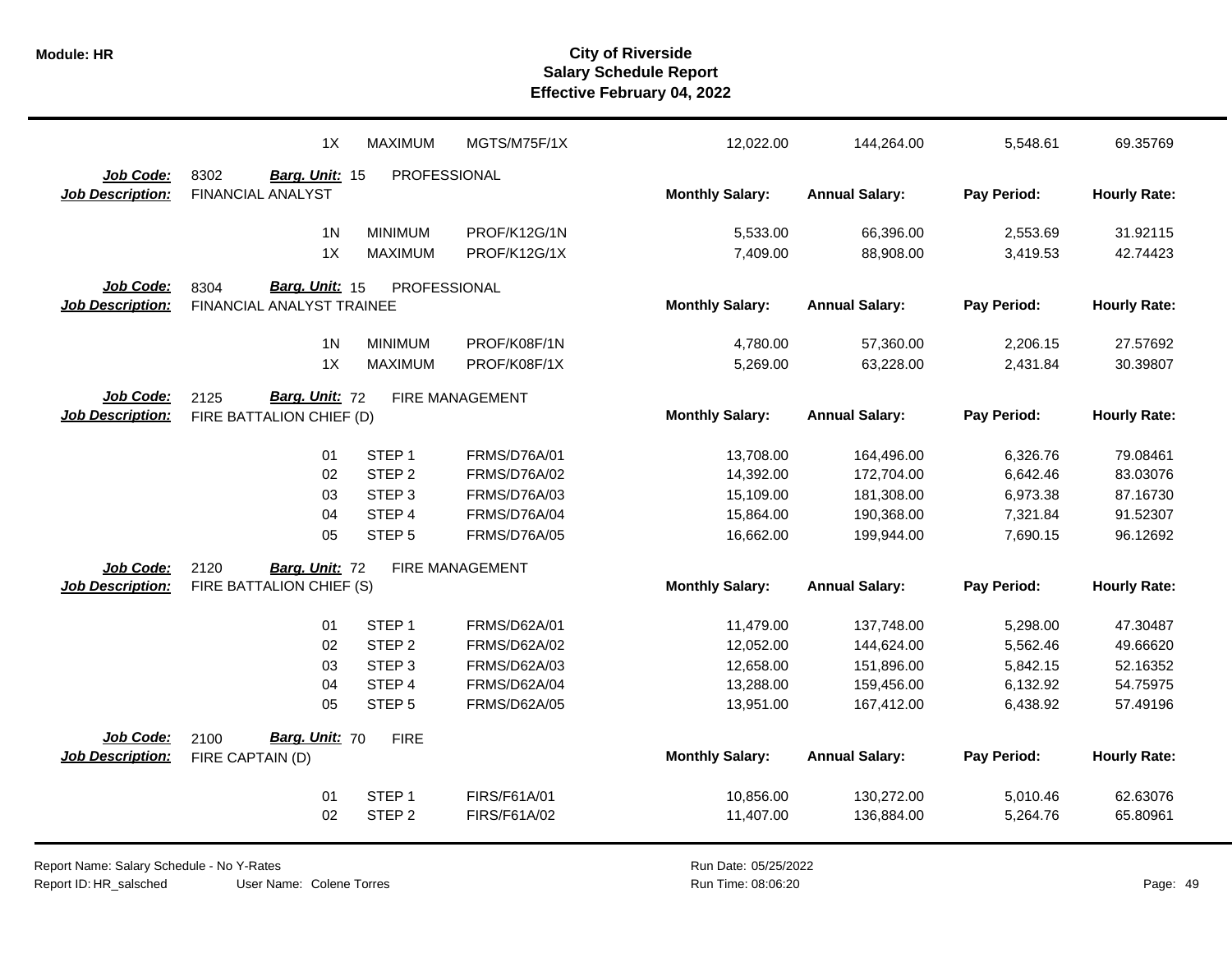|                                      | 03                                                  | STEP <sub>3</sub> | FIRS/F61A/03        | 11,983.00              | 143,796.00            | 5,530.61    | 69.13269            |
|--------------------------------------|-----------------------------------------------------|-------------------|---------------------|------------------------|-----------------------|-------------|---------------------|
| Job Code:<br><b>Job Description:</b> | 2090<br>Barg. Unit: 70<br>FIRE CAPTAIN (S)          | <b>FIRE</b>       |                     | <b>Monthly Salary:</b> | <b>Annual Salary:</b> | Pay Period: | <b>Hourly Rate:</b> |
|                                      | 01                                                  | STEP <sub>1</sub> | FIRS/F51A/01        | 9,337.00               | 112,044.00            | 4,309.38    | 38.47771            |
|                                      | 02                                                  | STEP <sub>2</sub> | FIRS/F51A/02        | 9,807.00               | 117,684.00            | 4,526.30    | 40.41457            |
|                                      | 03                                                  | STEP <sub>3</sub> | FIRS/F51A/03        | 10,296.00              | 123,552.00            | 4,752.00    | 42.42974            |
| Job Code:                            | 2170<br>Barg. Unit: 01                              | <b>EXECUTIVE</b>  |                     |                        |                       |             |                     |
| <b>Job Description:</b>              | <b>FIRE CHIEF</b>                                   |                   |                     | <b>Monthly Salary:</b> | <b>Annual Salary:</b> | Pay Period: | <b>Hourly Rate:</b> |
|                                      | 1 <sub>N</sub>                                      | <b>MINIMUM</b>    | EXEP/E54A/1N        | 16,408.00              | 196,896.00            | 7,572.92    | 94.66153            |
|                                      | 1X                                                  | <b>MAXIMUM</b>    | EXEP/E54A/1X        | 24,766.00              | 297,192.00            | 11,430.46   | 142.88076           |
| Job Code:<br><b>Job Description:</b> | Barg. Unit: 55<br>7752<br>FIRE CMTY PREP INSTRUCTOR |                   | PARA-PROFESSIONAL   | <b>Monthly Salary:</b> | <b>Annual Salary:</b> | Pay Period: | <b>Hourly Rate:</b> |
|                                      | 1 <sub>N</sub>                                      | <b>MINIMUM</b>    | PARA/N20D/1N        | 4,729.00               | 56,748.00             | 2,182.61    | 27.28269            |
|                                      | 1X                                                  | <b>MAXIMUM</b>    | PARA/N20D/1X        | 5,749.00               | 68,988.00             | 2,653.38    | 33.16730            |
| Job Code:<br><b>Job Description:</b> | Barg. Unit: 70<br>2075<br>FIRE ENGR (D)             | <b>FIRE</b>       |                     | <b>Monthly Salary:</b> | <b>Annual Salary:</b> | Pay Period: | <b>Hourly Rate:</b> |
|                                      | 01                                                  | STEP <sub>1</sub> | <b>FIRS/F44A/01</b> | 8,518.00               | 102,216.00            | 3,931.38    | 49.14230            |
|                                      | 02                                                  | STEP <sub>2</sub> | <b>FIRS/F44A/02</b> | 8,945.00               | 107,340.00            | 4,128.46    | 51.60576            |
|                                      | 03                                                  | STEP <sub>3</sub> | <b>FIRS/F44A/03</b> | 9,390.00               | 112,680.00            | 4,333.84    | 54.17307            |
| Job Code:                            | Barg. Unit: 70<br>2070                              | <b>FIRE</b>       |                     |                        |                       |             |                     |
| <b>Job Description:</b>              | FIRE ENGR (S)                                       |                   |                     | <b>Monthly Salary:</b> | <b>Annual Salary:</b> | Pay Period: | <b>Hourly Rate:</b> |
|                                      | 01                                                  | STEP <sub>1</sub> | <b>FIRS/F42A/01</b> | 8,069.00               | 96,828.00             | 3,724.15    | 33.25229            |
|                                      | 02                                                  | STEP <sub>2</sub> | <b>FIRS/F42A/02</b> | 8,472.00               | 101,664.00            | 3,910.15    | 34.91305            |
|                                      | 03                                                  | STEP <sub>3</sub> | FIRS/F42A/03        | 8,895.00               | 106,740.00            | 4,105.38    | 36.65623            |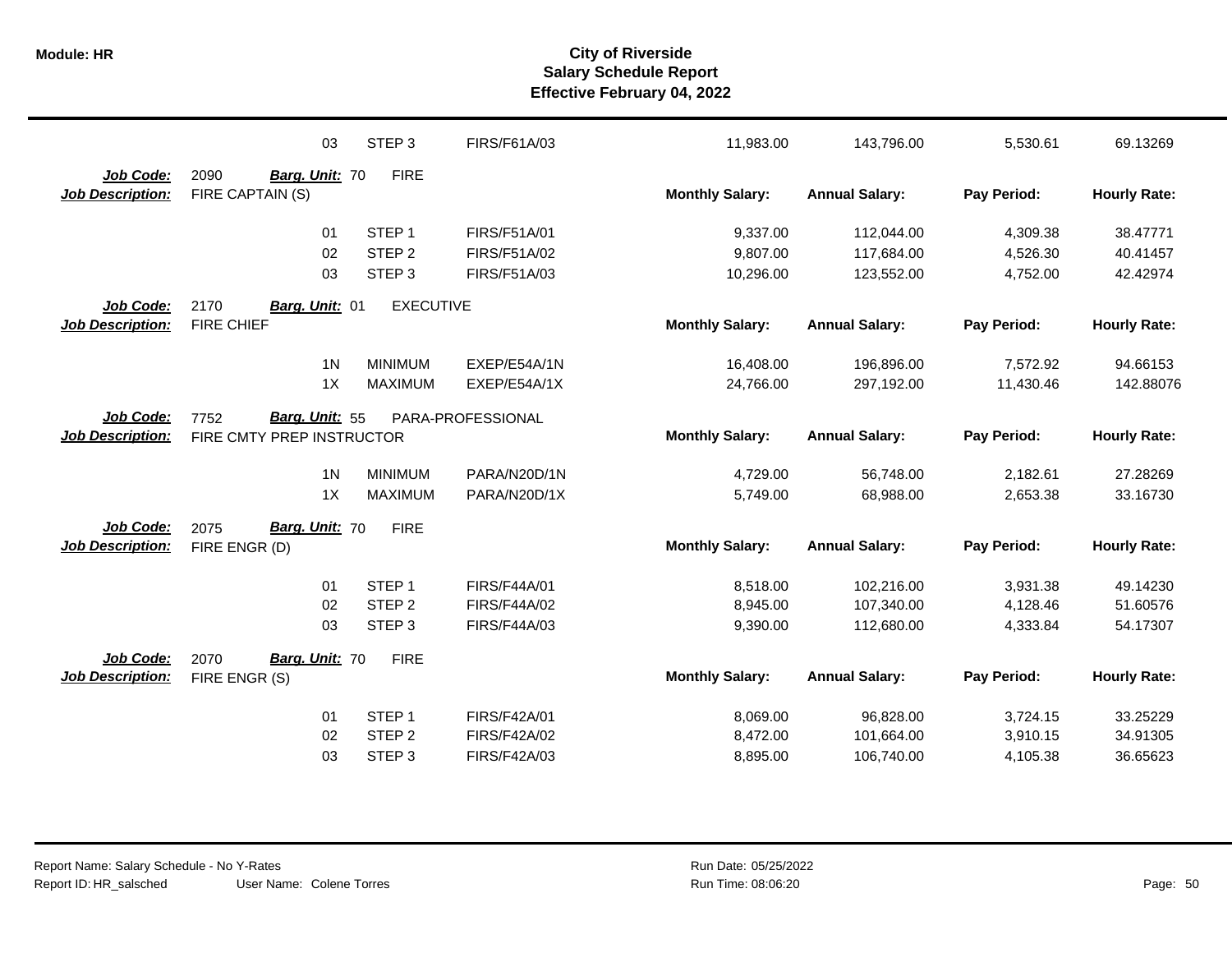| Job Code:               | Barg. Unit: 72<br>2140        |                   | <b>FIRE MANAGEMENT</b> |                        |                       |             |                     |
|-------------------------|-------------------------------|-------------------|------------------------|------------------------|-----------------------|-------------|---------------------|
| <b>Job Description:</b> | <b>FIRE MARSHAL</b>           |                   |                        | <b>Monthly Salary:</b> | <b>Annual Salary:</b> | Pay Period: | <b>Hourly Rate:</b> |
|                         | 01                            | STEP <sub>1</sub> | <b>FRMS/D74A/01</b>    | 13,108.00              | 157,296.00            | 6,049.84    | 75.62307            |
|                         | 02                            | STEP <sub>2</sub> | FRMS/D74A/02           | 13,761.00              | 165,132.00            | 6,351.23    | 79.39038            |
|                         | 03                            | STEP <sub>3</sub> | <b>FRMS/D74A/03</b>    | 14,453.00              | 173,436.00            | 6,670.61    | 83.38269            |
|                         | 04                            | STEP 4            | FRMS/D74A/04           | 15,182.00              | 182,184.00            | 7,007.07    | 87.58846            |
|                         | 05                            | STEP <sub>5</sub> | <b>FRMS/D74A/05</b>    | 15,939.00              | 191,268.00            | 7,356.46    | 91.95576            |
| Job Code:               | Barg. Unit: 20<br>5345        |                   | <b>GENERAL-SEIU</b>    | PERS TIER 1            |                       |             |                     |
| <b>Job Description:</b> | <b>FIRE MECH</b>              |                   |                        | <b>Monthly Salary:</b> | <b>Annual Salary:</b> | Pay Period: | <b>Hourly Rate:</b> |
|                         | 01                            | STEP <sub>1</sub> | GNLS/G34K/01           | 5,627.00               | 67,524.00             | 2,597.07    | 32.46346            |
|                         | 02                            | STEP <sub>2</sub> | GNLS/G34K/02           | 5,907.00               | 70,884.00             | 2,726.30    | 34.07884            |
|                         | 03                            | STEP <sub>3</sub> | GNLS/G34K/03           | 6,203.00               | 74,436.00             | 2,862.92    | 35.78653            |
|                         | 04                            | STEP 4            | GNLS/G34K/04           | 6,514.00               | 78,168.00             | 3,006.46    | 37.58076            |
|                         | 05                            | STEP <sub>5</sub> | GNLS/G34K/05           | 6,840.00               | 82,080.00             | 3,156.92    | 39.46153            |
| Job Code:               | <b>Barg. Unit: 20</b><br>5346 |                   | <b>GENERAL-SEIU</b>    | PERS TIER 2/3          |                       |             |                     |
| <b>Job Description:</b> | FIRE MECH (T)                 |                   |                        | <b>Monthly Salary:</b> | <b>Annual Salary:</b> | Pay Period: | <b>Hourly Rate:</b> |
|                         | 01                            | STEP <sub>1</sub> | GNL2/G78K/01           | 5,303.00               | 63,636.00             | 2,447.53    | 30.59423            |
|                         | 02                            | STEP <sub>2</sub> | GNL2/G78K/02           | 5,569.00               | 66,828.00             | 2,570.30    | 32.12884            |
|                         | 03                            | STEP <sub>3</sub> | GNL2/G78K/03           | 5,846.00               | 70,152.00             | 2,698.15    | 33.72692            |
|                         | 04                            | STEP <sub>4</sub> | GNL2/G78K/04           | 6,141.00               | 73,692.00             | 2,834.30    | 35.42884            |
|                         | 05                            | STEP <sub>5</sub> | GNL2/G78K/05           | 6,445.00               | 77,340.00             | 2,974.61    | 37.18269            |
| Job Code:               | Barg. Unit: 20<br>7197        |                   | <b>GENERAL-SEIU</b>    | PERS TIER 1            |                       |             |                     |
| <b>Job Description:</b> | FIRE PLAN CHECK ENGR          |                   |                        | <b>Monthly Salary:</b> | <b>Annual Salary:</b> | Pay Period: | <b>Hourly Rate:</b> |
|                         | 01                            | STEP <sub>1</sub> | GNLS/G51A/01           | 7,559.00               | 90,708.00             | 3,488.76    | 43.60961            |
|                         | 02                            | STEP <sub>2</sub> | GNLS/G51A/02           | 7,936.00               | 95,232.00             | 3,662.76    | 45.78461            |
|                         | 03                            | STEP <sub>3</sub> | GNLS/G51A/03           | 8,336.00               | 100,032.00            | 3,847.38    | 48.09230            |
|                         |                               | STEP 4            | GNLS/G51A/04           | 8,753.00               | 105,036.00            | 4,039.84    | 50.49807            |
|                         | 04                            |                   |                        |                        |                       |             |                     |
|                         | 05                            | STEP <sub>5</sub> | GNLS/G51A/05           | 9,189.00               | 110,268.00            | 4,241.07    | 53.01346            |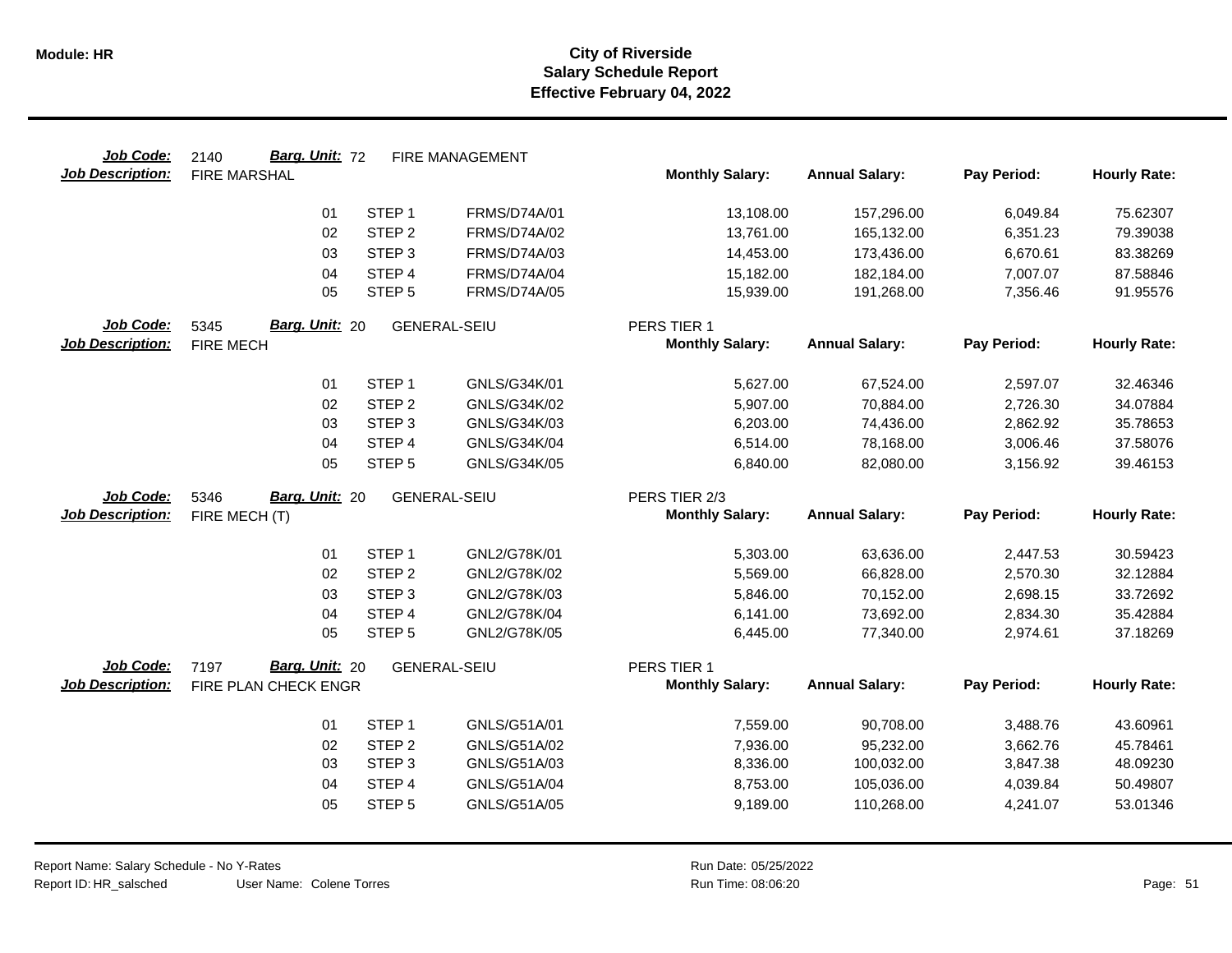| Job Code:<br><b>Job Description:</b> | <b>Barg. Unit: 20</b><br>7198<br>FIRE PLAN CHECK ENGR (T) |                   | <b>GENERAL-SEIU</b> | PERS TIER 2/3<br><b>Monthly Salary:</b> | <b>Annual Salary:</b> | Pay Period: | <b>Hourly Rate:</b> |
|--------------------------------------|-----------------------------------------------------------|-------------------|---------------------|-----------------------------------------|-----------------------|-------------|---------------------|
|                                      | 01                                                        | STEP <sub>1</sub> | GNL2/G84D/01        | 7,124.00                                | 85,488.00             | 3,288.00    | 41.10000            |
|                                      | 02                                                        | STEP <sub>2</sub> | GNL2/G84D/02        | 7,481.00                                | 89,772.00             | 3,452.76    | 43.15961            |
|                                      | 03                                                        | STEP <sub>3</sub> | GNL2/G84D/03        | 7,858.00                                | 94,296.00             | 3,626.76    | 45.33461            |
|                                      | 04                                                        | STEP 4            | GNL2/G84D/04        | 8,250.00                                | 99,000.00             | 3,807.69    | 47.59615            |
|                                      | 05                                                        | STEP <sub>5</sub> | GNL2/G84D/05        | 8,660.00                                | 103,920.00            | 3,996.92    | 49.96153            |
| Job Code:                            | Barg. Unit: 20<br>7750                                    |                   | <b>GENERAL-SEIU</b> | PERS TIER 1                             |                       |             |                     |
| <b>Job Description:</b>              | FIRE SAFETY INSP I                                        |                   |                     | <b>Monthly Salary:</b>                  | <b>Annual Salary:</b> | Pay Period: | <b>Hourly Rate:</b> |
|                                      | 01                                                        | STEP <sub>1</sub> | GNLS/G31B/01        | 5,115.00                                | 61,380.00             | 2,360.76    | 29.50961            |
|                                      | 02                                                        | STEP <sub>2</sub> | GNLS/G31B/02        | 5,376.00                                | 64,512.00             | 2,481.23    | 31.01538            |
|                                      | 03                                                        | STEP <sub>3</sub> | GNLS/G31B/03        | 5,641.00                                | 67,692.00             | 2,603.53    | 32.54423            |
|                                      | 04                                                        | STEP <sub>4</sub> | GNLS/G31B/04        | 5,924.00                                | 71,088.00             | 2,734.15    | 34.17692            |
|                                      | 05                                                        | STEP <sub>5</sub> | GNLS/G31B/05        | 6,217.00                                | 74,604.00             | 2,869.38    | 35.86730            |
| Job Code:                            | Barg. Unit: 20<br>7751                                    |                   | <b>GENERAL-SEIU</b> | PERS TIER 2/3                           |                       |             |                     |
| <b>Job Description:</b>              | FIRE SAFETY INSP I (T)                                    |                   |                     | <b>Monthly Salary:</b>                  | <b>Annual Salary:</b> | Pay Period: | <b>Hourly Rate:</b> |
|                                      | 01                                                        | STEP <sub>1</sub> | GNL2/G76J/01        | 4,821.00                                | 57,852.00             | 2,225.07    | 27.81346            |
|                                      | 02                                                        | STEP <sub>2</sub> | GNL2/G76J/02        | 5,065.00                                | 60,780.00             | 2,337.69    | 29.22115            |
|                                      | 03                                                        | STEP <sub>3</sub> | GNL2/G76J/03        | 5,318.00                                | 63,816.00             | 2,454.46    | 30.68076            |
|                                      | 04                                                        | STEP <sub>4</sub> | GNL2/G76J/04        | 5,582.00                                | 66,984.00             | 2,576.30    | 32.20384            |
|                                      | 05                                                        | STEP <sub>5</sub> | GNL2/G76J/05        | 5,860.00                                | 70,320.00             | 2,704.61    | 33.80769            |
| Job Code:                            | Barg. Unit: 20<br>7753                                    |                   | <b>GENERAL-SEIU</b> | PERS TIER 1                             |                       |             |                     |
| <b>Job Description:</b>              | FIRE SAFETY INSP I TRAINEE                                |                   |                     | <b>Monthly Salary:</b>                  | <b>Annual Salary:</b> | Pay Period: | <b>Hourly Rate:</b> |
|                                      | 01                                                        | STEP <sub>1</sub> | GNLS/G21M/01        | 4,418.00                                | 53,016.00             | 2,039.07    | 25.48846            |
|                                      | 02                                                        | STEP <sub>2</sub> | GNLS/G21M/02        | 4,639.00                                | 55,668.00             | 2,141.07    | 26.76346            |
|                                      | 03                                                        | STEP <sub>3</sub> | GNLS/G21M/03        | 4,871.00                                | 58,452.00             | 2,248.15    | 28.10192            |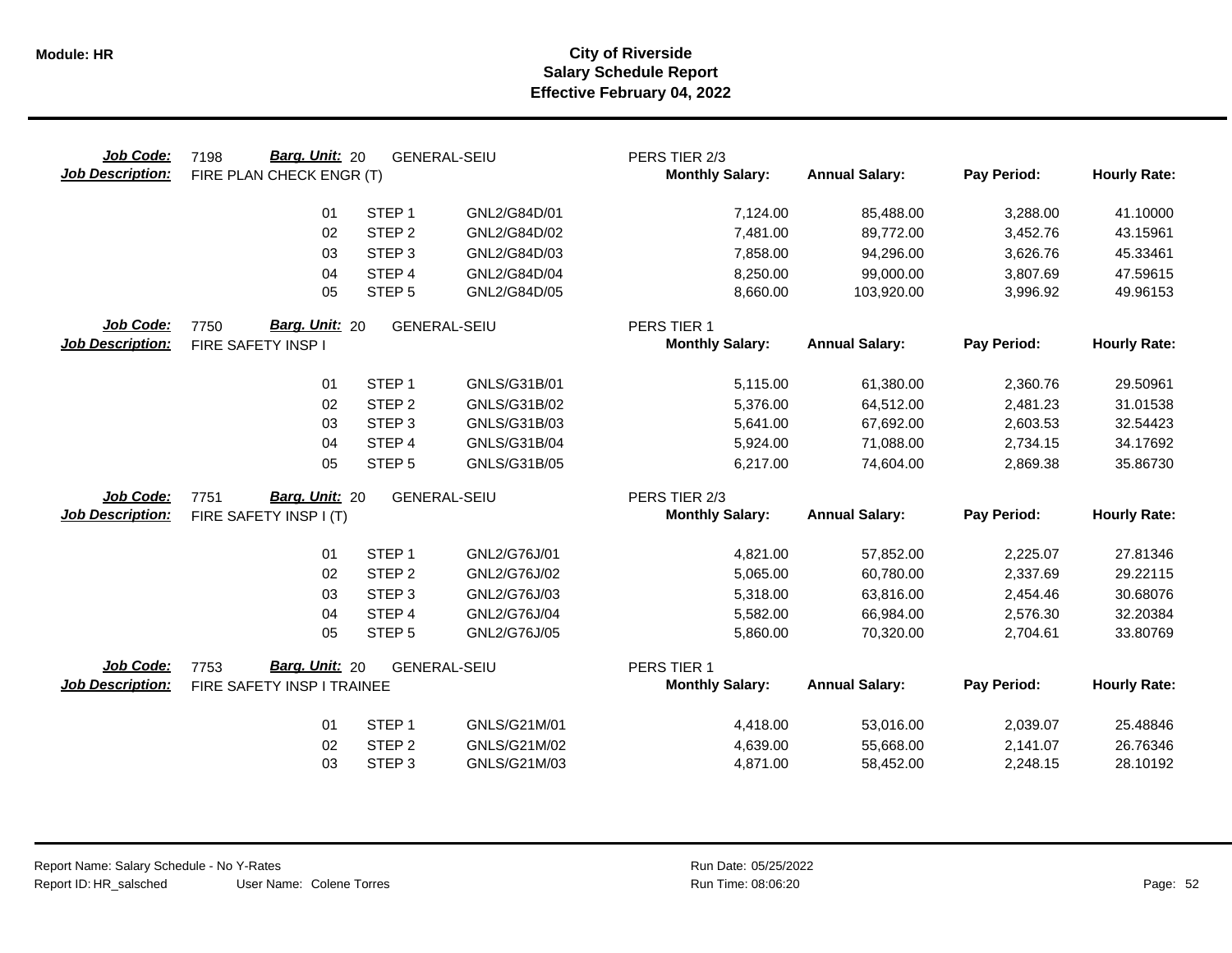| Job Code:<br><b>Job Description:</b> | Barg. Unit: 20<br>7754<br>FIRE SAFETY INSP I TRAINEE (T) |                   | <b>GENERAL-SEIU</b> | PERS TIER 2/3<br><b>Monthly Salary:</b> | <b>Annual Salary:</b> | Pay Period: | <b>Hourly Rate:</b> |
|--------------------------------------|----------------------------------------------------------|-------------------|---------------------|-----------------------------------------|-----------------------|-------------|---------------------|
|                                      | 01                                                       | STEP <sub>1</sub> | GNL2/G67P/01        | 4,164.00                                | 49,968.00             | 1,921.84    | 24.02307            |
|                                      | 02                                                       | STEP <sub>2</sub> | GNL2/G67P/02        | 4,372.00                                | 52,464.00             | 2,017.84    | 25.22307            |
|                                      | 03                                                       | STEP <sub>3</sub> | GNL2/G67P/03        | 4,591.00                                | 55,092.00             | 2,118.92    | 26.48653            |
| Job Code:                            | Barg. Unit: 20                                           |                   |                     |                                         |                       |             |                     |
| <b>Job Description:</b>              | 7760<br>FIRE SAFETY INSP II                              |                   | <b>GENERAL-SEIU</b> | PERS TIER 1<br><b>Monthly Salary:</b>   | <b>Annual Salary:</b> | Pay Period: | <b>Hourly Rate:</b> |
|                                      |                                                          |                   |                     |                                         |                       |             |                     |
|                                      | 01                                                       | STEP <sub>1</sub> | GNLS/G38A/01        | 5,924.00                                | 71,088.00             | 2,734.15    | 34.17692            |
|                                      | 02                                                       | STEP <sub>2</sub> | GNLS/G38A/02        | 6,217.00                                | 74,604.00             | 2,869.38    | 35.86730            |
|                                      | 03                                                       | STEP <sub>3</sub> | GNLS/G38A/03        | 6,528.00                                | 78,336.00             | 3,012.92    | 37.66153            |
|                                      | 04                                                       | STEP 4            | GNLS/G38A/04        | 6,860.00                                | 82,320.00             | 3,166.15    | 39.57692            |
|                                      | 05                                                       | STEP <sub>5</sub> | GNLS/G38A/05        | 7,196.00                                | 86,352.00             | 3,321.23    | 41.51538            |
| Job Code:                            | Barg. Unit: 20<br>7761                                   |                   | <b>GENERAL-SEIU</b> | PERS TIER 2/3                           |                       |             |                     |
| <b>Job Description:</b>              | FIRE SAFETY INSP II (T)                                  |                   |                     | <b>Monthly Salary:</b>                  | <b>Annual Salary:</b> | Pay Period: | <b>Hourly Rate:</b> |
|                                      |                                                          |                   |                     |                                         |                       |             |                     |
|                                      | 01                                                       | STEP <sub>1</sub> | GNL2/G79J/01        | 5,582.00                                | 66,984.00             | 2,576.30    | 32.20384            |
|                                      | 02                                                       | STEP <sub>2</sub> | GNL2/G79J/02        | 5,860.00                                | 70,320.00             | 2,704.61    | 33.80769            |
|                                      | 03                                                       | STEP <sub>3</sub> | GNL2/G79J/03        | 6,154.00                                | 73,848.00             | 2,840.30    | 35.50384            |
|                                      | 04                                                       | STEP 4            | GNL2/G79J/04        | 6,464.00                                | 77,568.00             | 2,983.38    | 37.29230            |
|                                      | 05                                                       | STEP <sub>5</sub> | GNL2/G79J/05        | 6,783.00                                | 81,396.00             | 3,130.61    | 39.13269            |
| Job Code:                            | Barg. Unit: 70<br>2050                                   | <b>FIRE</b>       |                     |                                         |                       |             |                     |
| <b>Job Description:</b>              | FIREFIGHTER (D)                                          |                   |                     | <b>Monthly Salary:</b>                  | <b>Annual Salary:</b> | Pay Period: | <b>Hourly Rate:</b> |
|                                      | 01                                                       | STEP <sub>1</sub> | FIRS/F38B/01        | 6,179.00                                | 74,148.00             | 2,851.84    | 35.64807            |
|                                      | 02                                                       | STEP <sub>2</sub> | FIRS/F38B/02        | 6,486.00                                | 77,832.00             | 2,993.53    | 37.41923            |
|                                      | 03                                                       | STEP <sub>3</sub> | FIRS/F38B/03        | 6,808.00                                | 81,696.00             | 3,142.15    | 39.27692            |
|                                      | 04                                                       | STEP 4            | <b>FIRS/F38B/04</b> | 7,154.00                                | 85,848.00             | 3,301.84    | 41.27307            |
|                                      | 05                                                       | STEP <sub>5</sub> | <b>FIRS/F38B/05</b> | 7,513.00                                | 90,156.00             | 3,467.53    | 43.34423            |
|                                      | 06                                                       | STEP <sub>6</sub> | <b>FIRS/F38B/06</b> | 7,888.00                                | 94,656.00             | 3,640.61    | 45.50769            |
|                                      | 07                                                       | STEP <sub>7</sub> | <b>FIRS/F38B/07</b> | 8,280.00                                | 99,360.00             | 3,821.53    | 47.76923            |
|                                      |                                                          |                   |                     |                                         |                       |             |                     |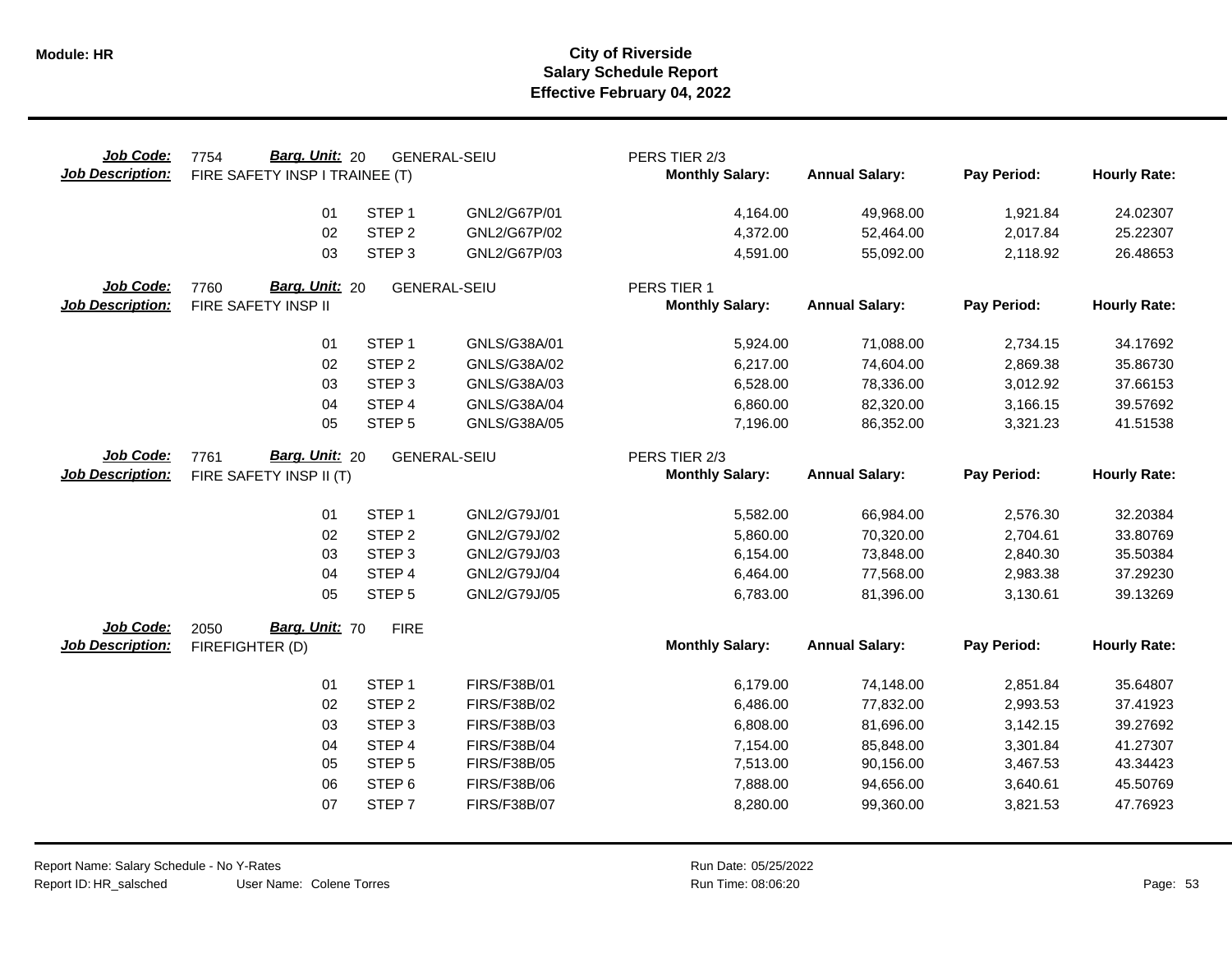| Job Code:               | Barg. Unit: 70<br>2040     | <b>FIRE</b>          |                     |                        |                       |             |                     |
|-------------------------|----------------------------|----------------------|---------------------|------------------------|-----------------------|-------------|---------------------|
| <b>Job Description:</b> | FIREFIGHTER (S)            |                      |                     | <b>Monthly Salary:</b> | <b>Annual Salary:</b> | Pay Period: | <b>Hourly Rate:</b> |
|                         | 01                         | STEP <sub>1</sub>    | FIRS/F36A/01        | 5,858.00               | 70,296.00             | 2,703.69    | 24.14077            |
|                         | 02                         | STEP <sub>2</sub>    | FIRS/F36A/02        | 6,142.00               | 73,704.00             | 2,834.76    | 25.31114            |
|                         | 03                         | STEP <sub>3</sub>    | FIRS/F36A/03        | 6,452.00               | 77,424.00             | 2,977.84    | 26.58864            |
|                         | 04                         | STEP <sub>4</sub>    | FIRS/F36A/04        | 6,773.00               | 81,276.00             | 3,126.00    | 27.91148            |
|                         | 05                         | STEP <sub>5</sub>    | <b>FIRS/F36A/05</b> | 7,113.00               | 85,356.00             | 3,282.92    | 29.31262            |
|                         | 06                         | STEP <sub>6</sub>    | <b>FIRS/F36A/06</b> | 7,467.00               | 89,604.00             | 3,446.30    | 30.77145            |
|                         | 07                         | STEP <sub>7</sub>    | FIRS/F36A/07        | 7,845.00               | 94,140.00             | 3,620.76    | 32.32919            |
| Job Code:               | Barg. Unit: 07<br>9580     | <b>SR MANAGEMENT</b> |                     |                        |                       |             |                     |
| <b>Job Description:</b> | <b>FISCAL MANAGER</b>      |                      |                     | <b>Monthly Salary:</b> | <b>Annual Salary:</b> | Pay Period: | <b>Hourly Rate:</b> |
|                         | 1 <sub>N</sub>             | <b>MINIMUM</b>       | MGTS/M83C/1N        | 7,932.00               | 95,184.00             | 3,660.92    | 45.76153            |
|                         | 1X                         | <b>MAXIMUM</b>       | MGTS/M83C/1X        | 11,162.00              | 133,944.00            | 5,151.69    | 64.39615            |
|                         | 2N                         | <b>MERIT MIN</b>     | MGTS/M83C/2N        | 11,162.00              | 133,944.00            | 5,151.69    | 64.39615            |
|                         | 2X                         | <b>MERIT MAX</b>     | MGTS/M83C/2X        | 12,836.00              | 154,032.00            | 5,924.30    | 74.05384            |
| Job Code:               | Barg. Unit: 20<br>5370     | <b>GENERAL-SEIU</b>  |                     | PERS TIER 1            |                       |             |                     |
| <b>Job Description:</b> | FLEET MGMT SERV WRITER     |                      |                     | <b>Monthly Salary:</b> | <b>Annual Salary:</b> | Pay Period: | <b>Hourly Rate:</b> |
|                         | 01                         | STEP <sub>1</sub>    | GNLS/G33B/01        | 5,376.00               | 64,512.00             | 2,481.23    | 31.01538            |
|                         | 02                         | STEP <sub>2</sub>    | GNLS/G33B/02        | 5,641.00               | 67,692.00             | 2,603.53    | 32.54423            |
|                         | 03                         | STEP <sub>3</sub>    | GNLS/G33B/03        | 5,924.00               | 71,088.00             | 2,734.15    | 34.17692            |
|                         | 04                         | STEP 4               | GNLS/G33B/04        | 6,217.00               | 74,604.00             | 2,869.38    | 35.86730            |
|                         | 05                         | STEP <sub>5</sub>    | GNLS/G33B/05        | 6,528.00               | 78,336.00             | 3,012.92    | 37.66153            |
| Job Code:               | Barg. Unit: 20<br>5371     | <b>GENERAL-SEIU</b>  |                     | PERS TIER 2/3          |                       |             |                     |
| <b>Job Description:</b> | FLEET MGMT SERV WRITER (T) |                      |                     | <b>Monthly Salary:</b> | <b>Annual Salary:</b> | Pay Period: | <b>Hourly Rate:</b> |
|                         | 01                         | STEP <sub>1</sub>    | GNL2/G77M/01        | 5,065.00               | 60,780.00             | 2,337.69    | 29.22115            |
|                         | 02                         | STEP <sub>2</sub>    | GNL2/G77M/02        | 5,318.00               | 63,816.00             | 2,454.46    | 30.68076            |
|                         | 03                         | STEP <sub>3</sub>    | GNL2/G77M/03        | 5,582.00               | 66,984.00             | 2,576.30    | 32.20384            |
|                         | 04                         | STEP 4               | GNL2/G77M/04        | 5,860.00               | 70,320.00             | 2,704.61    | 33.80769            |
|                         | 05                         | STEP <sub>5</sub>    | GNL2/G77M/05        | 6,154.00               | 73,848.00             | 2,840.30    | 35.50384            |
|                         |                            |                      |                     |                        |                       |             |                     |

Report Name: Salary Schedule - No Y-Rates Report ID: HR\_salsched

User Name: Colene Torres

Run Date: 05/25/2022 08:06:20 Colene Torres Run Time: Page: 54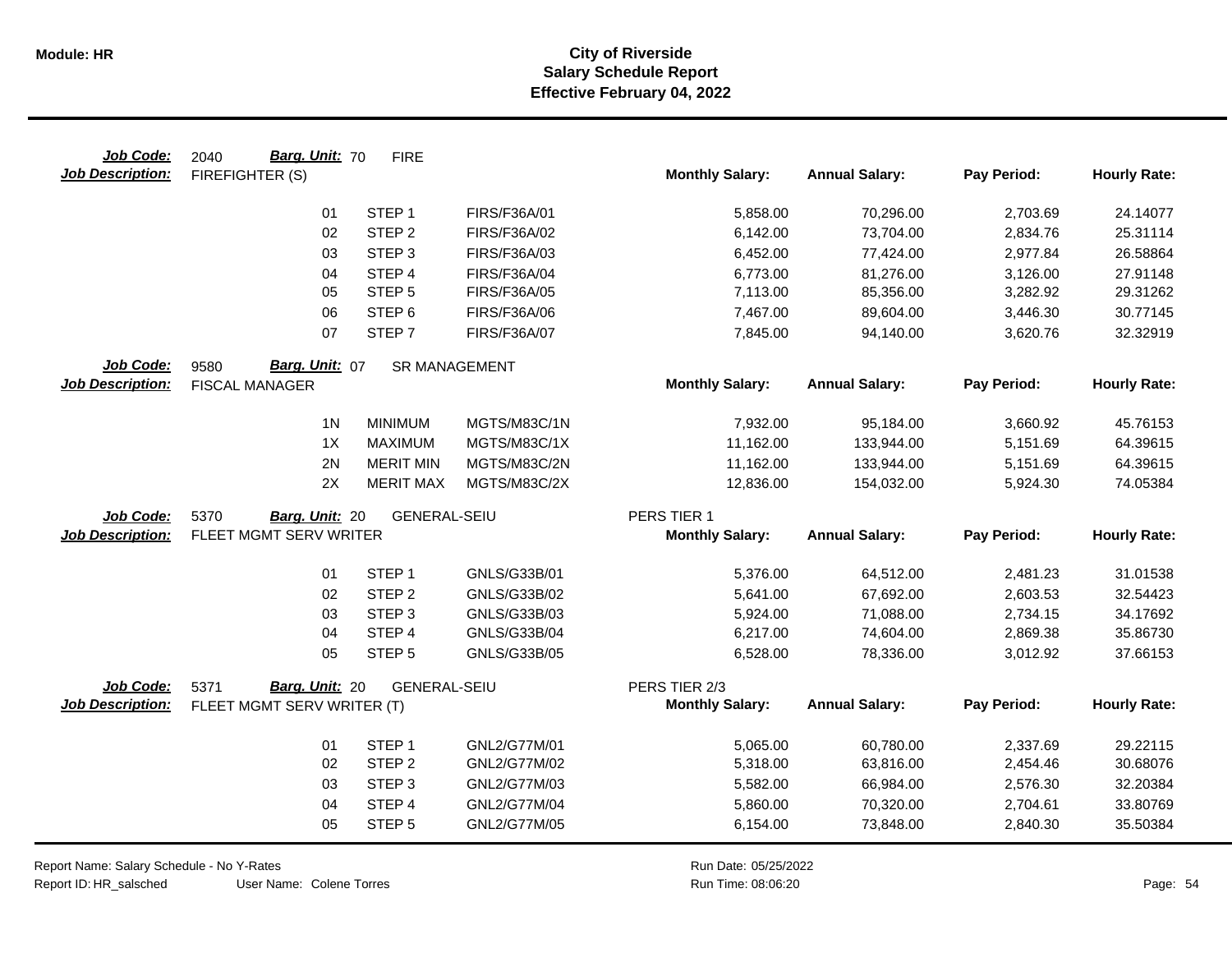| Job Code:<br><b>Job Description:</b> | Barg. Unit: 50<br>5360<br>FLEET MGMT SUPV N | <b>SUPERVISORY</b>  |                     | <b>Monthly Salary:</b> | <b>Annual Salary:</b> | Pay Period: | <b>Hourly Rate:</b> |
|--------------------------------------|---------------------------------------------|---------------------|---------------------|------------------------|-----------------------|-------------|---------------------|
|                                      |                                             |                     |                     |                        |                       |             |                     |
|                                      | 1 <sub>N</sub>                              | <b>MINIMUM</b>      | SUPV/U16B/1N        | 6,240.00               | 74,880.00             | 2,880.00    | 36.00000            |
|                                      | 1X                                          | <b>MAXIMUM</b>      | SUPV/U16B/1X        | 8,366.00               | 100,392.00            | 3,861.23    | 48.26538            |
| Job Code:                            | Barg. Unit: 20<br>5350                      | <b>GENERAL-SEIU</b> |                     | PERS TIER 1            |                       |             |                     |
| <b>Job Description:</b>              | FLEET MGMT TECH                             |                     |                     | <b>Monthly Salary:</b> | <b>Annual Salary:</b> | Pay Period: | <b>Hourly Rate:</b> |
|                                      |                                             |                     |                     |                        |                       |             |                     |
|                                      | 01                                          | STEP <sub>1</sub>   | GNLS/G27D/01        | 4,210.00               | 50,520.00             | 1,943.07    | 24.28846            |
|                                      | 02                                          | STEP <sub>2</sub>   | <b>GNLS/G27D/02</b> | 4,420.00               | 53,040.00             | 2,040.00    | 25.50000            |
|                                      | 03                                          | STEP <sub>3</sub>   | GNLS/G27D/03        | 4,640.00               | 55,680.00             | 2,141.53    | 26.76923            |
|                                      | 04                                          | STEP 4              | <b>GNLS/G27D/04</b> | 4,874.00               | 58,488.00             | 2,249.53    | 28.11923            |
|                                      | 05                                          | STEP <sub>5</sub>   | <b>GNLS/G27D/05</b> | 5,115.00               | 61,380.00             | 2,360.76    | 29.50961            |
|                                      | 06                                          | STEP <sub>6</sub>   | <b>GNLS/G27D/06</b> | 5,376.00               | 64,512.00             | 2,481.23    | 31.01538            |
|                                      | 07                                          | STEP <sub>7</sub>   | <b>GNLS/G27D/07</b> | 5,641.00               | 67,692.00             | 2,603.53    | 32.54423            |
| Job Code:                            | Barg. Unit: 20<br>5351                      | <b>GENERAL-SEIU</b> |                     | PERS TIER 2/3          |                       |             |                     |
| <b>Job Description:</b>              | FLEET MGMT TECH (T)                         |                     |                     | <b>Monthly Salary:</b> | <b>Annual Salary:</b> | Pay Period: | <b>Hourly Rate:</b> |
|                                      |                                             |                     |                     |                        |                       |             |                     |
|                                      | 01                                          | STEP <sub>1</sub>   | GNL2/G73D/01        | 3,967.00               | 47,604.00             | 1,830.92    | 22.88653            |
|                                      | 02                                          | STEP <sub>2</sub>   | GNL2/G73D/02        | 4,167.00               | 50,004.00             | 1,923.23    | 24.04038            |
|                                      | 03                                          | STEP <sub>3</sub>   | GNL2/G73D/03        | 4,373.00               | 52,476.00             | 2,018.30    | 25.22884            |
|                                      | 04                                          | STEP 4              | GNL2/G73D/04        | 4,596.00               | 55,152.00             | 2,121.23    | 26.51538            |
|                                      | 05                                          | STEP <sub>5</sub>   | GNL2/G73D/05        | 4,821.00               | 57,852.00             | 2,225.07    | 27.81346            |
|                                      | 06                                          | STEP <sub>6</sub>   | GNL2/G73D/06        | 5,065.00               | 60,780.00             | 2,337.69    | 29.22115            |
|                                      | 07                                          | STEP <sub>7</sub>   | GNL2/G73D/07        | 5,318.00               | 63,816.00             | 2,454.46    | 30.68076            |
| Job Code:                            | Barg. Unit: 20<br>2613                      | <b>GENERAL-SEIU</b> |                     | PERS TIER 2/3          |                       |             |                     |
| <b>Job Description:</b>              | FORENSIC SPEC TRAINEE (T)                   |                     |                     | <b>Monthly Salary:</b> | <b>Annual Salary:</b> | Pay Period: | <b>Hourly Rate:</b> |
|                                      |                                             |                     |                     |                        |                       |             |                     |
|                                      | 01                                          | STEP <sub>1</sub>   | GNL2/G64E/01        | 3,524.00               | 42,288.00             | 1,626.46    | 20.33076            |
|                                      | 02                                          | STEP <sub>2</sub>   | GNL2/G64E/02        | 3,700.00               | 44,400.00             | 1,707.69    | 21.34615            |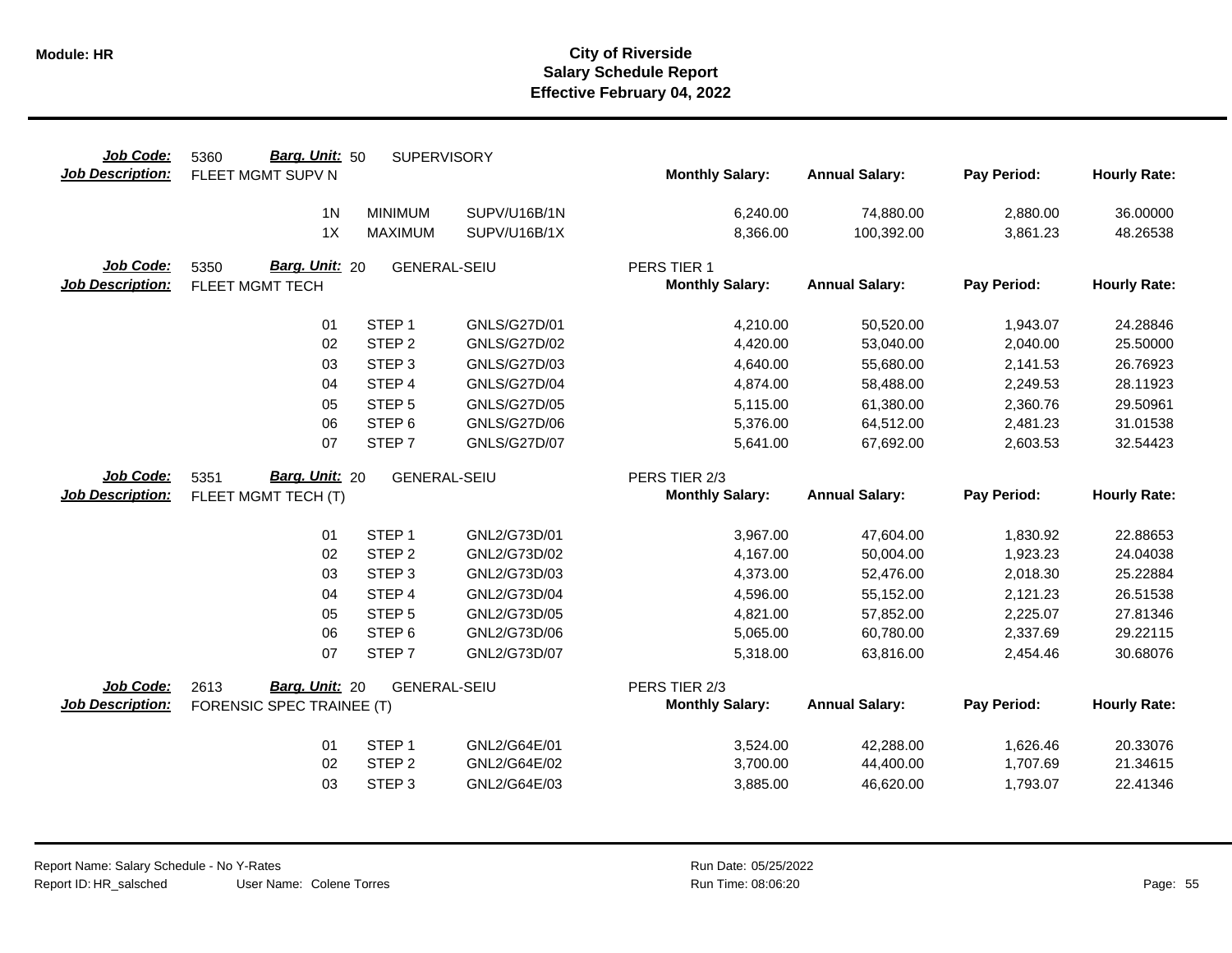| Job Code:<br><b>Job Description:</b> | Barg. Unit: 20<br>2610<br><b>FORENSIC SPECIALIST</b> |                   | <b>GENERAL-SEIU</b> | PERS TIER 1<br><b>Monthly Salary:</b> | <b>Annual Salary:</b> | Pay Period: | <b>Hourly Rate:</b> |
|--------------------------------------|------------------------------------------------------|-------------------|---------------------|---------------------------------------|-----------------------|-------------|---------------------|
|                                      | 01                                                   | STEP <sub>1</sub> | GNLS/G25G/01        | 4,329.00                              | 51,948.00             | 1,998.00    | 24.97500            |
|                                      | 02                                                   | STEP <sub>2</sub> | GNLS/G25G/02        | 4,546.00                              | 54,552.00             | 2,098.15    | 26.22692            |
|                                      | 03                                                   | STEP <sub>3</sub> | GNLS/G25G/03        | 4,772.00                              | 57,264.00             | 2,202.46    | 27.53076            |
|                                      | 04                                                   | STEP <sub>4</sub> | <b>GNLS/G25G/04</b> | 5,011.00                              | 60,132.00             | 2,312.76    | 28.90961            |
|                                      | 05                                                   | STEP <sub>5</sub> | GNLS/G25G/05        | 5,262.00                              | 63,144.00             | 2,428.61    | 30.35769            |
|                                      | 06                                                   | STEP <sub>6</sub> | GNLS/G25G/06        | 5,524.00                              | 66,288.00             | 2,549.53    | 31.86923            |
|                                      | 07                                                   | STEP <sub>7</sub> | <b>GNLS/G25G/07</b> | 5,802.00                              | 69,624.00             | 2,677.84    | 33.47307            |
|                                      | 08                                                   | STEP <sub>8</sub> | <b>GNLS/G25G/08</b> | 6,091.00                              | 73,092.00             | 2,811.23    | 35.14038            |
| Job Code:                            | 2611<br>Barg. Unit: 20                               |                   | <b>GENERAL-SEIU</b> | PERS TIER 2/3                         |                       |             |                     |
| <b>Job Description:</b>              | <b>FORENSIC SPECIALIST (T)</b>                       |                   |                     | <b>Monthly Salary:</b>                | <b>Annual Salary:</b> | Pay Period: | <b>Hourly Rate:</b> |
|                                      | 01                                                   | STEP <sub>1</sub> | GNL2/G76E/01        | 4,079.00                              | 48,948.00             | 1,882.61    | 23.53269            |
|                                      | 02                                                   | STEP <sub>2</sub> | GNL2/G76E/02        | 4,282.00                              | 51,384.00             | 1,976.30    | 24.70384            |
|                                      | 03                                                   | STEP <sub>3</sub> | GNL2/G76E/03        | 4,496.00                              | 53,952.00             | 2,075.07    | 25.93846            |
|                                      | 04                                                   | STEP 4            | GNL2/G76E/04        | 4,722.00                              | 56,664.00             | 2,179.38    | 27.24230            |
|                                      | 05                                                   | STEP <sub>5</sub> | GNL2/G76E/05        | 4,957.00                              | 59,484.00             | 2,287.84    | 28.59807            |
|                                      | 06                                                   | STEP <sub>6</sub> | GNL2/G76E/06        | 5,207.00                              | 62,484.00             | 2,403.23    | 30.04038            |
|                                      | 07                                                   | STEP <sub>7</sub> | GNL2/G76E/07        | 5,466.00                              | 65,592.00             | 2,522.76    | 31.53461            |
|                                      | 08                                                   | STEP <sub>8</sub> | GNL2/G76E/08        | 5,740.00                              | 68,880.00             | 2,649.23    | 33.11538            |
| Job Code:                            | 2612<br>Barg. Unit: 20                               |                   | GENERAL-SEIU        | PERS TIER 1                           |                       |             |                     |
| <b>Job Description:</b>              | FORENSIC SPECIALIST TRAINEE                          |                   |                     | <b>Monthly Salary:</b>                | <b>Annual Salary:</b> | Pay Period: | <b>Hourly Rate:</b> |
|                                      | 01                                                   | STEP <sub>1</sub> | GNLS/G16G/01        | 3,740.00                              | 44,880.00             | 1,726.15    | 21.57692            |
|                                      | 02                                                   | STEP <sub>2</sub> | GNLS/G16G/02        | 3,927.00                              | 47,124.00             | 1,812.46    | 22.65576            |
|                                      | 03                                                   | STEP <sub>3</sub> | GNLS/G16G/03        | 4,123.00                              | 49,476.00             | 1,902.92    | 23.78653            |
| Job Code:                            | Barg. Unit: 20<br>2980                               |                   | <b>GENERAL-SEIU</b> | PERS TIER 1                           |                       |             |                     |
| <b>Job Description:</b>              | FUEL TRUCK OPER & ATTENDANT                          |                   |                     | <b>Monthly Salary:</b>                | <b>Annual Salary:</b> | Pay Period: | <b>Hourly Rate:</b> |
|                                      | 01                                                   | STEP <sub>1</sub> | GNLS/G16C/01        | 3,363.00                              | 40,356.00             | 1,552.15    | 19.40192            |
|                                      | 02                                                   | STEP <sub>2</sub> | GNLS/G16C/02        | 3,527.00                              | 42,324.00             | 1,627.84    | 20.34807            |
|                                      |                                                      |                   |                     |                                       |                       |             |                     |

Report Name: Salary Schedule - No Y-Rates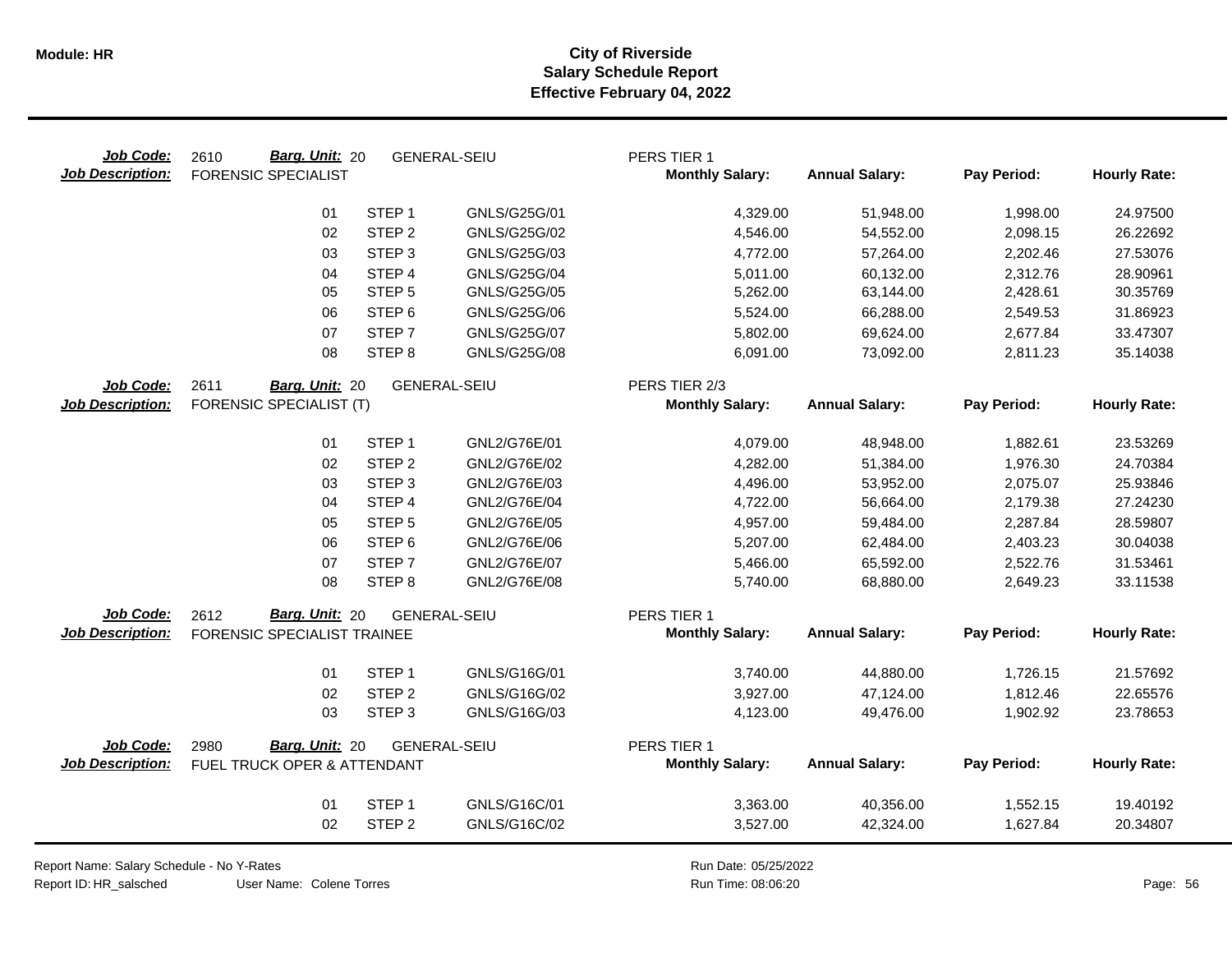**Salary Schedule Report Effective February 04, 2022 Module: HR City of Riverside**

|                                      | 03                                                              | STEP <sub>3</sub>                     | GNLS/G16C/03    | 3,702.00                                | 44,424.00                          | 1,708.61                | 21.35769                        |
|--------------------------------------|-----------------------------------------------------------------|---------------------------------------|-----------------|-----------------------------------------|------------------------------------|-------------------------|---------------------------------|
|                                      | 04                                                              | STEP 4                                | GNLS/G16C/04    | 3,893.00                                | 46,716.00                          | 1,796.76                | 22.45961                        |
|                                      | 05                                                              | STEP <sub>5</sub>                     | GNLS/G16C/05    | 4,085.00                                | 49,020.00                          | 1,885.38                | 23.56730                        |
| Job Code:<br><b>Job Description:</b> | 2981<br><b>Barg. Unit: 20</b><br>FUEL TRUCK OPER & ATTENDANT(T) | <b>GENERAL-SEIU</b>                   |                 | PERS TIER 2/3<br><b>Monthly Salary:</b> | <b>Annual Salary:</b>              | Pay Period:             | <b>Hourly Rate:</b>             |
|                                      | 01                                                              | STEP <sub>1</sub>                     | GNL2/G64A/01    | 3,170.00                                | 38,040.00                          | 1,463.07                | 18.28846                        |
|                                      | 02                                                              | STEP <sub>2</sub>                     | GNL2/G64A/02    | 3,324.00                                | 39,888.00                          | 1,534.15                | 19.17692                        |
|                                      | 03                                                              | STEP <sub>3</sub>                     | GNL2/G64A/03    | 3,489.00                                | 41,868.00                          | 1,610.30                | 20.12884                        |
|                                      | 04                                                              | STEP 4                                | GNL2/G64A/04    | 3,670.00                                | 44,040.00                          | 1,693.84                | 21.17307                        |
| Job Code:<br><b>Job Description:</b> | 05<br>4540<br>Barg. Unit: 01<br><b>GENERAL SERV DIR</b>         | STEP <sub>5</sub><br><b>EXECUTIVE</b> | GNL2/G64A/05    | 3,850.00<br><b>Monthly Salary:</b>      | 46,200.00<br><b>Annual Salary:</b> | 1,776.92<br>Pay Period: | 22.21153<br><b>Hourly Rate:</b> |
|                                      | 1 <sub>N</sub>                                                  | <b>MINIMUM</b>                        | EXEP/E29A/1N    | 13,155.00                               | 157,860.00                         | 6,071.53                | 75.89423                        |
|                                      | 1X                                                              | <b>MAXIMUM</b>                        | EXEP/E29A/1X    | 19,010.00                               | 228,120.00                         | 8,773.84                | 109.67307                       |
| Job Code:<br><b>Job Description:</b> | Barg. Unit: 30<br>2930<br><b>GENERAL SERV WRK</b>               |                                       | SPECIAL CLASSES | <b>Monthly Salary:</b>                  | <b>Annual Salary:</b>              | Pay Period:             | <b>Hourly Rate:</b>             |
|                                      | 1 <sub>N</sub>                                                  | <b>MINIMUM</b>                        | SPCM/J01A/1N    | 2,600.00                                | 31,200.00                          | 1,200.00                | 15.00000                        |
|                                      | 1X                                                              | <b>MAXIMUM</b>                        | SPCM/J01A/1X    | 3,841.38                                | 46,096.60                          | 1,772.94                | 22.16183                        |
| Job Code:<br><b>Job Description:</b> | Barg. Unit: 30<br>2935<br><b>GENERAL SERV WRK (RESET)</b>       |                                       | SPECIAL CLASSES | <b>Monthly Salary:</b>                  | <b>Annual Salary:</b>              | Pay Period:             | <b>Hourly Rate:</b>             |
|                                      | 1 <sup>N</sup>                                                  | <b>MINIMUM</b>                        | SPCM/J01A/1N    | 2,600.00                                | 31,200.00                          | 1,200.00                | 15.00000                        |
|                                      | 1X                                                              | <b>MAXIMUM</b>                        | SPCM/J01A/1X    | 3,841.38                                | 46,096.60                          | 1,772.94                | 22.16183                        |
| Job Code:<br><b>Job Description:</b> | Barg. Unit: 20<br>9982<br><b>GENERAL SERV WRK FT REG</b>        | <b>GENERAL-SEIU</b>                   |                 | PERS TIER 1<br><b>Monthly Salary:</b>   | <b>Annual Salary:</b>              | Pay Period:             | <b>Hourly Rate:</b>             |
|                                      | 01                                                              | STEP <sub>1</sub>                     | GNLS/G10D/01    | 2,756.00                                | 33,072.00                          | 1,272.00                | 15.90000                        |
|                                      | 02                                                              | STEP <sub>2</sub>                     | GNLS/G10D/02    | 2,894.00                                | 34,728.00                          | 1,335.69                | 16.69615                        |
|                                      | 03                                                              | STEP <sub>3</sub>                     | GNLS/G10D/03    | 3,038.00                                | 36,456.00                          | 1,402.15                | 17.52692                        |

Report Name: Salary Schedule - No Y-Rates Report ID: HR\_salsched

User Name: Colene Torres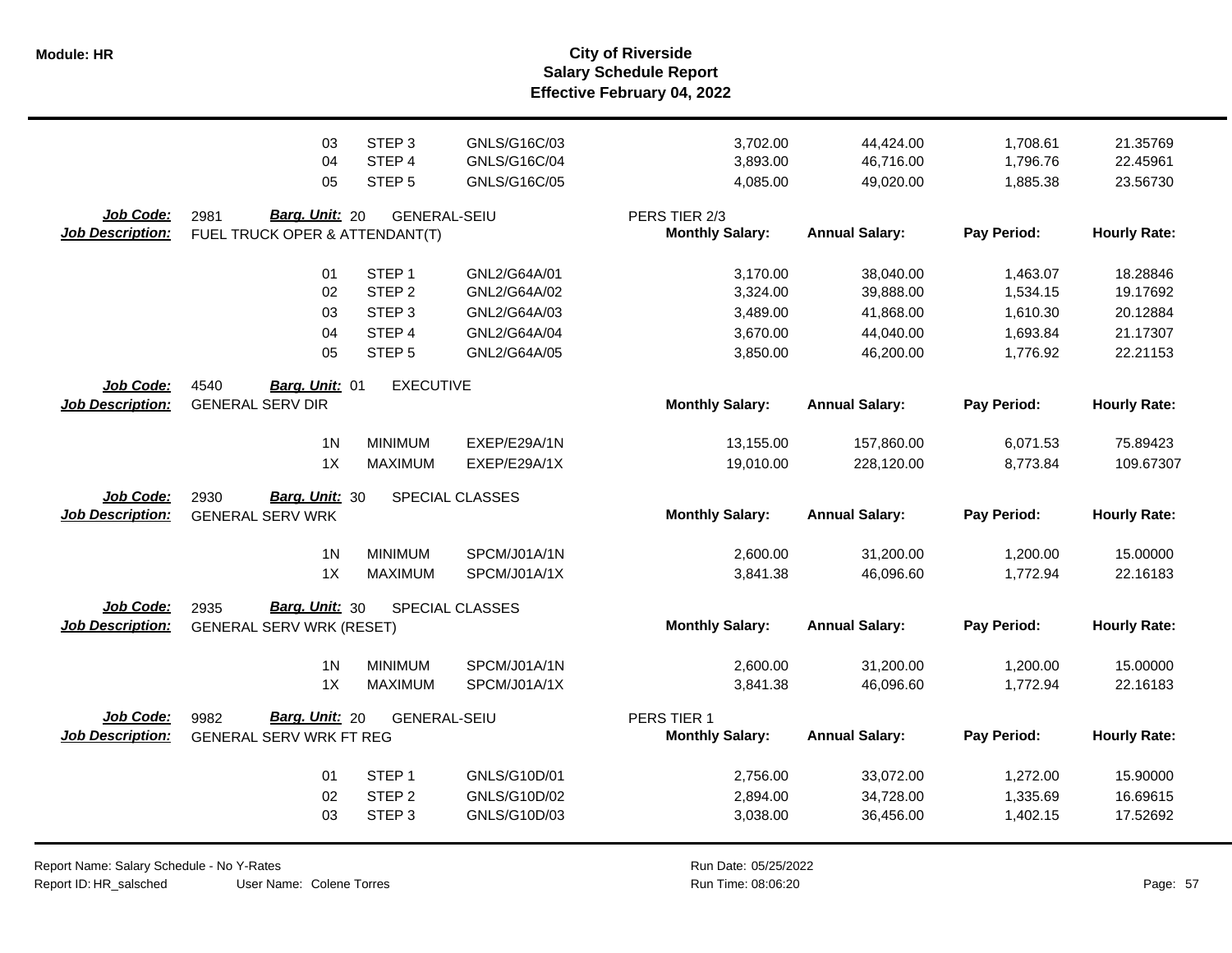**Salary Schedule Report Effective February 04, 2022 Module: HR City of Riverside**

|                                      | 04                                  | STEP 4            | GNLS/G10D/04        | 3,190.00                                | 38,280.00             | 1,472.30    | 18.40384            |
|--------------------------------------|-------------------------------------|-------------------|---------------------|-----------------------------------------|-----------------------|-------------|---------------------|
|                                      | 05                                  | STEP <sub>5</sub> | GNLS/G10D/05        | 3,350.00                                | 40,200.00             | 1,546.15    | 19.32692            |
|                                      | 06                                  | STEP <sub>6</sub> | GNLS/G10D/06        | 3,517.00                                | 42,204.00             | 1,623.23    | 20.29038            |
|                                      | 07                                  | STEP <sub>7</sub> | GNLS/G10D/07        | 3,693.00                                | 44,316.00             | 1,704.46    | 21.30576            |
|                                      | 08                                  | STEP <sub>8</sub> | GNLS/G10D/08        | 3,878.00                                | 46,536.00             | 1,789.84    | 22.37307            |
|                                      | 09                                  | STEP <sub>9</sub> | GNLS/G10D/09        | 4,072.00                                | 48,864.00             | 1,879.38    | 23.49230            |
| Job Code:                            | Barg. Unit: 20<br>9983              |                   | <b>GENERAL-SEIU</b> | PERS TIER 2/3                           |                       |             |                     |
| <b>Job Description:</b>              | <b>GENERAL SERV WRK FT REG (T)</b>  |                   |                     | <b>Monthly Salary:</b>                  | <b>Annual Salary:</b> | Pay Period: | <b>Hourly Rate:</b> |
|                                      |                                     |                   |                     |                                         |                       |             |                     |
|                                      | 01                                  | STEP <sub>1</sub> | GNL2/G61J/01        | 2,600.00                                | 31,200.00             | 1,200.00    | 15.00000            |
|                                      | 02                                  | STEP <sub>2</sub> | GNL2/G61J/02        | 2,730.00                                | 32,760.00             | 1,260.00    | 15.75000            |
|                                      | 03                                  | STEP <sub>3</sub> | GNL2/G61J/03        | 2,867.00                                | 34,404.00             | 1,323.23    | 16.54038            |
|                                      | 04                                  | STEP 4            | GNL2/G61J/04        | 3,010.00                                | 36,120.00             | 1,389.23    | 17.36538            |
|                                      | 05                                  | STEP <sub>5</sub> | GNL2/G61J/05        | 3,160.00                                | 37,920.00             | 1,458.46    | 18.23076            |
|                                      | 06                                  | STEP <sub>6</sub> | GNL2/G61J/06        | 3,318.00                                | 39,816.00             | 1,531.38    | 19.14230            |
|                                      | 07                                  | STEP <sub>7</sub> | GNL2/G61J/07        | 3,484.00                                | 41,808.00             | 1,608.00    | 20.10000            |
|                                      | 08                                  | STEP <sub>8</sub> | GNL2/G61J/08        | 3,658.00                                | 43,896.00             | 1,688.30    | 21.10384            |
|                                      | 09                                  | STEP <sub>9</sub> | GNL2/G61J/09        | 3,841.00                                | 46,092.00             | 1,772.76    | 22.15961            |
| Job Code:                            | Barg. Unit: 20<br>2920              |                   | <b>GENERAL-SEIU</b> | PERS TIER 1                             |                       |             |                     |
| <b>Job Description:</b>              | <b>GENERAL SERV WRK(FLEET MGMT)</b> |                   |                     | <b>Monthly Salary:</b>                  | <b>Annual Salary:</b> | Pay Period: | <b>Hourly Rate:</b> |
|                                      | 01                                  | STEP <sub>1</sub> | GNLS/G10D/01        | 2,756.00                                | 33,072.00             | 1,272.00    | 15.90000            |
|                                      | 02                                  | STEP <sub>2</sub> | GNLS/G10D/02        | 2,894.00                                | 34,728.00             | 1,335.69    | 16.69615            |
|                                      | 03                                  | STEP <sub>3</sub> | GNLS/G10D/03        | 3,038.00                                | 36,456.00             | 1,402.15    | 17.52692            |
|                                      | 04                                  | STEP 4            | GNLS/G10D/04        | 3,190.00                                | 38,280.00             | 1,472.30    | 18.40384            |
|                                      | 05                                  | STEP <sub>5</sub> | GNLS/G10D/05        | 3,350.00                                | 40,200.00             | 1,546.15    | 19.32692            |
|                                      | 06                                  | STEP <sub>6</sub> | GNLS/G10D/06        | 3,517.00                                | 42,204.00             | 1,623.23    | 20.29038            |
|                                      | 07                                  | STEP <sub>7</sub> | GNLS/G10D/07        | 3,693.00                                | 44,316.00             | 1,704.46    | 21.30576            |
|                                      | 08                                  | STEP <sub>8</sub> | GNLS/G10D/08        | 3,878.00                                | 46,536.00             | 1,789.84    | 22.37307            |
|                                      | 09                                  | STEP 9            | GNLS/G10D/09        | 4,072.00                                | 48,864.00             | 1,879.38    | 23.49230            |
|                                      |                                     |                   |                     |                                         |                       |             |                     |
| Job Code:<br><b>Job Description:</b> | Barg. Unit: 20<br>2921              |                   | <b>GENERAL-SEIU</b> | PERS TIER 2/3<br><b>Monthly Salary:</b> | <b>Annual Salary:</b> | Pay Period: | <b>Hourly Rate:</b> |
|                                      | GENERAL SERV WRK(FLEETMGMT)(T)      |                   |                     |                                         |                       |             |                     |
|                                      |                                     |                   |                     |                                         |                       |             |                     |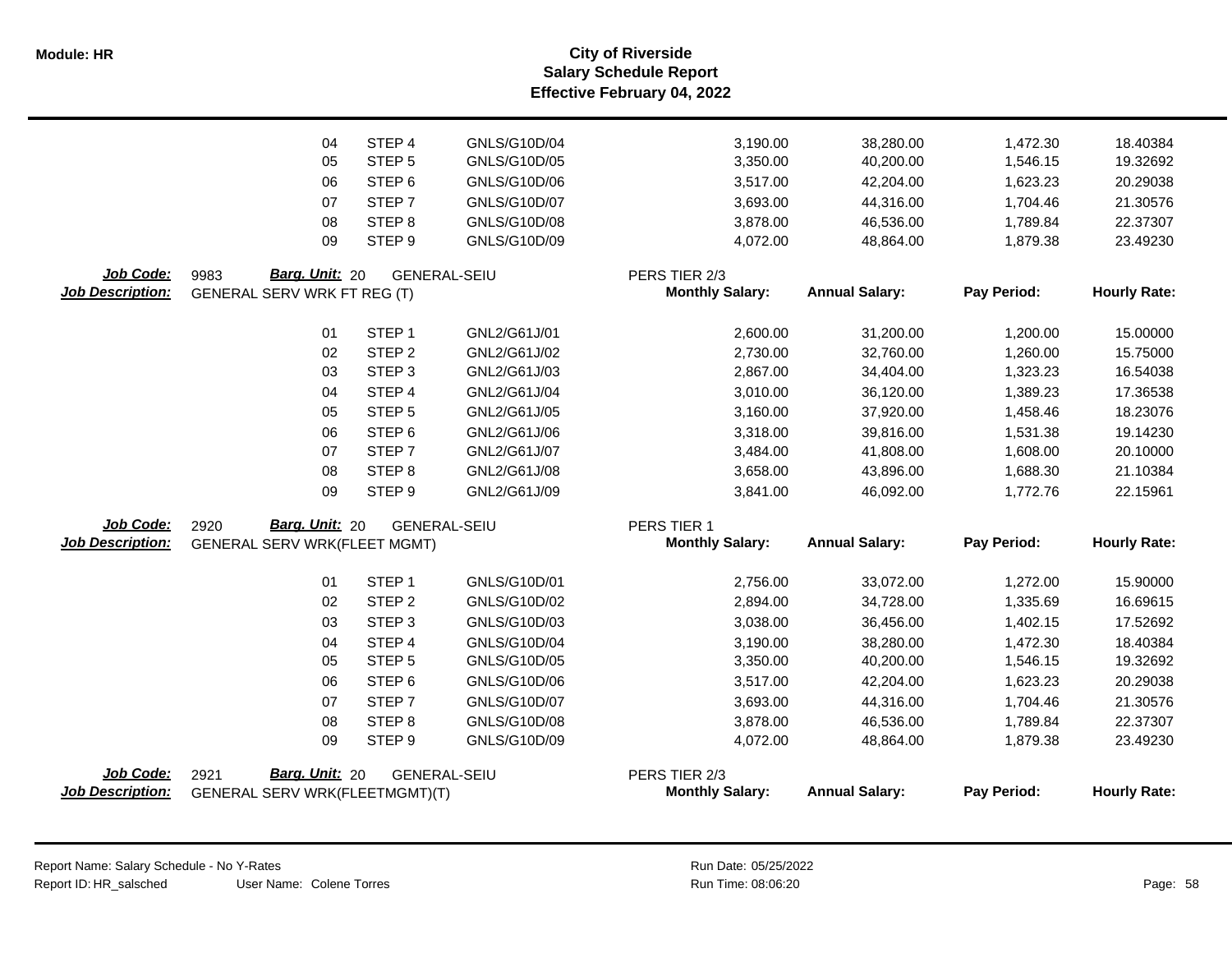**Salary Schedule Report Effective February 04, 2022 Module: HR City of Riverside**

|                         | 01                                    | STEP <sub>1</sub>   | GNL2/G61J/01        | 2,600.00               | 31,200.00             | 1,200.00    | 15.00000            |
|-------------------------|---------------------------------------|---------------------|---------------------|------------------------|-----------------------|-------------|---------------------|
|                         | 02                                    | STEP <sub>2</sub>   | GNL2/G61J/02        | 2,730.00               | 32,760.00             | 1,260.00    | 15.75000            |
|                         | 03                                    | STEP <sub>3</sub>   | GNL2/G61J/03        | 2,867.00               | 34,404.00             | 1,323.23    | 16.54038            |
|                         | 04                                    | STEP 4              | GNL2/G61J/04        | 3,010.00               | 36,120.00             | 1,389.23    | 17.36538            |
|                         | 05                                    | STEP <sub>5</sub>   | GNL2/G61J/05        | 3,160.00               | 37,920.00             | 1,458.46    | 18.23076            |
|                         | 06                                    | STEP <sub>6</sub>   | GNL2/G61J/06        | 3,318.00               | 39,816.00             | 1,531.38    | 19.14230            |
|                         | 07                                    | STEP <sub>7</sub>   | GNL2/G61J/07        | 3,484.00               | 41,808.00             | 1,608.00    | 20.10000            |
|                         | 08                                    | STEP <sub>8</sub>   | GNL2/G61J/08        | 3,658.00               | 43,896.00             | 1,688.30    | 21.10384            |
|                         | 09                                    | STEP <sub>9</sub>   | GNL2/G61J/09        | 3,841.00               | 46,092.00             | 1,772.76    | 22.15961            |
| Job Code:               | 9259<br>Barg. Unit: 15                | PROFESSIONAL        |                     |                        |                       |             |                     |
| <b>Job Description:</b> | <b>GEOGRAPHIC INFO SYS ANALYST</b>    |                     |                     | <b>Monthly Salary:</b> | <b>Annual Salary:</b> | Pay Period: | <b>Hourly Rate:</b> |
|                         | 1 <sub>N</sub>                        | <b>MINIMUM</b>      | PROF/K12P/1N        | 5,969.00               | 71,628.00             | 2,754.92    | 34.43653            |
|                         | 1X                                    | <b>MAXIMUM</b>      | PROF/K12P/1X        | 7,920.00               | 95,040.00             | 3,655.38    | 45.69230            |
| Job Code:               | Barg. Unit: 15<br>9268                | PROFESSIONAL        |                     |                        |                       |             |                     |
| <b>Job Description:</b> | GEOGRAPHIC INFO SYS ANLST TRNE        |                     |                     | <b>Monthly Salary:</b> | <b>Annual Salary:</b> | Pay Period: | <b>Hourly Rate:</b> |
|                         | 1 <sub>N</sub>                        | <b>MINIMUM</b>      | <b>PROF/K08I/1N</b> | 5,156.00               | 61,872.00             | 2,379.69    | 29.74615            |
|                         | 1X                                    | <b>MAXIMUM</b>      | <b>PROF/K08I/1X</b> | 5,685.00               | 68,220.00             | 2,623.84    | 32.79807            |
| Job Code:               | Barg. Unit: 20<br>3266                | <b>GENERAL-SEIU</b> |                     | PERS TIER 1            |                       |             |                     |
| <b>Job Description:</b> | <b>GRAFFITI EDUCATION COORDINATOR</b> |                     |                     | <b>Monthly Salary:</b> | <b>Annual Salary:</b> | Pay Period: | <b>Hourly Rate:</b> |
|                         | 01                                    | STEP <sub>1</sub>   | GNLS/G32F/01        | 5,024.00               | 60,288.00             | 2,318.76    | 28.98461            |
|                         | 02                                    | STEP <sub>2</sub>   | GNLS/G32F/02        | 5,273.00               | 63,276.00             | 2,433.69    | 30.42115            |
|                         | 03                                    | STEP <sub>3</sub>   | GNLS/G32F/03        | 5,539.00               | 66,468.00             | 2,556.46    | 31.95576            |
|                         | 04                                    | STEP <sub>4</sub>   | GNLS/G32F/04        | 5,815.00               | 69,780.00             | 2,683.84    | 33.54807            |
|                         | 05                                    | STEP <sub>5</sub>   | GNLS/G32F/05        | 6,106.00               | 73,272.00             | 2,818.15    | 35.22692            |
|                         | 06                                    | STEP <sub>6</sub>   | GNLS/G32F/06        | 6,411.00               | 76,932.00             | 2,958.92    | 36.98653            |
| Job Code:               | 7800<br>Barg. Unit: 20                | <b>GENERAL-SEIU</b> |                     | PERS TIER 1            |                       |             |                     |
| <b>Job Description:</b> | <b>GRAPHICS TECH</b>                  |                     |                     | <b>Monthly Salary:</b> | <b>Annual Salary:</b> | Pay Period: | <b>Hourly Rate:</b> |
|                         | 01                                    | STEP <sub>1</sub>   | GNLS/G21B/01        | 3,549.00               | 42,588.00             | 1,638.00    | 20.47500            |
|                         | 02                                    | STEP <sub>2</sub>   | GNLS/G21B/02        | 3,724.00               | 44,688.00             | 1,718.76    | 21.48461            |

User Name: Colene Torres Report Name: Salary Schedule - No Y-Rates Report ID: HR\_salsched

 $\overline{\phantom{0}}$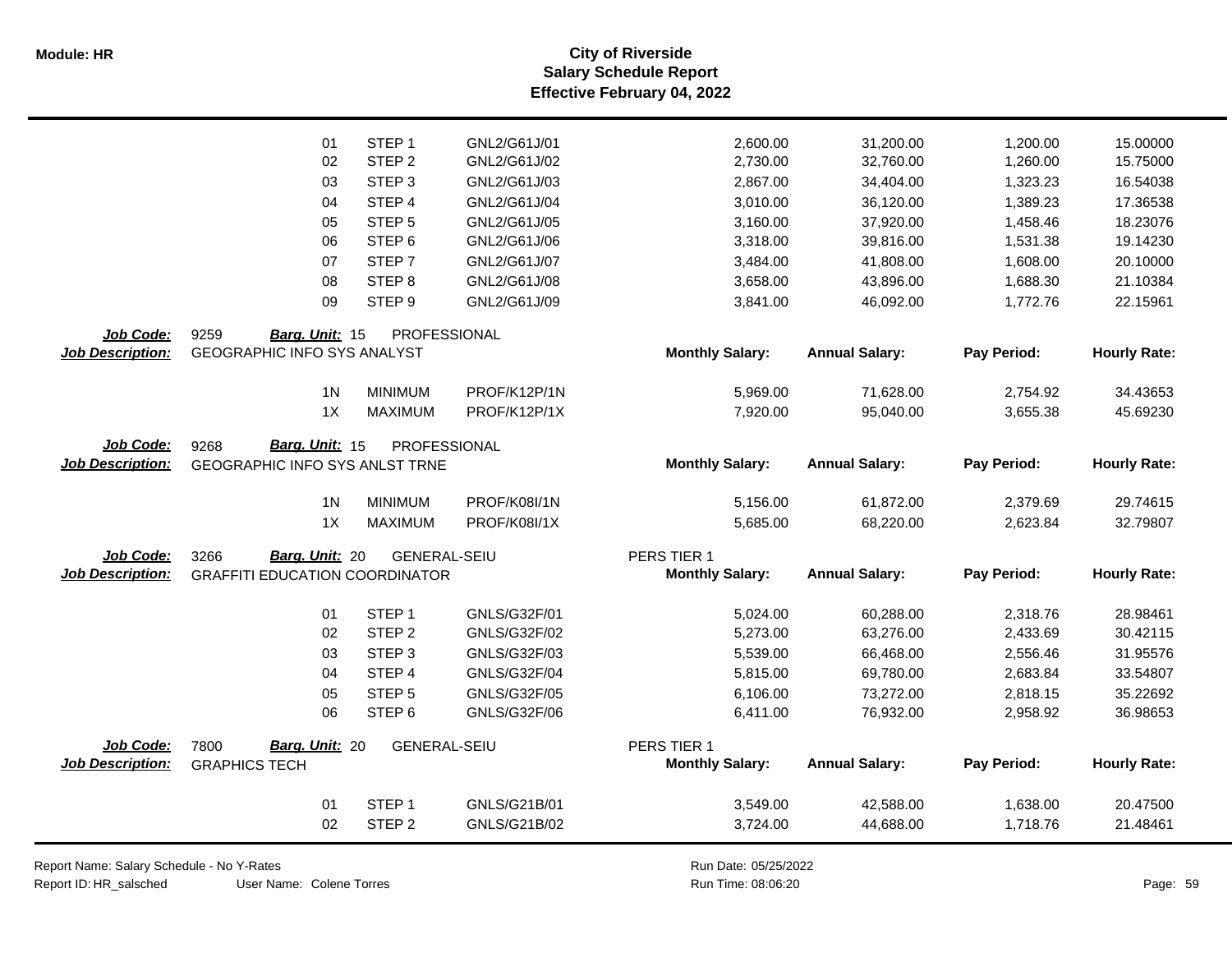**Salary Schedule Report Effective February 04, 2022 Module: HR City of Riverside**

|                                      | 03                                                 | STEP <sub>3</sub> | GNLS/G21B/03        | 3,911.00                                | 46,932.00             | 1,805.07    | 22.56346            |
|--------------------------------------|----------------------------------------------------|-------------------|---------------------|-----------------------------------------|-----------------------|-------------|---------------------|
|                                      | 04                                                 | STEP 4            | GNLS/G21B/04        | 4,109.00                                | 49,308.00             | 1,896.46    | 23.70576            |
|                                      | 05                                                 | STEP <sub>5</sub> | GNLS/G21B/05        | 4,311.00                                | 51,732.00             | 1,989.69    | 24.87115            |
|                                      | 06                                                 | STEP <sub>6</sub> | GNLS/G21B/06        | 4,525.00                                | 54,300.00             | 2,088.46    | 26.10576            |
|                                      | 07                                                 | STEP <sub>7</sub> | GNLS/G21B/07        | 4,752.00                                | 57,024.00             | 2,193.23    | 27.41538            |
|                                      |                                                    |                   |                     |                                         |                       |             |                     |
| Job Code:<br><b>Job Description:</b> | 7803<br>Barg. Unit: 20<br><b>GRAPHICS TECH (T)</b> |                   | <b>GENERAL-SEIU</b> | PERS TIER 2/3<br><b>Monthly Salary:</b> | <b>Annual Salary:</b> | Pay Period: | <b>Hourly Rate:</b> |
|                                      |                                                    |                   |                     |                                         |                       |             |                     |
|                                      | 01                                                 | STEP <sub>1</sub> | GNL2/G67J/01        | 3,345.00                                | 40,140.00             | 1,543.84    | 19.29807            |
|                                      | 02                                                 | STEP <sub>2</sub> | GNL2/G67J/02        | 3,510.00                                | 42,120.00             | 1,620.00    | 20.25000            |
|                                      | 03                                                 | STEP <sub>3</sub> | GNL2/G67J/03        | 3,686.00                                | 44,232.00             | 1,701.23    | 21.26538            |
|                                      | 04                                                 | STEP 4            | GNL2/G67J/04        | 3,872.00                                | 46,464.00             | 1,787.07    | 22.33846            |
|                                      | 05                                                 | STEP <sub>5</sub> | GNL2/G67J/05        | 4,064.00                                | 48,768.00             | 1,875.69    | 23.44615            |
|                                      | 06                                                 | STEP 6            | GNL2/G67J/06        | 4,266.00                                | 51,192.00             | 1,968.92    | 24.61153            |
|                                      | 07                                                 | STEP <sub>7</sub> | GNL2/G67J/07        | 4,478.00                                | 53,736.00             | 2,066.76    | 25.83461            |
| Job Code:                            | 4000<br>Barg. Unit: 20                             |                   | <b>GENERAL-SEIU</b> | PERS TIER 1                             |                       |             |                     |
| <b>Job Description:</b>              | <b>HEAVY EQUIP OPER</b>                            |                   |                     | <b>Monthly Salary:</b>                  | <b>Annual Salary:</b> | Pay Period: | <b>Hourly Rate:</b> |
|                                      |                                                    |                   |                     |                                         |                       |             |                     |
|                                      | 01                                                 | STEP <sub>1</sub> | GNLS/G31C/01        | 4,874.00                                | 58,488.00             | 2,249.53    | 28.11923            |
|                                      | 02                                                 | STEP <sub>2</sub> | GNLS/G31C/02        | 5,115.00                                | 61,380.00             | 2,360.76    | 29.50961            |
|                                      | 03                                                 | STEP <sub>3</sub> | GNLS/G31C/03        | 5,376.00                                | 64,512.00             | 2,481.23    | 31.01538            |
|                                      | 04                                                 | STEP 4            | GNLS/G31C/04        | 5,641.00                                | 67,692.00             | 2,603.53    | 32.54423            |
|                                      | 05                                                 | STEP <sub>5</sub> | GNLS/G31C/05        | 5,924.00                                | 71,088.00             | 2,734.15    | 34.17692            |
|                                      | 06                                                 | STEP <sub>6</sub> | GNLS/G31C/06        | 6,217.00                                | 74,604.00             | 2,869.38    | 35.86730            |
| Job Code:                            | Barg. Unit: 20<br>4001                             |                   | GENERAL-SEIU        | PERS TIER 2/3                           |                       |             |                     |
| <b>Job Description:</b>              | HEAVY EQUIP OPER (T)                               |                   |                     | <b>Monthly Salary:</b>                  | <b>Annual Salary:</b> | Pay Period: | <b>Hourly Rate:</b> |
|                                      |                                                    |                   |                     |                                         |                       |             |                     |
|                                      | 01                                                 | STEP <sub>1</sub> | GNL2/G76M/01        | 4,596.00                                | 55,152.00             | 2,121.23    | 26.51538            |
|                                      | 02                                                 | STEP <sub>2</sub> | GNL2/G76M/02        | 4,821.00                                | 57,852.00             | 2,225.07    | 27.81346            |
|                                      | 03                                                 | STEP <sub>3</sub> | GNL2/G76M/03        | 5,065.00                                | 60,780.00             | 2,337.69    | 29.22115            |
|                                      | 04                                                 | STEP 4            | GNL2/G76M/04        | 5,318.00                                | 63,816.00             | 2,454.46    | 30.68076            |
|                                      | 05                                                 | STEP <sub>5</sub> | GNL2/G76M/05        | 5,582.00                                | 66,984.00             | 2,576.30    | 32.20384            |
|                                      | 06                                                 | STEP <sub>6</sub> | GNL2/G76M/06        | 5,860.00                                | 70,320.00             | 2,704.61    | 33.80769            |
|                                      |                                                    |                   |                     |                                         |                       |             |                     |

User Name: Colene Torres Report Name: Salary Schedule - No Y-Rates Report ID: HR\_salsched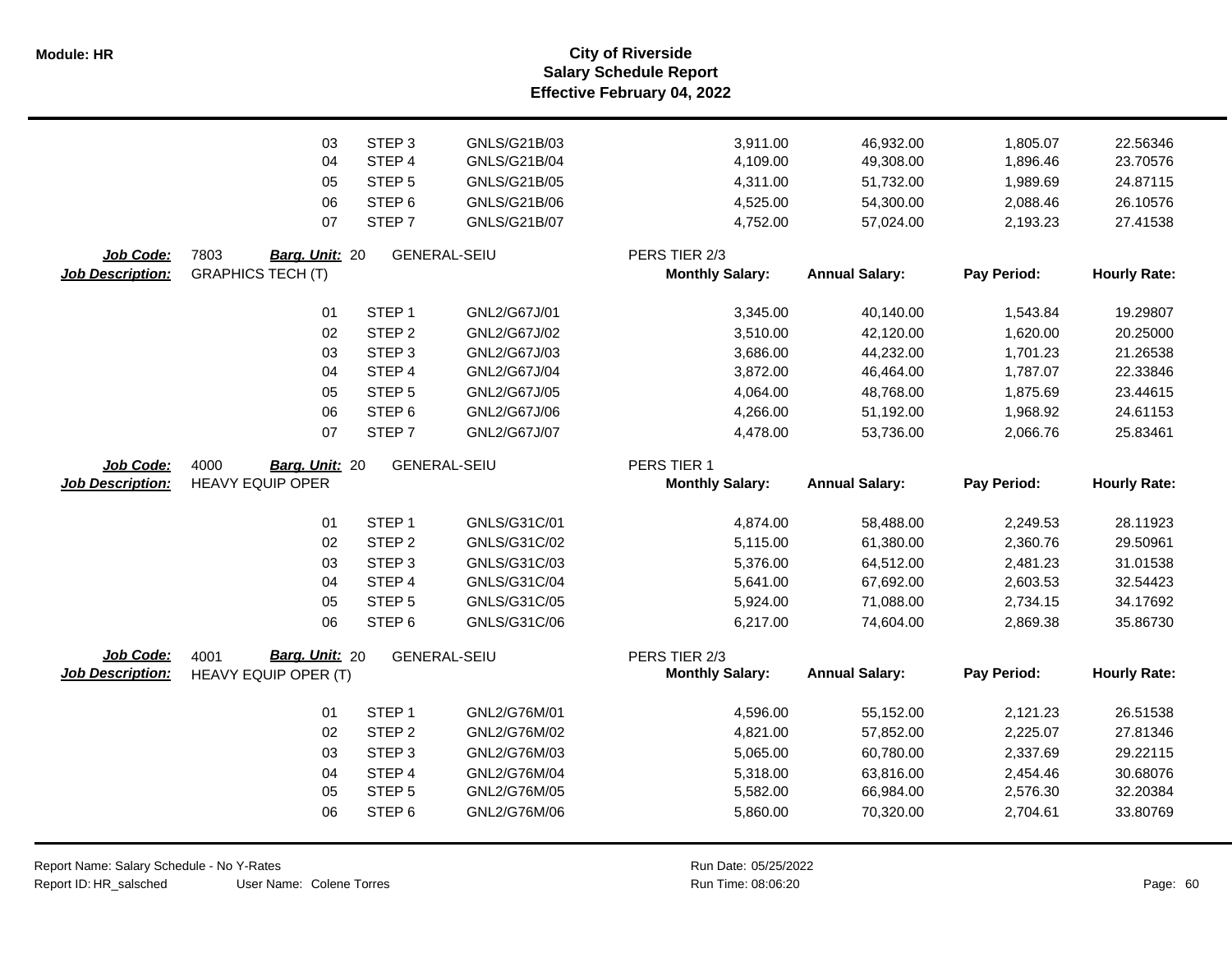| Job Code:               | Barg. Unit: 10<br>8165   | <b>MANAGEMENT</b> |                   |                        |                       |             |                     |
|-------------------------|--------------------------|-------------------|-------------------|------------------------|-----------------------|-------------|---------------------|
| Job Description:        | HOUSING AUTHORITY MGR E  |                   |                   | <b>Monthly Salary:</b> | <b>Annual Salary:</b> | Pay Period: | <b>Hourly Rate:</b> |
|                         | 1 <sub>N</sub>           | <b>MINIMUM</b>    | MGTS/M90F/1N      | 10,027.00              | 120,324.00            | 4,627.84    | 57.84807            |
|                         | 1X                       | <b>MAXIMUM</b>    | MGTS/M90F/1X      | 12,797.00              | 153,564.00            | 5,906.30    | 73.82884            |
|                         | 2N                       | <b>MERIT MIN</b>  | MGTS/M90F/2N      | 12,797.00              | 153,564.00            | 5,906.30    | 73.82884            |
|                         | 2X                       | <b>MERIT MAX</b>  | MGTS/M90F/2X      | 14,717.00              | 176,604.00            | 6,792.46    | 84.90576            |
| Job Code:               | 8704<br>Barg. Unit: 55   |                   | PARA-PROFESSIONAL |                        |                       |             |                     |
| <b>Job Description:</b> | HUMAN RES ADMIN TECH N   |                   |                   | <b>Monthly Salary:</b> | <b>Annual Salary:</b> | Pay Period: | <b>Hourly Rate:</b> |
|                         | 1 <sub>N</sub>           | <b>MINIMUM</b>    | PARA/N06C/1N      | 4,128.00               | 49,536.00             | 1,905.23    | 23.81538            |
|                         | 1X                       | <b>MAXIMUM</b>    | PARA/N06C/1X      | 5,809.00               | 69,708.00             | 2,681.07    | 33.51346            |
| Job Code:               | Barg. Unit: 15<br>8710   | PROFESSIONAL      |                   |                        |                       |             |                     |
| <b>Job Description:</b> | HUMAN RES ANALYST E      |                   |                   | <b>Monthly Salary:</b> | <b>Annual Salary:</b> | Pay Period: | <b>Hourly Rate:</b> |
|                         | 1 <sub>N</sub>           | <b>MINIMUM</b>    | PROF/K12N/1N      | 5,121.00               | 61,452.00             | 2,363.53    | 29.54423            |
|                         | 1X                       | <b>MAXIMUM</b>    | PROF/K12N/1X      | 6,862.00               | 82,344.00             | 3,167.07    | 39.58846            |
|                         | 2N                       | <b>MERIT MIN</b>  | PROF/K12N/2N      | 6,862.00               | 82,344.00             | 3,167.07    | 39.58846            |
|                         | 2X                       | <b>MERIT MAX</b>  | PROF/K12N/2X      | 7,891.00               | 94,692.00             | 3,642.00    | 45.52500            |
| Job Code:               | 8714<br>Barg. Unit: 15   | PROFESSIONAL      |                   |                        |                       |             |                     |
| <b>Job Description:</b> | HUMAN RES ANALYST TRNE E |                   |                   | <b>Monthly Salary:</b> | <b>Annual Salary:</b> | Pay Period: | <b>Hourly Rate:</b> |
|                         | 1 <sub>N</sub>           | <b>MINIMUM</b>    | PROF/K03A/1N      | 4,424.00               | 53,088.00             | 2,041.84    | 25.52307            |
|                         | 1X                       | <b>MAXIMUM</b>    | PROF/K03A/1X      | 4,877.00               | 58,524.00             | 2,250.92    | 28.13653            |
| Job Code:               | Barg. Unit: 01<br>8740   | <b>EXECUTIVE</b>  |                   |                        |                       |             |                     |
| <b>Job Description:</b> | <b>HUMAN RES DIR</b>     |                   |                   | <b>Monthly Salary:</b> | <b>Annual Salary:</b> | Pay Period: | <b>Hourly Rate:</b> |
|                         | 1 <sub>N</sub>           | <b>MINIMUM</b>    | EXEP/E21A/1N      | 13,806.00              | 165,672.00            | 6,372.00    | 79.65000            |
|                         | 1X                       | <b>MAXIMUM</b>    | EXEP/E21A/1X      | 19,339.00              | 232,068.00            | 8,925.69    | 111.57115           |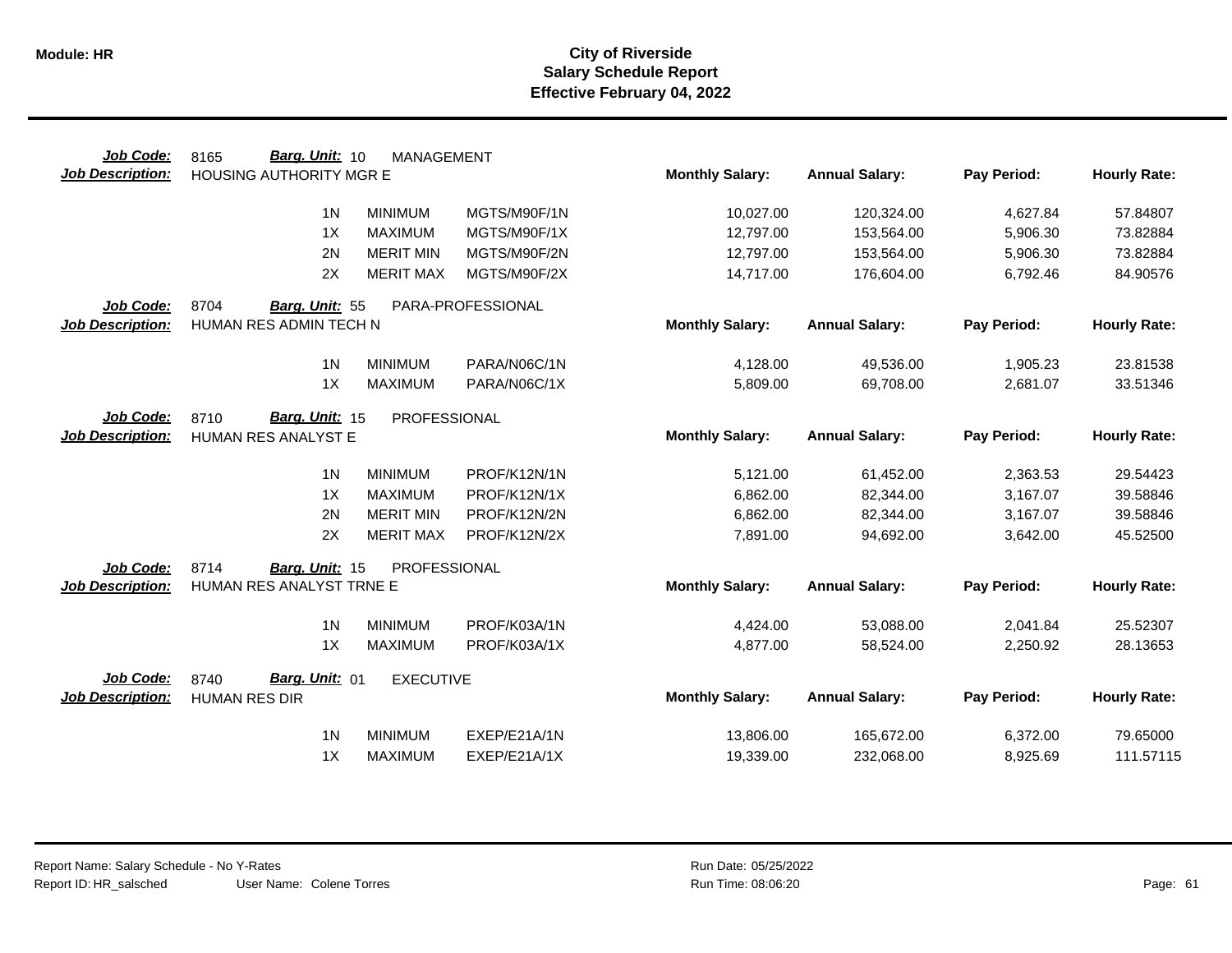| Job Code:               | Barg. Unit: 55<br>8699                  |                  | PARA-PROFESSIONAL    |                        |                       |             |                     |
|-------------------------|-----------------------------------------|------------------|----------------------|------------------------|-----------------------|-------------|---------------------|
| <b>Job Description:</b> | HUMAN RES SPEC N                        |                  |                      | <b>Monthly Salary:</b> | <b>Annual Salary:</b> | Pay Period: | <b>Hourly Rate:</b> |
|                         | 1 <sub>N</sub>                          | <b>MINIMUM</b>   | PARA/N16B/1N         | 3,131.00               | 37,572.00             | 1,445.07    | 18.06346            |
|                         | 1X                                      | <b>MAXIMUM</b>   | PARA/N16B/1X         | 5,268.00               | 63,216.00             | 2,431.38    | 30.39230            |
|                         | 2N                                      | <b>MERIT MIN</b> | PARA/N16B/2N         | 5,268.00               | 63,216.00             | 2,431.38    | 30.39230            |
|                         | 2X                                      | <b>MERIT MAX</b> | PARA/N16B/2X         | 6,058.00               | 72,696.00             | 2,796.00    | 34.95000            |
| Job Code:               | 8703<br>Barg. Unit: 55                  |                  | PARA-PROFESSIONAL    |                        |                       |             |                     |
| <b>Job Description:</b> | HUMAN RES SPEC TRNE N                   |                  |                      | <b>Monthly Salary:</b> | <b>Annual Salary:</b> | Pay Period: | <b>Hourly Rate:</b> |
|                         | 1 <sub>N</sub>                          | <b>MINIMUM</b>   | PARA/N01A/1N         | 2,704.00               | 32,448.00             | 1,248.00    | 15.60000            |
|                         | 1X                                      | <b>MAXIMUM</b>   | PARA/N01A/1X         | 2,981.00               | 35,772.00             | 1,375.84    | 17.19807            |
| Job Code:               | Barg. Unit: 15<br>9238                  | PROFESSIONAL     |                      |                        |                       |             |                     |
| <b>Job Description:</b> | INNOV & TECH ANALYST I TRAINEE          |                  |                      | <b>Monthly Salary:</b> | <b>Annual Salary:</b> | Pay Period: | <b>Hourly Rate:</b> |
|                         | 1 <sub>N</sub>                          | <b>MINIMUM</b>   | PROF/K03E/1N         | 4,558.00               | 54,696.00             | 2,103.69    | 26.29615            |
|                         | 1X                                      | <b>MAXIMUM</b>   | PROF/K03E/1X         | 5,025.00               | 60,300.00             | 2,319.23    | 28.99038            |
| <b>Job Code:</b>        | Barg. Unit: 15<br>9251                  | PROFESSIONAL     |                      |                        |                       |             |                     |
| <b>Job Description:</b> | <b>INNOVATION &amp; TECH ANALYST I</b>  |                  |                      | <b>Monthly Salary:</b> | <b>Annual Salary:</b> | Pay Period: | <b>Hourly Rate:</b> |
|                         | 1 <sub>N</sub>                          | <b>MINIMUM</b>   | PROF/K11A/1N         | 5,276.00               | 63,312.00             | 2,435.07    | 30.43846            |
|                         | 1X                                      | <b>MAXIMUM</b>   | PROF/K11A/1X         | 6,938.00               | 83,256.00             | 3,202.15    | 40.02692            |
| Job Code:               | Barg. Unit: 15<br>9252                  | PROFESSIONAL     |                      |                        |                       |             |                     |
| <b>Job Description:</b> | <b>INNOVATION &amp; TECH ANALYST II</b> |                  |                      | <b>Monthly Salary:</b> | <b>Annual Salary:</b> | Pay Period: | <b>Hourly Rate:</b> |
|                         | 1 <sub>N</sub>                          | <b>MINIMUM</b>   | PROF/K17A/1N         | 6,289.00               | 75,468.00             | 2,902.61    | 36.28269            |
|                         | 1X                                      | <b>MAXIMUM</b>   | PROF/K17A/1X         | 8,303.00               | 99,636.00             | 3,832.15    | 47.90192            |
| Job Code:               | 9240<br>Barg. Unit: 07                  |                  | <b>SR MANAGEMENT</b> |                        |                       |             |                     |
| Job Description:        | <b>INNOVATION &amp; TECH OFF I</b>      |                  |                      | <b>Monthly Salary:</b> | <b>Annual Salary:</b> | Pay Period: | <b>Hourly Rate:</b> |
|                         | 1 <sub>N</sub>                          | <b>MINIMUM</b>   | NCLP/A67A/1N         | 6,406.00               | 76,872.00             | 2,956.61    | 36.95769            |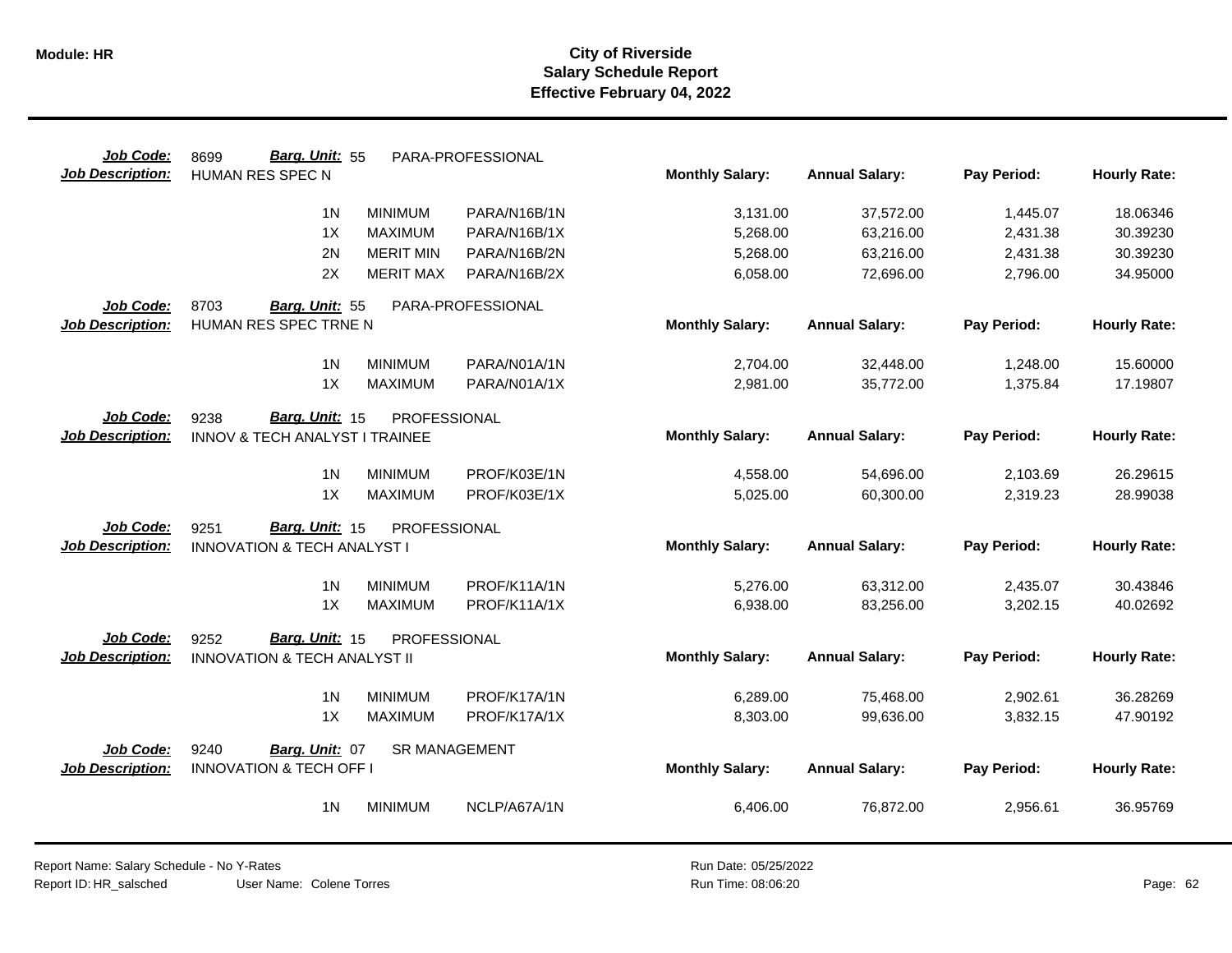|                         | 1X                                   | <b>MAXIMUM</b>                   | NCLP/A67A/1X                 | 10,953.00              | 131,436.00            | 5,055.23    | 63.19038             |
|-------------------------|--------------------------------------|----------------------------------|------------------------------|------------------------|-----------------------|-------------|----------------------|
|                         | 2N                                   | <b>MERIT MIN</b>                 | NCLP/A67A/2N                 | 10,953.00              | 131,436.00            | 5,055.23    | 63.19038             |
|                         | 2X                                   | <b>MERIT MAX</b>                 | NCLP/A67A/2X                 | 12,597.00              | 151,164.00            | 5,814.00    | 72.67500             |
|                         |                                      |                                  |                              |                        |                       |             |                      |
| Job Code:               | Barg. Unit: 07<br>9239               | <b>SR MANAGEMENT</b>             |                              |                        |                       |             |                      |
| <b>Job Description:</b> | <b>INNOVATION &amp; TECH OFF II</b>  |                                  |                              | <b>Monthly Salary:</b> | <b>Annual Salary:</b> | Pay Period: | <b>Hourly Rate:</b>  |
|                         |                                      |                                  |                              |                        |                       |             |                      |
|                         | 1 <sub>N</sub><br>1X                 | <b>MINIMUM</b><br><b>MAXIMUM</b> | NCLP/A72H/1N<br>NCLP/A72H/1X | 7,327.00<br>12,538.00  | 87,924.00             | 3,381.69    | 42.27115<br>72.33461 |
|                         |                                      |                                  |                              |                        | 150,456.00            | 5,786.76    |                      |
|                         | 2N                                   | <b>MERIT MIN</b>                 | NCLP/A72H/2N                 | 12,538.00              | 150,456.00            | 5,786.76    | 72.33461             |
|                         | 2X                                   | <b>MERIT MAX</b>                 | NCLP/A72H/2X                 | 14,419.00              | 173,028.00            | 6,654.92    | 83.18653             |
| Job Code:               | Barg. Unit: 55<br>9247               |                                  | PARA-PROFESSIONAL            |                        |                       |             |                      |
| Job Description:        | <b>INNOVATION &amp; TECH TECH I</b>  |                                  |                              | <b>Monthly Salary:</b> | <b>Annual Salary:</b> | Pay Period: | <b>Hourly Rate:</b>  |
|                         |                                      |                                  |                              |                        |                       |             |                      |
|                         | 1 <sub>N</sub>                       | <b>MINIMUM</b>                   | PARA/N08A/1N                 | 4,190.00               | 50,280.00             | 1,933.84    | 24.17307             |
|                         | 1X                                   | <b>MAXIMUM</b>                   | PARA/N08A/1X                 | 5,642.00               | 67,704.00             | 2,604.00    | 32.55000             |
|                         |                                      |                                  |                              |                        |                       |             |                      |
| <b>Job Code:</b>        | <b>Barg. Unit: 55</b><br>9248        |                                  | PARA-PROFESSIONAL            |                        |                       |             |                      |
|                         |                                      |                                  |                              |                        |                       |             |                      |
| <b>Job Description:</b> | <b>INNOVATION &amp; TECH TECH II</b> |                                  |                              | <b>Monthly Salary:</b> | <b>Annual Salary:</b> | Pay Period: | <b>Hourly Rate:</b>  |
|                         |                                      |                                  |                              |                        |                       |             |                      |
|                         | 1 <sub>N</sub>                       | <b>MINIMUM</b>                   | PARA/N06G/1N                 | 4,588.00               | 55,056.00             | 2,117.53    | 26.46923             |
|                         | 1X                                   | <b>MAXIMUM</b>                   | PARA/N06G/1X                 | 6,107.00               | 73,284.00             | 2,818.61    | 35.23269             |
| <b>Job Code:</b>        | Barg. Unit: 30<br>6580               |                                  | SPECIAL CLASSES              |                        |                       |             |                      |
| <b>Job Description:</b> | <b>INSTRUCTOR</b>                    |                                  |                              | <b>Monthly Salary:</b> | <b>Annual Salary:</b> | Pay Period: | <b>Hourly Rate:</b>  |
|                         |                                      |                                  |                              |                        |                       |             |                      |
|                         | 1 <sub>N</sub>                       | <b>MINIMUM</b>                   | SPCM/J99A/1N                 | 2,600.00               | 31,200.00             | 1,200.00    | 15.00000             |
|                         | 1X                                   | <b>MAXIMUM</b>                   | SPCM/J99A/1X                 | 17,333.33              | 208,000.00            | 8,000.00    | 100.00000            |
|                         |                                      |                                  |                              |                        |                       |             |                      |
| Job Code:               | 5230<br>Barg. Unit: 20               | <b>GENERAL-SEIU</b>              |                              | PERS TIER 1            |                       |             |                      |
| <b>Job Description:</b> | <b>INSTRUMENT TECH</b>               |                                  |                              | <b>Monthly Salary:</b> | <b>Annual Salary:</b> | Pay Period: | <b>Hourly Rate:</b>  |
|                         |                                      |                                  |                              |                        |                       |             |                      |
|                         | 01                                   | STEP <sub>1</sub>                | GNLS/G36A/01                 | 6,344.00               | 76,128.00             | 2,928.00    | 36.60000             |
|                         | 02                                   | STEP <sub>2</sub>                | GNLS/G36A/02                 | 6,661.00               | 79,932.00             | 3,074.30    | 38.42884             |
|                         | 03                                   | STEP <sub>3</sub>                | GNLS/G36A/03                 | 6,990.00               | 83,880.00             | 3,226.15    | 40.32692             |
|                         | 04                                   | STEP 4                           | GNLS/G36A/04                 | 7,341.00               | 88,092.00             | 3,388.15    | 42.35192             |

Report Name: Salary Schedule - No Y-Rates Report ID: HR\_salsched

User Name: Colene Torres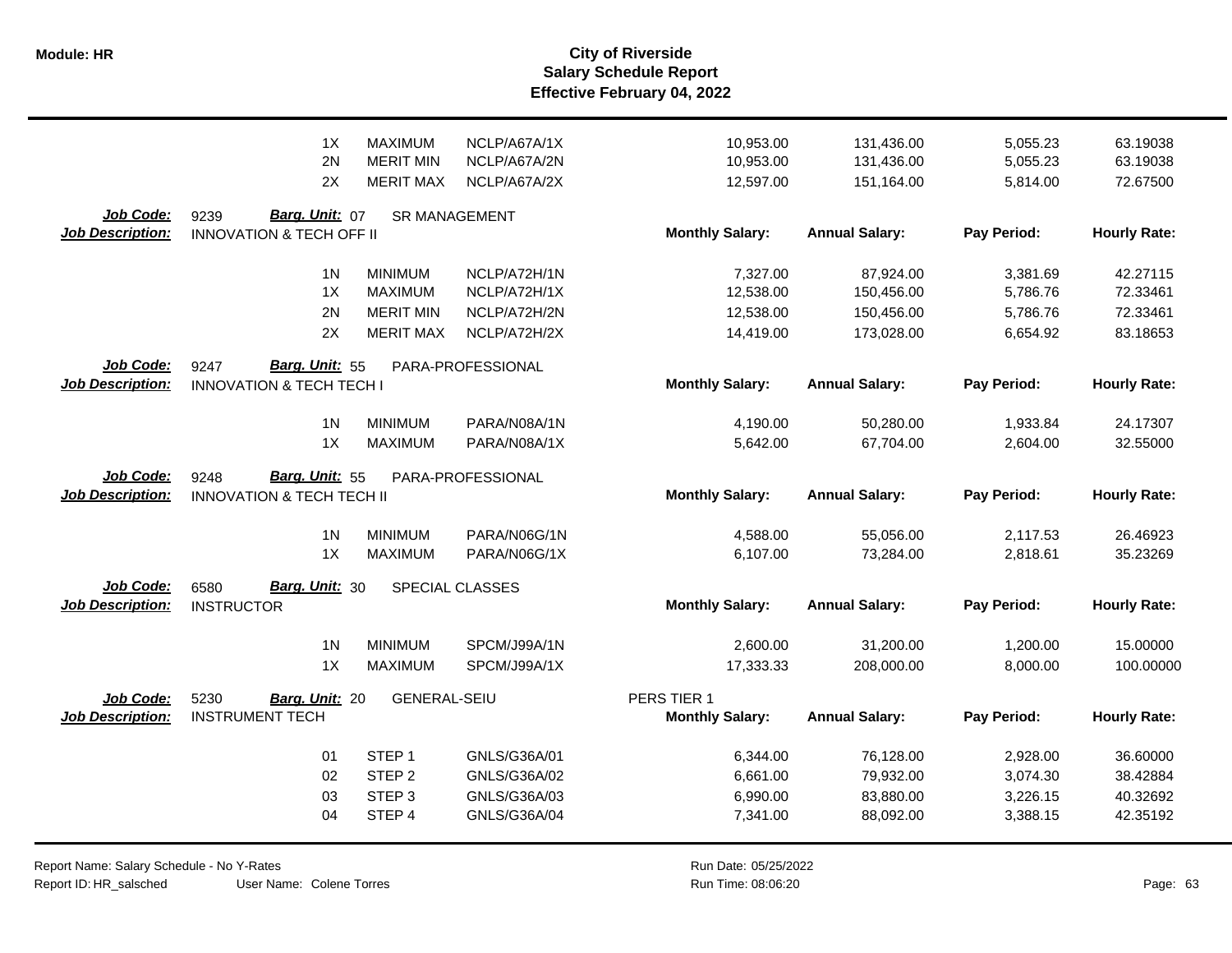|                         | 05                             | STEP <sub>5</sub>    | GNLS/G36A/05 | 7,705.00               | 92,460.00             | 3,556.15    | 44.45192            |
|-------------------------|--------------------------------|----------------------|--------------|------------------------|-----------------------|-------------|---------------------|
| Job Code:               | 5231<br>Barg. Unit: 20         | <b>GENERAL-SEIU</b>  |              | PERS TIER 2/3          |                       |             |                     |
| <b>Job Description:</b> | <b>INSTRUMENT TECH (T)</b>     |                      |              | <b>Monthly Salary:</b> | <b>Annual Salary:</b> | Pay Period: | <b>Hourly Rate:</b> |
|                         | 01                             | STEP <sub>1</sub>    | GNL2/G79G/01 | 5,978.00               | 71,736.00             | 2,759.07    | 34.48846            |
|                         | 02                             | STEP <sub>2</sub>    | GNL2/G79G/02 | 6,277.00               | 75,324.00             | 2,897.07    | 36.21346            |
|                         | 03                             | STEP <sub>3</sub>    | GNL2/G79G/03 | 6,589.00               | 79,068.00             | 3,041.07    | 38.01346            |
|                         | 04                             | STEP 4               | GNL2/G79G/04 | 6,919.00               | 83,028.00             | 3,193.38    | 39.91730            |
|                         | 05                             | STEP <sub>5</sub>    | GNL2/G79G/05 | 7,264.00               | 87,168.00             | 3,352.61    | 41.90769            |
| Job Code:               | Barg. Unit: 15<br>9652         | <b>PROFESSIONAL</b>  |              |                        |                       |             |                     |
| <b>Job Description:</b> | <b>INTERGOV'MTL REL OFF E</b>  |                      |              | <b>Monthly Salary:</b> | <b>Annual Salary:</b> | Pay Period: | <b>Hourly Rate:</b> |
|                         | 1 <sup>N</sup>                 | <b>MINIMUM</b>       | PROF/K24A/1N | 7,409.00               | 88,908.00             | 3,419.53    | 42.74423            |
|                         | 1X                             | <b>MAXIMUM</b>       | PROF/K24A/1X | 9,929.00               | 119,148.00            | 4,582.61    | 57.28269            |
|                         | 2N                             | <b>MERIT MIN</b>     | PROF/K24A/2N | 9,929.00               | 119,148.00            | 4,582.61    | 57.28269            |
|                         | 2X                             | <b>MERIT MAX</b>     | PROF/K24A/2X | 11,420.00              | 137,040.00            | 5,270.76    | 65.88461            |
| Job Code:               | Barg. Unit: 07<br>8316         | <b>SR MANAGEMENT</b> |              |                        |                       |             |                     |
| <b>Job Description:</b> | <b>INTERNAL AUDIT MGR</b>      |                      |              | <b>Monthly Salary:</b> | <b>Annual Salary:</b> | Pay Period: | <b>Hourly Rate:</b> |
|                         | 1 <sub>N</sub>                 | <b>MINIMUM</b>       | NCLP/A74B/1N | 9,366.00               | 112,392.00            | 4,322.76    | 54.03461            |
|                         | 1X                             | <b>MAXIMUM</b>       | NCLP/A74B/1X | 12,553.00              | 150,636.00            | 5,793.69    | 72.42115            |
|                         | 2N                             | <b>MERIT MIN</b>     | NCLP/A74B/2N | 12,553.00              | 150,636.00            | 5,793.69    | 72.42115            |
|                         | 2X                             | <b>MERIT MAX</b>     | NCLP/A74B/2X | 14,435.00              | 173,220.00            | 6,662.30    | 83.27884            |
| Job Code:               | 8312<br>Barg. Unit: 15         | PROFESSIONAL         |              |                        |                       |             |                     |
| <b>Job Description:</b> | <b>INTERNAL AUDITOR E</b>      |                      |              | <b>Monthly Salary:</b> | <b>Annual Salary:</b> | Pay Period: | <b>Hourly Rate:</b> |
|                         | 1 <sub>N</sub>                 | <b>MINIMUM</b>       | PROF/K12M/1N | 5,806.00               | 69,672.00             | 2,679.69    | 33.49615            |
|                         | 1X                             | <b>MAXIMUM</b>       | PROF/K12M/1X | 7,780.00               | 93,360.00             | 3,590.76    | 44.88461            |
| Job Code:               | Barg. Unit: 15<br>9645         | PROFESSIONAL         |              |                        |                       |             |                     |
| <b>Job Description:</b> | INTERNATL AFFAIR&PROT OFF NC E |                      |              | <b>Monthly Salary:</b> | <b>Annual Salary:</b> | Pay Period: | <b>Hourly Rate:</b> |
|                         | 1 <sub>N</sub>                 | <b>MINIMUM</b>       | PRNC/K16J/1N | 6,226.00               | 74,712.00             | 2,873.53    | 35.91923            |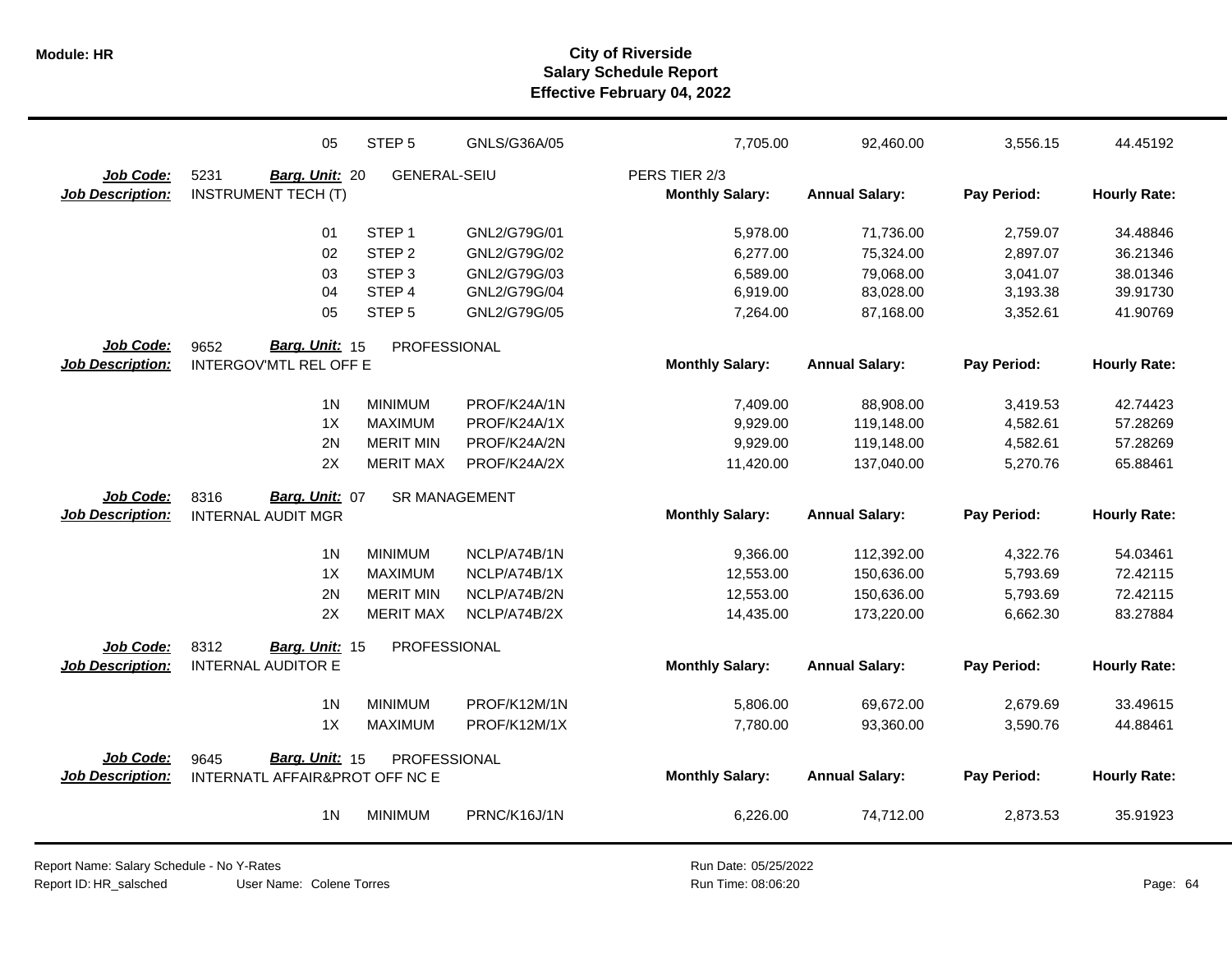**Salary Schedule Report Effective February 04, 2022 Module: HR City of Riverside**

|                                      | 1X<br>2N<br>2X                                          | <b>MAXIMUM</b><br><b>MERIT MIN</b><br><b>MERIT MAX</b> | PRNC/K16J/1X<br>PRNC/K16J/2N<br>PRNC/K16J/2X | 8,343.00<br>8,343.00<br>9,593.00      | 100,116.00<br>100,116.00<br>115,116.00 | 3,850.61<br>3,850.61<br>4,427.53 | 48.13269<br>48.13269<br>55.34423 |
|--------------------------------------|---------------------------------------------------------|--------------------------------------------------------|----------------------------------------------|---------------------------------------|----------------------------------------|----------------------------------|----------------------------------|
| Job Code:<br><b>Job Description:</b> | Barg. Unit: 20<br>1130<br><b>INVENTORY CONTROL SPEC</b> | GENERAL-SEIU                                           |                                              | PERS TIER 1<br><b>Monthly Salary:</b> | <b>Annual Salary:</b>                  | Pay Period:                      | <b>Hourly Rate:</b>              |
|                                      | 01                                                      | STEP <sub>1</sub>                                      | GNLS/G23J/01                                 | 4,060.00                              | 48,720.00                              | 1,873.84                         | 23.42307                         |
|                                      | 02                                                      | STEP <sub>2</sub>                                      | GNLS/G23J/02                                 | 4,272.00                              | 51,264.00                              | 1,971.69                         | 24.64615                         |
|                                      | 03                                                      | STEP <sub>3</sub>                                      | GNLS/G23J/03                                 | 4,478.00                              | 53,736.00                              | 2,066.76                         | 25.83461                         |
|                                      | 04                                                      | STEP 4<br>STEP <sub>5</sub>                            | GNLS/G23J/04                                 | 4,702.00                              | 56,424.00                              | 2,170.15                         | 27.12692                         |
|                                      | 05<br>06                                                | STEP <sub>6</sub>                                      | GNLS/G23J/05<br>GNLS/G23J/06                 | 4,938.00<br>5,182.00                  | 59,256.00<br>62,184.00                 | 2,279.07<br>2,391.69             | 28.48846<br>29.89615             |
|                                      | 07                                                      | STEP <sub>7</sub>                                      | GNLS/G23J/07                                 | 5,444.00                              | 65,328.00                              | 2,512.61                         | 31.40769                         |
|                                      |                                                         |                                                        |                                              |                                       |                                        |                                  |                                  |
| Job Code:                            | Barg. Unit: 20<br>1131                                  | <b>GENERAL-SEIU</b>                                    |                                              | PERS TIER 2/3                         |                                        |                                  |                                  |
| <b>Job Description:</b>              | <b>INVENTORY CONTROL SPEC (T)</b>                       |                                                        |                                              | <b>Monthly Salary:</b>                | <b>Annual Salary:</b>                  | Pay Period:                      | <b>Hourly Rate:</b>              |
|                                      |                                                         |                                                        |                                              |                                       |                                        |                                  |                                  |
|                                      | 01<br>02                                                | STEP <sub>1</sub><br>STEP <sub>2</sub>                 | GNL2/G69H/01<br>GNL2/G69H/02                 | 3,827.00<br>4,028.00                  | 45,924.00<br>48,336.00                 | 1,766.30<br>1,859.07             | 22.07884<br>23.23846             |
|                                      | 03                                                      | STEP <sub>3</sub>                                      | GNL2/G69H/03                                 | 4,221.00                              | 50,652.00                              | 1,948.15                         | 24.35192                         |
|                                      | 04                                                      | STEP 4                                                 | GNL2/G69H/04                                 | 4,431.00                              | 53,172.00                              | 2,045.07                         | 25.56346                         |
|                                      | 05                                                      | STEP <sub>5</sub>                                      | GNL2/G69H/05                                 | 4,655.00                              | 55,860.00                              | 2,148.46                         | 26.85576                         |
|                                      | 06                                                      | STEP <sub>6</sub>                                      | GNL2/G69H/06                                 | 4,884.00                              | 58,608.00                              | 2,254.15                         | 28.17692                         |
|                                      | 07                                                      | STEP <sub>7</sub>                                      | GNL2/G69H/07                                 | 5,133.00                              | 61,596.00                              | 2,369.07                         | 29.61346                         |
|                                      |                                                         |                                                        |                                              |                                       |                                        |                                  |                                  |
| Job Code:<br><b>Job Description:</b> | Barg. Unit: 20<br>8010<br><b>LABORATORY ANALYST I</b>   | <b>GENERAL-SEIU</b>                                    |                                              | PERS TIER 1<br><b>Monthly Salary:</b> | <b>Annual Salary:</b>                  | Pay Period:                      | <b>Hourly Rate:</b>              |
|                                      | 01                                                      | STEP <sub>1</sub>                                      | GNLS/G27L/01                                 | 4,875.00                              | 58,500.00                              | 2,250.00                         | 28.12500                         |
|                                      | 02                                                      | STEP <sub>2</sub>                                      | <b>GNLS/G27L/02</b>                          | 5,122.00                              | 61,464.00                              | 2,364.00                         | 29.55000                         |
|                                      | 03                                                      | STEP <sub>3</sub>                                      | <b>GNLS/G27L/03</b>                          | 5,376.00                              | 64,512.00                              | 2,481.23                         | 31.01538                         |
|                                      | 04                                                      | STEP 4                                                 | GNLS/G27L/04                                 | 5,650.00                              | 67,800.00                              | 2,607.69                         | 32.59615                         |
|                                      | 05                                                      | STEP <sub>5</sub>                                      | <b>GNLS/G27L/05</b>                          | 5,929.00                              | 71,148.00                              | 2,736.46                         | 34.20576                         |
|                                      |                                                         |                                                        |                                              |                                       |                                        |                                  |                                  |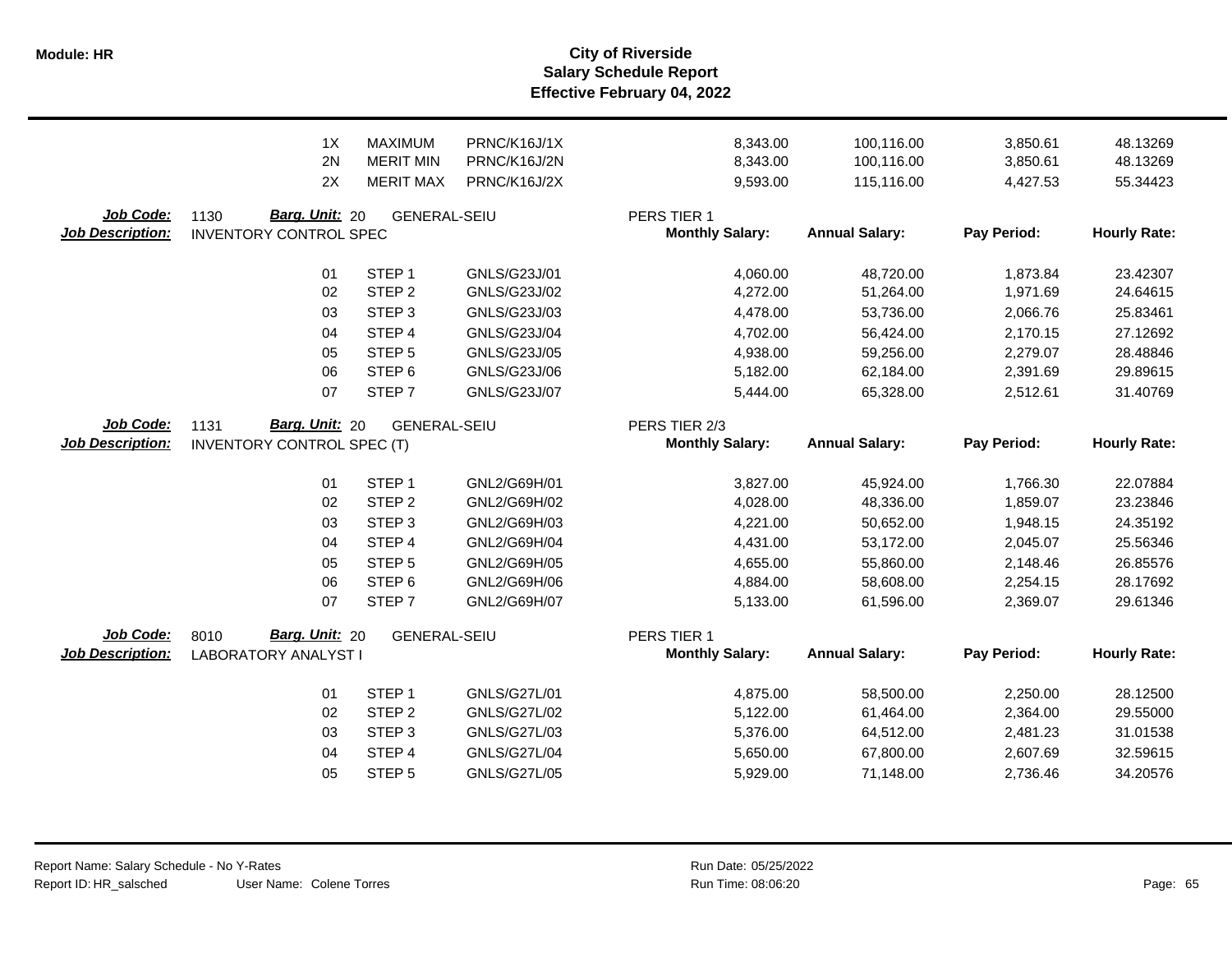| Job Code:<br><b>Job Description:</b> | <b>Barg. Unit: 20</b><br>8011<br>LABORATORY ANALYST I (T) |                   | <b>GENERAL-SEIU</b> | PERS TIER 2/3<br><b>Monthly Salary:</b> | <b>Annual Salary:</b> | Pay Period: | <b>Hourly Rate:</b> |
|--------------------------------------|-----------------------------------------------------------|-------------------|---------------------|-----------------------------------------|-----------------------|-------------|---------------------|
|                                      | 01                                                        | STEP <sub>1</sub> | GNL2/G73F/01        | 4,519.00                                | 54,228.00             | 2,085.69    | 26.07115            |
|                                      | 02                                                        | STEP <sub>2</sub> | GNL2/G73F/02        | 4,745.00                                | 56,940.00             | 2,190.00    | 27.37500            |
|                                      | 03                                                        | STEP <sub>3</sub> | GNL2/G73F/03        | 4,982.00                                | 59,784.00             | 2,299.38    | 28.74230            |
|                                      | 04                                                        | STEP 4            | GNL2/G73F/04        | 5,231.00                                | 62,772.00             | 2,414.30    | 30.17884            |
|                                      | 05                                                        | STEP <sub>5</sub> | GNL2/G73F/05        | 5,494.00                                | 65,928.00             | 2,535.69    | 31.69615            |
| Job Code:<br><b>Job Description:</b> | Barg. Unit: 20<br>8020<br><b>LABORATORY ANALYST II</b>    |                   | <b>GENERAL-SEIU</b> | PERS TIER 1<br><b>Monthly Salary:</b>   | <b>Annual Salary:</b> | Pay Period: | <b>Hourly Rate:</b> |
|                                      | 01                                                        | STEP <sub>1</sub> | GNLS/G34F/01        | 5,964.00                                | 71,568.00             | 2,752.61    | 34.40769            |
|                                      | 02                                                        | STEP <sub>2</sub> | GNLS/G34F/02        | 6,258.00                                | 75,096.00             | 2,888.30    | 36.10384            |
|                                      | 03                                                        | STEP <sub>3</sub> | GNLS/G34F/03        | 6,572.00                                | 78,864.00             | 3,033.23    | 37.91538            |
|                                      | 04                                                        | STEP 4            | <b>GNLS/G34F/04</b> | 6,897.00                                | 82,764.00             | 3,183.23    | 39.79038            |
|                                      | 05                                                        | STEP <sub>5</sub> | GNLS/G34F/05        | 7,243.00                                | 86,916.00             | 3,342.92    | 41.78653            |
| Job Code:                            | Barg. Unit: 20<br>8021                                    |                   | <b>GENERAL-SEIU</b> | PERS TIER 2/3                           |                       |             |                     |
| <b>Job Description:</b>              | LABORATORY ANALYST II (T)                                 |                   |                     | <b>Monthly Salary:</b>                  | <b>Annual Salary:</b> | Pay Period: | <b>Hourly Rate:</b> |
|                                      | 01                                                        | STEP <sub>1</sub> | GNL2/G78L/01        | 5,621.00                                | 67,452.00             | 2,594.30    | 32.42884            |
|                                      | 02                                                        | STEP <sub>2</sub> | GNL2/G78L/02        | 5,900.00                                | 70,800.00             | 2,723.07    | 34.03846            |
|                                      | 03                                                        | STEP <sub>3</sub> | GNL2/G78L/03        | 6,194.00                                | 74,328.00             | 2,858.76    | 35.73461            |
|                                      | 04                                                        | STEP <sub>4</sub> | GNL2/G78L/04        | 6,502.00                                | 78,024.00             | 3,000.92    | 37.51153            |
|                                      | 05                                                        | STEP <sub>5</sub> | GNL2/G78L/05        | 6,828.00                                | 81,936.00             | 3,151.38    | 39.39230            |
| Job Code:                            | Barg. Unit: 20<br>8025                                    |                   | <b>GENERAL-SEIU</b> | PERS TIER 1                             |                       |             |                     |
| <b>Job Description:</b>              | <b>LABORATORY ANALYST III</b>                             |                   |                     | <b>Monthly Salary:</b>                  | <b>Annual Salary:</b> | Pay Period: | <b>Hourly Rate:</b> |
|                                      | 01                                                        | STEP <sub>1</sub> | GNLS/G38C/01        | 6,779.00                                | 81,348.00             | 3,128.76    | 39.10961            |
|                                      | 02                                                        | STEP <sub>2</sub> | GNLS/G38C/02        | 7,119.00                                | 85,428.00             | 3,285.69    | 41.07115            |
|                                      | 03                                                        | STEP <sub>3</sub> | GNLS/G38C/03        | 7,470.00                                | 89,640.00             | 3,447.69    | 43.09615            |
|                                      | 04                                                        | STEP 4            | GNLS/G38C/04        | 7,845.00                                | 94,140.00             | 3,620.76    | 45.25961            |
|                                      | 05                                                        | STEP <sub>5</sub> | GNLS/G38C/05        | 8,244.00                                | 98,928.00             | 3,804.92    | 47.56153            |
|                                      |                                                           |                   |                     |                                         |                       |             |                     |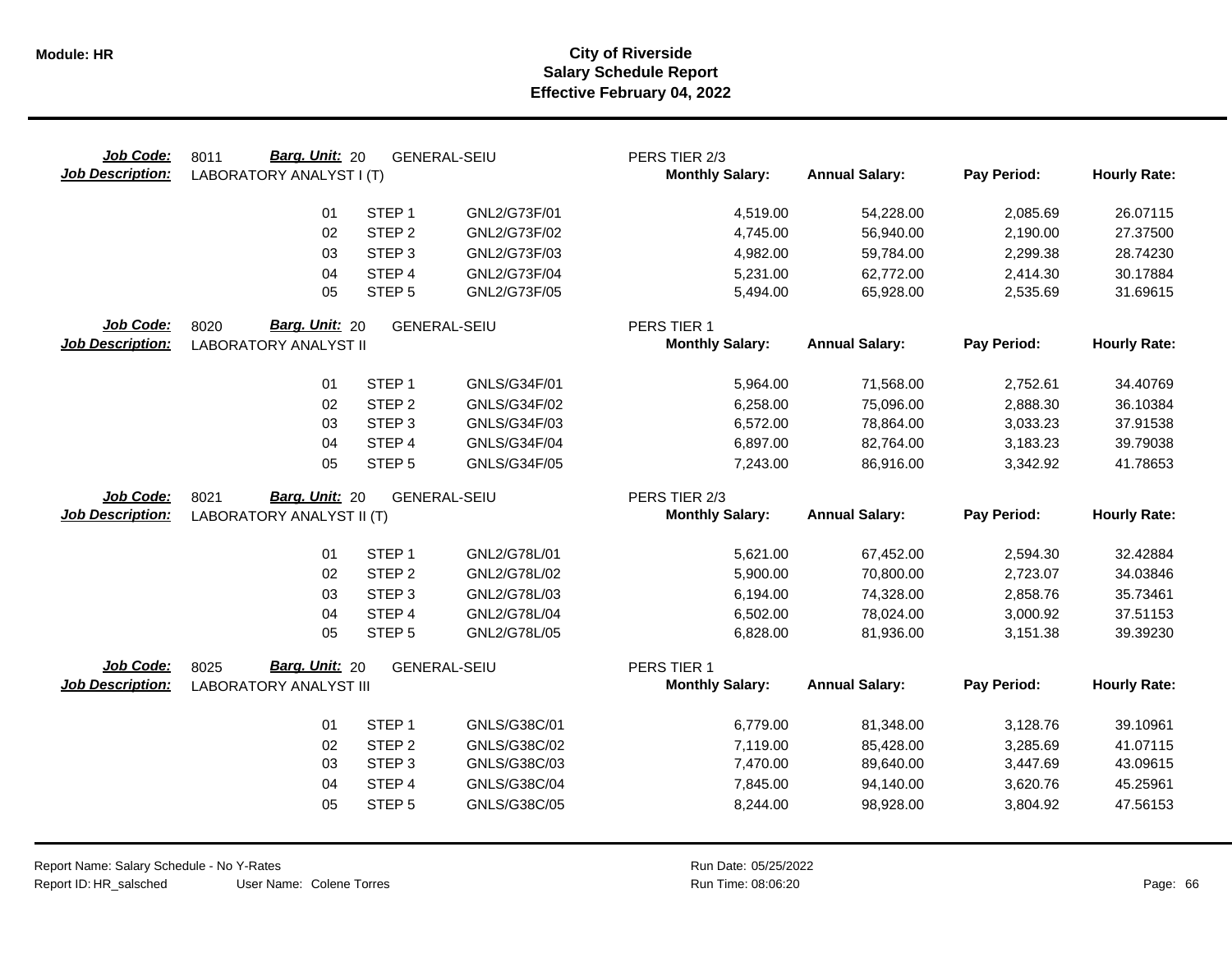| Job Code:<br><b>Job Description:</b> | <b>Barg. Unit: 20</b><br>8026<br>LABORATORY ANALYST III (T) | <b>GENERAL-SEIU</b>              |                              | PERS TIER 2/3<br><b>Monthly Salary:</b> | <b>Annual Salary:</b>   | Pay Period:          | <b>Hourly Rate:</b>  |
|--------------------------------------|-------------------------------------------------------------|----------------------------------|------------------------------|-----------------------------------------|-------------------------|----------------------|----------------------|
|                                      | 01                                                          | STEP <sub>1</sub>                | GNL2/G79N/01                 | 6,389.00                                | 76,668.00               | 2,948.76             | 36.85961             |
|                                      | 02                                                          | STEP <sub>2</sub>                | GNL2/G79N/02                 | 6,709.00                                | 80,508.00               | 3,096.46             | 38.70576             |
|                                      | 03                                                          | STEP <sub>3</sub>                | GNL2/G79N/03                 | 7,042.00                                | 84,504.00               | 3,250.15             | 40.62692             |
|                                      | 04                                                          | STEP 4                           | GNL2/G79N/04                 | 7,395.00                                | 88,740.00               | 3,413.07             | 42.66346             |
|                                      | 05                                                          | STEP <sub>5</sub>                | GNL2/G79N/05                 | 7,768.00                                | 93,216.00               | 3,585.23             | 44.81538             |
| Job Code:                            | Barg. Unit: 20<br>8000                                      | <b>GENERAL-SEIU</b>              |                              | PERS TIER 1                             |                         |                      |                      |
| <b>Job Description:</b>              | <b>LABORATORY ASSIST</b>                                    |                                  |                              | <b>Monthly Salary:</b>                  | <b>Annual Salary:</b>   | Pay Period:          | <b>Hourly Rate:</b>  |
|                                      | 01                                                          | STEP <sub>1</sub>                | GNLS/G20C/01                 | 3,827.00                                | 45,924.00               | 1,766.30             | 22.07884             |
|                                      | 02                                                          | STEP <sub>2</sub>                | GNLS/G20C/02                 | 4,009.00                                | 48,108.00               | 1,850.30             | 23.12884             |
|                                      | 03                                                          | STEP <sub>3</sub>                | GNLS/G20C/03                 | 4,210.00                                | 50,520.00               | 1,943.07             | 24.28846             |
|                                      | 04                                                          | STEP 4                           | GNLS/G20C/04                 | 4,420.00                                | 53,040.00               | 2,040.00             | 25.50000             |
|                                      | 05                                                          | STEP <sub>5</sub>                | GNLS/G20C/05                 | 4,640.00                                | 55,680.00               | 2,141.53             | 26.76923             |
| Job Code:                            | Barg. Unit: 20<br>8001                                      | <b>GENERAL-SEIU</b>              |                              | PERS TIER 2/3                           |                         |                      |                      |
| <b>Job Description:</b>              | <b>LABORATORY ASSIST (T)</b>                                |                                  |                              | <b>Monthly Salary:</b>                  | <b>Annual Salary:</b>   | Pay Period:          | <b>Hourly Rate:</b>  |
|                                      | 01                                                          | STEP <sub>1</sub>                | GNL2/G66M/01                 | 3,606.00                                | 43,272.00               | 1,664.30             | 20.80384             |
|                                      | 02                                                          | STEP <sub>2</sub>                | GNL2/G66M/02                 | 3,779.00                                | 45,348.00               | 1,744.15             | 21.80192             |
|                                      | 03                                                          | STEP <sub>3</sub>                | GNL2/G66M/03                 | 3,967.00                                | 47,604.00               | 1,830.92             | 22.88653             |
|                                      | 04                                                          | STEP <sub>4</sub>                | GNL2/G66M/04                 | 4,167.00                                | 50,004.00               | 1,923.23             | 24.04038             |
|                                      | 05                                                          | STEP <sub>5</sub>                | GNL2/G66M/05                 | 4,373.00                                | 52,476.00               | 2,018.30             | 25.22884             |
| Job Code:                            | Barg. Unit: 50<br>8030                                      | <b>SUPERVISORY</b>               |                              |                                         |                         |                      |                      |
|                                      |                                                             |                                  |                              |                                         |                         |                      |                      |
| <b>Job Description:</b>              | LABORATORY SUPERVISOR E                                     |                                  |                              | <b>Monthly Salary:</b>                  | <b>Annual Salary:</b>   | Pay Period:          | <b>Hourly Rate:</b>  |
|                                      |                                                             |                                  |                              |                                         |                         |                      |                      |
|                                      | 1 <sub>N</sub><br>1X                                        | <b>MINIMUM</b><br><b>MAXIMUM</b> | SUPV/U16D/1N<br>SUPV/U16D/1X | 6,857.00<br>9,185.00                    | 82,284.00<br>110,220.00 | 3,164.76<br>4,239.23 | 39.55961<br>52.99038 |
| Job Code:<br><b>Job Description:</b> | 6780<br>Barg. Unit: 20<br><b>LAND RECORDS TECH I</b>        | <b>GENERAL-SEIU</b>              |                              | PERS TIER 1<br><b>Monthly Salary:</b>   | <b>Annual Salary:</b>   | Pay Period:          | <b>Hourly Rate:</b>  |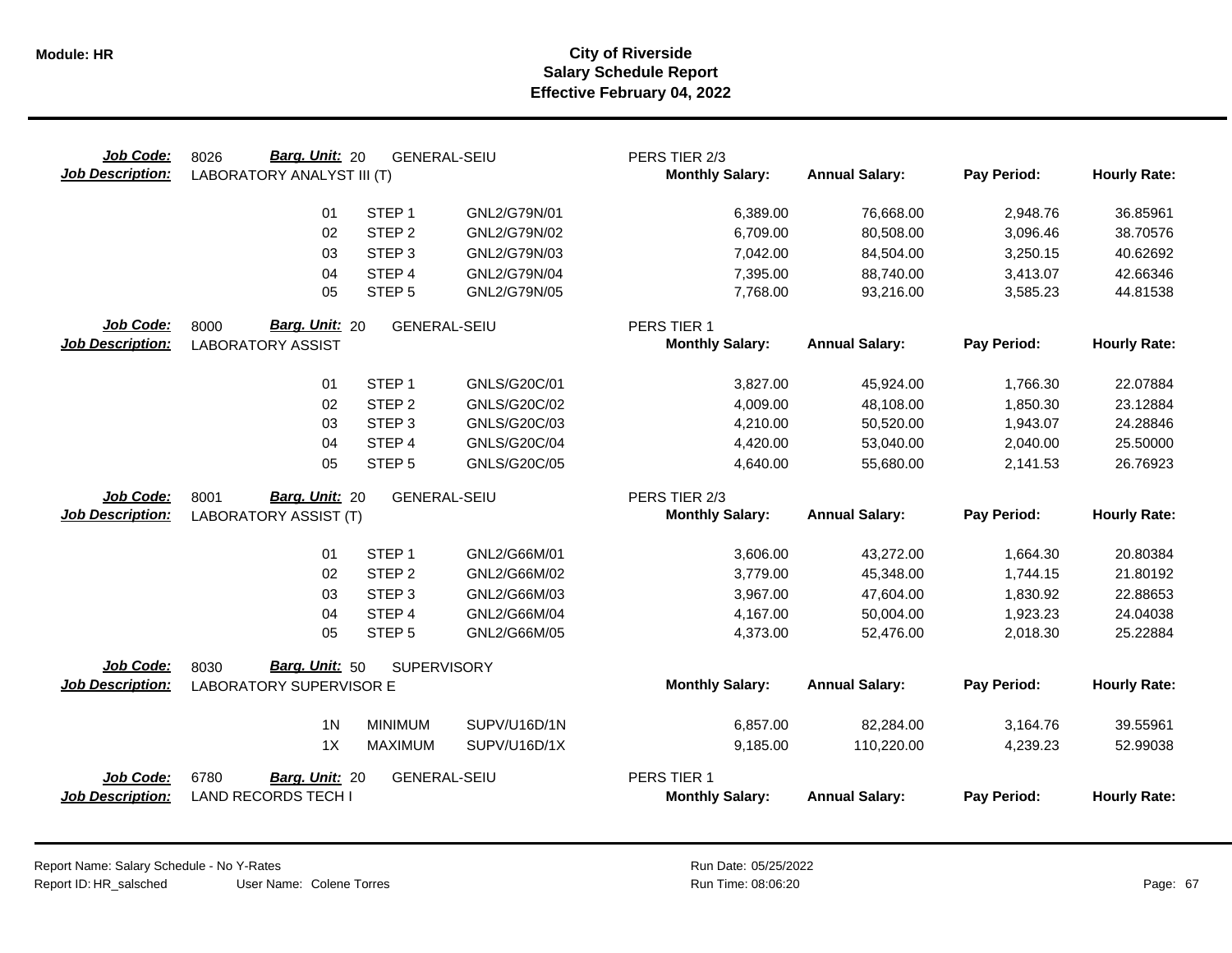**Salary Schedule Report Effective February 04, 2022 Module: HR City of Riverside**

|                         | 01<br>02                    | STEP <sub>1</sub><br>STEP <sub>2</sub> | GNLS/G33B/01<br>GNLS/G33B/02 | 5,376.00               | 64,512.00<br>67,692.00 | 2,481.23    | 31.01538            |
|-------------------------|-----------------------------|----------------------------------------|------------------------------|------------------------|------------------------|-------------|---------------------|
|                         |                             |                                        |                              |                        |                        |             |                     |
|                         |                             |                                        |                              | 5,641.00               |                        | 2,603.53    | 32.54423            |
|                         | 03                          | STEP <sub>3</sub>                      | GNLS/G33B/03                 | 5,924.00               | 71,088.00              | 2,734.15    | 34.17692            |
|                         | 04                          | STEP 4                                 | GNLS/G33B/04                 | 6,217.00               | 74,604.00              | 2,869.38    | 35.86730            |
|                         | 05                          | STEP <sub>5</sub>                      | GNLS/G33B/05                 | 6,528.00               | 78,336.00              | 3,012.92    | 37.66153            |
| Job Code:               | 6781<br>Barg. Unit: 20      |                                        | <b>GENERAL-SEIU</b>          | PERS TIER 2/3          |                        |             |                     |
| Job Description:        | LAND RECORDS TECH I (T)     |                                        |                              | <b>Monthly Salary:</b> | <b>Annual Salary:</b>  | Pay Period: | <b>Hourly Rate:</b> |
|                         | 01                          | STEP <sub>1</sub>                      | GNL2/G77M/01                 | 5,065.00               | 60,780.00              | 2,337.69    | 29.22115            |
|                         | 02                          | STEP <sub>2</sub>                      | GNL2/G77M/02                 | 5,318.00               | 63,816.00              | 2,454.46    | 30.68076            |
|                         | 03                          | STEP <sub>3</sub>                      | GNL2/G77M/03                 | 5,582.00               | 66,984.00              | 2,576.30    | 32.20384            |
|                         | 04                          | STEP 4                                 | GNL2/G77M/04                 | 5,860.00               | 70,320.00              | 2,704.61    | 33.80769            |
|                         | 05                          | STEP <sub>5</sub>                      | GNL2/G77M/05                 | 6,154.00               | 73,848.00              | 2,840.30    | 35.50384            |
| Job Code:               | Barg. Unit: 20<br>6790      |                                        | <b>GENERAL-SEIU</b>          | PERS TIER 1            |                        |             |                     |
| <b>Job Description:</b> | <b>LAND RECORDS TECH II</b> |                                        |                              | <b>Monthly Salary:</b> | <b>Annual Salary:</b>  | Pay Period: | <b>Hourly Rate:</b> |
|                         | 01                          | STEP <sub>1</sub>                      | GNLS/G40B/01                 | 6,217.00               | 74,604.00              | 2,869.38    | 35.86730            |
|                         | 02                          | STEP <sub>2</sub>                      | GNLS/G40B/02                 | 6,528.00               | 78,336.00              | 3,012.92    | 37.66153            |
|                         | 03                          | STEP <sub>3</sub>                      | GNLS/G40B/03                 | 6,860.00               | 82,320.00              | 3,166.15    | 39.57692            |
|                         | 04                          | STEP 4                                 | GNLS/G40B/04                 | 7,196.00               | 86,352.00              | 3,321.23    | 41.51538            |
|                         | 05                          | STEP <sub>5</sub>                      | <b>GNLS/G40B/05</b>          | 7,559.00               | 90,708.00              | 3,488.76    | 43.60961            |
| Job Code:               | 6791<br>Barg. Unit: 20      |                                        | <b>GENERAL-SEIU</b>          | PERS TIER 2/3          |                        |             |                     |
| <b>Job Description:</b> | LAND RECORDS TECH II (T)    |                                        |                              | <b>Monthly Salary:</b> | <b>Annual Salary:</b>  | Pay Period: | <b>Hourly Rate:</b> |
|                         | 01                          | STEP <sub>1</sub>                      | GNL2/G80M/01                 | 5,860.00               | 70,320.00              | 2,704.61    | 33.80769            |
|                         | 02                          | STEP <sub>2</sub>                      | GNL2/G80M/02                 | 6,154.00               | 73,848.00              | 2,840.30    | 35.50384            |
|                         | 03                          | STEP <sub>3</sub>                      | GNL2/G80M/03                 | 6,464.00               | 77,568.00              | 2,983.38    | 37.29230            |
|                         | 04                          | STEP 4                                 | GNL2/G80M/04                 | 6,783.00               | 81,396.00              | 3,130.61    | 39.13269            |
|                         | 05                          | STEP <sub>5</sub>                      | GNL2/G80M/05                 | 7,124.00               | 85,488.00              | 3,288.00    | 41.10000            |
| Job Code:               | Barg. Unit: 20<br>3035      |                                        | <b>GENERAL-SEIU</b>          | PERS TIER 1            |                        |             |                     |
| <b>Job Description:</b> | <b>LANDSCAPE MAINT INSP</b> |                                        |                              | <b>Monthly Salary:</b> | <b>Annual Salary:</b>  | Pay Period: | <b>Hourly Rate:</b> |
|                         | 01                          | STEP <sub>1</sub>                      | GNLS/G31D/01                 | 4,640.00               | 55,680.00              | 2,141.53    | 26.76923            |

Report Name: Salary Schedule - No Y-Rates

Report ID: HR\_salsched

Run Date: 05/25/2022 08:06:20 Colene Torres Run Time: Page: 68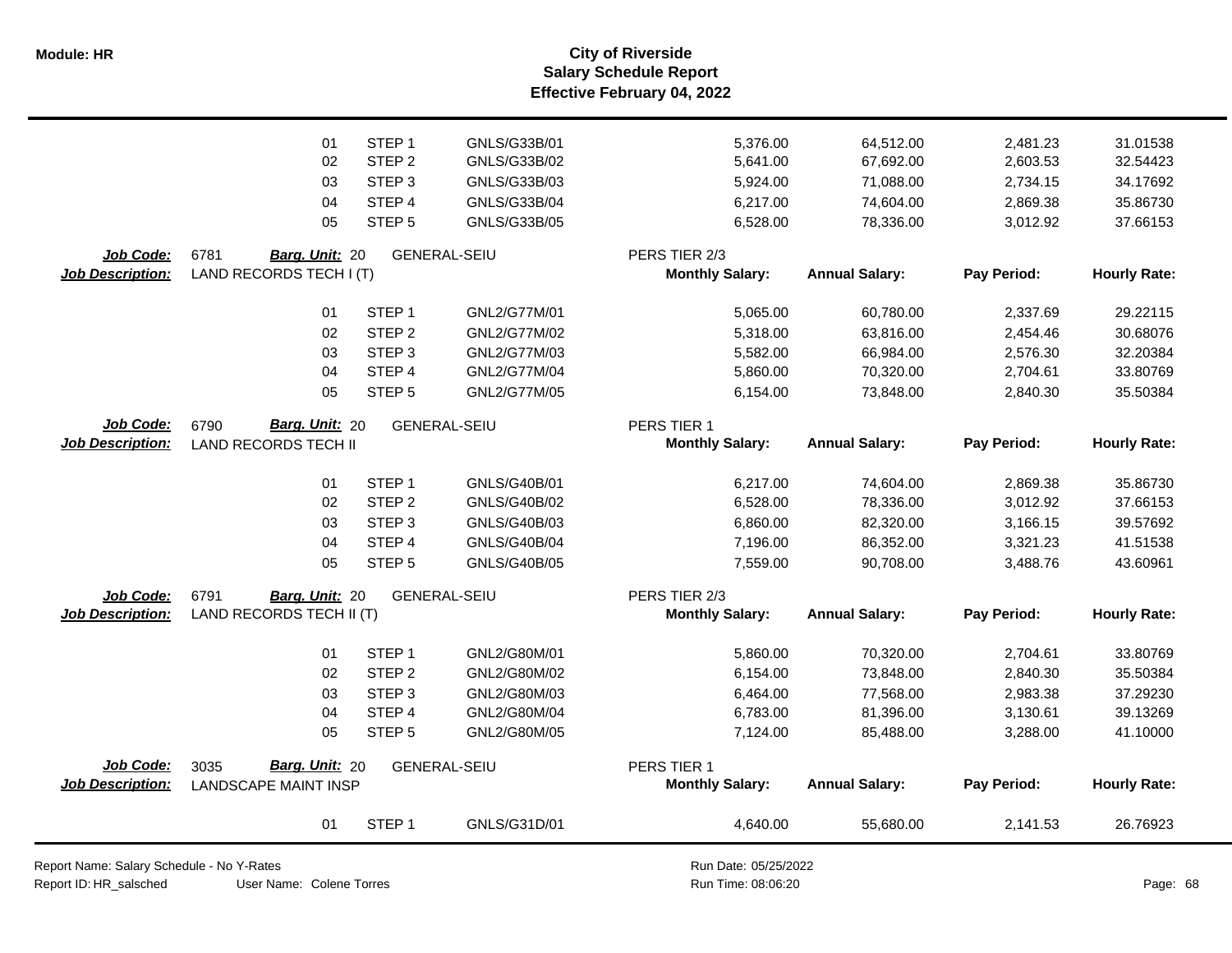**Salary Schedule Report Effective February 04, 2022 Module: HR City of Riverside**

|                         | 02                            | STEP <sub>2</sub>   | GNLS/G31D/02    | 4,874.00               | 58,488.00             | 2,249.53    | 28.11923            |
|-------------------------|-------------------------------|---------------------|-----------------|------------------------|-----------------------|-------------|---------------------|
|                         | 03                            | STEP <sub>3</sub>   | GNLS/G31D/03    | 5,115.00               | 61,380.00             | 2,360.76    | 29.50961            |
|                         | 04                            | STEP 4              | GNLS/G31D/04    | 5,376.00               | 64,512.00             | 2,481.23    | 31.01538            |
|                         | 05                            | STEP <sub>5</sub>   | GNLS/G31D/05    | 5,641.00               | 67,692.00             | 2,603.53    | 32.54423            |
|                         | 06                            | STEP <sub>6</sub>   | GNLS/G31D/06    | 5,924.00               | 71,088.00             | 2,734.15    | 34.17692            |
|                         | 07                            | STEP <sub>7</sub>   | GNLS/G31D/07    | 6,217.00               | 74,604.00             | 2,869.38    | 35.86730            |
|                         |                               |                     |                 |                        |                       |             |                     |
| Job Code:               | Barg. Unit: 20<br>3036        | <b>GENERAL-SEIU</b> |                 | PERS TIER 2/3          |                       |             |                     |
| <b>Job Description:</b> | LANDSCAPE MAINT INSP (T)      |                     |                 | <b>Monthly Salary:</b> | <b>Annual Salary:</b> | Pay Period: | <b>Hourly Rate:</b> |
|                         | 01                            | STEP <sub>1</sub>   | GNL2/G77A/01    | 4,373.00               | 52,476.00             | 2,018.30    | 25.22884            |
|                         | 02                            | STEP <sub>2</sub>   | GNL2/G77A/02    | 4,596.00               | 55,152.00             | 2,121.23    | 26.51538            |
|                         | 03                            | STEP <sub>3</sub>   | GNL2/G77A/03    | 4,821.00               | 57,852.00             | 2,225.07    | 27.81346            |
|                         | 04                            | STEP 4              | GNL2/G77A/04    | 5,065.00               | 60,780.00             | 2,337.69    | 29.22115            |
|                         | 05                            | STEP <sub>5</sub>   | GNL2/G77A/05    | 5,318.00               | 63,816.00             | 2,454.46    | 30.68076            |
|                         | 06                            | STEP <sub>6</sub>   | GNL2/G77A/06    | 5,582.00               | 66,984.00             | 2,576.30    | 32.20384            |
|                         | 07                            | STEP <sub>7</sub>   | GNL2/G77A/07    | 5,860.00               | 70,320.00             | 2,704.61    | 33.80769            |
|                         |                               |                     |                 |                        |                       |             |                     |
| Job Code:               | Barg. Unit: 30<br>8915        |                     | SPECIAL CLASSES |                        |                       |             |                     |
| <b>Job Description:</b> | <b>LAW CLERK</b>              |                     |                 | <b>Monthly Salary:</b> | <b>Annual Salary:</b> | Pay Period: | <b>Hourly Rate:</b> |
|                         | 1 <sub>N</sub>                | <b>MINIMUM</b>      | SPCM/J34A/1N    | 2,600.00               | 31,200.00             | 1,200.00    | 15.00000            |
|                         | 1X                            | <b>MAXIMUM</b>      | SPCM/J34A/1X    | 2,972.06               | 35,664.72             | 1,371.72    | 17.14650            |
| Job Code:               | 8761<br>Barg. Unit: 25        | CONFIDENTIAL        |                 |                        |                       |             |                     |
| <b>Job Description:</b> | LEAD OUTREACH WRK TRAINEE (C) |                     |                 | <b>Monthly Salary:</b> | <b>Annual Salary:</b> | Pay Period: | <b>Hourly Rate:</b> |
|                         |                               |                     |                 |                        |                       |             |                     |
|                         | 1 <sub>N</sub>                | <b>MINIMUM</b>      | CNFS/C14D/1N    | 2,686.00               | 32,232.00             | 1,239.69    | 15.49615            |
|                         | 1X                            | <b>MAXIMUM</b>      | CNFS/C14D/1X    | 2,961.00               | 35,532.00             | 1,366.61    | 17.08269            |
| Job Code:               | Barg. Unit: 25<br>8757        | CONFIDENTIAL        |                 |                        |                       |             |                     |
| <b>Job Description:</b> | LEAD OUTREACH WRK (C)         |                     |                 | <b>Monthly Salary:</b> | <b>Annual Salary:</b> | Pay Period: | <b>Hourly Rate:</b> |
|                         | 1 <sub>N</sub>                | <b>MINIMUM</b>      | CNFS/C19A/1N    | 3,109.00               | 37,308.00             | 1,434.92    | 17.93653            |
|                         | 1X                            | <b>MAXIMUM</b>      | CNFS/C19A/1X    | 4,164.00               | 49,968.00             | 1,921.84    | 24.02307            |
|                         |                               |                     |                 |                        |                       |             |                     |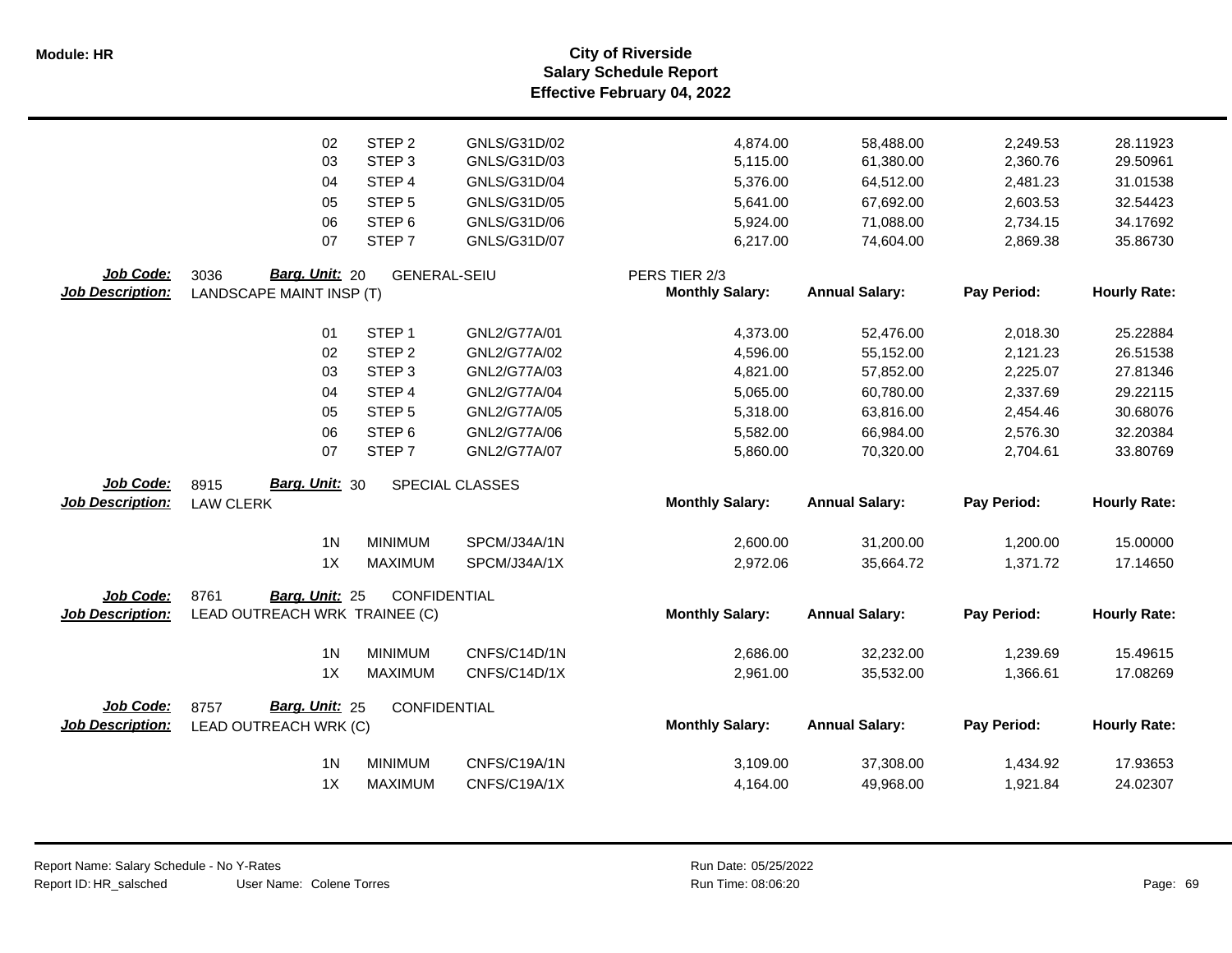| Job Code:               | Barg. Unit: 25<br>0310 | CONFIDENTIAL        |              |                        |                       |             |                     |
|-------------------------|------------------------|---------------------|--------------|------------------------|-----------------------|-------------|---------------------|
| <b>Job Description:</b> | <b>LEGAL SECRETARY</b> |                     |              | <b>Monthly Salary:</b> | <b>Annual Salary:</b> | Pay Period: | <b>Hourly Rate:</b> |
|                         | 1 <sub>N</sub>         | <b>MINIMUM</b>      | CNFS/C28A/1N | 3,538.00               | 42,456.00             | 1,632.92    | 20.41153            |
|                         | 1X                     | <b>MAXIMUM</b>      | CNFS/C28A/1X | 5,693.00               | 68,316.00             | 2,627.53    | 32.84423            |
|                         | 2N                     | <b>MERIT MIN</b>    | CNFS/C28A/2N | 5,693.00               | 68,316.00             | 2,627.53    | 32.84423            |
|                         | 2X                     | <b>MERIT MAX</b>    | CNFS/C28A/2X | 6,546.00               | 78,552.00             | 3,021.23    | 37.76538            |
|                         |                        |                     |              |                        |                       |             |                     |
| Job Code:               | 0320<br>Barg. Unit: 25 | CONFIDENTIAL        |              |                        |                       |             |                     |
| <b>Job Description:</b> | LEGAL SUP SPEC (C) N   |                     |              | <b>Monthly Salary:</b> | <b>Annual Salary:</b> | Pay Period: | <b>Hourly Rate:</b> |
|                         | 1 <sub>N</sub>         | <b>MINIMUM</b>      | CNFS/C33A/1N | 2,600.00               | 31,200.00             | 1,200.00    | 15.00000            |
|                         | 1X                     | <b>MAXIMUM</b>      | CNFS/C33A/1X | 5,690.00               | 68,280.00             | 2,626.15    | 32.82692            |
|                         | 2N                     | <b>MERIT MIN</b>    | CNFS/C33A/2N | 5,690.00               | 68,280.00             | 2,626.15    | 32.82692            |
|                         | 2X                     | <b>MERIT MAX</b>    | CNFS/C33A/2X | 6,543.00               | 78,516.00             | 3,019.84    | 37.74807            |
|                         |                        |                     |              |                        |                       |             |                     |
| Job Code:               | Barg. Unit: 10<br>8925 | <b>MANAGEMENT</b>   |              |                        |                       |             |                     |
| <b>Job Description:</b> | LEGAL SVCS MGR E       |                     |              | <b>Monthly Salary:</b> | <b>Annual Salary:</b> | Pay Period: | <b>Hourly Rate:</b> |
|                         | 1 <sup>N</sup>         | <b>MINIMUM</b>      | MGTS/M50H/1N | 5,533.00               | 66,396.00             | 2,553.69    | 31.92115            |
|                         | 1X                     | <b>MAXIMUM</b>      | MGTS/M50H/1X | 7,409.00               | 88,908.00             | 3,419.53    | 42.74423            |
|                         | 2N                     | <b>MERIT MIN</b>    | MGTS/M50H/2N | 7,409.00               | 88,908.00             | 3,419.53    | 42.74423            |
|                         | 2X                     | <b>MERIT MAX</b>    | MGTS/M50H/2X | 8,520.00               | 102,240.00            | 3,932.30    | 49.15384            |
| Job Code:               | Barg. Unit: 20<br>5915 | <b>GENERAL-SEIU</b> |              | PERS TIER 1            |                       |             |                     |
| <b>Job Description:</b> | <b>LIBRARIAN</b>       |                     |              | <b>Monthly Salary:</b> | <b>Annual Salary:</b> | Pay Period: | <b>Hourly Rate:</b> |
|                         |                        |                     |              |                        |                       |             |                     |
|                         | 01                     | STEP <sub>1</sub>   | GNLS/G35C/01 | 4,874.00               | 58,488.00             | 2,249.53    | 28.11923            |
|                         | 02                     | STEP <sub>2</sub>   | GNLS/G35C/02 | 5,115.00               | 61,380.00             | 2,360.76    | 29.50961            |
|                         | 03                     | STEP <sub>3</sub>   | GNLS/G35C/03 | 5,376.00               | 64,512.00             | 2,481.23    | 31.01538            |
|                         | 04                     | STEP 4              | GNLS/G35C/04 | 5,641.00               | 67,692.00             | 2,603.53    | 32.54423            |
|                         | 05                     | STEP <sub>5</sub>   | GNLS/G35C/05 | 5,924.00               | 71,088.00             | 2,734.15    | 34.17692            |
|                         | 06                     | STEP 6              | GNLS/G35C/06 | 6,217.00               | 74,604.00             | 2,869.38    | 35.86730            |
|                         | 07                     | STEP <sub>7</sub>   | GNLS/G35C/07 | 6,528.00               | 78,336.00             | 3,012.92    | 37.66153            |
|                         | 08                     | STEP <sub>8</sub>   | GNLS/G35C/08 | 6,860.00               | 82,320.00             | 3,166.15    | 39.57692            |
|                         |                        |                     |              |                        |                       |             |                     |

User Name: Colene Torres Report Name: Salary Schedule - No Y-Rates Report ID: HR\_salsched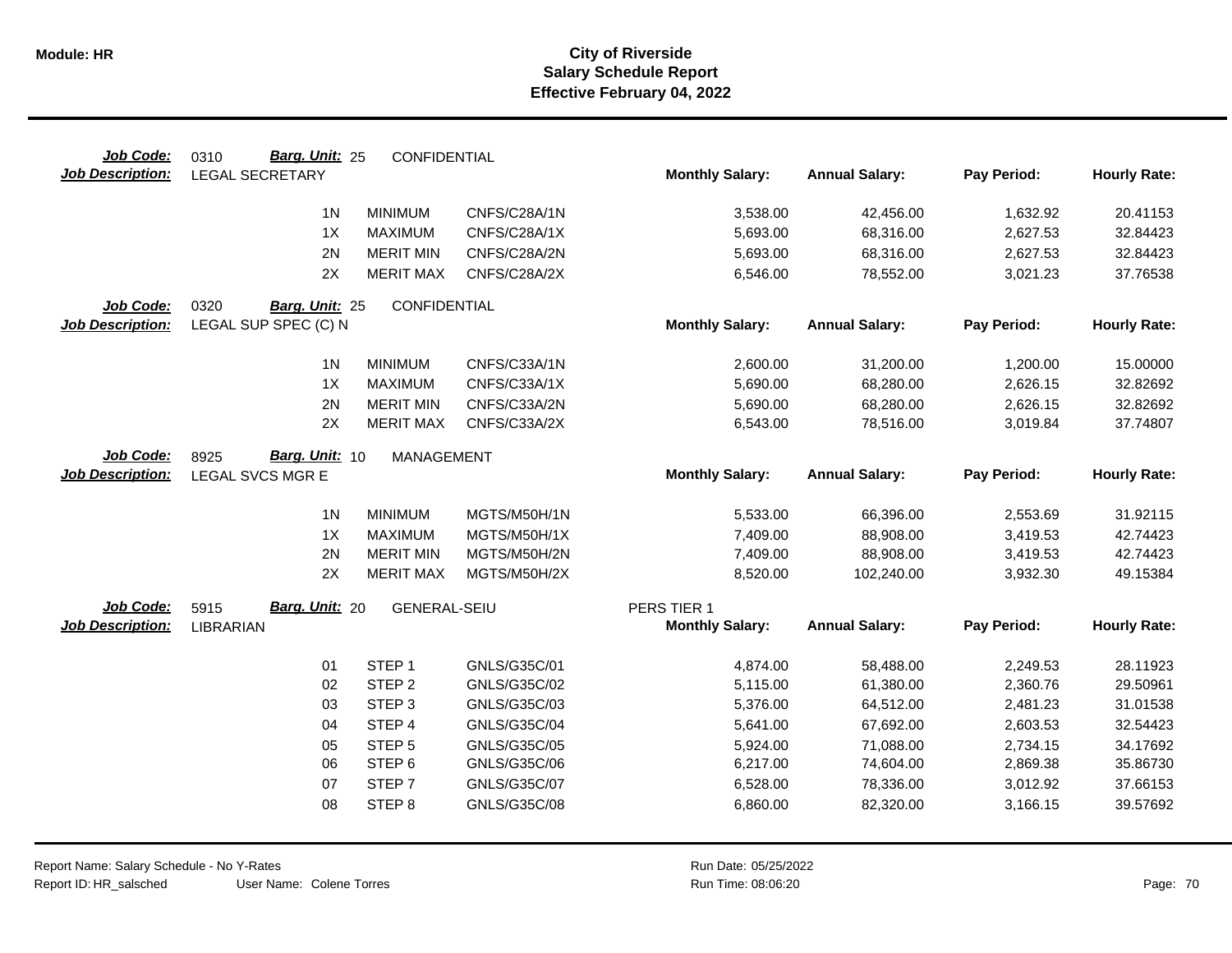| Job Code:<br><b>Job Description:</b> | Barg. Unit: 20<br>5917<br>LIBRARIAN (T)         |                   | <b>GENERAL-SEIU</b> | PERS TIER 2/3<br><b>Monthly Salary:</b> | <b>Annual Salary:</b> | Pay Period: | <b>Hourly Rate:</b> |
|--------------------------------------|-------------------------------------------------|-------------------|---------------------|-----------------------------------------|-----------------------|-------------|---------------------|
|                                      | 01                                              | STEP <sub>1</sub> | GNL2/G79D/01        | 4,596.00                                | 55,152.00             | 2,121.23    | 26.51538            |
|                                      | 02                                              | STEP <sub>2</sub> | GNL2/G79D/02        | 4,821.00                                | 57,852.00             | 2,225.07    | 27.81346            |
|                                      | 03                                              | STEP <sub>3</sub> | GNL2/G79D/03        | 5,065.00                                | 60,780.00             | 2,337.69    | 29.22115            |
|                                      | 04                                              | STEP 4            | GNL2/G79D/04        | 5,318.00                                | 63,816.00             | 2,454.46    | 30.68076            |
|                                      | 05                                              | STEP <sub>5</sub> | GNL2/G79D/05        | 5,582.00                                | 66,984.00             | 2,576.30    | 32.20384            |
|                                      | 06                                              | STEP <sub>6</sub> | GNL2/G79D/06        | 5,860.00                                | 70,320.00             | 2,704.61    | 33.80769            |
|                                      | 07                                              | STEP <sub>7</sub> | GNL2/G79D/07        | 6,154.00                                | 73,848.00             | 2,840.30    | 35.50384            |
|                                      | 08                                              | STEP <sub>8</sub> | GNL2/G79D/08        | 6,464.00                                | 77,568.00             | 2,983.38    | 37.29230            |
| Job Code:                            | 5916<br>Barg. Unit: 20                          |                   | <b>GENERAL-SEIU</b> | PERS TIER 1                             |                       |             |                     |
| <b>Job Description:</b>              | <b>LIBRARIAN TRNE</b>                           |                   |                     | <b>Monthly Salary:</b>                  | <b>Annual Salary:</b> | Pay Period: | <b>Hourly Rate:</b> |
|                                      | 01                                              | STEP <sub>1</sub> | GNLS/G20A/01        | 4,210.00                                | 50,520.00             | 1,943.07    | 24.28846            |
|                                      | 02                                              | STEP <sub>2</sub> | GNLS/G20A/02        | 4,420.00                                | 53,040.00             | 2,040.00    | 25.50000            |
|                                      | 03                                              | STEP <sub>3</sub> | GNLS/G20A/03        | 4,640.00                                | 55,680.00             | 2,141.53    | 26.76923            |
| Job Code:                            | 5918<br>Barg. Unit: 20                          |                   | <b>GENERAL-SEIU</b> | PERS TIER 2/3                           |                       |             |                     |
| <b>Job Description:</b>              | <b>LIBRARIAN TRNE (T)</b>                       |                   |                     | <b>Monthly Salary:</b>                  | <b>Annual Salary:</b> | Pay Period: | <b>Hourly Rate:</b> |
|                                      | 01                                              | STEP <sub>1</sub> | GNL2/G66G/01        | 3,967.00                                | 47,604.00             | 1,830.92    | 22.88653            |
|                                      | 02                                              | STEP <sub>2</sub> | GNL2/G66G/02        | 4,167.00                                | 50,004.00             | 1,923.23    | 24.04038            |
|                                      | 03                                              | STEP <sub>3</sub> | GNL2/G66G/03        | 4,373.00                                | 52,476.00             | 2,018.30    | 25.22884            |
| Job Code:<br><b>Job Description:</b> | 5785<br>Barg. Unit: 20<br><b>LIBRARY ASSIST</b> |                   | <b>GENERAL-SEIU</b> | PERS TIER 1<br><b>Monthly Salary:</b>   | <b>Annual Salary:</b> | Pay Period: | <b>Hourly Rate:</b> |
|                                      |                                                 |                   |                     |                                         |                       |             |                     |
|                                      | 01                                              | STEP <sub>1</sub> | GNLS/G19C/01        | 2,849.00                                | 34,188.00             | 1,314.92    | 16.43653            |
|                                      | 02                                              | STEP <sub>2</sub> | GNLS/G19C/02        | 2,994.00                                | 35,928.00             | 1,381.84    | 17.27307            |
|                                      | 03                                              | STEP <sub>3</sub> | GNLS/G19C/03        | 3,141.00                                | 37,692.00             | 1,449.69    | 18.12115            |
|                                      | 04                                              | STEP 4            | GNLS/G19C/04        | 3,299.00                                | 39,588.00             | 1,522.61    | 19.03269            |
|                                      | 05                                              | STEP <sub>5</sub> | GNLS/G19C/05        | 3,463.00                                | 41,556.00             | 1,598.30    | 19.97884            |
|                                      | 06                                              | STEP <sub>6</sub> | GNLS/G19C/06        | 3,634.00                                | 43,608.00             | 1,677.23    | 20.96538            |
|                                      | 07                                              | STEP <sub>7</sub> | GNLS/G19C/07        | 3,827.00                                | 45,924.00             | 1,766.30    | 22.07884            |

Report Name: Salary Schedule - No Y-Rates

Report ID: HR\_salsched

User Name: Colene Torres

Run Date: 05/25/2022 08:06:20 Colene Torres Run Time: Page: 71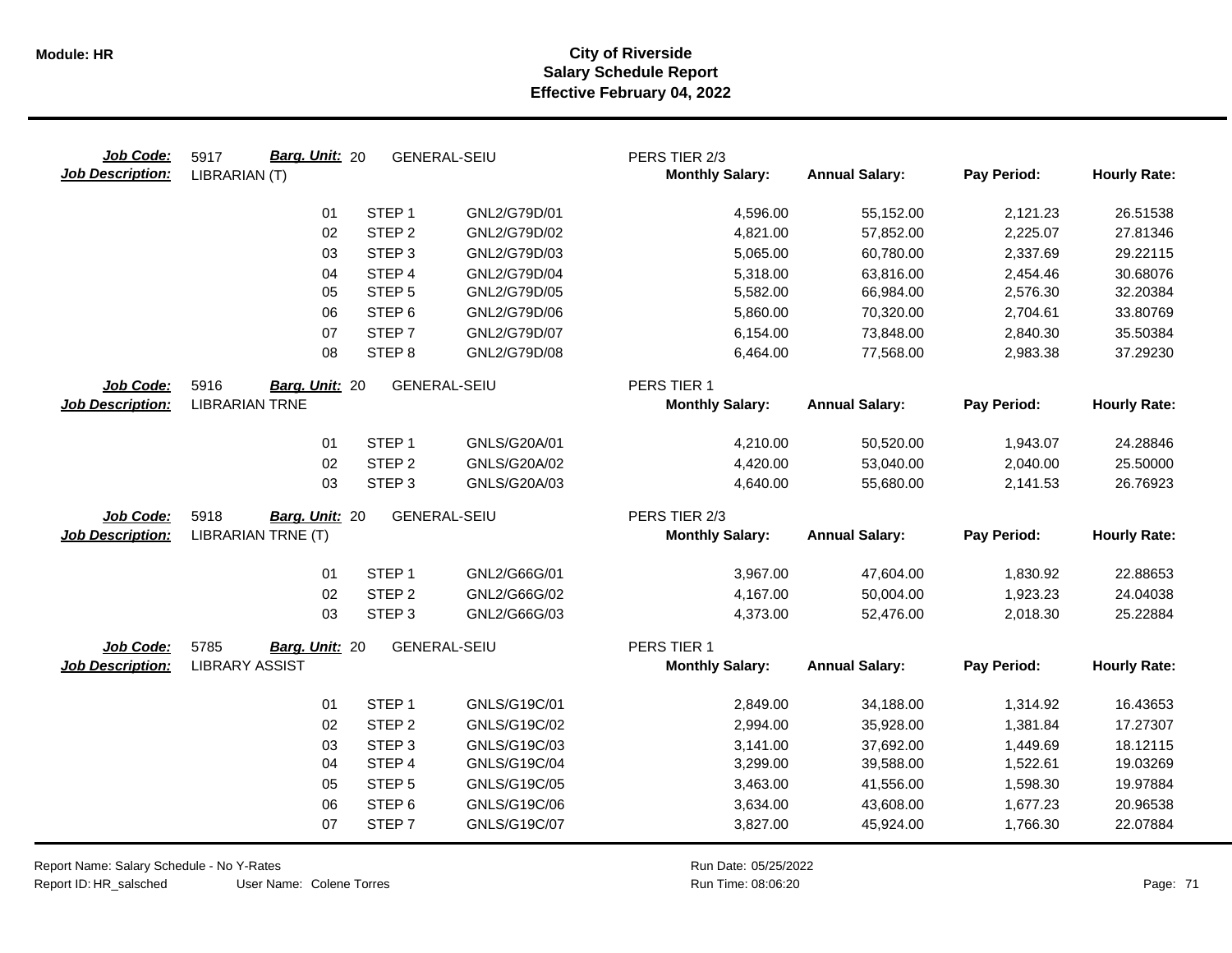**Salary Schedule Report Effective February 04, 2022 Module: HR City of Riverside**

|                                      | 08<br>09<br>10                                      | STEP <sub>8</sub><br>STEP <sub>9</sub><br>STEP 10           | GNLS/G19C/08<br>GNLS/G19C/09<br>GNLS/G19C/10 | 4,009.00<br>4,210.00<br>4,420.00        | 48,108.00<br>50,520.00<br>53,040.00 | 1,850.30<br>1,943.07<br>2,040.00 | 23.12884<br>24.28846<br>25.50000 |
|--------------------------------------|-----------------------------------------------------|-------------------------------------------------------------|----------------------------------------------|-----------------------------------------|-------------------------------------|----------------------------------|----------------------------------|
| Job Code:<br><b>Job Description:</b> | Barg. Unit: 20<br>5786<br><b>LIBRARY ASSIST (T)</b> |                                                             | <b>GENERAL-SEIU</b>                          | PERS TIER 2/3<br><b>Monthly Salary:</b> | <b>Annual Salary:</b>               | Pay Period:                      | <b>Hourly Rate:</b>              |
|                                      | 01<br>02                                            | STEP <sub>1</sub><br>STEP <sub>2</sub><br>STEP <sub>3</sub> | GNL2/G65G/01<br>GNL2/G65G/02<br>GNL2/G65G/03 | 2,686.00<br>2,821.00                    | 32,232.00<br>33,852.00              | 1,239.69<br>1,302.00             | 15.49615<br>16.27500<br>17.07692 |
|                                      | 03<br>04<br>05                                      | STEP <sub>4</sub><br>STEP <sub>5</sub>                      | GNL2/G65G/04<br>GNL2/G65G/05                 | 2,960.00<br>3,109.00<br>3,264.00        | 35,520.00<br>37,308.00<br>39,168.00 | 1,366.15<br>1,434.92<br>1,506.46 | 17.93653<br>18.83076             |
|                                      | 06<br>07                                            | STEP <sub>6</sub><br>STEP <sub>7</sub>                      | GNL2/G65G/06<br>GNL2/G65G/07                 | 3,427.00<br>3,606.00                    | 41,124.00<br>43,272.00              | 1,581.69<br>1,664.30             | 19.77115<br>20.80384             |
|                                      | 08<br>09<br>10                                      | STEP <sub>8</sub><br>STEP <sub>9</sub><br>STEP 10           | GNL2/G65G/08<br>GNL2/G65G/09<br>GNL2/G65G/10 | 3,779.00<br>3,967.00<br>4,167.00        | 45,348.00<br>47,604.00<br>50,004.00 | 1,744.15<br>1,830.92<br>1,923.23 | 21.80192<br>22.88653<br>24.04038 |
| Job Code:<br><b>Job Description:</b> | Barg. Unit: 20<br>5865<br><b>LIBRARY ASSOC</b>      |                                                             | <b>GENERAL-SEIU</b>                          | PERS TIER 1<br><b>Monthly Salary:</b>   | <b>Annual Salary:</b>               | Pay Period:                      | <b>Hourly Rate:</b>              |
|                                      | 01                                                  | STEP <sub>1</sub>                                           | GNLS/G25C/01                                 | 4,420.00                                | 53,040.00                           | 2,040.00                         | 25.50000                         |
|                                      | 02<br>03                                            | STEP <sub>2</sub><br>STEP <sub>3</sub>                      | GNLS/G25C/02<br>GNLS/G25C/03                 | 4,640.00<br>4,874.00                    | 55,680.00<br>58,488.00              | 2,141.53<br>2,249.53             | 26.76923<br>28.11923             |
|                                      | 04<br>05                                            | STEP 4<br>STEP <sub>5</sub>                                 | GNLS/G25C/04<br>GNLS/G25C/05                 | 5,115.00<br>5,376.00                    | 61,380.00<br>64,512.00              | 2,360.76<br>2,481.23             | 29.50961<br>31.01538             |
| Job Code:<br><b>Job Description:</b> | Barg. Unit: 20<br>5866<br>LIBRARY ASSOC (T)         |                                                             | <b>GENERAL-SEIU</b>                          | PERS TIER 2/3<br><b>Monthly Salary:</b> | <b>Annual Salary:</b>               | Pay Period:                      | <b>Hourly Rate:</b>              |
|                                      | 01                                                  | STEP <sub>1</sub>                                           | GNL2/G71G/01                                 | 4,167.00                                | 50,004.00                           | 1,923.23                         | 24.04038                         |
|                                      | 02                                                  | STEP <sub>2</sub>                                           | GNL2/G71G/02                                 | 4,373.00                                | 52,476.00                           | 2,018.30                         | 25.22884                         |
|                                      | 03                                                  | STEP <sub>3</sub>                                           | GNL2/G71G/03                                 | 4,596.00                                | 55,152.00                           | 2,121.23                         | 26.51538                         |
|                                      | 04                                                  | STEP 4                                                      | GNL2/G71G/04                                 | 4,821.00                                | 57,852.00                           | 2,225.07                         | 27.81346                         |
|                                      | 05                                                  | STEP <sub>5</sub>                                           | GNL2/G71G/05                                 | 5,065.00                                | 60,780.00                           | 2,337.69                         | 29.22115                         |
|                                      |                                                     |                                                             |                                              |                                         |                                     |                                  |                                  |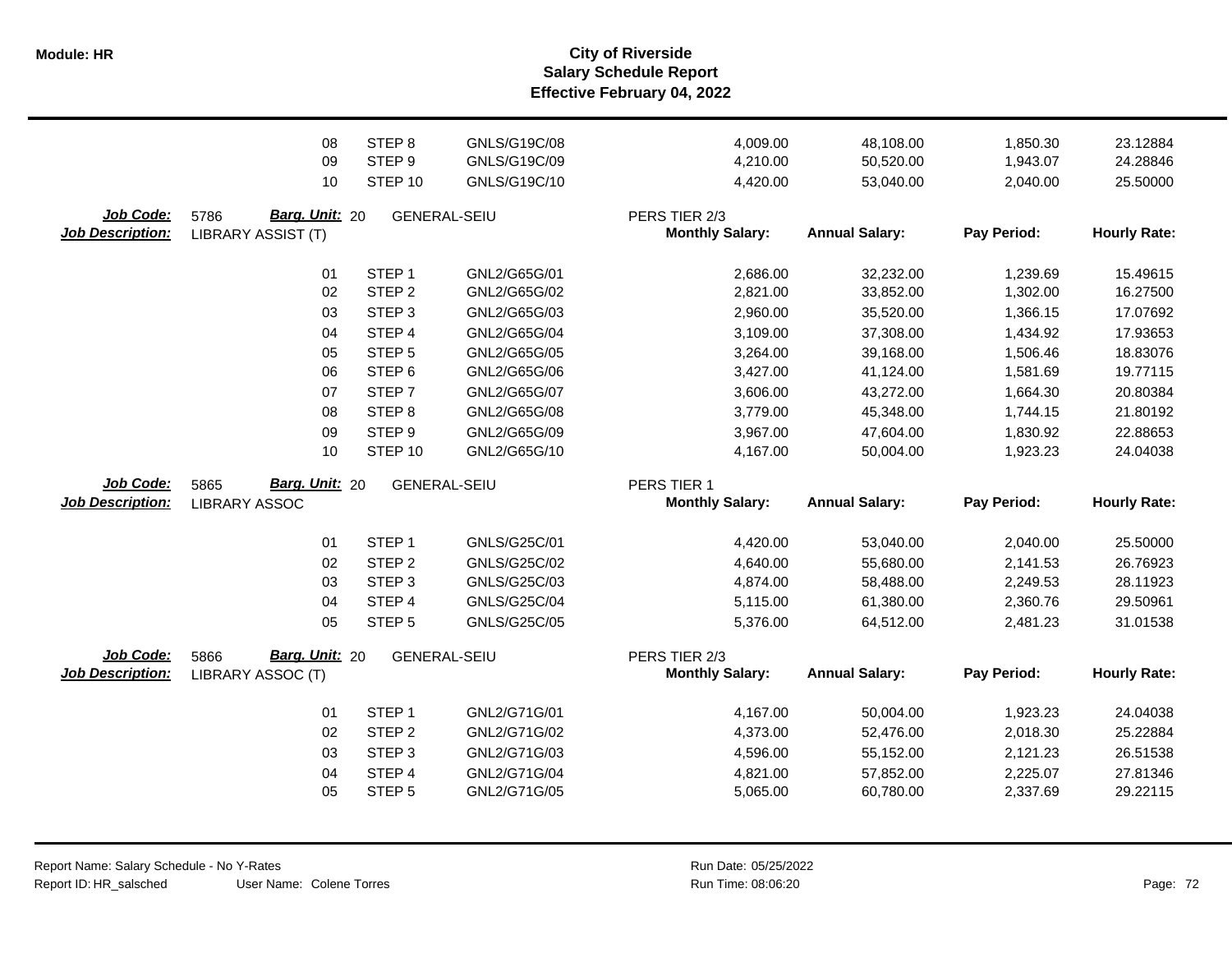| Job Code:<br><b>Job Description:</b> | Barg. Unit: 20<br>9165<br><b>LIBRARY DIGITAL SYS SPEC</b> | <b>GENERAL-SEIU</b> |                 | PERS TIER 1<br><b>Monthly Salary:</b>   | <b>Annual Salary:</b> | Pay Period: | <b>Hourly Rate:</b> |
|--------------------------------------|-----------------------------------------------------------|---------------------|-----------------|-----------------------------------------|-----------------------|-------------|---------------------|
|                                      | 01                                                        | STEP <sub>1</sub>   | GNLS/G40C/01    | 5,641.00                                | 67,692.00             | 2,603.53    | 32.54423            |
|                                      | 02                                                        | STEP <sub>2</sub>   | GNLS/G40C/02    | 5,924.00                                | 71,088.00             | 2,734.15    | 34.17692            |
|                                      | 03                                                        | STEP <sub>3</sub>   | GNLS/G40C/03    | 6,217.00                                | 74,604.00             | 2,869.38    | 35.86730            |
|                                      | 04                                                        | STEP <sub>4</sub>   | GNLS/G40C/04    | 6,528.00                                | 78,336.00             | 3,012.92    | 37.66153            |
|                                      | 05                                                        | STEP <sub>5</sub>   | GNLS/G40C/05    | 6,860.00                                | 82,320.00             | 3,166.15    | 39.57692            |
|                                      | 06                                                        | STEP <sub>6</sub>   | GNLS/G40C/06    | 7,196.00                                | 86,352.00             | 3,321.23    | 41.51538            |
|                                      | 07                                                        | STEP <sub>7</sub>   | GNLS/G40C/07    | 7,559.00                                | 90,708.00             | 3,488.76    | 43.60961            |
| Job Code:<br><b>Job Description:</b> | Barg. Unit: 20<br>9166<br>LIBRARY DIGITAL SYS SPEC (T)    | <b>GENERAL-SEIU</b> |                 | PERS TIER 2/3<br><b>Monthly Salary:</b> | <b>Annual Salary:</b> | Pay Period: | <b>Hourly Rate:</b> |
|                                      | 01                                                        | STEP <sub>1</sub>   | GNL2/G81A/01    | 5,318.00                                | 63,816.00             | 2,454.46    | 30.68076            |
|                                      | 02                                                        | STEP <sub>2</sub>   | GNL2/G81A/02    | 5,582.00                                | 66,984.00             | 2,576.30    | 32.20384            |
|                                      | 03                                                        | STEP <sub>3</sub>   | GNL2/G81A/03    | 5,860.00                                | 70,320.00             | 2,704.61    | 33.80769            |
|                                      | 04                                                        | STEP <sub>4</sub>   | GNL2/G81A/04    | 6,154.00                                | 73,848.00             | 2,840.30    | 35.50384            |
|                                      | 05                                                        | STEP <sub>5</sub>   | GNL2/G81A/05    | 6,464.00                                | 77,568.00             | 2,983.38    | 37.29230            |
|                                      | 06                                                        | STEP <sub>6</sub>   | GNL2/G81A/06    | 6,783.00                                | 81,396.00             | 3,130.61    | 39.13269            |
|                                      | 07                                                        | STEP <sub>7</sub>   | GNL2/G81A/07    | 7,124.00                                | 85,488.00             | 3,288.00    | 41.10000            |
| <b>Job Code:</b>                     | Barg. Unit: 01<br>6040                                    | <b>EXECUTIVE</b>    |                 |                                         |                       |             |                     |
| <b>Job Description:</b>              | <b>LIBRARY DIR</b>                                        |                     |                 | <b>Monthly Salary:</b>                  | <b>Annual Salary:</b> | Pay Period: | <b>Hourly Rate:</b> |
|                                      | 1 <sub>N</sub>                                            | <b>MINIMUM</b>      | EXEP/E16A/1N    | 11,084.00                               | 133,008.00            | 5,115.69    | 63.94615            |
|                                      | 1X                                                        | <b>MAXIMUM</b>      | EXEP/E16A/1X    | 15,928.00                               | 191,136.00            | 7,351.38    | 91.89230            |
| Job Code:                            | Barg. Unit: 30<br>5770                                    |                     | SPECIAL CLASSES |                                         |                       |             |                     |
| <b>Job Description:</b>              | <b>LIBRARY PAGE</b>                                       |                     |                 | <b>Monthly Salary:</b>                  | <b>Annual Salary:</b> | Pay Period: | <b>Hourly Rate:</b> |
|                                      | 01                                                        | STEP <sub>1</sub>   | SPCH/H02A/01    | 2,600.00                                | 31,200.00             | 1,200.00    | 15.00000            |
|                                      | 02                                                        | STEP <sub>2</sub>   | SPCH/H02A/02    | 2,730.00                                | 32,760.00             | 1,260.00    | 15.75000            |
|                                      | 03                                                        | STEP <sub>3</sub>   | SPCH/H02A/03    | 2,866.50                                | 34,398.00             | 1,323.00    | 16.53750            |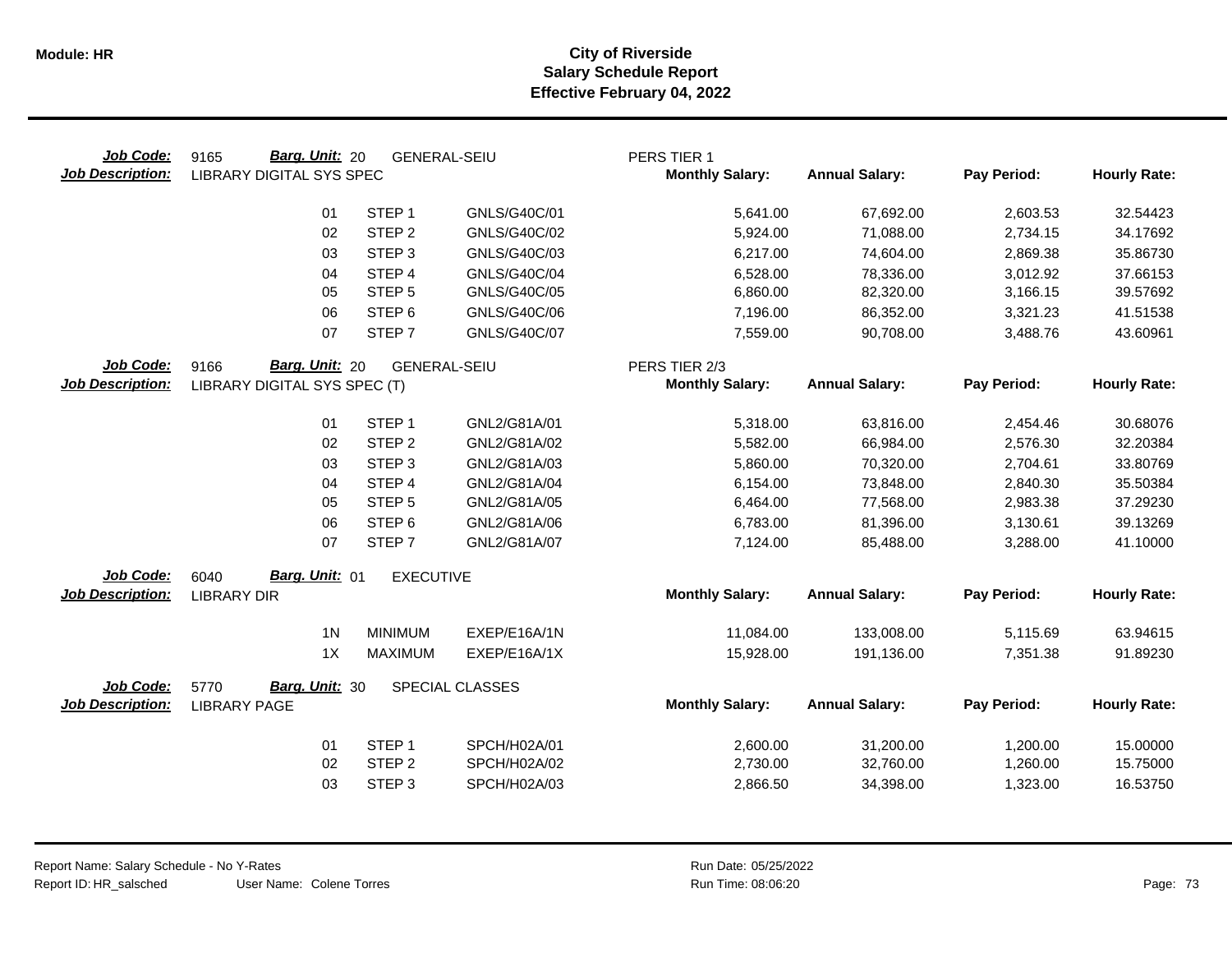| Job Code:<br><b>Job Description:</b> | Barg. Unit: 20<br>5825<br><b>LIBRARY TECH</b>      |                   | <b>GENERAL-SEIU</b> | PERS TIER 1<br><b>Monthly Salary:</b>   | <b>Annual Salary:</b> | Pay Period: | <b>Hourly Rate:</b> |
|--------------------------------------|----------------------------------------------------|-------------------|---------------------|-----------------------------------------|-----------------------|-------------|---------------------|
|                                      | 01                                                 | STEP <sub>1</sub> | GNLS/G22A/01        | 4,009.00                                | 48,108.00             | 1,850.30    | 23.12884            |
|                                      | 02                                                 | STEP <sub>2</sub> | GNLS/G22A/02        | 4,210.00                                | 50,520.00             | 1,943.07    | 24.28846            |
|                                      | 03                                                 | STEP <sub>3</sub> | GNLS/G22A/03        | 4,420.00                                | 53,040.00             | 2,040.00    | 25.50000            |
|                                      | 04                                                 | STEP 4            | GNLS/G22A/04        | 4,640.00                                | 55,680.00             | 2,141.53    | 26.76923            |
|                                      | 05                                                 | STEP <sub>5</sub> | GNLS/G22A/05        | 4,874.00                                | 58,488.00             | 2,249.53    | 28.11923            |
| Job Code:<br><b>Job Description:</b> | Barg. Unit: 20<br>5827<br>LIBRARY TECH (T)         |                   | <b>GENERAL-SEIU</b> | PERS TIER 2/3<br><b>Monthly Salary:</b> | <b>Annual Salary:</b> | Pay Period: | <b>Hourly Rate:</b> |
|                                      | 01                                                 | STEP <sub>1</sub> | GNL2/G68A/01        | 3,779.00                                | 45,348.00             | 1,744.15    | 21.80192            |
|                                      | 02                                                 | STEP <sub>2</sub> | GNL2/G68A/02        | 3,967.00                                | 47,604.00             | 1,830.92    | 22.88653            |
|                                      | 03                                                 | STEP <sub>3</sub> | GNL2/G68A/03        | 4,167.00                                | 50,004.00             | 1,923.23    | 24.04038            |
|                                      | 04                                                 | STEP 4            | GNL2/G68A/04        | 4,373.00                                | 52,476.00             | 2,018.30    | 25.22884            |
|                                      | 05                                                 | STEP <sub>5</sub> | GNL2/G68A/05        | 4,596.00                                | 55,152.00             | 2,121.23    | 26.51538            |
| Job Code:<br><b>Job Description:</b> | Barg. Unit: 20<br>5826<br><b>LIBRARY TECH TRNE</b> |                   | <b>GENERAL-SEIU</b> | PERS TIER 1<br><b>Monthly Salary:</b>   | <b>Annual Salary:</b> | Pay Period: | <b>Hourly Rate:</b> |
|                                      | 01                                                 | STEP <sub>1</sub> | GNLS/G14D/01        | 3,463.00                                | 41,556.00             | 1,598.30    | 19.97884            |
|                                      | 02                                                 | STEP <sub>2</sub> | GNLS/G14D/02        | 3,634.00                                | 43,608.00             | 1,677.23    | 20.96538            |
|                                      | 03                                                 | STEP <sub>3</sub> | GNLS/G14D/03        | 3,827.00                                | 45,924.00             | 1,766.30    | 22.07884            |
| Job Code:                            | Barg. Unit: 20<br>5828                             |                   | <b>GENERAL-SEIU</b> | PERS TIER 2/3                           |                       |             |                     |
| <b>Job Description:</b>              | LIBRARY TECH TRNE (T)                              |                   |                     | <b>Monthly Salary:</b>                  | <b>Annual Salary:</b> | Pay Period: | <b>Hourly Rate:</b> |
|                                      | 01                                                 | STEP <sub>1</sub> | GNL2/G63D/01        | 3,264.00                                | 39,168.00             | 1,506.46    | 18.83076            |
|                                      | 02                                                 | STEP <sub>2</sub> | GNL2/G63D/02        | 3,427.00                                | 41,124.00             | 1,581.69    | 19.77115            |
|                                      | 03                                                 | STEP <sub>3</sub> | GNL2/G63D/03        | 3,606.00                                | 43,272.00             | 1,664.30    | 20.80384            |
| Job Code:<br><b>Job Description:</b> | Barg. Unit: 30<br>6260<br>LIFEGUARD/INSTRUCTOR     |                   | SPECIAL CLASSES     | <b>Monthly Salary:</b>                  | <b>Annual Salary:</b> | Pay Period: | <b>Hourly Rate:</b> |
|                                      | 01                                                 | STEP <sub>1</sub> | SPCH/H21A/01        | 2,686.66                                | 32,240.00             | 1,240.00    | 15.50000            |

User Name: Colene Torres Report Name: Salary Schedule - No Y-Rates Report ID: HR\_salsched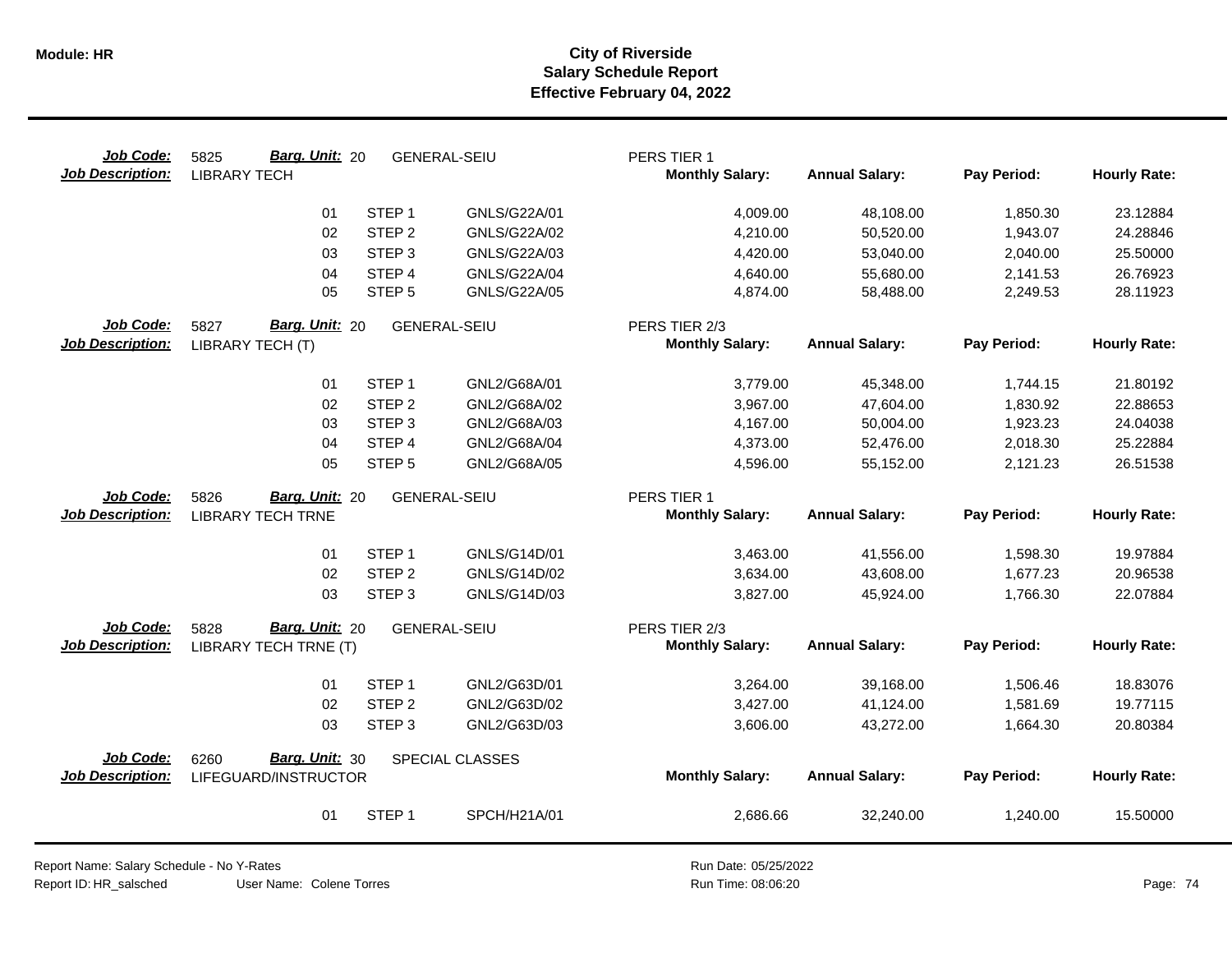|                                      | 02                                                            | STEP <sub>2</sub>   | SPCH/H21A/02 | 2,738.66                                | 32,864.00             | 1,264.00    | 15.80000            |
|--------------------------------------|---------------------------------------------------------------|---------------------|--------------|-----------------------------------------|-----------------------|-------------|---------------------|
|                                      | 03                                                            | STEP <sub>3</sub>   | SPCH/H21A/03 | 2,790.66                                | 33,488.00             | 1,288.00    | 16.10000            |
| Job Code:<br><b>Job Description:</b> | Barg. Unit: 20<br>4370<br><b>MAINT ELECTRICIAN</b>            | <b>GENERAL-SEIU</b> |              | PERS TIER 1<br><b>Monthly Salary:</b>   | <b>Annual Salary:</b> | Pay Period: | <b>Hourly Rate:</b> |
|                                      | 01                                                            | STEP <sub>1</sub>   | GNLS/G33B/01 | 5,376.00                                | 64,512.00             | 2,481.23    | 31.01538            |
|                                      | 02                                                            | STEP <sub>2</sub>   | GNLS/G33B/02 | 5,641.00                                | 67,692.00             | 2,603.53    | 32.54423            |
|                                      | 03                                                            | STEP <sub>3</sub>   | GNLS/G33B/03 | 5,924.00                                | 71,088.00             | 2,734.15    | 34.17692            |
|                                      | 04                                                            | STEP <sub>4</sub>   | GNLS/G33B/04 | 6,217.00                                | 74,604.00             | 2,869.38    | 35.86730            |
|                                      | 05                                                            | STEP <sub>5</sub>   | GNLS/G33B/05 | 6,528.00                                | 78,336.00             | 3,012.92    | 37.66153            |
| Job Code:<br><b>Job Description:</b> | <b>Barg. Unit: 20</b><br>4372<br><b>MAINT ELECTRICIAN (T)</b> | <b>GENERAL-SEIU</b> |              | PERS TIER 2/3<br><b>Monthly Salary:</b> | <b>Annual Salary:</b> | Pay Period: | <b>Hourly Rate:</b> |
|                                      | 01                                                            | STEP <sub>1</sub>   | GNL2/G77M/01 | 5,065.00                                | 60,780.00             | 2,337.69    | 29.22115            |
|                                      | 02                                                            | STEP <sub>2</sub>   | GNL2/G77M/02 | 5,318.00                                | 63,816.00             | 2,454.46    | 30.68076            |
|                                      | 03                                                            | STEP <sub>3</sub>   | GNL2/G77M/03 | 5,582.00                                | 66,984.00             | 2,576.30    | 32.20384            |
|                                      | 04                                                            | STEP <sub>4</sub>   | GNL2/G77M/04 | 5,860.00                                | 70,320.00             | 2,704.61    | 33.80769            |
|                                      | 05                                                            | STEP <sub>5</sub>   | GNL2/G77M/05 | 6,154.00                                | 73,848.00             | 2,840.30    | 35.50384            |
| Job Code:<br><b>Job Description:</b> | Barg. Unit: 20<br>2910<br><b>MAINT WRK I</b>                  | <b>GENERAL-SEIU</b> |              | PERS TIER 1<br><b>Monthly Salary:</b>   | <b>Annual Salary:</b> | Pay Period: | <b>Hourly Rate:</b> |
|                                      | 01                                                            | STEP <sub>1</sub>   | GNLS/G19A/01 | 3,634.00                                | 43,608.00             | 1,677.23    | 20.96538            |
|                                      | 02                                                            | STEP <sub>2</sub>   | GNLS/G19A/02 | 3,827.00                                | 45,924.00             | 1,766.30    | 22.07884            |
|                                      | 03                                                            | STEP <sub>3</sub>   | GNLS/G19A/03 | 4,009.00                                | 48,108.00             | 1,850.30    | 23.12884            |
|                                      | 04                                                            | STEP 4              | GNLS/G19A/04 | 4,210.00                                | 50,520.00             | 1,943.07    | 24.28846            |
|                                      | 05                                                            | STEP <sub>5</sub>   | GNLS/G19A/05 | 4,420.00                                | 53,040.00             | 2,040.00    | 25.50000            |
| Job Code:<br><b>Job Description:</b> | Barg. Unit: 20<br>2911<br>MAINT WRK I (T)                     | <b>GENERAL-SEIU</b> |              | PERS TIER 2/3<br><b>Monthly Salary:</b> | <b>Annual Salary:</b> | Pay Period: | <b>Hourly Rate:</b> |
|                                      | 01                                                            | STEP <sub>1</sub>   | GNL2/G65A/01 | 3,427.00                                | 41,124.00             | 1,581.69    | 19.77115            |
|                                      | 02                                                            | STEP <sub>2</sub>   | GNL2/G65A/02 | 3,606.00                                | 43,272.00             | 1,664.30    | 20.80384            |
|                                      | 03                                                            | STEP <sub>3</sub>   | GNL2/G65A/03 | 3,779.00                                | 45,348.00             | 1,744.15    | 21.80192            |
|                                      | 04                                                            | STEP 4              | GNL2/G65A/04 | 3,967.00                                | 47,604.00             | 1,830.92    | 22.88653            |

Report Name: Salary Schedule - No Y-Rates

Report ID: HR\_salsched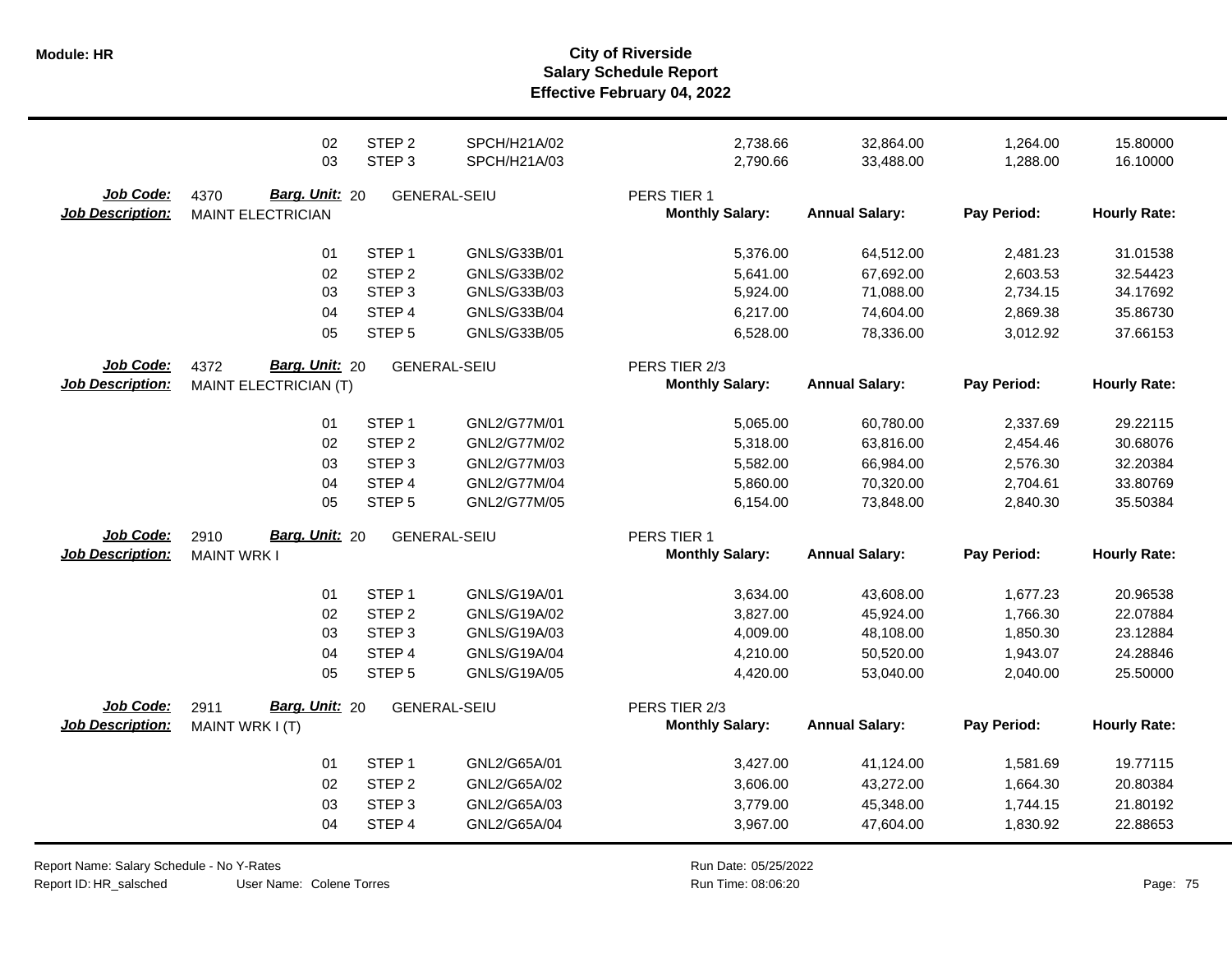|                         | 05                           | STEP <sub>5</sub>                | GNL2/G65A/05                 | 4,167.00               | 50,004.00                | 1,923.23             | 24.04038             |
|-------------------------|------------------------------|----------------------------------|------------------------------|------------------------|--------------------------|----------------------|----------------------|
| Job Code:               | 5395<br>Barg. Unit: 10       | <b>MANAGEMENT</b>                |                              |                        |                          |                      |                      |
| <b>Job Description:</b> | MAINTENANCE SERVICES MANAGER |                                  |                              | <b>Monthly Salary:</b> | <b>Annual Salary:</b>    | Pay Period:          | <b>Hourly Rate:</b>  |
|                         | 1 <sub>N</sub>               | <b>MINIMUM</b>                   | MGTS/M61E/1N                 | 7,409.00               | 88,908.00                | 3,419.53             | 42.74423             |
|                         | 1X                           | <b>MAXIMUM</b>                   | MGTS/M61E/1X                 | 9,929.00               | 119,148.00               | 4,582.61             | 57.28269             |
|                         | 2N                           | <b>MERIT MIN</b>                 | MGTS/M61E/2N                 | 9,929.00               | 119,148.00               | 4,582.61             | 57.28269             |
|                         | 2X                           | <b>MERIT MAX</b>                 | MGTS/M61E/2X                 | 11,420.00              | 137,040.00               | 5,270.76             | 65.88461             |
| Job Code:               | 8440<br>Barg. Unit: 15       | PROFESSIONAL                     |                              |                        |                          |                      |                      |
| <b>Job Description:</b> | MANAGEMENT ANALYST E         |                                  |                              | <b>Monthly Salary:</b> | <b>Annual Salary:</b>    | Pay Period:          | <b>Hourly Rate:</b>  |
|                         | 1 <sub>N</sub>               | <b>MINIMUM</b>                   | PROF/K12N/1N                 | 5,121.00               | 61,452.00                | 2,363.53             | 29.54423             |
|                         | 1X                           | <b>MAXIMUM</b>                   | PROF/K12N/1X                 | 6,862.00               | 82,344.00                | 3,167.07             | 39.58846             |
|                         | 2N                           | <b>MERIT MIN</b>                 | PROF/K12N/2N                 | 6,862.00               | 82,344.00                | 3,167.07             | 39.58846             |
|                         | 2X                           | <b>MERIT MAX</b>                 | PROF/K12N/2X                 | 7,891.00               | 94,692.00                | 3,642.00             | 45.52500             |
| <b>Job Code:</b>        | Barg. Unit: 15<br>8435       | PROFESSIONAL                     |                              |                        |                          |                      |                      |
| <b>Job Description:</b> | MANAGEMENT ANALYST TRNE E    |                                  |                              | <b>Monthly Salary:</b> | <b>Annual Salary:</b>    | Pay Period:          | <b>Hourly Rate:</b>  |
|                         | 1 <sub>N</sub>               | <b>MINIMUM</b>                   | PROF/K03A/1N                 | 4,424.00               | 53,088.00                | 2,041.84             | 25.52307             |
|                         | 1X                           | <b>MAXIMUM</b>                   | PROF/K03A/1X                 | 4,877.00               | 58,524.00                | 2,250.92             | 28.13653             |
| Job Code:               | Barg. Unit: 30<br>9550       |                                  | SPECIAL CLASSES              |                        |                          |                      |                      |
| <b>Job Description:</b> | <b>MANAGEMENT INTERN</b>     |                                  |                              | <b>Monthly Salary:</b> | <b>Annual Salary:</b>    | Pay Period:          | <b>Hourly Rate:</b>  |
|                         | 01                           | STEP <sub>1</sub>                | SPCH/H23C/01                 | 2,946.66               | 35,360.00                | 1,360.00             | 17.00000             |
|                         | 02                           | STEP <sub>2</sub>                | SPCH/H23C/02                 | 3,120.00               | 37,440.00                | 1,440.00             | 18.00000             |
|                         | 03                           | STEP <sub>3</sub>                | SPCH/H23C/03                 | 3,293.33               | 39,520.00                | 1,520.00             | 19.00000             |
| Job Code:               | Barg. Unit: 07<br>8151       | <b>SR MANAGEMENT</b>             |                              |                        |                          |                      |                      |
| <b>Job Description:</b> | <b>MARKETING OFFICER</b>     |                                  |                              | <b>Monthly Salary:</b> | <b>Annual Salary:</b>    | Pay Period:          | <b>Hourly Rate:</b>  |
|                         |                              |                                  |                              |                        |                          |                      |                      |
|                         |                              |                                  |                              |                        |                          |                      |                      |
|                         | 1 <sub>N</sub><br>1X         | <b>MINIMUM</b><br><b>MAXIMUM</b> | NCLM/B84B/1N<br>NCLM/B84B/1X | 10,027.00<br>14,717.00 | 120,324.00<br>176,604.00 | 4,627.84<br>6,792.46 | 57.84807<br>84.90576 |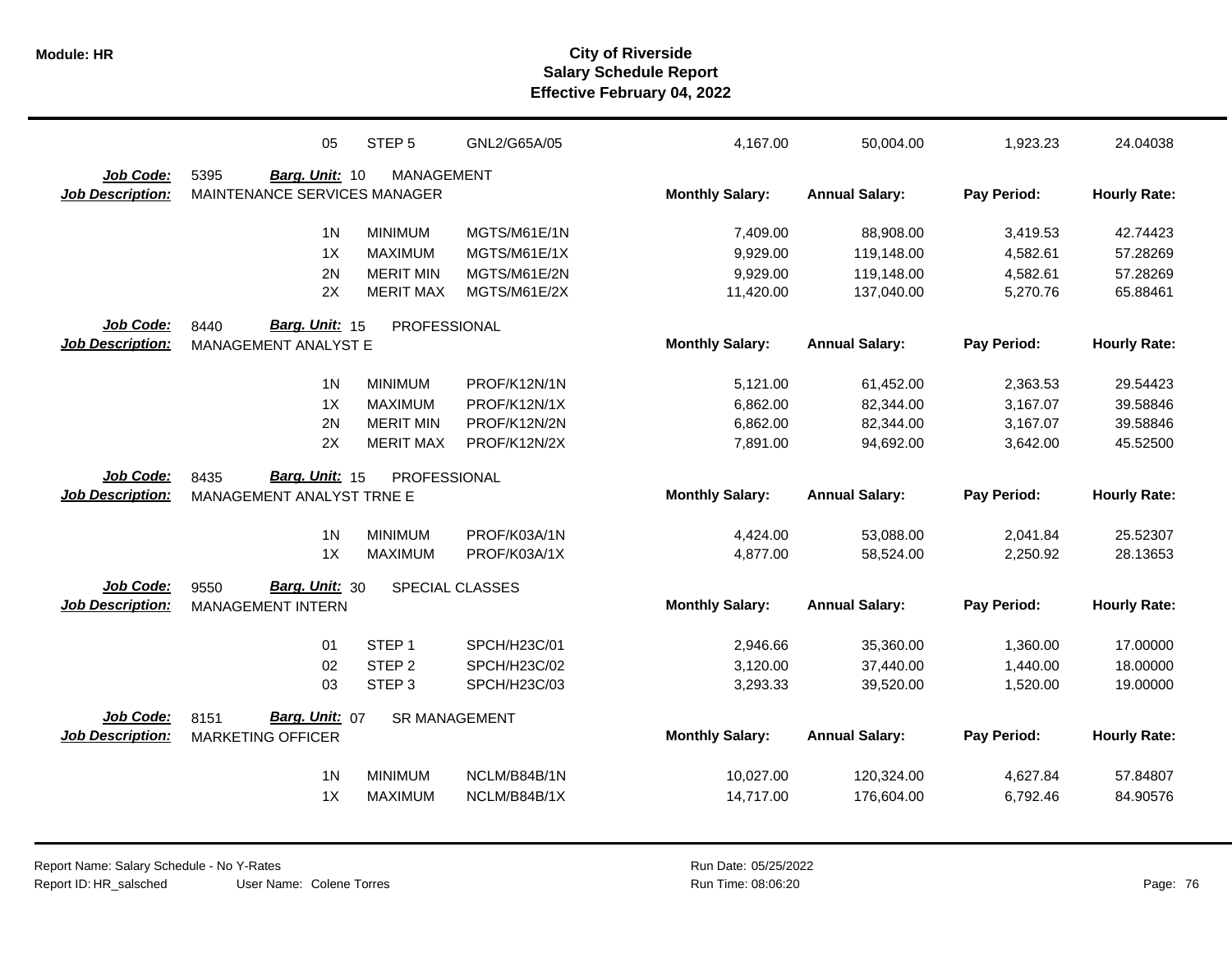| Job Code:<br><b>Job Description:</b> | Barg. Unit: 05<br>9800<br><b>MAYOR</b> |                             | <b>ELECTED OFFICIALS</b>     | <b>Monthly Salary:</b>                  | <b>Annual Salary:</b>  | Pay Period:          | <b>Hourly Rate:</b>  |
|--------------------------------------|----------------------------------------|-----------------------------|------------------------------|-----------------------------------------|------------------------|----------------------|----------------------|
|                                      |                                        |                             |                              |                                         |                        |                      |                      |
|                                      | 01                                     | STEP <sub>1</sub>           | MYCS/X36A/01                 | 6,897.00                                | 82,764.00              | 3,183.23             | 39.79038             |
| Job Code:                            | Barg. Unit: 05<br>9810                 |                             | <b>ELECTED OFFICIALS</b>     |                                         |                        |                      |                      |
| <b>Job Description:</b>              | <b>MAYOR PRO TEM</b>                   |                             |                              | <b>Monthly Salary:</b>                  | <b>Annual Salary:</b>  | Pay Period:          | <b>Hourly Rate:</b>  |
|                                      |                                        |                             |                              |                                         |                        |                      |                      |
|                                      | 01                                     | STEP <sub>1</sub>           | MYCS/X08A/01                 | 3,553.00                                | 42,636.00              | 1,639.84             | 20.49807             |
| Job Code:                            | Barg. Unit: 20<br>5330                 | <b>GENERAL-SEIU</b>         |                              | PERS TIER 1                             |                        |                      |                      |
| <b>Job Description:</b>              | <b>MECHANIC</b>                        |                             |                              | <b>Monthly Salary:</b>                  | <b>Annual Salary:</b>  | Pay Period:          | <b>Hourly Rate:</b>  |
|                                      | 01                                     | STEP <sub>1</sub>           | GNLS/G25C/01                 | 4,420.00                                | 53,040.00              | 2,040.00             | 25.50000             |
|                                      | 02                                     | STEP <sub>2</sub>           | GNLS/G25C/02                 | 4,640.00                                | 55,680.00              | 2,141.53             | 26.76923             |
|                                      | 03                                     | STEP <sub>3</sub>           | GNLS/G25C/03                 | 4,874.00                                | 58,488.00              | 2,249.53             | 28.11923             |
|                                      | 04                                     | STEP 4                      | <b>GNLS/G25C/04</b>          | 5,115.00                                | 61,380.00              | 2,360.76             | 29.50961             |
|                                      | 05                                     | STEP <sub>5</sub>           | GNLS/G25C/05                 | 5,376.00                                | 64,512.00              | 2,481.23             | 31.01538             |
|                                      |                                        |                             |                              |                                         |                        |                      |                      |
|                                      |                                        |                             |                              |                                         |                        |                      |                      |
| Job Code:<br><b>Job Description:</b> | Barg. Unit: 20<br>5331<br>MECHANIC (T) | <b>GENERAL-SEIU</b>         |                              | PERS TIER 2/3<br><b>Monthly Salary:</b> | <b>Annual Salary:</b>  | Pay Period:          | <b>Hourly Rate:</b>  |
|                                      |                                        |                             |                              |                                         |                        |                      |                      |
|                                      | 01                                     | STEP <sub>1</sub>           | GNL2/G71G/01                 | 4,167.00                                | 50,004.00              | 1,923.23             | 24.04038             |
|                                      | 02                                     | STEP <sub>2</sub>           | GNL2/G71G/02                 | 4,373.00                                | 52,476.00              | 2,018.30             | 25.22884             |
|                                      | 03                                     | STEP <sub>3</sub>           | GNL2/G71G/03                 | 4,596.00                                | 55,152.00              | 2,121.23             | 26.51538             |
|                                      | 04                                     | STEP <sub>4</sub>           | GNL2/G71G/04                 | 4,821.00                                | 57,852.00              | 2,225.07             | 27.81346             |
|                                      | 05                                     | STEP <sub>5</sub>           | GNL2/G71G/05                 | 5,065.00                                | 60,780.00              | 2,337.69             | 29.22115             |
| Job Code:                            | Barg. Unit: 20<br>0210                 | <b>GENERAL-SEIU</b>         |                              | PERS TIER 1                             |                        |                      |                      |
| <b>Job Description:</b>              | <b>MESSENGER</b>                       |                             |                              | <b>Monthly Salary:</b>                  | <b>Annual Salary:</b>  | Pay Period:          | <b>Hourly Rate:</b>  |
|                                      |                                        |                             |                              |                                         |                        |                      |                      |
|                                      | 01                                     | STEP <sub>1</sub>           | GNLS/G14A/01                 | 3,141.00                                | 37,692.00              | 1,449.69             | 18.12115             |
|                                      | 02                                     | STEP <sub>2</sub>           | GNLS/G14A/02                 | 3,299.00                                | 39,588.00              | 1,522.61             | 19.03269             |
|                                      | 03                                     | STEP <sub>3</sub>           | GNLS/G14A/03                 | 3,463.00                                | 41,556.00              | 1,598.30             | 19.97884             |
|                                      | 04<br>05                               | STEP 4<br>STEP <sub>5</sub> | GNLS/G14A/04<br>GNLS/G14A/05 | 3,634.00<br>3,827.00                    | 43,608.00<br>45,924.00 | 1,677.23<br>1,766.30 | 20.96538<br>22.07884 |

Report Name: Salary Schedule - No Y-Rates Report ID: HR\_salsched

User Name: Colene Torres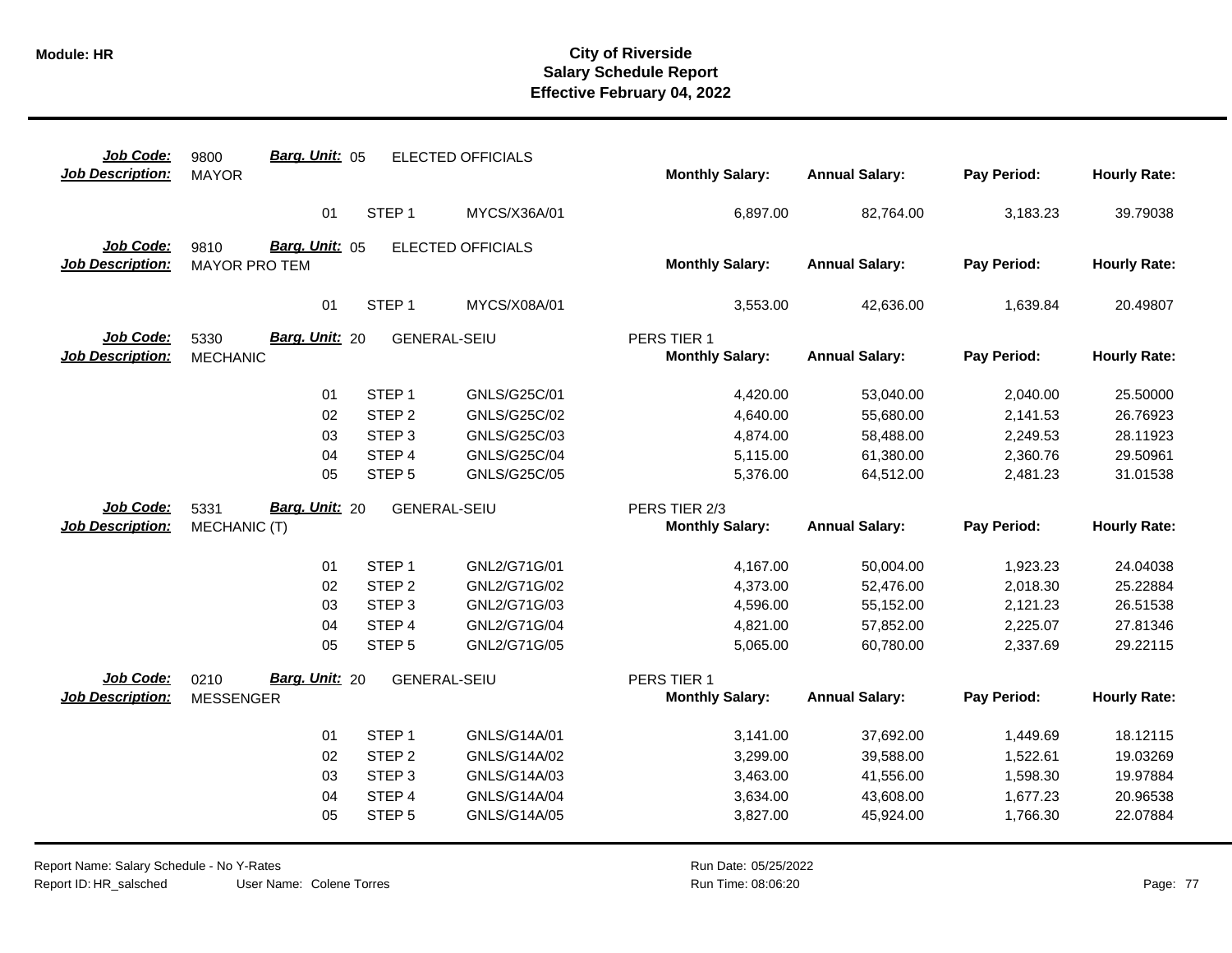| Job Code:<br><b>Job Description:</b> | Barg. Unit: 20<br>0211<br><b>MESSENGER (T)</b> |                   | <b>GENERAL-SEIU</b> | PERS TIER 2/3<br><b>Monthly Salary:</b> | <b>Annual Salary:</b> | Pay Period: | <b>Hourly Rate:</b> |
|--------------------------------------|------------------------------------------------|-------------------|---------------------|-----------------------------------------|-----------------------|-------------|---------------------|
|                                      | 01                                             | STEP <sub>1</sub> | GNL2/G62J/01        | 2,960.00                                | 35,520.00             | 1,366.15    | 17.07692            |
|                                      | 02                                             | STEP <sub>2</sub> | GNL2/G62J/02        | 3,109.00                                | 37,308.00             | 1,434.92    | 17.93653            |
|                                      | 03                                             | STEP <sub>3</sub> | GNL2/G62J/03        | 3,264.00                                | 39,168.00             | 1,506.46    | 18.83076            |
|                                      | 04                                             | STEP 4            | GNL2/G62J/04        | 3,427.00                                | 41,124.00             | 1,581.69    | 19.77115            |
|                                      | 05                                             | STEP <sub>5</sub> | GNL2/G62J/05        | 3,606.00                                | 43,272.00             | 1,664.30    | 20.80384            |
| Job Code:                            | Barg. Unit: 20<br>5550                         |                   | <b>GENERAL-SEIU</b> | PERS TIER 1                             |                       |             |                     |
| <b>Job Description:</b>              | METAL SHOP TECH                                |                   |                     | <b>Monthly Salary:</b>                  | <b>Annual Salary:</b> | Pay Period: | <b>Hourly Rate:</b> |
|                                      | 01                                             | STEP <sub>1</sub> | GNLS/G38B/01        | 5,376.00                                | 64,512.00             | 2,481.23    | 31.01538            |
|                                      | 02                                             | STEP <sub>2</sub> | GNLS/G38B/02        | 5,641.00                                | 67,692.00             | 2,603.53    | 32.54423            |
|                                      | 03                                             | STEP <sub>3</sub> | GNLS/G38B/03        | 5,924.00                                | 71,088.00             | 2,734.15    | 34.17692            |
|                                      | 04                                             | STEP 4            | GNLS/G38B/04        | 6,217.00                                | 74,604.00             | 2,869.38    | 35.86730            |
|                                      | 05                                             | STEP <sub>5</sub> | GNLS/G38B/05        | 6,528.00                                | 78,336.00             | 3,012.92    | 37.66153            |
|                                      | 06                                             | STEP <sub>6</sub> | GNLS/G38B/06        | 6,860.00                                | 82,320.00             | 3,166.15    | 39.57692            |
|                                      | 07                                             | STEP <sub>7</sub> | GNLS/G38B/07        | 7,196.00                                | 86,352.00             | 3,321.23    | 41.51538            |
| Job Code:                            | Barg. Unit: 20<br>5551                         |                   | <b>GENERAL-SEIU</b> | PERS TIER 2/3                           |                       |             |                     |
| <b>Job Description:</b>              | METAL SHOP TECH (T)                            |                   |                     | <b>Monthly Salary:</b>                  | <b>Annual Salary:</b> | Pay Period: | <b>Hourly Rate:</b> |
|                                      | 01                                             | STEP <sub>1</sub> | GNL2/G79M/01        | 5,065.00                                | 60,780.00             | 2,337.69    | 29.22115            |
|                                      | 02                                             | STEP <sub>2</sub> | GNL2/G79M/02        | 5,318.00                                | 63,816.00             | 2,454.46    | 30.68076            |
|                                      | 03                                             | STEP <sub>3</sub> | GNL2/G79M/03        | 5,582.00                                | 66,984.00             | 2,576.30    | 32.20384            |
|                                      | 04                                             | STEP 4            | GNL2/G79M/04        | 5,860.00                                | 70,320.00             | 2,704.61    | 33.80769            |
|                                      | 05                                             | STEP <sub>5</sub> | GNL2/G79M/05        | 6,154.00                                | 73,848.00             | 2,840.30    | 35.50384            |
|                                      | 06                                             | STEP <sub>6</sub> | GNL2/G79M/06        | 6,464.00                                | 77,568.00             | 2,983.38    | 37.29230            |
|                                      | 07                                             | STEP <sub>7</sub> | GNL2/G79M/07        | 6,783.00                                | 81,396.00             | 3,130.61    | 39.13269            |
| Job Code:                            | Barg. Unit: 20<br>3950                         |                   | <b>GENERAL-SEIU</b> | PERS TIER 1                             |                       |             |                     |
| <b>Job Description:</b>              | <b>MINIBUS DRIVER</b>                          |                   |                     | <b>Monthly Salary:</b>                  | <b>Annual Salary:</b> | Pay Period: | <b>Hourly Rate:</b> |
|                                      | 01                                             | STEP <sub>1</sub> | GNLS/G10C/01        | 3,169.00                                | 38,028.00             | 1,462.61    | 18.28269            |
|                                      | 02                                             | STEP <sub>2</sub> | GNLS/G10C/02        | 3,328.00                                | 39,936.00             | 1,536.00    | 19.20000            |

Report Name: Salary Schedule - No Y-Rates

Report ID: HR\_salsched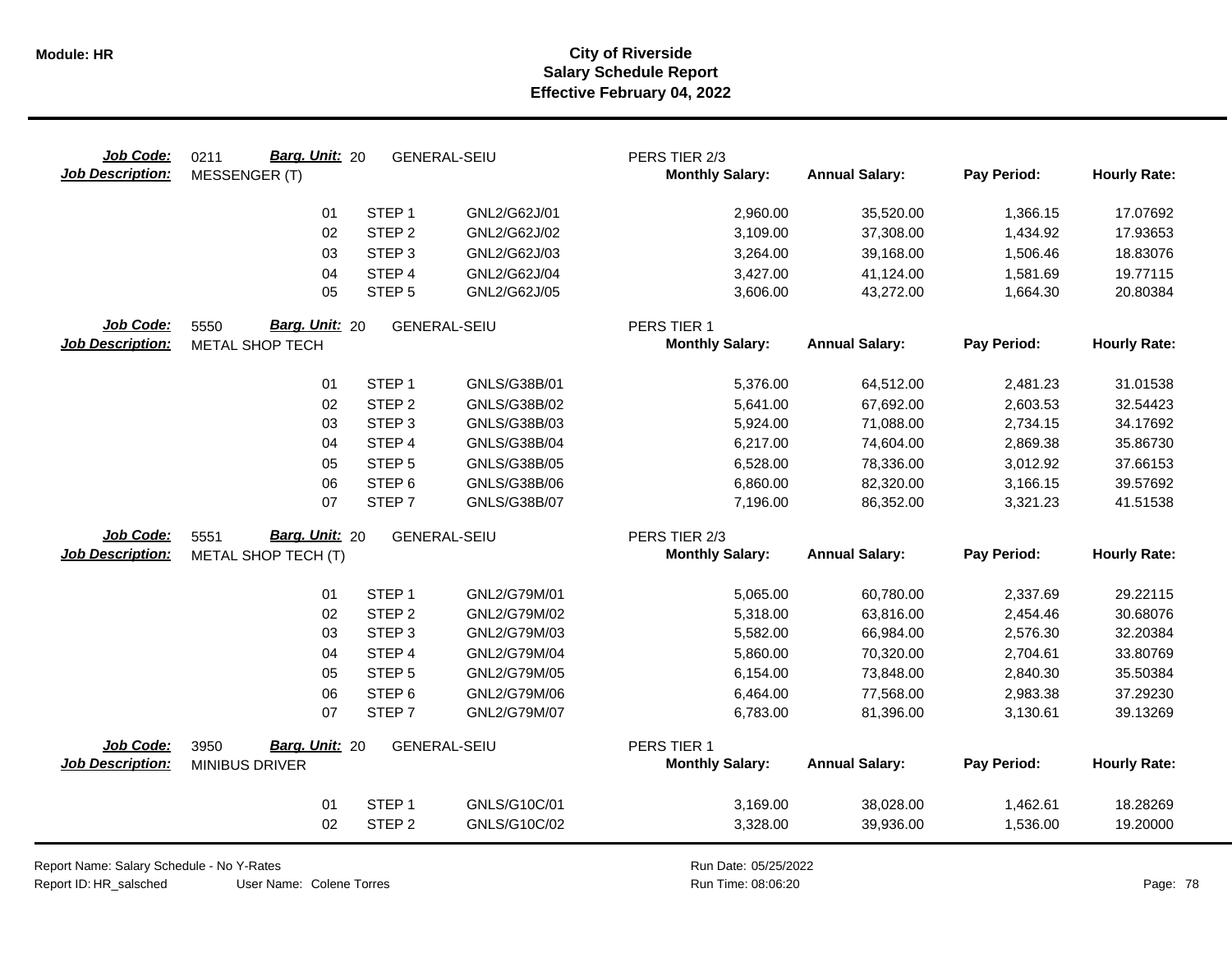|                         | 03                            | STEP <sub>3</sub>   | GNLS/G10C/03 | 3,494.00               | 41,928.00             | 1,612.61    | 20.15769            |
|-------------------------|-------------------------------|---------------------|--------------|------------------------|-----------------------|-------------|---------------------|
| Job Code:               | 3952<br>Barg. Unit: 20        | <b>GENERAL-SEIU</b> |              | PERS TIER 2/3          |                       |             |                     |
| <b>Job Description:</b> | MINIBUS DRIVER (T)            |                     |              | <b>Monthly Salary:</b> | <b>Annual Salary:</b> | Pay Period: | <b>Hourly Rate:</b> |
|                         | 01                            | STEP <sub>1</sub>   | GNL2/G61G/01 | 2,990.00               | 35,880.00             | 1,380.00    | 17.25000            |
|                         | 02                            | STEP <sub>2</sub>   | GNL2/G61G/02 | 3,140.00               | 37,680.00             | 1,449.23    | 18.11538            |
|                         | 03                            | STEP <sub>3</sub>   | GNL2/G61G/03 | 3,296.00               | 39,552.00             | 1,521.23    | 19.01538            |
| Job Code:               | 3951<br>Barg. Unit: 20        | <b>GENERAL-SEIU</b> |              | PERS TIER 1            |                       |             |                     |
| <b>Job Description:</b> | MINIBUS DRIVER TRNE           |                     |              | <b>Monthly Salary:</b> | <b>Annual Salary:</b> | Pay Period: | <b>Hourly Rate:</b> |
|                         | 01                            | STEP <sub>1</sub>   | GNLS/G06B/01 | 2,756.00               | 33,072.00             | 1,272.00    | 15.90000            |
|                         | 02                            | STEP <sub>2</sub>   | GNLS/G06B/02 | 2,894.00               | 34,728.00             | 1,335.69    | 16.69615            |
|                         | 03                            | STEP <sub>3</sub>   | GNLS/G06B/03 | 3,038.00               | 36,456.00             | 1,402.15    | 17.52692            |
| Job Code:               | 3953<br>Barg. Unit: 20        | <b>GENERAL-SEIU</b> |              | PERS TIER 2/3          |                       |             |                     |
| <b>Job Description:</b> | MINIBUS DRIVER TRNE (T)       |                     |              | <b>Monthly Salary:</b> | <b>Annual Salary:</b> | Pay Period: | <b>Hourly Rate:</b> |
|                         |                               |                     |              |                        |                       |             |                     |
|                         | 01                            | STEP <sub>1</sub>   | GNL2/G60M/01 | 2,600.00               | 31,200.00             | 1,200.00    | 15.00000            |
|                         | 02                            | STEP <sub>2</sub>   | GNL2/G60M/02 | 2,730.00               | 32,760.00             | 1,260.00    | 15.75000            |
|                         | 03                            | STEP <sub>3</sub>   | GNL2/G60M/03 | 2,867.00               | 34,404.00             | 1,323.23    | 16.54038            |
| Job Code:               | 3940<br>Barg. Unit: 20        | <b>GENERAL-SEIU</b> |              | PERS TIER 1            |                       |             |                     |
| <b>Job Description:</b> | MINIBUS DRIVER/DISP-SCHED     |                     |              | <b>Monthly Salary:</b> | <b>Annual Salary:</b> | Pay Period: | <b>Hourly Rate:</b> |
|                         | 01                            | STEP <sub>1</sub>   | GNLS/G16D/01 | 3,380.00               | 40,560.00             | 1,560.00    | 19.50000            |
|                         | 02                            | STEP <sub>2</sub>   | GNLS/G16D/02 | 3,549.00               | 42,588.00             | 1,638.00    | 20.47500            |
|                         | 03                            | STEP <sub>3</sub>   | GNLS/G16D/03 | 3,724.00               | 44,688.00             | 1,718.76    | 21.48461            |
|                         | 04                            | STEP <sub>4</sub>   | GNLS/G16D/04 | 3,911.00               | 46,932.00             | 1,805.07    | 22.56346            |
|                         | 05                            | STEP <sub>5</sub>   | GNLS/G16D/05 | 4,109.00               | 49,308.00             | 1,896.46    | 23.70576            |
| Job Code:               | Barg. Unit: 20<br>3941        | <b>GENERAL-SEIU</b> |              | PERS TIER 2/3          |                       |             |                     |
| <b>Job Description:</b> | MINIBUS DRIVER/DISP-SCHED (T) |                     |              | <b>Monthly Salary:</b> | <b>Annual Salary:</b> | Pay Period: | <b>Hourly Rate:</b> |
|                         |                               |                     |              |                        |                       |             |                     |
|                         | 01                            | STEP <sub>1</sub>   | GNL2/G64D/01 | 3,187.00               | 38,244.00             | 1,470.92    | 18.38653            |
|                         | 02                            | STEP <sub>2</sub>   | GNL2/G64D/02 | 3,345.00               | 40,140.00             | 1,543.84    | 19.29807            |
|                         |                               |                     |              |                        |                       |             |                     |

Report Name: Salary Schedule - No Y-Rates Report ID: HR\_salsched

User Name: Colene Torres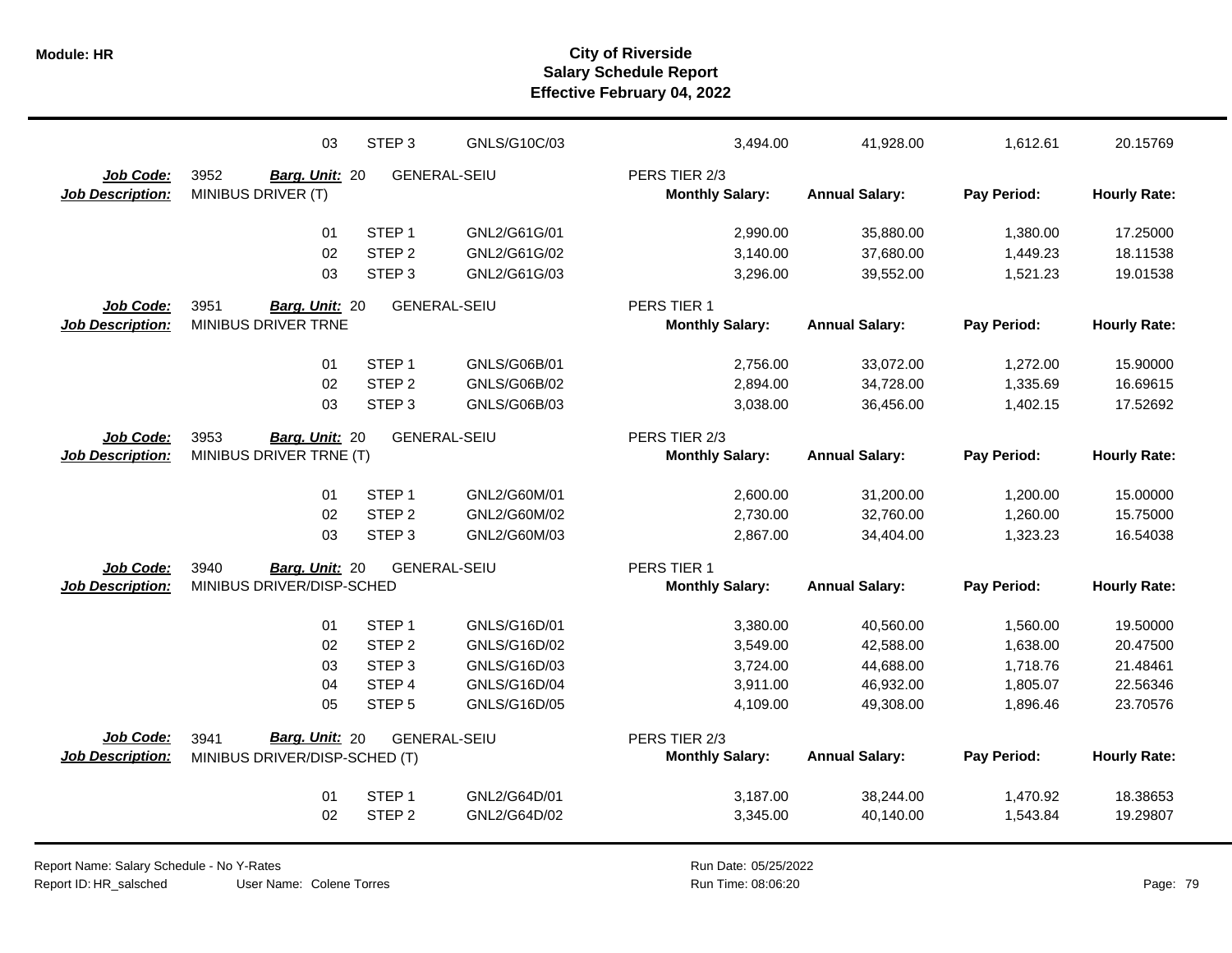**Salary Schedule Report Effective February 04, 2022 Module: HR City of Riverside**

|                                      | 03<br>04<br>05                                       | STEP <sub>3</sub><br>STEP 4<br>STEP <sub>5</sub>                                                               | GNL2/G64D/03<br>GNL2/G64D/04<br>GNL2/G64D/05                                 | 3,510.00<br>3,686.00<br>3,872.00                         | 42,120.00<br>44,232.00<br>46,464.00                           | 1,620.00<br>1,701.23<br>1,787.07                         | 20.25000<br>21.26538<br>22.33846                         |
|--------------------------------------|------------------------------------------------------|----------------------------------------------------------------------------------------------------------------|------------------------------------------------------------------------------|----------------------------------------------------------|---------------------------------------------------------------|----------------------------------------------------------|----------------------------------------------------------|
| Job Code:<br><b>Job Description:</b> | Barg. Unit: 20<br>6160<br><b>MUSEUM CURATOR</b>      | <b>GENERAL-SEIU</b>                                                                                            |                                                                              | PERS TIER 1<br><b>Monthly Salary:</b>                    | <b>Annual Salary:</b>                                         | Pay Period:                                              | <b>Hourly Rate:</b>                                      |
|                                      | 01<br>02<br>03                                       | STEP <sub>1</sub><br>STEP <sub>2</sub><br>STEP <sub>3</sub>                                                    | GNLS/G38A/01<br>GNLS/G38A/02<br>GNLS/G38A/03                                 | 5,924.00<br>6,217.00<br>6,528.00                         | 71,088.00<br>74,604.00<br>78,336.00                           | 2,734.15<br>2,869.38<br>3,012.92                         | 34.17692<br>35.86730<br>37.66153                         |
|                                      | 04<br>05                                             | STEP 4<br>STEP <sub>5</sub>                                                                                    | GNLS/G38A/04<br>GNLS/G38A/05                                                 | 6,860.00<br>7,196.00                                     | 82,320.00<br>86,352.00                                        | 3,166.15<br>3,321.23                                     | 39.57692<br>41.51538                                     |
| Job Code:                            | 6161<br>Barg. Unit: 20                               | <b>GENERAL-SEIU</b>                                                                                            |                                                                              | PERS TIER 2/3                                            |                                                               |                                                          |                                                          |
| <b>Job Description:</b>              | <b>MUSEUM CURATOR (T)</b>                            |                                                                                                                |                                                                              | <b>Monthly Salary:</b>                                   | <b>Annual Salary:</b>                                         | Pay Period:                                              | <b>Hourly Rate:</b>                                      |
| Job Code:                            | 01<br>02<br>03<br>04<br>05<br>Barg. Unit: 01<br>6195 | STEP <sub>1</sub><br>STEP <sub>2</sub><br>STEP <sub>3</sub><br>STEP 4<br>STEP <sub>5</sub><br><b>EXECUTIVE</b> | GNL2/G79J/01<br>GNL2/G79J/02<br>GNL2/G79J/03<br>GNL2/G79J/04<br>GNL2/G79J/05 | 5,582.00<br>5,860.00<br>6,154.00<br>6,464.00<br>6,783.00 | 66,984.00<br>70,320.00<br>73,848.00<br>77,568.00<br>81,396.00 | 2,576.30<br>2,704.61<br>2,840.30<br>2,983.38<br>3,130.61 | 32.20384<br>33.80769<br>35.50384<br>37.29230<br>39.13269 |
| <b>Job Description:</b>              | <b>MUSEUM DIRECTOR</b>                               |                                                                                                                |                                                                              | <b>Monthly Salary:</b>                                   | <b>Annual Salary:</b>                                         | Pay Period:                                              | <b>Hourly Rate:</b>                                      |
|                                      | 1 <sub>N</sub><br>1X                                 | <b>MINIMUM</b><br><b>MAXIMUM</b>                                                                               | EXEP/E16A/1N<br>EXEP/E16A/1X                                                 | 11,084.00<br>15,928.00                                   | 133,008.00<br>191,136.00                                      | 5,115.69<br>7,351.38                                     | 63.94615<br>91.89230                                     |
| Job Code:<br><b>Job Description:</b> | 6090<br>Barg. Unit: 20<br><b>MUSEUM MAINT WRK</b>    | <b>GENERAL-SEIU</b>                                                                                            |                                                                              | PERS TIER 1<br><b>Monthly Salary:</b>                    | <b>Annual Salary:</b>                                         | Pay Period:                                              | <b>Hourly Rate:</b>                                      |
|                                      | 01<br>02<br>03<br>04<br>05                           | STEP <sub>1</sub><br>STEP <sub>2</sub><br>STEP <sub>3</sub><br>STEP 4<br>STEP <sub>5</sub>                     | GNLS/G19A/01<br>GNLS/G19A/02<br>GNLS/G19A/03<br>GNLS/G19A/04<br>GNLS/G19A/05 | 3,634.00<br>3,827.00<br>4,009.00<br>4,210.00<br>4,420.00 | 43,608.00<br>45,924.00<br>48,108.00<br>50,520.00<br>53,040.00 | 1,677.23<br>1,766.30<br>1,850.30<br>1,943.07<br>2,040.00 | 20.96538<br>22.07884<br>23.12884<br>24.28846<br>25.50000 |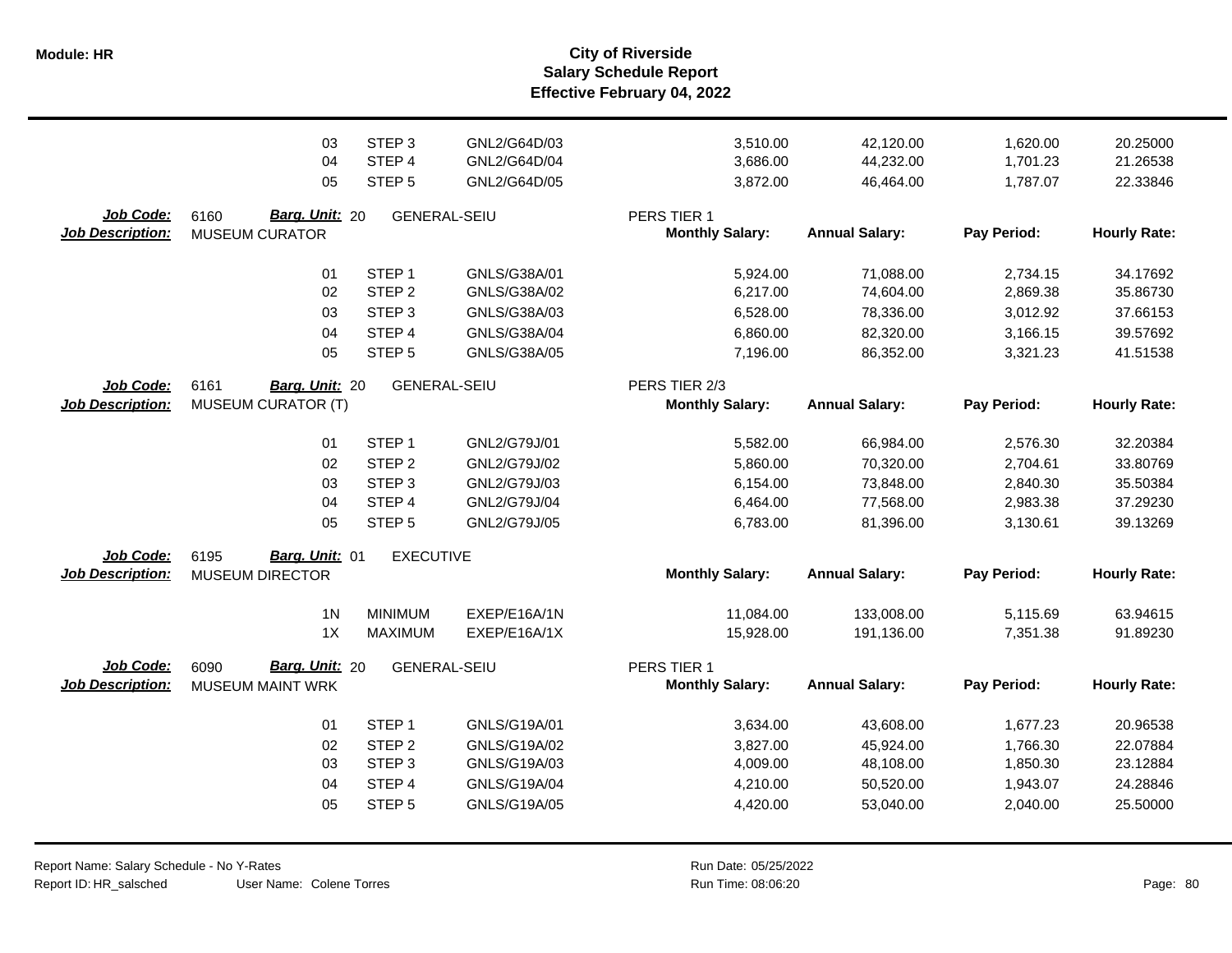| Job Code:<br><b>Job Description:</b> | <b>Barg. Unit: 20</b><br>6091<br>MUSEUM MAINT WRK (T) | <b>GENERAL-SEIU</b> |                     | PERS TIER 2/3<br><b>Monthly Salary:</b> | <b>Annual Salary:</b> | Pay Period: | <b>Hourly Rate:</b> |
|--------------------------------------|-------------------------------------------------------|---------------------|---------------------|-----------------------------------------|-----------------------|-------------|---------------------|
|                                      | 01                                                    | STEP <sub>1</sub>   | GNL2/G65A/01        | 3,427.00                                | 41,124.00             | 1,581.69    | 19.77115            |
|                                      | 02                                                    | STEP <sub>2</sub>   | GNL2/G65A/02        | 3,606.00                                | 43,272.00             | 1,664.30    | 20.80384            |
|                                      | 03                                                    | STEP <sub>3</sub>   | GNL2/G65A/03        | 3,779.00                                | 45,348.00             | 1,744.15    | 21.80192            |
|                                      | 04                                                    | STEP 4              | GNL2/G65A/04        | 3,967.00                                | 47,604.00             | 1,830.92    | 22.88653            |
|                                      | 05                                                    | STEP <sub>5</sub>   | GNL2/G65A/05        | 4,167.00                                | 50,004.00             | 1,923.23    | 24.04038            |
| Job Code:<br><b>Job Description:</b> | Barg. Unit: 30<br>6064<br>MUSEUM PROG ASSIST          |                     | SPECIAL CLASSES     | <b>Monthly Salary:</b>                  | <b>Annual Salary:</b> | Pay Period: | <b>Hourly Rate:</b> |
|                                      | 1 <sub>N</sub>                                        | <b>MINIMUM</b>      | SPCM/J27A/1N        | 2,600.00                                | 31,200.00             | 1,200.00    | 15.00000            |
|                                      | 1X                                                    | <b>MAXIMUM</b>      | SPCM/J27A/1X        | 3,535.25                                | 42,423.05             | 1,631.65    | 20.39570            |
| Job Code:<br><b>Job Description:</b> | 0025<br>Barg. Unit: 20<br>OFFICE SPEC                 | <b>GENERAL-SEIU</b> |                     | PERS TIER 1<br><b>Monthly Salary:</b>   | <b>Annual Salary:</b> | Pay Period: | <b>Hourly Rate:</b> |
|                                      | 01                                                    | STEP <sub>1</sub>   | GNLS/G14F/01        | 2,756.00                                | 33,072.00             | 1,272.00    | 15.90000            |
|                                      | 02                                                    | STEP <sub>2</sub>   | GNLS/G14F/02        | 2,894.00                                | 34,728.00             | 1,335.69    | 16.69615            |
|                                      | 03                                                    | STEP <sub>3</sub>   | GNLS/G14F/03        | 3,038.00                                | 36,456.00             | 1,402.15    | 17.52692            |
|                                      | 04                                                    | STEP 4              | GNLS/G14F/04        | 3,190.00                                | 38,280.00             | 1,472.30    | 18.40384            |
|                                      | 05                                                    | STEP <sub>5</sub>   | GNLS/G14F/05        | 3,350.00                                | 40,200.00             | 1,546.15    | 19.32692            |
|                                      | 06                                                    | STEP <sub>6</sub>   | GNLS/G14F/06        | 3,517.00                                | 42,204.00             | 1,623.23    | 20.29038            |
|                                      | 07                                                    | STEP <sub>7</sub>   | <b>GNLS/G14F/07</b> | 3,693.00                                | 44,316.00             | 1,704.46    | 21.30576            |
|                                      | 08                                                    | STEP <sub>8</sub>   | GNLS/G14F/08        | 3,878.00                                | 46,536.00             | 1,789.84    | 22.37307            |
|                                      | 09                                                    | STEP <sub>9</sub>   | GNLS/G14F/09        | 4,072.00                                | 48,864.00             | 1,879.38    | 23.49230            |
| Job Code:                            | Barg. Unit: 25<br>0027                                | <b>CONFIDENTIAL</b> |                     |                                         |                       |             |                     |
| <b>Job Description:</b>              | OFFICE SPEC (C)                                       |                     |                     | <b>Monthly Salary:</b>                  | <b>Annual Salary:</b> | Pay Period: | <b>Hourly Rate:</b> |
|                                      | 1 <sub>N</sub>                                        | <b>MINIMUM</b>      | CNFS/C15D/1N        | 2,600.00                                | 31,200.00             | 1,200.00    | 15.00000            |
|                                      | 1X                                                    | <b>MAXIMUM</b>      | CNFS/C15D/1X        | 3,841.00                                | 46,092.00             | 1,772.76    | 22.15961            |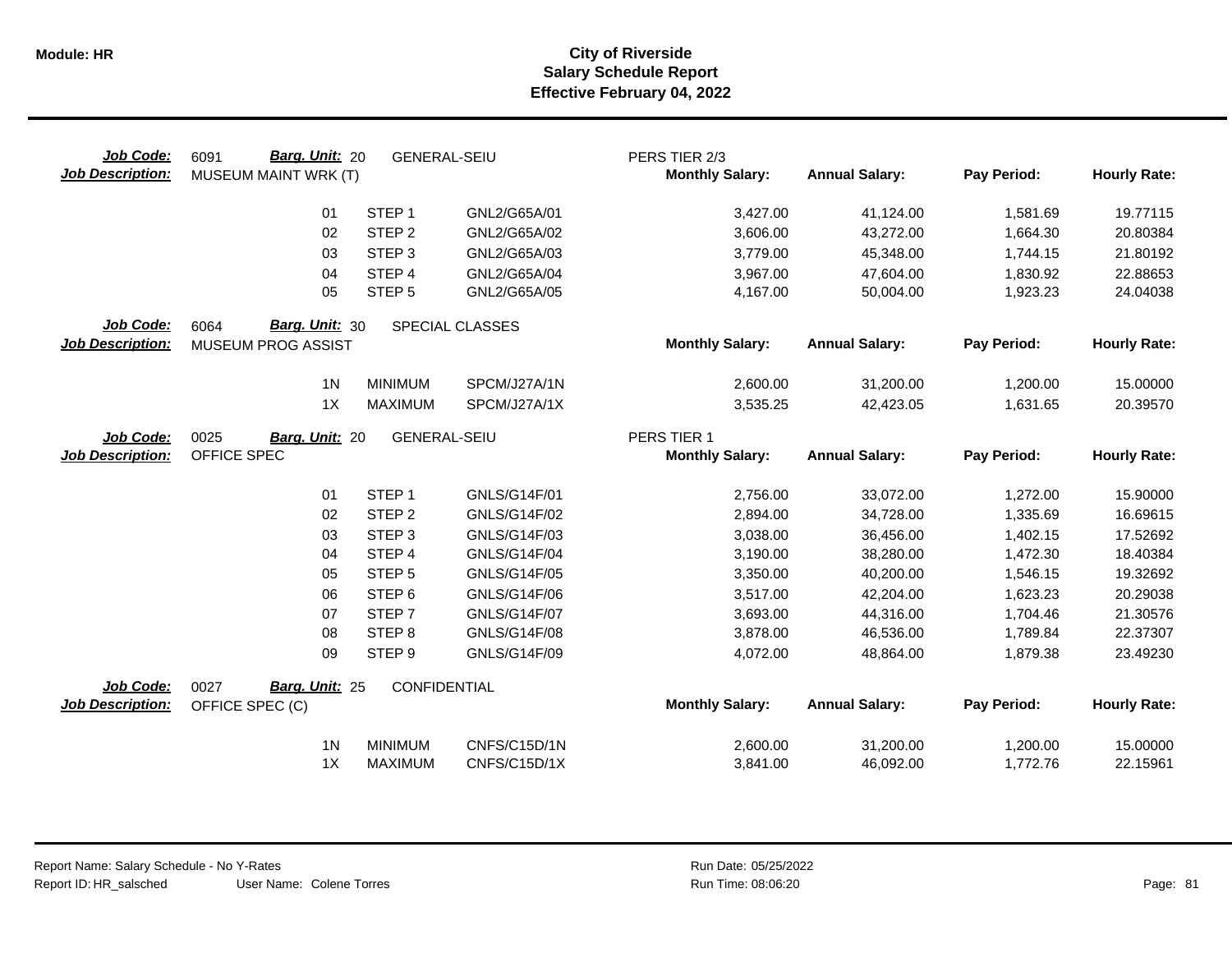| Job Code:<br><b>Job Description:</b> | Barg. Unit: 20<br>0024<br>OFFICE SPEC (T) |                   | <b>GENERAL-SEIU</b> | PERS TIER 2/3<br><b>Monthly Salary:</b> | <b>Annual Salary:</b> | Pay Period: | <b>Hourly Rate:</b> |
|--------------------------------------|-------------------------------------------|-------------------|---------------------|-----------------------------------------|-----------------------|-------------|---------------------|
|                                      | 01                                        | STEP <sub>1</sub> | GNL2/G63J/01        | 2,600.00                                | 31,200.00             | 1,200.00    | 15.00000            |
|                                      | 02                                        | STEP <sub>2</sub> | GNL2/G63J/02        | 2,730.00                                | 32,760.00             | 1,260.00    | 15.75000            |
|                                      | 03                                        | STEP <sub>3</sub> | GNL2/G63J/03        | 2,867.00                                | 34,404.00             | 1,323.23    | 16.54038            |
|                                      | 04                                        | STEP 4            | GNL2/G63J/04        | 3,010.00                                | 36,120.00             | 1,389.23    | 17.36538            |
|                                      | 05                                        | STEP <sub>5</sub> | GNL2/G63J/05        | 3,160.00                                | 37,920.00             | 1,458.46    | 18.23076            |
|                                      | 06                                        | STEP <sub>6</sub> | GNL2/G63J/06        | 3,318.00                                | 39,816.00             | 1,531.38    | 19.14230            |
|                                      | 07                                        | STEP <sub>7</sub> | GNL2/G63J/07        | 3,484.00                                | 41,808.00             | 1,608.00    | 20.10000            |
|                                      | 08                                        | STEP <sub>8</sub> | GNL2/G63J/08        | 3,658.00                                | 43,896.00             | 1,688.30    | 21.10384            |
|                                      | 09                                        | STEP <sub>9</sub> | GNL2/G63J/09        | 3,841.00                                | 46,092.00             | 1,772.76    | 22.15961            |
| Job Code:                            | Barg. Unit: 20<br>1750                    |                   | <b>GENERAL-SEIU</b> | PERS TIER 1                             |                       |             |                     |
| <b>Job Description:</b>              | OFFSET DUPL/EQUIP OPER I                  |                   |                     | <b>Monthly Salary:</b>                  | <b>Annual Salary:</b> | Pay Period: | <b>Hourly Rate:</b> |
|                                      | 01                                        | STEP <sub>1</sub> | GNLS/G16C/01        | 3,363.00                                | 40,356.00             | 1,552.15    | 19.40192            |
|                                      | 02                                        | STEP <sub>2</sub> | GNLS/G16C/02        | 3,527.00                                | 42,324.00             | 1,627.84    | 20.34807            |
|                                      | 03                                        | STEP <sub>3</sub> | GNLS/G16C/03        | 3,702.00                                | 44,424.00             | 1,708.61    | 21.35769            |
|                                      | 04                                        | STEP <sub>4</sub> | GNLS/G16C/04        | 3,893.00                                | 46,716.00             | 1,796.76    | 22.45961            |
|                                      | 05                                        | STEP <sub>5</sub> | GNLS/G16C/05        | 4,085.00                                | 49,020.00             | 1,885.38    | 23.56730            |
| Job Code:                            | Barg. Unit: 20<br>1751                    |                   | <b>GENERAL-SEIU</b> | PERS TIER 2/3                           |                       |             |                     |
| <b>Job Description:</b>              | OFFSET DUPL/EQUIP OPER I (T)              |                   |                     | <b>Monthly Salary:</b>                  | <b>Annual Salary:</b> | Pay Period: | <b>Hourly Rate:</b> |
|                                      | 01                                        | STEP <sub>1</sub> | GNL2/G64A/01        | 3,170.00                                | 38,040.00             | 1,463.07    | 18.28846            |
|                                      | 02                                        | STEP <sub>2</sub> | GNL2/G64A/02        | 3,324.00                                | 39,888.00             | 1,534.15    | 19.17692            |
|                                      | 03                                        | STEP <sub>3</sub> | GNL2/G64A/03        | 3,489.00                                | 41,868.00             | 1,610.30    | 20.12884            |
|                                      | 04                                        | STEP 4            | GNL2/G64A/04        | 3,670.00                                | 44,040.00             | 1,693.84    | 21.17307            |
|                                      | 05                                        | STEP <sub>5</sub> | GNL2/G64A/05        | 3,850.00                                | 46,200.00             | 1,776.92    | 22.21153            |
| Job Code:                            | Barg. Unit: 20<br>1760                    |                   | <b>GENERAL-SEIU</b> | PERS TIER 1                             |                       |             |                     |
| <b>Job Description:</b>              | OFFSET DUPL/EQUIP OPER II                 |                   |                     | <b>Monthly Salary:</b>                  | <b>Annual Salary:</b> | Pay Period: | <b>Hourly Rate:</b> |
|                                      | 01                                        | STEP <sub>1</sub> | GNLS/G21A/01        | 3,893.00                                | 46,716.00             | 1,796.76    | 22.45961            |
|                                      | 02                                        | STEP <sub>2</sub> | GNLS/G21A/02        | 4,085.00                                | 49,020.00             | 1,885.38    | 23.56730            |
|                                      |                                           |                   |                     |                                         |                       |             |                     |

Report Name: Salary Schedule - No Y-Rates

Report ID: HR\_salsched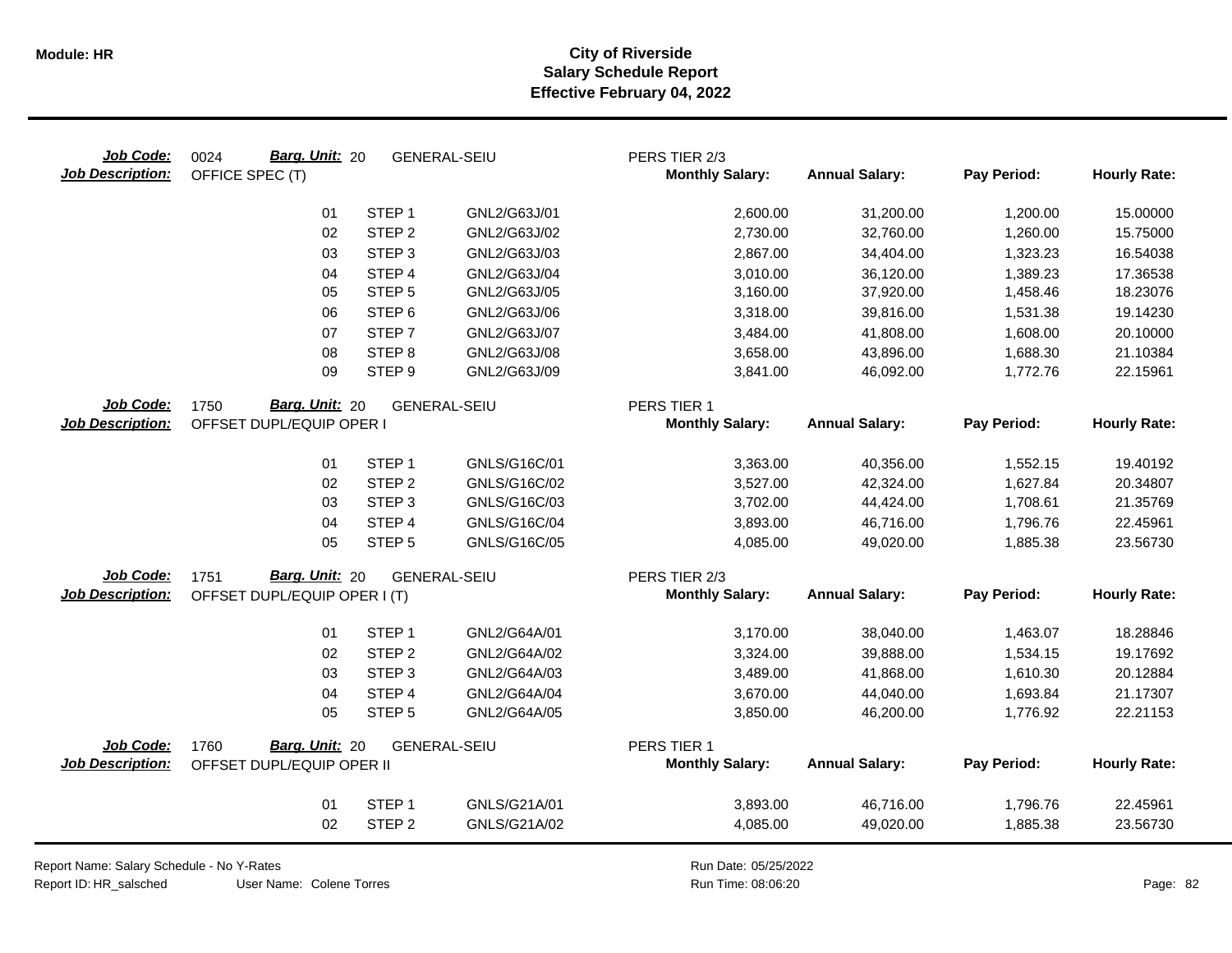**Salary Schedule Report Effective February 04, 2022 Module: HR City of Riverside**

|                                      | 03                                                      | STEP <sub>3</sub>    | GNLS/G21A/03 | 4,293.00                                | 51,516.00             | 1,981.38    | 24.76730            |
|--------------------------------------|---------------------------------------------------------|----------------------|--------------|-----------------------------------------|-----------------------|-------------|---------------------|
|                                      | 04                                                      | STEP <sub>4</sub>    | GNLS/G21A/04 | 4,509.00                                | 54,108.00             | 2,081.07    | 26.01346            |
|                                      | 05                                                      | STEP <sub>5</sub>    | GNLS/G21A/05 | 4,730.00                                | 56,760.00             | 2,183.07    | 27.28846            |
| Job Code:<br><b>Job Description:</b> | Barg. Unit: 20<br>1761<br>OFFSET DUPL/EQUIP OPER II (T) | <b>GENERAL-SEIU</b>  |              | PERS TIER 2/3<br><b>Monthly Salary:</b> | <b>Annual Salary:</b> | Pay Period: | <b>Hourly Rate:</b> |
|                                      | 01                                                      | STEP <sub>1</sub>    | GNL2/G67G/01 | 3,670.00                                | 44,040.00             | 1,693.84    | 21.17307            |
|                                      | 02                                                      | STEP <sub>2</sub>    | GNL2/G67G/02 | 3,850.00                                | 46,200.00             | 1,776.92    | 22.21153            |
|                                      | 03                                                      | STEP <sub>3</sub>    | GNL2/G67G/03 | 4,048.00                                | 48,576.00             | 1,868.30    | 23.35384            |
|                                      | 04                                                      | STEP 4               | GNL2/G67G/04 | 4,248.00                                | 50,976.00             | 1,960.61    | 24.50769            |
|                                      | 05                                                      | STEP <sub>5</sub>    | GNL2/G67G/05 | 4,458.00                                | 53,496.00             | 2,057.53    | 25.71923            |
| Job Code:<br><b>Job Description:</b> | 8324<br>Barg. Unit: 07<br>ORGANIZATIONAL PERF & AUD MGR | <b>SR MANAGEMENT</b> |              | <b>Monthly Salary:</b>                  | <b>Annual Salary:</b> | Pay Period: | <b>Hourly Rate:</b> |
|                                      | 1 <sub>N</sub>                                          | <b>MINIMUM</b>       | NCLP/A74F/1N | 10,171.00                               | 122,052.00            | 4,694.30    | 58.67884            |
|                                      | 1X                                                      | <b>MAXIMUM</b>       | NCLP/A74F/1X | 12,979.00                               | 155,748.00            | 5,990.30    | 74.87884            |
|                                      | 2N                                                      | <b>MERIT MIN</b>     | NCLP/A74F/2N | 12,979.00                               | 155,748.00            | 5,990.30    | 74.87884            |
|                                      | 2X                                                      | <b>MERIT MAX</b>     | NCLP/A74F/2X | 14,924.00                               | 179,088.00            | 6,888.00    | 86.10000            |
| Job Code:<br><b>Job Description:</b> | Barg. Unit: 50<br>8755<br><b>OUTREACH SUPV</b>          | SUPERVISORY          |              | <b>Monthly Salary:</b>                  | <b>Annual Salary:</b> | Pay Period: | <b>Hourly Rate:</b> |
|                                      | 1 <sub>N</sub>                                          | <b>MINIMUM</b>       | SUPV/U01A/1N | 3,429.00                                | 41,148.00             | 1,582.61    | 19.78269            |
|                                      | 1X                                                      | <b>MAXIMUM</b>       | SUPV/U01A/1X | 4,593.00                                | 55,116.00             | 2,119.84    | 26.49807            |
| Job Code:<br><b>Job Description:</b> | 8756<br>Barg. Unit: 25<br><b>OUTREACH WRK (C)</b>       | CONFIDENTIAL         |              | <b>Monthly Salary:</b>                  | <b>Annual Salary:</b> | Pay Period: | <b>Hourly Rate:</b> |
|                                      | 1 <sub>N</sub>                                          | <b>MINIMUM</b>       | CNFS/C18D/1N | 3,010.00                                | 36,120.00             | 1,389.23    | 17.36538            |
|                                      | 1X                                                      | <b>MAXIMUM</b>       | CNFS/C18D/1X | 4,033.00                                | 48,396.00             | 1,861.38    | 23.26730            |
|                                      | 2N                                                      | <b>MERIT MIN</b>     | CNFS/C18D/2N | 4,033.00                                | 48,396.00             | 1,861.38    | 23.26730            |
|                                      | 2X                                                      | <b>MERIT MAX</b>     | CNFS/C18D/2X | 4,638.00                                | 55,656.00             | 2,140.61    | 26.75769            |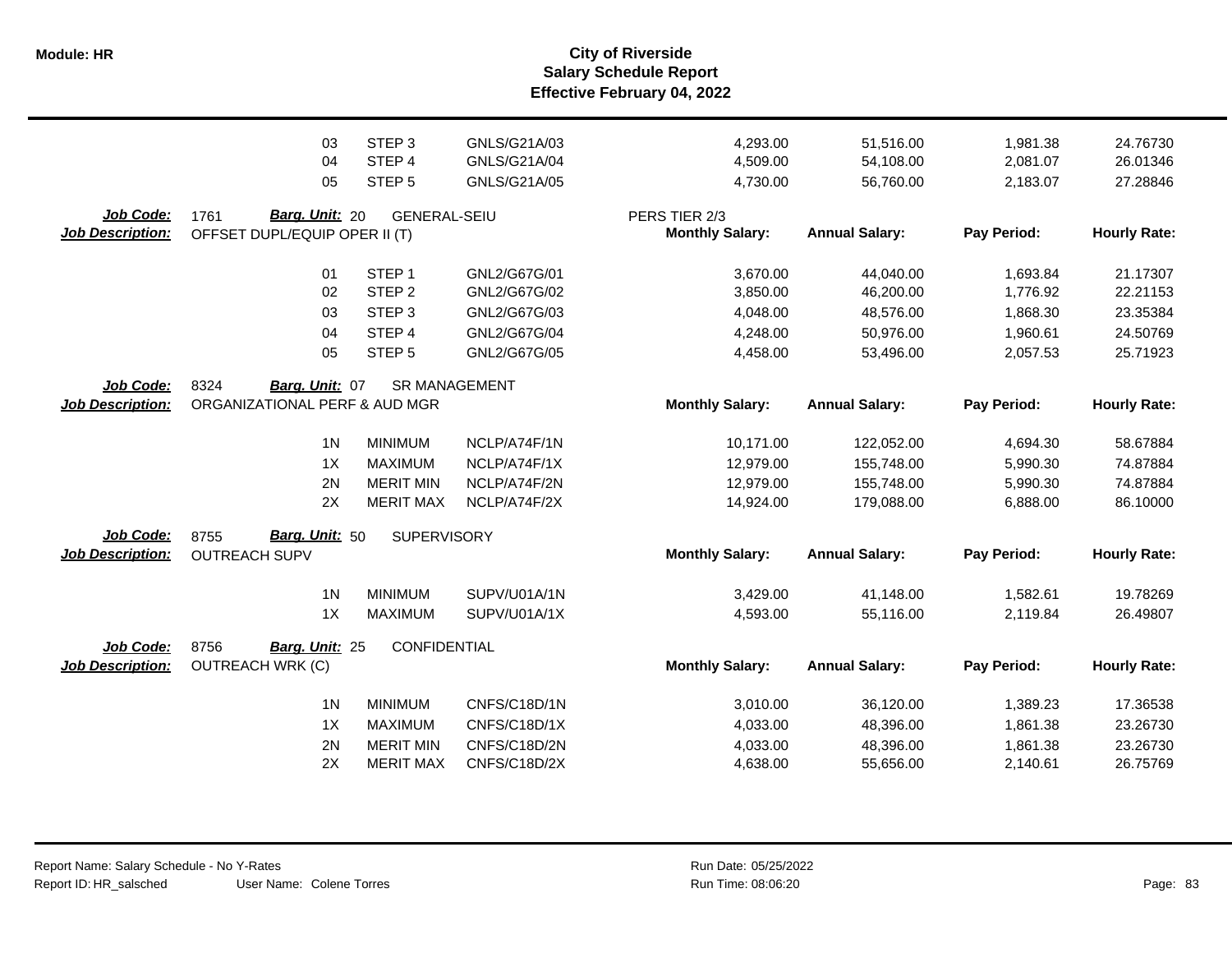| Job Code:               | Barg. Unit: 25<br>8759         | CONFIDENTIAL        |                   |                        |                       |             |                     |
|-------------------------|--------------------------------|---------------------|-------------------|------------------------|-----------------------|-------------|---------------------|
| <b>Job Description:</b> | <b>OUTREACH WRK TRNE (C)</b>   |                     |                   | <b>Monthly Salary:</b> | <b>Annual Salary:</b> | Pay Period: | <b>Hourly Rate:</b> |
|                         | 1 <sup>N</sup>                 | <b>MINIMUM</b>      | CNFS/C07A/1N      | 2,600.00               | 31,200.00             | 1,200.00    | 15.00000            |
|                         | 1X                             | <b>MAXIMUM</b>      | CNFS/C07A/1X      | 2,867.00               | 34,404.00             | 1,323.23    | 16.54038            |
| Job Code:               | Barg. Unit: 55<br>8910         |                     | PARA-PROFESSIONAL |                        |                       |             |                     |
| <b>Job Description:</b> | PARALEGAL N                    |                     |                   | <b>Monthly Salary:</b> | <b>Annual Salary:</b> | Pay Period: | <b>Hourly Rate:</b> |
|                         | 1 <sup>N</sup>                 | <b>MINIMUM</b>      | PARA/N21D/1N      | 4,183.00               | 50,196.00             | 1,930.61    | 24.13269            |
|                         | 1X                             | <b>MAXIMUM</b>      | PARA/N21D/1X      | 7,074.00               | 84,888.00             | 3,264.92    | 40.81153            |
|                         | 2N                             | <b>MERIT MIN</b>    | PARA/N21D/2N      | 7,074.00               | 84,888.00             | 3,264.92    | 40.81153            |
|                         | 2X                             | <b>MERIT MAX</b>    | PARA/N21D/2X      | 8,135.00               | 97,620.00             | 3,754.61    | 46.93269            |
| Job Code:               | <b>Barg. Unit: 20</b><br>2577  | <b>GENERAL-SEIU</b> |                   | PERS TIER 2/3          |                       |             |                     |
| <b>Job Description:</b> | PARK & NBRHD SPECIALIST TR (T) |                     |                   | <b>Monthly Salary:</b> | <b>Annual Salary:</b> | Pay Period: | <b>Hourly Rate:</b> |
|                         | 01                             | STEP <sub>1</sub>   | GNL2/G65H/01      | 3,781.00               | 45,372.00             | 1,745.07    | 21.81346            |
|                         | 02                             | STEP <sub>2</sub>   | GNL2/G65H/02      | 3,970.00               | 47,640.00             | 1,832.30    | 22.90384            |
|                         | 03                             | STEP <sub>3</sub>   | GNL2/G65H/03      | 4,169.00               | 50,028.00             | 1,924.15    | 24.05192            |
| Job Code:               | Barg. Unit: 20<br>2573         | <b>GENERAL-SEIU</b> |                   | PERS TIER 1            |                       |             |                     |
| <b>Job Description:</b> | PARK AND NBRHD SPEC            |                     |                   | <b>Monthly Salary:</b> | <b>Annual Salary:</b> | Pay Period: | <b>Hourly Rate:</b> |
|                         | 01                             | STEP <sub>1</sub>   | GNLS/G29J/01      | 4,642.00               | 55,704.00             | 2,142.46    | 26.78076            |
|                         | 02                             | STEP <sub>2</sub>   | GNLS/G29J/02      | 4,874.00               | 58,488.00             | 2,249.53    | 28.11923            |
|                         | 03                             | STEP <sub>3</sub>   | GNLS/G29J/03      | 5,115.00               | 61,380.00             | 2,360.76    | 29.50961            |
|                         | 04                             | STEP 4              | GNLS/G29J/04      | 5,376.00               | 64,512.00             | 2,481.23    | 31.01538            |
|                         | 05                             | STEP <sub>5</sub>   | GNLS/G29J/05      | 5,641.00               | 67,692.00             | 2,603.53    | 32.54423            |
|                         | 06                             | STEP <sub>6</sub>   | GNLS/G29J/06      | 5,924.00               | 71,088.00             | 2,734.15    | 34.17692            |
| Job Code:               | Barg. Unit: 20<br>2574         | <b>GENERAL-SEIU</b> |                   | PERS TIER 2/3          |                       |             |                     |
| <b>Job Description:</b> | PARK AND NBRHD SPECIALIST (T)  |                     |                   | <b>Monthly Salary:</b> | <b>Annual Salary:</b> | Pay Period: | <b>Hourly Rate:</b> |
|                         | 01                             | STEP <sub>1</sub>   | GNL2/G74H/01      | 4,377.00               | 52,524.00             | 2,020.15    | 25.25192            |
|                         | 02                             | STEP <sub>2</sub>   | GNL2/G74H/02      | 4,596.00               | 55,152.00             | 2,121.23    | 26.51538            |
|                         |                                |                     |                   |                        |                       |             |                     |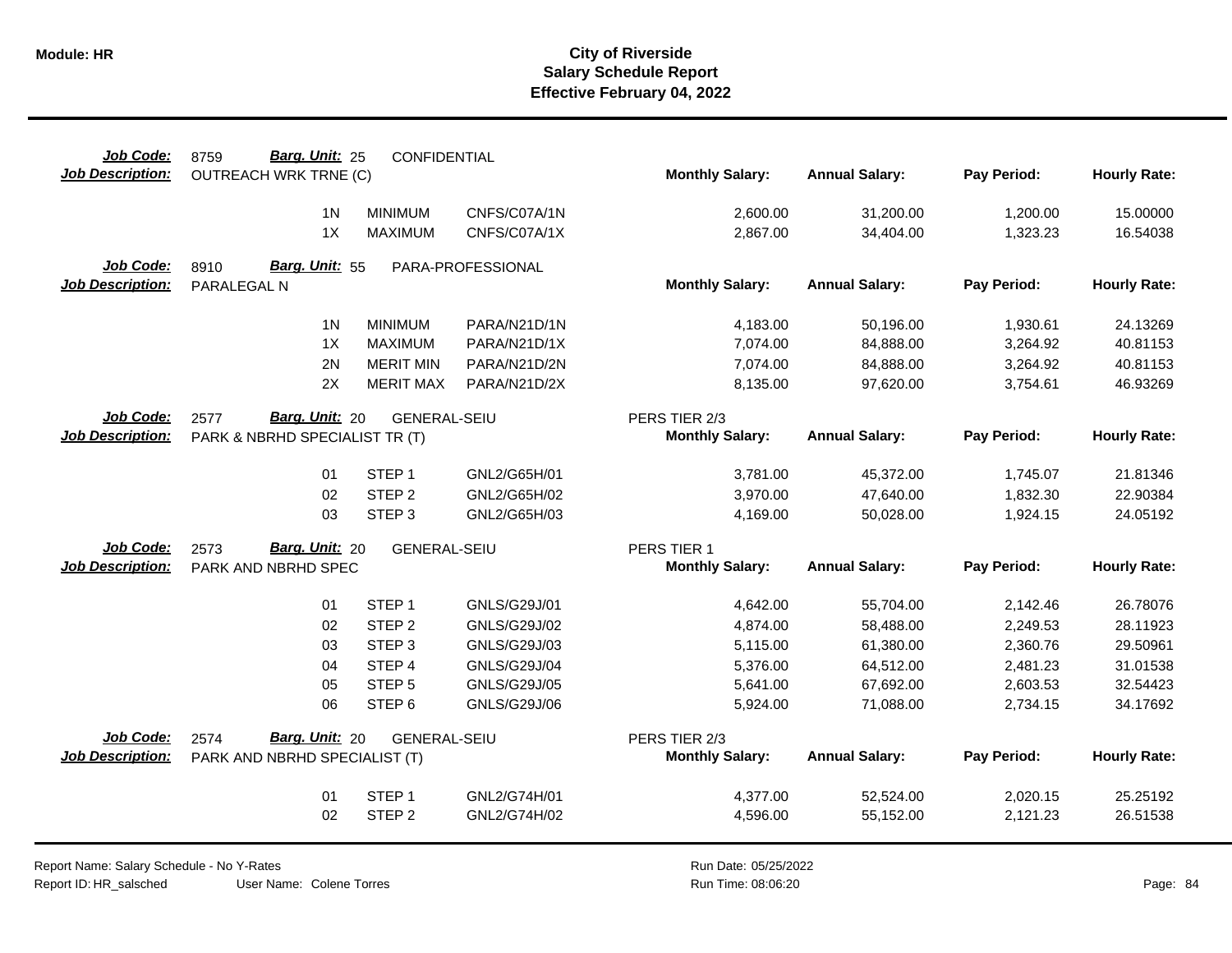**Salary Schedule Report Effective February 04, 2022 Module: HR City of Riverside**

|                                      | 03<br>04<br>05<br>06                                     | STEP <sub>3</sub><br>STEP <sub>4</sub><br>STEP <sub>5</sub><br>STEP <sub>6</sub> | GNL2/G74H/03<br>GNL2/G74H/04<br>GNL2/G74H/05<br>GNL2/G74H/06 | 4,821.00<br>5,065.00<br>5,318.00<br>5,582.00 | 57,852.00<br>60,780.00<br>63,816.00<br>66,984.00 | 2,225.07<br>2,337.69<br>2,454.46<br>2,576.30 | 27.81346<br>29.22115<br>30.68076<br>32.20384 |
|--------------------------------------|----------------------------------------------------------|----------------------------------------------------------------------------------|--------------------------------------------------------------|----------------------------------------------|--------------------------------------------------|----------------------------------------------|----------------------------------------------|
| Job Code:<br><b>Job Description:</b> | Barg. Unit: 20<br>2576<br>PARK AND NBRHD SPECIALIST TRNE |                                                                                  | <b>GENERAL-SEIU</b>                                          | PERS TIER 1<br><b>Monthly Salary:</b>        | <b>Annual Salary:</b>                            | Pay Period:                                  | <b>Hourly Rate:</b>                          |
|                                      |                                                          |                                                                                  |                                                              |                                              |                                                  |                                              |                                              |
|                                      | 01                                                       | STEP <sub>1</sub>                                                                | GNLS/G19M/01                                                 | 4,010.00                                     | 48,120.00                                        | 1,850.76                                     | 23.13461                                     |
|                                      | 02                                                       | STEP <sub>2</sub>                                                                | GNLS/G19M/02                                                 | 4,210.00                                     | 50,520.00                                        | 1,943.07                                     | 24.28846                                     |
|                                      | 03                                                       | STEP <sub>3</sub>                                                                | GNLS/G19M/03                                                 | 4,421.00                                     | 53,052.00                                        | 2,040.46                                     | 25.50576                                     |
| Job Code:                            | Barg. Unit: 20<br>3020<br><b>GENERAL-SEIU</b>            |                                                                                  |                                                              | PERS TIER 1                                  |                                                  |                                              |                                              |
| <b>Job Description:</b>              | PARK MAINT CREW LEADER                                   |                                                                                  |                                                              | <b>Monthly Salary:</b>                       | <b>Annual Salary:</b>                            | Pay Period:                                  | <b>Hourly Rate:</b>                          |
|                                      | 01                                                       | STEP <sub>1</sub>                                                                | GNLS/G33A/01                                                 | 5,352.00                                     | 64,224.00                                        | 2,470.15                                     | 30.87692                                     |
|                                      | 02                                                       | STEP <sub>2</sub>                                                                | GNLS/G33A/02                                                 | 5,617.00                                     | 67,404.00                                        | 2,592.46                                     | 32.40576                                     |
|                                      | 03                                                       | STEP <sub>3</sub>                                                                | GNLS/G33A/03                                                 | 5,900.00                                     | 70,800.00                                        | 2,723.07                                     | 34.03846                                     |
|                                      | 04                                                       | STEP <sub>4</sub>                                                                | GNLS/G33A/04                                                 | 6,193.00                                     | 74,316.00                                        | 2,858.30                                     | 35.72884                                     |
|                                      | 05                                                       | STEP <sub>5</sub>                                                                | GNLS/G33A/05                                                 | 6,502.00                                     | 78,024.00                                        | 3,000.92                                     | 37.51153                                     |
| Job Code:                            | 3021<br>Barg. Unit: 20                                   |                                                                                  | <b>GENERAL-SEIU</b>                                          | PERS TIER 2/3                                |                                                  |                                              |                                              |
| <b>Job Description:</b>              | PARK MAINT CREW LEADER (T)                               |                                                                                  |                                                              | <b>Monthly Salary:</b>                       | <b>Annual Salary:</b>                            | Pay Period:                                  | <b>Hourly Rate:</b>                          |
|                                      | 01                                                       | STEP <sub>1</sub>                                                                | GNL2/G77J/01                                                 | 5,045.00                                     | 60,540.00                                        | 2,328.46                                     | 29.10576                                     |
|                                      | 02                                                       | STEP <sub>2</sub>                                                                | GNL2/G77J/02                                                 | 5,294.00                                     | 63,528.00                                        | 2,443.38                                     | 30.54230                                     |
|                                      | 03                                                       | STEP <sub>3</sub>                                                                | GNL2/G77J/03                                                 | 5,560.00                                     | 66,720.00                                        | 2,566.15                                     | 32.07692                                     |
|                                      | 04                                                       | STEP 4                                                                           | GNL2/G77J/04                                                 | 5,836.00                                     | 70,032.00                                        | 2,693.53                                     | 33.66923                                     |
|                                      | 05                                                       | STEP <sub>5</sub>                                                                | GNL2/G77J/05                                                 | 6,130.00                                     | 73,560.00                                        | 2,829.23                                     | 35.36538                                     |
| Job Code:<br><b>Job Description:</b> | 3005<br><b>Barg. Unit: 20</b><br>PARK MAINT SPEC         |                                                                                  | <b>GENERAL-SEIU</b>                                          | PERS TIER 1<br><b>Monthly Salary:</b>        | <b>Annual Salary:</b>                            | Pay Period:                                  | <b>Hourly Rate:</b>                          |
|                                      |                                                          |                                                                                  |                                                              |                                              |                                                  |                                              |                                              |
|                                      | 01                                                       | STEP <sub>1</sub>                                                                | GNLS/G29E/01                                                 | 4,861.00                                     | 58,332.00                                        | 2,243.53                                     | 28.04423                                     |
|                                      | 02                                                       | STEP <sub>2</sub>                                                                | GNLS/G29E/02                                                 | 5,103.00                                     | 61,236.00                                        | 2,355.23                                     | 29.44038                                     |
|                                      | 03                                                       | STEP <sub>3</sub>                                                                | GNLS/G29E/03                                                 | 5,356.00                                     | 64,272.00                                        | 2,472.00                                     | 30.90000                                     |
|                                      | 04                                                       | STEP 4                                                                           | <b>GNLS/G29E/04</b>                                          | 5,627.00                                     | 67,524.00                                        | 2,597.07                                     | 32.46346                                     |

Report Name: Salary Schedule - No Y-Rates Report ID: HR\_salsched

User Name: Colene Torres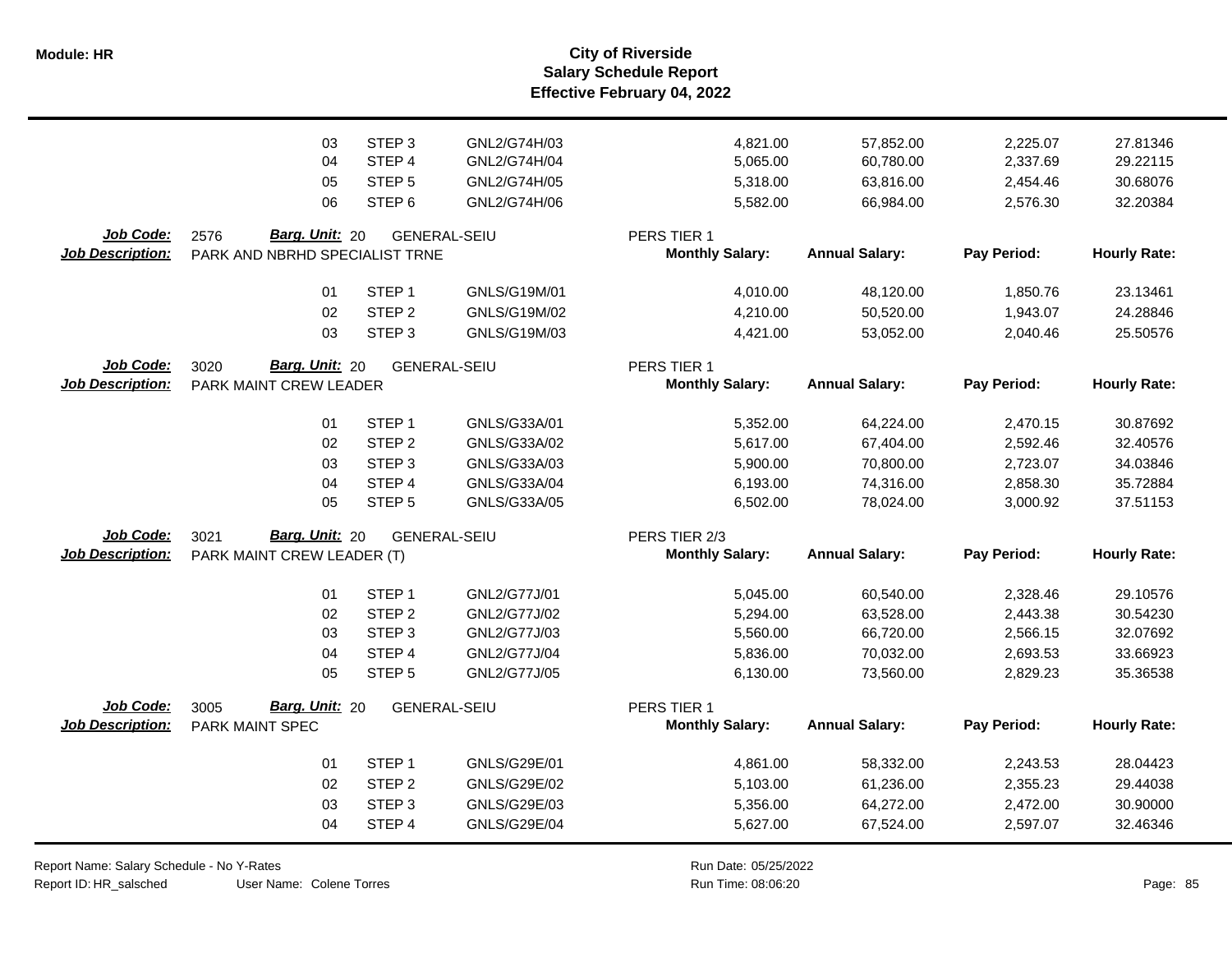|                         | 05                      | STEP <sub>5</sub> | <b>GNLS/G29E/05</b> | 5,905.00               | 70,860.00             | 2,725.38    | 34.06730            |
|-------------------------|-------------------------|-------------------|---------------------|------------------------|-----------------------|-------------|---------------------|
| Job Code:               | 3006<br>Barg. Unit: 20  |                   | <b>GENERAL-SEIU</b> | PERS TIER 2/3          |                       |             |                     |
| <b>Job Description:</b> | PARK MAINT SPEC (T)     |                   |                     | <b>Monthly Salary:</b> | <b>Annual Salary:</b> | Pay Period: | <b>Hourly Rate:</b> |
|                         | 01                      | STEP <sub>1</sub> | GNL2/G75A/01        | 4,581.00               | 54,972.00             | 2,114.30    | 26.42884            |
|                         | 02                      | STEP <sub>2</sub> | GNL2/G75A/02        | 4,810.00               | 57,720.00             | 2,220.00    | 27.75000            |
|                         | 03                      | STEP <sub>3</sub> | GNL2/G75A/03        | 5,049.00               | 60,588.00             | 2,330.30    | 29.12884            |
|                         | 04                      | STEP 4            | GNL2/G75A/04        | 5,302.00               | 63,624.00             | 2,447.07    | 30.58846            |
|                         | 05                      | STEP <sub>5</sub> | GNL2/G75A/05        | 5,565.00               | 66,780.00             | 2,568.46    | 32.10576            |
| Job Code:               | Barg. Unit: 20<br>2985  |                   | <b>GENERAL-SEIU</b> | PERS TIER 1            |                       |             |                     |
| <b>Job Description:</b> | PARK MAINT WRK II       |                   |                     | <b>Monthly Salary:</b> | <b>Annual Salary:</b> | Pay Period: | <b>Hourly Rate:</b> |
|                         | 01                      | STEP <sub>1</sub> | GNLS/G23B/01        | 4,210.00               | 50,520.00             | 1,943.07    | 24.28846            |
|                         | 02                      | STEP <sub>2</sub> | GNLS/G23B/02        | 4,420.00               | 53,040.00             | 2,040.00    | 25.50000            |
|                         | 03                      | STEP <sub>3</sub> | GNLS/G23B/03        | 4,640.00               | 55,680.00             | 2,141.53    | 26.76923            |
|                         | 04                      | STEP 4            | GNLS/G23B/04        | 4,874.00               | 58,488.00             | 2,249.53    | 28.11923            |
|                         | 05                      | STEP <sub>5</sub> | GNLS/G23B/05        | 5,115.00               | 61,380.00             | 2,360.76    | 29.50961            |
| Job Code:               | 2986<br>Barg. Unit: 20  |                   | <b>GENERAL-SEIU</b> | PERS TIER 2/3          |                       |             |                     |
| <b>Job Description:</b> | PARK MAINT WRK II (T)   |                   |                     | <b>Monthly Salary:</b> | <b>Annual Salary:</b> | Pay Period: | <b>Hourly Rate:</b> |
|                         | 01                      | STEP <sub>1</sub> | GNL2/G69J/01        | 3,967.00               | 47,604.00             | 1,830.92    | 22.88653            |
|                         | 02                      | STEP <sub>2</sub> | GNL2/G69J/02        | 4,167.00               | 50,004.00             | 1,923.23    | 24.04038            |
|                         | 03                      | STEP <sub>3</sub> | GNL2/G69J/03        | 4,373.00               | 52,476.00             | 2,018.30    | 25.22884            |
|                         | 04                      | STEP 4            | GNL2/G69J/04        | 4,596.00               | 55,152.00             | 2,121.23    | 26.51538            |
|                         | 05                      | STEP <sub>5</sub> | GNL2/G69J/05        | 4,821.00               | 57,852.00             | 2,225.07    | 27.81346            |
| Job Code:               | Barg. Unit: 20<br>7860  |                   | <b>GENERAL-SEIU</b> | PERS TIER 1            |                       |             |                     |
| Job Description:        | PARK PLANNER (DESIGNER) |                   |                     | <b>Monthly Salary:</b> | <b>Annual Salary:</b> | Pay Period: | <b>Hourly Rate:</b> |
|                         | 01                      | STEP <sub>1</sub> | GNLS/G40A/01        | 6,193.00               | 74,316.00             | 2,858.30    | 35.72884            |
|                         | 02                      | STEP <sub>2</sub> | GNLS/G40A/02        | 6,502.00               | 78,024.00             | 3,000.92    | 37.51153            |
|                         | 03                      | STEP <sub>3</sub> | GNLS/G40A/03        | 6,830.00               | 81,960.00             | 3,152.30    | 39.40384            |
|                         | 04                      | STEP 4            | GNLS/G40A/04        | 7,171.00               | 86,052.00             | 3,309.69    | 41.37115            |
|                         | 05                      | STEP <sub>5</sub> | GNLS/G40A/05        | 7,526.00               | 90,312.00             | 3,473.53    | 43.41923            |

Report Name: Salary Schedule - No Y-Rates

Report ID: HR\_salsched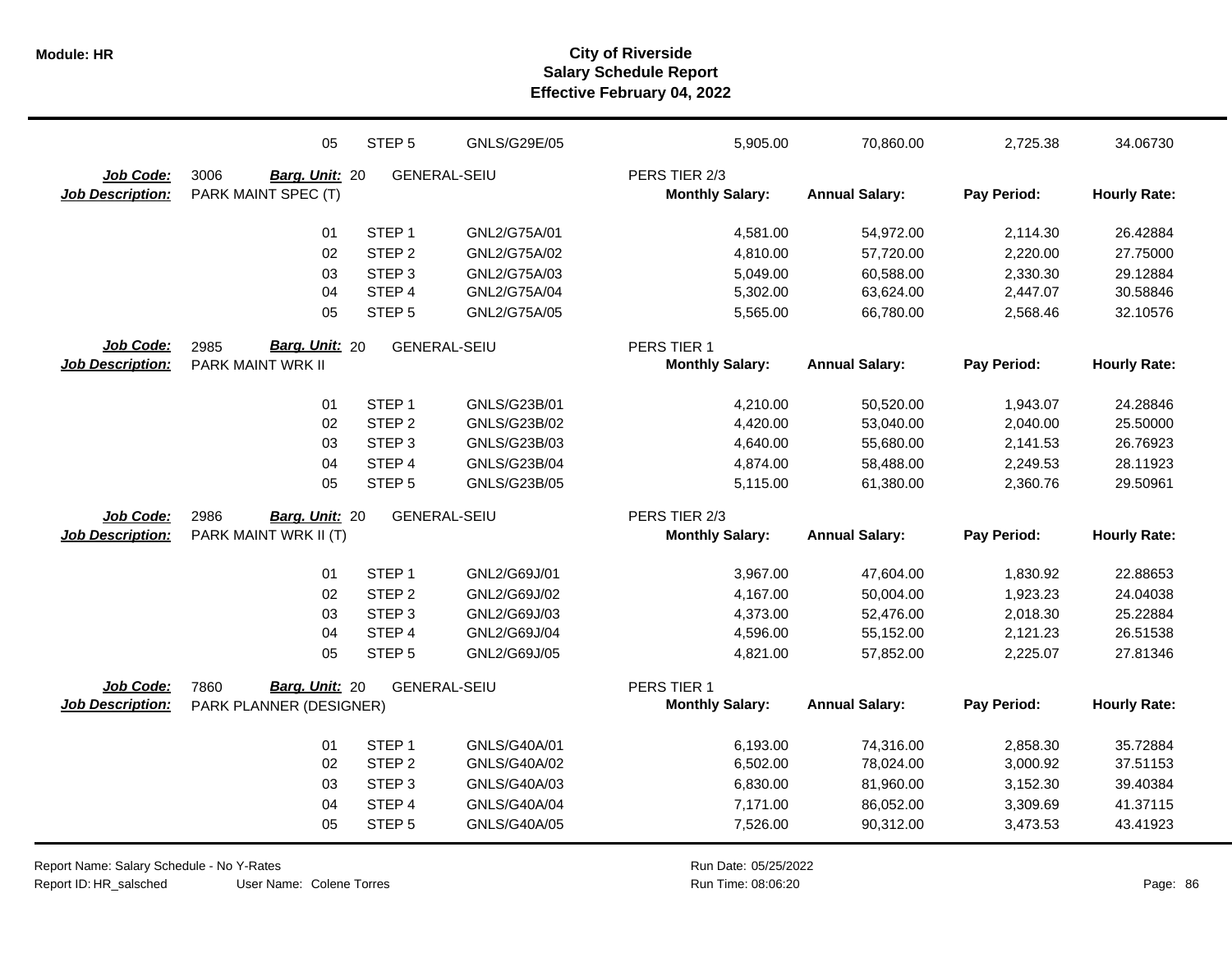| Job Code:<br><b>Job Description:</b> | Barg. Unit: 20<br>7861<br><b>GENERAL-SEIU</b><br>PARK PLANNER (DESIGNER) (T) |                             |                              | PERS TIER 2/3<br><b>Monthly Salary:</b> | <b>Annual Salary:</b> | Pay Period: | <b>Hourly Rate:</b>  |
|--------------------------------------|------------------------------------------------------------------------------|-----------------------------|------------------------------|-----------------------------------------|-----------------------|-------------|----------------------|
|                                      | 01                                                                           | STEP <sub>1</sub>           | GNL2/G80J/01                 | 5,836.00                                | 70,032.00             | 2,693.53    | 33.66923             |
|                                      | 02                                                                           | STEP <sub>2</sub>           | GNL2/G80J/02                 | 6,130.00                                | 73,560.00             | 2,829.23    | 35.36538             |
|                                      | 03                                                                           | STEP <sub>3</sub>           | GNL2/G80J/03                 | 6,437.00                                | 77,244.00             | 2,970.92    | 37.13653             |
|                                      | 04                                                                           | STEP 4                      | GNL2/G80J/04                 | 6,757.00                                | 81,084.00             | 3,118.61    | 38.98269             |
|                                      | 05                                                                           | STEP <sub>5</sub>           | GNL2/G80J/05                 | 7,095.00                                | 85,140.00             | 3,274.61    | 40.93269             |
| Job Code:<br><b>Job Description:</b> | Barg. Unit: 20<br>7710<br>PARK PROJ INSP                                     |                             | <b>GENERAL-SEIU</b>          | PERS TIER 1<br><b>Monthly Salary:</b>   | <b>Annual Salary:</b> | Pay Period: | <b>Hourly Rate:</b>  |
|                                      |                                                                              |                             |                              |                                         |                       |             |                      |
|                                      | 01                                                                           | STEP <sub>1</sub>           | GNLS/G30A/01                 | 4,969.00                                | 59,628.00             | 2,293.38    | 28.66730             |
|                                      | 02                                                                           | STEP <sub>2</sub>           | GNLS/G30A/02                 | 5,211.00                                | 62,532.00             | 2,405.07    | 30.06346             |
|                                      | 03                                                                           | STEP <sub>3</sub>           | GNLS/G30A/03                 | 5,478.00                                | 65,736.00             | 2,528.30    | 31.60384             |
|                                      | 04                                                                           | STEP 4                      | GNLS/G30A/04                 | 5,751.00                                | 69,012.00             | 2,654.30    | 33.17884             |
|                                      | 05                                                                           | STEP <sub>5</sub>           | GNLS/G30A/05                 | 6,038.00                                | 72,456.00             | 2,786.76    | 34.83461             |
| <b>Job Code:</b>                     | Barg. Unit: 20<br>7711                                                       |                             | <b>GENERAL-SEIU</b>          | PERS TIER 2/3                           |                       |             |                      |
| <b>Job Description:</b>              | PARK PROJ INSP (T)                                                           |                             |                              | <b>Monthly Salary:</b>                  | <b>Annual Salary:</b> | Pay Period: | <b>Hourly Rate:</b>  |
|                                      |                                                                              |                             |                              |                                         |                       |             |                      |
|                                      | 01                                                                           | STEP <sub>1</sub>           | GNL2/G75J/01                 | 4,682.00                                | 56,184.00             | 2,160.92    | 27.01153             |
|                                      | 02                                                                           | STEP <sub>2</sub>           | GNL2/G75J/02                 | 4,912.00                                | 58,944.00             | 2,267.07    | 28.33846             |
|                                      | 03                                                                           | STEP <sub>3</sub>           | GNL2/G75J/03                 | 5,161.00                                | 61,932.00             | 2,382.00    | 29.77500             |
|                                      | 04<br>05                                                                     | STEP 4<br>STEP <sub>5</sub> | GNL2/G75J/04<br>GNL2/G75J/05 | 5,418.00                                | 65,016.00             | 2,500.61    | 31.25769<br>32.83269 |
|                                      |                                                                              |                             |                              | 5,691.00                                | 68,292.00             | 2,626.61    |                      |
| Job Code:                            | Barg. Unit: 20<br>3010                                                       |                             | <b>GENERAL-SEIU</b>          | PERS TIER 1                             |                       |             |                      |
| <b>Job Description:</b>              | PARK RANGER                                                                  |                             |                              | <b>Monthly Salary:</b>                  | <b>Annual Salary:</b> | Pay Period: | <b>Hourly Rate:</b>  |
|                                      | 01                                                                           | STEP <sub>1</sub>           | GNLS/G25C/01                 | 4,420.00                                | 53,040.00             | 2,040.00    | 25.50000             |
|                                      | 02                                                                           | STEP <sub>2</sub>           | GNLS/G25C/02                 | 4,640.00                                | 55,680.00             | 2,141.53    | 26.76923             |
|                                      | 03                                                                           | STEP <sub>3</sub>           | GNLS/G25C/03                 | 4,874.00                                | 58,488.00             | 2,249.53    | 28.11923             |
|                                      | 04                                                                           | STEP 4                      | GNLS/G25C/04                 | 5,115.00                                | 61,380.00             | 2,360.76    | 29.50961             |
|                                      | 05                                                                           | STEP <sub>5</sub>           | GNLS/G25C/05                 | 5,376.00                                | 64,512.00             | 2,481.23    | 31.01538             |
|                                      |                                                                              |                             |                              |                                         |                       |             |                      |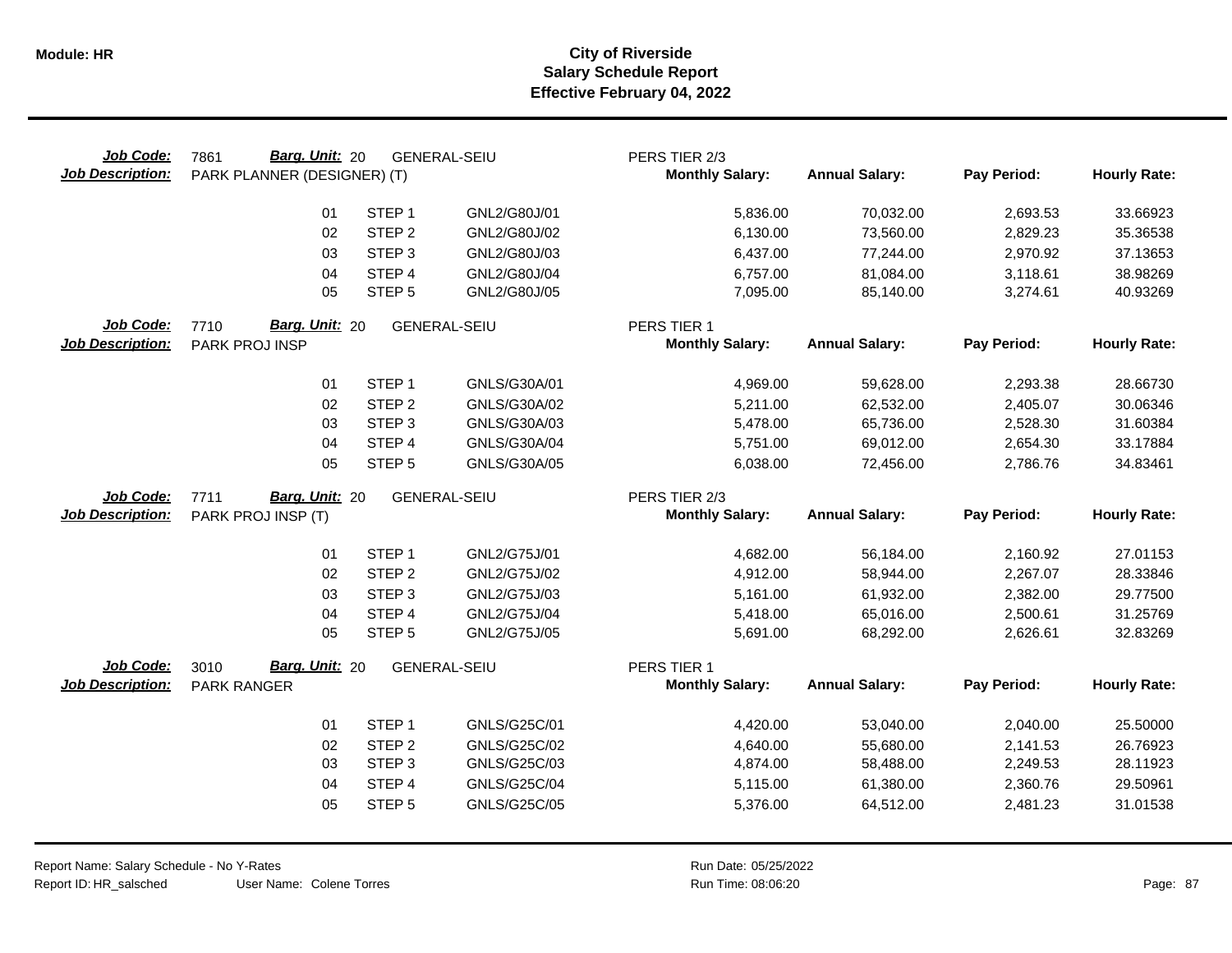| Job Code:<br><b>Job Description:</b> | Barg. Unit: 20<br>3012<br><b>GENERAL-SEIU</b><br>PARK RANGER (T) |                     |              | PERS TIER 2/3<br><b>Monthly Salary:</b> | <b>Annual Salary:</b> | Pay Period: | <b>Hourly Rate:</b> |
|--------------------------------------|------------------------------------------------------------------|---------------------|--------------|-----------------------------------------|-----------------------|-------------|---------------------|
|                                      | 01                                                               | STEP <sub>1</sub>   | GNL2/G71G/01 | 4,167.00                                | 50,004.00             | 1,923.23    | 24.04038            |
|                                      | 02                                                               | STEP <sub>2</sub>   | GNL2/G71G/02 | 4,373.00                                | 52,476.00             | 2,018.30    | 25.22884            |
|                                      | 03                                                               | STEP <sub>3</sub>   | GNL2/G71G/03 | 4,596.00                                | 55,152.00             | 2,121.23    | 26.51538            |
|                                      | 04                                                               | STEP 4              | GNL2/G71G/04 | 4,821.00                                | 57,852.00             | 2,225.07    | 27.81346            |
|                                      | 05                                                               | STEP <sub>5</sub>   | GNL2/G71G/05 | 5,065.00                                | 60,780.00             | 2,337.69    | 29.22115            |
| Job Code:                            | Barg. Unit: 10<br>3025<br><b>MANAGEMENT</b>                      |                     |              |                                         |                       |             |                     |
| <b>Job Description:</b>              | PARK SUPT E                                                      |                     |              | <b>Monthly Salary:</b>                  | <b>Annual Salary:</b> | Pay Period: | <b>Hourly Rate:</b> |
|                                      | 1 <sub>N</sub>                                                   | <b>MINIMUM</b>      | MGTS/M75E/1N | 7,780.00                                | 93,360.00             | 3,590.76    | 44.88461            |
|                                      | 1X                                                               | <b>MAXIMUM</b>      | MGTS/M75E/1X | 10,432.00                               | 125,184.00            | 4,814.76    | 60.18461            |
|                                      | 2N                                                               | <b>MERIT MIN</b>    | MGTS/M75E/2N | 10,432.00                               | 125,184.00            | 4,814.76    | 60.18461            |
|                                      | 2X                                                               | <b>MERIT MAX</b>    | MGTS/M75E/2X | 11,997.00                               | 143,964.00            | 5,537.07    | 69.21346            |
| Job Code:                            | Barg. Unit: 50<br>3015                                           | <b>SUPERVISORY</b>  |              |                                         |                       |             |                     |
| <b>Job Description:</b>              | PARK SUPV E                                                      |                     |              | <b>Monthly Salary:</b>                  | <b>Annual Salary:</b> | Pay Period: | <b>Hourly Rate:</b> |
|                                      | 1 <sub>N</sub>                                                   | <b>MINIMUM</b>      | SUPV/U11A/1N | 5,420.00                                | 65,040.00             | 2,501.53    | 31.26923            |
|                                      | 1X                                                               | <b>MAXIMUM</b>      | SUPV/U11A/1X | 6,917.00                                | 83,004.00             | 3,192.46    | 39.90576            |
|                                      | 2N                                                               | <b>MERIT MIN</b>    | SUPV/U11A/2N | 6,917.00                                | 83,004.00             | 3,192.46    | 39.90576            |
|                                      | 2X                                                               | <b>MERIT MAX</b>    | SUPV/U11A/2X | 7,955.00                                | 95,460.00             | 3,671.53    | 45.89423            |
| Job Code:<br><b>Job Description:</b> | Barg. Unit: 20<br>2421<br>PARKING CONTROL REP                    | <b>GENERAL-SEIU</b> |              | PERS TIER 1<br><b>Monthly Salary:</b>   | <b>Annual Salary:</b> | Pay Period: | <b>Hourly Rate:</b> |
|                                      |                                                                  |                     |              |                                         |                       |             |                     |
|                                      | 01                                                               | STEP <sub>1</sub>   | GNLS/G16C/01 | 3,363.00                                | 40,356.00             | 1,552.15    | 19.40192            |
|                                      | 02                                                               | STEP <sub>2</sub>   | GNLS/G16C/02 | 3,527.00                                | 42,324.00             | 1,627.84    | 20.34807            |
|                                      | 03                                                               | STEP <sub>3</sub>   | GNLS/G16C/03 | 3,702.00                                | 44,424.00             | 1,708.61    | 21.35769            |
|                                      | 04                                                               | STEP <sub>4</sub>   | GNLS/G16C/04 | 3,893.00                                | 46,716.00             | 1,796.76    | 22.45961            |
|                                      | 05                                                               | STEP <sub>5</sub>   | GNLS/G16C/05 | 4,085.00                                | 49,020.00             | 1,885.38    | 23.56730            |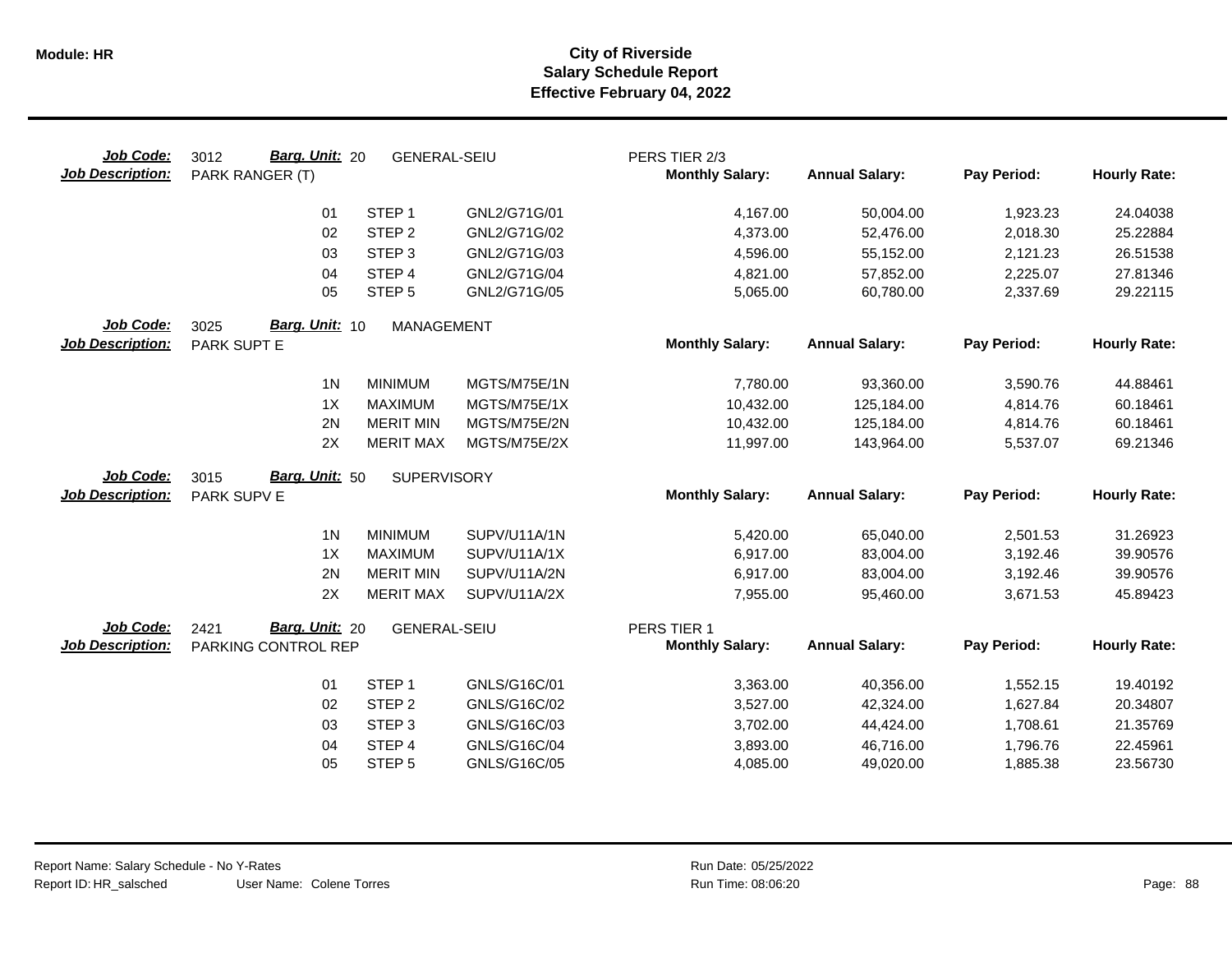| Job Code:<br>Barg. Unit: 20<br>PERS TIER 2/3<br>2423<br><b>GENERAL-SEIU</b><br><b>Monthly Salary:</b><br><b>Annual Salary:</b><br>Pay Period:<br><b>Job Description:</b><br>PARKING CONTROL REP (T) | <b>Hourly Rate:</b> |
|-----------------------------------------------------------------------------------------------------------------------------------------------------------------------------------------------------|---------------------|
| STEP <sub>1</sub><br>GNL2/G64A/01<br>3,170.00<br>1,463.07<br>01<br>38,040.00                                                                                                                        | 18.28846            |
| STEP <sub>2</sub><br>02<br>GNL2/G64A/02<br>3,324.00<br>39,888.00<br>1,534.15                                                                                                                        | 19.17692            |
| STEP <sub>3</sub><br>03<br>GNL2/G64A/03<br>3,489.00<br>41,868.00<br>1,610.30                                                                                                                        | 20.12884            |
| STEP <sub>4</sub><br>GNL2/G64A/04<br>3,670.00<br>04<br>44,040.00<br>1,693.84                                                                                                                        | 21.17307            |
| 05<br>STEP <sub>5</sub><br>GNL2/G64A/05<br>3,850.00<br>46,200.00<br>1,776.92                                                                                                                        | 22.21153            |
| Job Code:<br>2425<br>Barg. Unit: 20<br><b>GENERAL-SEIU</b><br>PERS TIER 1                                                                                                                           |                     |
| <b>Monthly Salary:</b><br><b>Annual Salary:</b><br>Pay Period:<br><b>Job Description:</b><br>PARKING CONTROL REP TRNE                                                                               | <b>Hourly Rate:</b> |
| 01<br>STEP <sub>1</sub><br>GNLS/C15H/01<br>2,905.00<br>34,860.00<br>1,340.76                                                                                                                        | 16.75961            |
| STEP <sub>2</sub><br>02<br>GNLS/C15H/02<br>3,050.00<br>36,600.00<br>1,407.69                                                                                                                        | 17.59615            |
| 03<br>STEP <sub>3</sub><br>GNLS/C15H/03<br>3,203.00<br>38,436.00<br>1,478.30                                                                                                                        | 18.47884            |
| Job Code:<br>2426<br>Barg. Unit: 20<br><b>GENERAL-SEIU</b><br>PERS TIER 2/3                                                                                                                         |                     |
| <b>Annual Salary:</b><br>Pay Period:<br><b>Job Description:</b><br><b>Monthly Salary:</b><br>PARKING CONTROL REP TRNE (T)                                                                           | <b>Hourly Rate:</b> |
| 01<br>STEP <sub>1</sub><br>GNL2/G60Q/01<br>2,738.00<br>32,856.00<br>1,263.69                                                                                                                        | 15.79615            |
| 02<br>STEP <sub>2</sub><br>GNL2/G60Q/02<br>2,875.00<br>34,500.00<br>1.326.92                                                                                                                        | 16.58653            |
| 03<br>STEP <sub>3</sub><br>GNL2/G60Q/03<br>3,019.00<br>36,228.00<br>1,393.38                                                                                                                        | 17.41730            |
| Job Code:<br>Barg. Unit: 01<br>6520<br><b>EXECUTIVE</b>                                                                                                                                             |                     |
| <b>Monthly Salary:</b><br><b>Annual Salary:</b><br>Pay Period:<br><b>Job Description:</b><br>PARKS/REC & CMTY SERV DIR                                                                              | <b>Hourly Rate:</b> |
| 1 <sub>N</sub><br><b>MINIMUM</b><br>EXEP/E29A/1N<br>13,155.00<br>6,071.53<br>157,860.00                                                                                                             | 75.89423            |
| 1X<br><b>MAXIMUM</b><br>EXEP/E29A/1X<br>19,010.00<br>228,120.00<br>8,773.84                                                                                                                         | 109.67307           |
| 0492<br>PROFESSIONAL<br>Job Code:<br>Barg. Unit: 15                                                                                                                                                 |                     |
| PAYROLL SUPERVISOR<br><b>Monthly Salary:</b><br><b>Job Description:</b><br><b>Annual Salary:</b><br>Pay Period:                                                                                     | <b>Hourly Rate:</b> |
| 1 <sub>N</sub><br><b>MINIMUM</b><br>PROF/K12L/1N<br>6,127.00<br>73,524.00<br>2,827.84                                                                                                               | 35.34807            |
| 1X<br><b>MAXIMUM</b><br>PROF/K12L/1X<br>3,606.46<br>7,814.00<br>93,768.00                                                                                                                           | 45.08076            |
| 2N<br><b>MERIT MIN</b><br>PROF/K12L/2N<br>7,814.00<br>93,768.00<br>3,606.46                                                                                                                         | 45.08076            |
| 2X<br><b>MERIT MAX</b><br>PROF/K12L/2X<br>8,986.00<br>107,832.00<br>4,147.38                                                                                                                        | 51.84230            |

User Name: Colene Torres Report Name: Salary Schedule - No Y-Rates Report ID: HR\_salsched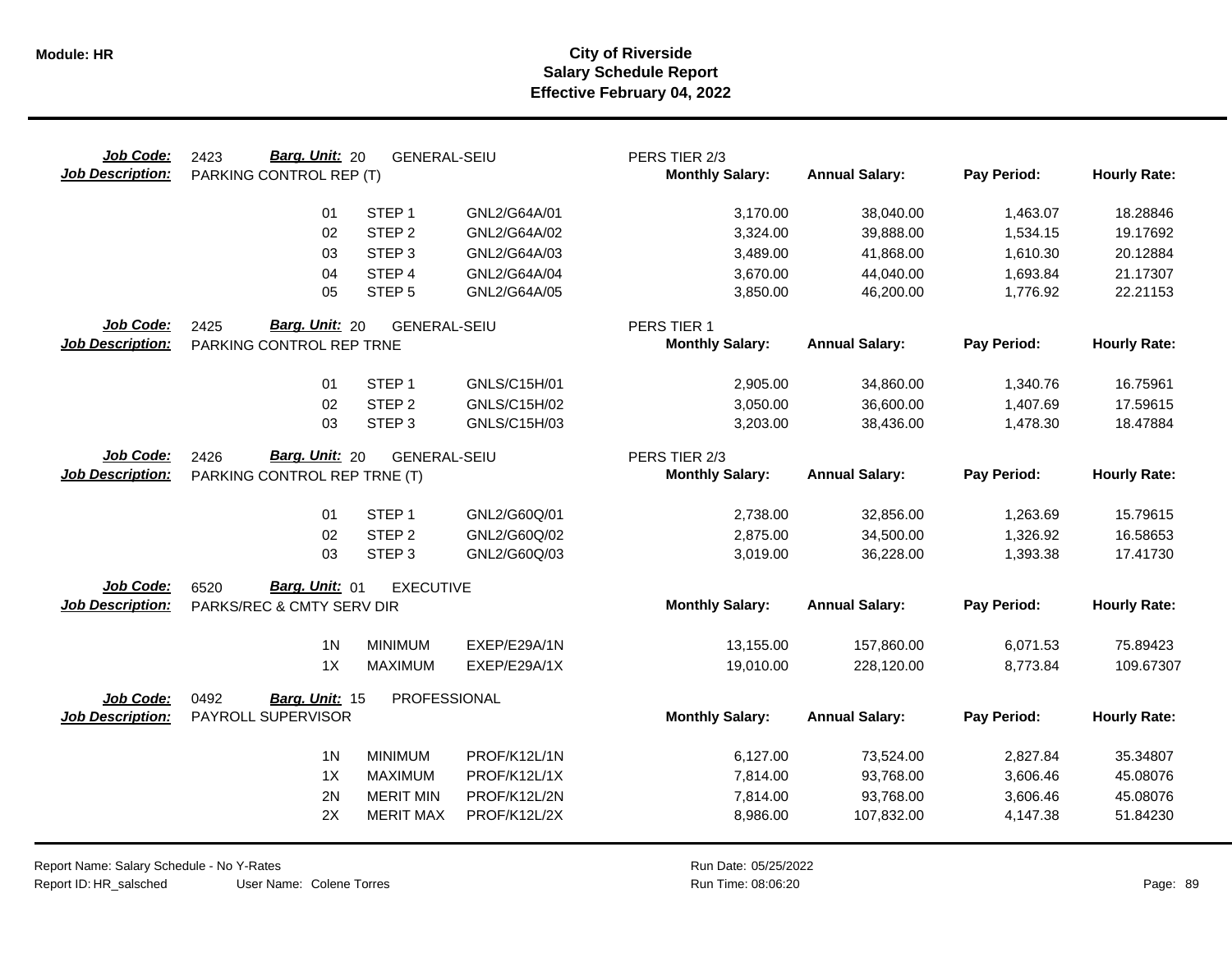| Job Code:               | Barg. Unit: 55<br>0474                 |                     | PARA-PROFESSIONAL |                        |                        |                      |                     |
|-------------------------|----------------------------------------|---------------------|-------------------|------------------------|------------------------|----------------------|---------------------|
| <b>Job Description:</b> | PAYROLL TECHNICIAN I                   |                     |                   | <b>Monthly Salary:</b> | <b>Annual Salary:</b>  | Pay Period:          | <b>Hourly Rate:</b> |
|                         | 1 <sub>N</sub>                         | <b>MINIMUM</b>      | PARA/N06A/1N      | 3,348.00               | 40,176.00              | 1,545.23             | 19.31538            |
|                         | 1X                                     | <b>MAXIMUM</b>      | PARA/N06A/1X      | 4,063.00               | 48,756.00              | 1,875.23             | 23.44038            |
| Job Code:               | Barg. Unit: 55<br>0475                 |                     | PARA-PROFESSIONAL |                        |                        |                      |                     |
| <b>Job Description:</b> | PAYROLL TECHNICIAN II                  |                     |                   | <b>Monthly Salary:</b> | <b>Annual Salary:</b>  | Pay Period:          | <b>Hourly Rate:</b> |
|                         |                                        |                     |                   |                        |                        |                      |                     |
|                         | 1 <sub>N</sub>                         | <b>MINIMUM</b>      | PARA/N11B/1N      | 4,206.00               | 50,472.00              | 1,941.23             | 24.26538            |
|                         | 1X                                     | <b>MAXIMUM</b>      | PARA/N11B/1X      | 5,110.00               | 61,320.00              | 2,358.46             | 29.48076            |
| Job Code:               | Barg. Unit: 15<br>8317<br>PROFESSIONAL |                     |                   |                        |                        |                      |                     |
| Job Description:        | PERFORMANCE ANALYST                    |                     |                   | <b>Monthly Salary:</b> | <b>Annual Salary:</b>  | Pay Period:          | <b>Hourly Rate:</b> |
|                         | 1 <sub>N</sub>                         | <b>MINIMUM</b>      | PROF/K18A/1N      | 6,101.00               |                        |                      | 35.19807            |
|                         | 1X                                     | <b>MAXIMUM</b>      | PROF/K18A/1X      | 8,175.00               | 73,212.00<br>98,100.00 | 2,815.84<br>3,773.07 | 47.16346            |
|                         | 2N                                     | <b>MERIT MIN</b>    | PROF/K18A/2N      | 8,175.00               | 98,100.00              | 3,773.07             | 47.16346            |
|                         | 2X                                     | <b>MERIT MAX</b>    | PROF/K18A/2X      | 9,402.00               | 112,824.00             | 4,339.38             | 54.24230            |
|                         |                                        |                     |                   |                        |                        |                      |                     |
| Job Code:               | Barg. Unit: 20<br>7195                 | <b>GENERAL-SEIU</b> |                   | PERS TIER 1            |                        |                      |                     |
| <b>Job Description:</b> | PLAN CHECK ENGR                        |                     |                   | <b>Monthly Salary:</b> | <b>Annual Salary:</b>  | Pay Period:          | <b>Hourly Rate:</b> |
|                         | 01                                     | STEP <sub>1</sub>   | GNLS/G51A/01      | 7,559.00               | 90,708.00              | 3,488.76             | 43.60961            |
|                         | 02                                     | STEP <sub>2</sub>   | GNLS/G51A/02      | 7,936.00               | 95,232.00              | 3,662.76             | 45.78461            |
|                         | 03                                     | STEP <sub>3</sub>   | GNLS/G51A/03      | 8,336.00               | 100,032.00             | 3,847.38             | 48.09230            |
|                         | 04                                     | STEP 4              | GNLS/G51A/04      | 8,753.00               | 105,036.00             | 4,039.84             | 50.49807            |
|                         | 05                                     | STEP <sub>5</sub>   | GNLS/G51A/05      | 9,189.00               | 110,268.00             | 4,241.07             | 53.01346            |
| Job Code:               | 7196<br>Barg. Unit: 20                 | <b>GENERAL-SEIU</b> |                   | PERS TIER 2/3          |                        |                      |                     |
| <b>Job Description:</b> | PLAN CHECK ENGR (T)                    |                     |                   | <b>Monthly Salary:</b> | <b>Annual Salary:</b>  | Pay Period:          | <b>Hourly Rate:</b> |
|                         |                                        |                     |                   |                        |                        |                      |                     |
|                         | 01                                     | STEP <sub>1</sub>   | GNL2/G84D/01      | 7,124.00               | 85,488.00              | 3,288.00             | 41.10000            |
|                         |                                        |                     |                   |                        |                        |                      |                     |
|                         | 02                                     | STEP <sub>2</sub>   | GNL2/G84D/02      | 7,481.00               | 89,772.00              | 3,452.76             | 43.15961            |
|                         | 03                                     | STEP <sub>3</sub>   | GNL2/G84D/03      | 7,858.00               | 94,296.00              | 3,626.76             | 45.33461            |
|                         | 04                                     | STEP 4              | GNL2/G84D/04      | 8,250.00               | 99,000.00              | 3,807.69             | 47.59615            |

User Name: Colene Torres Report Name: Salary Schedule - No Y-Rates Report ID: HR\_salsched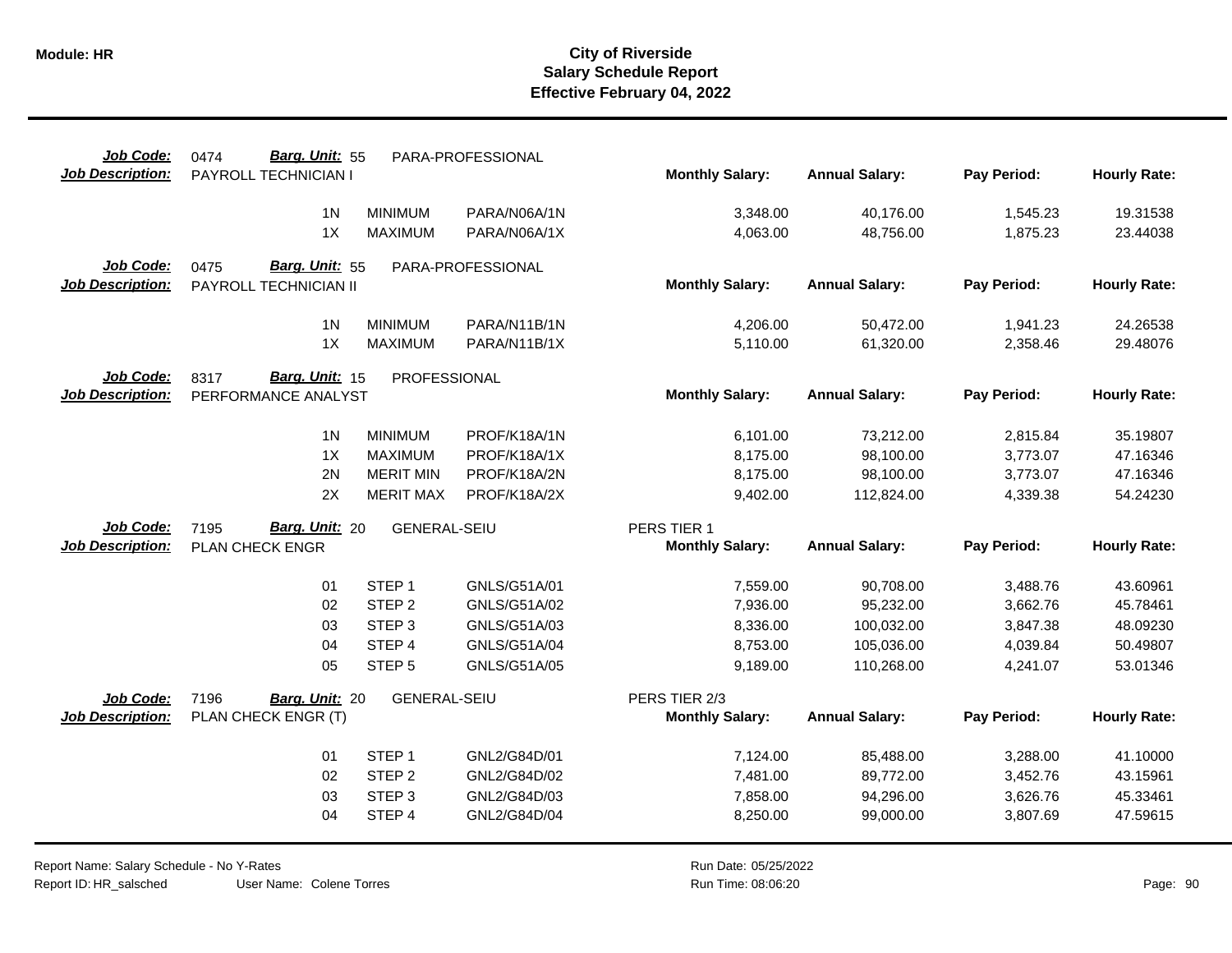|                         | 05                     | STEP <sub>5</sub>   | GNL2/G84D/05 | 8,660.00               | 103,920.00            | 3,996.92    | 49.96153            |
|-------------------------|------------------------|---------------------|--------------|------------------------|-----------------------|-------------|---------------------|
| Job Code:               | 7555<br>Barg. Unit: 10 | <b>MANAGEMENT</b>   |              |                        |                       |             |                     |
| <b>Job Description:</b> | PLAN CHECK MGR E       |                     |              | <b>Monthly Salary:</b> | <b>Annual Salary:</b> | Pay Period: | <b>Hourly Rate:</b> |
|                         | 1 <sub>N</sub>         | <b>MINIMUM</b>      | MGTS/M61E/1N | 7,409.00               | 88,908.00             | 3,419.53    | 42.74423            |
|                         | 1X                     | <b>MAXIMUM</b>      | MGTS/M61E/1X | 9,929.00               | 119,148.00            | 4,582.61    | 57.28269            |
|                         | 2N                     | <b>MERIT MIN</b>    | MGTS/M61E/2N | 9,929.00               | 119,148.00            | 4,582.61    | 57.28269            |
|                         | 2X                     | <b>MERIT MAX</b>    | MGTS/M61E/2X | 11,420.00              | 137,040.00            | 5,270.76    | 65.88461            |
| Job Code:               | Barg. Unit: 20<br>7830 | <b>GENERAL-SEIU</b> |              | PERS TIER 1            |                       |             |                     |
| <b>Job Description:</b> | PLANNING TECH          |                     |              | <b>Monthly Salary:</b> | <b>Annual Salary:</b> | Pay Period: | <b>Hourly Rate:</b> |
|                         | 01                     | STEP <sub>1</sub>   | GNLS/G30C/01 | 4,525.00               | 54,300.00             | 2,088.46    | 26.10576            |
|                         | 02                     | STEP <sub>2</sub>   | GNLS/G30C/02 | 4,752.00               | 57,024.00             | 2,193.23    | 27.41538            |
|                         | 03                     | STEP <sub>3</sub>   | GNLS/G30C/03 | 4,988.00               | 59,856.00             | 2,302.15    | 28.77692            |
|                         | 04                     | STEP 4              | GNLS/G30C/04 | 5,241.00               | 62,892.00             | 2,418.92    | 30.23653            |
|                         | 05                     | STEP <sub>5</sub>   | GNLS/G30C/05 | 5,497.00               | 65,964.00             | 2,537.07    | 31.71346            |
|                         | 06                     | STEP <sub>6</sub>   | GNLS/G30C/06 | 5,777.00               | 69,324.00             | 2,666.30    | 33.32884            |
|                         | 07                     | STEP <sub>7</sub>   | GNLS/G30C/07 | 6,064.00               | 72,768.00             | 2,798.76    | 34.98461            |
| Job Code:               | Barg. Unit: 20<br>7831 | <b>GENERAL-SEIU</b> |              | PERS TIER 2/3          |                       |             |                     |
| <b>Job Description:</b> | PLANNING TECH (T)      |                     |              | <b>Monthly Salary:</b> | <b>Annual Salary:</b> | Pay Period: | <b>Hourly Rate:</b> |
|                         | 01                     | STEP <sub>1</sub>   | GNL2/G76A/01 | 4,266.00               | 51,192.00             | 1,968.92    | 24.61153            |
|                         | 02                     | STEP <sub>2</sub>   | GNL2/G76A/02 | 4,478.00               | 53,736.00             | 2,066.76    | 25.83461            |
|                         | 03                     | STEP <sub>3</sub>   | GNL2/G76A/03 | 4,701.00               | 56,412.00             | 2,169.69    | 27.12115            |
|                         | 04                     | STEP 4              | GNL2/G76A/04 | 4,939.00               | 59,268.00             | 2,279.53    | 28.49423            |
|                         | 05                     | STEP <sub>5</sub>   | GNL2/G76A/05 | 5,181.00               | 62,172.00             | 2,391.23    | 29.89038            |
|                         | 06                     | STEP <sub>6</sub>   | GNL2/G76A/06 | 5,445.00               | 65,340.00             | 2,513.07    | 31.41346            |
|                         | 07                     | STEP <sub>7</sub>   | GNL2/G76A/07 | 5,716.00               | 68,592.00             | 2,638.15    | 32.97692            |
| Job Code:               | Barg. Unit: 20<br>6950 | <b>GENERAL-SEIU</b> |              | PERS TIER 1            |                       |             |                     |
| Job Description:        | <b>PLANS EXAMINER</b>  |                     |              | <b>Monthly Salary:</b> | <b>Annual Salary:</b> | Pay Period: | <b>Hourly Rate:</b> |
|                         | 01                     | STEP <sub>1</sub>   | GNLS/G44B/01 | 6,656.00               | 79,872.00             | 3,072.00    | 38.40000            |
|                         | 02                     | STEP <sub>2</sub>   | GNLS/G44B/02 | 6,985.00               | 83,820.00             | 3,223.84    | 40.29807            |

Report Name: Salary Schedule - No Y-Rates

Report ID: HR\_salsched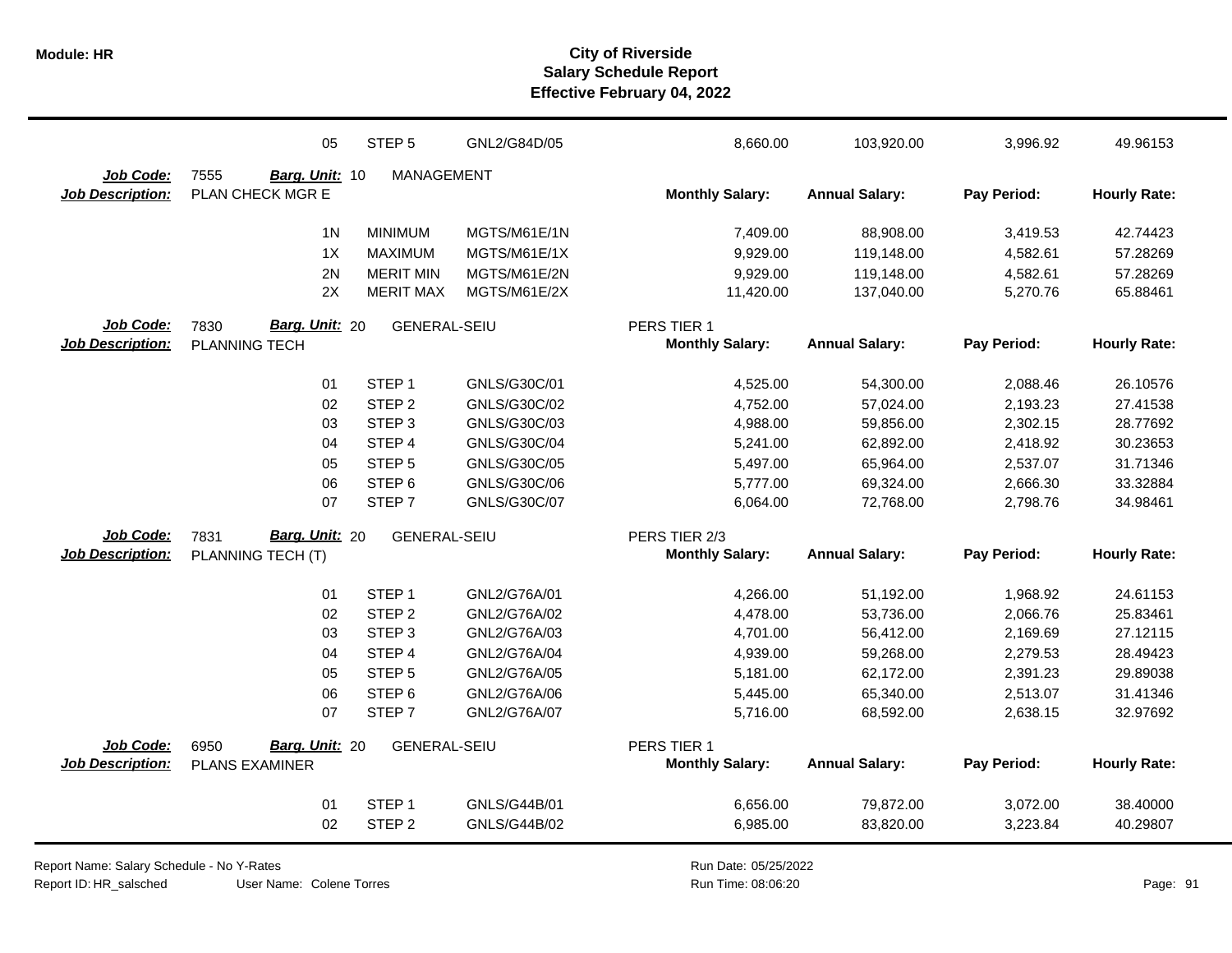**Salary Schedule Report Effective February 04, 2022 Module: HR City of Riverside**

|                                      | 03<br>04<br>05                               | STEP <sub>3</sub><br>STEP 4<br>STEP <sub>5</sub> | GNLS/G44B/03<br><b>GNLS/G44B/04</b><br><b>GNLS/G44B/05</b> | 7,334.00<br>7,703.00<br>8,086.00        | 88,008.00<br>92,436.00<br>97,032.00 | 3,384.92<br>3,555.23<br>3,732.00 | 42.31153<br>44.44038<br>46.65000 |
|--------------------------------------|----------------------------------------------|--------------------------------------------------|------------------------------------------------------------|-----------------------------------------|-------------------------------------|----------------------------------|----------------------------------|
| Job Code:<br><b>Job Description:</b> | 6951<br>Barg. Unit: 20<br>PLANS EXAMINER (T) |                                                  | <b>GENERAL-SEIU</b>                                        | PERS TIER 2/3<br><b>Monthly Salary:</b> | <b>Annual Salary:</b>               | Pay Period:                      | <b>Hourly Rate:</b>              |
|                                      | 01                                           | STEP <sub>1</sub>                                | GNL2/G82J/01                                               | 6,272.00                                | 75,264.00                           | 2,894.76                         | 36.18461                         |
|                                      | 02                                           | STEP <sub>2</sub>                                | GNL2/G82J/02                                               | 6,583.00                                | 78,996.00                           | 3,038.30                         | 37.97884                         |
|                                      | 03                                           | STEP <sub>3</sub>                                | GNL2/G82J/03                                               | 6,914.00                                | 82,968.00                           | 3,191.07                         | 39.88846                         |
|                                      | 04                                           | STEP <sub>4</sub>                                | GNL2/G82J/04                                               | 7,260.00                                | 87,120.00                           | 3,350.76                         | 41.88461                         |
|                                      | 05                                           | STEP <sub>5</sub>                                | GNL2/G82J/05                                               | 7,620.00                                | 91,440.00                           | 3,516.92                         | 43.96153                         |
| Job Code:                            | 4420<br>Barg. Unit: 20                       |                                                  | <b>GENERAL-SEIU</b>                                        | PERS TIER 1                             |                                     |                                  |                                  |
| <b>Job Description:</b>              | PLANT & EQUIP ELECTRICIAN                    |                                                  |                                                            | <b>Monthly Salary:</b>                  | <b>Annual Salary:</b>               | Pay Period:                      | <b>Hourly Rate:</b>              |
|                                      | 01                                           | STEP <sub>1</sub>                                | GNLS/G39P/01                                               | 6,567.00                                | 78,804.00                           | 3,030.92                         | 37.88653                         |
|                                      | 02                                           | STEP <sub>2</sub>                                | GNLS/G39P/02                                               | 6,891.00                                | 82,692.00                           | 3,180.46                         | 39.75576                         |
|                                      | 03                                           | STEP <sub>3</sub>                                | GNLS/G39P/03                                               | 7,237.00                                | 86,844.00                           | 3,340.15                         | 41.75192                         |
|                                      | 04                                           | STEP 4                                           | GNLS/G39P/04                                               | 7,604.00                                | 91,248.00                           | 3,509.53                         | 43.86923                         |
|                                      | 05                                           | STEP <sub>5</sub>                                | GNLS/G39P/05                                               | 7,977.00                                | 95,724.00                           | 3,681.69                         | 46.02115                         |
| Job Code:                            | Barg. Unit: 20<br>4421                       |                                                  | <b>GENERAL-SEIU</b>                                        | PERS TIER 2/3                           |                                     |                                  |                                  |
| <b>Job Description:</b>              | PLANT & EQUIP ELECTRICIAN (T)                |                                                  |                                                            | <b>Monthly Salary:</b>                  | <b>Annual Salary:</b>               | Pay Period:                      | <b>Hourly Rate:</b>              |
|                                      | 01                                           | STEP <sub>1</sub>                                | GNL2/G80K/01                                               | 6,188.00                                | 74,256.00                           | 2,856.00                         | 35.70000                         |
|                                      | 02                                           | STEP <sub>2</sub>                                | GNL2/G80K/02                                               | 6,497.00                                | 77,964.00                           | 2,998.61                         | 37.48269                         |
|                                      | 03                                           | STEP <sub>3</sub>                                | GNL2/G80K/03                                               | 6,822.00                                | 81,864.00                           | 3,148.61                         | 39.35769                         |
|                                      | 04                                           | STEP <sub>4</sub>                                | GNL2/G80K/04                                               | 7,166.00                                | 85,992.00                           | 3,307.38                         | 41.34230                         |
|                                      | 05                                           | STEP <sub>5</sub>                                | GNL2/G80K/05                                               | 7,519.00                                | 90,228.00                           | 3,470.30                         | 43.37884                         |
| Job Code:                            | 5480<br>Barg. Unit: 20                       |                                                  | <b>GENERAL-SEIU</b>                                        | PERS TIER 1                             |                                     |                                  |                                  |
| <b>Job Description:</b>              | PLANT & EQUIP MECH                           |                                                  |                                                            | <b>Monthly Salary:</b>                  | <b>Annual Salary:</b>               | Pay Period:                      | <b>Hourly Rate:</b>              |
|                                      | 01                                           | STEP <sub>1</sub>                                | GNLS/G29E/01                                               | 4,861.00                                | 58,332.00                           | 2,243.53                         | 28.04423                         |
|                                      | 02                                           | STEP <sub>2</sub>                                | GNLS/G29E/02                                               | 5,103.00                                | 61,236.00                           | 2,355.23                         | 29.44038                         |
|                                      | 03                                           | STEP <sub>3</sub>                                | GNLS/G29E/03                                               | 5,356.00                                | 64,272.00                           | 2,472.00                         | 30.90000                         |

Report Name: Salary Schedule - No Y-Rates Report ID: HR\_salsched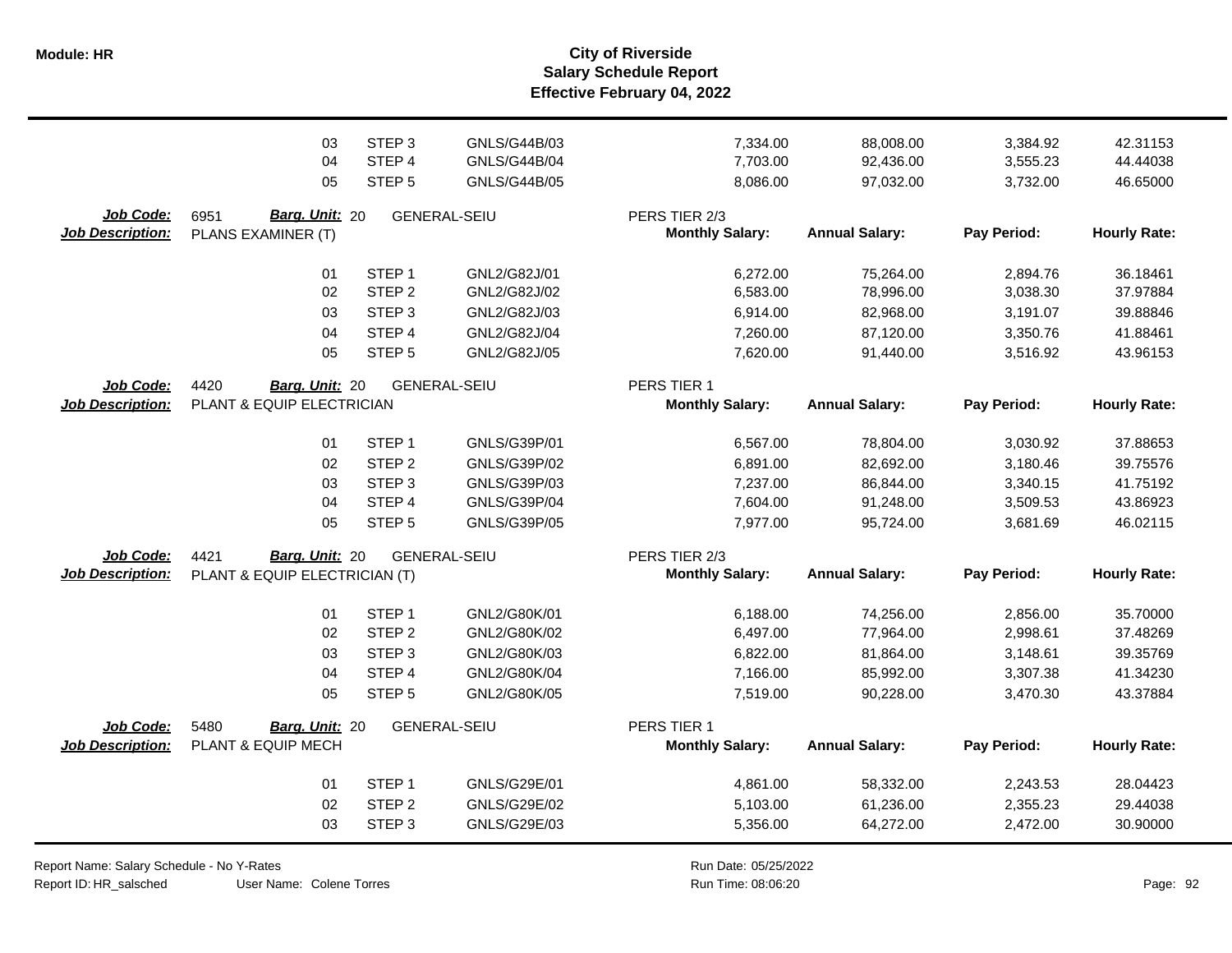|                                      | 04<br>05                                         | STEP <sub>4</sub><br>STEP <sub>5</sub>                                                     | GNLS/G29E/04<br>GNLS/G29E/05                                                 | 5,627.00<br>5,905.00                                     | 67,524.00<br>70,860.00                                        | 2,597.07<br>2,725.38                                     | 32.46346<br>34.06730                                     |
|--------------------------------------|--------------------------------------------------|--------------------------------------------------------------------------------------------|------------------------------------------------------------------------------|----------------------------------------------------------|---------------------------------------------------------------|----------------------------------------------------------|----------------------------------------------------------|
| Job Code:<br><b>Job Description:</b> | Barg. Unit: 20<br>5481<br>PLANT & EQUIP MECH (T) | <b>GENERAL-SEIU</b>                                                                        |                                                                              | PERS TIER 2/3<br><b>Monthly Salary:</b>                  | <b>Annual Salary:</b>                                         | Pay Period:                                              | <b>Hourly Rate:</b>                                      |
|                                      | 01<br>02<br>03<br>04<br>05                       | STEP <sub>1</sub><br>STEP <sub>2</sub><br>STEP <sub>3</sub><br>STEP 4<br>STEP <sub>5</sub> | GNL2/G75A/01<br>GNL2/G75A/02<br>GNL2/G75A/03<br>GNL2/G75A/04<br>GNL2/G75A/05 | 4,581.00<br>4,810.00<br>5,049.00<br>5,302.00<br>5,565.00 | 54,972.00<br>57,720.00<br>60,588.00<br>63,624.00<br>66,780.00 | 2,114.30<br>2,220.00<br>2,330.30<br>2,447.07<br>2,568.46 | 26.42884<br>27.75000<br>29.12884<br>30.58846<br>32.10576 |
| Job Code:<br><b>Job Description:</b> | Barg. Unit: 25<br>2670<br>POLICE ADMIN SPEC (C)  | <b>CONFIDENTIAL</b>                                                                        |                                                                              | <b>Monthly Salary:</b>                                   | <b>Annual Salary:</b>                                         | Pay Period:                                              | <b>Hourly Rate:</b>                                      |
|                                      | 1 <sup>N</sup><br>1X<br>2N<br>2X                 | <b>MINIMUM</b><br><b>MAXIMUM</b><br><b>MERIT MIN</b><br><b>MERIT MAX</b>                   | CNFS/C26F/1N<br>CNFS/C26F/1X<br>CNFS/C26F/2N<br>CNFS/C26F/2X                 | 3,395.00<br>4,548.00<br>4,548.00<br>5,230.00             | 40,740.00<br>54,576.00<br>54,576.00<br>62,760.00              | 1,566.92<br>2,099.07<br>2,099.07<br>2,413.84             | 19.58653<br>26.23846<br>26.23846<br>30.17307             |
| Job Code:<br><b>Job Description:</b> | 9574<br>Barg. Unit: 10<br>POLICE ADMR E          | MANAGEMENT                                                                                 |                                                                              | <b>Monthly Salary:</b>                                   | <b>Annual Salary:</b>                                         | Pay Period:                                              | <b>Hourly Rate:</b>                                      |
|                                      | 1 <sub>N</sub><br>1X                             | <b>MINIMUM</b><br><b>MAXIMUM</b>                                                           | MGTS/M77F/1N<br>MGTS/M77F/1X                                                 | 9,452.00<br>12,071.00                                    | 113,424.00<br>144,852.00                                      | 4,362.46<br>5,571.23                                     | 54.53076<br>69.64038                                     |
| Job Code:<br><b>Job Description:</b> | Barg. Unit: 30<br>2430<br>POLICE CADET           |                                                                                            | SPECIAL CLASSES                                                              | <b>Monthly Salary:</b>                                   | <b>Annual Salary:</b>                                         | Pay Period:                                              | <b>Hourly Rate:</b>                                      |
|                                      | 01<br>02<br>03                                   | STEP <sub>1</sub><br>STEP <sub>2</sub><br>STEP <sub>3</sub>                                | SPCH/H16B/01<br>SPCH/H16B/02<br>SPCH/H16B/03                                 | 2,600.00<br>2,730.00<br>2,867.00                         | 31,200.00<br>32,760.00<br>34,403.99                           | 1,200.00<br>1,260.00<br>1,323.23                         | 15.00000<br>15.75000<br>16.54038                         |
| Job Code:<br><b>Job Description:</b> | Barg. Unit: 64<br>2340<br>POLICE CAPTAIN         |                                                                                            | POLICE MANAGEMENT                                                            | <b>Monthly Salary:</b>                                   | <b>Annual Salary:</b>                                         | Pay Period:                                              | <b>Hourly Rate:</b>                                      |
|                                      | 01                                               | STEP <sub>1</sub>                                                                          | PLMS/T68A/01                                                                 | 13,718.00                                                | 164,616.00                                                    | 6,331.38                                                 | 79.14230                                                 |

User Name: Colene Torres Report Name: Salary Schedule - No Y-Rates Report ID: HR\_salsched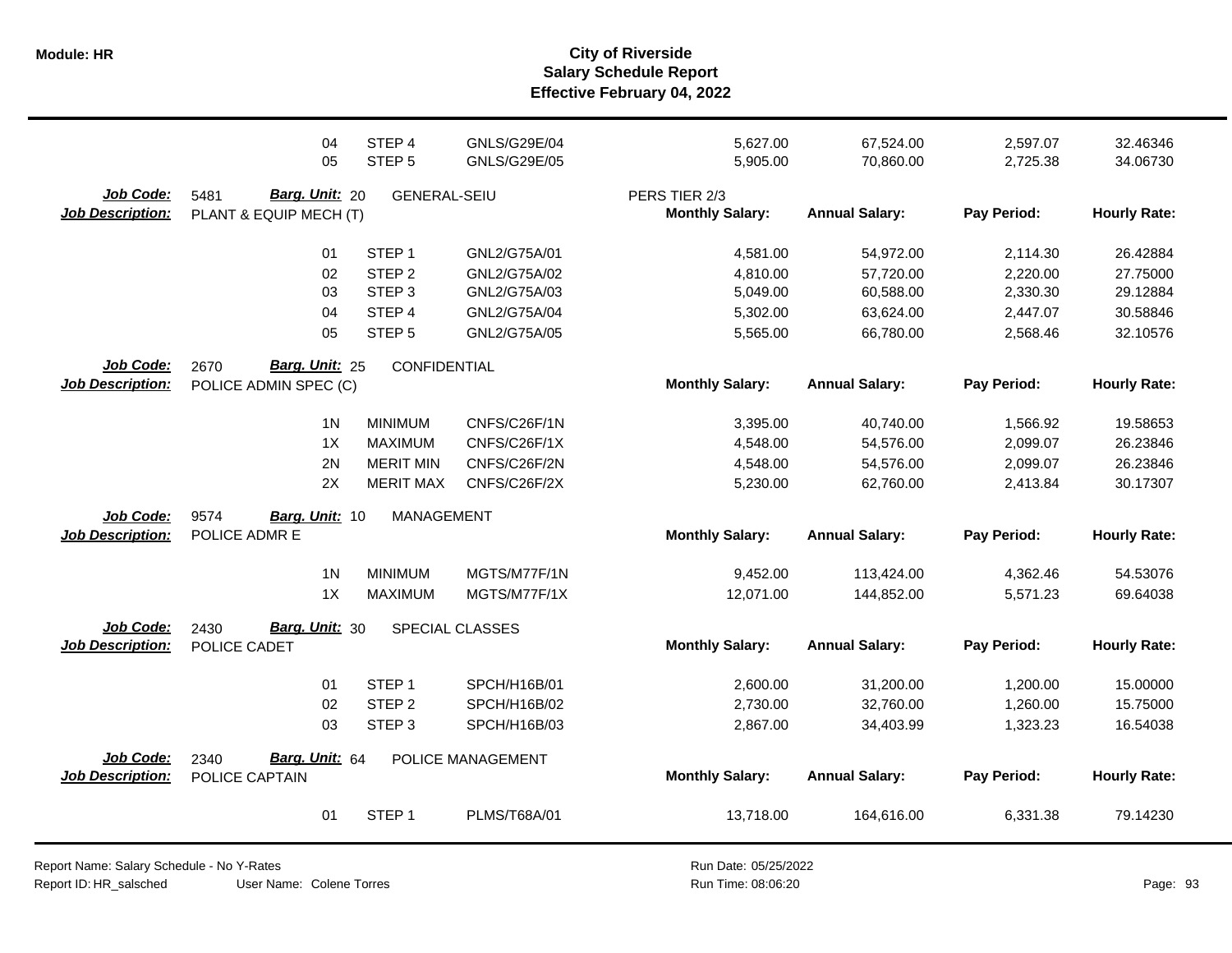|                         | 02                         | STEP <sub>2</sub>   | PLMS/T68A/02        | 14,401.00              | 172,812.00            | 6,646.61    | 83.08269            |
|-------------------------|----------------------------|---------------------|---------------------|------------------------|-----------------------|-------------|---------------------|
|                         | 03                         | STEP <sub>3</sub>   | PLMS/T68A/03        | 15,123.00              | 181,476.00            | 6,979.84    | 87.24807            |
|                         | 04                         | STEP 4              | PLMS/T68A/04        | 16,274.00              | 195,288.00            | 7,511.07    | 93.88846            |
|                         | 05                         | STEP <sub>5</sub>   | PLMS/T68A/05        | 17,089.00              | 205,068.00            | 7,887.23    | 98.59038            |
|                         | 06                         | STEP <sub>6</sub>   | <b>PLMS/T68A/06</b> | 17,943.00              | 215,316.00            | 8,281.38    | 103.51730           |
| Job Code:               | 2360<br>Barg. Unit: 01     | <b>EXECUTIVE</b>    |                     |                        |                       |             |                     |
| <b>Job Description:</b> | POLICE CHIEF               |                     |                     | <b>Monthly Salary:</b> | <b>Annual Salary:</b> | Pay Period: | <b>Hourly Rate:</b> |
|                         | 1 <sub>N</sub>             | <b>MINIMUM</b>      | EXEP/E64A/1N        | 22,348.00              | 268,176.00            | 10,314.46   | 128.93076           |
|                         | 1X                         | <b>MAXIMUM</b>      | EXEP/E64A/1X        | 30,900.00              | 370,800.00            | 14,261.53   | 178.26923           |
| Job Code:               | Barg. Unit: 55<br>2515     |                     | PARA-PROFESSIONAL   |                        |                       |             |                     |
| <b>Job Description:</b> | POLICE COMM SYS ANALYST 1E |                     |                     | <b>Monthly Salary:</b> | <b>Annual Salary:</b> | Pay Period: | <b>Hourly Rate:</b> |
|                         | 1 <sub>N</sub>             | <b>MINIMUM</b>      | PARA/N21E/1N        | 6,835.00               | 82,020.00             | 3,154.61    | 39.43269            |
|                         | 1X                         | <b>MAXIMUM</b>      | PARA/N21E/1X        | 8,723.00               | 104,676.00            | 4,026.00    | 50.32500            |
|                         | 2N                         | <b>MERIT MIN</b>    | PARA/N21E/2N        | 8,723.00               | 104,676.00            | 4,026.00    | 50.32500            |
|                         | 2X                         | <b>MERIT MAX</b>    | PARA/N21E/2X        | 10,031.00              | 120,372.00            | 4,629.69    | 57.87115            |
| Job Code:               | 2260<br>Barg. Unit: 60     | <b>POLICE</b>       |                     |                        |                       |             |                     |
| <b>Job Description:</b> | POLICE DETECTIVE           |                     |                     | <b>Monthly Salary:</b> | <b>Annual Salary:</b> | Pay Period: | <b>Hourly Rate:</b> |
|                         | 01                         | STEP <sub>1</sub>   | POLS/P40A/01        | 7,526.00               | 90,312.00             | 3,473.53    | 43.41923            |
|                         | 02                         | STEP <sub>2</sub>   | POLS/P40A/02        | 7,907.00               | 94,884.00             | 3,649.38    | 45.61730            |
|                         | 03                         | STEP <sub>3</sub>   | POLS/P40A/03        | 8,298.00               | 99,576.00             | 3,829.84    | 47.87307            |
|                         | 04                         | STEP <sub>4</sub>   | POLS/P40A/04        | 8,714.00               | 104,568.00            | 4,021.84    | 50.27307            |
|                         | 05                         | STEP <sub>5</sub>   | POLS/P40A/05        | 9,149.00               | 109,788.00            | 4,222.61    | 52.78269            |
| <b>Job Code:</b>        | Barg. Unit: 20<br>5640     | <b>GENERAL-SEIU</b> |                     | PERS TIER 1            |                       |             |                     |
| <b>Job Description:</b> | POLICE FLEET MAINT COORD   |                     |                     | <b>Monthly Salary:</b> | <b>Annual Salary:</b> | Pay Period: | <b>Hourly Rate:</b> |
|                         | 01                         | STEP <sub>1</sub>   | GNLS/G31B/01        | 5,115.00               | 61,380.00             | 2,360.76    | 29.50961            |
|                         | 02                         | STEP <sub>2</sub>   | GNLS/G31B/02        | 5,376.00               | 64,512.00             | 2,481.23    | 31.01538            |
|                         | 03                         | STEP <sub>3</sub>   | GNLS/G31B/03        | 5,641.00               | 67,692.00             | 2,603.53    | 32.54423            |
|                         | 04                         | STEP 4              | GNLS/G31B/04        | 5,924.00               | 71,088.00             | 2,734.15    | 34.17692            |
|                         | 05                         | STEP <sub>5</sub>   | GNLS/G31B/05        | 6,217.00               | 74,604.00             | 2,869.38    | 35.86730            |

Report Name: Salary Schedule - No Y-Rates

Report ID: HR\_salsched

User Name: Colene Torres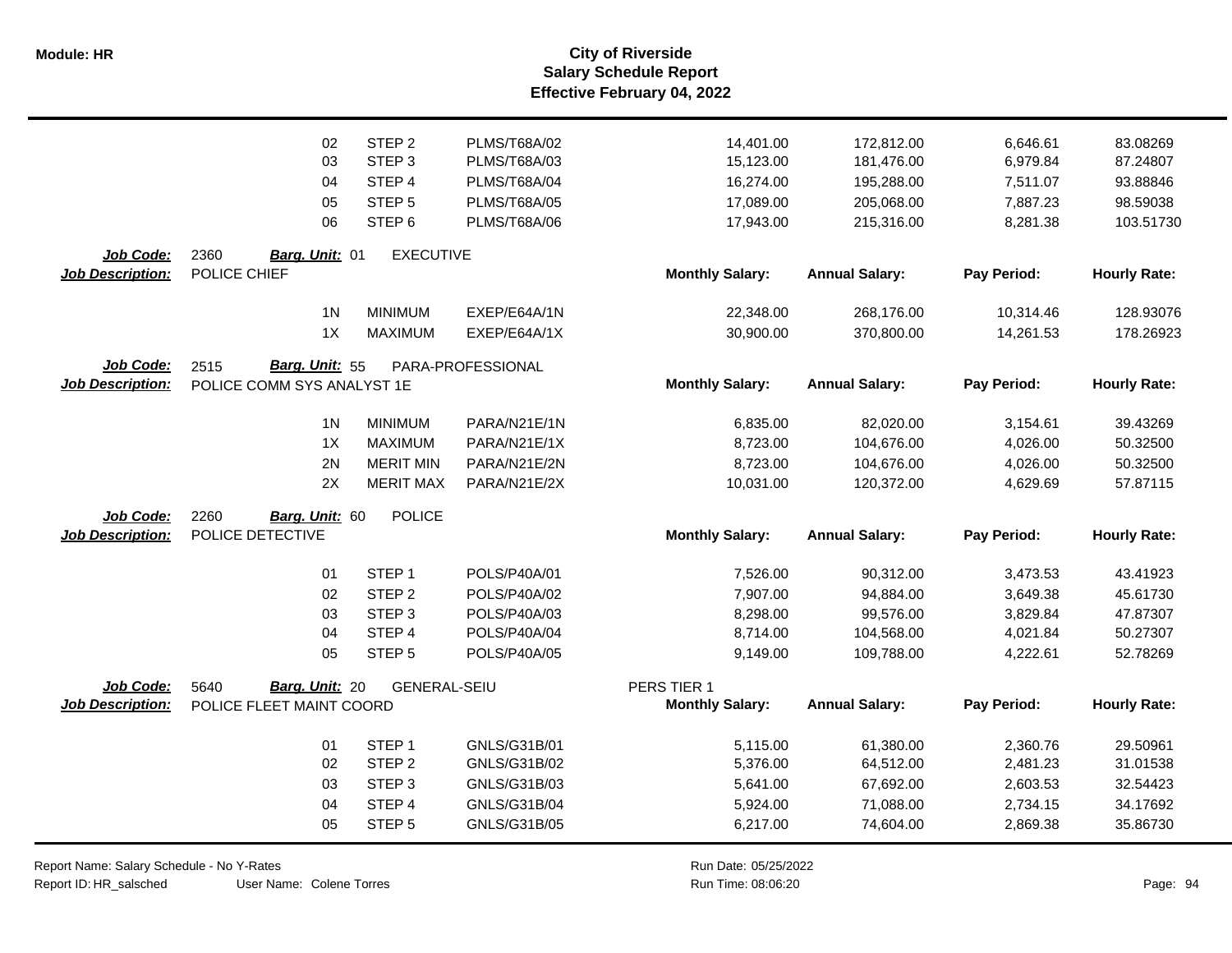| Job Code:<br><b>Job Description:</b> | <b>Barg. Unit: 20</b><br>5641<br>POLICE FLEET MAINT COORD (T) |                   | <b>GENERAL-SEIU</b>     | PERS TIER 2/3<br><b>Monthly Salary:</b> | <b>Annual Salary:</b> | Pay Period: | <b>Hourly Rate:</b> |
|--------------------------------------|---------------------------------------------------------------|-------------------|-------------------------|-----------------------------------------|-----------------------|-------------|---------------------|
|                                      | 01                                                            | STEP <sub>1</sub> | GNL2/G76J/01            | 4,821.00                                | 57,852.00             | 2,225.07    | 27.81346            |
|                                      | 02                                                            | STEP <sub>2</sub> | GNL2/G76J/02            | 5,065.00                                | 60,780.00             | 2,337.69    | 29.22115            |
|                                      | 03                                                            | STEP <sub>3</sub> | GNL2/G76J/03            | 5,318.00                                | 63,816.00             | 2,454.46    | 30.68076            |
|                                      | 04                                                            | STEP 4            | GNL2/G76J/04            | 5,582.00                                | 66,984.00             | 2,576.30    | 32.20384            |
|                                      | 05                                                            | STEP <sub>5</sub> | GNL2/G76J/05            | 5,860.00                                | 70,320.00             | 2,704.61    | 33.80769            |
| Job Code:                            | 2320<br>Barg. Unit: 64                                        |                   | POLICE MANAGEMENT       |                                         |                       |             |                     |
| <b>Job Description:</b>              | POLICE LIEUTENANT                                             |                   |                         | <b>Monthly Salary:</b>                  | <b>Annual Salary:</b> | Pay Period: | <b>Hourly Rate:</b> |
|                                      | 01                                                            | STEP <sub>1</sub> | PLMS/T61A/01            | 11,848.00                               | 142,176.00            | 5,468.30    | 68.35384            |
|                                      | 02                                                            | STEP <sub>2</sub> | PLMS/T61A/02            | 12,435.00                               | 149,220.00            | 5,739.23    | 71.74038            |
|                                      | 03                                                            | STEP <sub>3</sub> | PLMS/T61A/03            | 13,066.00                               | 156,792.00            | 6,030.46    | 75.38076            |
|                                      | 04                                                            | STEP 4            | PLMS/T61A/04            | 13,718.00                               | 164,616.00            | 6,331.38    | 79.14230            |
|                                      | 05                                                            | STEP <sub>5</sub> | PLMS/T61A/05            | 14,401.00                               | 172,812.00            | 6,646.61    | 83.08269            |
|                                      | 06                                                            | STEP <sub>6</sub> | PLMS/T61A/06            | 15,123.00                               | 181,476.00            | 6,979.84    | 87.24807            |
|                                      | 07                                                            | STEP <sub>7</sub> | PLMS/T61A/07            | 15,501.00                               | 186,012.00            | 7,154.30    | 89.42884            |
| Job Code:                            | Barg. Unit: 60<br>2240                                        | <b>POLICE</b>     |                         |                                         |                       |             |                     |
| <b>Job Description:</b>              | POLICE OFF                                                    |                   |                         | <b>Monthly Salary:</b>                  | <b>Annual Salary:</b> | Pay Period: | <b>Hourly Rate:</b> |
|                                      | 01                                                            | STEP <sub>1</sub> | POLS/P35A/01            | 6,503.00                                | 78,036.00             | 3,001.38    | 37.51730            |
|                                      | 02                                                            | STEP <sub>2</sub> | POLS/P35A/02            | 6,827.00                                | 81,924.00             | 3,150.92    | 39.38653            |
|                                      | 03                                                            | STEP <sub>3</sub> | POLS/P35A/03            | 7,171.00                                | 86,052.00             | 3,309.69    | 41.37115            |
|                                      | 04                                                            | STEP <sub>4</sub> | POLS/P35A/04            | 7,526.00                                | 90,312.00             | 3,473.53    | 43.41923            |
|                                      | 05                                                            | STEP <sub>5</sub> | POLS/P35A/05            | 7,907.00                                | 94,884.00             | 3,649.38    | 45.61730            |
|                                      | 06                                                            | STEP <sub>6</sub> | POLS/P35A/06            | 8,298.00                                | 99,576.00             | 3,829.84    | 47.87307            |
| Job Code:                            | 2210<br>Barg. Unit: 22                                        |                   | POLICE OFFICER TRAINEES |                                         |                       |             |                     |
| <b>Job Description:</b>              | POLICE OFF TRNE                                               |                   |                         | <b>Monthly Salary:</b>                  | <b>Annual Salary:</b> | Pay Period: | <b>Hourly Rate:</b> |
|                                      | 01                                                            | STEP <sub>1</sub> | SPCS/S42A/01            | 5,536.00                                | 66,432.00             | 2,555.07    | 31.93846            |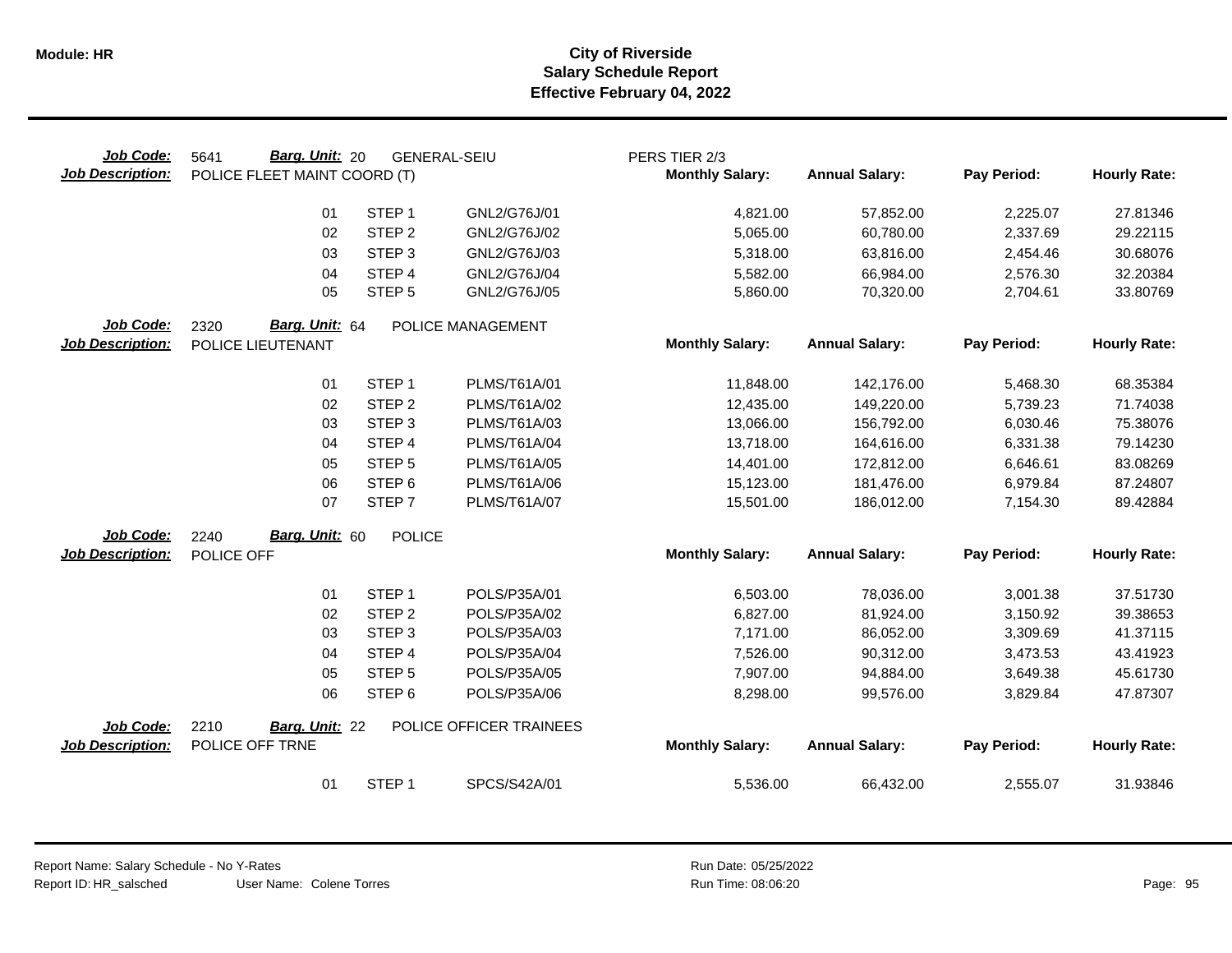| Job Code:                            | Barg. Unit: 60<br>2280       | <b>POLICE</b>       |                     |                                       |                          |                      |                      |
|--------------------------------------|------------------------------|---------------------|---------------------|---------------------------------------|--------------------------|----------------------|----------------------|
| <b>Job Description:</b>              | POLICE PILOT                 |                     |                     | <b>Monthly Salary:</b>                | <b>Annual Salary:</b>    | Pay Period:          | <b>Hourly Rate:</b>  |
|                                      | 01                           | STEP <sub>1</sub>   | POLS/P42A/01        | 8,714.00                              | 104,568.00               | 4,021.84             | 50.27307             |
|                                      | 02                           | STEP <sub>2</sub>   | POLS/P42A/02        | 9,149.00                              | 109,788.00               | 4,222.61             | 52.78269             |
|                                      | 03                           | STEP <sub>3</sub>   | POLS/P42A/03        | 9,605.00                              | 115,260.00               | 4,433.07             | 55.41346             |
| Job Code:                            | Barg. Unit: 60<br>2283       | <b>POLICE</b>       |                     |                                       |                          |                      |                      |
| <b>Job Description:</b>              | POLICE PILOT (CERT FLT INST) |                     |                     | <b>Monthly Salary:</b>                | <b>Annual Salary:</b>    | Pay Period:          | <b>Hourly Rate:</b>  |
|                                      |                              | STEP <sub>1</sub>   | POLS/P45A/01        |                                       |                          |                      |                      |
|                                      | 01<br>02                     | STEP <sub>2</sub>   | POLS/P45A/02        | 8,714.00<br>9,149.00                  | 104,568.00<br>109,788.00 | 4,021.84<br>4,222.61 | 50.27307<br>52.78269 |
|                                      | 03                           | STEP <sub>3</sub>   | POLS/P45A/03        | 9,605.00                              | 115,260.00               | 4,433.07             | 55.41346             |
|                                      | 04                           | STEP 4              | POLS/P45A/04        | 10,089.00                             | 121,068.00               | 4,656.46             | 58.20576             |
|                                      |                              |                     |                     |                                       |                          |                      |                      |
| Job Code:                            | 2285<br>Barg. Unit: 30       |                     | SPECIAL CLASSES     |                                       |                          |                      |                      |
| <b>Job Description:</b>              | POLICE PILOT (CIVILIAN)      |                     |                     | <b>Monthly Salary:</b>                | <b>Annual Salary:</b>    | Pay Period:          | <b>Hourly Rate:</b>  |
|                                      | 1 <sub>N</sub>               | <b>MINIMUM</b>      | SPCM/J71A/1N        | 4,333.33                              | 52,000.00                | 2,000.00             | 25.00000             |
|                                      | 1X                           | <b>MAXIMUM</b>      | SPCM/J71A/1X        | 5,200.00                              | 62,400.00                | 2,400.00             | 30.00000             |
|                                      |                              |                     |                     |                                       |                          |                      |                      |
| Job Code:<br><b>Job Description:</b> | Barg. Unit: 20<br>2673       | <b>GENERAL-SEIU</b> |                     | PERS TIER 1<br><b>Monthly Salary:</b> | <b>Annual Salary:</b>    | Pay Period:          | <b>Hourly Rate:</b>  |
|                                      | POLICE PROG COORD            |                     |                     |                                       |                          |                      |                      |
|                                      | 01                           | STEP <sub>1</sub>   | GNLS/G27B/01        | 4,640.00                              | 55,680.00                | 2,141.53             | 26.76923             |
|                                      | 02                           | STEP <sub>2</sub>   | <b>GNLS/G27B/02</b> | 4,874.00                              | 58,488.00                | 2,249.53             | 28.11923             |
|                                      | 03                           | STEP <sub>3</sub>   | <b>GNLS/G27B/03</b> | 5,115.00                              | 61,380.00                | 2,360.76             | 29.50961             |
|                                      | 04                           | STEP <sub>4</sub>   | <b>GNLS/G27B/04</b> | 5,376.00                              | 64,512.00                | 2,481.23             | 31.01538             |
|                                      | 05                           | STEP <sub>5</sub>   | <b>GNLS/G27B/05</b> | 5,641.00                              | 67,692.00                | 2,603.53             | 32.54423             |
| Job Code:                            | 2674<br>Barg. Unit: 20       | <b>GENERAL-SEIU</b> |                     | PERS TIER 2/3                         |                          |                      |                      |
| <b>Job Description:</b>              | POLICE PROG COORD (T)        |                     |                     | <b>Monthly Salary:</b>                | <b>Annual Salary:</b>    | Pay Period:          | <b>Hourly Rate:</b>  |
|                                      | 01                           | STEP <sub>1</sub>   | GNL2/G72M/01        | 4,373.00                              | 52,476.00                | 2,018.30             | 25.22884             |
|                                      | 02                           | STEP <sub>2</sub>   | GNL2/G72M/02        | 4,596.00                              | 55,152.00                | 2,121.23             | 26.51538             |
|                                      | 03                           | STEP <sub>3</sub>   | GNL2/G72M/03        | 4,821.00                              | 57,852.00                | 2,225.07             | 27.81346             |
|                                      |                              |                     |                     |                                       |                          |                      |                      |

User Name: Colene Torres Report Name: Salary Schedule - No Y-Rates Report ID: HR\_salsched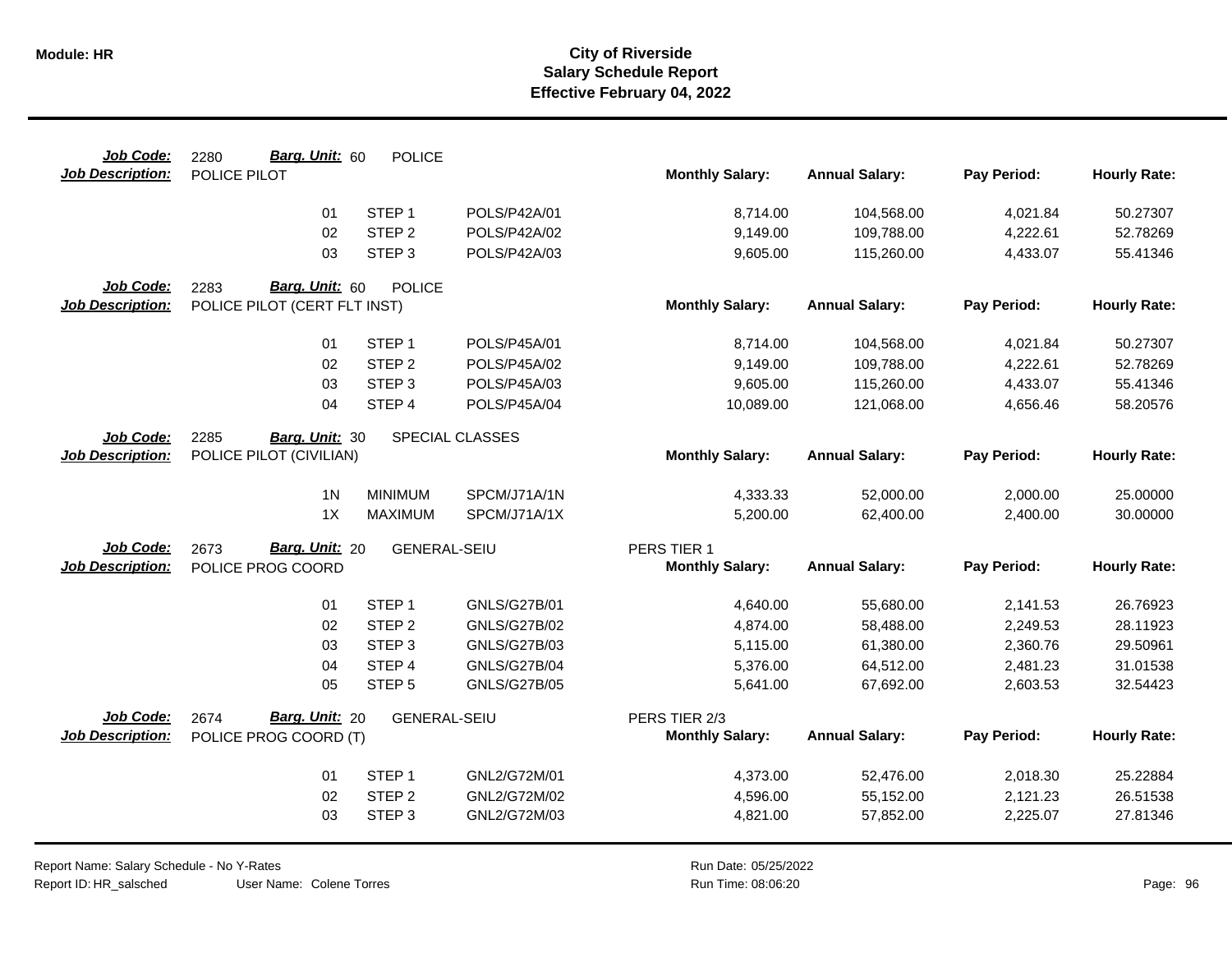|                                      | 04<br>05                                     | STEP 4<br>STEP <sub>5</sub> | GNL2/G72M/04<br>GNL2/G72M/05 | 5,065.00<br>5,318.00   | 60,780.00<br>63,816.00 | 2,337.69<br>2,454.46 | 29.22115<br>30.68076 |
|--------------------------------------|----------------------------------------------|-----------------------------|------------------------------|------------------------|------------------------|----------------------|----------------------|
| Job Code:<br><b>Job Description:</b> | Barg. Unit: 50<br>2675<br>POLICE PROG SUPV N | <b>SUPERVISORY</b>          |                              | <b>Monthly Salary:</b> | <b>Annual Salary:</b>  | Pay Period:          | <b>Hourly Rate:</b>  |
|                                      | 1 <sup>N</sup>                               | <b>MINIMUM</b>              | SUPV/U06A/1N                 | 4,781.00               | 57,372.00              | 2,206.61             | 27.58269             |
|                                      | 1X                                           | <b>MAXIMUM</b>              | SUPV/U06A/1X                 | 5,806.00               | 69,672.00              | 2,679.69             | 33.49615             |
|                                      | 2N                                           | <b>MERIT MIN</b>            | SUPV/U06A/2N                 | 5,806.00               | 69,672.00              | 2,679.69             | 33.49615             |
|                                      | 2X                                           | <b>MERIT MAX</b>            | SUPV/U06A/2X                 | 6,677.00               | 80,124.00              | 3,081.69             | 38.52115             |
| Job Code:                            | Barg. Unit: 20<br>2650                       | <b>GENERAL-SEIU</b>         |                              | PERS TIER 1            |                        |                      |                      |
| <b>Job Description:</b>              | POLICE PROPERTY SPEC                         |                             |                              | <b>Monthly Salary:</b> | <b>Annual Salary:</b>  | Pay Period:          | <b>Hourly Rate:</b>  |
|                                      | 01                                           | STEP <sub>1</sub>           | GNLS/G22B/01                 | 3,634.00               | 43,608.00              | 1,677.23             | 20.96538             |
|                                      | 02                                           | STEP <sub>2</sub>           | GNLS/G22B/02                 | 3,827.00               | 45,924.00              | 1,766.30             | 22.07884             |
|                                      | 03                                           | STEP <sub>3</sub>           | GNLS/G22B/03                 | 4,009.00               | 48,108.00              | 1,850.30             | 23.12884             |
|                                      | 04                                           | STEP 4                      | <b>GNLS/G22B/04</b>          | 4,210.00               | 50,520.00              | 1,943.07             | 24.28846             |
|                                      | 05                                           | STEP <sub>5</sub>           | GNLS/G22B/05                 | 4,420.00               | 53,040.00              | 2,040.00             | 25.50000             |
|                                      | 06                                           | STEP <sub>6</sub>           | <b>GNLS/G22B/06</b>          | 4,640.00               | 55,680.00              | 2,141.53             | 26.76923             |
|                                      | 07                                           | STEP <sub>7</sub>           | <b>GNLS/G22B/07</b>          | 4,874.00               | 58,488.00              | 2,249.53             | 28.11923             |
| <b>Job Code:</b>                     | Barg. Unit: 20<br>2651                       | <b>GENERAL-SEIU</b>         |                              | PERS TIER 2/3          |                        |                      |                      |
| <b>Job Description:</b>              | POLICE PROPERTY SPEC (T)                     |                             |                              | <b>Monthly Salary:</b> | <b>Annual Salary:</b>  | Pay Period:          | <b>Hourly Rate:</b>  |
|                                      | 01                                           | STEP <sub>1</sub>           | GNL2/G68D/01                 | 3,427.00               | 41,124.00              | 1,581.69             | 19.77115             |
|                                      | 02                                           | STEP <sub>2</sub>           | GNL2/G68D/02                 | 3,606.00               | 43,272.00              | 1,664.30             | 20.80384             |
|                                      | 03                                           | STEP <sub>3</sub>           | GNL2/G68D/03                 | 3,779.00               | 45,348.00              | 1,744.15             | 21.80192             |
|                                      | 04                                           | STEP 4                      | GNL2/G68D/04                 | 3,967.00               | 47,604.00              | 1,830.92             | 22.88653             |
|                                      | 05                                           | STEP <sub>5</sub>           | GNL2/G68D/05                 | 4,167.00               | 50,004.00              | 1,923.23             | 24.04038             |
|                                      | 06                                           | STEP <sub>6</sub>           | GNL2/G68D/06                 | 4,373.00               | 52,476.00              | 2,018.30             | 25.22884             |
|                                      | 07                                           | STEP <sub>7</sub>           | GNL2/G68D/07                 | 4,596.00               | 55,152.00              | 2,121.23             | 26.51538             |
| Job Code:                            | Barg. Unit: 15<br>2663                       | PROFESSIONAL                |                              |                        |                        |                      |                      |
| <b>Job Description:</b>              | POLICE RECORDS INFO MGR E                    |                             |                              | <b>Monthly Salary:</b> | <b>Annual Salary:</b>  | Pay Period:          | <b>Hourly Rate:</b>  |
|                                      | 1 <sup>N</sup>                               | <b>MINIMUM</b>              | PROF/K15E/1N                 | 7,191.00               | 86,292.00              | 3,318.92             | 41.48653             |

Report Name: Salary Schedule - No Y-Rates Report ID: HR\_salsched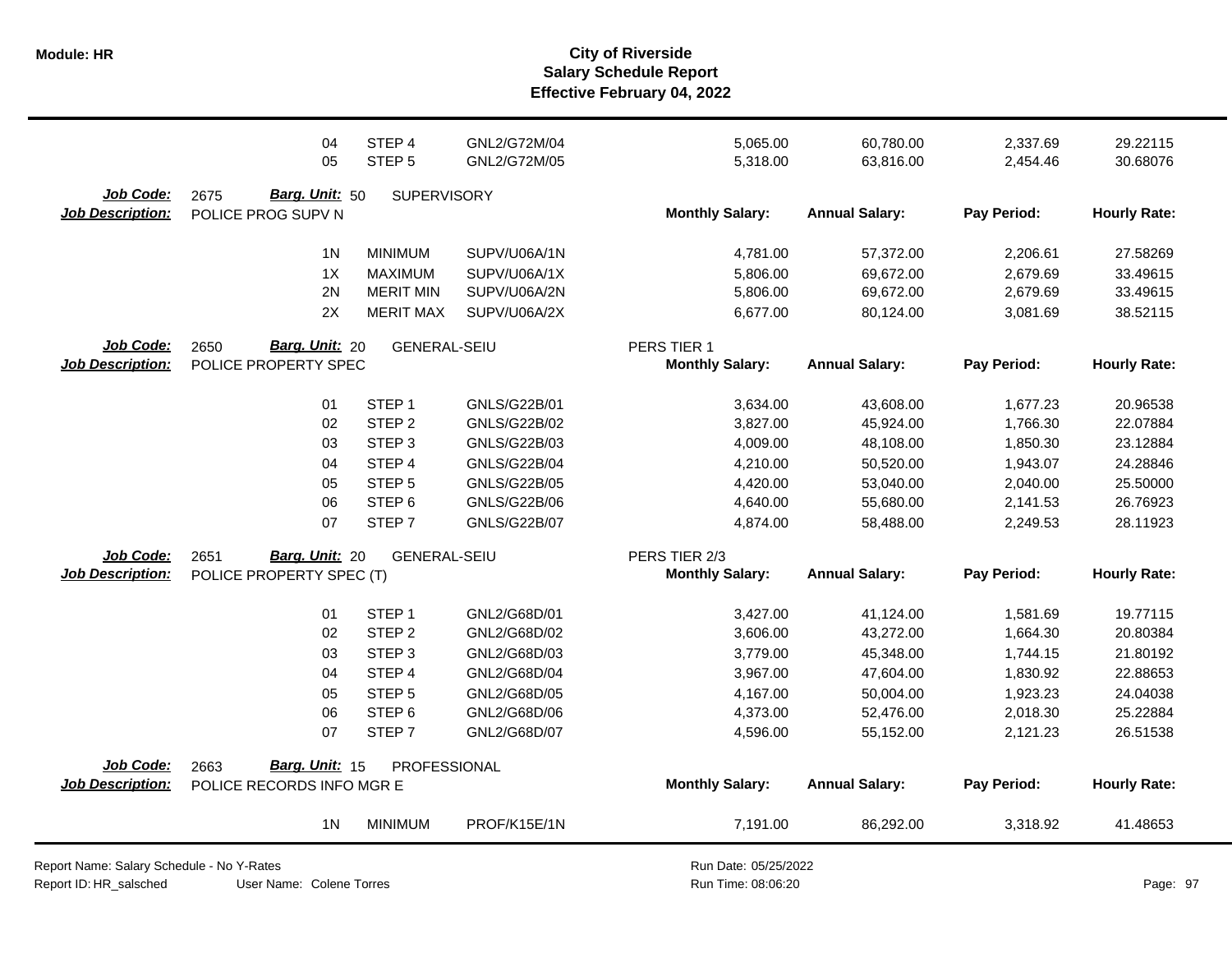**Salary Schedule Report Effective February 04, 2022 Module: HR City of Riverside**

|                                             | 1X<br>2N<br>2X                                | MAXIMUM<br><b>MERIT MIN</b><br><b>MERIT MAX</b> | PROF/K15E/1X<br>PROF/K15E/2N<br>PROF/K15E/2X | 8,742.00<br>8,742.00<br>10,053.00     | 104,904.00<br>104,904.00<br>120,636.00 | 4,034.76<br>4,034.76<br>4,639.84 | 50.43461<br>50.43461<br>57.99807 |
|---------------------------------------------|-----------------------------------------------|-------------------------------------------------|----------------------------------------------|---------------------------------------|----------------------------------------|----------------------------------|----------------------------------|
| <b>Job Code:</b><br><b>Job Description:</b> | Barg. Unit: 20<br>2655<br>POLICE RECORDS SPEC | <b>GENERAL-SEIU</b>                             |                                              | PERS TIER 1<br><b>Monthly Salary:</b> | <b>Annual Salary:</b>                  | Pay Period:                      | <b>Hourly Rate:</b>              |
|                                             | 01                                            | STEP <sub>1</sub>                               | GNLS/G22B/01                                 | 3,634.00                              | 43,608.00                              | 1,677.23                         | 20.96538                         |
|                                             | 02                                            | STEP <sub>2</sub>                               | <b>GNLS/G22B/02</b>                          | 3,827.00                              | 45,924.00                              | 1,766.30                         | 22.07884                         |
|                                             | 03                                            | STEP <sub>3</sub>                               | GNLS/G22B/03                                 | 4,009.00                              | 48,108.00                              | 1,850.30                         | 23.12884                         |
|                                             | 04                                            | STEP 4                                          | <b>GNLS/G22B/04</b>                          | 4,210.00                              | 50,520.00                              | 1,943.07                         | 24.28846                         |
|                                             | 05                                            | STEP <sub>5</sub>                               | <b>GNLS/G22B/05</b>                          | 4,420.00                              | 53,040.00                              | 2,040.00                         | 25.50000                         |
|                                             | 06                                            | STEP <sub>6</sub>                               | GNLS/G22B/06                                 | 4,640.00                              | 55,680.00                              | 2,141.53                         | 26.76923                         |
|                                             | 07                                            | STEP <sub>7</sub>                               | <b>GNLS/G22B/07</b>                          | 4,874.00                              | 58,488.00                              | 2,249.53                         | 28.11923                         |
| Job Code:                                   | Barg. Unit: 20<br>2654                        | <b>GENERAL-SEIU</b>                             |                                              | PERS TIER 2/3                         |                                        |                                  |                                  |
| <b>Job Description:</b>                     | POLICE RECORDS SPEC (T)                       |                                                 |                                              | <b>Monthly Salary:</b>                | <b>Annual Salary:</b>                  | Pay Period:                      | <b>Hourly Rate:</b>              |
|                                             | 01                                            | STEP <sub>1</sub>                               | GNL2/G68D/01                                 |                                       |                                        |                                  | 19.77115                         |
|                                             | 02                                            | STEP <sub>2</sub>                               | GNL2/G68D/02                                 | 3,427.00<br>3,606.00                  | 41,124.00<br>43,272.00                 | 1,581.69<br>1,664.30             | 20.80384                         |
|                                             | 03                                            | STEP <sub>3</sub>                               | GNL2/G68D/03                                 | 3,779.00                              | 45,348.00                              | 1,744.15                         | 21.80192                         |
|                                             | 04                                            | STEP 4                                          | GNL2/G68D/04                                 | 3,967.00                              | 47,604.00                              | 1,830.92                         | 22.88653                         |
|                                             | 05                                            | STEP <sub>5</sub>                               | GNL2/G68D/05                                 | 4,167.00                              | 50,004.00                              | 1,923.23                         | 24.04038                         |
|                                             | 06                                            | STEP <sub>6</sub>                               | GNL2/G68D/06                                 | 4,373.00                              | 52,476.00                              | 2,018.30                         | 25.22884                         |
|                                             | 07                                            | STEP <sub>7</sub>                               | GNL2/G68D/07                                 | 4,596.00                              | 55,152.00                              | 2,121.23                         | 26.51538                         |
| Job Code:                                   | Barg. Unit: 20<br>2656                        | <b>GENERAL-SEIU</b>                             |                                              | PERS TIER 1                           |                                        |                                  |                                  |
| <b>Job Description:</b>                     | POLICE RECORDS SPEC TRNE                      |                                                 |                                              | <b>Monthly Salary:</b>                | <b>Annual Salary:</b>                  | Pay Period:                      | <b>Hourly Rate:</b>              |
|                                             | 01                                            | STEP <sub>1</sub>                               | GNLS/G12A/01                                 | 3,141.00                              | 37,692.00                              | 1,449.69                         | 18.12115                         |
|                                             | 02                                            | STEP <sub>2</sub>                               | GNLS/G12A/02                                 | 3,299.00                              | 39,588.00                              | 1,522.61                         | 19.03269                         |
|                                             | 03                                            | STEP <sub>3</sub>                               | GNLS/G12A/03                                 | 3,463.00                              | 41,556.00                              | 1,598.30                         | 19.97884                         |
| Job Code:                                   | Barg. Unit: 20<br>2666                        | <b>GENERAL-SEIU</b>                             |                                              | PERS TIER 2/3                         |                                        |                                  |                                  |
| <b>Job Description:</b>                     | POLICE RECORDS SPEC TRNE (T)                  |                                                 |                                              | <b>Monthly Salary:</b>                | <b>Annual Salary:</b>                  | Pay Period:                      | <b>Hourly Rate:</b>              |
|                                             | 01                                            | STEP <sub>1</sub>                               | GNL2/G62A/01                                 | 2,960.00                              | 35,520.00                              | 1,366.15                         | 17.07692                         |

Report Name: Salary Schedule - No Y-Rates

Report ID: HR\_salsched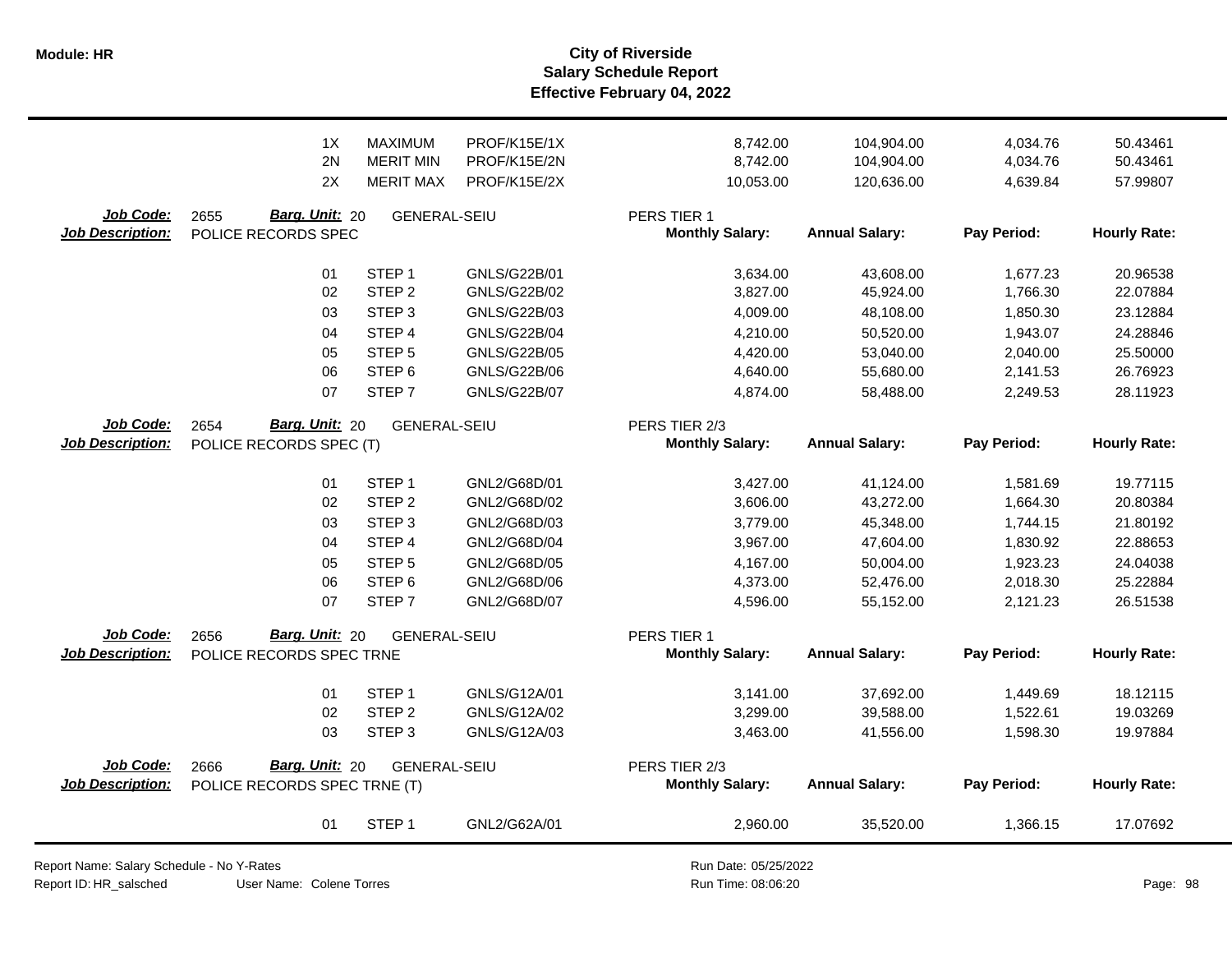|                                      | 02<br>03                                  | STEP <sub>2</sub><br>STEP <sub>3</sub> | GNL2/G62A/02<br>GNL2/G62A/03 | 3,109.00<br>3,264.00   | 37,308.00<br>39,168.00   | 1,434.92<br>1,506.46 | 17.93653<br>18.83076 |
|--------------------------------------|-------------------------------------------|----------------------------------------|------------------------------|------------------------|--------------------------|----------------------|----------------------|
| Job Code:                            | 2700<br>Barg. Unit: 15                    | PROFESSIONAL                           |                              |                        |                          |                      |                      |
| <b>Job Description:</b>              | POLICE RECORDS SYS ANALYST E              |                                        |                              | <b>Monthly Salary:</b> | <b>Annual Salary:</b>    | Pay Period:          | <b>Hourly Rate:</b>  |
|                                      | 1 <sup>N</sup>                            | <b>MINIMUM</b>                         | PROF/K12D/1N                 | 5,639.00               | 67,668.00                | 2,602.61             | 32.53269             |
|                                      | 1X                                        | <b>MAXIMUM</b>                         | PROF/K12D/1X                 | 7,191.00               | 86,292.00                | 3,318.92             | 41.48653             |
| Job Code:<br><b>Job Description:</b> | 2300<br>Barg. Unit: 65<br>POLICE SERGEANT |                                        | POLICE SUPERVISORY           | <b>Monthly Salary:</b> | <b>Annual Salary:</b>    | Pay Period:          | <b>Hourly Rate:</b>  |
|                                      |                                           | STEP <sub>1</sub>                      |                              |                        |                          |                      |                      |
|                                      | 01<br>02                                  | STEP <sub>2</sub>                      | PLSS/Q48A/01<br>PLSS/Q48A/02 | 9,149.00<br>9,605.00   | 109,788.00<br>115,260.00 | 4,222.61<br>4,433.07 | 52.78269<br>55.41346 |
|                                      | 03                                        | STEP <sub>3</sub>                      | PLSS/Q48A/03                 | 10,089.00              | 121,068.00               | 4,656.46             | 58.20576             |
|                                      | 04                                        | STEP 4                                 | PLSS/Q48A/04                 | 10,589.00              | 127,068.00               | 4,887.23             | 61.09038             |
| Job Code:                            | Barg. Unit: 20<br>2571                    | <b>GENERAL-SEIU</b>                    |                              | PERS TIER 1            |                          |                      |                      |
| <b>Job Description:</b>              | POLICE SERV REP                           |                                        |                              | <b>Monthly Salary:</b> | <b>Annual Salary:</b>    | Pay Period:          | <b>Hourly Rate:</b>  |
|                                      | 01                                        | STEP <sub>1</sub>                      | GNLS/G25E/01                 | 3,827.00               | 45,924.00                | 1,766.30             | 22.07884             |
|                                      | 02                                        | STEP <sub>2</sub>                      | GNLS/G25E/02                 | 4,009.00               | 48,108.00                | 1,850.30             | 23.12884             |
|                                      | 03                                        | STEP <sub>3</sub>                      | GNLS/G25E/03                 | 4,210.00               | 50,520.00                | 1,943.07             | 24.28846             |
|                                      | 04                                        | STEP 4                                 | <b>GNLS/G25E/04</b>          | 4,420.00               | 53,040.00                | 2,040.00             | 25.50000             |
|                                      | 05                                        | STEP <sub>5</sub>                      | GNLS/G25E/05                 | 4,640.00               | 55,680.00                | 2,141.53             | 26.76923             |
|                                      | 06                                        | STEP <sub>6</sub>                      | GNLS/G25E/06                 | 4,874.00               | 58,488.00                | 2,249.53             | 28.11923             |
|                                      | 07                                        | STEP <sub>7</sub>                      | <b>GNLS/G25E/07</b>          | 5,115.00               | 61,380.00                | 2,360.76             | 29.50961             |
|                                      | 08                                        | STEP <sub>8</sub>                      | GNLS/G25E/08                 | 5,376.00               | 64,512.00                | 2,481.23             | 31.01538             |
| <b>Job Code:</b>                     | Barg. Unit: 20<br>2572                    | <b>GENERAL-SEIU</b>                    |                              | PERS TIER 2/3          |                          |                      |                      |
| <b>Job Description:</b>              | POLICE SERV REP (T)                       |                                        |                              | <b>Monthly Salary:</b> | <b>Annual Salary:</b>    | Pay Period:          | <b>Hourly Rate:</b>  |
|                                      | 01                                        | STEP <sub>1</sub>                      | GNL2/G71M/01                 | 3,606.00               | 43,272.00                | 1,664.30             | 20.80384             |
|                                      | 02                                        | STEP <sub>2</sub>                      | GNL2/G71M/02                 | 3,779.00               | 45,348.00                | 1,744.15             | 21.80192             |
|                                      | 03                                        | STEP <sub>3</sub>                      | GNL2/G71M/03                 | 3,967.00               | 47,604.00                | 1,830.92             | 22.88653             |
|                                      | 04                                        | STEP 4                                 | GNL2/G71M/04                 | 4,167.00               | 50,004.00                | 1,923.23             | 24.04038             |
|                                      | 05                                        | STEP <sub>5</sub>                      | GNL2/G71M/05                 | 4,373.00               | 52,476.00                | 2,018.30             | 25.22884             |

User Name: Colene Torres Report Name: Salary Schedule - No Y-Rates Report ID: HR\_salsched

 $\overline{\phantom{0}}$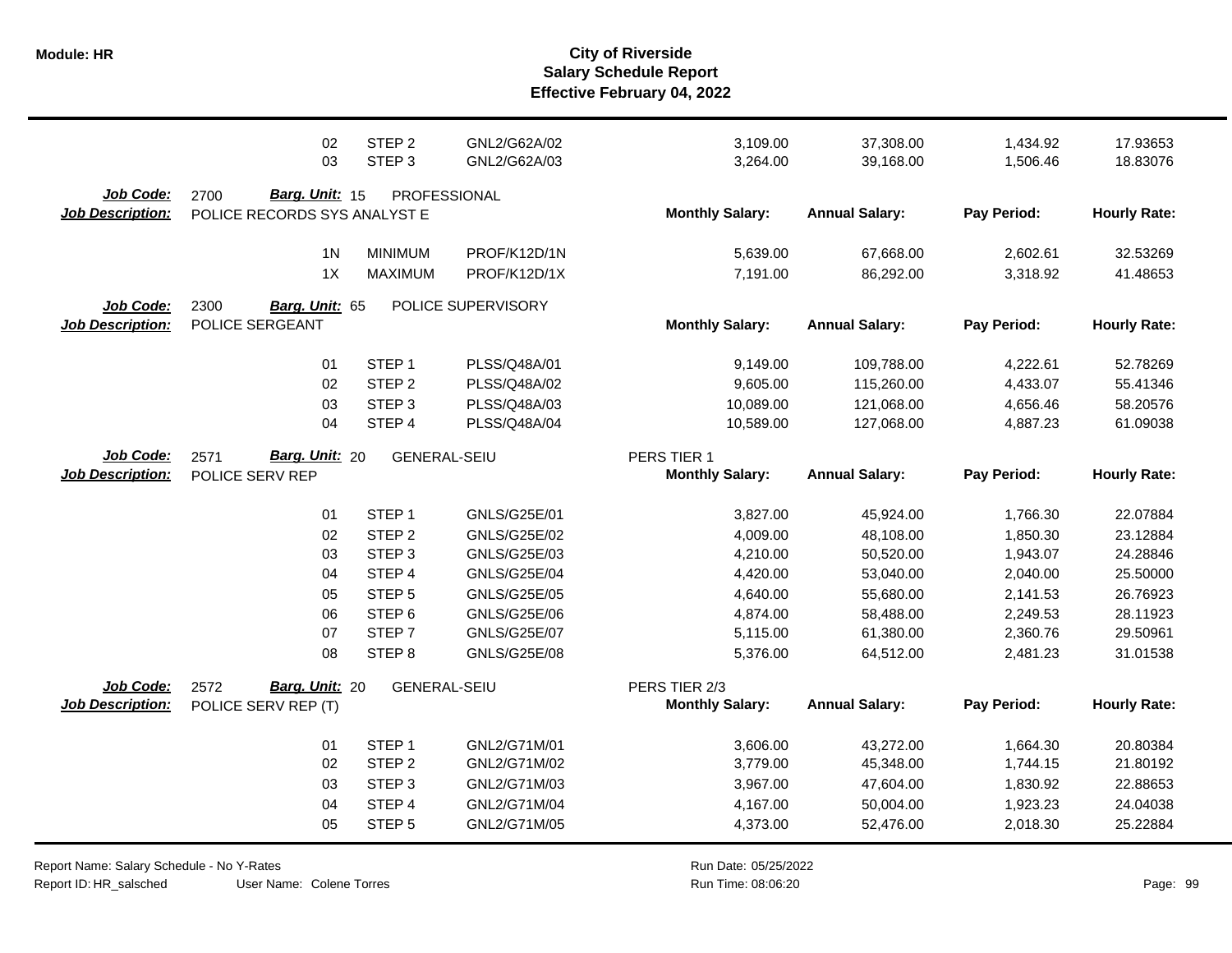|                         | 06                             | STEP <sub>6</sub> | GNL2/G71M/06        | 4,596.00               | 55,152.00             | 2,121.23    | 26.51538            |
|-------------------------|--------------------------------|-------------------|---------------------|------------------------|-----------------------|-------------|---------------------|
|                         | 07                             | STEP 7            | GNL2/G71M/07        | 4,821.00               | 57,852.00             | 2,225.07    | 27.81346            |
|                         | 08                             | STEP <sub>8</sub> | GNL2/G71M/08        | 5,065.00               | 60,780.00             | 2,337.69    | 29.22115            |
|                         |                                |                   |                     |                        |                       |             |                     |
| Job Code:               | <b>Barg. Unit: 30</b><br>6280  |                   | SPECIAL CLASSES     |                        |                       |             |                     |
| <b>Job Description:</b> | POOL MGR                       |                   |                     | <b>Monthly Salary:</b> | <b>Annual Salary:</b> | Pay Period: | <b>Hourly Rate:</b> |
|                         |                                |                   |                     |                        |                       |             |                     |
|                         | 01                             | STEP <sub>1</sub> | SPCH/H28A/01        | 3,084.02               | 37,008.29             | 1,423.39    | 17.79245            |
|                         | 02                             | STEP <sub>2</sub> | SPCH/H28A/02        | 3,184.52               | 38,214.25             | 1,469.77    | 18.37224            |
|                         | 03                             | STEP <sub>3</sub> | SPCH/H28A/03        | 3,288.52               | 39,462.25             | 1,517.77    | 18.97224            |
| Job Code:               | Barg. Unit: 15<br>8290         | PROFESSIONAL      |                     |                        |                       |             |                     |
| <b>Job Description:</b> | PRINCIPAL ACCOUNTANT E         |                   |                     | <b>Monthly Salary:</b> | <b>Annual Salary:</b> | Pay Period: | <b>Hourly Rate:</b> |
|                         |                                |                   |                     |                        |                       |             |                     |
|                         | 1 <sub>N</sub>                 | <b>MINIMUM</b>    | PROF/K15I/1N        | 7,440.00               | 89,280.00             | 3,433.84    | 42.92307            |
|                         | 1X                             | <b>MAXIMUM</b>    | <b>PROF/K15I/1X</b> | 9,051.00               | 108,612.00            | 4,177.38    | 52.21730            |
|                         | 2N                             | <b>MERIT MIN</b>  | <b>PROF/K15I/2N</b> | 9,051.00               | 108,612.00            | 4,177.38    | 52.21730            |
|                         | 2X                             | <b>MERIT MAX</b>  | <b>PROF/K15I/2X</b> | 10,408.00              | 124,896.00            | 4,803.69    | 60.04615            |
|                         |                                |                   |                     |                        |                       |             |                     |
| Job Code:               | Barg. Unit: 15<br>9266         | PROFESSIONAL      |                     |                        |                       |             |                     |
| <b>Job Description:</b> | PRINCIPAL BUSINESS SYS ANALYST |                   |                     | <b>Monthly Salary:</b> | <b>Annual Salary:</b> | Pay Period: | <b>Hourly Rate:</b> |
|                         | 1 <sub>N</sub>                 | <b>MINIMUM</b>    | PROF/K24A/1N        | 7,409.00               | 88,908.00             | 3,419.53    | 42.74423            |
|                         | 1X                             | <b>MAXIMUM</b>    | PROF/K24A/1X        | 9,929.00               | 119,148.00            | 4,582.61    | 57.28269            |
|                         | 2N                             | <b>MERIT MIN</b>  | PROF/K24A/2N        | 9,929.00               | 119,148.00            | 4,582.61    | 57.28269            |
|                         | 2X                             | <b>MERIT MAX</b>  | PROF/K24A/2X        |                        |                       |             |                     |
|                         |                                |                   |                     | 11,420.00              | 137,040.00            | 5,270.76    | 65.88461            |
| Job Code:               | 7140<br>Barg. Unit: 15         | PROFESSIONAL      |                     |                        |                       |             |                     |
| <b>Job Description:</b> | PRINCIPAL ENGR E               |                   |                     | <b>Monthly Salary:</b> | <b>Annual Salary:</b> | Pay Period: | <b>Hourly Rate:</b> |
|                         |                                |                   |                     |                        |                       |             |                     |
|                         | 1 <sub>N</sub>                 | <b>MINIMUM</b>    | PROF/K31B/1N        | 9,226.00               | 110,712.00            | 4,258.15    | 53.22692            |
|                         | 1X                             | <b>MAXIMUM</b>    | PROF/K31B/1X        | 13,631.00              | 163,572.00            | 6,291.23    | 78.64038            |
|                         | 2N                             | <b>MERIT MIN</b>  | PROF/K31B/2N        | 13,631.00              | 163,572.00            | 6,291.23    | 78.64038            |
|                         | 2X                             | <b>MERIT MAX</b>  | PROF/K31B/2X        | 15,675.00              | 188,100.00            | 7,234.61    | 90.43269            |
|                         |                                |                   |                     |                        |                       |             |                     |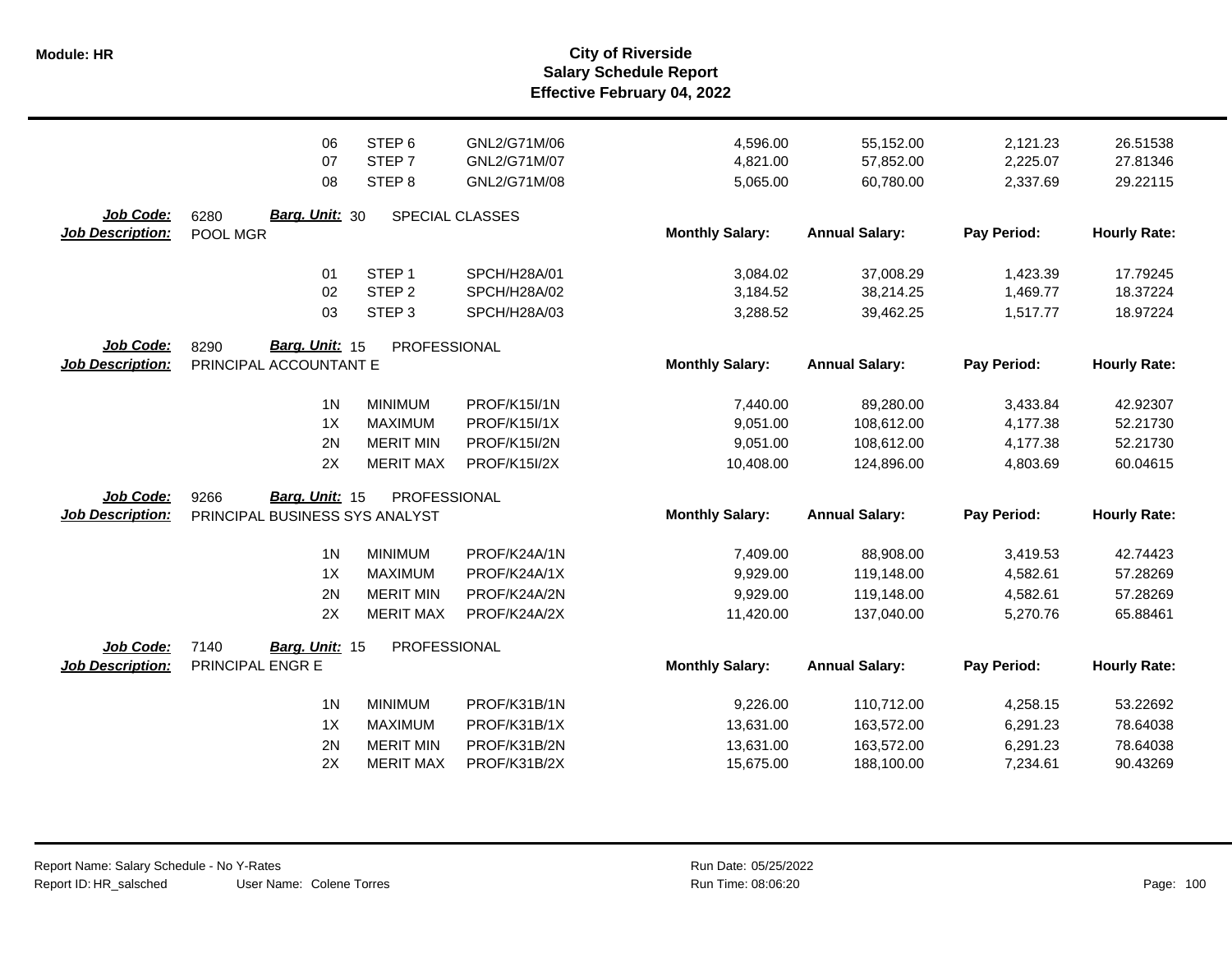| Job Code:<br><b>Job Description:</b> | Barg. Unit: 20<br>7802<br>PRINCIPAL GRAPHICS TECH | <b>GENERAL-SEIU</b> |                     | PERS TIER 1<br><b>Monthly Salary:</b> | <b>Annual Salary:</b> | Pay Period: | <b>Hourly Rate:</b> |
|--------------------------------------|---------------------------------------------------|---------------------|---------------------|---------------------------------------|-----------------------|-------------|---------------------|
|                                      | 01                                                | STEP <sub>1</sub>   | GNLS/G28B/01        | 4,311.00                              | 51,732.00             | 1,989.69    | 24.87115            |
|                                      | 02                                                | STEP <sub>2</sub>   | GNLS/G28B/02        | 4,525.00                              | 54,300.00             | 2,088.46    | 26.10576            |
|                                      | 03                                                | STEP <sub>3</sub>   | GNLS/G28B/03        | 4,752.00                              | 57,024.00             | 2,193.23    | 27.41538            |
|                                      | 04                                                | STEP <sub>4</sub>   | <b>GNLS/G28B/04</b> | 4,988.00                              | 59,856.00             | 2,302.15    | 28.77692            |
|                                      | 05                                                | STEP <sub>5</sub>   | GNLS/G28B/05        | 5,241.00                              | 62,892.00             | 2,418.92    | 30.23653            |
|                                      | 06                                                | STEP <sub>6</sub>   | GNLS/G28B/06        | 5,497.00                              | 65,964.00             | 2,537.07    | 31.71346            |
|                                      | 07                                                | STEP <sub>7</sub>   | <b>GNLS/G28B/07</b> | 5,777.00                              | 69,324.00             | 2,666.30    | 33.32884            |
| Job Code:                            | Barg. Unit: 20<br>7804                            | <b>GENERAL-SEIU</b> |                     | PERS TIER 2/3                         |                       |             |                     |
| <b>Job Description:</b>              | PRINCIPAL GRAPHICS TECH (T)                       |                     |                     | <b>Monthly Salary:</b>                | <b>Annual Salary:</b> | Pay Period: | <b>Hourly Rate:</b> |
|                                      | 01                                                | STEP <sub>1</sub>   | GNL2/G74A/01        | 4,064.00                              | 48,768.00             | 1,875.69    | 23.44615            |
|                                      | 02                                                | STEP <sub>2</sub>   | GNL2/G74A/02        | 4,266.00                              | 51,192.00             | 1,968.92    | 24.61153            |
|                                      | 03                                                | STEP <sub>3</sub>   | GNL2/G74A/03        | 4,478.00                              | 53,736.00             | 2,066.76    | 25.83461            |
|                                      | 04                                                | STEP <sub>4</sub>   | GNL2/G74A/04        | 4,701.00                              | 56,412.00             | 2,169.69    | 27.12115            |
|                                      | 05                                                | STEP <sub>5</sub>   | GNL2/G74A/05        | 4,939.00                              | 59,268.00             | 2,279.53    | 28.49423            |
|                                      | 06                                                | STEP <sub>6</sub>   | GNL2/G74A/06        | 5,181.00                              | 62,172.00             | 2,391.23    | 29.89038            |
|                                      | 07                                                | STEP <sub>7</sub>   | GNL2/G74A/07        | 5,445.00                              | 65,340.00             | 2,513.07    | 31.41346            |
| Job Code:                            | Barg. Unit: 15<br>8732                            | PROFESSIONAL        |                     |                                       |                       |             |                     |
| <b>Job Description:</b>              | PRINCIPAL HUM RES ANALYST E                       |                     |                     | <b>Monthly Salary:</b>                | <b>Annual Salary:</b> | Pay Period: | <b>Hourly Rate:</b> |
|                                      | 1 <sup>N</sup>                                    | <b>MINIMUM</b>      | PROF/K24A/1N        | 7,409.00                              | 88,908.00             | 3,419.53    | 42.74423            |
|                                      | 1X                                                | <b>MAXIMUM</b>      | PROF/K24A/1X        | 9,929.00                              | 119,148.00            | 4,582.61    | 57.28269            |
|                                      | 2N                                                | <b>MERIT MIN</b>    | PROF/K24A/2N        | 9,929.00                              | 119,148.00            | 4,582.61    | 57.28269            |
|                                      | 2X                                                | <b>MERIT MAX</b>    | PROF/K24A/2X        | 11,420.00                             | 137,040.00            | 5,270.76    | 65.88461            |
| Job Code:                            | 9254<br>Barg. Unit: 15                            | PROFESSIONAL        |                     |                                       |                       |             |                     |
| <b>Job Description:</b>              | PRINCIPAL INNOV&TECH ANALYST                      |                     |                     | <b>Monthly Salary:</b>                | <b>Annual Salary:</b> | Pay Period: | <b>Hourly Rate:</b> |
|                                      | 1 <sub>N</sub>                                    | <b>MINIMUM</b>      | PROF/K23A/1N        | 8,501.00                              | 102,012.00            | 3,923.53    | 49.04423            |
|                                      | 1X                                                | <b>MAXIMUM</b>      | PROF/K23A/1X        | 11,399.00                             | 136,788.00            | 5,261.07    | 65.76346            |
|                                      |                                                   |                     |                     |                                       |                       |             |                     |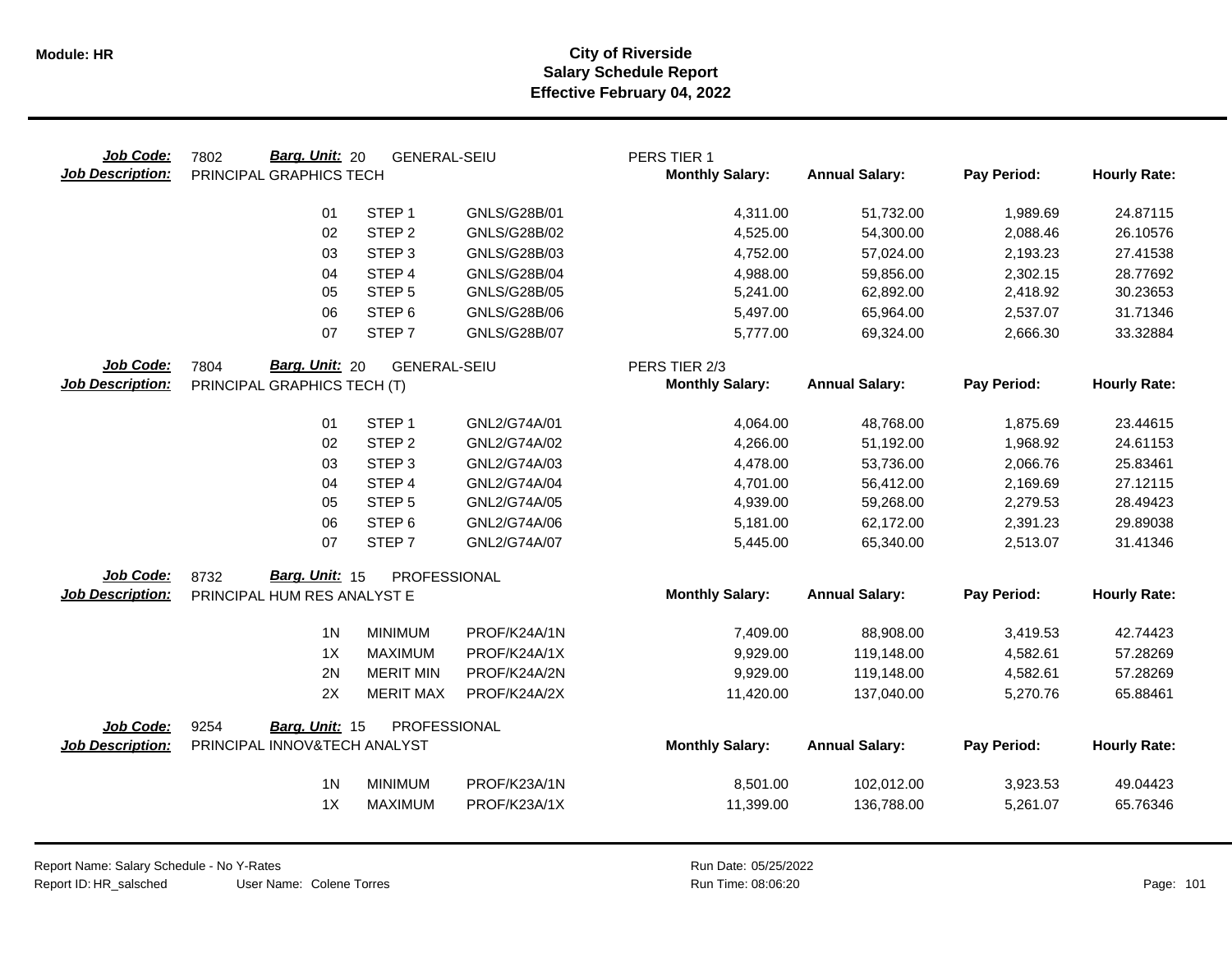| Job Code:               | Barg. Unit: 15<br>8460    | PROFESSIONAL         |              |                        |                       |             |                     |
|-------------------------|---------------------------|----------------------|--------------|------------------------|-----------------------|-------------|---------------------|
| <b>Job Description:</b> | PRINCIPAL MGMT ANALYST E  |                      |              | <b>Monthly Salary:</b> | <b>Annual Salary:</b> | Pay Period: | <b>Hourly Rate:</b> |
|                         |                           |                      |              |                        |                       |             |                     |
|                         | 1 <sub>N</sub>            | <b>MINIMUM</b>       | PROF/K24A/1N | 7,409.00               | 88,908.00             | 3,419.53    | 42.74423            |
|                         | 1X                        | <b>MAXIMUM</b>       | PROF/K24A/1X | 9,929.00               | 119,148.00            | 4,582.61    | 57.28269            |
|                         | 2N                        | <b>MERIT MIN</b>     | PROF/K24A/2N | 9,929.00               | 119,148.00            | 4,582.61    | 57.28269            |
|                         | 2X                        | <b>MERIT MAX</b>     | PROF/K24A/2X | 11,420.00              | 137,040.00            | 5,270.76    | 65.88461            |
| Job Code:               | 7858<br>Barg. Unit: 15    | PROFESSIONAL         |              |                        |                       |             |                     |
| <b>Job Description:</b> | PRINCIPAL PARK PLANNER E  |                      |              | <b>Monthly Salary:</b> | <b>Annual Salary:</b> | Pay Period: | <b>Hourly Rate:</b> |
|                         |                           |                      |              |                        |                       |             |                     |
|                         | 1 <sub>N</sub>            | <b>MINIMUM</b>       | PROF/K21A/1N | 7,380.00               | 88,560.00             | 3,406.15    | 42.57692            |
|                         | 1X                        | <b>MAXIMUM</b>       | PROF/K21A/1X | 8,971.00               | 107,652.00            | 4,140.46    | 51.75576            |
|                         | 2N                        | <b>MERIT MIN</b>     | PROF/K21A/2N | 8,971.00               | 107,652.00            | 4,140.46    | 51.75576            |
|                         | 2X                        | <b>MERIT MAX</b>     | PROF/K21A/2X | 10,318.00              | 123,816.00            | 4,762.15    | 59.52692            |
| Job Code:               | Barg. Unit: 10<br>7950    | <b>MANAGEMENT</b>    |              |                        |                       |             |                     |
| <b>Job Description:</b> | PRINCIPAL PLANNER E       |                      |              | <b>Monthly Salary:</b> | <b>Annual Salary:</b> | Pay Period: | <b>Hourly Rate:</b> |
|                         |                           |                      |              |                        |                       |             |                     |
|                         | 1 <sub>N</sub>            | <b>MINIMUM</b>       | MGTS/M64D/1N | 8,014.00               | 96,168.00             | 3,698.76    | 46.23461            |
|                         | 1X                        | <b>MAXIMUM</b>       | MGTS/M64D/1X | 10,742.00              | 128,904.00            | 4,957.84    | 61.97307            |
|                         | 2N                        | <b>MERIT MIN</b>     | MGTS/M64D/2N | 10,742.00              | 128,904.00            | 4,957.84    | 61.97307            |
|                         | 2X                        | <b>MERIT MAX</b>     | MGTS/M64D/2X | 12,354.00              | 148,248.00            | 5,701.84    | 71.27307            |
| Job Code:               | Barg. Unit: 07<br>8133    | <b>SR MANAGEMENT</b> |              |                        |                       |             |                     |
| <b>Job Description:</b> | PRINCIPAL PROJECT MANAGER |                      |              | <b>Monthly Salary:</b> | <b>Annual Salary:</b> | Pay Period: | <b>Hourly Rate:</b> |
|                         |                           |                      |              |                        |                       |             |                     |
|                         | 1 <sub>N</sub>            | <b>MINIMUM</b>       | NCLM/B75K/1N | 7,343.00               | 88,116.00             | 3,389.07    | 42.36346            |
|                         | 1X                        | <b>MAXIMUM</b>       | NCLM/B75K/1X | 12,800.00              | 153,600.00            | 5,907.69    | 73.84615            |
|                         | 2N                        | <b>MERIT MIN</b>     | NCLM/B75K/2N | 12,800.00              | 153,600.00            | 5,907.69    | 73.84615            |
|                         | 2X                        | <b>MERIT MAX</b>     | NCLM/B75K/2X | 14,720.00              | 176,640.00            | 6,793.84    | 84.92307            |
|                         |                           |                      |              |                        |                       |             |                     |
| Job Code:               | Barg. Unit: 50<br>1780    | SUPERVISORY          |              |                        |                       |             |                     |
| Job Description:        | PRINTING SVCS SUPV E      |                      |              | <b>Monthly Salary:</b> | <b>Annual Salary:</b> | Pay Period: | <b>Hourly Rate:</b> |
|                         | 1 <sub>N</sub>            | <b>MINIMUM</b>       | SUPV/U06F/1N | 5,420.00               | 65,040.00             | 2,501.53    | 31.26923            |
|                         |                           |                      |              |                        |                       |             |                     |

Report Name: Salary Schedule - No Y-Rates Report ID: HR\_salsched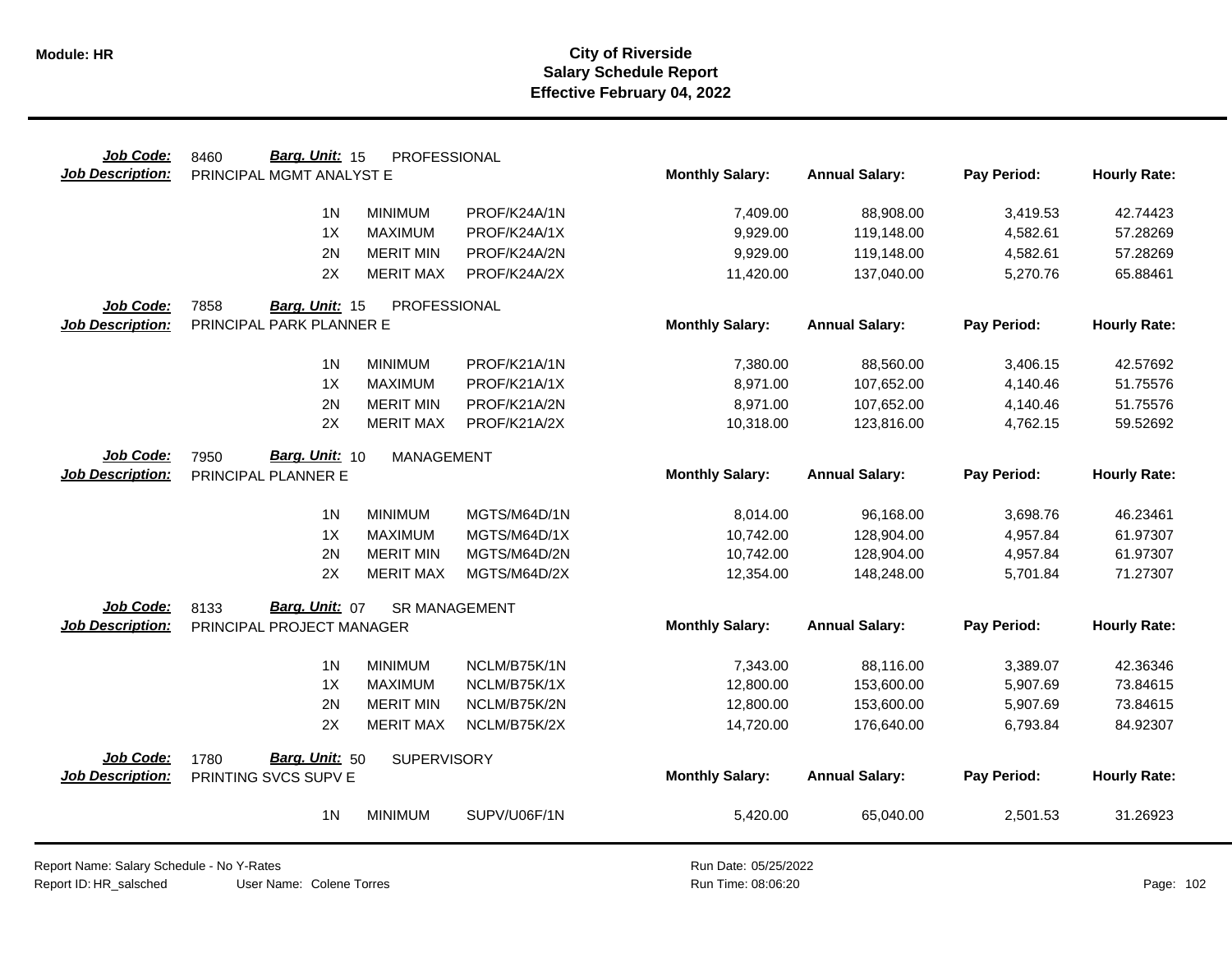|                         | 1X                           | <b>MAXIMUM</b>      | SUPV/U06F/1X | 6,589.00               | 79,068.00             | 3,041.07    | 38.01346            |
|-------------------------|------------------------------|---------------------|--------------|------------------------|-----------------------|-------------|---------------------|
| Job Code:               | 1230<br>Barg. Unit: 20       | <b>GENERAL-SEIU</b> |              | PERS TIER 1            |                       |             |                     |
| Job Description:        | PROCRMNT/CONTR SPEC          |                     |              | <b>Monthly Salary:</b> | <b>Annual Salary:</b> | Pay Period: | <b>Hourly Rate:</b> |
|                         | 01                           | STEP <sub>1</sub>   | GNLS/G38B/01 | 5,376.00               | 64,512.00             | 2,481.23    | 31.01538            |
|                         | 02                           | STEP <sub>2</sub>   | GNLS/G38B/02 | 5,641.00               | 67,692.00             | 2,603.53    | 32.54423            |
|                         | 03                           | STEP <sub>3</sub>   | GNLS/G38B/03 | 5,924.00               | 71,088.00             | 2,734.15    | 34.17692            |
|                         | 04                           | STEP 4              | GNLS/G38B/04 | 6,217.00               | 74,604.00             | 2,869.38    | 35.86730            |
|                         | 05                           | STEP <sub>5</sub>   | GNLS/G38B/05 | 6,528.00               | 78,336.00             | 3,012.92    | 37.66153            |
|                         | 06                           | STEP <sub>6</sub>   | GNLS/G38B/06 | 6,860.00               | 82,320.00             | 3,166.15    | 39.57692            |
|                         | 07                           | STEP <sub>7</sub>   | GNLS/G38B/07 | 7,196.00               | 86,352.00             | 3,321.23    | 41.51538            |
| Job Code:               | 1231<br>Barg. Unit: 20       | <b>GENERAL-SEIU</b> |              | PERS TIER 2/3          |                       |             |                     |
| <b>Job Description:</b> | PROCRMNT/CONTR SPEC (T)      |                     |              | <b>Monthly Salary:</b> | <b>Annual Salary:</b> | Pay Period: | <b>Hourly Rate:</b> |
|                         | 01                           | STEP <sub>1</sub>   | GNL2/G79M/01 | 5,065.00               | 60,780.00             | 2,337.69    | 29.22115            |
|                         | 02                           | STEP <sub>2</sub>   | GNL2/G79M/02 | 5,318.00               | 63,816.00             | 2,454.46    | 30.68076            |
|                         | 03                           | STEP <sub>3</sub>   | GNL2/G79M/03 | 5,582.00               | 66,984.00             | 2,576.30    | 32.20384            |
|                         | 04                           | STEP 4              | GNL2/G79M/04 | 5,860.00               | 70,320.00             | 2,704.61    | 33.80769            |
|                         | 05                           | STEP <sub>5</sub>   | GNL2/G79M/05 | 6,154.00               | 73,848.00             | 2,840.30    | 35.50384            |
|                         | 06                           | STEP <sub>6</sub>   | GNL2/G79M/06 | 6,464.00               | 77,568.00             | 2,983.38    | 37.29230            |
|                         | 07                           | STEP <sub>7</sub>   | GNL2/G79M/07 | 6,783.00               | 81,396.00             | 3,130.61    | 39.13269            |
| Job Code:               | 1232<br>Barg. Unit: 20       | <b>GENERAL-SEIU</b> |              | PERS TIER 1            |                       |             |                     |
| <b>Job Description:</b> | PROCRMNT/CONTR SPEC TRAINEE  |                     |              | <b>Monthly Salary:</b> | <b>Annual Salary:</b> | Pay Period: | <b>Hourly Rate:</b> |
|                         | 01                           | STEP <sub>1</sub>   | GNLS/G23G/01 | 4,644.00               | 55,728.00             | 2,143.38    | 26.79230            |
|                         | 02                           | STEP <sub>2</sub>   | GNLS/G23G/02 | 4,876.00               | 58,512.00             | 2,250.46    | 28.13076            |
|                         | 03                           | STEP <sub>3</sub>   | GNLS/G23G/03 | 5,120.00               | 61,440.00             | 2,363.07    | 29.53846            |
| Job Code:               | 1233<br>Barg. Unit: 20       | <b>GENERAL-SEIU</b> |              | PERS TIER 2/3          |                       |             |                     |
| <b>Job Description:</b> | PROCRMNT/CONTR SPEC TRNE (T) |                     |              | <b>Monthly Salary:</b> | <b>Annual Salary:</b> | Pay Period: | <b>Hourly Rate:</b> |
|                         | 01                           | STEP <sub>1</sub>   | GNL2/G69C/01 | 4,375.00               | 52,500.00             | 2,019.23    | 25.24038            |
|                         | 02                           | STEP <sub>2</sub>   | GNL2/G69C/02 | 4,594.00               | 55,128.00             | 2,120.30    | 26.50384            |
|                         | 03                           | STEP <sub>3</sub>   | GNL2/G69C/03 | 4,824.00               | 57,888.00             | 2,226.46    | 27.83076            |

Report Name: Salary Schedule - No Y-Rates

Report ID: HR\_salsched

Run Date: 05/25/2022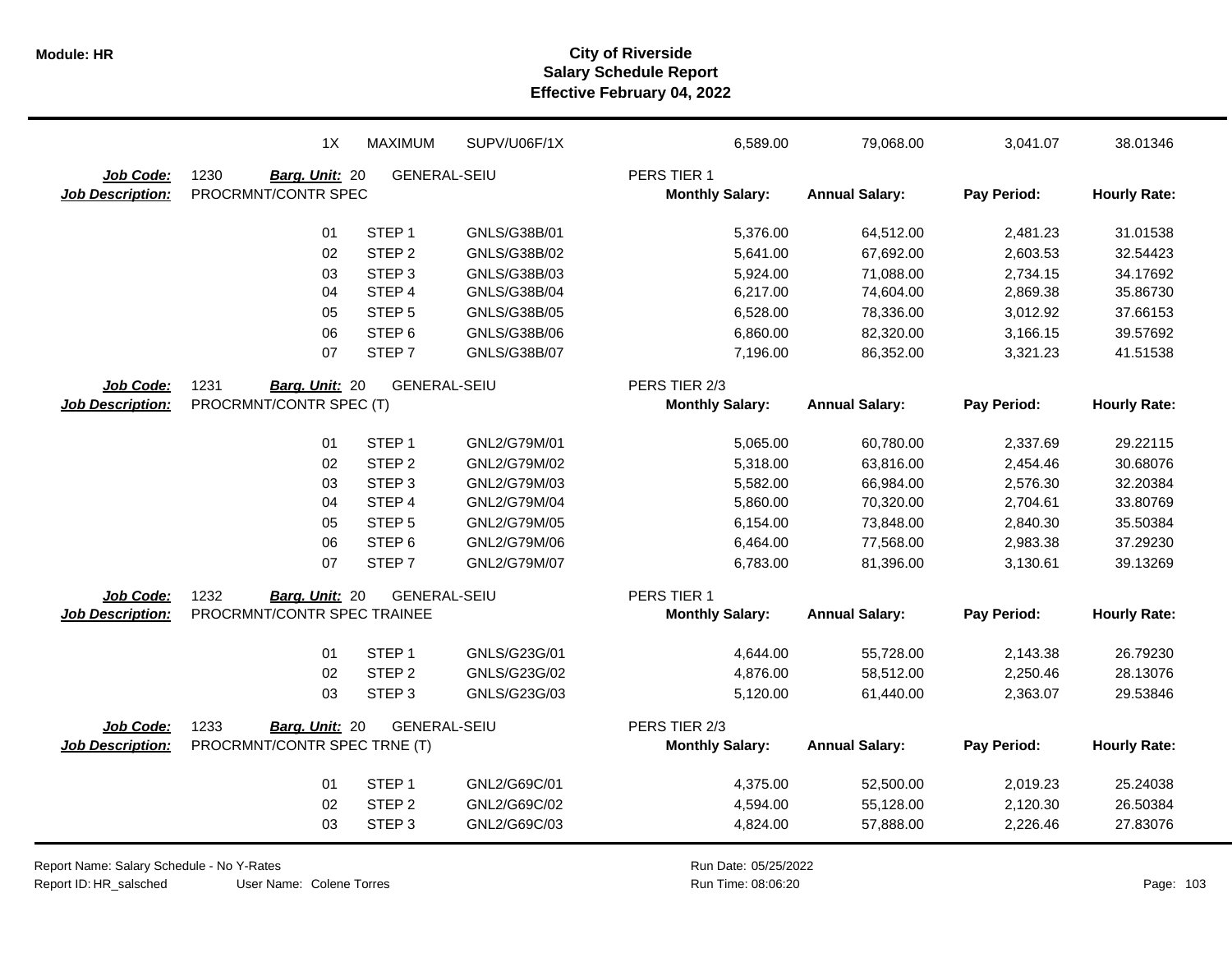| Job Code:<br><b>Job Description:</b> | Barg. Unit: 20<br>9241<br>PROGRAMMER ANALYST | <b>GENERAL-SEIU</b> |                   | PERS TIER 1<br><b>Monthly Salary:</b> | <b>Annual Salary:</b> | Pay Period: | <b>Hourly Rate:</b> |
|--------------------------------------|----------------------------------------------|---------------------|-------------------|---------------------------------------|-----------------------|-------------|---------------------|
|                                      | 01                                           | STEP <sub>1</sub>   | GNLS/G38B/01      | 5,376.00                              | 64,512.00             | 2,481.23    | 31.01538            |
|                                      | 02                                           | STEP <sub>2</sub>   | GNLS/G38B/02      | 5,641.00                              | 67,692.00             | 2,603.53    | 32.54423            |
|                                      | 03                                           | STEP <sub>3</sub>   | GNLS/G38B/03      | 5,924.00                              | 71,088.00             | 2,734.15    | 34.17692            |
|                                      | 04                                           | STEP 4              | GNLS/G38B/04      | 6,217.00                              | 74,604.00             | 2,869.38    | 35.86730            |
|                                      | 05                                           | STEP <sub>5</sub>   | GNLS/G38B/05      | 6,528.00                              | 78,336.00             | 3,012.92    | 37.66153            |
|                                      | 06                                           | STEP <sub>6</sub>   | GNLS/G38B/06      | 6,860.00                              | 82,320.00             | 3,166.15    | 39.57692            |
|                                      | 07                                           | STEP <sub>7</sub>   | GNLS/G38B/07      | 7,196.00                              | 86,352.00             | 3,321.23    | 41.51538            |
| Job Code:                            | Barg. Unit: 20<br>9243                       | <b>GENERAL-SEIU</b> |                   | PERS TIER 2/3                         |                       |             |                     |
| <b>Job Description:</b>              | PROGRAMMER ANALYST (T)                       |                     |                   | <b>Monthly Salary:</b>                | <b>Annual Salary:</b> | Pay Period: | <b>Hourly Rate:</b> |
|                                      | 01                                           | STEP <sub>1</sub>   | GNL2/G79M/01      | 5,065.00                              | 60,780.00             | 2,337.69    | 29.22115            |
|                                      | 02                                           | STEP <sub>2</sub>   | GNL2/G79M/02      | 5,318.00                              | 63,816.00             | 2,454.46    | 30.68076            |
|                                      | 03                                           | STEP <sub>3</sub>   | GNL2/G79M/03      | 5,582.00                              | 66,984.00             | 2,576.30    | 32.20384            |
|                                      | 04                                           | STEP 4              | GNL2/G79M/04      | 5,860.00                              | 70,320.00             | 2,704.61    | 33.80769            |
|                                      | 05                                           | STEP <sub>5</sub>   | GNL2/G79M/05      | 6,154.00                              | 73,848.00             | 2,840.30    | 35.50384            |
|                                      | 06                                           | STEP <sub>6</sub>   | GNL2/G79M/06      | 6,464.00                              | 77,568.00             | 2,983.38    | 37.29230            |
|                                      | 07                                           | STEP <sub>7</sub>   | GNL2/G79M/07      | 6,783.00                              | 81,396.00             | 3,130.61    | 39.13269            |
| Job Code:                            | Barg. Unit: 55<br>8110                       |                     | PARA-PROFESSIONAL |                                       |                       |             |                     |
| <b>Job Description:</b>              | PROJECT ASSIST E                             |                     |                   | <b>Monthly Salary:</b>                | <b>Annual Salary:</b> | Pay Period: | <b>Hourly Rate:</b> |
|                                      | 1 <sub>N</sub>                               | <b>MINIMUM</b>      | PARA/N01C/1N      | 4,781.00                              | 57,372.00             | 2,206.61    | 27.58269            |
|                                      | 1X                                           | <b>MAXIMUM</b>      | PARA/N01C/1X      | 5,806.00                              | 69,672.00             | 2,679.69    | 33.49615            |
|                                      | 2N                                           | <b>MERIT MIN</b>    | PARA/N01C/2N      | 5,806.00                              | 69,672.00             | 2,679.69    | 33.49615            |
|                                      | 2X                                           | <b>MERIT MAX</b>    | PARA/N01C/2X      | 6,677.00                              | 80,124.00             | 3,081.69    | 38.52115            |
| Job Code:                            | 8112<br>Barg. Unit: 55                       |                     | PARA-PROFESSIONAL |                                       |                       |             |                     |
| <b>Job Description:</b>              | PROJECT ASSIST TRNE                          |                     |                   | <b>Monthly Salary:</b>                | <b>Annual Salary:</b> | Pay Period: | <b>Hourly Rate:</b> |
|                                      | 1 <sub>N</sub>                               | <b>MINIMUM</b>      | PARA/N06B/1N      | 4,128.00                              | 49,536.00             | 1,905.23    | 23.81538            |
|                                      | 1X                                           | <b>MAXIMUM</b>      | PARA/N06B/1X      | 4,549.00                              | 54,588.00             | 2,099.53    | 26.24423            |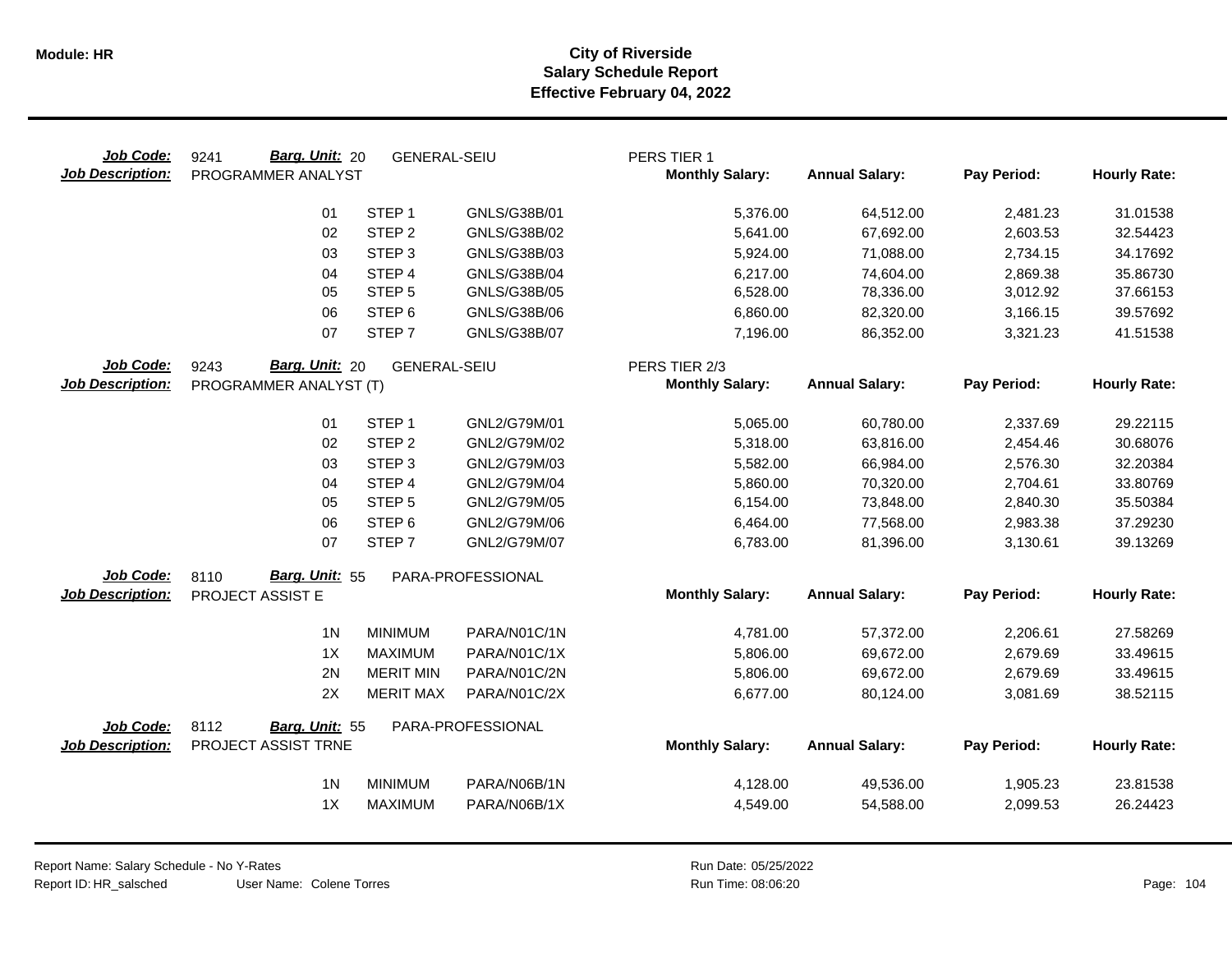| Job Code:               | Barg. Unit: 15<br>8125 | PROFESSIONAL        |              |                        |                       |             |                     |
|-------------------------|------------------------|---------------------|--------------|------------------------|-----------------------|-------------|---------------------|
| <b>Job Description:</b> | PROJECT COORD E        |                     |              | <b>Monthly Salary:</b> | <b>Annual Salary:</b> | Pay Period: | <b>Hourly Rate:</b> |
|                         | 1 <sub>N</sub>         | <b>MINIMUM</b>      | PROF/K18A/1N | 6,101.00               | 73,212.00             | 2,815.84    | 35.19807            |
|                         | 1X                     | <b>MAXIMUM</b>      | PROF/K18A/1X | 8,175.00               | 98,100.00             | 3,773.07    | 47.16346            |
|                         | 2N                     | <b>MERIT MIN</b>    | PROF/K18A/2N | 8,175.00               | 98,100.00             | 3,773.07    | 47.16346            |
|                         | 2X                     | <b>MERIT MAX</b>    | PROF/K18A/2X | 9,402.00               | 112,824.00            | 4,339.38    | 54.24230            |
| Job Code:               | 8126<br>Barg. Unit: 15 | PROFESSIONAL        |              |                        |                       |             |                     |
| <b>Job Description:</b> | PROJECT COORD TRNE     |                     |              | <b>Monthly Salary:</b> | <b>Annual Salary:</b> | Pay Period: | <b>Hourly Rate:</b> |
|                         | 1 <sub>N</sub>         | <b>MINIMUM</b>      | PROF/K09B/1N | 5,268.00               | 63,216.00             | 2,431.38    | 30.39230            |
|                         | 1X                     | <b>MAXIMUM</b>      | PROF/K09B/1X | 5,806.00               | 69,672.00             | 2,679.69    | 33.49615            |
| Job Code:               | Barg. Unit: 10<br>8131 | <b>MANAGEMENT</b>   |              |                        |                       |             |                     |
| <b>Job Description:</b> | PROJECT MGR E          |                     |              | <b>Monthly Salary:</b> | <b>Annual Salary:</b> | Pay Period: | <b>Hourly Rate:</b> |
|                         | 1 <sub>N</sub>         | <b>MINIMUM</b>      | MGTS/M78D/1N | 6,101.00               | 73,212.00             | 2,815.84    | 35.19807            |
|                         | 1X                     | <b>MAXIMUM</b>      | MGTS/M78D/1X | 10,632.00              | 127,584.00            | 4,907.07    | 61.33846            |
|                         | 2N                     | <b>MERIT MIN</b>    | MGTS/M78D/2N | 10,632.00              | 127,584.00            | 4,907.07    | 61.33846            |
|                         | 2X                     | <b>MERIT MAX</b>    | MGTS/M78D/2X | 12,226.00              | 146,712.00            | 5,642.76    | 70.53461            |
| Job Code:               | 9650<br>Barg. Unit: 15 | PROFESSIONAL        |              |                        |                       |             |                     |
| <b>Job Description:</b> | PUBLIC INFO OFF E      |                     |              | <b>Monthly Salary:</b> | <b>Annual Salary:</b> | Pay Period: | <b>Hourly Rate:</b> |
|                         | 1 <sub>N</sub>         | <b>MINIMUM</b>      | PROF/K29E/1N | 9,452.00               | 113,424.00            | 4,362.46    | 54.53076            |
|                         | 1X                     | <b>MAXIMUM</b>      | PROF/K29E/1X | 12,071.00              | 144,852.00            | 5,571.23    | 69.64038            |
|                         | 2N                     | <b>MERIT MIN</b>    | PROF/K29E/2N | 12,071.00              | 144,852.00            | 5,571.23    | 69.64038            |
|                         | 2X                     | <b>MERIT MAX</b>    | PROF/K29E/2X | 13,882.00              | 166,584.00            | 6,407.07    | 80.08846            |
| Job Code:               | Barg. Unit: 20<br>0090 | <b>GENERAL-SEIU</b> |              | PERS TIER 1            |                       |             |                     |
| <b>Job Description:</b> | PUBLIC INFO REP        |                     |              | <b>Monthly Salary:</b> | <b>Annual Salary:</b> | Pay Period: | <b>Hourly Rate:</b> |
|                         | 01                     | STEP <sub>1</sub>   | GNLS/G19G/01 | 3,352.00               | 40,224.00             | 1,547.07    | 19.33846            |
|                         | 02                     | STEP <sub>2</sub>   | GNLS/G19G/02 | 3,519.00               | 42,228.00             | 1,624.15    | 20.30192            |
|                         | 03                     | STEP <sub>3</sub>   | GNLS/G19G/03 | 3,694.00               | 44,328.00             | 1,704.92    | 21.31153            |
|                         |                        |                     |              |                        |                       |             |                     |

Report Name: Salary Schedule - No Y-Rates Report ID: HR\_salsched

User Name: Colene Torres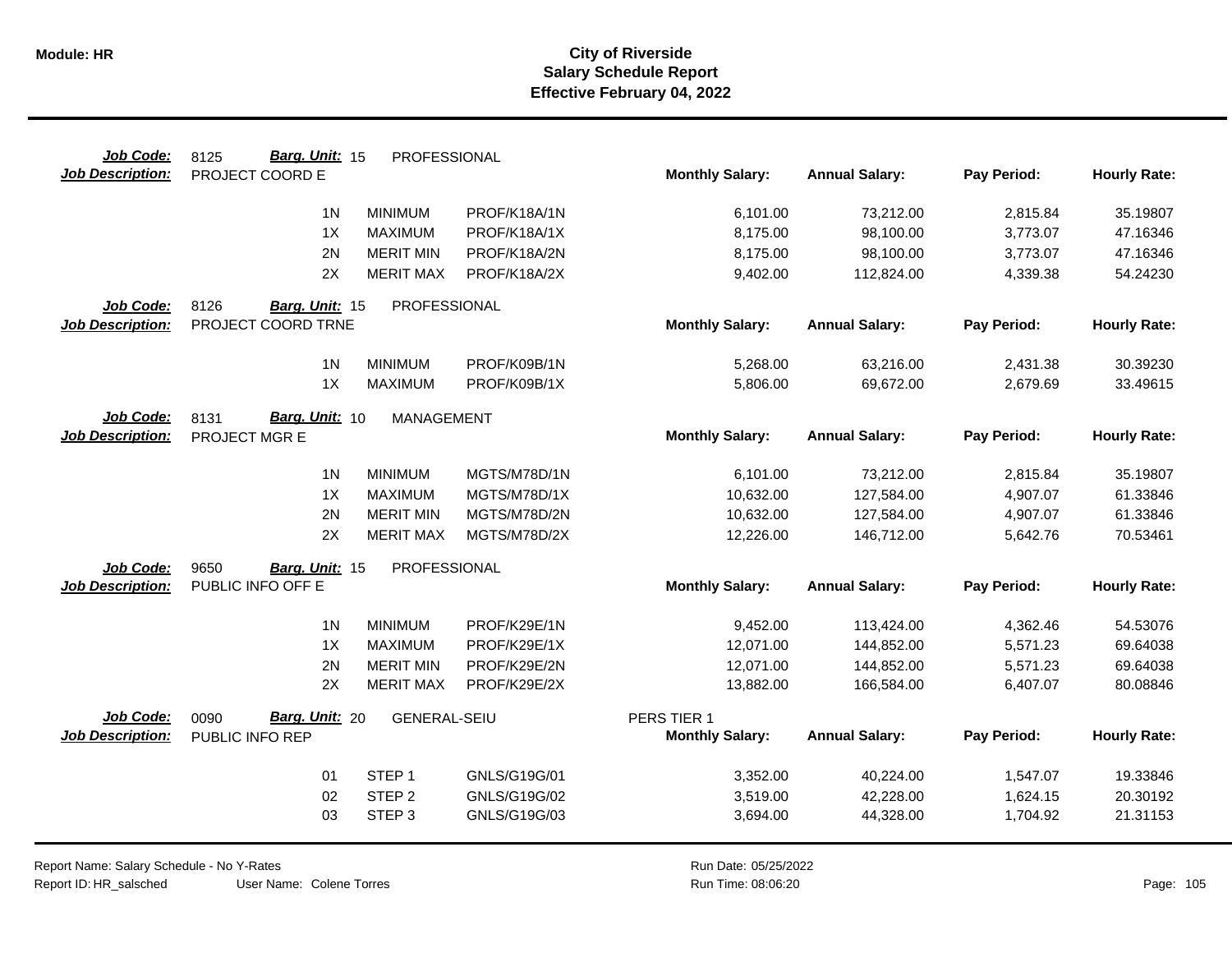|                         | 04                           | STEP <sub>4</sub>   | GNLS/G19G/04 | 3,882.00                                | 46,584.00             | 1,791.69    | 22.39615            |
|-------------------------|------------------------------|---------------------|--------------|-----------------------------------------|-----------------------|-------------|---------------------|
|                         | 05                           | STEP <sub>5</sub>   | GNLS/G19G/05 | 4,073.00                                | 48,876.00             | 1,879.84    | 23.49807            |
|                         | 06                           | STEP <sub>6</sub>   | GNLS/G19G/06 | 4,277.00                                | 51,324.00             | 1,974.00    | 24.67500            |
|                         | 07                           | STEP <sub>7</sub>   | GNLS/G19G/07 | 4,491.00                                | 53,892.00             | 2,072.76    | 25.90961            |
|                         |                              |                     |              |                                         |                       |             |                     |
| Job Code:               | Barg. Unit: 25<br>0091       | CONFIDENTIAL        |              |                                         |                       |             |                     |
| <b>Job Description:</b> | PUBLIC INFO REP (C)          |                     |              | <b>Monthly Salary:</b>                  | <b>Annual Salary:</b> | Pay Period: | <b>Hourly Rate:</b> |
|                         | 1 <sub>N</sub>               | <b>MINIMUM</b>      | CNFS/C18C/1N | 3,131.00                                | 37,572.00             | 1,445.07    | 18.06346            |
|                         | 1X                           | <b>MAXIMUM</b>      | CNFS/C18C/1X | 4,194.00                                | 50,328.00             | 1,935.69    | 24.19615            |
| Job Code:               | Barg. Unit: 20               |                     |              |                                         |                       |             |                     |
| <b>Job Description:</b> | 0088<br>PUBLIC INFO REP (T)  | <b>GENERAL-SEIU</b> |              | PERS TIER 2/3<br><b>Monthly Salary:</b> | <b>Annual Salary:</b> | Pay Period: | <b>Hourly Rate:</b> |
|                         |                              |                     |              |                                         |                       |             |                     |
|                         | 01                           | STEP <sub>1</sub>   | GNL2/G66D/01 | 3,159.00                                | 37,908.00             | 1,458.00    | 18.22500            |
|                         | 02                           | STEP <sub>2</sub>   | GNL2/G66D/02 | 3,317.00                                | 39,804.00             | 1,530.92    | 19.13653            |
|                         | 03                           | STEP <sub>3</sub>   | GNL2/G66D/03 | 3,482.00                                | 41,784.00             | 1,607.07    | 20.08846            |
|                         | 04                           | STEP <sub>4</sub>   | GNL2/G66D/04 | 3,657.00                                | 43,884.00             | 1,687.84    | 21.09807            |
|                         | 05                           | STEP <sub>5</sub>   | GNL2/G66D/05 | 3,839.00                                | 46,068.00             | 1,771.84    | 22.14807            |
|                         | 06                           | STEP <sub>6</sub>   | GNL2/G66D/06 | 4,032.00                                | 48,384.00             | 1,860.92    | 23.26153            |
|                         | 07                           | STEP <sub>7</sub>   | GNL2/G66D/07 | 4,233.00                                | 50,796.00             | 1,953.69    | 24.42115            |
| Job Code:               | Barg. Unit: 20               |                     |              |                                         |                       |             |                     |
| <b>Job Description:</b> | 0089<br>PUBLIC INFO REP TRNE | <b>GENERAL-SEIU</b> |              | PERS TIER 1<br><b>Monthly Salary:</b>   | <b>Annual Salary:</b> | Pay Period: | <b>Hourly Rate:</b> |
|                         |                              |                     |              |                                         |                       |             |                     |
|                         | 01                           | STEP <sub>1</sub>   | GNLS/G10M/01 | 2,895.00                                | 34,740.00             | 1,336.15    | 16.70192            |
|                         | 02                           | STEP <sub>2</sub>   | GNLS/G10M/02 | 3,040.00                                | 36,480.00             | 1,403.07    | 17.53846            |
|                         | 03                           | STEP <sub>3</sub>   | GNLS/G10M/03 | 3,192.00                                | 38,304.00             | 1,473.23    | 18.41538            |
| Job Code:               | Barg. Unit: 20<br>0092       | <b>GENERAL-SEIU</b> |              | PERS TIER 2/3                           |                       |             |                     |
| <b>Job Description:</b> | PUBLIC INFO REP TRNE (T)     |                     |              | <b>Monthly Salary:</b>                  | <b>Annual Salary:</b> | Pay Period: | <b>Hourly Rate:</b> |
|                         |                              |                     |              |                                         |                       |             |                     |
|                         | 01                           | STEP <sub>1</sub>   | GNL2/G61M/01 | 2,729.00                                | 32,748.00             | 1,259.53    | 15.74423            |
|                         | 02                           | STEP <sub>2</sub>   | GNL2/G61M/02 | 2,864.00                                | 34,368.00             | 1,321.84    | 16.52307            |
|                         | 03                           | STEP <sub>3</sub>   | GNL2/G61M/03 | 3,008.00                                | 36,096.00             | 1,388.30    | 17.35384            |
|                         |                              |                     |              |                                         |                       |             |                     |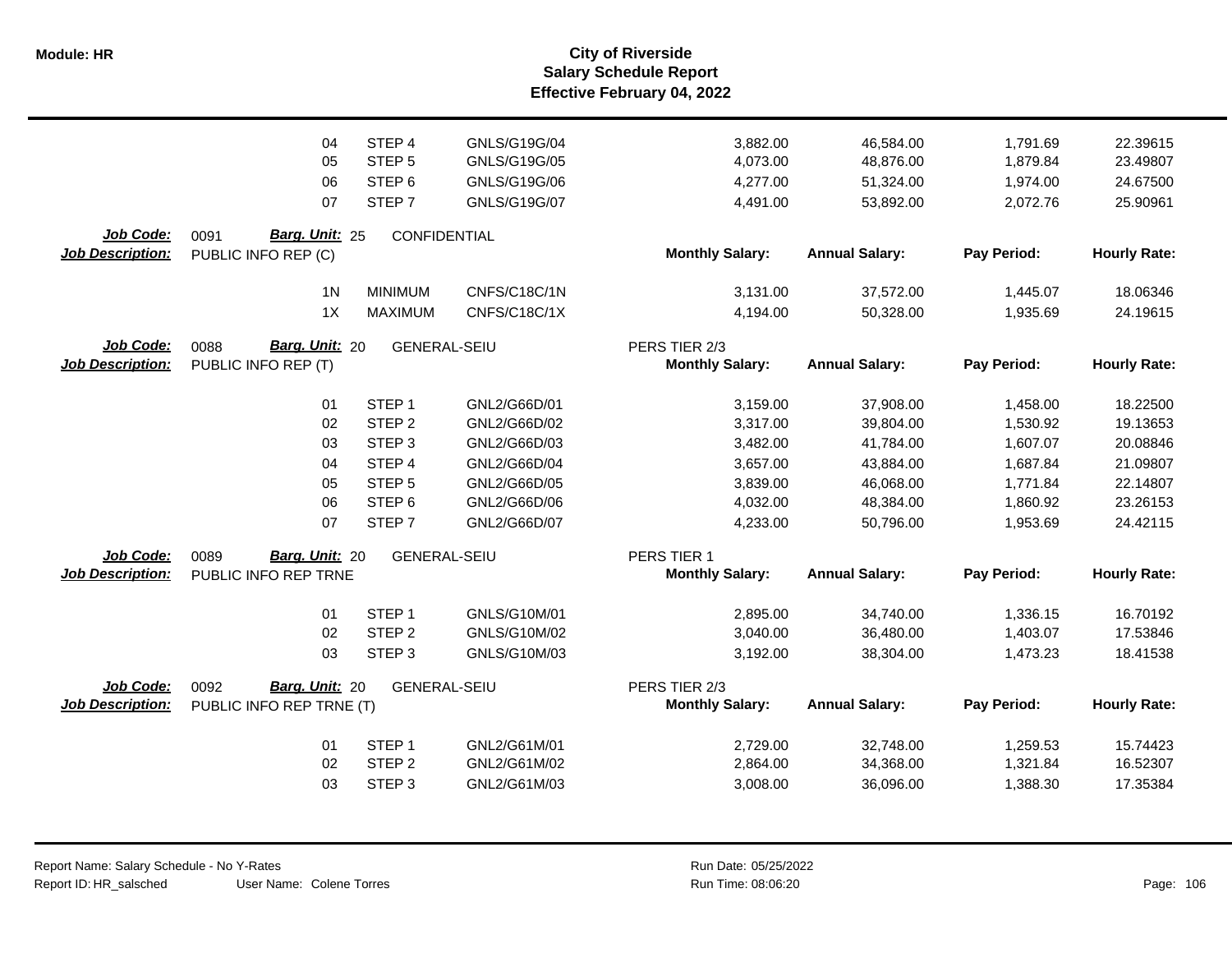| Job Code:               | Barg. Unit: 10<br>9504    | <b>MANAGEMENT</b>   |                     |                        |                       |             |                     |
|-------------------------|---------------------------|---------------------|---------------------|------------------------|-----------------------|-------------|---------------------|
| <b>Job Description:</b> | PUBLIC PARKING SVCS MGR E |                     |                     | <b>Monthly Salary:</b> | <b>Annual Salary:</b> | Pay Period: | <b>Hourly Rate:</b> |
|                         | 1 <sup>N</sup>            | <b>MINIMUM</b>      | MGTS/M54C/1N        |                        |                       |             | 38.76346            |
|                         | 1X                        | <b>MAXIMUM</b>      | MGTS/M54C/1X        | 6,719.00               | 80,628.00             | 3,101.07    | 51.96346            |
|                         |                           |                     |                     | 9,007.00               | 108,084.00            | 4,157.07    |                     |
|                         | 2N<br>2X                  | <b>MERIT MIN</b>    | MGTS/M54C/2N        | 9,007.00               | 108,084.00            | 4,157.07    | 51.96346            |
|                         |                           | <b>MERIT MAX</b>    | MGTS/M54C/2X        | 10,333.00              | 123,996.00            | 4,769.07    | 59.61346            |
| Job Code:               | 2520<br>Barg. Unit: 10    | <b>MANAGEMENT</b>   |                     |                        |                       |             |                     |
| <b>Job Description:</b> | PUBLIC SAFETY COMM MGR    |                     |                     | <b>Monthly Salary:</b> | <b>Annual Salary:</b> | Pay Period: | <b>Hourly Rate:</b> |
|                         | 1 <sup>N</sup>            | <b>MINIMUM</b>      | MGTS/M61E/1N        | 7,409.00               | 88,908.00             | 3,419.53    | 42.74423            |
|                         | 1X                        | <b>MAXIMUM</b>      | MGTS/M61E/1X        | 9,929.00               | 119,148.00            | 4,582.61    | 57.28269            |
|                         | 2N                        | <b>MERIT MIN</b>    | MGTS/M61E/2N        | 9,929.00               | 119,148.00            | 4,582.61    | 57.28269            |
|                         | 2X                        | <b>MERIT MAX</b>    | MGTS/M61E/2X        | 11,420.00              | 137,040.00            | 5,270.76    | 65.88461            |
|                         |                           |                     |                     |                        |                       |             |                     |
| Job Code:               | 2510<br>Barg. Unit: 50    | <b>SUPERVISORY</b>  |                     |                        |                       |             |                     |
| <b>Job Description:</b> | PUBLIC SAFETY COMM SUPV E |                     |                     | <b>Monthly Salary:</b> | <b>Annual Salary:</b> | Pay Period: | <b>Hourly Rate:</b> |
|                         | 1 <sub>N</sub>            | <b>MINIMUM</b>      | SUPV/U11G/1N        | 6,507.00               | 78,084.00             | 3,003.23    | 37.54038            |
|                         | 1X                        | <b>MAXIMUM</b>      | SUPV/U11G/1X        | 7,909.00               | 94,908.00             | 3,650.30    | 45.62884            |
|                         |                           |                     |                     |                        |                       |             |                     |
| Job Code:               | 2490<br>Barg. Unit: 20    | <b>GENERAL-SEIU</b> |                     | PERS TIER 1            |                       |             |                     |
| <b>Job Description:</b> | PUBLIC SAFETY DISPT I     |                     |                     | <b>Monthly Salary:</b> | <b>Annual Salary:</b> | Pay Period: | <b>Hourly Rate:</b> |
|                         | 01                        | STEP <sub>1</sub>   | GNLS/G25F/01        | 4,491.00               | 53,892.00             | 2,072.76    | 25.90961            |
|                         | 02                        | STEP <sub>2</sub>   | GNLS/G25F/02        | 4,714.00               | 56,568.00             | 2,175.69    | 27.19615            |
|                         | 03                        | STEP <sub>3</sub>   | GNLS/G25F/03        | 4,953.00               | 59,436.00             | 2,286.00    | 28.57500            |
|                         | 04                        | STEP 4              | <b>GNLS/G25F/04</b> | 5,198.00               | 62,376.00             | 2,399.07    | 29.98846            |
|                         | 05                        | STEP <sub>5</sub>   | <b>GNLS/G25F/05</b> | 5,459.00               | 65,508.00             | 2,519.53    | 31.49423            |
| <b>Job Code:</b>        | Barg. Unit: 20<br>2495    | <b>GENERAL-SEIU</b> |                     | PERS TIER 2/3          |                       |             |                     |
| <b>Job Description:</b> | PUBLIC SAFETY DISPT I (T) |                     |                     | <b>Monthly Salary:</b> | <b>Annual Salary:</b> | Pay Period: | <b>Hourly Rate:</b> |
|                         |                           |                     |                     |                        |                       |             |                     |
|                         | 01                        | STEP <sub>1</sub>   | GNL2/G72A/01        | 4,233.00               | 50,796.00             | 1,953.69    | 24.42115            |
|                         | 02                        | STEP <sub>2</sub>   | GNL2/G72A/02        | 4,442.00               | 53,304.00             | 2,050.15    | 25.62692            |
|                         |                           |                     |                     |                        |                       |             |                     |

Report Name: Salary Schedule - No Y-Rates Report ID: HR\_salsched

User Name: Colene Torres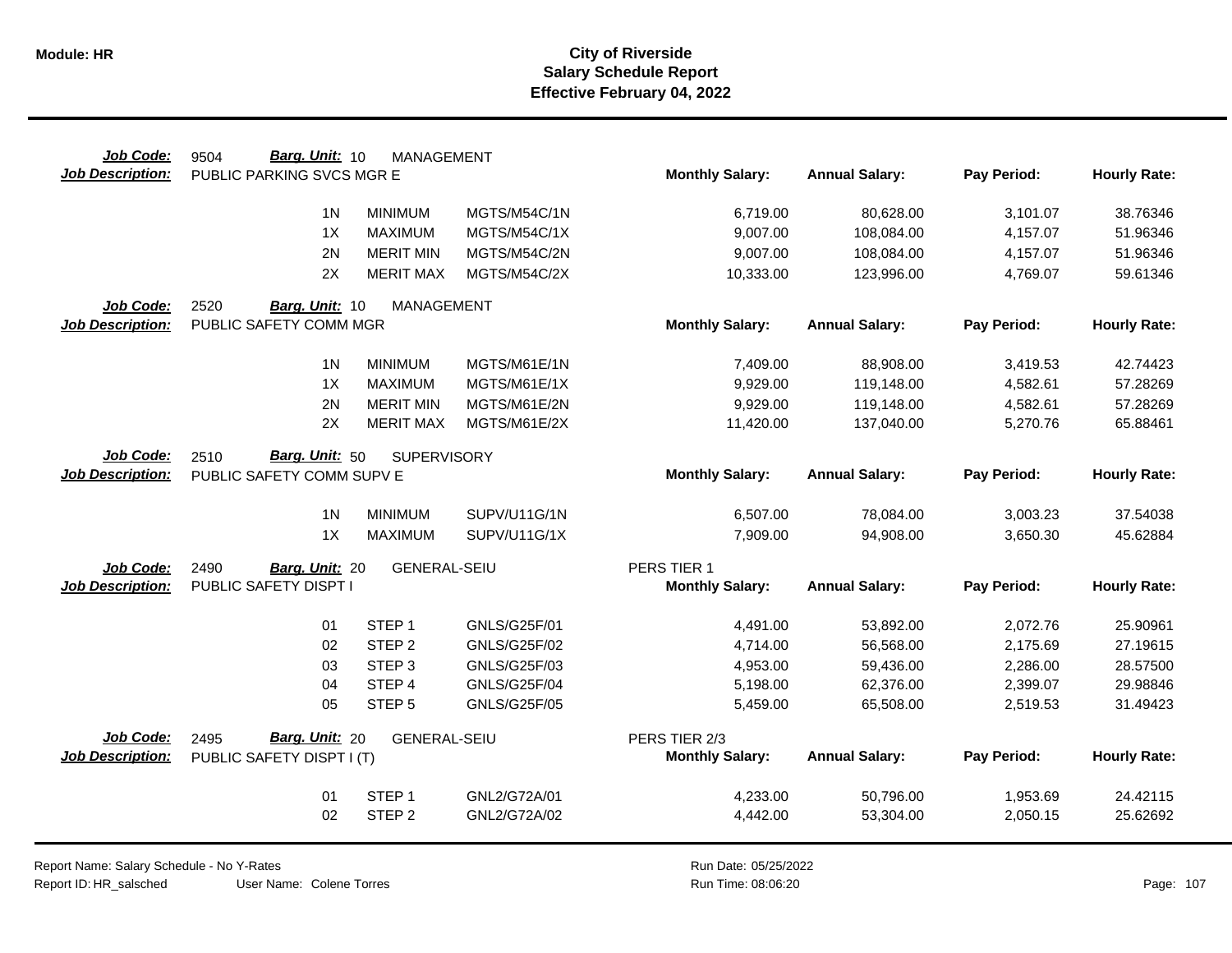**Salary Schedule Report Effective February 04, 2022 Module: HR City of Riverside**

|                                             | 03                                                      | STEP <sub>3</sub> | GNL2/G72A/03        | 4,667.00                                | 56,004.00             | 2,154.00    | 26.92500            |
|---------------------------------------------|---------------------------------------------------------|-------------------|---------------------|-----------------------------------------|-----------------------|-------------|---------------------|
|                                             | 04                                                      | STEP 4            | GNL2/G72A/04        | 4,898.00                                | 58,776.00             | 2,260.61    | 28.25769            |
|                                             | 05                                                      | STEP <sub>5</sub> | GNL2/G72A/05        | 5,144.00                                | 61,728.00             | 2,374.15    | 29.67692            |
| Job Code:<br><b>Job Description:</b>        | <b>Barg. Unit: 20</b><br>2493<br>PUBLIC SAFETY DISPT II |                   | <b>GENERAL-SEIU</b> | PERS TIER 1<br><b>Monthly Salary:</b>   | <b>Annual Salary:</b> | Pay Period: | <b>Hourly Rate:</b> |
|                                             | 01                                                      | STEP <sub>1</sub> | GNLS/G33D/01        | 5,436.00                                | 65,232.00             | 2,508.92    | 31.36153            |
|                                             | 02                                                      | STEP <sub>2</sub> | GNLS/G33D/02        | 5,708.00                                | 68,496.00             | 2,634.46    | 32.93076            |
|                                             | 03                                                      | STEP <sub>3</sub> | GNLS/G33D/03        | 5,995.00                                | 71,940.00             | 2,766.92    | 34.58653            |
|                                             | 04                                                      | STEP 4            | GNLS/G33D/04        | 6,294.00                                | 75,528.00             | 2,904.92    | 36.31153            |
|                                             | 05                                                      | STEP <sub>5</sub> | GNLS/G33D/05        | 6,608.00                                | 79,296.00             | 3,049.84    | 38.12307            |
| Job Code:<br><b>Job Description:</b>        | 2496<br>Barg. Unit: 20<br>PUBLIC SAFETY DISPT II (T)    |                   | <b>GENERAL-SEIU</b> | PERS TIER 2/3<br><b>Monthly Salary:</b> | <b>Annual Salary:</b> | Pay Period: | <b>Hourly Rate:</b> |
|                                             | 01                                                      | STEP <sub>1</sub> | GNL2/G78D/01        | 5,122.00                                | 61,464.00             | 2,364.00    | 29.55000            |
|                                             | 02                                                      | STEP <sub>2</sub> | GNL2/G78D/02        | 5,379.00                                | 64,548.00             | 2,482.61    | 31.03269            |
|                                             | 03                                                      | STEP <sub>3</sub> | GNL2/G78D/03        | 5,649.00                                | 67,788.00             | 2,607.23    | 32.59038            |
|                                             | 04                                                      | STEP 4            | GNL2/G78D/04        | 5,931.00                                | 71,172.00             | 2,737.38    | 34.21730            |
|                                             | 05                                                      | STEP <sub>5</sub> | GNL2/G78D/05        | 6,229.00                                | 74,748.00             | 2,874.92    | 35.93653            |
| <b>Job Code:</b><br><b>Job Description:</b> | Barg. Unit: 20<br>2491<br>PUBLIC SAFETY DISPT TRNE      |                   | <b>GENERAL-SEIU</b> | PERS TIER 1<br><b>Monthly Salary:</b>   | <b>Annual Salary:</b> | Pay Period: | <b>Hourly Rate:</b> |
|                                             | 01                                                      | STEP <sub>1</sub> | <b>GNLS/G25F/01</b> | 4,491.00                                | 53,892.00             | 2,072.76    | 25.90961            |
|                                             | 02                                                      | STEP <sub>2</sub> | <b>GNLS/G25F/02</b> | 4,714.00                                | 56,568.00             | 2,175.69    | 27.19615            |
|                                             | 03                                                      | STEP <sub>3</sub> | GNLS/G25F/03        | 4,953.00                                | 59,436.00             | 2,286.00    | 28.57500            |
|                                             | 04                                                      | STEP 4            | <b>GNLS/G25F/04</b> | 5,198.00                                | 62,376.00             | 2,399.07    | 29.98846            |
|                                             | 05                                                      | STEP <sub>5</sub> | <b>GNLS/G25F/05</b> | 5,459.00                                | 65,508.00             | 2,519.53    | 31.49423            |
| Job Code:<br><b>Job Description:</b>        | 2497<br>Barg. Unit: 20<br>PUBLIC SAFETY DISPT TRNE (T)  |                   | <b>GENERAL-SEIU</b> | PERS TIER 2/3<br><b>Monthly Salary:</b> | <b>Annual Salary:</b> | Pay Period: | <b>Hourly Rate:</b> |
|                                             | 01                                                      | STEP <sub>1</sub> | GNL2/G72A/01        | 4,233.00                                | 50,796.00             | 1,953.69    | 24.42115            |
|                                             | 02                                                      | STEP <sub>2</sub> | GNL2/G72A/02        | 4,442.00                                | 53,304.00             | 2,050.15    | 25.62692            |
|                                             | 03                                                      | STEP <sub>3</sub> | GNL2/G72A/03        | 4,667.00                                | 56,004.00             | 2,154.00    | 26.92500            |

Report Name: Salary Schedule - No Y-Rates Report ID: HR\_salsched

User Name: Colene Torres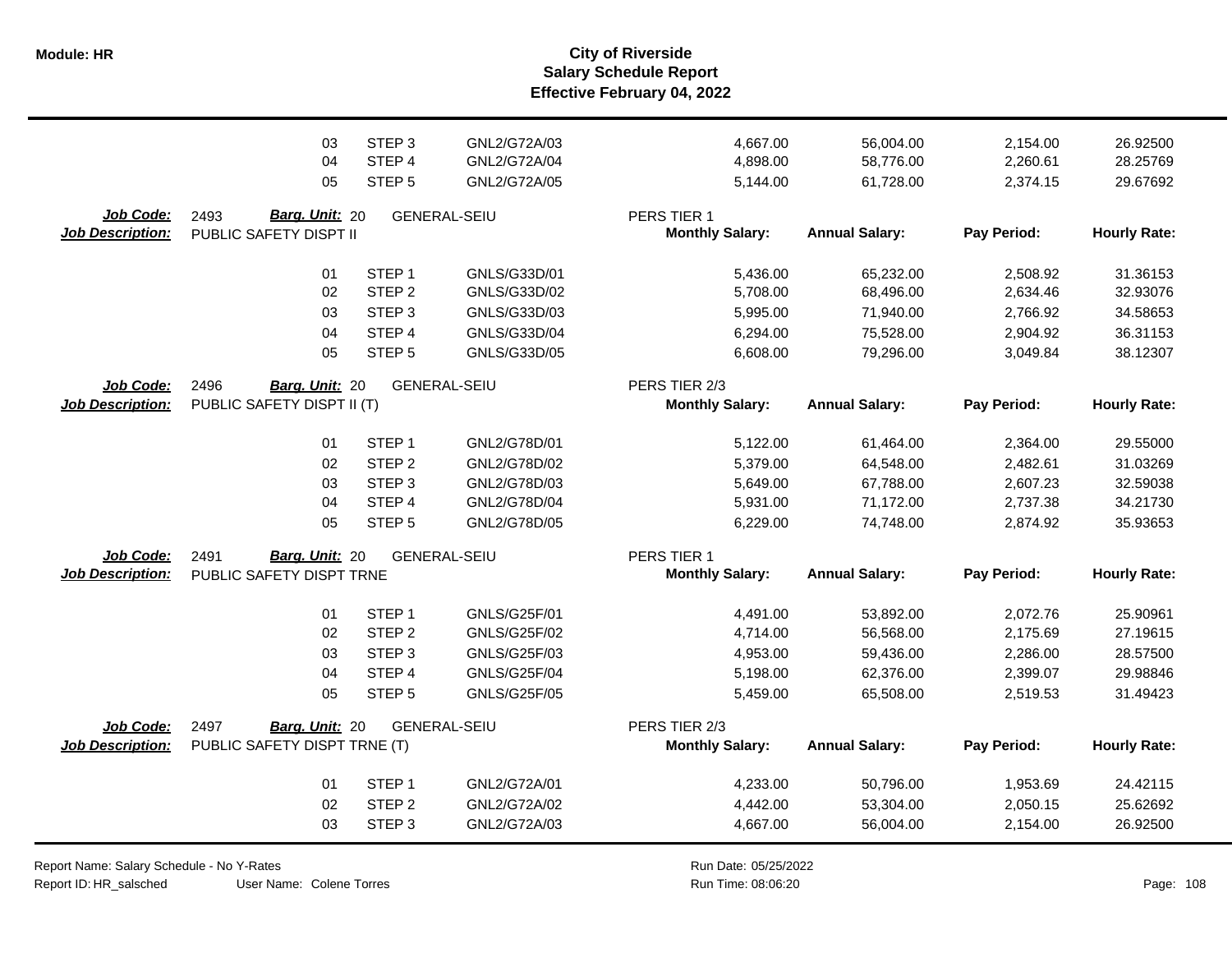|                                      | 04                                                  | STEP <sub>4</sub>   | GNL2/G72A/04         | 4,898.00                              | 58,776.00             | 2,260.61    | 28.25769            |
|--------------------------------------|-----------------------------------------------------|---------------------|----------------------|---------------------------------------|-----------------------|-------------|---------------------|
|                                      | 05                                                  | STEP <sub>5</sub>   | GNL2/G72A/05         | 5,144.00                              | 61,728.00             | 2,374.15    | 29.67692            |
| Job Code:<br><b>Job Description:</b> | Barg. Unit: 30<br>2492<br>PUBLIC SAFETY DISPT- HRLY |                     | SPECIAL CLASSES      | <b>Monthly Salary:</b>                | <b>Annual Salary:</b> | Pay Period: | <b>Hourly Rate:</b> |
|                                      | 1 <sub>N</sub>                                      | <b>MINIMUM</b>      | SPCM/J71A/1N         | 4,333.33                              | 52,000.00             | 2,000.00    | 25.00000            |
|                                      | 1X                                                  | <b>MAXIMUM</b>      | SPCM/J71A/1X         | 5,200.00                              | 62,400.00             | 2,400.00    | 30.00000            |
| Job Code:<br><b>Job Description:</b> | 7400<br>Barg. Unit: 01<br>PUBLIC WRKS DIR           | <b>EXECUTIVE</b>    |                      | <b>Monthly Salary:</b>                | <b>Annual Salary:</b> | Pay Period: | <b>Hourly Rate:</b> |
|                                      | 1 <sub>N</sub>                                      | <b>MINIMUM</b>      | EXEP/E33A/1N         | 13,810.00                             | 165,720.00            | 6,373.84    | 79.67307            |
|                                      | 1X                                                  | <b>MAXIMUM</b>      | EXEP/E33A/1X         | 19,958.00                             | 239,496.00            | 9,211.38    | 115.14230           |
| Job Code:<br><b>Job Description:</b> | Barg. Unit: 07<br>8676<br>PURCHASING MANAGER        |                     | <b>SR MANAGEMENT</b> | <b>Monthly Salary:</b>                | <b>Annual Salary:</b> | Pay Period: | <b>Hourly Rate:</b> |
|                                      | 1 <sub>N</sub>                                      | <b>MINIMUM</b>      | NCLM/B75B/1N         | 9,548.00                              | 114,576.00            | 4,406.76    | 55.08461            |
|                                      | 1X                                                  | <b>MAXIMUM</b>      | NCLM/B75B/1X         | 11,609.00                             | 139,308.00            | 5,358.00    | 66.97500            |
|                                      | 2N                                                  | <b>MERIT MIN</b>    | NCLM/B75B/2N         | 11,609.00                             | 139,308.00            | 5,358.00    | 66.97500            |
|                                      | 2X                                                  | <b>MERIT MAX</b>    | NCLM/B75B/2X         | 13,350.00                             | 160,200.00            | 6,161.53    | 77.01923            |
| Job Code:<br><b>Job Description:</b> | 1271<br>Barg. Unit: 10<br>PURCHASING SVCS MGR E     | <b>MANAGEMENT</b>   |                      | <b>Monthly Salary:</b>                | <b>Annual Salary:</b> | Pay Period: | <b>Hourly Rate:</b> |
|                                      | 1 <sup>N</sup>                                      | <b>MINIMUM</b>      | MGTS/M75D/1N         | 7,710.00                              | 92,520.00             | 3,558.46    | 44.48076            |
|                                      | 1X                                                  | <b>MAXIMUM</b>      | MGTS/M75D/1X         | 10,329.00                             | 123,948.00            | 4,767.23    | 59.59038            |
|                                      | 2N                                                  | <b>MERIT MIN</b>    | MGTS/M75D/2N         | 10,329.00                             | 123,948.00            | 4,767.23    | 59.59038            |
|                                      | 2X                                                  | <b>MERIT MAX</b>    | MGTS/M75D/2X         | 11,878.00                             | 142,536.00            | 5,482.15    | 68.52692            |
| Job Code:<br><b>Job Description:</b> | Barg. Unit: 20<br>2600<br><b>RANGE MASTER</b>       | <b>GENERAL-SEIU</b> |                      | PERS TIER 1<br><b>Monthly Salary:</b> | <b>Annual Salary:</b> | Pay Period: | <b>Hourly Rate:</b> |
|                                      | 01                                                  | STEP <sub>1</sub>   | GNLS/G33B/01         | 5,376.00                              | 64,512.00             | 2,481.23    | 31.01538            |
|                                      | 02                                                  | STEP <sub>2</sub>   | GNLS/G33B/02         | 5,641.00                              | 67,692.00             | 2,603.53    | 32.54423            |
|                                      | 03                                                  | STEP <sub>3</sub>   | GNLS/G33B/03         | 5,924.00                              | 71,088.00             | 2,734.15    | 34.17692            |

Report Name: Salary Schedule - No Y-Rates Report ID: HR\_salsched

User Name: Colene Torres

Run Date: 05/25/2022 08:06:20 Colene Torres Run Time: Page: 109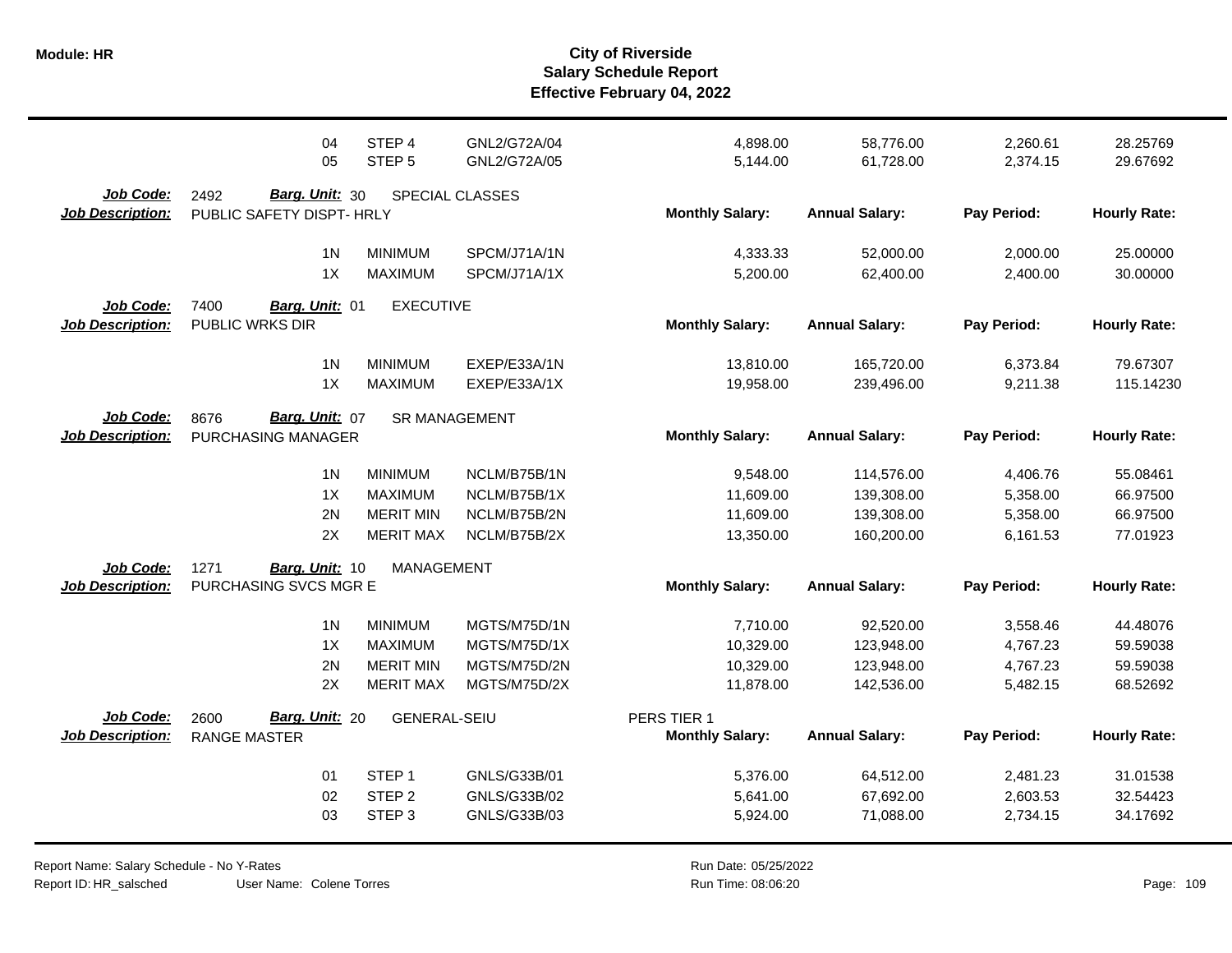|                                      | 04<br>05                                                                                 | STEP 4<br>STEP <sub>5</sub>                                                                                                                     | GNLS/G33B/04<br>GNLS/G33B/05                                                                                 | 6,217.00<br>6,528.00                                                             | 74,604.00<br>78,336.00                                                                  | 2,869.38<br>3,012.92                                                             | 35.86730<br>37.66153                                                             |
|--------------------------------------|------------------------------------------------------------------------------------------|-------------------------------------------------------------------------------------------------------------------------------------------------|--------------------------------------------------------------------------------------------------------------|----------------------------------------------------------------------------------|-----------------------------------------------------------------------------------------|----------------------------------------------------------------------------------|----------------------------------------------------------------------------------|
| Job Code:<br><b>Job Description:</b> | Barg. Unit: 20<br>2601<br><b>RANGE MASTER (T)</b>                                        | <b>GENERAL-SEIU</b>                                                                                                                             |                                                                                                              | PERS TIER 2/3<br><b>Monthly Salary:</b>                                          | <b>Annual Salary:</b>                                                                   | Pay Period:                                                                      | <b>Hourly Rate:</b>                                                              |
|                                      | 01<br>02<br>03<br>04<br>05                                                               | STEP <sub>1</sub><br>STEP <sub>2</sub><br>STEP <sub>3</sub><br>STEP 4<br>STEP <sub>5</sub>                                                      | GNL2/G77M/01<br>GNL2/G77M/02<br>GNL2/G77M/03<br>GNL2/G77M/04<br>GNL2/G77M/05                                 | 5,065.00<br>5,318.00<br>5,582.00<br>5,860.00<br>6,154.00                         | 60,780.00<br>63,816.00<br>66,984.00<br>70,320.00<br>73,848.00                           | 2,337.69<br>2,454.46<br>2,576.30<br>2,704.61<br>2,840.30                         | 29.22115<br>30.68076<br>32.20384<br>33.80769<br>35.50384                         |
| Job Code:<br><b>Job Description:</b> | Barg. Unit: 15<br>8810<br>REAL PROPERTY AGENT E                                          | PROFESSIONAL                                                                                                                                    |                                                                                                              | <b>Monthly Salary:</b>                                                           | <b>Annual Salary:</b>                                                                   | Pay Period:                                                                      | <b>Hourly Rate:</b>                                                              |
| Job Code:<br><b>Job Description:</b> | 1 <sub>N</sub><br>1X<br>2N<br>2X<br>8809<br>Barg. Unit: 15<br>REAL PROPERTY AGENT TRNE E | <b>MINIMUM</b><br><b>MAXIMUM</b><br><b>MERIT MIN</b><br><b>MERIT MAX</b><br>PROFESSIONAL                                                        | PROF/K15A/1N<br>PROF/K15A/1X<br>PROF/K15A/2N<br>PROF/K15A/2X                                                 | 5,268.00<br>8,171.00<br>8,171.00<br>9,397.00<br><b>Monthly Salary:</b>           | 63,216.00<br>98,052.00<br>98,052.00<br>112,764.00<br><b>Annual Salary:</b>              | 2,431.38<br>3,771.23<br>3,771.23<br>4,337.07<br>Pay Period:                      | 30.39230<br>47.14038<br>47.14038<br>54.21346<br><b>Hourly Rate:</b>              |
|                                      | 1 <sub>N</sub>                                                                           | <b>MINIMUM</b>                                                                                                                                  | PROF/K06A/1N                                                                                                 | 4,549.00                                                                         | 54,588.00                                                                               | 2,099.53                                                                         | 26.24423                                                                         |
| Job Code:<br><b>Job Description:</b> | 1X<br>Barg. Unit: 20<br>8800<br><b>REAL PROPERTY ASSIST</b>                              | <b>MAXIMUM</b><br><b>GENERAL-SEIU</b>                                                                                                           | PROF/K06A/1X                                                                                                 | 5,018.00<br>PERS TIER 1<br><b>Monthly Salary:</b>                                | 60,216.00<br><b>Annual Salary:</b>                                                      | 2,316.00<br>Pay Period:                                                          | 28.95000<br><b>Hourly Rate:</b>                                                  |
|                                      | 01<br>02<br>03<br>04<br>05<br>06<br>07                                                   | STEP <sub>1</sub><br>STEP <sub>2</sub><br>STEP <sub>3</sub><br>STEP <sub>4</sub><br>STEP <sub>5</sub><br>STEP <sub>6</sub><br>STEP <sub>7</sub> | GNLS/G29D/01<br>GNLS/G29D/02<br>GNLS/G29D/03<br>GNLS/G29D/04<br>GNLS/G29D/05<br>GNLS/G29D/06<br>GNLS/G29D/07 | 4,420.00<br>4,640.00<br>4,874.00<br>5,115.00<br>5,376.00<br>5,641.00<br>5,924.00 | 53,040.00<br>55,680.00<br>58,488.00<br>61,380.00<br>64,512.00<br>67,692.00<br>71,088.00 | 2,040.00<br>2,141.53<br>2,249.53<br>2,360.76<br>2,481.23<br>2,603.53<br>2,734.15 | 25.50000<br>26.76923<br>28.11923<br>29.50961<br>31.01538<br>32.54423<br>34.17692 |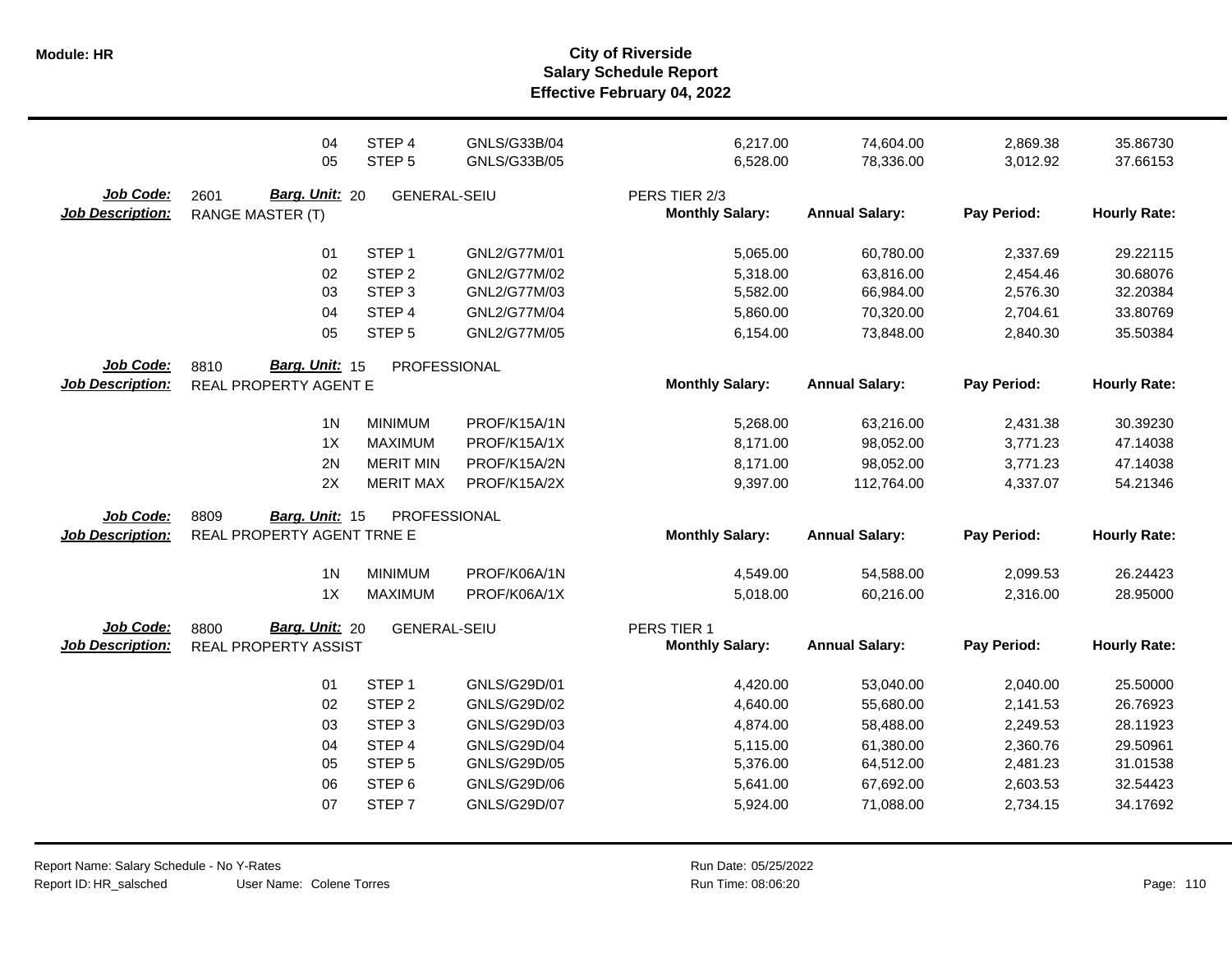| Job Code:<br><b>Job Description:</b> | Barg. Unit: 20<br>8801<br><b>REAL PROPERTY ASSIST (T)</b> | <b>GENERAL-SEIU</b> |                 | PERS TIER 2/3<br><b>Monthly Salary:</b> | <b>Annual Salary:</b> | Pay Period: | <b>Hourly Rate:</b> |
|--------------------------------------|-----------------------------------------------------------|---------------------|-----------------|-----------------------------------------|-----------------------|-------------|---------------------|
|                                      | 01                                                        | STEP <sub>1</sub>   | GNL2/G74M/01    | 4,167.00                                | 50,004.00             | 1,923.23    | 24.04038            |
|                                      | 02                                                        | STEP <sub>2</sub>   | GNL2/G74M/02    | 4,373.00                                | 52,476.00             | 2,018.30    | 25.22884            |
|                                      | 03                                                        | STEP <sub>3</sub>   | GNL2/G74M/03    | 4,596.00                                | 55,152.00             | 2,121.23    | 26.51538            |
|                                      | 04                                                        | STEP 4              | GNL2/G74M/04    | 4,821.00                                | 57,852.00             | 2,225.07    | 27.81346            |
|                                      | 05                                                        | STEP <sub>5</sub>   | GNL2/G74M/05    | 5,065.00                                | 60,780.00             | 2,337.69    | 29.22115            |
|                                      | 06                                                        | STEP <sub>6</sub>   | GNL2/G74M/06    | 5,318.00                                | 63,816.00             | 2,454.46    | 30.68076            |
|                                      | 07                                                        | STEP <sub>7</sub>   | GNL2/G74M/07    | 5,582.00                                | 66,984.00             | 2,576.30    | 32.20384            |
| Job Code:                            | Barg. Unit: 10<br>8831                                    | <b>MANAGEMENT</b>   |                 |                                         |                       |             |                     |
| <b>Job Description:</b>              | REAL PROPERTY SVCS MGR                                    |                     |                 | <b>Monthly Salary:</b>                  | <b>Annual Salary:</b> | Pay Period: | <b>Hourly Rate:</b> |
|                                      | 1 <sub>N</sub>                                            | <b>MINIMUM</b>      | MGTS/M69B/1N    | 9,010.00                                | 108,120.00            | 4,158.46    | 51.98076            |
|                                      | 1X                                                        | <b>MAXIMUM</b>      | MGTS/M69B/1X    | 10,949.00                               | 131,388.00            | 5,053.38    | 63.16730            |
|                                      | 2N                                                        | <b>MERIT MIN</b>    | MGTS/M69B/2N    | 10,949.00                               | 131,388.00            | 5,053.38    | 63.16730            |
|                                      | 2X                                                        | <b>MERIT MAX</b>    | MGTS/M69B/2X    | 12,591.00                               | 151,092.00            | 5,811.23    | 72.64038            |
| Job Code:                            | 6350<br>Barg. Unit: 30                                    |                     | SPECIAL CLASSES |                                         |                       |             |                     |
| <b>Job Description:</b>              | <b>RECREATION LEADER</b>                                  |                     |                 | <b>Monthly Salary:</b>                  | <b>Annual Salary:</b> | Pay Period: | <b>Hourly Rate:</b> |
|                                      | 01                                                        | STEP <sub>1</sub>   | SPCH/H10A/01    | 2,600.00                                | 31,200.00             | 1,200.00    | 15.00000            |
|                                      | 02                                                        | STEP <sub>2</sub>   | SPCH/H10A/02    | 2,643.33                                | 31,720.00             | 1,220.00    | 15.25000            |
|                                      | 03                                                        | STEP <sub>3</sub>   | SPCH/H10A/03    | 2,686.66                                | 32,240.00             | 1,240.00    | 15.50000            |
|                                      | 04                                                        | STEP 4              | SPCH/H10A/04    | 2,730.00                                | 32,760.00             | 1,260.00    | 15.75000            |
|                                      | 05                                                        | STEP <sub>5</sub>   | SPCH/H10A/05    | 2,773.33                                | 33,280.00             | 1,280.00    | 16.00000            |
|                                      | 06                                                        | STEP <sub>6</sub>   | SPCH/H10A/06    | 2,816.66                                | 33,800.00             | 1,300.00    | 16.25000            |
| Job Code:                            | Barg. Unit: 10<br>6490                                    | <b>MANAGEMENT</b>   |                 |                                         |                       |             |                     |
| <b>Job Description:</b>              | <b>RECREATION SUPT E</b>                                  |                     |                 | <b>Monthly Salary:</b>                  | <b>Annual Salary:</b> | Pay Period: | <b>Hourly Rate:</b> |
|                                      | 1 <sub>N</sub>                                            | <b>MINIMUM</b>      | MGTS/M75E/1N    | 7,780.00                                | 93,360.00             | 3,590.76    | 44.88461            |
|                                      | 1X                                                        | <b>MAXIMUM</b>      | MGTS/M75E/1X    | 10,432.00                               | 125,184.00            | 4,814.76    | 60.18461            |
|                                      | 2N                                                        | <b>MERIT MIN</b>    | MGTS/M75E/2N    | 10,432.00                               | 125,184.00            | 4,814.76    | 60.18461            |
|                                      | 2X                                                        | <b>MERIT MAX</b>    | MGTS/M75E/2X    | 11,997.00                               | 143,964.00            | 5,537.07    | 69.21346            |
|                                      |                                                           |                     |                 |                                         |                       |             |                     |

Report Name: Salary Schedule - No Y-Rates Report ID: HR\_salsched

Run Date: 05/25/2022 08:06:20 Colene Torres Run Time: Page: 111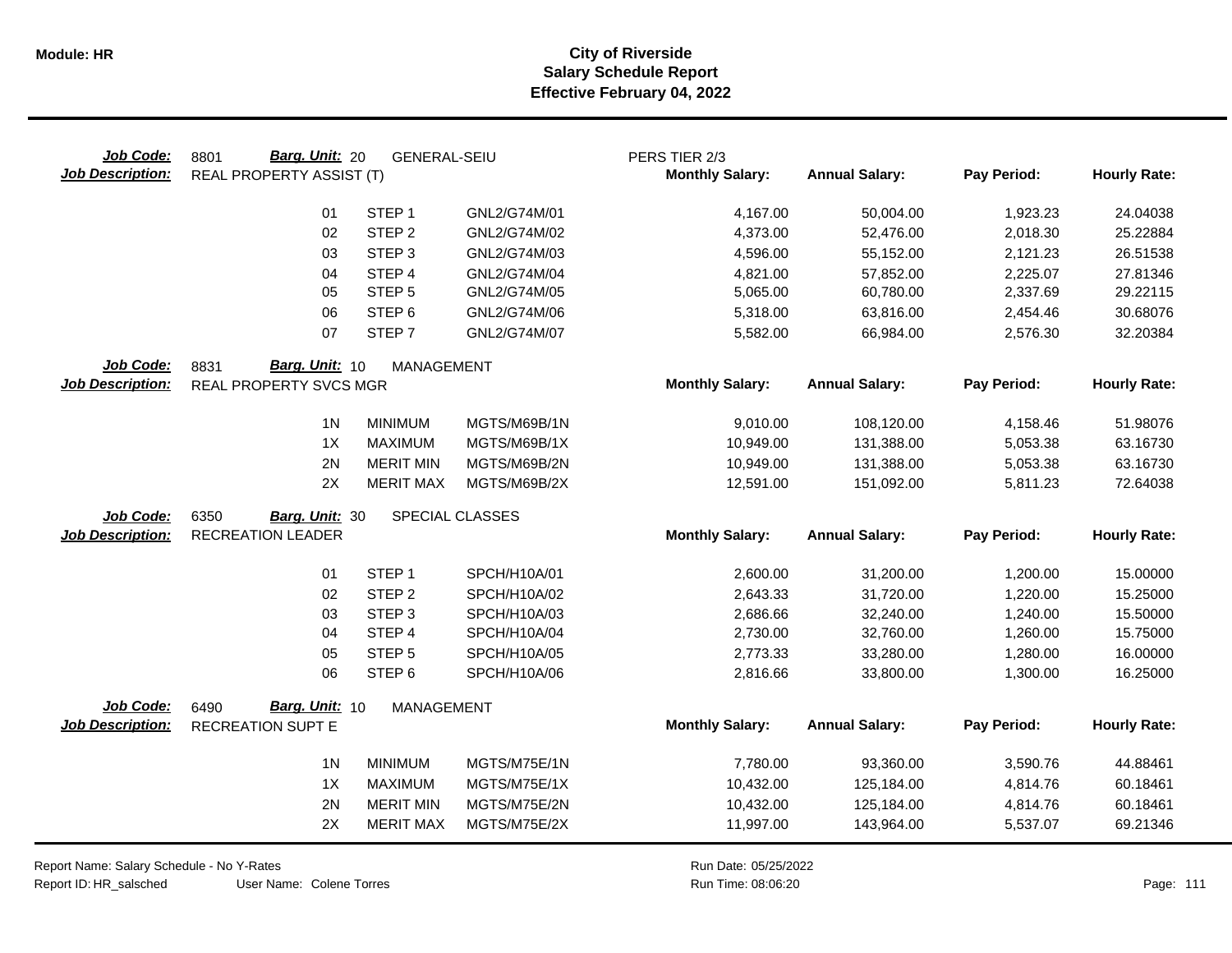| Job Code:               | Barg. Unit: 50<br>6480           | <b>SUPERVISORY</b>  |                     |                        |                       |             |                     |
|-------------------------|----------------------------------|---------------------|---------------------|------------------------|-----------------------|-------------|---------------------|
| <b>Job Description:</b> | <b>RECREATION SUPV E</b>         |                     |                     | <b>Monthly Salary:</b> | <b>Annual Salary:</b> | Pay Period: | <b>Hourly Rate:</b> |
|                         | 1 <sub>N</sub>                   | <b>MINIMUM</b>      | SUPV/U11A/1N        | 5,420.00               | 65,040.00             | 2,501.53    | 31.26923            |
|                         | 1X                               | <b>MAXIMUM</b>      | SUPV/U11A/1X        | 6,917.00               | 83,004.00             | 3,192.46    | 39.90576            |
|                         | 2N                               | <b>MERIT MIN</b>    | SUPV/U11A/2N        | 6,917.00               | 83,004.00             | 3,192.46    | 39.90576            |
|                         | 2X                               | <b>MERIT MAX</b>    | SUPV/U11A/2X        | 7,955.00               | 95,460.00             | 3,671.53    | 45.89423            |
| Job Code:               | 6420<br>Barg. Unit: 20           | <b>GENERAL-SEIU</b> |                     | PERS TIER 1            |                       |             |                     |
| <b>Job Description:</b> | <b>RECREATION SVCS COORD</b>     |                     |                     | <b>Monthly Salary:</b> | <b>Annual Salary:</b> | Pay Period: | <b>Hourly Rate:</b> |
|                         | 01                               | STEP <sub>1</sub>   | GNLS/G28A/01        | 4,730.00               | 56,760.00             | 2,183.07    | 27.28846            |
|                         | 02                               | STEP <sub>2</sub>   | GNLS/G28A/02        | 4,969.00               | 59,628.00             | 2,293.38    | 28.66730            |
|                         | 03                               | STEP <sub>3</sub>   | GNLS/G28A/03        | 5,211.00               | 62,532.00             | 2,405.07    | 30.06346            |
|                         | 04                               | STEP 4              | GNLS/G28A/04        | 5,478.00               | 65,736.00             | 2,528.30    | 31.60384            |
|                         | 05                               | STEP <sub>5</sub>   | GNLS/G28A/05        | 5,751.00               | 69,012.00             | 2,654.30    | 33.17884            |
|                         |                                  |                     |                     |                        |                       |             |                     |
| Job Code:               | Barg. Unit: 20<br>6421           | <b>GENERAL-SEIU</b> |                     | PERS TIER 2/3          |                       |             |                     |
| <b>Job Description:</b> | <b>RECREATION SVCS COORD (T)</b> |                     |                     | <b>Monthly Salary:</b> | <b>Annual Salary:</b> | Pay Period: | <b>Hourly Rate:</b> |
|                         | 01                               | STEP <sub>1</sub>   | GNL2/G73M/01        | 4,458.00               | 53,496.00             | 2,057.53    | 25.71923            |
|                         | 02                               | STEP <sub>2</sub>   | GNL2/G73M/02        | 4,682.00               | 56,184.00             | 2,160.92    | 27.01153            |
|                         | 03                               | STEP <sub>3</sub>   | GNL2/G73M/03        | 4,912.00               | 58,944.00             | 2,267.07    | 28.33846            |
|                         | 04                               | STEP 4              | GNL2/G73M/04        | 5,161.00               | 61,932.00             | 2,382.00    | 29.77500            |
|                         | 05                               | STEP <sub>5</sub>   | GNL2/G73M/05        | 5,418.00               | 65,016.00             | 2,500.61    | 31.25769            |
| Job Code:               | 0500<br>Barg. Unit: 20           | <b>GENERAL-SEIU</b> |                     | PERS TIER 1            |                       |             |                     |
| <b>Job Description:</b> | <b>REVENUE REP</b>               |                     |                     | <b>Monthly Salary:</b> | <b>Annual Salary:</b> | Pay Period: | <b>Hourly Rate:</b> |
|                         | 01                               | STEP <sub>1</sub>   | GNLS/G17A/01        | 3,463.00               | 41,556.00             | 1,598.30    | 19.97884            |
|                         | 02                               | STEP <sub>2</sub>   | GNLS/G17A/02        | 3,634.00               | 43,608.00             | 1,677.23    | 20.96538            |
|                         | 03                               | STEP <sub>3</sub>   | GNLS/G17A/03        | 3,827.00               | 45,924.00             | 1,766.30    | 22.07884            |
|                         | 04                               | STEP 4              | <b>GNLS/G17A/04</b> | 4,009.00               | 48,108.00             | 1,850.30    | 23.12884            |
|                         | 05                               | STEP <sub>5</sub>   | GNLS/G17A/05        | 4,210.00               | 50,520.00             | 1,943.07    | 24.28846            |
|                         |                                  |                     |                     |                        |                       |             |                     |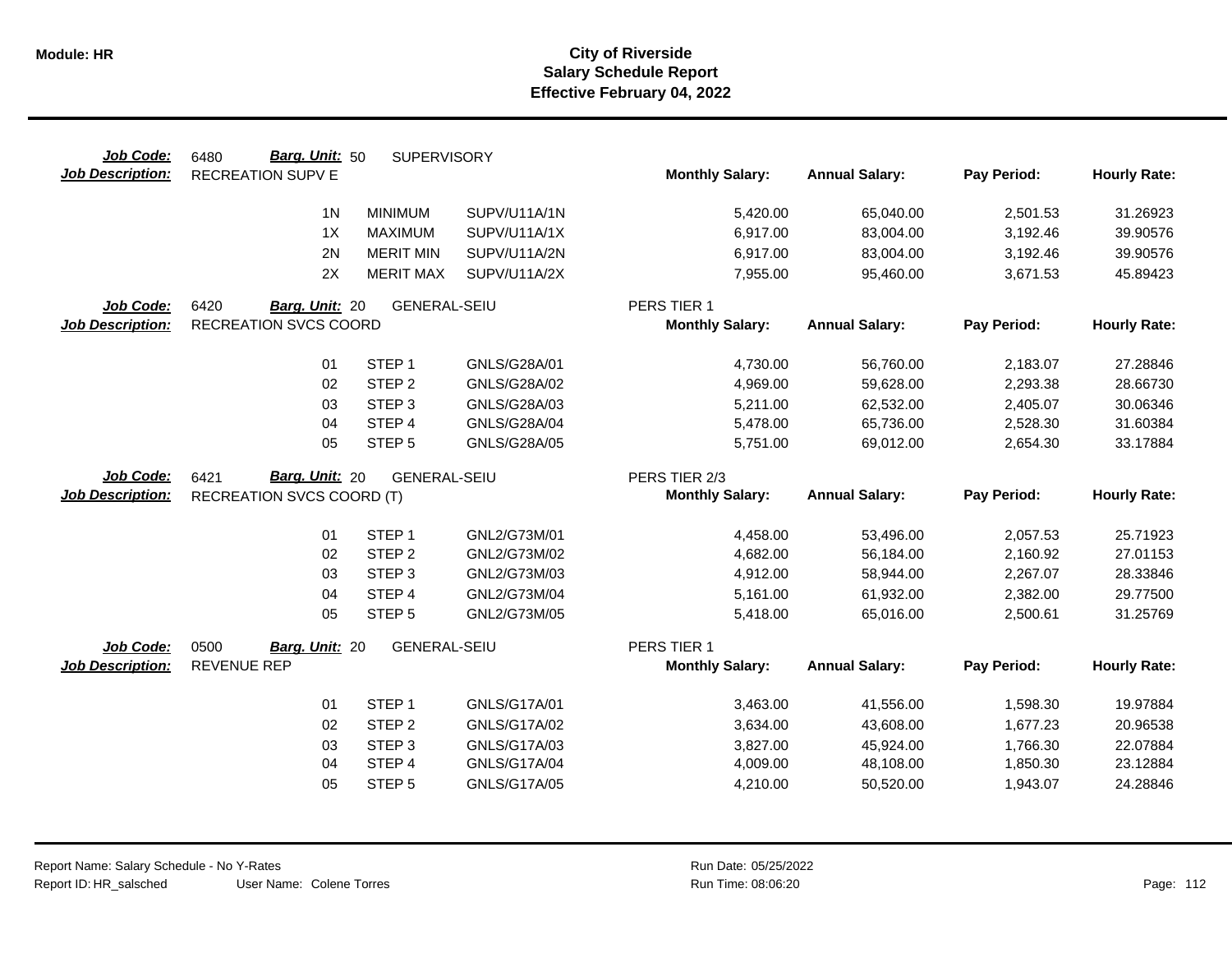| Job Code:<br><b>Job Description:</b> | <b>Barg. Unit: 20</b><br>0501<br>REVENUE REP (T) | <b>GENERAL-SEIU</b> |                      | PERS TIER 2/3<br><b>Monthly Salary:</b> | <b>Annual Salary:</b> | Pay Period: | <b>Hourly Rate:</b> |
|--------------------------------------|--------------------------------------------------|---------------------|----------------------|-----------------------------------------|-----------------------|-------------|---------------------|
|                                      | 01                                               | STEP <sub>1</sub>   | GNL2/G64G/01         | 3,264.00                                | 39,168.00             | 1,506.46    | 18.83076            |
|                                      | 02                                               | STEP <sub>2</sub>   | GNL2/G64G/02         | 3,427.00                                | 41,124.00             | 1,581.69    | 19.77115            |
|                                      | 03                                               | STEP <sub>3</sub>   | GNL2/G64G/03         | 3,606.00                                | 43,272.00             | 1,664.30    | 20.80384            |
|                                      | 04                                               | STEP <sub>4</sub>   | GNL2/G64G/04         | 3,779.00                                | 45,348.00             | 1,744.15    | 21.80192            |
|                                      | 05                                               | STEP <sub>5</sub>   | GNL2/G64G/05         | 3,967.00                                | 47,604.00             | 1,830.92    | 22.88653            |
| Job Code:                            | 0520<br>Barg. Unit: 20                           | <b>GENERAL-SEIU</b> |                      | PERS TIER 1                             |                       |             |                     |
| <b>Job Description:</b>              | REVENUE SPEC                                     |                     |                      | <b>Monthly Salary:</b>                  | <b>Annual Salary:</b> | Pay Period: | <b>Hourly Rate:</b> |
|                                      | 01                                               | STEP <sub>1</sub>   | GNLS/G25D/01         | 4,210.00                                | 50,520.00             | 1,943.07    | 24.28846            |
|                                      | 02                                               | STEP <sub>2</sub>   | GNLS/G25D/02         | 4,420.00                                | 53,040.00             | 2,040.00    | 25.50000            |
|                                      | 03                                               | STEP <sub>3</sub>   | GNLS/G25D/03         | 4,640.00                                | 55,680.00             | 2,141.53    | 26.76923            |
|                                      | 04                                               | STEP 4              | <b>GNLS/G25D/04</b>  | 4,874.00                                | 58,488.00             | 2,249.53    | 28.11923            |
|                                      | 05                                               | STEP <sub>5</sub>   | GNLS/G25D/05         | 5,115.00                                | 61,380.00             | 2,360.76    | 29.50961            |
|                                      | 06                                               | STEP <sub>6</sub>   | GNLS/G25D/06         | 5,376.00                                | 64,512.00             | 2,481.23    | 31.01538            |
| Job Code:                            | 0521<br>Barg. Unit: 20                           | <b>GENERAL-SEIU</b> |                      | PERS TIER 2/3                           |                       |             |                     |
| <b>Job Description:</b>              | REVENUE SPEC (T)                                 |                     |                      | <b>Monthly Salary:</b>                  | <b>Annual Salary:</b> | Pay Period: | <b>Hourly Rate:</b> |
|                                      | 01                                               | STEP <sub>1</sub>   | GNL2/G71J/01         | 3,967.00                                | 47,604.00             | 1,830.92    | 22.88653            |
|                                      | 02                                               | STEP <sub>2</sub>   | GNL2/G71J/02         | 4,167.00                                | 50,004.00             | 1,923.23    | 24.04038            |
|                                      | 03                                               | STEP <sub>3</sub>   | GNL2/G71J/03         | 4,373.00                                | 52,476.00             | 2,018.30    | 25.22884            |
|                                      | 04                                               | STEP 4              | GNL2/G71J/04         | 4,596.00                                | 55,152.00             | 2,121.23    | 26.51538            |
|                                      | 05                                               | STEP <sub>5</sub>   | GNL2/G71J/05         | 4,821.00                                | 57,852.00             | 2,225.07    | 27.81346            |
|                                      | 06                                               | STEP <sub>6</sub>   | GNL2/G71J/06         | 5,065.00                                | 60,780.00             | 2,337.69    | 29.22115            |
| Job Code:                            | Barg. Unit: 07<br>8671                           |                     | <b>SR MANAGEMENT</b> |                                         |                       |             |                     |
| <b>Job Description:</b>              | <b>RISK MANAGER</b>                              |                     |                      | <b>Monthly Salary:</b>                  | <b>Annual Salary:</b> | Pay Period: | <b>Hourly Rate:</b> |
|                                      | 1 <sub>N</sub>                                   | <b>MINIMUM</b>      | NCLM/B69C/1N         | 8,248.00                                | 98,976.00             | 3,806.76    | 47.58461            |
|                                      | 1X                                               | <b>MAXIMUM</b>      | NCLM/B69C/1X         | 11,053.00                               | 132,636.00            | 5,101.38    | 63.76730            |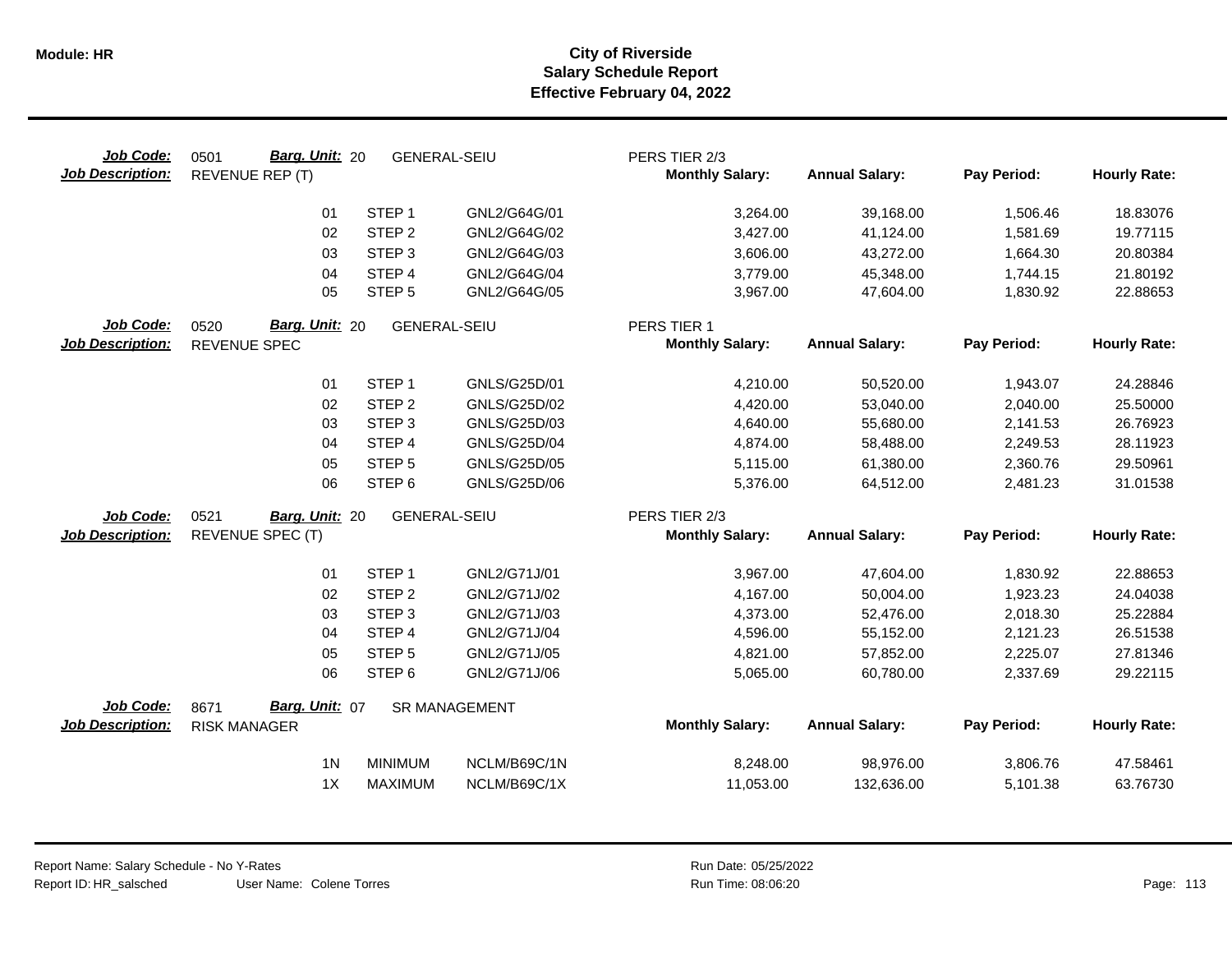| Job Code:               | Barg. Unit: 55<br>8665           | PARA-PROFESSIONAL   |                        |                       |             |                     |
|-------------------------|----------------------------------|---------------------|------------------------|-----------------------|-------------|---------------------|
| <b>Job Description:</b> | <b>RISK MGMT SPEC N</b>          |                     | <b>Monthly Salary:</b> | <b>Annual Salary:</b> | Pay Period: | <b>Hourly Rate:</b> |
|                         | 1 <sub>N</sub><br><b>MINIMUM</b> | PARA/N22B/1N        | 4,258.00               | 51,096.00             | 1,965.23    | 24.56538            |
|                         | 1X<br><b>MAXIMUM</b>             | PARA/N22B/1X        | 5,709.00               | 68,508.00             | 2,634.92    | 32.93653            |
|                         | 2N<br><b>MERIT MIN</b>           | PARA/N22B/2N        | 5,709.00               | 68,508.00             | 2,634.92    | 32.93653            |
|                         | 2X<br><b>MERIT MAX</b>           | PARA/N22B/2X        | 6,566.00               | 78,792.00             | 3,030.46    | 37.88076            |
| Job Code:               | 8669<br>Barg. Unit: 50           | <b>SUPERVISORY</b>  |                        |                       |             |                     |
| <b>Job Description:</b> | RISK SUPV E                      |                     | <b>Monthly Salary:</b> | <b>Annual Salary:</b> | Pay Period: | <b>Hourly Rate:</b> |
|                         | 1 <sub>N</sub><br><b>MINIMUM</b> | SUPV/U16A/1N        | 6,725.00               | 80,700.00             | 3,103.84    | 38.79807            |
|                         | 1X<br><b>MAXIMUM</b>             | SUPV/U16A/1X        | 8,169.00               | 98,028.00             | 3,770.30    | 47.12884            |
| Job Code:               | Barg. Unit: 15<br>8656           | <b>PROFESSIONAL</b> |                        |                       |             |                     |
| <b>Job Description:</b> | SAFETY COORDINATOR               |                     | <b>Monthly Salary:</b> | <b>Annual Salary:</b> | Pay Period: | <b>Hourly Rate:</b> |
|                         | 1 <sub>N</sub><br><b>MINIMUM</b> | PROF/K12J/1N        | 6,452.00               | 77,424.00             | 2,977.84    | 37.22307            |
|                         | 1X<br><b>MAXIMUM</b>             | PROF/K12J/1X        | 7,841.00               | 94,092.00             | 3,618.92    | 45.23653            |
|                         | 2N<br><b>MERIT MIN</b>           | PROF/K12J/2N        | 7,841.00               | 94,092.00             | 3,618.92    | 45.23653            |
|                         | 2X<br><b>MERIT MAX</b>           | PROF/K12J/2X        | 9,017.00               | 108,204.00            | 4,161.69    | 52.02115            |
| Job Code:               | 8650<br>Barg. Unit: 10           | <b>MANAGEMENT</b>   |                        |                       |             |                     |
| <b>Job Description:</b> | <b>SAFETY MANAGER</b>            |                     | <b>Monthly Salary:</b> | <b>Annual Salary:</b> | Pay Period: | <b>Hourly Rate:</b> |
|                         | 1 <sub>N</sub><br><b>MINIMUM</b> | MGTS/M64J/1N        | 8,174.00               | 98,088.00             | 3,772.61    | 47.15769            |
|                         | 1X<br><b>MAXIMUM</b>             | MGTS/M64J/1X        | 10,953.00              | 131,436.00            | 5,055.23    | 63.19038            |
| Job Code:               | Barg. Unit: 15<br>8648           | PROFESSIONAL        |                        |                       |             |                     |
| <b>Job Description:</b> | <b>SAFETY OFFICER</b>            |                     | <b>Monthly Salary:</b> | <b>Annual Salary:</b> | Pay Period: | <b>Hourly Rate:</b> |
|                         | 1 <sub>N</sub><br><b>MINIMUM</b> | PROF/K18I/1N        | 7,090.00               | 85,080.00             | 3,272.30    | 40.90384            |
|                         | 1X<br><b>MAXIMUM</b>             | <b>PROF/K18I/1X</b> | 9,500.00               | 114,000.00            | 4,384.61    | 54.80769            |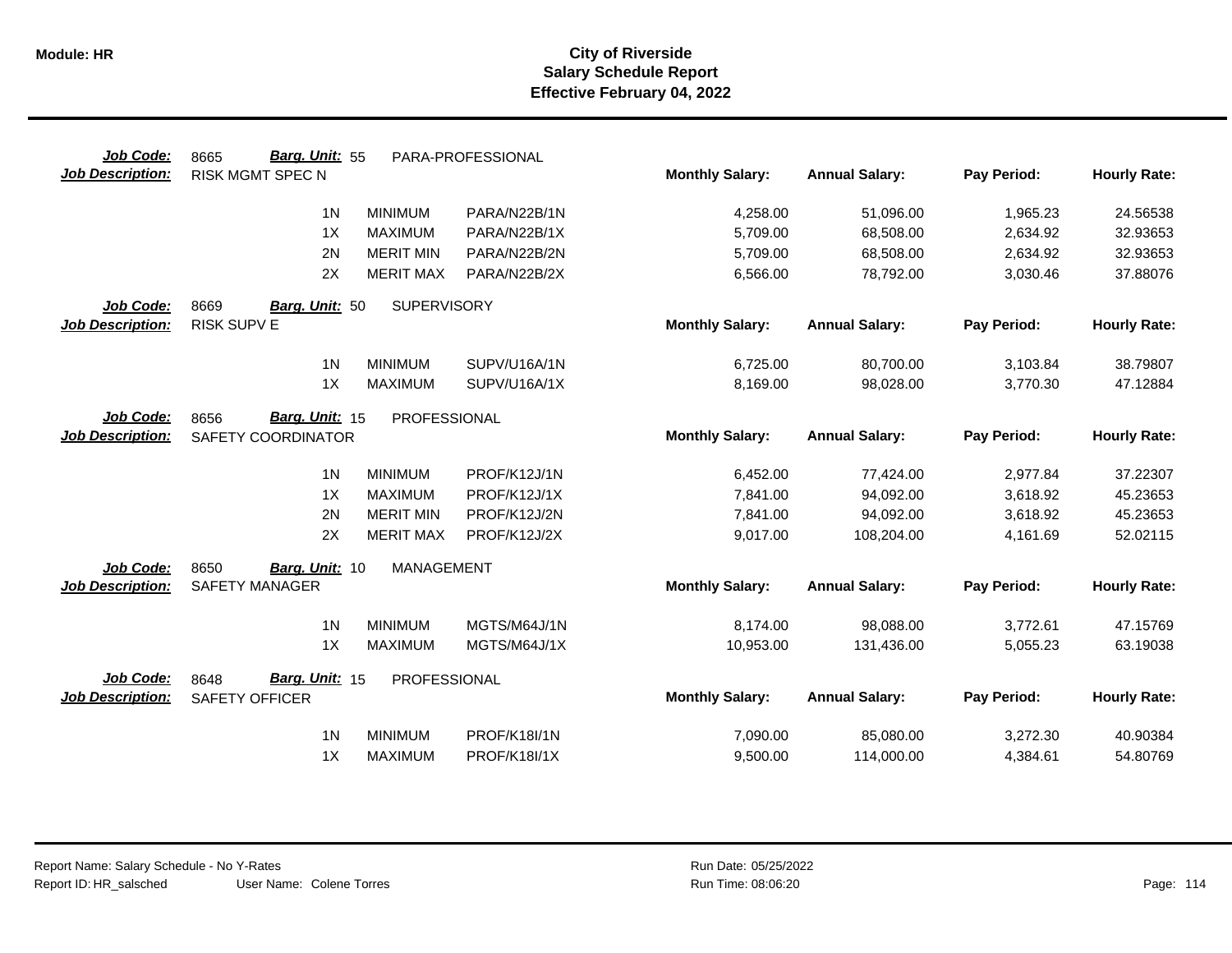| Job Code:               | Barg. Unit: 55<br>8655      |                     | PARA-PROFESSIONAL             |                        |                       |             |                     |
|-------------------------|-----------------------------|---------------------|-------------------------------|------------------------|-----------------------|-------------|---------------------|
| <b>Job Description:</b> | SAFETY SPECIALIST           |                     |                               | <b>Monthly Salary:</b> | <b>Annual Salary:</b> | Pay Period: | <b>Hourly Rate:</b> |
|                         | 1 <sub>N</sub>              | <b>MINIMUM</b>      | PARA/N19A/1N                  | 4,126.00               | 49,512.00             | 1,904.30    | 23.80384            |
|                         | 1X                          | <b>MAXIMUM</b>      | PARA/N19A/1X                  | 5,268.00               | 63,216.00             | 2,431.38    | 30.39230            |
|                         | 2N                          | <b>MERIT MIN</b>    | PARA/N19A/2N                  | 5,268.00               | 63,216.00             | 2,431.38    | 30.39230            |
|                         | 2X                          | <b>MERIT MAX</b>    | PARA/N19A/2X                  | 6,058.00               | 72,696.00             | 2,796.00    | 34.95000            |
| Job Code:               | 7040<br>Barg. Unit: 45      |                     | PUBLIC UTIL FIELD SUPERVISORY |                        |                       |             |                     |
| <b>Job Description:</b> | SCADA SYS SUPV 1E           |                     |                               | <b>Monthly Salary:</b> | <b>Annual Salary:</b> | Pay Period: | <b>Hourly Rate:</b> |
|                         | 01                          | STEP <sub>1</sub>   | <b>PFMS/V55B/01</b>           | 9,393.00               | 112,716.00            | 4,335.23    | 54.19038            |
|                         | 02                          | STEP <sub>2</sub>   | <b>PFMS/V55B/02</b>           | 9,857.00               | 118,284.00            | 4,549.38    | 56.86730            |
|                         | 03                          | STEP <sub>3</sub>   | <b>PFMS/V55B/03</b>           | 10,353.00              | 124,236.00            | 4,778.30    | 59.72884            |
|                         | 04                          | STEP 4              | <b>PFMS/V55B/04</b>           | 10,869.00              | 130,428.00            | 5,016.46    | 62.70576            |
|                         | 05                          | STEP <sub>5</sub>   | <b>PFMS/V55B/05</b>           | 11,415.00              | 136,980.00            | 5,268.46    | 65.85576            |
| Job Code:               | Barg. Unit: 50<br>7041      | SUPERVISORY         |                               |                        |                       |             |                     |
| <b>Job Description:</b> | <b>SCADA SYS SUPV E</b>     |                     |                               | <b>Monthly Salary:</b> | <b>Annual Salary:</b> | Pay Period: | <b>Hourly Rate:</b> |
|                         | 1 <sub>N</sub>              | <b>MINIMUM</b>      | SUPV/U21A/1N                  | 9,148.00               | 109,776.00            | 4,222.15    | 52.77692            |
|                         | 1X                          | <b>MAXIMUM</b>      | SUPV/U21A/1X                  | 11,118.00              | 133,416.00            | 5,131.38    | 64.14230            |
| Job Code:               | Barg. Unit: 15<br>8153      | PROFESSIONAL        |                               |                        |                       |             |                     |
| <b>Job Description:</b> | SEIZING R DEST PROJ COORD E |                     |                               | <b>Monthly Salary:</b> | <b>Annual Salary:</b> | Pay Period: | <b>Hourly Rate:</b> |
|                         | 1 <sub>N</sub>              | <b>MINIMUM</b>      | PROF/K15B/1N                  | 6,101.00               | 73,212.00             | 2,815.84    | 35.19807            |
|                         | 1X                          | <b>MAXIMUM</b>      | PROF/K15B/1X                  | 8,175.00               | 98,100.00             | 3,773.07    | 47.16346            |
| Job Code:               | 3210<br>Barg. Unit: 20      | <b>GENERAL-SEIU</b> |                               | PERS TIER 1            |                       |             |                     |
| <b>Job Description:</b> | <b>SIGN TECH</b>            |                     |                               | <b>Monthly Salary:</b> | <b>Annual Salary:</b> | Pay Period: | <b>Hourly Rate:</b> |
|                         | 01                          | STEP <sub>1</sub>   | GNLS/G30A/01                  | 4,969.00               | 59,628.00             | 2,293.38    | 28.66730            |
|                         | 02                          | STEP <sub>2</sub>   | GNLS/G30A/02                  | 5,211.00               | 62,532.00             | 2,405.07    | 30.06346            |
|                         | 03                          | STEP <sub>3</sub>   | GNLS/G30A/03                  | 5,478.00               | 65,736.00             | 2,528.30    | 31.60384            |
|                         | 04                          | STEP 4              | GNLS/G30A/04                  | 5,751.00               | 69,012.00             | 2,654.30    | 33.17884            |
|                         |                             |                     |                               |                        |                       |             |                     |

Report Name: Salary Schedule - No Y-Rates Report ID: HR\_salsched

User Name: Colene Torres

Run Date: 05/25/2022 08:06:20 Colene Torres Run Time: Page: 115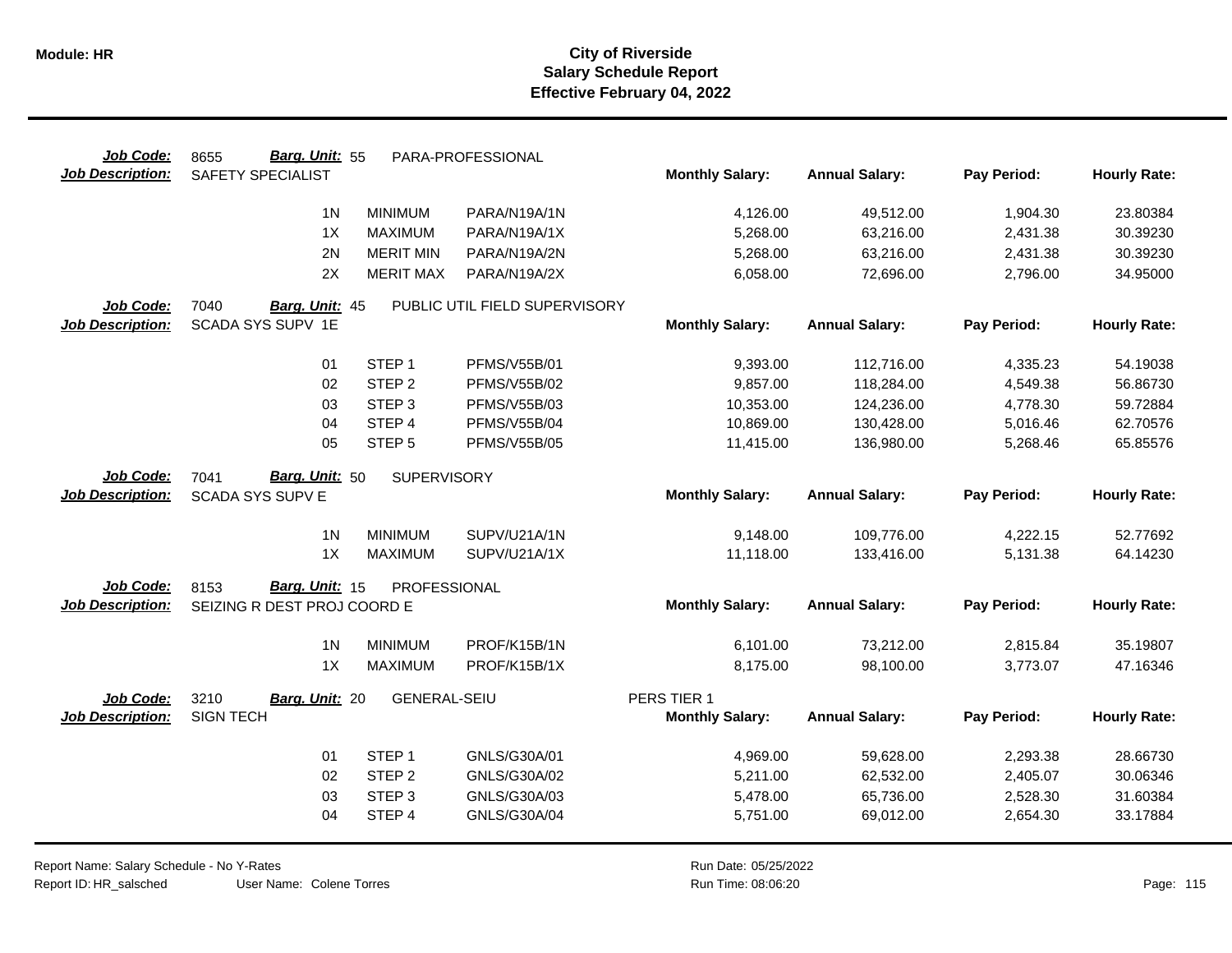|                         | 05                         | STEP <sub>5</sub>   | GNLS/G30A/05        | 6,038.00               | 72,456.00             | 2,786.76    | 34.83461            |
|-------------------------|----------------------------|---------------------|---------------------|------------------------|-----------------------|-------------|---------------------|
| Job Code:               | 3211<br>Barg. Unit: 20     | <b>GENERAL-SEIU</b> |                     | PERS TIER 2/3          |                       |             |                     |
| <b>Job Description:</b> | SIGN TECH (T)              |                     |                     | <b>Monthly Salary:</b> | <b>Annual Salary:</b> | Pay Period: | <b>Hourly Rate:</b> |
|                         | 01                         | STEP <sub>1</sub>   | GNL2/G75J/01        | 4,682.00               | 56,184.00             | 2,160.92    | 27.01153            |
|                         | 02                         | STEP <sub>2</sub>   | GNL2/G75J/02        | 4,912.00               | 58,944.00             | 2,267.07    | 28.33846            |
|                         | 03                         | STEP <sub>3</sub>   | GNL2/G75J/03        | 5,161.00               | 61,932.00             | 2,382.00    | 29.77500            |
|                         | 04                         | STEP 4              | GNL2/G75J/04        | 5,418.00               | 65,016.00             | 2,500.61    | 31.25769            |
|                         | 05                         | STEP <sub>5</sub>   | GNL2/G75J/05        | 5,691.00               | 68,292.00             | 2,626.61    | 32.83269            |
| Job Code:               | Barg. Unit: 50<br>3410     | <b>SUPERVISORY</b>  |                     |                        |                       |             |                     |
| <b>Job Description:</b> | SOLID WASTE COLL SUPV I E  |                     |                     | <b>Monthly Salary:</b> | <b>Annual Salary:</b> | Pay Period: | <b>Hourly Rate:</b> |
|                         | 1 <sub>N</sub>             | <b>MINIMUM</b>      | SUPV/U06C/1N        | 5,480.00               | 65,760.00             | 2,529.23    | 31.61538            |
|                         | 1X                         | <b>MAXIMUM</b>      | SUPV/U06C/1X        | 6,343.00               | 76,116.00             | 2,927.53    | 36.59423            |
|                         | 2N                         | <b>MERIT MIN</b>    | SUPV/U06C/2N        | 6,343.00               | 76,116.00             | 2,927.53    | 36.59423            |
|                         | 2X                         | <b>MERIT MAX</b>    | SUPV/U06C/2X        | 7,294.00               | 87,528.00             | 3,366.46    | 42.08076            |
| Job Code:               | Barg. Unit: 50<br>3421     | <b>SUPERVISORY</b>  |                     |                        |                       |             |                     |
| <b>Job Description:</b> | SOLID WASTE COLL SUPV II E |                     |                     | <b>Monthly Salary:</b> | <b>Annual Salary:</b> | Pay Period: | <b>Hourly Rate:</b> |
|                         | 1 <sub>N</sub>             | <b>MINIMUM</b>      | SUPV/U11B/1N        | 5,752.00               | 69,024.00             | 2,654.76    | 33.18461            |
|                         | 1X                         | <b>MAXIMUM</b>      | SUPV/U11B/1X        | 6,996.00               | 83,952.00             | 3,228.92    | 40.36153            |
|                         | 2N                         | <b>MERIT MIN</b>    | SUPV/U11B/2N        | 6,996.00               | 83,952.00             | 3,228.92    | 40.36153            |
|                         | 2X                         | <b>MERIT MAX</b>    | SUPV/U11B/2X        | 8,046.00               | 96,552.00             | 3,713.53    | 46.41923            |
| Job Code:               | 3390<br>Barg. Unit: 80     | <b>REFUSE</b>       |                     | PERS TIER 1            |                       |             |                     |
| <b>Job Description:</b> | <b>SOLID WASTE OPER</b>    |                     |                     | <b>Monthly Salary:</b> | <b>Annual Salary:</b> | Pay Period: | <b>Hourly Rate:</b> |
|                         | 01                         | STEP <sub>1</sub>   | REFS/R20A/01        | 3,284.00               | 39,408.00             | 1,515.69    | 18.94615            |
|                         | 02                         | STEP <sub>2</sub>   | <b>REFS/R20A/02</b> | 3,435.00               | 41,220.00             | 1,585.38    | 19.81730            |
|                         | 03                         | STEP <sub>3</sub>   | REFS/R20A/03        | 3,612.00               | 43,344.00             | 1,667.07    | 20.83846            |
|                         | 04                         | STEP 4              | REFS/R20A/04        | 3,794.00               | 45,528.00             | 1,751.07    | 21.88846            |
|                         | 05                         | STEP <sub>5</sub>   | <b>REFS/R20A/05</b> | 3,978.00               | 47,736.00             | 1,836.00    | 22.95000            |
|                         | 06                         | STEP <sub>6</sub>   | <b>REFS/R20A/06</b> | 4,175.00               | 50,100.00             | 1,926.92    | 24.08653            |
|                         | 07                         | STEP <sub>7</sub>   | REFS/R20A/07        | 4,386.00               | 52,632.00             | 2,024.30    | 25.30384            |

Report Name: Salary Schedule - No Y-Rates Report ID: HR\_salsched

User Name: Colene Torres

Run Date: 05/25/2022 08:06:20 Colene Torres Run Time: Page: 116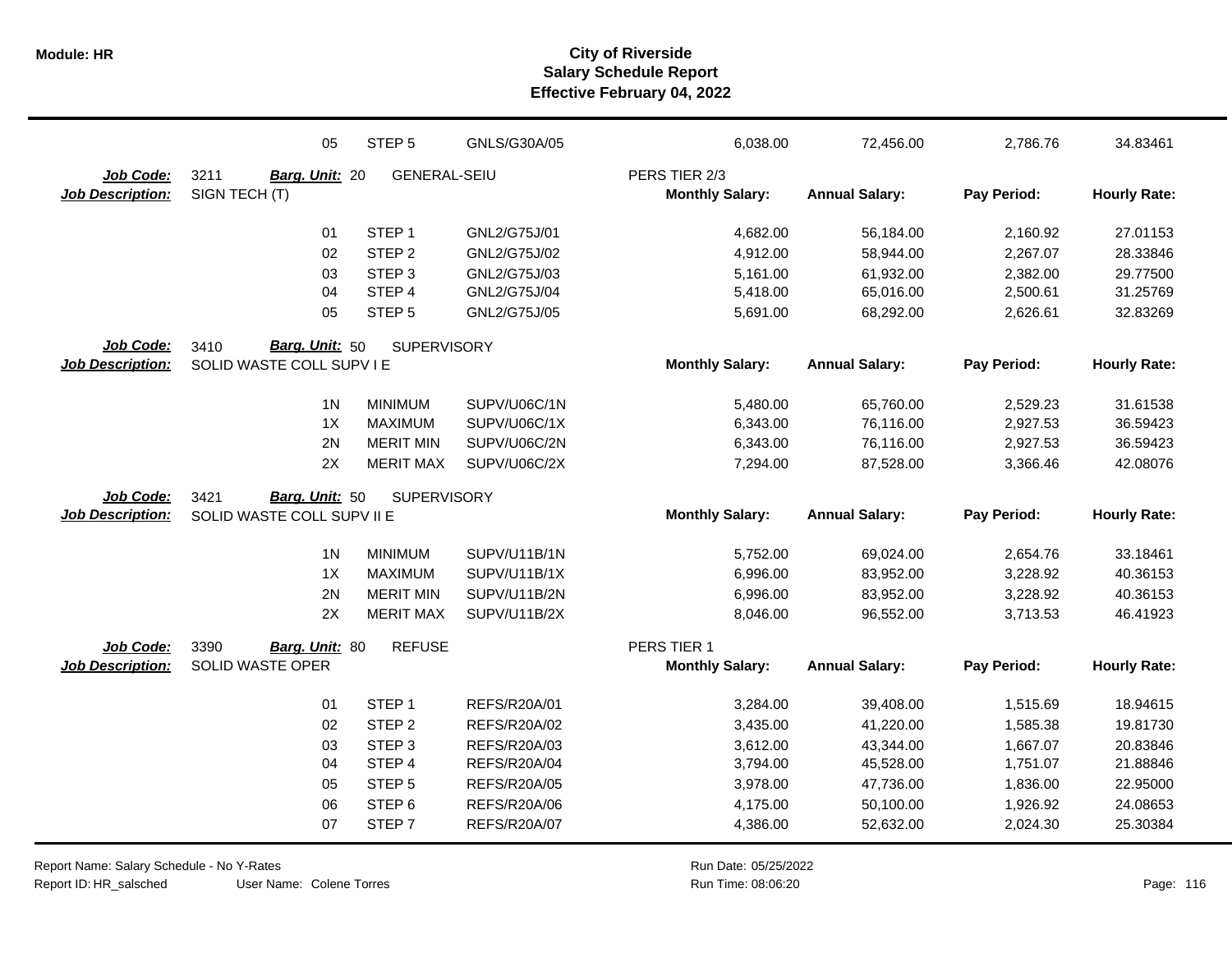|                         | 08                           | STEP <sub>8</sub> | <b>REFS/R20A/08</b> | 4,604.00               | 55,248.00             | 2,124.92    | 26.56153            |
|-------------------------|------------------------------|-------------------|---------------------|------------------------|-----------------------|-------------|---------------------|
| Job Code:               | 3391<br>Barg. Unit: 80       | <b>REFUSE</b>     |                     | PERS TIER 2/3          |                       |             |                     |
| <b>Job Description:</b> | SOLID WASTE OPER (T)         |                   |                     | <b>Monthly Salary:</b> | <b>Annual Salary:</b> | Pay Period: | <b>Hourly Rate:</b> |
|                         | 01                           | STEP <sub>1</sub> | REF2/R30A/01        | 3,089.00               | 37,068.00             | 1,425.69    | 17.82115            |
|                         | 02                           | STEP <sub>2</sub> | REF2/R30A/02        | 3,243.00               | 38,916.00             | 1,496.76    | 18.70961            |
|                         | 03                           | STEP <sub>3</sub> | REF2/R30A/03        | 3,409.00               | 40,908.00             | 1,573.38    | 19.66730            |
|                         | 04                           | STEP 4            | REF2/R30A/04        | 3,580.00               | 42,960.00             | 1,652.30    | 20.65384            |
|                         | 05                           | STEP <sub>5</sub> | REF2/R30A/05        | 3,754.00               | 45,048.00             | 1,732.61    | 21.65769            |
|                         | 06                           | STEP <sub>6</sub> | REF2/R30A/06        | 3,942.00               | 47,304.00             | 1,819.38    | 22.74230            |
|                         | 07                           | STEP <sub>7</sub> | REF2/R30A/07        | 4,142.00               | 49,704.00             | 1,911.69    | 23.89615            |
|                         | 08                           | STEP <sub>8</sub> | REF2/R30A/08        | 4,347.00               | 52,164.00             | 2,006.30    | 25.07884            |
| Job Code:               | Barg. Unit: 80<br>3392       | <b>REFUSE</b>     |                     | PERS TIER 1            |                       |             |                     |
| <b>Job Description:</b> | SOLID WASTE OPER TRAINEE     |                   |                     | <b>Monthly Salary:</b> | <b>Annual Salary:</b> | Pay Period: | <b>Hourly Rate:</b> |
|                         | 01                           | STEP <sub>1</sub> | REFS/R15A/01        | 2,837.00               | 34,044.00             | 1,309.38    | 16.36730            |
|                         | 02                           | STEP <sub>2</sub> | <b>REFS/R15A/02</b> | 2,979.00               | 35,748.00             | 1,374.92    | 17.18653            |
|                         | 03                           | STEP <sub>3</sub> | REFS/R15A/03        | 3,128.00               | 37,536.00             | 1,443.69    | 18.04615            |
| Job Code:               | Barg. Unit: 80<br>3393       | <b>REFUSE</b>     |                     | PERS TIER 2/3          |                       |             |                     |
| <b>Job Description:</b> | SOLID WASTE OPER TRAINEE (T) |                   |                     | <b>Monthly Salary:</b> | <b>Annual Salary:</b> | Pay Period: | <b>Hourly Rate:</b> |
|                         | 01                           | STEP <sub>1</sub> | REF2/R27A/01        | 2,669.00               | 32,028.00             | 1,231.84    | 15.39807            |
|                         | 02                           | STEP <sub>2</sub> | REF2/R27A/02        | 2,803.00               | 33,636.00             | 1,293.69    | 16.17115            |
|                         | 03                           | STEP <sub>3</sub> | REF2/R27A/03        | 2,942.00               | 35,304.00             | 1,357.84    | 16.97307            |
| Job Code:               | Barg. Unit: 10<br>6431       | <b>MANAGEMENT</b> |                     |                        |                       |             |                     |
| <b>Job Description:</b> | SPECIAL TRANSIT MANAGER      |                   |                     | <b>Monthly Salary:</b> | <b>Annual Salary:</b> | Pay Period: | <b>Hourly Rate:</b> |
|                         | 1 <sub>N</sub>               | <b>MINIMUM</b>    | MGTS/M75E/1N        | 7,780.00               | 93,360.00             | 3,590.76    | 44.88461            |
|                         | 1X                           | <b>MAXIMUM</b>    | MGTS/M75E/1X        | 10,432.00              | 125,184.00            | 4,814.76    | 60.18461            |
|                         | 2N                           | <b>MERIT MIN</b>  | MGTS/M75E/2N        | 10,432.00              | 125,184.00            | 4,814.76    | 60.18461            |
|                         | 2X                           | <b>MERIT MAX</b>  | MGTS/M75E/2X        | 11,997.00              | 143,964.00            | 5,537.07    | 69.21346            |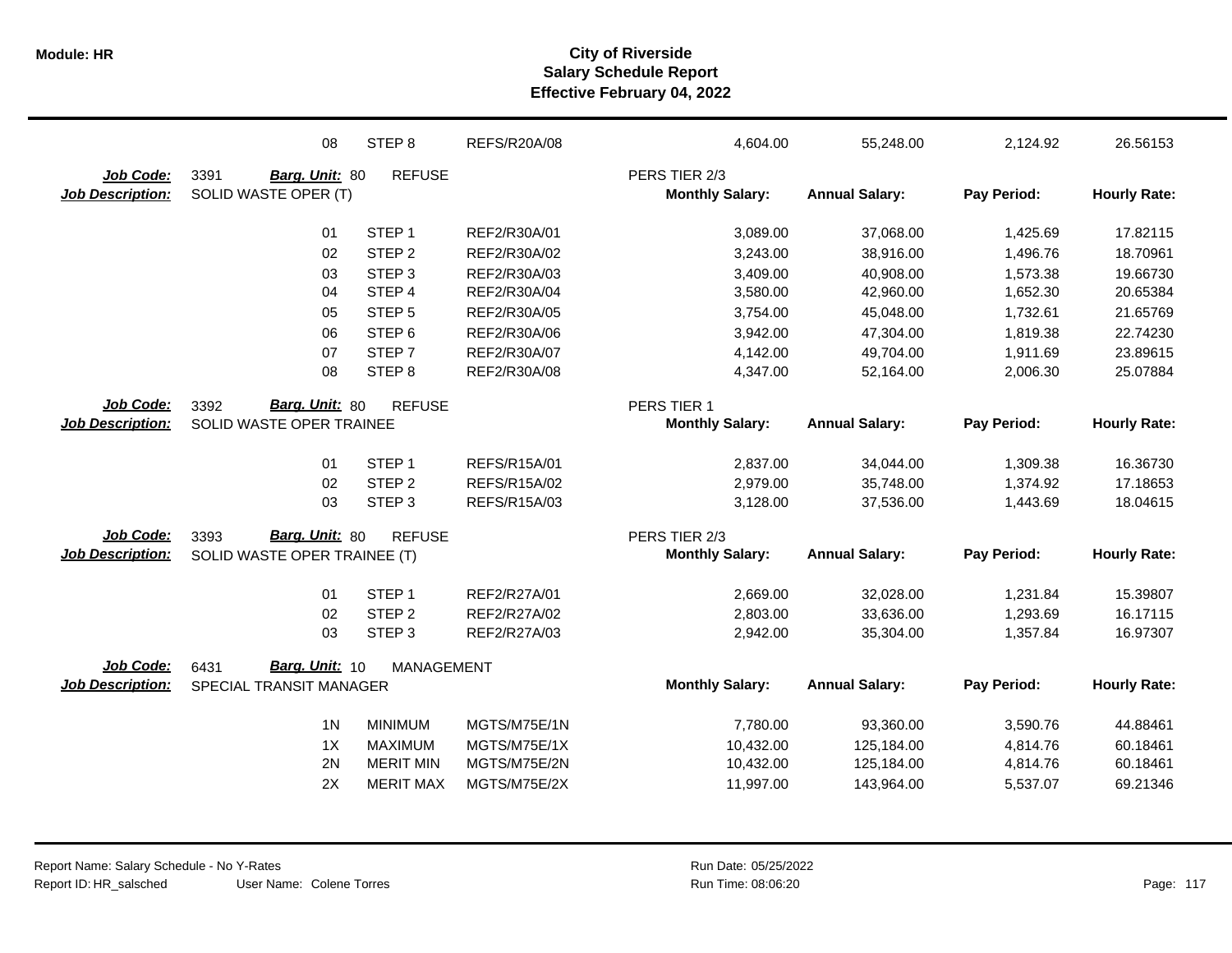| Job Code:                            | Barg. Unit: 50<br>6430  | <b>SUPERVISORY</b>  |                   |                                         |                       |             |                     |
|--------------------------------------|-------------------------|---------------------|-------------------|-----------------------------------------|-----------------------|-------------|---------------------|
| <b>Job Description:</b>              | SPECIAL TRANSIT SUPV E  |                     |                   | <b>Monthly Salary:</b>                  | <b>Annual Salary:</b> | Pay Period: | <b>Hourly Rate:</b> |
|                                      | 1 <sub>N</sub>          | <b>MINIMUM</b>      | SUPV/U11D/1N      | 5,918.00                                | 71,016.00             | 2,731.38    | 34.14230            |
|                                      | 1X                      | <b>MAXIMUM</b>      | SUPV/U11D/1X      | 7,548.00                                | 90,576.00             | 3,483.69    | 43.54615            |
|                                      |                         |                     |                   |                                         |                       |             |                     |
| Job Code:                            | Barg. Unit: 20<br>0430  | <b>GENERAL-SEIU</b> |                   | PERS TIER 1                             |                       |             |                     |
| <b>Job Description:</b>              | SR ACCOUNT CLERK        |                     |                   | <b>Monthly Salary:</b>                  | <b>Annual Salary:</b> | Pay Period: | <b>Hourly Rate:</b> |
|                                      |                         |                     |                   |                                         |                       |             |                     |
|                                      | 01                      | STEP <sub>1</sub>   | GNLS/G22A/01      | 4,009.00                                | 48,108.00             | 1,850.30    | 23.12884            |
|                                      | 02                      | STEP <sub>2</sub>   | GNLS/G22A/02      | 4,210.00                                | 50,520.00             | 1,943.07    | 24.28846            |
|                                      | 03                      | STEP <sub>3</sub>   | GNLS/G22A/03      | 4,420.00                                | 53,040.00             | 2,040.00    | 25.50000            |
|                                      | 04                      | STEP 4              | GNLS/G22A/04      | 4,640.00                                | 55,680.00             | 2,141.53    | 26.76923            |
|                                      | 05                      | STEP <sub>5</sub>   | GNLS/G22A/05      | 4,874.00                                | 58,488.00             | 2,249.53    | 28.11923            |
| Job Code:                            | 0440<br>Barg. Unit: 55  |                     | PARA-PROFESSIONAL |                                         |                       |             |                     |
| <b>Job Description:</b>              | SR ACCOUNT CLERK (P)    |                     |                   | <b>Monthly Salary:</b>                  | <b>Annual Salary:</b> | Pay Period: | <b>Hourly Rate:</b> |
|                                      |                         |                     |                   |                                         |                       |             |                     |
|                                      | 1 <sub>N</sub>          | <b>MINIMUM</b>      | PARA/N01B/1N      | 3,742.00                                | 44,904.00             | 1,727.07    | 21.58846            |
|                                      | 1X                      | <b>MAXIMUM</b>      | PARA/N01B/1X      | 4,548.00                                | 54,576.00             | 2,099.07    | 26.23846            |
|                                      |                         |                     |                   |                                         |                       |             |                     |
| Job Code:<br><b>Job Description:</b> | Barg. Unit: 20<br>0431  | <b>GENERAL-SEIU</b> |                   | PERS TIER 2/3<br><b>Monthly Salary:</b> | <b>Annual Salary:</b> | Pay Period: | <b>Hourly Rate:</b> |
|                                      | SR ACCOUNT CLERK (T)    |                     |                   |                                         |                       |             |                     |
|                                      | 01                      | STEP <sub>1</sub>   | GNL2/G68A/01      | 3,779.00                                | 45,348.00             | 1,744.15    | 21.80192            |
|                                      | 02                      | STEP <sub>2</sub>   | GNL2/G68A/02      | 3,967.00                                | 47,604.00             | 1,830.92    | 22.88653            |
|                                      | 03                      | STEP <sub>3</sub>   | GNL2/G68A/03      | 4,167.00                                | 50,004.00             | 1,923.23    | 24.04038            |
|                                      | 04                      | STEP 4              | GNL2/G68A/04      | 4,373.00                                | 52,476.00             | 2,018.30    | 25.22884            |
|                                      | 05                      | STEP <sub>5</sub>   | GNL2/G68A/05      | 4,596.00                                | 55,152.00             | 2,121.23    | 26.51538            |
| Job Code:                            | Barg. Unit: 15          |                     |                   |                                         |                       |             |                     |
| <b>Job Description:</b>              | 8280<br>SR ACCOUNTANT E | PROFESSIONAL        |                   | <b>Monthly Salary:</b>                  | <b>Annual Salary:</b> | Pay Period: | <b>Hourly Rate:</b> |
|                                      |                         |                     |                   |                                         |                       |             |                     |
|                                      | 1 <sub>N</sub>          | <b>MINIMUM</b>      | PROF/K12L/1N      | 6,127.00                                | 73,524.00             | 2,827.84    | 35.34807            |
|                                      | 1X                      | <b>MAXIMUM</b>      | PROF/K12L/1X      | 7,814.00                                | 93,768.00             | 3,606.46    | 45.08076            |
|                                      | 2N                      | <b>MERIT MIN</b>    | PROF/K12L/2N      | 7,814.00                                | 93,768.00             | 3,606.46    | 45.08076            |
|                                      |                         |                     |                   |                                         |                       |             |                     |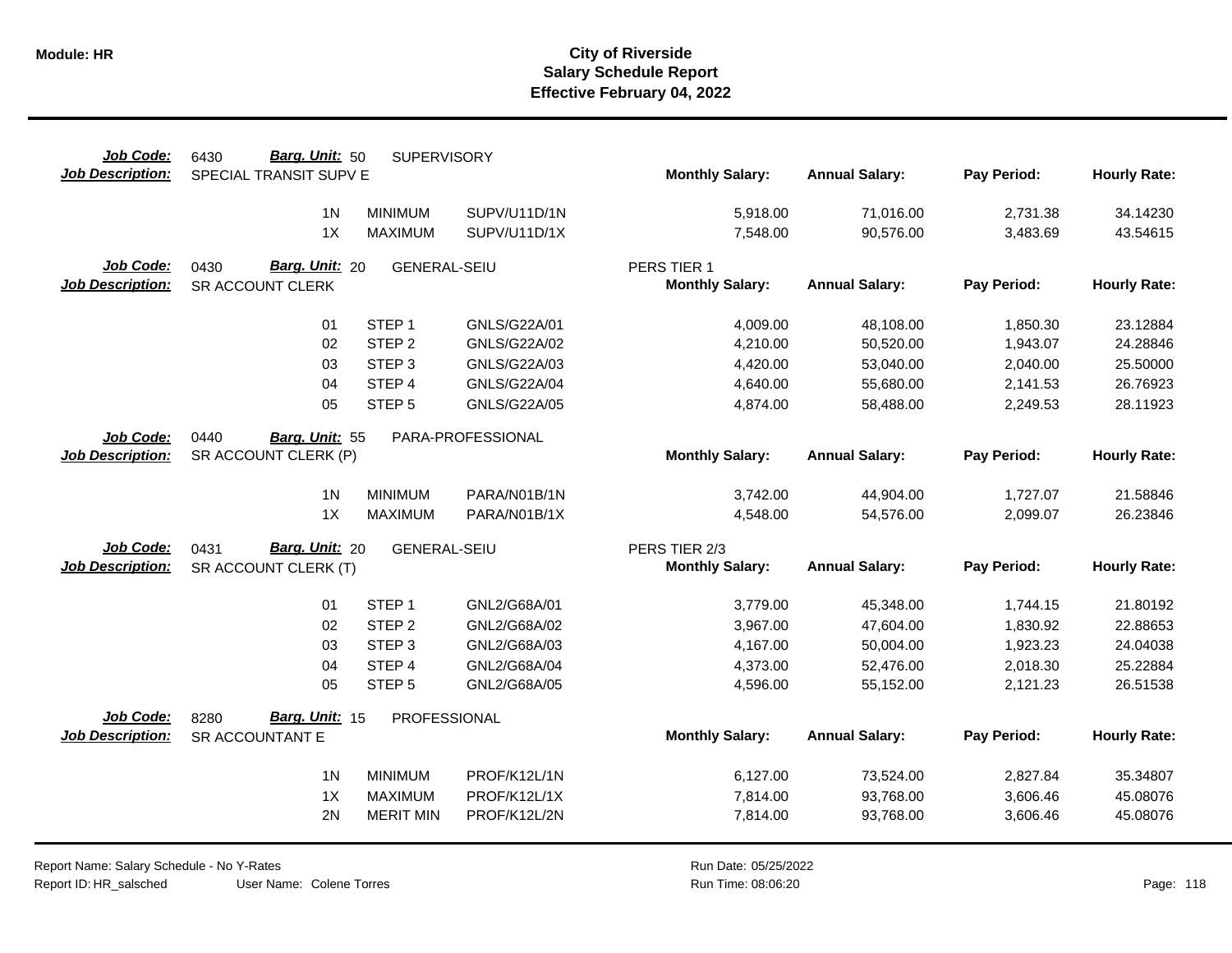|                         | 2X                       | <b>MERIT MAX</b>    | PROF/K12L/2X      | 8,986.00               | 107,832.00            | 4,147.38    | 51.84230            |
|-------------------------|--------------------------|---------------------|-------------------|------------------------|-----------------------|-------------|---------------------|
| Job Code:               | 0450<br>Barg. Unit: 55   |                     | PARA-PROFESSIONAL |                        |                       |             |                     |
| <b>Job Description:</b> | SR ACCOUNTING TECH E     |                     |                   | <b>Monthly Salary:</b> | <b>Annual Salary:</b> | Pay Period: | <b>Hourly Rate:</b> |
|                         | 1 <sub>N</sub>           | <b>MINIMUM</b>      | PARA/N21C/1N      | 5,040.00               | 60,480.00             | 2,326.15    | 29.07692            |
|                         | 1X                       | <b>MAXIMUM</b>      | PARA/N21C/1X      | 6,128.00               | 73,536.00             | 2,828.30    | 35.35384            |
|                         |                          |                     |                   |                        |                       |             |                     |
| Job Code:               | Barg. Unit: 15<br>9540   | PROFESSIONAL        |                   |                        |                       |             |                     |
| <b>Job Description:</b> | SR ADMIN ANALYST E       |                     |                   | <b>Monthly Salary:</b> | <b>Annual Salary:</b> | Pay Period: | <b>Hourly Rate:</b> |
|                         | 1 <sub>N</sub>           | <b>MINIMUM</b>      | PROF/K15C/1N      | 6,226.00               | 74,712.00             | 2,873.53    | 35.91923            |
|                         | 1X                       | <b>MAXIMUM</b>      | PROF/K15C/1X      | 8,343.00               | 100,116.00            | 3,850.61    | 48.13269            |
|                         | 2N                       | <b>MERIT MIN</b>    | PROF/K15C/2N      | 8,343.00               | 100,116.00            | 3,850.61    | 48.13269            |
|                         | 2X                       | <b>MERIT MAX</b>    | PROF/K15C/2X      | 9,593.00               | 115,116.00            | 4,427.53    | 55.34423            |
| Job Code:               | 0353<br>Barg. Unit: 25   | CONFIDENTIAL        |                   |                        |                       |             |                     |
| <b>Job Description:</b> | SR ADMIN ASSIST (C) N    |                     |                   | <b>Monthly Salary:</b> | <b>Annual Salary:</b> | Pay Period: | <b>Hourly Rate:</b> |
|                         |                          |                     |                   |                        |                       |             |                     |
|                         | 1 <sub>N</sub>           | <b>MINIMUM</b>      | CNFS/C25B/1N      | 3,742.00               | 44,904.00             | 1,727.07    | 21.58846            |
|                         | 1X                       | <b>MAXIMUM</b>      | CNFS/C25B/1X      | 5,018.00               | 60,216.00             | 2,316.00    | 28.95000            |
|                         | 2N                       | <b>MERIT MIN</b>    | CNFS/C25B/2N      | 5,018.00               | 60,216.00             | 2,316.00    | 28.95000            |
|                         | 2X                       | <b>MERIT MAX</b>    | CNFS/C25B/2X      | 5,770.00               | 69,240.00             | 2,663.07    | 33.28846            |
| Job Code:               | Barg. Unit: 20<br>5450   | <b>GENERAL-SEIU</b> |                   | PERS TIER 1            |                       |             |                     |
| <b>Job Description:</b> | SR AIRCRAFT MECHANIC     |                     |                   | <b>Monthly Salary:</b> | <b>Annual Salary:</b> | Pay Period: | <b>Hourly Rate:</b> |
|                         |                          |                     |                   |                        |                       |             |                     |
|                         | 01                       | STEP <sub>1</sub>   | GNLS/G51D/01      | 7,284.00               | 87,408.00             | 3,361.84    | 42.02307            |
|                         | 02                       | STEP <sub>2</sub>   | GNLS/G51D/02      | 7,648.00               | 91,776.00             | 3,529.84    | 44.12307            |
|                         | 03                       | STEP <sub>3</sub>   | GNLS/G51D/03      | 8,031.00               | 96,372.00             | 3,706.61    | 46.33269            |
|                         | 04                       | STEP 4              | GNLS/G51D/04      | 8,433.00               | 101,196.00            | 3,892.15    | 48.65192            |
|                         | 05                       | STEP <sub>5</sub>   | GNLS/G51D/05      | 8,854.00               | 106,248.00            | 4,086.46    | 51.08076            |
| Job Code:               | Barg. Unit: 20<br>5451   | <b>GENERAL-SEIU</b> |                   | PERS TIER 2/3          |                       |             |                     |
| <b>Job Description:</b> | SR AIRCRAFT MECHANIC (T) |                     |                   | <b>Monthly Salary:</b> | <b>Annual Salary:</b> | Pay Period: | <b>Hourly Rate:</b> |
|                         |                          |                     |                   |                        |                       |             |                     |
|                         | 01                       | STEP <sub>1</sub>   | GNL2/G83L/01      | 6,867.00               | 82,404.00             | 3,169.38    | 39.61730            |
|                         |                          |                     |                   |                        |                       |             |                     |

Report Name: Salary Schedule - No Y-Rates Report ID: HR\_salsched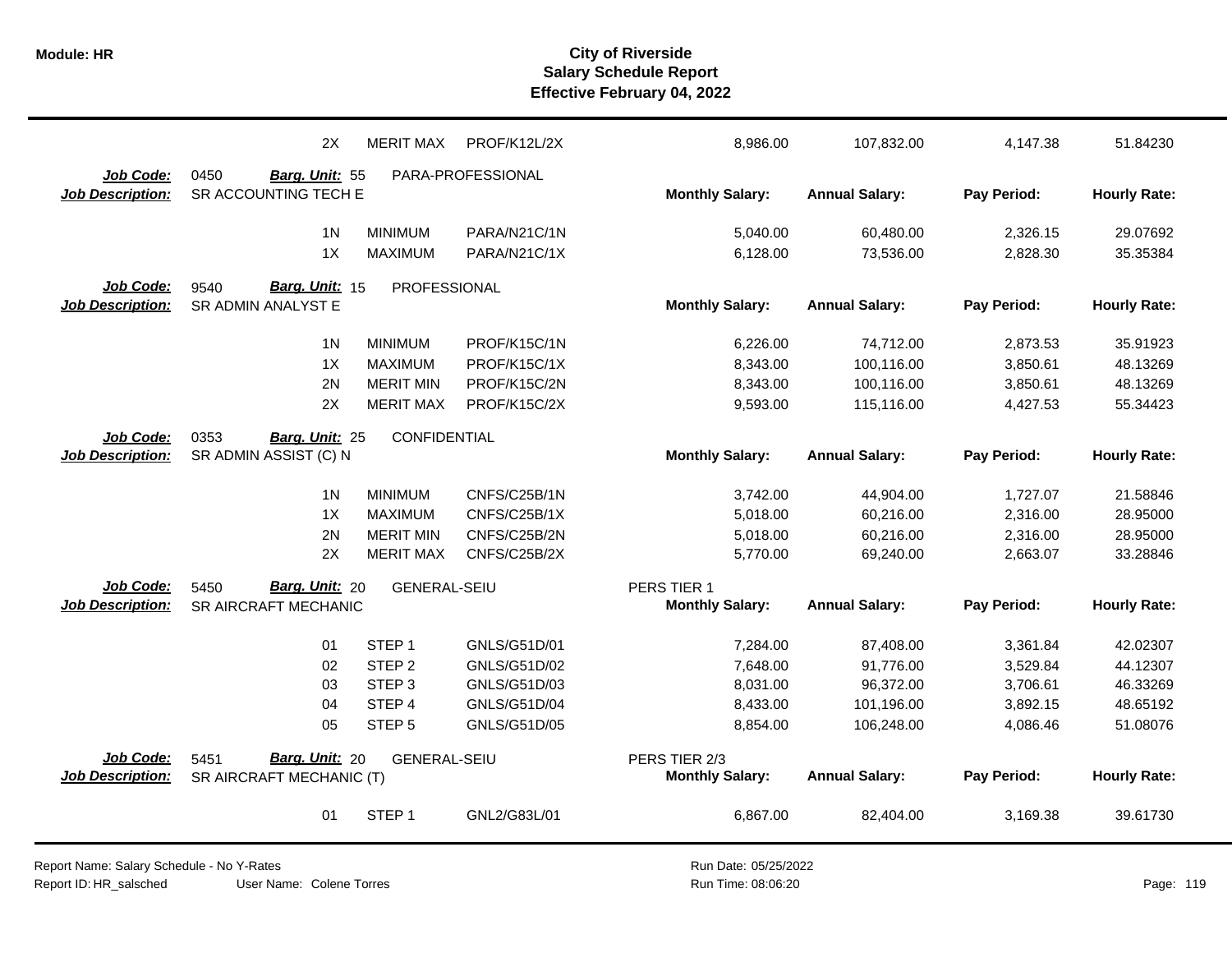**Salary Schedule Report Effective February 04, 2022 Module: HR City of Riverside**

|                         | 02                        | STEP <sub>2</sub> | GNL2/G83L/02        | 7,210.00               | 86,520.00             | 3,327.69    | 41.59615            |
|-------------------------|---------------------------|-------------------|---------------------|------------------------|-----------------------|-------------|---------------------|
|                         | 03                        | STEP <sub>3</sub> | GNL2/G83L/03        | 7,572.00               | 90,864.00             | 3,494.76    | 43.68461            |
|                         | 04                        | STEP 4            | GNL2/G83L/04        | 7,950.00               | 95,400.00             | 3,669.23    | 45.86538            |
|                         | 05                        | STEP <sub>5</sub> | GNL2/G83L/05        | 8,348.00               | 100,176.00            | 3,852.92    | 48.16153            |
|                         |                           |                   |                     |                        |                       |             |                     |
| Job Code:               | Barg. Unit: 20<br>2960    |                   | <b>GENERAL-SEIU</b> | PERS TIER 1            |                       |             |                     |
| <b>Job Description:</b> | SR AIRPORT OPERS SPEC     |                   |                     | <b>Monthly Salary:</b> | <b>Annual Salary:</b> | Pay Period: | <b>Hourly Rate:</b> |
|                         | 01                        | STEP <sub>1</sub> | GNLS/G29C/01        | 4,874.00               | 58,488.00             | 2,249.53    | 28.11923            |
|                         | 02                        | STEP <sub>2</sub> | GNLS/G29C/02        | 5,115.00               | 61,380.00             | 2,360.76    | 29.50961            |
|                         | 03                        | STEP <sub>3</sub> | GNLS/G29C/03        | 5,376.00               | 64,512.00             | 2,481.23    | 31.01538            |
|                         | 04                        | STEP 4            | GNLS/G29C/04        | 5,641.00               | 67,692.00             | 2,603.53    | 32.54423            |
|                         | 05                        | STEP <sub>5</sub> | GNLS/G29C/05        | 5,924.00               | 71,088.00             | 2,734.15    | 34.17692            |
| Job Code:               | Barg. Unit: 20<br>2961    |                   | <b>GENERAL-SEIU</b> | PERS TIER 2/3          |                       |             |                     |
| <b>Job Description:</b> | SR AIRPORT OPERS SPEC (T) |                   |                     | <b>Monthly Salary:</b> | <b>Annual Salary:</b> | Pay Period: | <b>Hourly Rate:</b> |
|                         | 01                        | STEP <sub>1</sub> | GNL2/G74J/01        | 4,596.00               | 55,152.00             | 2,121.23    | 26.51538            |
|                         | 02                        | STEP <sub>2</sub> | GNL2/G74J/02        | 4,821.00               | 57,852.00             | 2,225.07    | 27.81346            |
|                         | 03                        | STEP <sub>3</sub> | GNL2/G74J/03        | 5,065.00               | 60,780.00             | 2,337.69    | 29.22115            |
|                         | 04                        | STEP 4            | GNL2/G74J/04        | 5,318.00               | 63,816.00             | 2,454.46    | 30.68076            |
|                         | 05                        | STEP <sub>5</sub> | GNL2/G74J/05        | 5,582.00               | 66,984.00             | 2,576.30    | 32.20384            |
| Job Code:               | Barg. Unit: 20<br>7510    |                   | <b>GENERAL-SEIU</b> | PERS TIER 1            |                       |             |                     |
| <b>Job Description:</b> | <b>SR BUILDING INSP</b>   |                   |                     | <b>Monthly Salary:</b> | <b>Annual Salary:</b> | Pay Period: | <b>Hourly Rate:</b> |
|                         | 01                        | STEP <sub>1</sub> | GNLS/G47A/01        | 6,985.00               | 83,820.00             | 3,223.84    | 40.29807            |
|                         | 02                        | STEP <sub>2</sub> | GNLS/G47A/02        | 7,334.00               | 88,008.00             | 3,384.92    | 42.31153            |
|                         | 03                        | STEP <sub>3</sub> | GNLS/G47A/03        | 7,703.00               | 92,436.00             | 3,555.23    | 44.44038            |
|                         | 04                        | STEP 4            | <b>GNLS/G47A/04</b> | 8,086.00               | 97,032.00             | 3,732.00    | 46.65000            |
|                         | 05                        | STEP <sub>5</sub> | <b>GNLS/G47A/05</b> | 8,493.00               | 101,916.00            | 3,919.84    | 48.99807            |
| Job Code:               | Barg. Unit: 20<br>7511    |                   | <b>GENERAL-SEIU</b> | PERS TIER 2/3          |                       |             |                     |
| <b>Job Description:</b> | SR BUILDING INSP (T)      |                   |                     | <b>Monthly Salary:</b> | <b>Annual Salary:</b> | Pay Period: | <b>Hourly Rate:</b> |
|                         | 01                        | STEP <sub>1</sub> | GNL2/G83D/01        | 6,583.00               | 78,996.00             | 3,038.30    | 37.97884            |
|                         | 02                        | STEP <sub>2</sub> | GNL2/G83D/02        | 6,914.00               | 82,968.00             | 3,191.07    | 39.88846            |
|                         |                           |                   |                     |                        |                       |             |                     |

Report Name: Salary Schedule - No Y-Rates

Report ID: HR\_salsched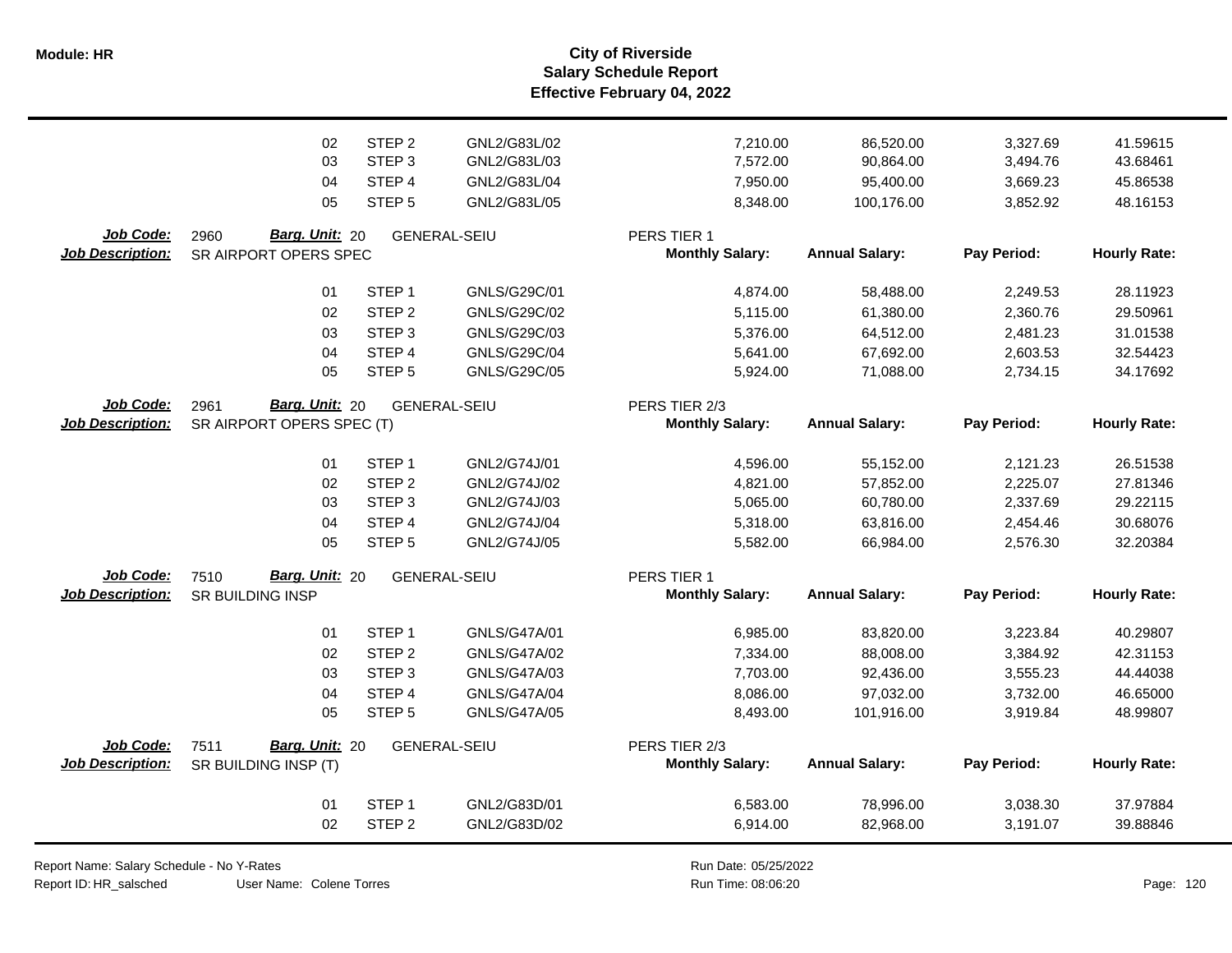**Salary Schedule Report Effective February 04, 2022 Module: HR City of Riverside**

|                                      | 03<br>04<br>05                           | STEP <sub>3</sub><br>STEP 4<br>STEP <sub>5</sub> | GNL2/G83D/03<br>GNL2/G83D/04<br>GNL2/G83D/05 | 7,260.00<br>7,620.00<br>8,005.00      | 87,120.00<br>91,440.00<br>96,060.00 | 3,350.76<br>3,516.92<br>3,694.61 | 41.88461<br>43.96153<br>46.18269 |
|--------------------------------------|------------------------------------------|--------------------------------------------------|----------------------------------------------|---------------------------------------|-------------------------------------|----------------------------------|----------------------------------|
| Job Code:<br><b>Job Description:</b> | 0581<br>Barg. Unit: 20<br>SR BUS TAX REP | <b>GENERAL-SEIU</b>                              |                                              | PERS TIER 1<br><b>Monthly Salary:</b> | <b>Annual Salary:</b>               | Pay Period:                      | <b>Hourly Rate:</b>              |
|                                      | 01                                       | STEP <sub>1</sub>                                | GNLS/G23D/01                                 | 3,818.00                              | 45,816.00                           | 1,762.15                         | 22.02692                         |
|                                      | 02                                       | STEP <sub>2</sub>                                | GNLS/G23D/02                                 | 4,009.00                              | 48,108.00                           | 1,850.30                         | 23.12884                         |
|                                      | 03                                       | STEP <sub>3</sub>                                | GNLS/G23D/03                                 | 4,210.00                              | 50,520.00                           | 1,943.07                         | 24.28846                         |
|                                      | 04                                       | STEP 4                                           | GNLS/G23D/04                                 | 4,420.00                              | 53,040.00                           | 2,040.00                         | 25.50000                         |
|                                      | 05                                       | STEP <sub>5</sub>                                | GNLS/G23D/05                                 | 4,642.00                              | 55,704.00                           | 2,142.46                         | 26.78076                         |
|                                      | 06                                       | STEP <sub>6</sub>                                | GNLS/G23D/06                                 | 4,873.00                              | 58,476.00                           | 2,249.07                         | 28.11346                         |
|                                      | 07                                       | STEP <sub>7</sub>                                | GNLS/G23D/07                                 | 5,117.00                              | 61,404.00                           | 2,361.69                         | 29.52115                         |
| Job Code:                            | Barg. Unit: 20<br>0584                   | <b>GENERAL-SEIU</b>                              |                                              | PERS TIER 2/3                         |                                     |                                  |                                  |
| <b>Job Description:</b>              | SR BUS TAX REP (T)                       |                                                  |                                              | <b>Monthly Salary:</b>                | <b>Annual Salary:</b>               | Pay Period:                      | <b>Hourly Rate:</b>              |
|                                      | 01                                       | STEP <sub>1</sub>                                | GNL2/G69N/01                                 | 3,600.00                              | 43,200.00                           | 1,661.53                         | 20.76923                         |
|                                      | 02                                       | STEP <sub>2</sub>                                | GNL2/G69N/02                                 | 3,781.00                              | 45,372.00                           | 1,745.07                         | 21.81346                         |
|                                      | 03                                       | STEP <sub>3</sub>                                | GNL2/G69N/03                                 | 3,969.00                              | 47,628.00                           | 1,831.84                         | 22.89807                         |
|                                      | 04                                       | STEP 4                                           | GNL2/G69N/04                                 | 4,168.00                              | 50,016.00                           | 1,923.69                         | 24.04615                         |
|                                      | 05                                       | STEP <sub>5</sub>                                | GNL2/G69N/05                                 | 4,377.00                              | 52,524.00                           | 2,020.15                         | 25.25192                         |
|                                      | 06                                       | STEP <sub>6</sub>                                | GNL2/G69N/06                                 | 4,596.00                              | 55,152.00                           | 2,121.23                         | 26.51538                         |
|                                      | 07                                       | STEP <sub>7</sub>                                | GNL2/G69N/07                                 | 4,825.00                              | 57,900.00                           | 2,226.92                         | 27.83653                         |
| Job Code:                            | Barg. Unit: 15<br>9257                   | PROFESSIONAL                                     |                                              |                                       |                                     |                                  |                                  |
| <b>Job Description:</b>              | SR BUSINESS SYSTEMS ANALYST              |                                                  |                                              | <b>Monthly Salary:</b>                | <b>Annual Salary:</b>               | Pay Period:                      | <b>Hourly Rate:</b>              |
|                                      | 1 <sub>N</sub>                           | <b>MINIMUM</b>                                   | PROF/K17A/1N                                 | 6,289.00                              | 75,468.00                           | 2,902.61                         | 36.28269                         |
|                                      | 1X                                       | <b>MAXIMUM</b>                                   | PROF/K17A/1X                                 | 8,303.00                              | 99,636.00                           | 3,832.15                         | 47.90192                         |
| Job Code:                            | Barg. Unit: 55<br>9267                   |                                                  | PARA-PROFESSIONAL                            |                                       |                                     |                                  |                                  |
| <b>Job Description:</b>              | SR BUSINESS SYSTEMS TECHNICIAN           |                                                  |                                              | <b>Monthly Salary:</b>                | <b>Annual Salary:</b>               | Pay Period:                      | <b>Hourly Rate:</b>              |
|                                      | 1 <sub>N</sub>                           | <b>MINIMUM</b>                                   | PARA/N06G/1N                                 | 4,588.00                              | 55,056.00                           | 2,117.53                         | 26.46923                         |
|                                      | 1X                                       | <b>MAXIMUM</b>                                   | PARA/N06G/1X                                 | 6,107.00                              | 73,284.00                           | 2,818.61                         | 35.23269                         |

Report Name: Salary Schedule - No Y-Rates

Report ID: HR\_salsched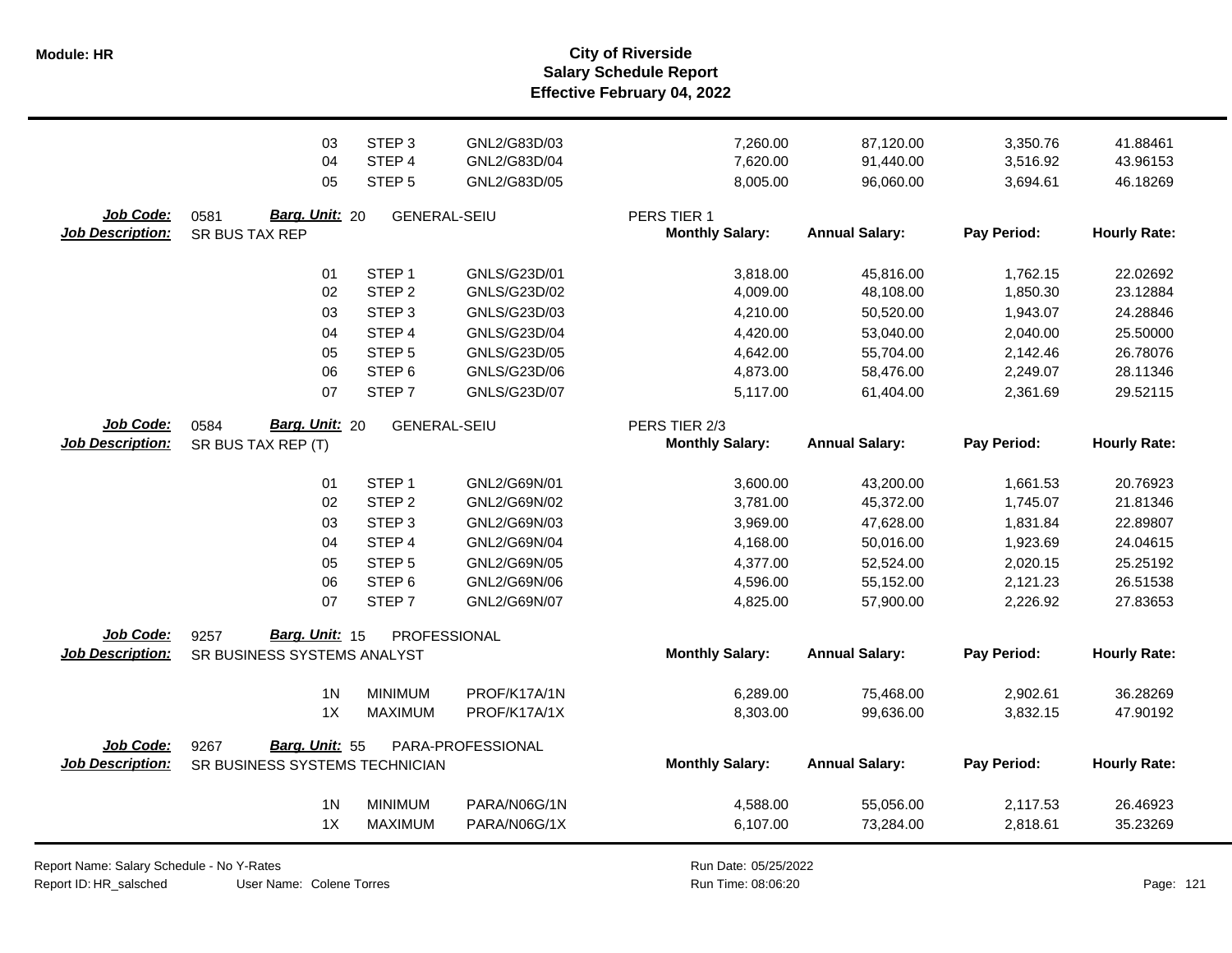| Job Code:               | Barg. Unit: 15<br>8622        | PROFESSIONAL                |                              |                        |                        |                      |                      |
|-------------------------|-------------------------------|-----------------------------|------------------------------|------------------------|------------------------|----------------------|----------------------|
| <b>Job Description:</b> | SR CLAIMS ADMR E              |                             |                              | <b>Monthly Salary:</b> | <b>Annual Salary:</b>  | Pay Period:          | <b>Hourly Rate:</b>  |
|                         | 1 <sub>N</sub>                | <b>MINIMUM</b>              | PROF/K15J/1N                 | 6,788.00               | 81,456.00              | 3,132.92             | 39.16153             |
|                         | 1X                            | <b>MAXIMUM</b>              | PROF/K15J/1X                 | 8,248.00               | 98,976.00              | 3,806.76             | 47.58461             |
| Job Code:               | Barg. Unit: 50<br>7460        | <b>SUPERVISORY</b>          |                              |                        |                        |                      |                      |
| <b>Job Description:</b> | SR CODE ENFORCEMENT OFF E     |                             |                              | <b>Monthly Salary:</b> | <b>Annual Salary:</b>  | Pay Period:          | <b>Hourly Rate:</b>  |
|                         |                               |                             |                              |                        |                        |                      |                      |
|                         | 1 <sub>N</sub>                | <b>MINIMUM</b>              | SUPV/U11C/1N                 | 6,518.00               | 78,216.00              | 3,008.30             | 37.60384             |
|                         | 1X                            | <b>MAXIMUM</b>              | SUPV/U11C/1X                 | 7,916.00               | 94,992.00              | 3,653.53             | 45.66923             |
|                         | 2N                            | <b>MERIT MIN</b>            | SUPV/U11C/2N                 | 7,916.00               | 94,992.00              | 3,653.53             | 45.66923             |
|                         | 2X                            | <b>MERIT MAX</b>            | SUPV/U11C/2X                 | 9,104.00               | 109,248.00             | 4,201.84             | 52.52307             |
| Job Code:               | <b>Barg. Unit: 20</b><br>9661 | GENERAL-SEIU                |                              | PERS TIER 1            |                        |                      |                      |
| <b>Job Description:</b> | <b>SR COMM TECH</b>           |                             |                              | <b>Monthly Salary:</b> | <b>Annual Salary:</b>  | Pay Period:          | <b>Hourly Rate:</b>  |
|                         | 01                            | STEP <sub>1</sub>           | GNLS/G29D/01                 | 4,420.00               | 53,040.00              | 2,040.00             | 25.50000             |
|                         | 02                            | STEP <sub>2</sub>           | GNLS/G29D/02                 | 4,640.00               | 55,680.00              | 2,141.53             | 26.76923             |
|                         | 03                            | STEP <sub>3</sub>           | GNLS/G29D/03                 | 4,874.00               | 58,488.00              | 2,249.53             | 28.11923             |
|                         | 04                            | STEP 4                      | GNLS/G29D/04                 | 5,115.00               | 61,380.00              | 2,360.76             | 29.50961             |
|                         | 05                            | STEP <sub>5</sub>           | GNLS/G29D/05                 | 5,376.00               | 64,512.00              | 2,481.23             | 31.01538             |
|                         | 06                            | STEP <sub>6</sub>           | GNLS/G29D/06                 | 5,641.00               | 67,692.00              | 2,603.53             | 32.54423             |
|                         | 07                            | STEP <sub>7</sub>           | GNLS/G29D/07                 | 5,924.00               | 71,088.00              | 2,734.15             | 34.17692             |
| Job Code:               | Barg. Unit: 20<br>9663        | <b>GENERAL-SEIU</b>         |                              | PERS TIER 2/3          |                        |                      |                      |
| <b>Job Description:</b> | SR COMM TECH (T)              |                             |                              | <b>Monthly Salary:</b> | <b>Annual Salary:</b>  | Pay Period:          | <b>Hourly Rate:</b>  |
|                         | 01                            | STEP <sub>1</sub>           | GNL2/G74M/01                 | 4,167.00               | 50,004.00              | 1,923.23             | 24.04038             |
|                         | 02                            | STEP <sub>2</sub>           | GNL2/G74M/02                 | 4,373.00               | 52,476.00              | 2,018.30             | 25.22884             |
|                         | 03                            | STEP <sub>3</sub>           | GNL2/G74M/03                 | 4,596.00               | 55,152.00              | 2,121.23             | 26.51538             |
|                         |                               |                             |                              |                        |                        |                      |                      |
|                         | 04<br>05                      | STEP 4<br>STEP <sub>5</sub> | GNL2/G74M/04<br>GNL2/G74M/05 | 4,821.00<br>5,065.00   | 57,852.00<br>60,780.00 | 2,225.07<br>2,337.69 | 27.81346<br>29.22115 |
|                         | 06                            | STEP <sub>6</sub>           | GNL2/G74M/06                 | 5,318.00               | 63,816.00              | 2,454.46             | 30.68076             |
|                         |                               |                             |                              |                        |                        |                      |                      |
|                         | 07                            | STEP <sub>7</sub>           | GNL2/G74M/07                 | 5,582.00               | 66,984.00              | 2,576.30             | 32.20384             |
|                         |                               |                             |                              |                        |                        |                      |                      |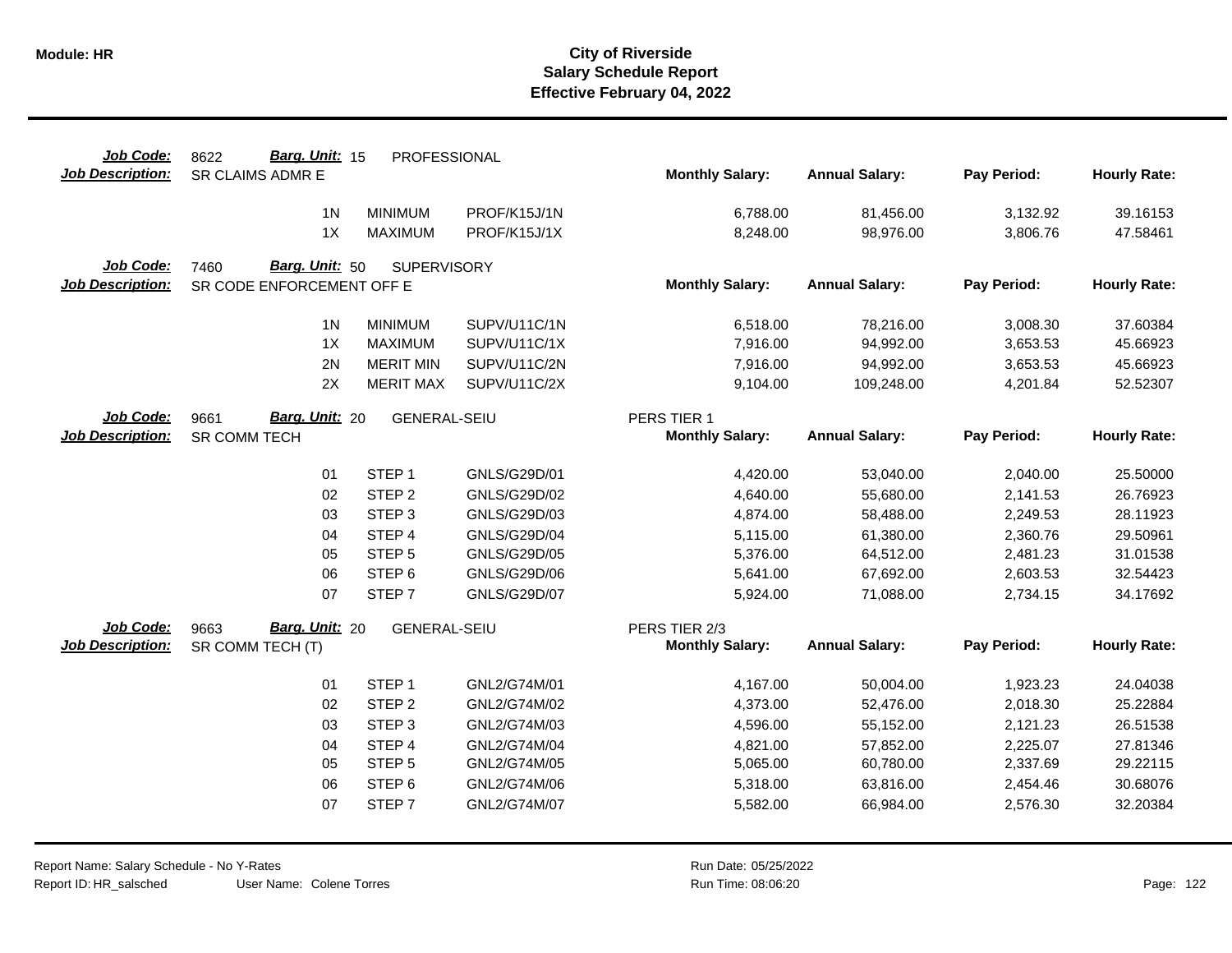| Job Code:<br><b>Job Description:</b> | <b>Barg. Unit: 20</b><br>7610<br>SR CONST INSP | <b>GENERAL-SEIU</b>                    |                              | PERS TIER 1<br><b>Monthly Salary:</b>   | <b>Annual Salary:</b>  | Pay Period:          | <b>Hourly Rate:</b>  |
|--------------------------------------|------------------------------------------------|----------------------------------------|------------------------------|-----------------------------------------|------------------------|----------------------|----------------------|
|                                      | 01                                             | STEP <sub>1</sub>                      | GNLS/G42B/01                 | 6,528.00                                | 78,336.00              | 3,012.92             | 37.66153             |
|                                      | 02                                             | STEP <sub>2</sub>                      | GNLS/G42B/02                 | 6,860.00                                | 82,320.00              | 3,166.15             | 39.57692             |
|                                      | 03                                             | STEP <sub>3</sub>                      | GNLS/G42B/03                 | 7,196.00                                | 86,352.00              | 3,321.23             | 41.51538             |
|                                      | 04                                             | STEP 4                                 | <b>GNLS/G42B/04</b>          | 7,559.00                                | 90,708.00              | 3,488.76             | 43.60961             |
|                                      | 05                                             | STEP <sub>5</sub>                      | <b>GNLS/G42B/05</b>          | 7,936.00                                | 95,232.00              | 3,662.76             | 45.78461             |
| Job Code:<br><b>Job Description:</b> | Barg. Unit: 20<br>7611<br>SR CONST INSP (T)    | <b>GENERAL-SEIU</b>                    |                              | PERS TIER 2/3<br><b>Monthly Salary:</b> | <b>Annual Salary:</b>  | Pay Period:          | <b>Hourly Rate:</b>  |
|                                      | 01                                             | STEP <sub>1</sub>                      | GNL2/G82A/01                 | 6,154.00                                | 73,848.00              | 2,840.30             | 35.50384             |
|                                      | 02                                             | STEP <sub>2</sub>                      | GNL2/G82A/02                 | 6,464.00                                | 77,568.00              | 2,983.38             | 37.29230             |
|                                      | 03                                             | STEP <sub>3</sub>                      | GNL2/G82A/03                 | 6,783.00                                | 81,396.00              | 3,130.61             | 39.13269             |
|                                      | 04                                             | STEP 4                                 | GNL2/G82A/04                 | 7,124.00                                | 85,488.00              | 3,288.00             | 41.10000             |
|                                      | 05                                             | STEP <sub>5</sub>                      | GNL2/G82A/05                 | 7,481.00                                | 89,772.00              | 3,452.76             | 43.15961             |
| Job Code:                            | Barg. Unit: 20<br>2880                         | <b>GENERAL-SEIU</b>                    |                              | PERS TIER 1                             |                        |                      |                      |
| <b>Job Description:</b>              | <b>SR CUSTODIAN</b>                            |                                        |                              | <b>Monthly Salary:</b>                  | <b>Annual Salary:</b>  | Pay Period:          | <b>Hourly Rate:</b>  |
|                                      |                                                |                                        |                              |                                         |                        |                      |                      |
|                                      | 01                                             | STEP <sub>1</sub>                      | GNLS/G19A/01                 | 3,634.00                                | 43,608.00              | 1,677.23             | 20.96538             |
|                                      | 02<br>03                                       | STEP <sub>2</sub><br>STEP <sub>3</sub> | GNLS/G19A/02<br>GNLS/G19A/03 | 3,827.00<br>4,009.00                    | 45,924.00<br>48,108.00 | 1,766.30<br>1,850.30 | 22.07884<br>23.12884 |
|                                      | 04                                             | STEP 4                                 | GNLS/G19A/04                 | 4,210.00                                | 50,520.00              | 1,943.07             | 24.28846             |
|                                      | 05                                             | STEP <sub>5</sub>                      | GNLS/G19A/05                 | 4,420.00                                | 53,040.00              | 2,040.00             | 25.50000             |
|                                      |                                                |                                        |                              |                                         |                        |                      |                      |
| Job Code:                            | Barg. Unit: 20<br>2881                         | <b>GENERAL-SEIU</b>                    |                              | PERS TIER 2/3                           |                        |                      |                      |
| <b>Job Description:</b>              | SR CUSTODIAN (T)                               |                                        |                              | <b>Monthly Salary:</b>                  | <b>Annual Salary:</b>  | Pay Period:          | <b>Hourly Rate:</b>  |
|                                      | 01                                             | STEP <sub>1</sub>                      | GNL2/G65A/01                 | 3,427.00                                | 41,124.00              | 1,581.69             | 19.77115             |
|                                      | 02                                             | STEP <sub>2</sub>                      | GNL2/G65A/02                 | 3,606.00                                | 43,272.00              | 1,664.30             | 20.80384             |
|                                      | 03                                             | STEP <sub>3</sub>                      | GNL2/G65A/03                 | 3,779.00                                | 45,348.00              | 1,744.15             | 21.80192             |
|                                      | 04                                             | STEP 4                                 | GNL2/G65A/04                 | 3,967.00                                | 47,604.00              | 1,830.92             | 22.88653             |
|                                      | 05                                             | STEP <sub>5</sub>                      | GNL2/G65A/05                 | 4,167.00                                | 50,004.00              | 1,923.23             | 24.04038             |
|                                      |                                                |                                        |                              |                                         |                        |                      |                      |

 $\overline{\phantom{0}}$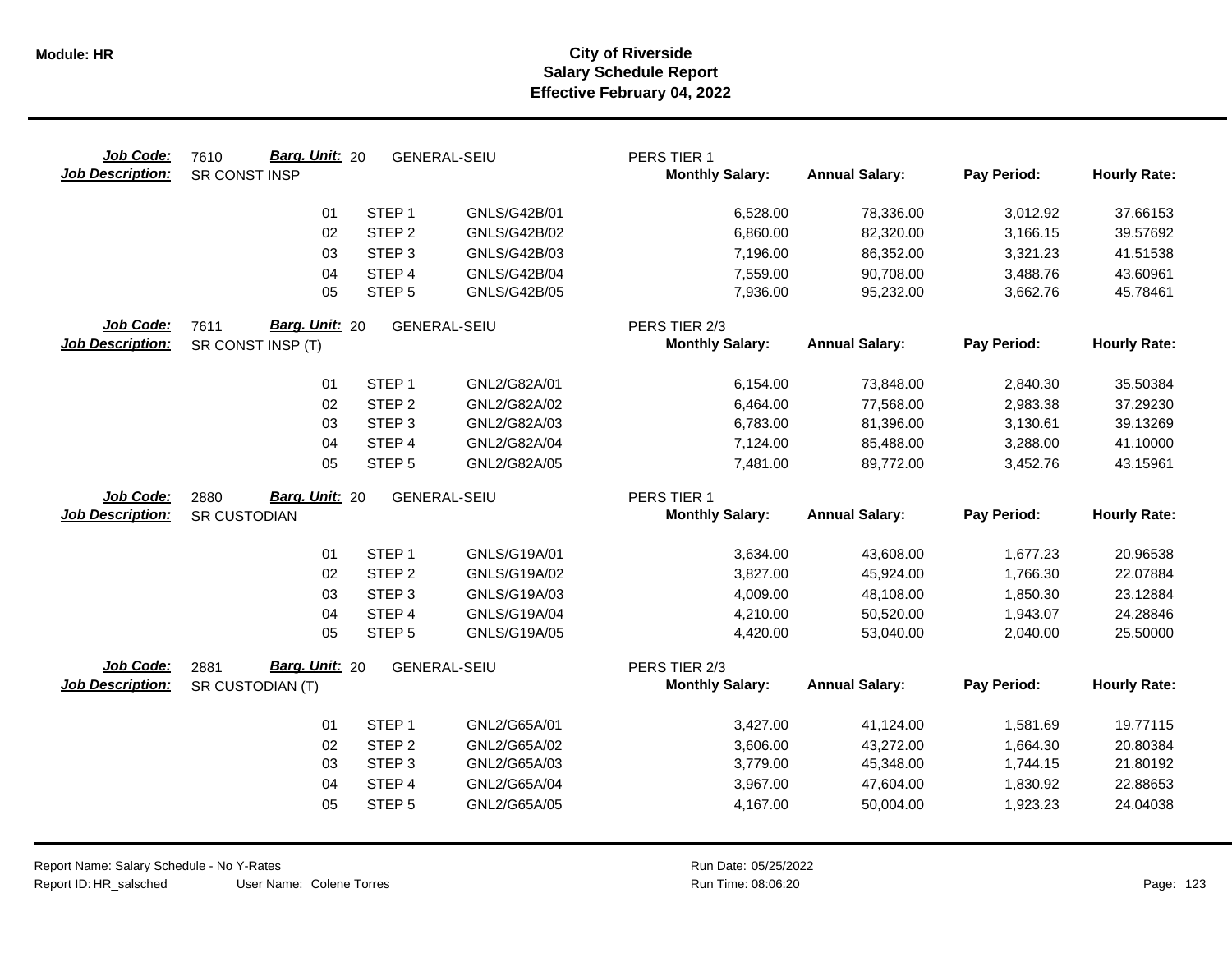| Job Code:               | Barg. Unit: 10<br>8923    | <b>MANAGEMENT</b>   |              |                        |                       |             |                     |
|-------------------------|---------------------------|---------------------|--------------|------------------------|-----------------------|-------------|---------------------|
| <b>Job Description:</b> | SR DEPUTY CITY ATTORNEY E |                     |              | <b>Monthly Salary:</b> | <b>Annual Salary:</b> | Pay Period: | <b>Hourly Rate:</b> |
|                         | 1 <sub>N</sub>            | <b>MINIMUM</b>      | MGTS/M75G/1N | 10,465.00              | 125,580.00            | 4,830.00    | 60.37500            |
|                         | 1X                        | <b>MAXIMUM</b>      | MGTS/M75G/1X | 14,025.00              | 168,300.00            | 6,473.07    | 80.91346            |
|                         | 2N                        | <b>MERIT MIN</b>    | MGTS/M75G/2N | 14,025.00              | 168,300.00            | 6,473.07    | 80.91346            |
|                         | 2X                        | <b>MERIT MAX</b>    | MGTS/M75G/2X | 16,128.00              | 193,536.00            | 7,443.69    | 93.04615            |
|                         |                           |                     |              |                        |                       |             |                     |
| Job Code:               | 7130<br>Barg. Unit: 15    | PROFESSIONAL        |              |                        |                       |             |                     |
| <b>Job Description:</b> | SR ENGR E                 |                     |              | <b>Monthly Salary:</b> | <b>Annual Salary:</b> | Pay Period: | <b>Hourly Rate:</b> |
|                         | 1 <sup>N</sup>            | <b>MINIMUM</b>      | PROF/K27B/1N | 9,285.00               | 111,420.00            | 4,285.38    | 53.56730            |
|                         | 1X                        | <b>MAXIMUM</b>      | PROF/K27B/1X | 11,285.00              | 135,420.00            | 5,208.46    | 65.10576            |
|                         | 2N                        | <b>MERIT MIN</b>    | PROF/K27B/2N | 11,285.00              | 135,420.00            | 5,208.46    | 65.10576            |
|                         | 2X                        | <b>MERIT MAX</b>    | PROF/K27B/2X | 12,978.00              | 155,736.00            | 5,989.84    | 74.87307            |
|                         |                           |                     |              |                        |                       |             |                     |
| Job Code:               | Barg. Unit: 20<br>6765    | <b>GENERAL-SEIU</b> |              | PERS TIER 1            |                       |             |                     |
| <b>Job Description:</b> | SR ENGRNG AIDE            |                     |              | <b>Monthly Salary:</b> | <b>Annual Salary:</b> | Pay Period: | <b>Hourly Rate:</b> |
|                         | 01                        | STEP <sub>1</sub>   | GNLS/G30B/01 | 4,509.00               | 54,108.00             | 2,081.07    | 26.01346            |
|                         | 02                        | STEP <sub>2</sub>   | GNLS/G30B/02 | 4,730.00               | 56,760.00             | 2,183.07    | 27.28846            |
|                         | 03                        | STEP <sub>3</sub>   | GNLS/G30B/03 | 4,969.00               | 59,628.00             | 2,293.38    | 28.66730            |
|                         | 04                        | STEP 4              | GNLS/G30B/04 | 5,211.00               | 62,532.00             | 2,405.07    | 30.06346            |
|                         | 05                        | STEP <sub>5</sub>   | GNLS/G30B/05 | 5,478.00               | 65,736.00             | 2,528.30    | 31.60384            |
|                         | 06                        | STEP <sub>6</sub>   | GNLS/G30B/06 | 5,751.00               | 69,012.00             | 2,654.30    | 33.17884            |
|                         | 07                        | STEP <sub>7</sub>   | GNLS/G30B/07 | 6,038.00               | 72,456.00             | 2,786.76    | 34.83461            |
| Job Code:               | Barg. Unit: 20<br>6766    | <b>GENERAL-SEIU</b> |              | PERS TIER 2/3          |                       |             |                     |
| <b>Job Description:</b> | SR ENGRNG AIDE (T)        |                     |              | <b>Monthly Salary:</b> | <b>Annual Salary:</b> | Pay Period: | <b>Hourly Rate:</b> |
|                         |                           |                     |              |                        |                       |             |                     |
|                         | 01                        | STEP <sub>1</sub>   | GNL2/G75M/01 | 4,248.00               | 50,976.00             | 1,960.61    | 24.50769            |
|                         | 02                        | STEP <sub>2</sub>   | GNL2/G75M/02 | 4,458.00               | 53,496.00             | 2,057.53    | 25.71923            |
|                         | 03                        | STEP <sub>3</sub>   | GNL2/G75M/03 | 4,682.00               | 56,184.00             | 2,160.92    | 27.01153            |
|                         | 04                        | STEP 4              | GNL2/G75M/04 | 4,912.00               | 58,944.00             | 2,267.07    | 28.33846            |
|                         | 05                        | STEP <sub>5</sub>   | GNL2/G75M/05 | 5,161.00               | 61,932.00             | 2,382.00    | 29.77500            |
|                         | 06                        | STEP <sub>6</sub>   | GNL2/G75M/06 | 5,418.00               | 65,016.00             | 2,500.61    | 31.25769            |

Report Name: Salary Schedule - No Y-Rates

Report ID: HR\_salsched

User Name: Colene Torres

Run Date: 05/25/2022 08:06:20 Colene Torres Run Time: Page: 124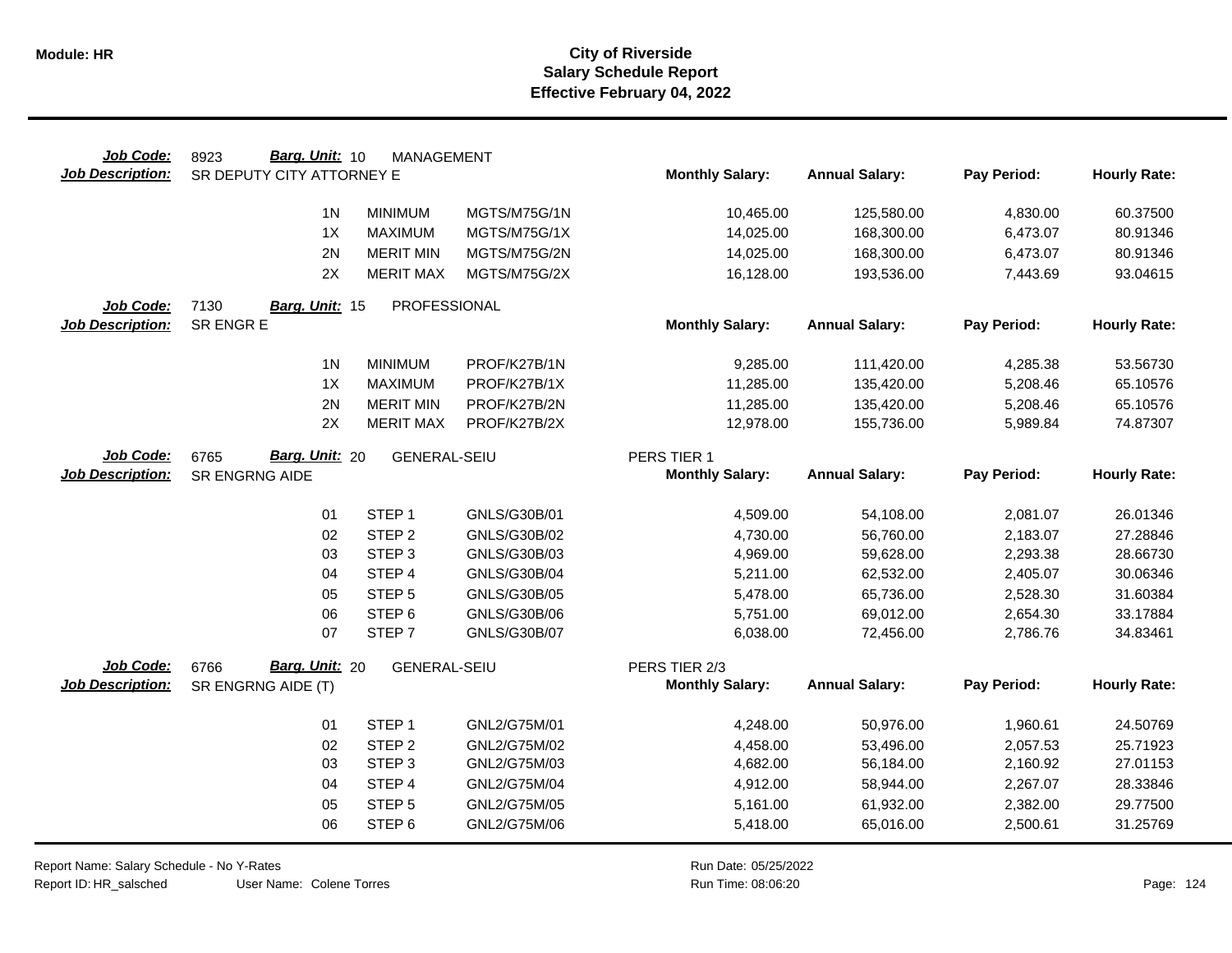|                         | 07                        | STEP 7              | GNL2/G75M/07      | 5,691.00               | 68,292.00             | 2,626.61    | 32.83269            |
|-------------------------|---------------------------|---------------------|-------------------|------------------------|-----------------------|-------------|---------------------|
| Job Code:               | 6885<br>Barg. Unit: 20    | <b>GENERAL-SEIU</b> |                   | PERS TIER 1            |                       |             |                     |
| <b>Job Description:</b> | SR ENGRNG TECH (CIVIL)    |                     |                   | <b>Monthly Salary:</b> | <b>Annual Salary:</b> | Pay Period: | <b>Hourly Rate:</b> |
|                         |                           |                     |                   |                        |                       |             |                     |
|                         | 01                        | STEP <sub>1</sub>   | GNLS/G48A/01      | 7,196.00               | 86,352.00             | 3,321.23    | 41.51538            |
|                         | 02                        | STEP <sub>2</sub>   | GNLS/G48A/02      | 7,559.00               | 90,708.00             | 3,488.76    | 43.60961            |
|                         | 03                        | STEP <sub>3</sub>   | GNLS/G48A/03      | 7,936.00               | 95,232.00             | 3,662.76    | 45.78461            |
|                         | 04                        | STEP 4              | GNLS/G48A/04      | 8,336.00               | 100,032.00            | 3,847.38    | 48.09230            |
|                         | 05                        | STEP <sub>5</sub>   | GNLS/G48A/05      | 8,753.00               | 105,036.00            | 4,039.84    | 50.49807            |
| Job Code:               | Barg. Unit: 20<br>6886    | <b>GENERAL-SEIU</b> |                   | PERS TIER 2/3          |                       |             |                     |
| <b>Job Description:</b> | SR ENGRNG TECH (CIVIL)(T) |                     |                   | <b>Monthly Salary:</b> | <b>Annual Salary:</b> | Pay Period: | <b>Hourly Rate:</b> |
|                         | 01                        | STEP <sub>1</sub>   | GNL2/G83G/01      | 6,783.00               | 81,396.00             | 3,130.61    | 39.13269            |
|                         | 02                        | STEP <sub>2</sub>   | GNL2/G83G/02      | 7,124.00               | 85,488.00             | 3,288.00    | 41.10000            |
|                         | 03                        | STEP <sub>3</sub>   | GNL2/G83G/03      | 7,481.00               | 89,772.00             | 3,452.76    | 43.15961            |
|                         | 04                        | STEP <sub>4</sub>   | GNL2/G83G/04      | 7,858.00               | 94,296.00             | 3,626.76    | 45.33461            |
|                         | 05                        | STEP <sub>5</sub>   | GNL2/G83G/05      | 8,250.00               | 99,000.00             | 3,807.69    | 47.59615            |
| Job Code:               | 7675<br>Barg. Unit: 55    |                     | PARA-PROFESSIONAL |                        |                       |             |                     |
| <b>Job Description:</b> | SR ENV COMPL INSP N       |                     |                   | <b>Monthly Salary:</b> | <b>Annual Salary:</b> | Pay Period: | <b>Hourly Rate:</b> |
|                         |                           |                     |                   |                        |                       |             |                     |
|                         | 1 <sub>N</sub>            | <b>MINIMUM</b>      | PARA/N11F/1N      | 7,074.00               | 84,888.00             | 3,264.92    | 40.81153            |
|                         | 1X                        | <b>MAXIMUM</b>      | PARA/N11F/1X      | 8,603.00               | 103,236.00            | 3,970.61    | 49.63269            |
|                         | 2N                        | <b>MERIT MIN</b>    | PARA/N11F/2N      | 8,603.00               | 103,236.00            | 3,970.61    | 49.63269            |
|                         | 2X                        | <b>MERIT MAX</b>    | PARA/N11F/2X      | 9,894.00               | 118,728.00            | 4,566.46    | 57.08076            |
| Job Code:               | Barg. Unit: 10<br>3365    | <b>MANAGEMENT</b>   |                   |                        |                       |             |                     |
| <b>Job Description:</b> | SR FIELD SERV OPERS MGR   |                     |                   | <b>Monthly Salary:</b> | <b>Annual Salary:</b> | Pay Period: | <b>Hourly Rate:</b> |
|                         | 1 <sub>N</sub>            | <b>MINIMUM</b>      | MGTS/M84C/1N      | 10,876.00              | 130,512.00            | 5,019.69    | 62.74615            |
|                         | 1X                        | <b>MAXIMUM</b>      | MGTS/M84C/1X      | 13,225.00              | 158,700.00            | 6,103.84    | 76.29807            |
|                         | 2N                        | <b>MERIT MIN</b>    | MGTS/M84C/2N      | 13,225.00              | 158,700.00            | 6,103.84    | 76.29807            |
|                         | 2X                        | <b>MERIT MAX</b>    | MGTS/M84C/2X      | 15,209.00              | 182,508.00            | 7,019.53    | 87.74423            |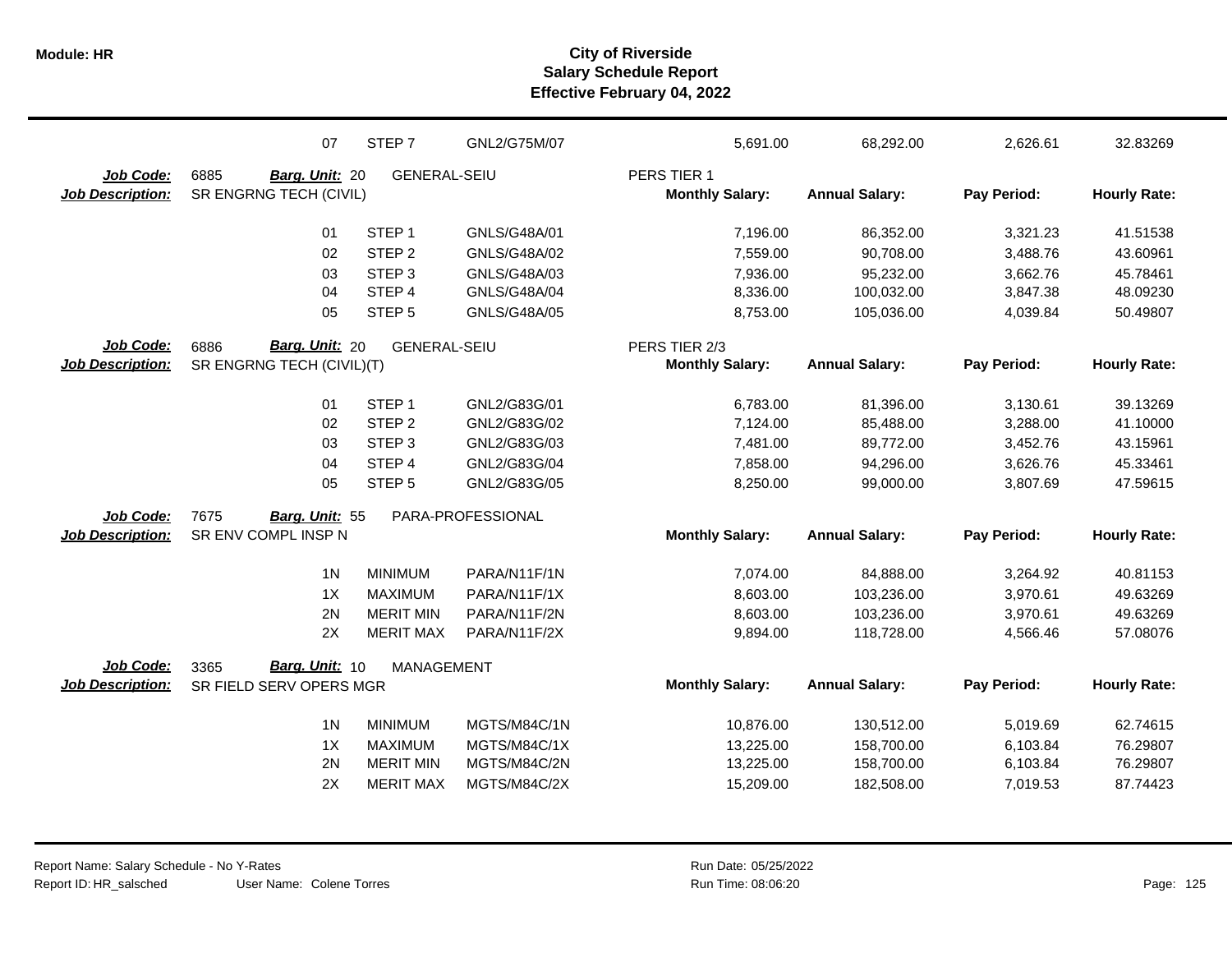| Job Code:<br><b>Job Description:</b> | Barg. Unit: 15<br>8303<br><b>SR FINANCIAL ANALYST</b> | PROFESSIONAL        |                     | <b>Monthly Salary:</b> | <b>Annual Salary:</b> | Pay Period: | <b>Hourly Rate:</b> |
|--------------------------------------|-------------------------------------------------------|---------------------|---------------------|------------------------|-----------------------|-------------|---------------------|
|                                      |                                                       |                     |                     |                        |                       |             |                     |
|                                      | 1 <sub>N</sub>                                        | <b>MINIMUM</b>      | PROF/K15H/1N        | 6,112.00               | 73,344.00             | 2,820.92    | 35.26153            |
|                                      | 1X                                                    | <b>MAXIMUM</b>      | PROF/K15H/1X        | 9,010.00               | 108,120.00            | 4,158.46    | 51.98076            |
| Job Code:                            | Barg. Unit: 20<br>7780                                | <b>GENERAL-SEIU</b> |                     | PERS TIER 1            |                       |             |                     |
| <b>Job Description:</b>              | SR FIRE SAFETY INSP                                   |                     |                     | <b>Monthly Salary:</b> | <b>Annual Salary:</b> | Pay Period: | <b>Hourly Rate:</b> |
|                                      | 01                                                    | STEP <sub>1</sub>   | GNLS/G42B/01        | 6,528.00               | 78,336.00             | 3,012.92    | 37.66153            |
|                                      | 02                                                    | STEP <sub>2</sub>   | <b>GNLS/G42B/02</b> | 6,860.00               | 82,320.00             | 3,166.15    | 39.57692            |
|                                      | 03                                                    | STEP <sub>3</sub>   | GNLS/G42B/03        | 7,196.00               | 86,352.00             | 3,321.23    | 41.51538            |
|                                      | 04                                                    | STEP 4              | GNLS/G42B/04        | 7,559.00               | 90,708.00             | 3,488.76    | 43.60961            |
|                                      | 05                                                    | STEP <sub>5</sub>   | <b>GNLS/G42B/05</b> | 7,936.00               | 95,232.00             | 3,662.76    | 45.78461            |
| Job Code:                            | 7781<br>Barg. Unit: 20                                | <b>GENERAL-SEIU</b> |                     | PERS TIER 2/3          |                       |             |                     |
| <b>Job Description:</b>              | SR FIRE SAFETY INSP (T)                               |                     |                     | <b>Monthly Salary:</b> | <b>Annual Salary:</b> | Pay Period: | <b>Hourly Rate:</b> |
|                                      | 01                                                    | STEP <sub>1</sub>   | GNL2/G82A/01        | 6,154.00               | 73,848.00             | 2,840.30    | 35.50384            |
|                                      | 02                                                    | STEP <sub>2</sub>   | GNL2/G82A/02        | 6,464.00               | 77,568.00             | 2,983.38    | 37.29230            |
|                                      | 03                                                    | STEP <sub>3</sub>   | GNL2/G82A/03        | 6,783.00               | 81,396.00             | 3,130.61    | 39.13269            |
|                                      | 04                                                    | STEP 4              | GNL2/G82A/04        | 7,124.00               | 85,488.00             | 3,288.00    | 41.10000            |
|                                      | 05                                                    | STEP <sub>5</sub>   | GNL2/G82A/05        | 7,481.00               | 89,772.00             | 3,452.76    | 43.15961            |
| Job Code:                            | <b>Barg. Unit: 20</b><br>2615                         | <b>GENERAL-SEIU</b> |                     | PERS TIER 1            |                       |             |                     |
| <b>Job Description:</b>              | SR FORENSIC SPECIALIST                                |                     |                     | <b>Monthly Salary:</b> | <b>Annual Salary:</b> | Pay Period: | <b>Hourly Rate:</b> |
|                                      | 01                                                    | STEP <sub>1</sub>   | GNLS/G39E/01        | 6,058.00               | 72,696.00             | 2,796.00    | 34.95000            |
|                                      | 02                                                    | STEP <sub>2</sub>   | GNLS/G39E/02        | 6,361.00               | 76,332.00             | 2,935.84    | 36.69807            |
|                                      | 03                                                    | STEP <sub>3</sub>   | GNLS/G39E/03        | 6,679.00               | 80,148.00             | 3,082.61    | 38.53269            |
|                                      | 04                                                    | STEP 4              | GNLS/G39E/04        | 7,012.00               | 84,144.00             | 3,236.30    | 40.45384            |
|                                      | 05                                                    | STEP <sub>5</sub>   | GNLS/G39E/05        | 7,362.00               | 88,344.00             | 3,397.84    | 42.47307            |
| Job Code:                            | 2616<br>Barg. Unit: 20                                | <b>GENERAL-SEIU</b> |                     | PERS TIER 2/3          |                       |             |                     |
| <b>Job Description:</b>              | SR FORENSIC SPECIALIST (T)                            |                     |                     | <b>Monthly Salary:</b> | <b>Annual Salary:</b> | Pay Period: | <b>Hourly Rate:</b> |

Report Name: Salary Schedule - No Y-Rates Report ID: HR\_salsched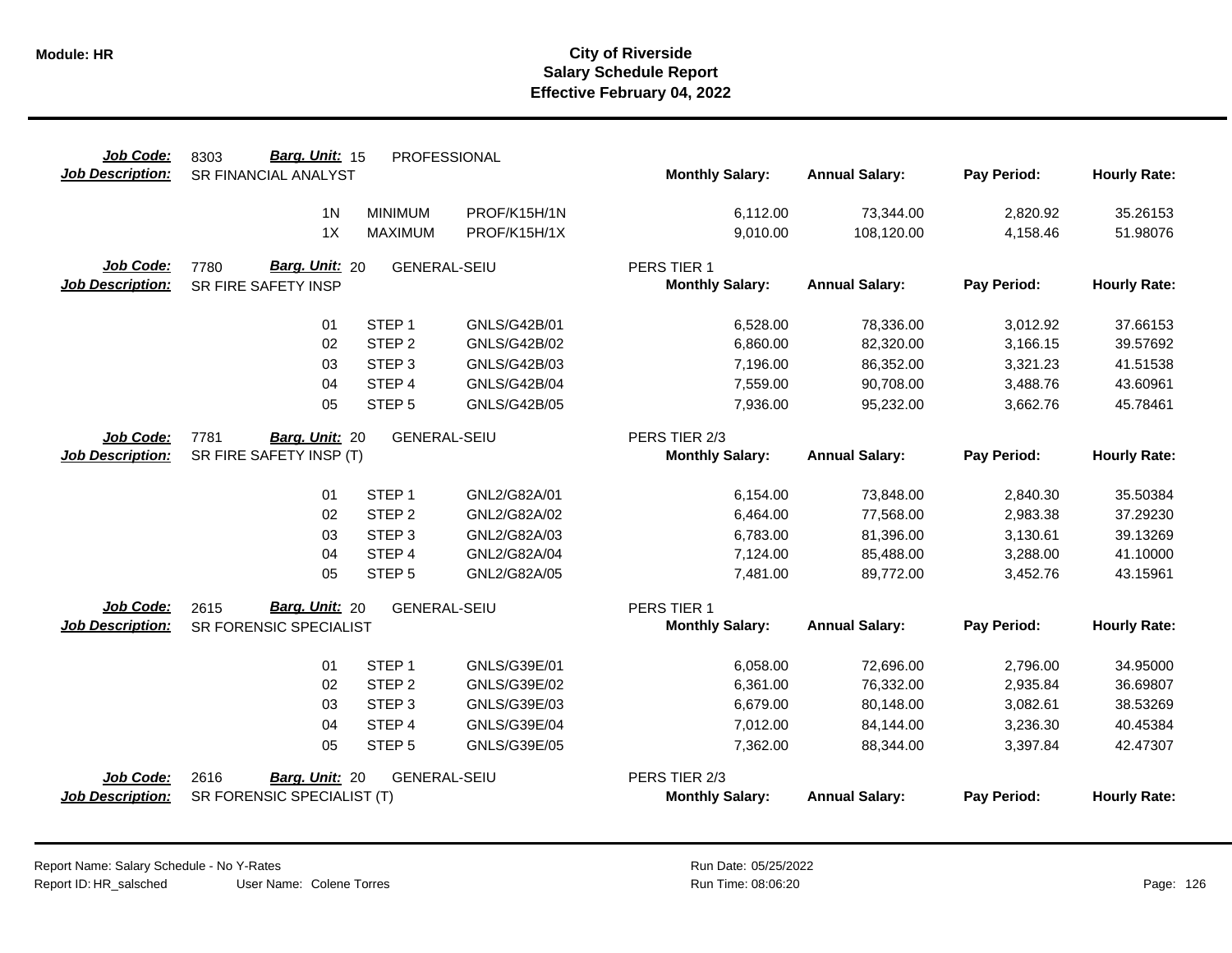|                         | 01                             | STEP <sub>1</sub>   | GNL2/G80H/01 | 5,708.00               | 68,496.00             | 2,634.46    | 32.93076            |
|-------------------------|--------------------------------|---------------------|--------------|------------------------|-----------------------|-------------|---------------------|
|                         | 02                             | STEP <sub>2</sub>   | GNL2/G80H/02 | 5,994.00               | 71,928.00             | 2,766.46    | 34.58076            |
|                         | 03                             | STEP <sub>3</sub>   | GNL2/G80H/03 | 6,294.00               | 75,528.00             | 2,904.92    | 36.31153            |
|                         | 04                             | STEP 4              | GNL2/G80H/04 | 6,608.00               | 79,296.00             | 3,049.84    | 38.12307            |
|                         | 05                             | STEP <sub>5</sub>   | GNL2/G80H/05 | 6,939.00               | 83,268.00             | 3,202.61    | 40.03269            |
|                         |                                |                     |              |                        |                       |             |                     |
| Job Code:               | 9264<br>Barg. Unit: 15         | PROFESSIONAL        |              |                        |                       |             |                     |
| <b>Job Description:</b> | SR GEOGRAPHIC INFO SYS ANALYST |                     |              | <b>Monthly Salary:</b> | <b>Annual Salary:</b> | Pay Period: | <b>Hourly Rate:</b> |
|                         |                                |                     |              |                        |                       |             |                     |
|                         | 1 <sub>N</sub>                 | <b>MINIMUM</b>      | PROF/K17B/1N | 6,842.00               | 82,104.00             | 3,157.84    | 39.47307            |
|                         | 1X                             | <b>MAXIMUM</b>      | PROF/K17B/1X | 9,110.00               | 109,320.00            | 4,204.61    | 52.55769            |
| Job Code:               | Barg. Unit: 20<br>7801         | <b>GENERAL-SEIU</b> |              | PERS TIER 1            |                       |             |                     |
| <b>Job Description:</b> | <b>SR GRAPHICS TECH</b>        |                     |              | <b>Monthly Salary:</b> | <b>Annual Salary:</b> | Pay Period: | <b>Hourly Rate:</b> |
|                         |                                |                     |              |                        |                       |             |                     |
|                         | 01                             | STEP <sub>1</sub>   | GNLS/G24C/01 | 3,911.00               | 46,932.00             | 1,805.07    | 22.56346            |
|                         | 02                             | STEP <sub>2</sub>   | GNLS/G24C/02 | 4,109.00               | 49,308.00             | 1,896.46    | 23.70576            |
|                         | 03                             | STEP <sub>3</sub>   | GNLS/G24C/03 | 4,311.00               | 51,732.00             | 1,989.69    | 24.87115            |
|                         | 04                             | STEP <sub>4</sub>   | GNLS/G24C/04 | 4,525.00               | 54,300.00             | 2,088.46    | 26.10576            |
|                         | 05                             | STEP <sub>5</sub>   | GNLS/G24C/05 | 4,752.00               | 57,024.00             | 2,193.23    | 27.41538            |
|                         | 06                             | STEP <sub>6</sub>   | GNLS/G24C/06 | 4,988.00               | 59,856.00             | 2,302.15    | 28.77692            |
|                         | 07                             | STEP <sub>7</sub>   | GNLS/G24C/07 | 5,241.00               | 62,892.00             | 2,418.92    | 30.23653            |
|                         |                                |                     |              |                        |                       |             |                     |
| Job Code:               | Barg. Unit: 20<br>7805         | <b>GENERAL-SEIU</b> |              | PERS TIER 2/3          | <b>Annual Salary:</b> | Pay Period: | <b>Hourly Rate:</b> |
| Job Description:        | SR GRAPHICS TECH (T)           |                     |              | <b>Monthly Salary:</b> |                       |             |                     |
|                         | 01                             | STEP <sub>1</sub>   | GNL2/G70G/01 | 3,686.00               | 44,232.00             | 1,701.23    | 21.26538            |
|                         | 02                             | STEP <sub>2</sub>   | GNL2/G70G/02 | 3,872.00               | 46,464.00             | 1,787.07    | 22.33846            |
|                         | 03                             | STEP <sub>3</sub>   | GNL2/G70G/03 | 4,064.00               | 48,768.00             | 1,875.69    | 23.44615            |
|                         | 04                             | STEP <sub>4</sub>   | GNL2/G70G/04 | 4,266.00               | 51,192.00             | 1,968.92    | 24.61153            |
|                         | 05                             | STEP <sub>5</sub>   | GNL2/G70G/05 | 4,478.00               | 53,736.00             | 2,066.76    | 25.83461            |
|                         | 06                             | STEP <sub>6</sub>   | GNL2/G70G/06 | 4,701.00               | 56,412.00             | 2,169.69    | 27.12115            |
|                         | 07                             | STEP <sub>7</sub>   | GNL2/G70G/07 | 4,939.00               | 59,268.00             | 2,279.53    | 28.49423            |
|                         |                                |                     |              |                        |                       |             |                     |
| Job Code:               | Barg. Unit: 15<br>8720         | PROFESSIONAL        |              |                        |                       |             |                     |
| <b>Job Description:</b> | SR HUM RES ANALYST E           |                     |              | <b>Monthly Salary:</b> | <b>Annual Salary:</b> | Pay Period: | <b>Hourly Rate:</b> |
|                         |                                |                     |              |                        |                       |             |                     |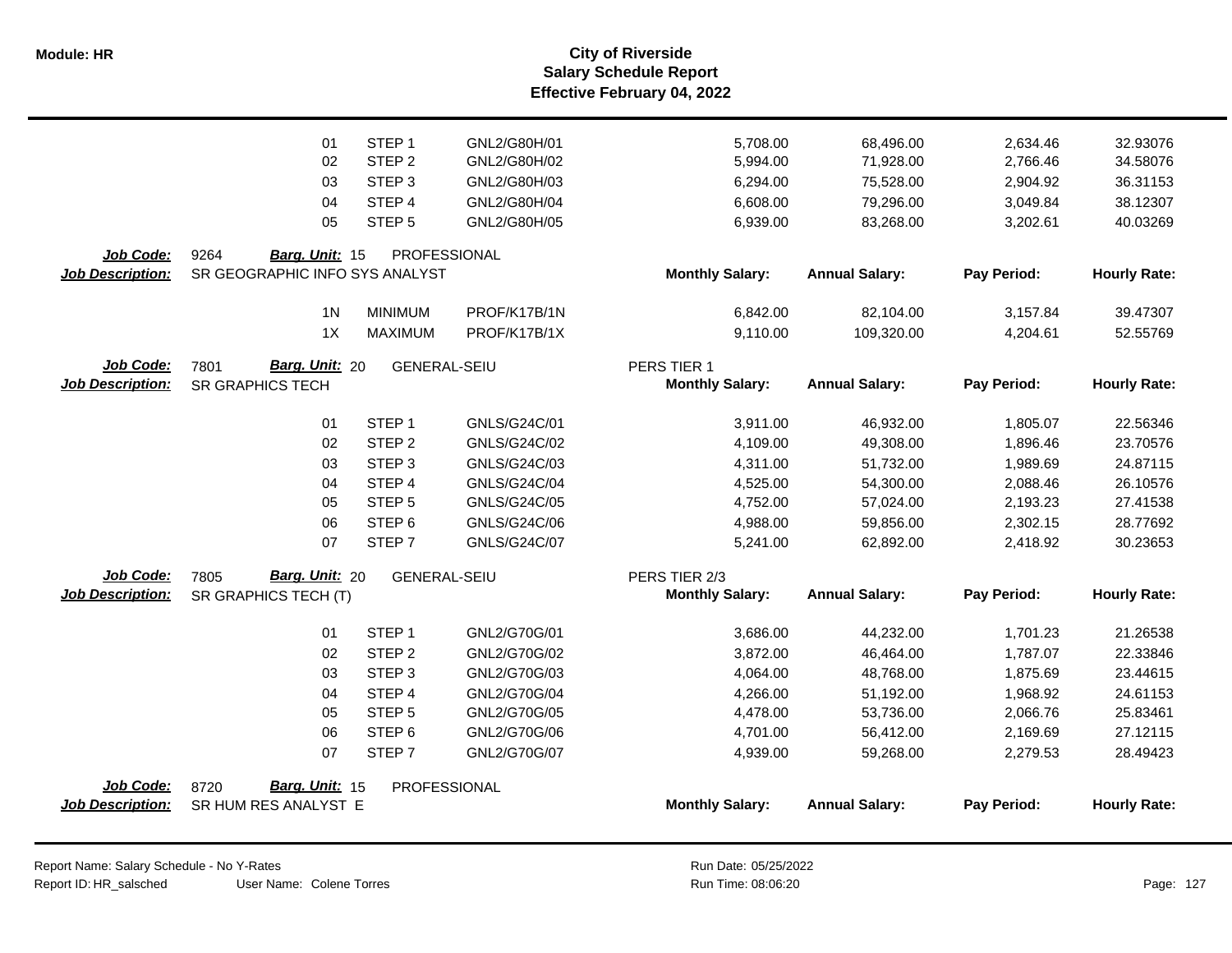|                                             | 1 <sub>N</sub>                                         | <b>MINIMUM</b>      | PROF/K18D/1N      | 6,226.00                                | 74,712.00             | 2,873.53    | 35.91923            |
|---------------------------------------------|--------------------------------------------------------|---------------------|-------------------|-----------------------------------------|-----------------------|-------------|---------------------|
|                                             | 1X                                                     | <b>MAXIMUM</b>      | PROF/K18D/1X      | 8,343.00                                | 100,116.00            | 3,850.61    | 48.13269            |
|                                             | 2N                                                     | <b>MERIT MIN</b>    | PROF/K18D/2N      | 8,343.00                                | 100,116.00            | 3,850.61    | 48.13269            |
|                                             | 2X                                                     | <b>MERIT MAX</b>    | PROF/K18D/2X      | 9,593.00                                | 115,116.00            | 4,427.53    | 55.34423            |
| <b>Job Code:</b><br><b>Job Description:</b> | Barg. Unit: 15<br>9253<br>SR INNOVATION & TECH ANALYST | PROFESSIONAL        |                   | <b>Monthly Salary:</b>                  | <b>Annual Salary:</b> | Pay Period: | <b>Hourly Rate:</b> |
|                                             | 1 <sub>N</sub>                                         | <b>MINIMUM</b>      | PROF/K19A/1N      | 7,409.00                                | 88,908.00             | 3,419.53    | 42.74423            |
|                                             | 1X                                                     | <b>MAXIMUM</b>      | PROF/K19A/1X      | 9,890.00                                | 118,680.00            | 4,564.61    | 57.05769            |
| Job Code:<br><b>Job Description:</b>        | Barg. Unit: 55<br>9249<br>SR INNOVATION & TECH TECH    |                     | PARA-PROFESSIONAL | <b>Monthly Salary:</b>                  | <b>Annual Salary:</b> | Pay Period: | <b>Hourly Rate:</b> |
|                                             | 1 <sub>N</sub>                                         | <b>MINIMUM</b>      | PARA/N11G/1N      | 5,672.00                                | 68,064.00             | 2,617.84    | 32.72307            |
|                                             | 1X                                                     | <b>MAXIMUM</b>      | PARA/N11G/1X      | 7,489.00                                | 89,868.00             | 3,456.46    | 43.20576            |
| Job Code:<br><b>Job Description:</b>        | Barg. Unit: 20<br>5240<br>SR INSTRUMENT TECH           | <b>GENERAL-SEIU</b> |                   | PERS TIER 1<br><b>Monthly Salary:</b>   | <b>Annual Salary:</b> | Pay Period: | <b>Hourly Rate:</b> |
|                                             | 01                                                     | STEP <sub>1</sub>   | GNLS/G42H/01      | 7,173.00                                | 86,076.00             | 3,310.61    | 41.38269            |
|                                             | 02                                                     | STEP <sub>2</sub>   | GNLS/G42H/02      | 7,534.00                                | 90,408.00             | 3,477.23    | 43.46538            |
|                                             | 03                                                     | STEP <sub>3</sub>   | GNLS/G42H/03      | 7,908.00                                | 94,896.00             | 3,649.84    | 45.62307            |
|                                             | 04                                                     | STEP 4              | GNLS/G42H/04      | 8,303.00                                | 99,636.00             | 3,832.15    | 47.90192            |
|                                             | 05                                                     | STEP <sub>5</sub>   | GNLS/G42H/05      | 8.719.00                                | 104,628.00            | 4,024.15    | 50.30192            |
| Job Code:<br><b>Job Description:</b>        | Barg. Unit: 20<br>5241<br>SR INSTRUMENT TECH (T)       | <b>GENERAL-SEIU</b> |                   | PERS TIER 2/3<br><b>Monthly Salary:</b> | <b>Annual Salary:</b> | Pay Period: | <b>Hourly Rate:</b> |
|                                             | 01                                                     | STEP <sub>1</sub>   | GNL2/G82E/01      | 6,762.00                                | 81,144.00             | 3,120.92    | 39.01153            |
|                                             | 02                                                     | STEP <sub>2</sub>   | GNL2/G82E/02      | 7,099.00                                | 85,188.00             | 3,276.46    | 40.95576            |
|                                             | 03                                                     | STEP <sub>3</sub>   | GNL2/G82E/03      | 7,452.00                                | 89,424.00             | 3,439.38    | 42.99230            |
|                                             | 04                                                     | STEP <sub>4</sub>   | GNL2/G82E/04      | 7,827.00                                | 93,924.00             | 3,612.46    | 45.15576            |
|                                             | 05                                                     | STEP <sub>5</sub>   | GNL2/G82E/05      | 8,218.00                                | 98,616.00             | 3,792.92    | 47.41153            |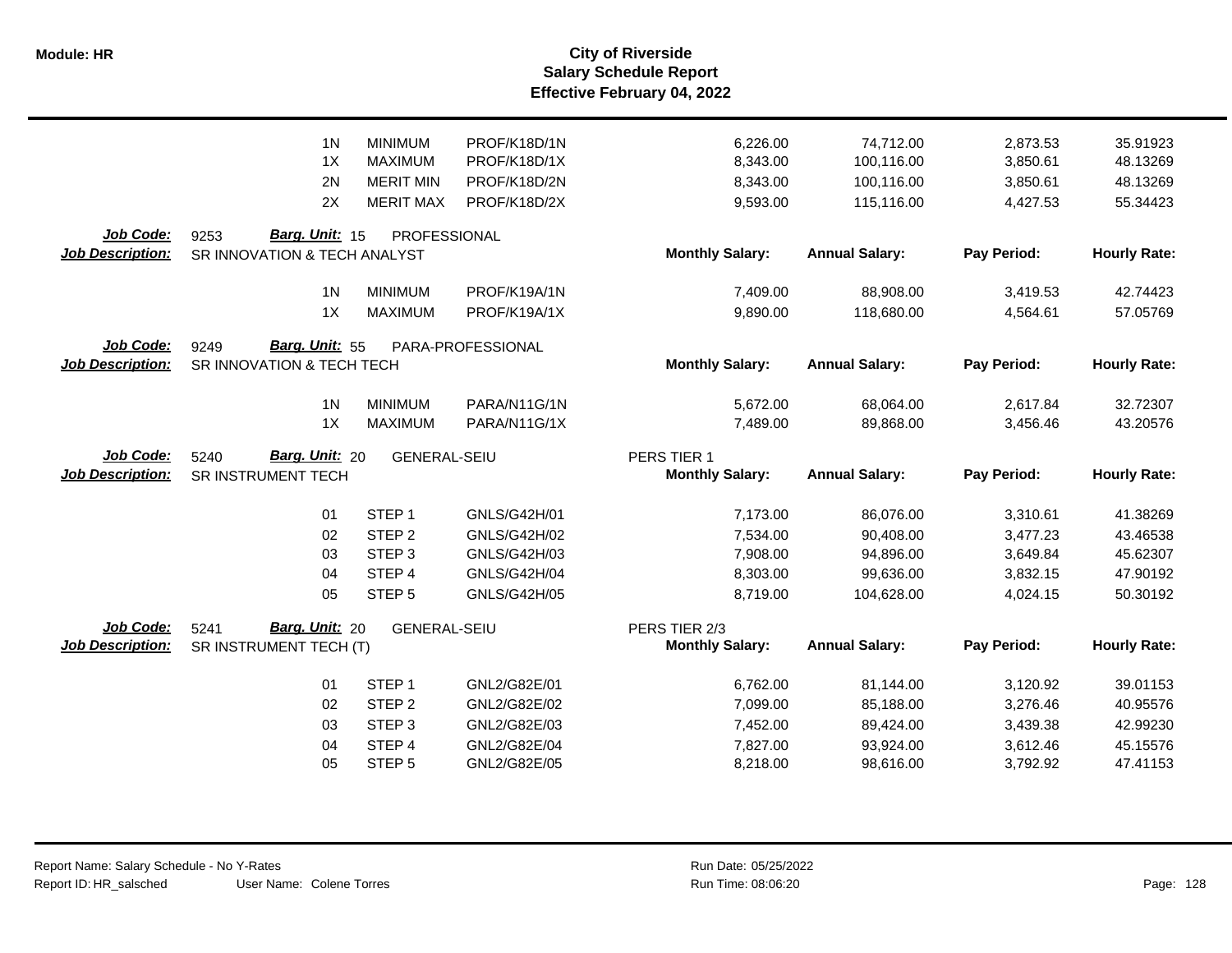| Job Code:               | Barg. Unit: 15<br>8313     | PROFESSIONAL        |                     |                        |                       |             |                     |
|-------------------------|----------------------------|---------------------|---------------------|------------------------|-----------------------|-------------|---------------------|
| <b>Job Description:</b> | SR INTERNAL AUDITOR E      |                     |                     | <b>Monthly Salary:</b> | <b>Annual Salary:</b> | Pay Period: | <b>Hourly Rate:</b> |
|                         | 1 <sub>N</sub>             | <b>MINIMUM</b>      | PROF/K25A/1N        | 7,641.00               | 91,692.00             | 3,526.61    | 44.08269            |
|                         | 1X                         | <b>MAXIMUM</b>      | PROF/K25A/1X        | 10,240.00              | 122,880.00            | 4,726.15    | 59.07692            |
|                         | 2N                         | <b>MERIT MIN</b>    | PROF/K25A/2N        | 10,240.00              | 122,880.00            | 4,726.15    | 59.07692            |
|                         | 2X                         | <b>MERIT MAX</b>    | PROF/K25A/2X        | 11,774.00              | 141,288.00            | 5,434.15    | 67.92692            |
| Job Code:               | 1150<br>Barg. Unit: 20     | <b>GENERAL-SEIU</b> |                     | PERS TIER 1            |                       |             |                     |
| <b>Job Description:</b> | SR INVENTORY CONT SPEC     |                     |                     | <b>Monthly Salary:</b> | <b>Annual Salary:</b> | Pay Period: | <b>Hourly Rate:</b> |
|                         |                            |                     |                     |                        |                       |             |                     |
|                         | 01                         | STEP <sub>1</sub>   | <b>GNLS/G27D/01</b> | 4,210.00               | 50,520.00             | 1,943.07    | 24.28846            |
|                         | 02                         | STEP <sub>2</sub>   | <b>GNLS/G27D/02</b> | 4,420.00               | 53,040.00             | 2,040.00    | 25.50000            |
|                         | 03                         | STEP <sub>3</sub>   | GNLS/G27D/03        | 4,640.00               | 55,680.00             | 2,141.53    | 26.76923            |
|                         | 04                         | STEP <sub>4</sub>   | <b>GNLS/G27D/04</b> | 4,874.00               | 58,488.00             | 2,249.53    | 28.11923            |
|                         | 05                         | STEP <sub>5</sub>   | <b>GNLS/G27D/05</b> | 5,115.00               | 61,380.00             | 2,360.76    | 29.50961            |
|                         | 06                         | STEP <sub>6</sub>   | <b>GNLS/G27D/06</b> | 5,376.00               | 64,512.00             | 2,481.23    | 31.01538            |
|                         | 07                         | STEP <sub>7</sub>   | <b>GNLS/G27D/07</b> | 5,641.00               | 67,692.00             | 2,603.53    | 32.54423            |
| Job Code:               | 1151<br>Barg. Unit: 20     | <b>GENERAL-SEIU</b> |                     | PERS TIER 2/3          |                       |             |                     |
| <b>Job Description:</b> | SR INVENTORY CONT SPEC (T) |                     |                     | <b>Monthly Salary:</b> | <b>Annual Salary:</b> | Pay Period: | <b>Hourly Rate:</b> |
|                         | 01                         | STEP <sub>1</sub>   | GNL2/G73D/01        | 3,967.00               | 47,604.00             | 1,830.92    | 22.88653            |
|                         | 02                         | STEP <sub>2</sub>   | GNL2/G73D/02        | 4,167.00               | 50,004.00             | 1,923.23    | 24.04038            |
|                         | 03                         | STEP <sub>3</sub>   | GNL2/G73D/03        | 4,373.00               | 52,476.00             | 2,018.30    | 25.22884            |
|                         | 04                         | STEP 4              | GNL2/G73D/04        | 4,596.00               | 55,152.00             | 2,121.23    | 26.51538            |
|                         | 05                         | STEP <sub>5</sub>   | GNL2/G73D/05        | 4,821.00               | 57,852.00             | 2,225.07    | 27.81346            |
|                         | 06                         | STEP <sub>6</sub>   | GNL2/G73D/06        | 5,065.00               | 60,780.00             | 2,337.69    | 29.22115            |
|                         | 07                         | STEP <sub>7</sub>   | GNL2/G73D/07        | 5,318.00               | 63,816.00             | 2,454.46    | 30.68076            |
|                         |                            |                     |                     |                        |                       |             |                     |
| Job Code:               | 6800<br>Barg. Unit: 20     | <b>GENERAL-SEIU</b> |                     | PERS TIER 1            |                       |             |                     |
| <b>Job Description:</b> | SR LAND RECORDS TECH       |                     |                     | <b>Monthly Salary:</b> | <b>Annual Salary:</b> | Pay Period: | <b>Hourly Rate:</b> |
|                         |                            |                     |                     |                        |                       |             |                     |
|                         | 01                         | STEP <sub>1</sub>   | GNLS/G42B/01        | 6,528.00               | 78,336.00             | 3,012.92    | 37.66153            |
|                         | 02                         | STEP <sub>2</sub>   | GNLS/G42B/02        | 6,860.00               | 82,320.00             | 3,166.15    | 39.57692            |

Report Name: Salary Schedule - No Y-Rates

Run Date: 05/25/2022 08:06:20 Colene Torres Run Time: Page: 129

 $\overline{\phantom{0}}$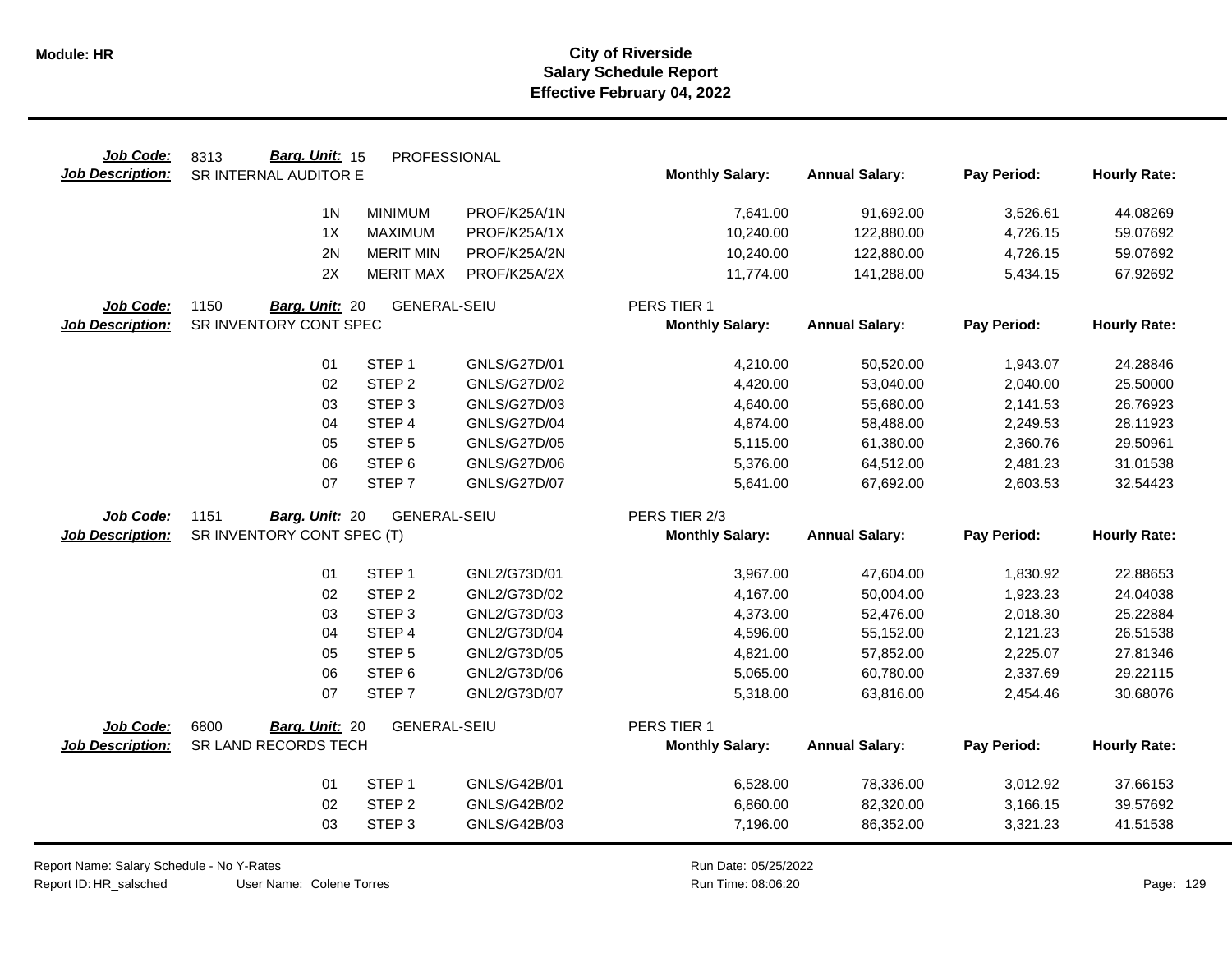|                                      | 04<br>05                                           | STEP 4<br>STEP <sub>5</sub> | <b>GNLS/G42B/04</b><br><b>GNLS/G42B/05</b> | 7,559.00<br>7,936.00                    | 90,708.00<br>95,232.00 | 3,488.76<br>3,662.76 | 43.60961<br>45.78461 |
|--------------------------------------|----------------------------------------------------|-----------------------------|--------------------------------------------|-----------------------------------------|------------------------|----------------------|----------------------|
| Job Code:<br><b>Job Description:</b> | Barg. Unit: 20<br>6801<br>SR LAND RECORDS TECH (T) | <b>GENERAL-SEIU</b>         |                                            | PERS TIER 2/3<br><b>Monthly Salary:</b> | <b>Annual Salary:</b>  | Pay Period:          | <b>Hourly Rate:</b>  |
|                                      | 01                                                 | STEP <sub>1</sub>           | GNL2/G82A/01                               | 6,154.00                                | 73,848.00              | 2,840.30             | 35.50384             |
|                                      | 02                                                 | STEP <sub>2</sub>           | GNL2/G82A/02                               | 6,464.00                                | 77,568.00              | 2,983.38             | 37.29230             |
|                                      | 03                                                 | STEP <sub>3</sub>           | GNL2/G82A/03                               | 6,783.00                                | 81,396.00              | 3,130.61             | 39.13269             |
|                                      | 04                                                 | STEP 4                      | GNL2/G82A/04                               | 7,124.00                                | 85,488.00              | 3,288.00             | 41.10000             |
|                                      | 05                                                 | STEP <sub>5</sub>           | GNL2/G82A/05                               | 7,481.00                                | 89,772.00              | 3,452.76             | 43.15961             |
| Job Code:                            | Barg. Unit: 10<br>5984                             | <b>MANAGEMENT</b>           |                                            |                                         |                        |                      |                      |
| <b>Job Description:</b>              | SR LIBRARIAN E                                     |                             |                                            | <b>Monthly Salary:</b>                  | <b>Annual Salary:</b>  | Pay Period:          | <b>Hourly Rate:</b>  |
|                                      | 1 <sub>N</sub>                                     | <b>MINIMUM</b>              | MGTS/M48C/1N                               | 5,806.00                                | 69,672.00              | 2,679.69             | 33.49615             |
|                                      | 1X                                                 | <b>MAXIMUM</b>              | MGTS/M48C/1X                               | 8,175.00                                | 98,100.00              | 3,773.07             | 47.16346             |
| <b>Job Code:</b>                     | <b>Barg. Unit: 20</b><br>5340                      | <b>GENERAL-SEIU</b>         |                                            | PERS TIER 1                             |                        |                      |                      |
|                                      |                                                    |                             |                                            |                                         |                        |                      |                      |
| <b>Job Description:</b>              | <b>SR MECH</b>                                     |                             |                                            | <b>Monthly Salary:</b>                  | <b>Annual Salary:</b>  | Pay Period:          | <b>Hourly Rate:</b>  |
|                                      |                                                    |                             |                                            |                                         |                        |                      |                      |
|                                      | 01                                                 | STEP <sub>1</sub>           | GNLS/G31B/01                               | 5,115.00                                | 61,380.00              | 2,360.76             | 29.50961             |
|                                      | 02                                                 | STEP <sub>2</sub>           | GNLS/G31B/02                               | 5,376.00                                | 64,512.00              | 2,481.23             | 31.01538             |
|                                      | 03                                                 | STEP <sub>3</sub>           | GNLS/G31B/03                               | 5,641.00                                | 67,692.00              | 2,603.53             | 32.54423             |
|                                      | 04<br>05                                           | STEP 4<br>STEP <sub>5</sub> | GNLS/G31B/04<br>GNLS/G31B/05               | 5,924.00<br>6,217.00                    | 71,088.00<br>74,604.00 | 2,734.15<br>2,869.38 | 34.17692<br>35.86730 |
|                                      |                                                    |                             |                                            |                                         |                        |                      |                      |
| Job Code:<br><b>Job Description:</b> | 5341<br>Barg. Unit: 20<br>SR MECH (T)              | <b>GENERAL-SEIU</b>         |                                            | PERS TIER 2/3<br><b>Monthly Salary:</b> | <b>Annual Salary:</b>  | Pay Period:          | <b>Hourly Rate:</b>  |
|                                      |                                                    |                             |                                            |                                         |                        |                      |                      |
|                                      | 01                                                 | STEP <sub>1</sub>           | GNL2/G76J/01                               | 4,821.00                                | 57,852.00              | 2,225.07             | 27.81346             |
|                                      | 02                                                 | STEP <sub>2</sub>           | GNL2/G76J/02                               | 5,065.00                                | 60,780.00              | 2,337.69             | 29.22115             |
|                                      | 03                                                 | STEP <sub>3</sub>           | GNL2/G76J/03                               | 5,318.00                                | 63,816.00              | 2,454.46             | 30.68076             |
|                                      | 04                                                 | STEP 4                      | GNL2/G76J/04                               | 5,582.00                                | 66,984.00              | 2,576.30             | 32.20384             |
|                                      | 05                                                 | STEP <sub>5</sub>           | GNL2/G76J/05                               | 5,860.00                                | 70,320.00              | 2,704.61             | 33.80769             |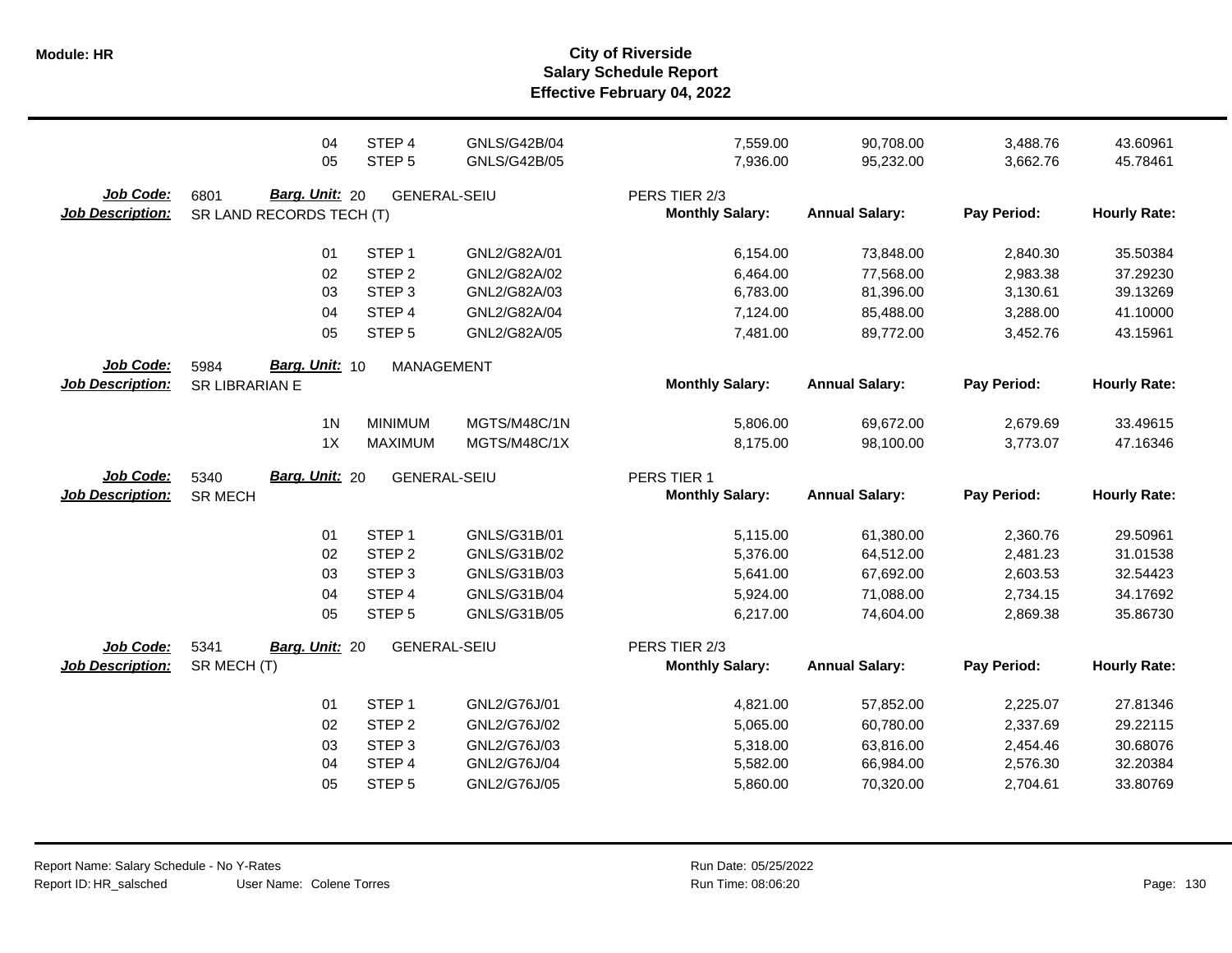| Job Code:<br><b>Job Description:</b> | Barg. Unit: 20<br>5342<br>SR MECH SPEC     | <b>GENERAL-SEIU</b> |                     | PERS TIER 1<br><b>Monthly Salary:</b>   | <b>Annual Salary:</b>  | Pay Period:          | <b>Hourly Rate:</b> |
|--------------------------------------|--------------------------------------------|---------------------|---------------------|-----------------------------------------|------------------------|----------------------|---------------------|
|                                      | 01                                         | STEP <sub>1</sub>   | GNLS/G34K/01        | 5,627.00                                | 67,524.00              | 2,597.07             | 32.46346            |
|                                      | 02                                         | STEP <sub>2</sub>   | GNLS/G34K/02        | 5,907.00                                | 70,884.00              | 2,726.30             | 34.07884            |
|                                      | 03                                         | STEP <sub>3</sub>   | GNLS/G34K/03        | 6,203.00                                | 74,436.00              | 2,862.92             | 35.78653            |
|                                      | 04                                         | STEP 4              | GNLS/G34K/04        | 6,514.00                                | 78,168.00              | 3,006.46             | 37.58076            |
|                                      | 05                                         | STEP <sub>5</sub>   | GNLS/G34K/05        | 6,840.00                                | 82,080.00              | 3,156.92             | 39.46153            |
| Job Code:<br><b>Job Description:</b> | Barg. Unit: 20<br>5343<br>SR MECH SPEC (T) | <b>GENERAL-SEIU</b> |                     | PERS TIER 2/3<br><b>Monthly Salary:</b> | <b>Annual Salary:</b>  | Pay Period:          | <b>Hourly Rate:</b> |
|                                      |                                            |                     |                     |                                         |                        |                      |                     |
|                                      | 01                                         | STEP <sub>1</sub>   | GNL2/G78K/01        | 5,303.00                                | 63,636.00              | 2,447.53             | 30.59423            |
|                                      | 02                                         | STEP <sub>2</sub>   | GNL2/G78K/02        | 5,569.00                                | 66,828.00              | 2,570.30             | 32.12884            |
|                                      | 03                                         | STEP <sub>3</sub>   | GNL2/G78K/03        | 5,846.00                                | 70,152.00              | 2,698.15             | 33.72692            |
|                                      | 04                                         | STEP 4              | GNL2/G78K/04        | 6,141.00                                | 73,692.00              | 2,834.30             | 35.42884            |
|                                      | 05                                         | STEP <sub>5</sub>   | GNL2/G78K/05        | 6,445.00                                | 77,340.00              | 2,974.61             | 37.18269            |
| Job Code:                            | Barg. Unit: 20<br>0220                     | <b>GENERAL-SEIU</b> |                     | PERS TIER 1                             |                        |                      |                     |
| <b>Job Description:</b>              | SR MESSENGER                               |                     |                     | <b>Monthly Salary:</b>                  | <b>Annual Salary:</b>  | Pay Period:          | <b>Hourly Rate:</b> |
|                                      | 01                                         | STEP <sub>1</sub>   | GNLS/G17A/01        |                                         |                        |                      | 19.97884            |
|                                      | 02                                         | STEP <sub>2</sub>   | GNLS/G17A/02        | 3,463.00<br>3,634.00                    | 41,556.00<br>43,608.00 | 1,598.30<br>1,677.23 | 20.96538            |
|                                      | 03                                         | STEP <sub>3</sub>   | GNLS/G17A/03        | 3,827.00                                | 45,924.00              | 1,766.30             | 22.07884            |
|                                      | 04                                         | STEP <sub>4</sub>   | <b>GNLS/G17A/04</b> | 4,009.00                                | 48,108.00              | 1,850.30             | 23.12884            |
|                                      | 05                                         | STEP <sub>5</sub>   | GNLS/G17A/05        | 4,210.00                                | 50,520.00              | 1,943.07             | 24.28846            |
|                                      |                                            |                     |                     |                                         |                        |                      |                     |
| Job Code:                            | Barg. Unit: 20<br>0221                     | <b>GENERAL-SEIU</b> |                     | PERS TIER 2/3                           |                        |                      |                     |
| <b>Job Description:</b>              | SR MESSENGER (T)                           |                     |                     | <b>Monthly Salary:</b>                  | <b>Annual Salary:</b>  | Pay Period:          | <b>Hourly Rate:</b> |
|                                      | 01                                         | STEP <sub>1</sub>   | GNL2/G64G/01        | 3,264.00                                | 39,168.00              | 1,506.46             | 18.83076            |
|                                      | 02                                         | STEP <sub>2</sub>   | GNL2/G64G/02        | 3,427.00                                | 41,124.00              | 1,581.69             | 19.77115            |
|                                      | 03                                         | STEP <sub>3</sub>   | GNL2/G64G/03        | 3,606.00                                | 43,272.00              | 1,664.30             | 20.80384            |
|                                      | 04                                         | STEP 4              | GNL2/G64G/04        | 3,779.00                                | 45,348.00              | 1,744.15             | 21.80192            |
|                                      | 05                                         | STEP <sub>5</sub>   | GNL2/G64G/05        | 3,967.00                                | 47,604.00              | 1,830.92             | 22.88653            |
|                                      |                                            |                     |                     |                                         |                        |                      |                     |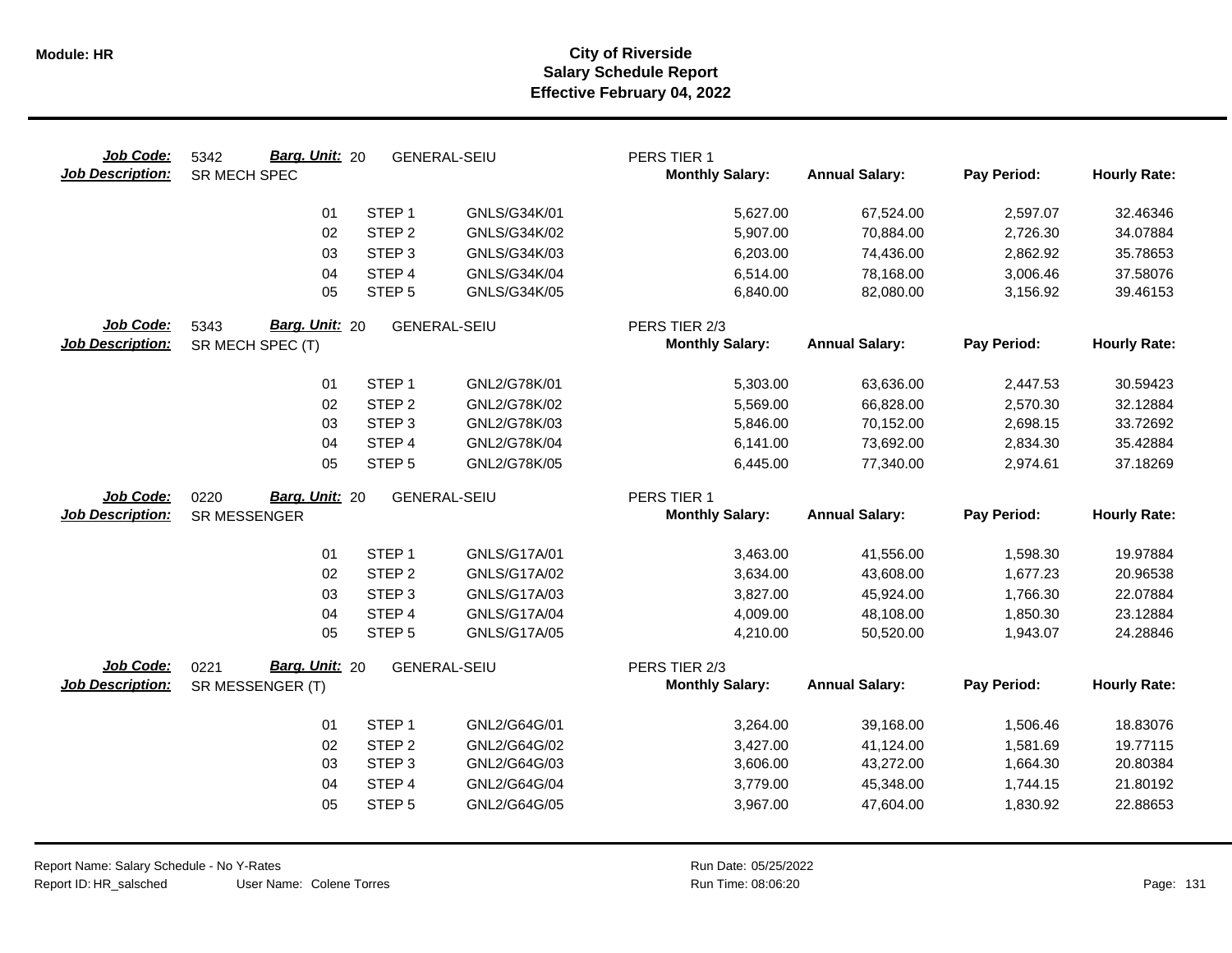| Job Code:<br><b>Job Description:</b> | Barg. Unit: 15<br>8450<br>SR MGMT ANALYST E   | PROFESSIONAL        |              | <b>Monthly Salary:</b> | <b>Annual Salary:</b> | Pay Period: | <b>Hourly Rate:</b> |
|--------------------------------------|-----------------------------------------------|---------------------|--------------|------------------------|-----------------------|-------------|---------------------|
|                                      |                                               |                     |              |                        |                       |             |                     |
|                                      | 1 <sub>N</sub>                                | <b>MINIMUM</b>      | PROF/K15C/1N | 6,226.00               | 74,712.00             | 2,873.53    | 35.91923            |
|                                      | 1X                                            | <b>MAXIMUM</b>      | PROF/K15C/1X | 8,343.00               | 100,116.00            | 3,850.61    | 48.13269            |
|                                      | 2N                                            | <b>MERIT MIN</b>    | PROF/K15C/2N | 8,343.00               | 100,116.00            | 3,850.61    | 48.13269            |
|                                      | 2X                                            | <b>MERIT MAX</b>    | PROF/K15C/2X | 9,593.00               | 115,116.00            | 4,427.53    | 55.34423            |
| Job Code:                            | 3930<br>Barg. Unit: 20                        | <b>GENERAL-SEIU</b> |              |                        |                       |             |                     |
| <b>Job Description:</b>              | SR MINIBUS DRIV/DISP-SCHED                    |                     |              | <b>Monthly Salary:</b> | <b>Annual Salary:</b> | Pay Period: | <b>Hourly Rate:</b> |
|                                      |                                               |                     |              |                        |                       |             |                     |
|                                      | 01                                            | STEP <sub>1</sub>   | GNLS/G21J/01 | 3,911.00               | 46,932.00             | 1,805.07    | 22.56346            |
|                                      | 02                                            | STEP <sub>2</sub>   | GNLS/G21J/02 | 4,109.00               | 49,308.00             | 1,896.46    | 23.70576            |
|                                      | 03                                            | STEP <sub>3</sub>   | GNLS/G21J/03 | 4,315.00               | 51,780.00             | 1,991.53    | 24.89423            |
|                                      | 04                                            | STEP 4              | GNLS/G21J/04 | 4,531.00               | 54,372.00             | 2,091.23    | 26.14038            |
|                                      | 05                                            | STEP <sub>5</sub>   | GNLS/G21J/05 | 4,757.00               | 57,084.00             | 2,195.53    | 27.44423            |
| Job Code:                            | Barg. Unit: 20<br>3931                        | <b>GENERAL-SEIU</b> |              |                        |                       |             |                     |
| <b>Job Description:</b>              | SR MINIBUS DRIV/DISP-SCHED (T)                |                     |              | <b>Monthly Salary:</b> | <b>Annual Salary:</b> | Pay Period: | <b>Hourly Rate:</b> |
|                                      |                                               |                     |              |                        |                       |             |                     |
|                                      | 01                                            | STEP <sub>1</sub>   | GNL2/G67M/01 | 3,686.00               | 44,232.00             | 1,701.23    | 21.26538            |
|                                      | 02                                            | STEP <sub>2</sub>   | GNL2/G67M/02 | 3,872.00               | 46,464.00             | 1,787.07    | 22.33846            |
|                                      | 03                                            | STEP <sub>3</sub>   | GNL2/G67M/03 | 4,066.00               | 48,792.00             | 1,876.61    | 23.45769            |
|                                      | 04                                            | STEP <sub>4</sub>   | GNL2/G67M/04 | 4,269.00               | 51,228.00             | 1,970.30    | 24.62884            |
|                                      | 05                                            | STEP <sub>5</sub>   | GNL2/G67M/05 | 4,483.00               | 53,796.00             | 2,069.07    | 25.86346            |
|                                      |                                               |                     |              |                        |                       |             |                     |
| Job Code:<br><b>Job Description:</b> | 6150<br>Barg. Unit: 15<br>SR MUSEUM CURATOR E | PROFESSIONAL        |              | <b>Monthly Salary:</b> | <b>Annual Salary:</b> | Pay Period: | <b>Hourly Rate:</b> |
|                                      |                                               |                     |              |                        |                       |             |                     |
|                                      | 1 <sub>N</sub>                                | <b>MINIMUM</b>      | PROF/K12H/1N | 5,806.00               | 69,672.00             | 2,679.69    | 33.49615            |
|                                      | 1X                                            | <b>MAXIMUM</b>      | PROF/K12H/1X | 7,409.00               | 88,908.00             | 3,419.53    | 42.74423            |
|                                      |                                               |                     |              |                        |                       |             |                     |
| Job Code:                            | Barg. Unit: 20<br>9176                        | <b>GENERAL-SEIU</b> |              | PERS TIER 1            |                       |             |                     |
| <b>Job Description:</b>              | SR NETWORK SUP SPEC                           |                     |              | <b>Monthly Salary:</b> | <b>Annual Salary:</b> | Pay Period: | <b>Hourly Rate:</b> |
|                                      |                                               |                     |              |                        |                       |             |                     |
|                                      | 01                                            | STEP <sub>1</sub>   | GNLS/G48B/01 | 6,528.00               | 78,336.00             | 3,012.92    | 37.66153            |
|                                      |                                               |                     |              |                        |                       |             |                     |

Report Name: Salary Schedule - No Y-Rates

Report ID: HR\_salsched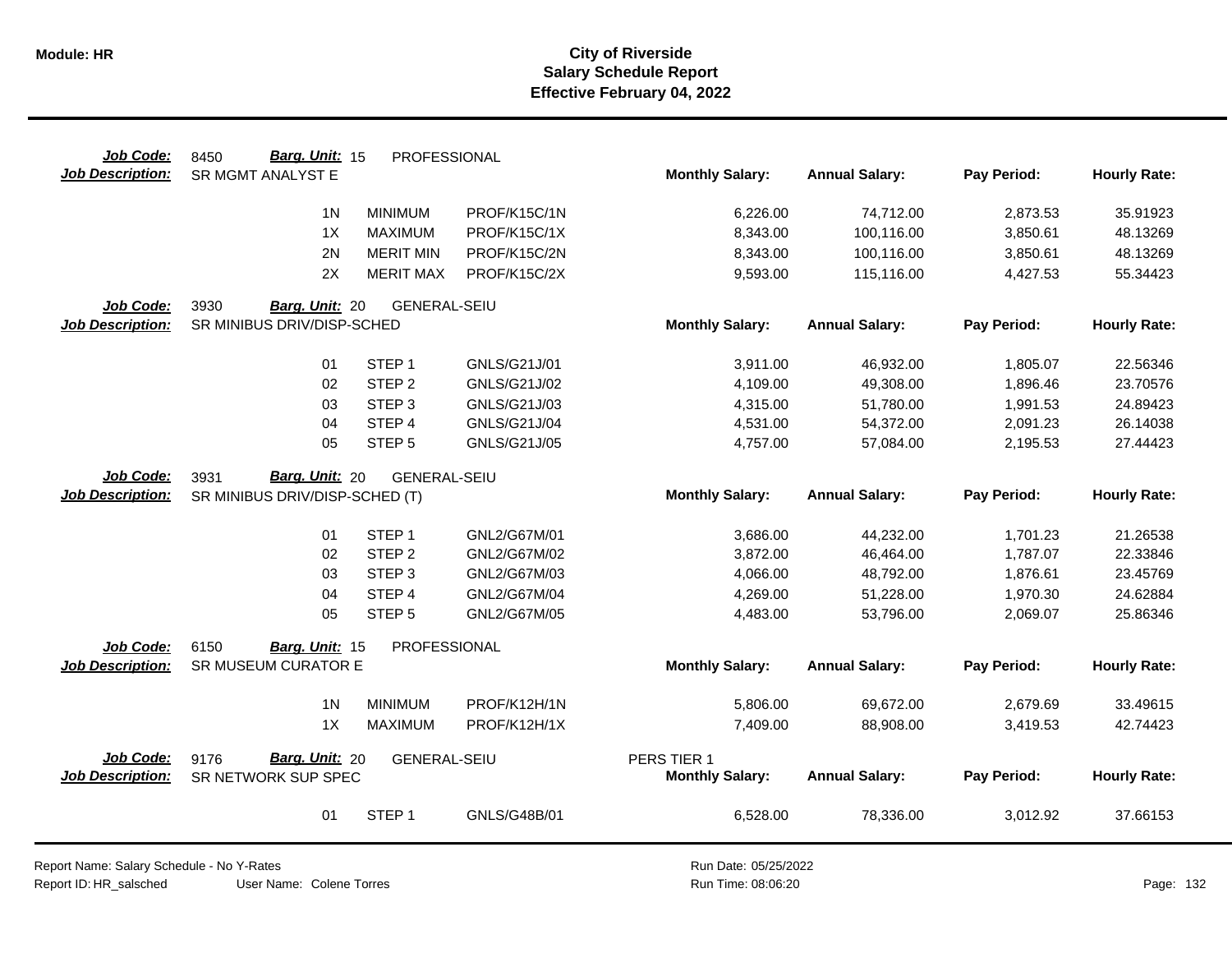**Salary Schedule Report Effective February 04, 2022 Module: HR City of Riverside**

|                         | 02                                       | STEP <sub>2</sub>           | GNLS/G48B/02                 | 6,860.00               | 82,320.00              | 3,166.15             | 39.57692             |
|-------------------------|------------------------------------------|-----------------------------|------------------------------|------------------------|------------------------|----------------------|----------------------|
|                         | 03                                       | STEP <sub>3</sub>           | GNLS/G48B/03                 | 7,196.00               | 86,352.00              | 3,321.23             | 41.51538             |
|                         | 04                                       | STEP 4                      | <b>GNLS/G48B/04</b>          | 7,559.00               | 90,708.00              | 3,488.76             | 43.60961             |
|                         | 05                                       | STEP <sub>5</sub>           | <b>GNLS/G48B/05</b>          | 7,936.00               | 95,232.00              | 3,662.76             | 45.78461             |
|                         | 06                                       | STEP <sub>6</sub>           | GNLS/G48B/06                 | 8,336.00               | 100,032.00             | 3,847.38             | 48.09230             |
|                         | 07                                       | STEP <sub>7</sub>           | <b>GNLS/G48B/07</b>          | 8,753.00               | 105,036.00             | 4,039.84             | 50.49807             |
| Job Code:               | Barg. Unit: 20<br>9177                   | <b>GENERAL-SEIU</b>         |                              | PERS TIER 2/3          |                        |                      |                      |
| <b>Job Description:</b> | SR NETWORK SUP SPEC (T)                  |                             |                              | <b>Monthly Salary:</b> | <b>Annual Salary:</b>  | Pay Period:          | <b>Hourly Rate:</b>  |
|                         | 01                                       | STEP <sub>1</sub>           | GNL2/G83J/01                 | 6,154.00               | 73,848.00              | 2,840.30             | 35.50384             |
|                         | 02                                       | STEP <sub>2</sub>           | GNL2/G83J/02                 | 6,464.00               | 77,568.00              | 2,983.38             | 37.29230             |
|                         | 03                                       | STEP <sub>3</sub>           | GNL2/G83J/03                 | 6,783.00               | 81,396.00              | 3,130.61             | 39.13269             |
|                         | 04                                       | STEP 4                      | GNL2/G83J/04                 | 7,124.00               | 85,488.00              | 3,288.00             | 41.10000             |
|                         | 05                                       | STEP <sub>5</sub>           | GNL2/G83J/05                 | 7,481.00               | 89,772.00              | 3,452.76             | 43.15961             |
|                         | 06                                       | STEP <sub>6</sub>           | GNL2/G83J/06                 | 7,858.00               | 94,296.00              | 3,626.76             | 45.33461             |
|                         | 07                                       | STEP <sub>7</sub>           | GNL2/G83J/07                 | 8,250.00               | 99,000.00              | 3,807.69             | 47.59615             |
|                         |                                          |                             |                              |                        |                        |                      |                      |
| Job Code:               |                                          |                             |                              | PERS TIER 1            |                        |                      |                      |
| <b>Job Description:</b> | Barg. Unit: 20<br>0082<br>SR OFFICE SPEC | <b>GENERAL-SEIU</b>         |                              | <b>Monthly Salary:</b> | <b>Annual Salary:</b>  | Pay Period:          | <b>Hourly Rate:</b>  |
|                         |                                          |                             |                              |                        |                        |                      |                      |
|                         | 01                                       | STEP <sub>1</sub>           | GNLS/G19G/01                 | 3,352.00               | 40,224.00              | 1,547.07             | 19.33846             |
|                         | 02<br>03                                 | STEP <sub>2</sub>           | GNLS/G19G/02                 | 3,519.00               | 42,228.00              | 1,624.15             | 20.30192             |
|                         | 04                                       | STEP <sub>3</sub><br>STEP 4 | GNLS/G19G/03<br>GNLS/G19G/04 | 3,694.00<br>3,882.00   | 44,328.00<br>46,584.00 | 1,704.92<br>1,791.69 | 21.31153<br>22.39615 |
|                         | 05                                       | STEP <sub>5</sub>           | GNLS/G19G/05                 | 4,073.00               | 48,876.00              | 1,879.84             | 23.49807             |
|                         | 06                                       | STEP <sub>6</sub>           | GNLS/G19G/06                 | 4,277.00               | 51,324.00              | 1,974.00             | 24.67500             |
|                         | 07                                       | STEP <sub>7</sub>           | GNLS/G19G/07                 | 4,491.00               | 53,892.00              | 2,072.76             | 25.90961             |
| Job Code:               | Barg. Unit: 25<br>0086                   | CONFIDENTIAL                |                              |                        |                        |                      |                      |
| <b>Job Description:</b> | SR OFFICE SPEC (C)                       |                             |                              | <b>Monthly Salary:</b> | <b>Annual Salary:</b>  | Pay Period:          | <b>Hourly Rate:</b>  |
|                         | 1 <sub>N</sub>                           | <b>MINIMUM</b>              | CNFS/C18C/1N                 | 3,131.00               | 37,572.00              | 1,445.07             | 18.06346             |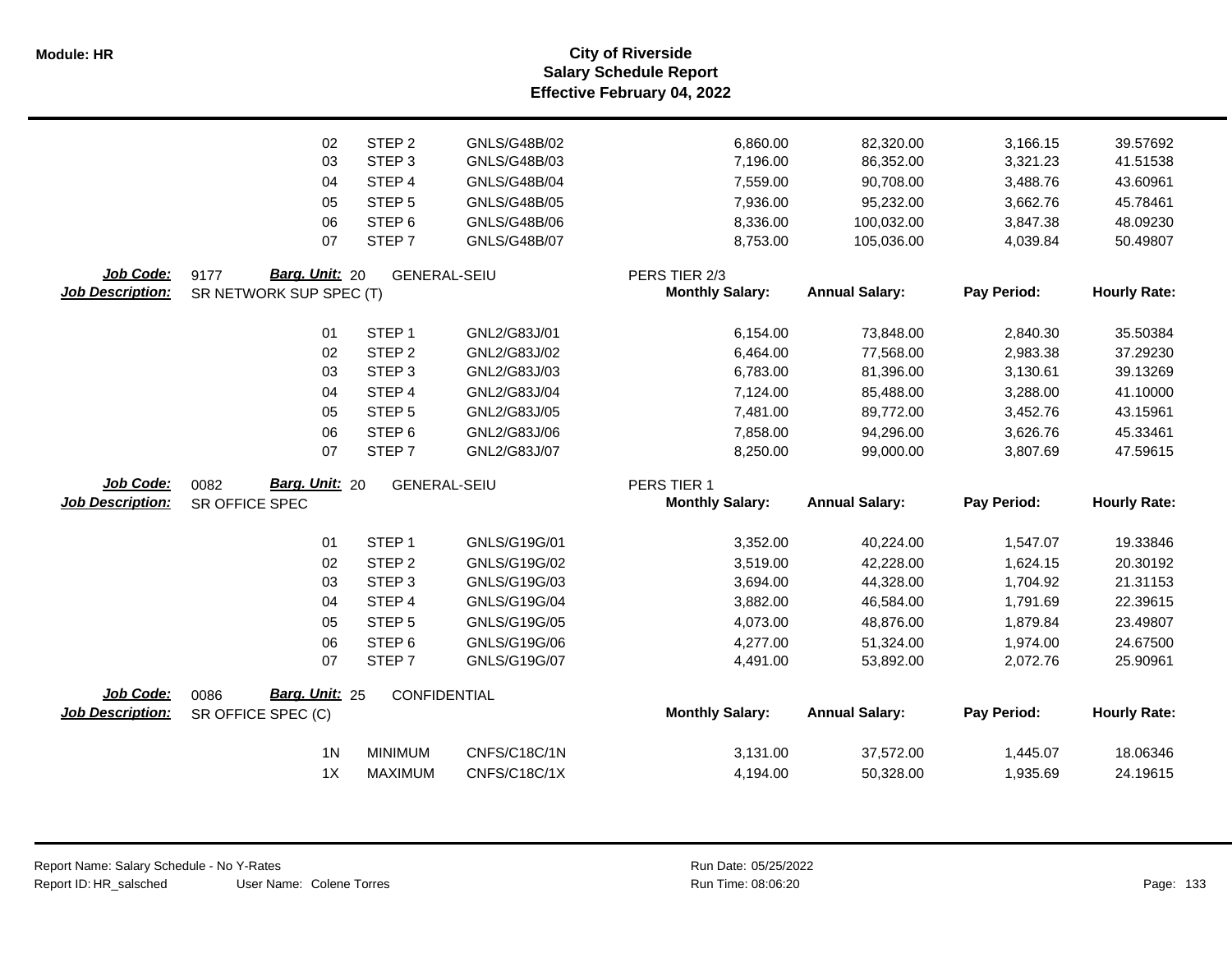|                                                                                                                    | 18.22500            |
|--------------------------------------------------------------------------------------------------------------------|---------------------|
| STEP <sub>1</sub><br>01<br>GNL2/G66D/01<br>3,159.00<br>1,458.00<br>37,908.00                                       |                     |
| 02<br>STEP <sub>2</sub><br>GNL2/G66D/02<br>3,317.00<br>39,804.00<br>1,530.92                                       | 19.13653            |
| STEP <sub>3</sub><br>03<br>GNL2/G66D/03<br>3,482.00<br>41,784.00<br>1,607.07                                       | 20.08846            |
| 04<br>STEP 4<br>GNL2/G66D/04<br>3,657.00<br>43,884.00<br>1,687.84                                                  | 21.09807            |
| STEP <sub>5</sub><br>05<br>GNL2/G66D/05<br>3,839.00<br>46,068.00<br>1,771.84                                       | 22.14807            |
| 06<br>STEP <sub>6</sub><br>GNL2/G66D/06<br>4,032.00<br>48,384.00<br>1,860.92                                       | 23.26153            |
| 07<br>STEP <sub>7</sub><br>GNL2/G66D/07<br>50,796.00<br>1,953.69<br>4,233.00                                       | 24.42115            |
| Job Code:<br>Barg. Unit: 15<br>7870<br>PROFESSIONAL                                                                |                     |
| <b>Monthly Salary:</b><br><b>Job Description:</b><br><b>Annual Salary:</b><br>Pay Period:<br>SR PARK PLANNER E     | <b>Hourly Rate:</b> |
| 1 <sub>N</sub><br><b>MINIMUM</b><br>PROF/K12K/1N<br>6,375.00<br>76,500.00<br>2,942.30                              | 36.77884            |
| 1X<br><b>MAXIMUM</b><br>PROF/K12K/1X<br>7,751.00<br>93,012.00<br>3,577.38                                          | 44.71730            |
| 2N<br><b>MERIT MIN</b><br>PROF/K12K/2N<br>7,751.00<br>93,012.00<br>3,577.38                                        | 44.71730            |
| 2X<br><b>MERIT MAX</b><br>PROF/K12K/2X<br>8,914.00<br>106,968.00<br>4,114.15                                       | 51.42692            |
| 3011<br><b>GENERAL-SEIU</b><br>PERS TIER 1<br>Job Code:<br>Barg. Unit: 20                                          |                     |
| <b>SR PARK RANGER</b><br><b>Job Description:</b><br><b>Monthly Salary:</b><br><b>Annual Salary:</b><br>Pay Period: | <b>Hourly Rate:</b> |
| STEP <sub>1</sub><br>01<br>GNLS/G31C/01<br>4,874.00<br>58,488.00<br>2,249.53                                       | 28.11923            |
| 02<br>STEP <sub>2</sub><br>GNLS/G31C/02<br>5,115.00<br>61,380.00<br>2,360.76                                       | 29.50961            |
| STEP <sub>3</sub><br>03<br>GNLS/G31C/03<br>5,376.00<br>64,512.00<br>2,481.23                                       | 31.01538            |
| STEP 4<br>04<br>GNLS/G31C/04<br>5,641.00<br>67,692.00<br>2,603.53                                                  | 32.54423            |
| 05<br>STEP <sub>5</sub><br>GNLS/G31C/05<br>5,924.00<br>71,088.00<br>2,734.15                                       | 34.17692            |
| 06<br>STEP <sub>6</sub><br>GNLS/G31C/06<br>74,604.00<br>6,217.00<br>2,869.38                                       | 35.86730            |
| Job Code:<br>Barg. Unit: 20<br>3013<br>PERS TIER 2/3<br><b>GENERAL-SEIU</b>                                        |                     |
| <b>Annual Salary:</b><br>Pay Period:<br><b>Job Description:</b><br><b>Monthly Salary:</b><br>SR PARK RANGER (T)    | <b>Hourly Rate:</b> |
| STEP <sub>1</sub><br>GNL2/G76M/01<br>01<br>4,596.00<br>55,152.00<br>2,121.23                                       | 26.51538            |
| 02<br>STEP <sub>2</sub><br>GNL2/G76M/02<br>4,821.00<br>57,852.00<br>2,225.07                                       | 27.81346            |
| STEP <sub>3</sub><br>03<br>GNL2/G76M/03<br>60,780.00<br>2,337.69<br>5,065.00                                       | 29.22115            |
| STEP 4<br>04<br>GNL2/G76M/04<br>5,318.00<br>63,816.00<br>2,454.46                                                  | 30.68076            |

Report Name: Salary Schedule - No Y-Rates

Report ID: HR\_salsched

Run Date: 05/25/2022 08:06:20 Colene Torres Run Time: Page: 134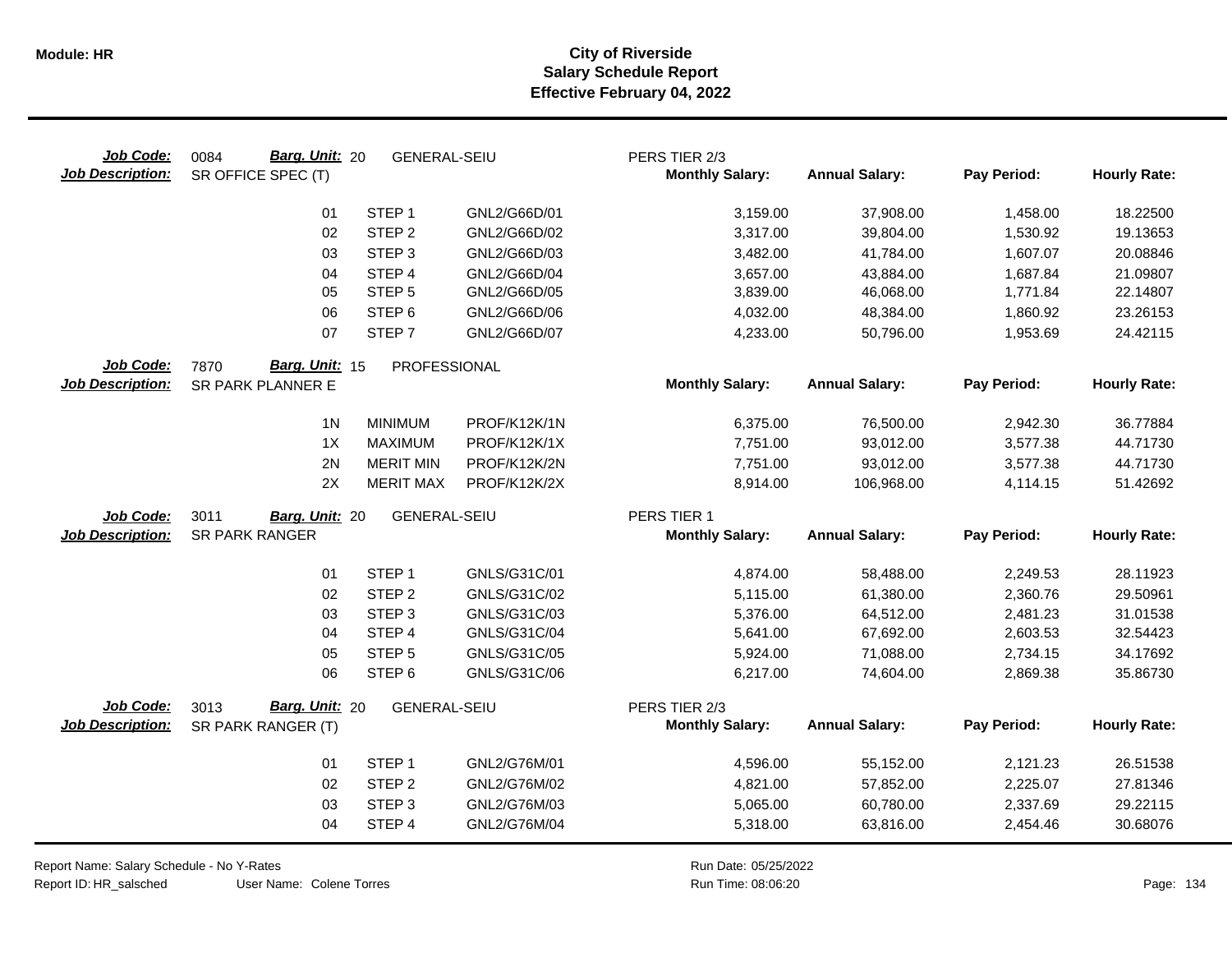**Salary Schedule Report Effective February 04, 2022 Module: HR City of Riverside**

|                         | 05                         | STEP <sub>5</sub>                    | GNL2/G76M/05                 | 5,582.00               | 66,984.00                | 2,576.30             | 32.20384             |
|-------------------------|----------------------------|--------------------------------------|------------------------------|------------------------|--------------------------|----------------------|----------------------|
|                         | 06                         | STEP <sub>6</sub>                    | GNL2/G76M/06                 | 5,860.00               | 70,320.00                | 2,704.61             | 33.80769             |
| Job Code:               | 2422<br>Barg. Unit: 20     | <b>GENERAL-SEIU</b>                  |                              | PERS TIER 1            |                          |                      |                      |
| <b>Job Description:</b> | SR PARKING CONTROL REP     |                                      |                              | <b>Monthly Salary:</b> | <b>Annual Salary:</b>    | Pay Period:          | <b>Hourly Rate:</b>  |
|                         |                            |                                      |                              |                        |                          |                      |                      |
|                         | 01                         | STEP <sub>1</sub>                    | GNLS/G20E/01                 | 3,299.00               | 39,588.00                | 1,522.61             | 19.03269             |
|                         | 02                         | STEP <sub>2</sub>                    | GNLS/G20E/02                 | 3,463.00               | 41,556.00                | 1,598.30             | 19.97884             |
|                         | 03                         | STEP <sub>3</sub>                    | GNLS/G20E/03                 | 3,634.00               | 43,608.00                | 1,677.23             | 20.96538             |
|                         | 04                         | STEP 4                               | <b>GNLS/G20E/04</b>          | 3,827.00               | 45,924.00                | 1,766.30             | 22.07884             |
|                         | 05                         | STEP <sub>5</sub>                    | GNLS/G20E/05                 | 4,009.00               | 48,108.00                | 1,850.30             | 23.12884             |
|                         | 06                         | STEP <sub>6</sub>                    | GNLS/G20E/06                 | 4,210.00               | 50,520.00                | 1,943.07             | 24.28846             |
|                         | 07                         | STEP <sub>7</sub>                    | GNLS/G20E/07                 | 4,420.00               | 53,040.00                | 2,040.00             | 25.50000             |
|                         | 08                         | STEP <sub>8</sub>                    | GNLS/G20E/08                 | 4,640.00               | 55,680.00                | 2,141.53             | 26.76923             |
| Job Code:               | Barg. Unit: 20<br>2424     | <b>GENERAL-SEIU</b>                  |                              | PERS TIER 2/3          |                          |                      |                      |
| <b>Job Description:</b> | SR PARKING CONTROL REP (T) |                                      |                              | <b>Monthly Salary:</b> | <b>Annual Salary:</b>    | Pay Period:          | <b>Hourly Rate:</b>  |
|                         | 01                         | STEP <sub>1</sub>                    | GNL2/G67D/01                 | 3,109.00               | 37,308.00                | 1,434.92             | 17.93653             |
|                         | 02                         | STEP <sub>2</sub>                    | GNL2/G67D/02                 | 3,264.00               | 39,168.00                | 1,506.46             | 18.83076             |
|                         | 03                         | STEP <sub>3</sub>                    | GNL2/G67D/03                 | 3,427.00               | 41,124.00                | 1,581.69             | 19.77115             |
|                         | 04                         | STEP 4                               | GNL2/G67D/04                 | 3,606.00               |                          | 1,664.30             | 20.80384             |
|                         |                            |                                      |                              |                        | 43,272.00                |                      |                      |
|                         | 05                         | STEP <sub>5</sub>                    | GNL2/G67D/05                 | 3,779.00               | 45,348.00                | 1,744.15             | 21.80192             |
|                         | 06                         | STEP <sub>6</sub>                    | GNL2/G67D/06                 | 3,967.00               | 47,604.00                | 1,830.92             | 22.88653             |
|                         | 07                         | STEP <sub>7</sub>                    | GNL2/G67D/07                 | 4,167.00               | 50,004.00                | 1,923.23             | 24.04038             |
|                         | 08                         | STEP <sub>8</sub>                    | GNL2/G67D/08                 | 4,373.00               | 52,476.00                | 2,018.30             | 25.22884             |
| Job Code:               | Barg. Unit: 10<br>8323     | <b>MANAGEMENT</b>                    |                              |                        |                          |                      |                      |
| <b>Job Description:</b> | SR PERFORMANCE ANALYST     |                                      |                              | <b>Monthly Salary:</b> | <b>Annual Salary:</b>    | Pay Period:          | <b>Hourly Rate:</b>  |
|                         | 1 <sub>N</sub>             | <b>MINIMUM</b>                       | MGTS/M78D/1N                 | 6,101.00               | 73,212.00                | 2,815.84             | 35.19807             |
|                         | 1X                         | <b>MAXIMUM</b>                       | MGTS/M78D/1X                 | 10,632.00              | 127,584.00               | 4,907.07             | 61.33846             |
|                         |                            |                                      |                              |                        |                          |                      |                      |
|                         |                            |                                      |                              |                        |                          |                      |                      |
|                         | 2N<br>2X                   | <b>MERIT MIN</b><br><b>MERIT MAX</b> | MGTS/M78D/2N<br>MGTS/M78D/2X | 10,632.00<br>12,226.00 | 127,584.00<br>146,712.00 | 4,907.07<br>5,642.76 | 61.33846<br>70.53461 |

Run Date: 05/25/2022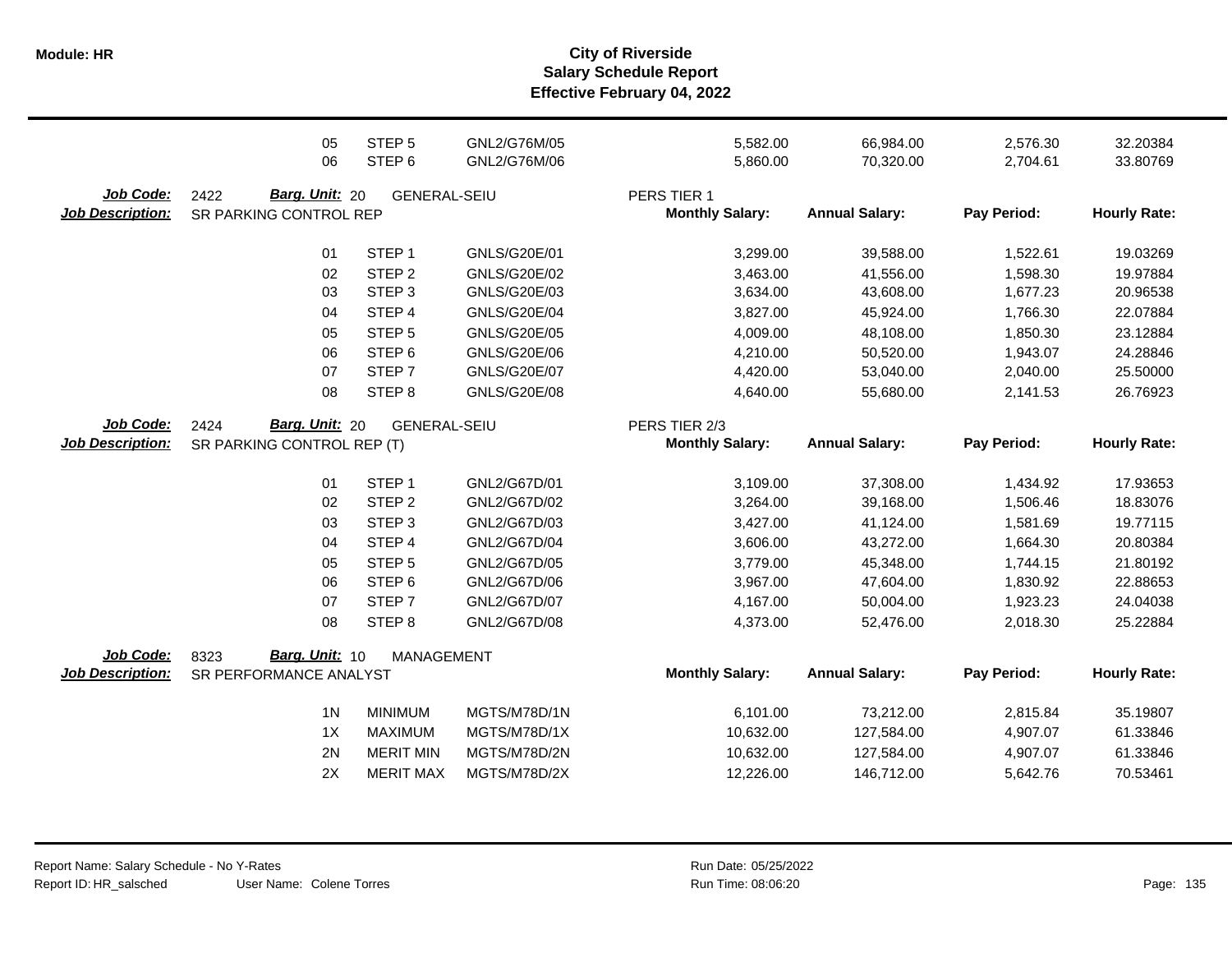| Job Code:               | Barg. Unit: 55<br>7200     |                     | PARA-PROFESSIONAL |                        |                       |             |                     |
|-------------------------|----------------------------|---------------------|-------------------|------------------------|-----------------------|-------------|---------------------|
| <b>Job Description:</b> | SR PLAN CHECK ENGR E       |                     |                   | <b>Monthly Salary:</b> | <b>Annual Salary:</b> | Pay Period: | <b>Hourly Rate:</b> |
|                         | 1 <sub>N</sub>             | <b>MINIMUM</b>      | PARA/N44A/1N      | 8,518.00               | 102,216.00            | 3,931.38    | 49.14230            |
|                         | 1X                         | <b>MAXIMUM</b>      | PARA/N44A/1X      | 10,359.00              | 124,308.00            | 4,781.07    | 59.76346            |
|                         | 2N                         | <b>MERIT MIN</b>    | PARA/N44A/2N      | 10,359.00              | 124,308.00            | 4,781.07    | 59.76346            |
|                         | 2X                         | <b>MERIT MAX</b>    | PARA/N44A/2X      | 11,913.00              | 142,956.00            | 5,498.30    | 68.72884            |
| Job Code:               | 7930<br>Barg. Unit: 50     | <b>SUPERVISORY</b>  |                   |                        |                       |             |                     |
| <b>Job Description:</b> | SR PLANNER E               |                     |                   | <b>Monthly Salary:</b> | <b>Annual Salary:</b> | Pay Period: | <b>Hourly Rate:</b> |
|                         |                            |                     |                   |                        |                       |             |                     |
|                         | 1 <sup>N</sup>             | <b>MINIMUM</b>      | SUPV/U19A/1N      | 6,725.00               | 80,700.00             | 3,103.84    | 38.79807            |
|                         | 1X                         | <b>MAXIMUM</b>      | SUPV/U19A/1X      | 9,008.00               | 108,096.00            | 4,157.53    | 51.96923            |
|                         | 2N                         | <b>MERIT MIN</b>    | SUPV/U19A/2N      | 9,008.00               | 108,096.00            | 4,157.53    | 51.96923            |
|                         | 2X                         | <b>MERIT MAX</b>    | SUPV/U19A/2X      | 10,359.00              | 124,308.00            | 4,781.07    | 59.76346            |
| Job Code:               | 7201<br>Barg. Unit: 55     |                     | PARA-PROFESSIONAL |                        |                       |             |                     |
| <b>Job Description:</b> | <b>SR PLANS EXAMINER E</b> |                     |                   | <b>Monthly Salary:</b> | <b>Annual Salary:</b> | Pay Period: | <b>Hourly Rate:</b> |
|                         |                            |                     |                   |                        |                       |             |                     |
|                         | 1 <sub>N</sub>             | <b>MINIMUM</b>      | PARA/N36A/1N      | 7,751.00               | 93,012.00             | 3,577.38    | 44.71730            |
|                         | 1X                         | <b>MAXIMUM</b>      | PARA/N36A/1X      | 9,417.00               | 113,004.00            | 4,346.30    | 54.32884            |
| Job Code:               | 1770<br>Barg. Unit: 20     | <b>GENERAL-SEIU</b> |                   | PERS TIER 1            |                       |             |                     |
| <b>Job Description:</b> | SR PRINTING SVCS OPER      |                     |                   | <b>Monthly Salary:</b> | <b>Annual Salary:</b> | Pay Period: | <b>Hourly Rate:</b> |
|                         |                            |                     |                   |                        |                       |             |                     |
|                         | 01                         | STEP <sub>1</sub>   | GNLS/G24A/01      | 4,293.00               | 51,516.00             | 1,981.38    | 24.76730            |
|                         | 02                         | STEP <sub>2</sub>   | GNLS/G24A/02      | 4,509.00               | 54,108.00             | 2,081.07    | 26.01346            |
|                         | 03                         | STEP <sub>3</sub>   | GNLS/G24A/03      | 4,730.00               | 56,760.00             | 2,183.07    | 27.28846            |
|                         | 04                         | STEP 4              | GNLS/G24A/04      | 4,969.00               | 59,628.00             | 2,293.38    | 28.66730            |
|                         | 05                         | STEP <sub>5</sub>   | GNLS/G24A/05      | 5,211.00               | 62,532.00             | 2,405.07    | 30.06346            |
| <b>Job Code:</b>        | Barg. Unit: 20<br>1771     | <b>GENERAL-SEIU</b> |                   | PERS TIER 2/3          |                       |             |                     |
| <b>Job Description:</b> | SR PRINTING SVCS OPER (T)  |                     |                   | <b>Monthly Salary:</b> | <b>Annual Salary:</b> | Pay Period: | <b>Hourly Rate:</b> |
|                         |                            |                     |                   |                        |                       |             |                     |
|                         | 01                         | STEP <sub>1</sub>   | GNL2/G70A/01      | 4,048.00               | 48,576.00             | 1,868.30    | 23.35384            |
|                         | 02                         | STEP <sub>2</sub>   | GNL2/G70A/02      | 4,248.00               | 50,976.00             | 1,960.61    | 24.50769            |
|                         |                            |                     |                   |                        |                       |             |                     |

Report Name: Salary Schedule - No Y-Rates Report ID: HR\_salsched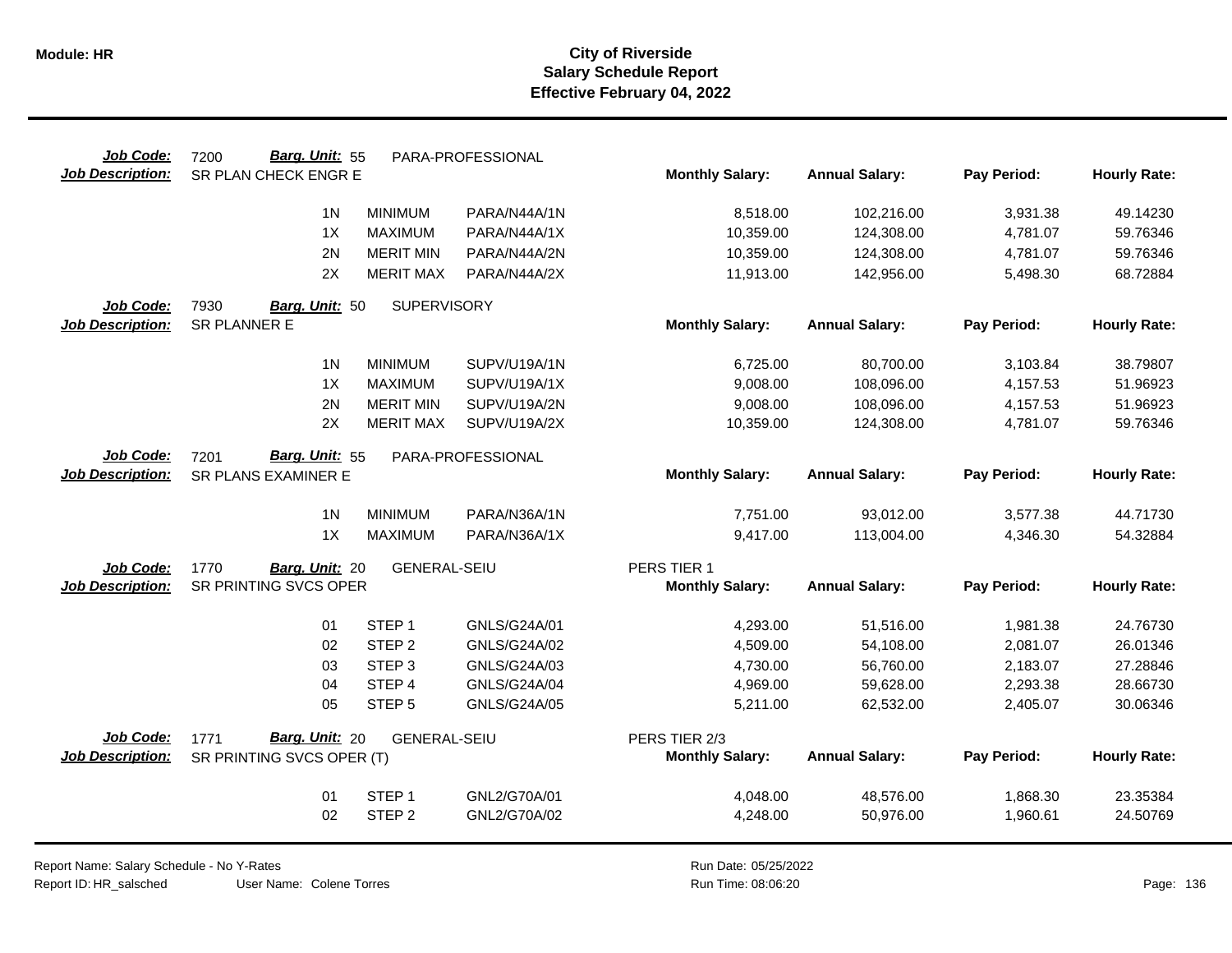|                         | 03                                                   | STEP <sub>3</sub>   | GNL2/G70A/03        | 4,458.00               | 53,496.00             | 2,057.53    | 25.71923            |
|-------------------------|------------------------------------------------------|---------------------|---------------------|------------------------|-----------------------|-------------|---------------------|
|                         | 04                                                   | STEP 4              | GNL2/G70A/04        | 4,682.00               | 56,184.00             | 2,160.92    | 27.01153            |
|                         | 05                                                   | STEP <sub>5</sub>   | GNL2/G70A/05        | 4,912.00               | 58,944.00             | 2,267.07    | 28.33846            |
| Job Code:               | <b>Barg. Unit: 50</b><br>1250                        | <b>SUPERVISORY</b>  |                     |                        |                       |             |                     |
| <b>Job Description:</b> | SR PROCRMNT/CONTR SPEC E                             |                     |                     | <b>Monthly Salary:</b> | <b>Annual Salary:</b> | Pay Period: | <b>Hourly Rate:</b> |
|                         | 1 <sup>N</sup>                                       | <b>MINIMUM</b>      | SUPV/U16F/1N        | 6,405.00               | 76,860.00             | 2,956.15    | 36.95192            |
|                         | 1X                                                   | <b>MAXIMUM</b>      | SUPV/U16F/1X        | 7,780.00               | 93,360.00             | 3,590.76    | 44.88461            |
|                         | 2N                                                   | <b>MERIT MIN</b>    | SUPV/U16F/2N        | 7,780.00               | 93,360.00             | 3,590.76    | 44.88461            |
|                         | 2X                                                   | <b>MERIT MAX</b>    | SUPV/U16F/2X        | 8,947.00               | 107,364.00            | 4,129.38    | 51.61730            |
| Job Code:               | <b>Barg. Unit: 20</b><br>9245<br><b>GENERAL-SEIU</b> |                     | PERS TIER 1         |                        |                       |             |                     |
| <b>Job Description:</b> | SR PROGRAMMER ANALYST                                |                     |                     | <b>Monthly Salary:</b> | <b>Annual Salary:</b> | Pay Period: | <b>Hourly Rate:</b> |
|                         | 01                                                   | STEP <sub>1</sub>   | GNLS/G48B/01        | 6,528.00               | 78,336.00             | 3,012.92    | 37.66153            |
|                         | 02                                                   | STEP <sub>2</sub>   | GNLS/G48B/02        | 6,860.00               | 82,320.00             | 3,166.15    | 39.57692            |
|                         | 03                                                   | STEP <sub>3</sub>   | GNLS/G48B/03        | 7,196.00               | 86,352.00             | 3,321.23    | 41.51538            |
|                         | 04                                                   | STEP 4              | <b>GNLS/G48B/04</b> | 7,559.00               | 90,708.00             | 3,488.76    | 43.60961            |
|                         | 05                                                   | STEP <sub>5</sub>   | GNLS/G48B/05        | 7,936.00               | 95,232.00             | 3,662.76    | 45.78461            |
|                         | 06                                                   | STEP <sub>6</sub>   | GNLS/G48B/06        | 8,336.00               | 100,032.00            | 3,847.38    | 48.09230            |
|                         | 07                                                   | STEP <sub>7</sub>   | <b>GNLS/G48B/07</b> | 8,753.00               | 105,036.00            | 4,039.84    | 50.49807            |
| Job Code:               | <b>Barg. Unit: 20</b><br>9246                        | <b>GENERAL-SEIU</b> |                     | PERS TIER 2/3          |                       |             |                     |
| <b>Job Description:</b> | SR PROGRAMMER ANALYST (T)                            |                     |                     | <b>Monthly Salary:</b> | <b>Annual Salary:</b> | Pay Period: | <b>Hourly Rate:</b> |
|                         | 01                                                   | STEP <sub>1</sub>   | GNL2/G83J/01        | 6,154.00               | 73,848.00             | 2,840.30    | 35.50384            |
|                         | 02                                                   | STEP <sub>2</sub>   | GNL2/G83J/02        | 6,464.00               | 77,568.00             | 2,983.38    | 37.29230            |
|                         | 03                                                   | STEP <sub>3</sub>   | GNL2/G83J/03        | 6,783.00               | 81,396.00             | 3,130.61    | 39.13269            |
|                         | 04                                                   | STEP 4              | GNL2/G83J/04        | 7,124.00               | 85,488.00             | 3,288.00    | 41.10000            |
|                         | 05                                                   | STEP <sub>5</sub>   | GNL2/G83J/05        | 7,481.00               | 89,772.00             | 3,452.76    | 43.15961            |
|                         | 06                                                   | STEP <sub>6</sub>   | GNL2/G83J/06        | 7,858.00               | 94,296.00             | 3,626.76    | 45.33461            |
|                         | 07                                                   | STEP <sub>7</sub>   | GNL2/G83J/07        | 8,250.00               | 99,000.00             | 3,807.69    | 47.59615            |
| Job Code:               | <b>Barg. Unit: 10</b><br>8132                        | MANAGEMENT          |                     |                        |                       |             |                     |
| <b>Job Description:</b> | SR PROJ MGR E                                        |                     |                     | <b>Monthly Salary:</b> | <b>Annual Salary:</b> | Pay Period: | <b>Hourly Rate:</b> |
|                         |                                                      |                     |                     |                        |                       |             |                     |

Report Name: Salary Schedule - No Y-Rates Report ID: HR\_salsched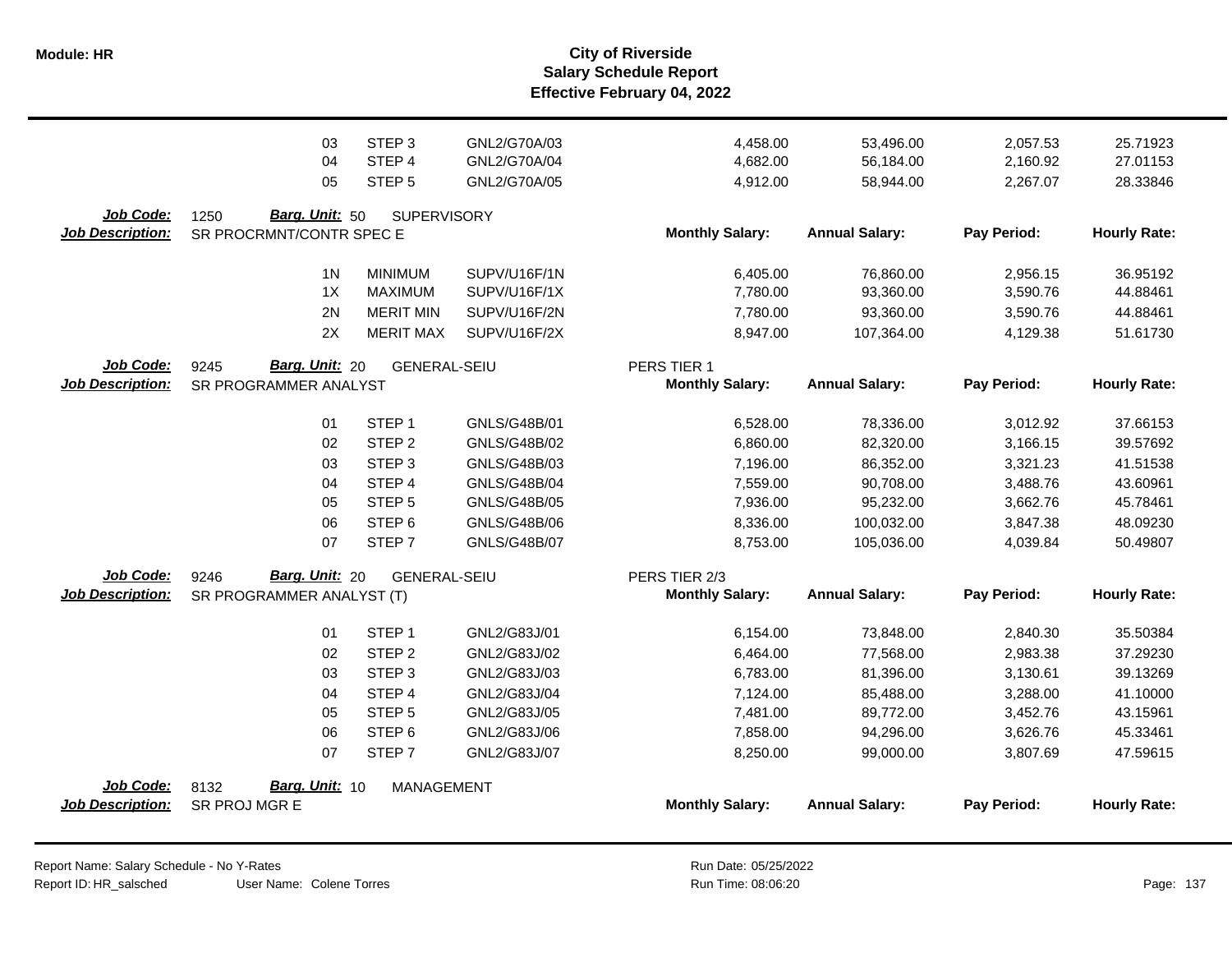|                                      | 1 <sub>N</sub><br>1X<br>2N<br>2X | <b>MINIMUM</b><br><b>MAXIMUM</b><br><b>MERIT MIN</b><br><b>MERIT MAX</b> | MGTS/M87D/1N<br>MGTS/M87D/1X<br>MGTS/M87D/2N<br>MGTS/M87D/2X | 6,674.00<br>11,636.00<br>11,636.00<br>13,382.00 | 80,088.00<br>139,632.00<br>139,632.00 | 3,080.30<br>5,370.46<br>5,370.46<br>6,176.30 | 38.50384<br>67.13076<br>67.13076<br>77.20384 |
|--------------------------------------|----------------------------------|--------------------------------------------------------------------------|--------------------------------------------------------------|-------------------------------------------------|---------------------------------------|----------------------------------------------|----------------------------------------------|
|                                      |                                  |                                                                          |                                                              |                                                 | 160,584.00                            |                                              |                                              |
| Job Code:<br><b>Job Description:</b> | Barg. Unit: 55<br>7035           |                                                                          | PARA-PROFESSIONAL                                            | <b>Monthly Salary:</b>                          | <b>Annual Salary:</b>                 | Pay Period:                                  | <b>Hourly Rate:</b>                          |
|                                      | SR SCADA SYS TECH N              |                                                                          |                                                              |                                                 |                                       |                                              |                                              |
|                                      | 1 <sub>N</sub>                   | <b>MINIMUM</b>                                                           | PARA/N01E/1N                                                 | 6,764.00                                        | 81,168.00                             | 3,121.84                                     | 39.02307                                     |
|                                      | 1X                               | <b>MAXIMUM</b>                                                           | PARA/N01E/1X                                                 | 9,068.00                                        | 108,816.00                            | 4,185.23                                     | 52.31538                                     |
| Job Code:                            | Barg. Unit: 20<br>3215           | <b>GENERAL-SEIU</b>                                                      |                                                              | PERS TIER 1                                     |                                       |                                              |                                              |
| <b>Job Description:</b>              | SR SIGN TECH                     |                                                                          |                                                              | <b>Monthly Salary:</b>                          | <b>Annual Salary:</b>                 | Pay Period:                                  | <b>Hourly Rate:</b>                          |
|                                      | 01                               | STEP <sub>1</sub>                                                        | GNLS/G32A/01                                                 |                                                 |                                       |                                              | 30.06346                                     |
|                                      | 02                               | STEP <sub>2</sub>                                                        | GNLS/G32A/02                                                 | 5,211.00<br>5,478.00                            | 62,532.00<br>65,736.00                | 2,405.07<br>2,528.30                         | 31.60384                                     |
|                                      | 03                               | STEP <sub>3</sub>                                                        | GNLS/G32A/03                                                 | 5,751.00                                        | 69,012.00                             | 2,654.30                                     | 33.17884                                     |
|                                      | 04                               | STEP 4                                                                   | GNLS/G32A/04                                                 | 6,038.00                                        | 72,456.00                             | 2,786.76                                     | 34.83461                                     |
|                                      | 05                               | STEP <sub>5</sub>                                                        | GNLS/G32A/05                                                 | 6,336.00                                        | 76,032.00                             | 2,924.30                                     | 36.55384                                     |
| <b>Job Code:</b>                     | 3216<br>Barg. Unit: 20           | <b>GENERAL-SEIU</b>                                                      |                                                              | PERS TIER 2/3                                   |                                       |                                              |                                              |
| <b>Job Description:</b>              | SR SIGN TECH (T)                 |                                                                          |                                                              | <b>Monthly Salary:</b>                          | <b>Annual Salary:</b>                 | Pay Period:                                  | <b>Hourly Rate:</b>                          |
|                                      |                                  |                                                                          |                                                              |                                                 |                                       |                                              |                                              |
|                                      | 01                               | STEP <sub>1</sub>                                                        | GNL2/G77D/01                                                 | 4,912.00                                        | 58,944.00                             | 2,267.07                                     | 28.33846                                     |
|                                      | 02                               | STEP <sub>2</sub>                                                        | GNL2/G77D/02                                                 | 5,161.00                                        | 61,932.00                             | 2,382.00                                     | 29.77500                                     |
|                                      | 03                               | STEP <sub>3</sub>                                                        | GNL2/G77D/03                                                 | 5,418.00                                        | 65,016.00                             | 2,500.61                                     | 31.25769                                     |
|                                      | 04                               | STEP 4                                                                   | GNL2/G77D/04                                                 | 5,691.00                                        | 68,292.00                             | 2,626.61                                     | 32.83269                                     |
|                                      | 05                               | STEP <sub>5</sub>                                                        | GNL2/G77D/05                                                 | 5,974.00                                        | 71,688.00                             | 2,757.23                                     | 34.46538                                     |
| <b>Job Code:</b>                     | Barg. Unit: 80<br>3400           | <b>REFUSE</b>                                                            |                                                              | PERS TIER 1                                     |                                       |                                              |                                              |
| <b>Job Description:</b>              | SR SOLID WASTE OPER              |                                                                          |                                                              | <b>Monthly Salary:</b>                          | <b>Annual Salary:</b>                 | Pay Period:                                  | <b>Hourly Rate:</b>                          |
|                                      | 01                               | STEP <sub>1</sub>                                                        | REFS/R23A/01                                                 | 4,386.00                                        | 52,632.00                             | 2,024.30                                     | 25.30384                                     |
|                                      | 02                               | STEP <sub>2</sub>                                                        | REFS/R23A/02                                                 | 4,604.00                                        | 55,248.00                             | 2,124.92                                     | 26.56153                                     |
|                                      | 03                               | STEP <sub>3</sub>                                                        | REFS/R23A/03                                                 | 4,833.00                                        | 57,996.00                             | 2,230.61                                     | 27.88269                                     |
|                                      | 04                               | STEP 4                                                                   | REFS/R23A/04                                                 | 5,076.00                                        | 60,912.00                             | 2,342.76                                     | 29.28461                                     |
|                                      |                                  |                                                                          |                                                              |                                                 |                                       |                                              |                                              |
|                                      |                                  |                                                                          |                                                              |                                                 |                                       |                                              |                                              |

 $\overline{\phantom{0}}$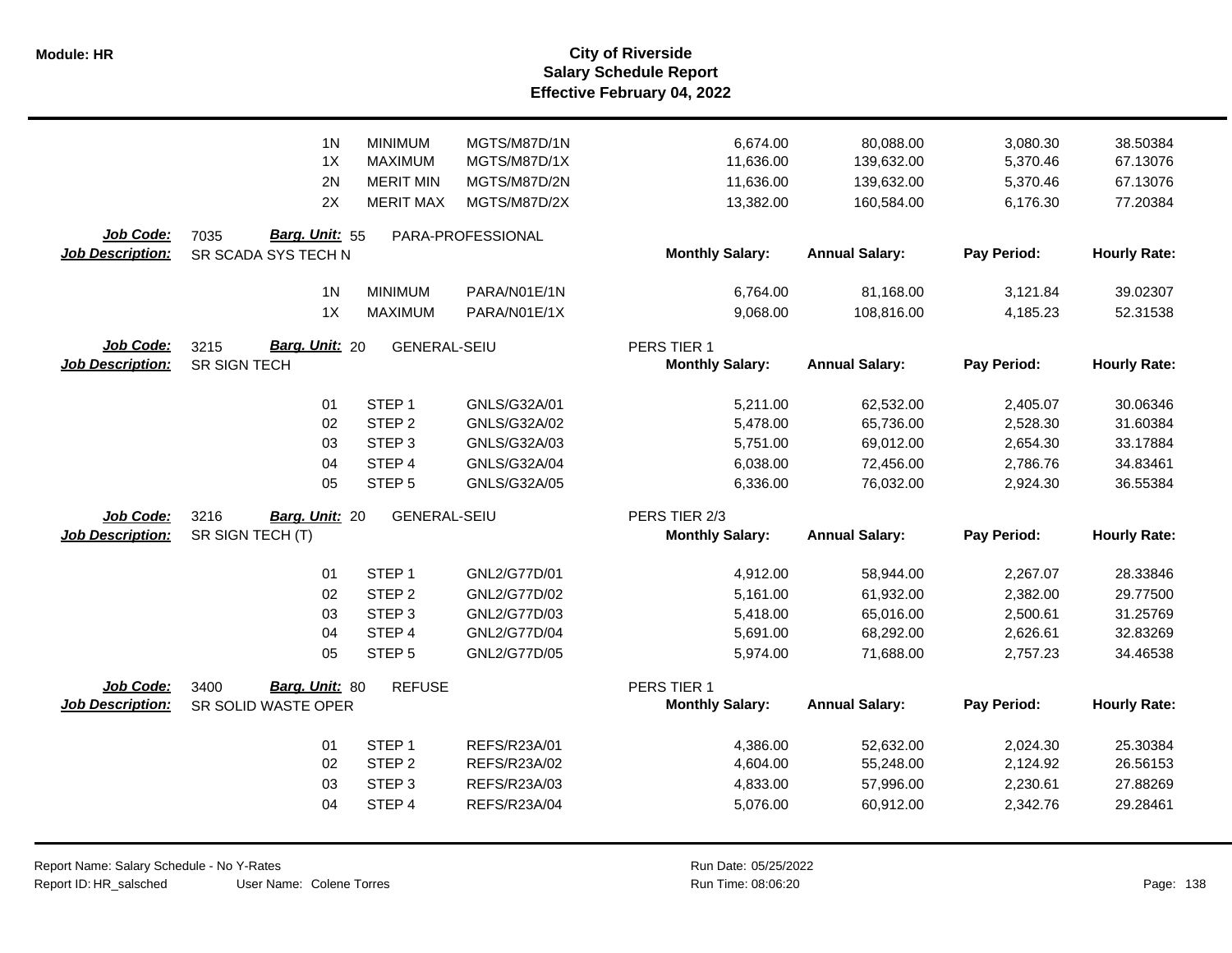| Job Code:<br><b>Job Description:</b> | Barg. Unit: 80<br>3401<br>SR SOLID WASTE OPER (T)      | <b>REFUSE</b>     |                        | PERS TIER 2/3<br><b>Monthly Salary:</b> | <b>Annual Salary:</b> | Pay Period: | <b>Hourly Rate:</b> |
|--------------------------------------|--------------------------------------------------------|-------------------|------------------------|-----------------------------------------|-----------------------|-------------|---------------------|
|                                      | 01                                                     | STEP <sub>1</sub> | REF2/R35A/01           | 4,142.00                                | 49,704.00             | 1,911.69    | 23.89615            |
|                                      | 02                                                     | STEP <sub>2</sub> | REF2/R35A/02           | 4,347.00                                | 52,164.00             | 2,006.30    | 25.07884            |
|                                      | 03                                                     | STEP <sub>3</sub> | REF2/R35A/03           | 4,563.00                                | 54,756.00             | 2,106.00    | 26.32500            |
|                                      | 04                                                     | STEP <sub>4</sub> | REF2/R35A/04           | 4,791.00                                | 57,492.00             | 2,211.23    | 27.64038            |
| Job Code:                            | 3402<br>Barg. Unit: 80                                 | <b>REFUSE</b>     |                        | PERS TIER 1                             |                       |             |                     |
| <b>Job Description:</b>              | SR SOLID WASTE OPER TRNE                               |                   |                        | <b>Monthly Salary:</b>                  | <b>Annual Salary:</b> | Pay Period: | <b>Hourly Rate:</b> |
|                                      | 01                                                     | STEP <sub>1</sub> | REFS/R15F/01           | 3,790.00                                | 45,480.00             | 1,749.23    | 21.86538            |
|                                      | 02                                                     | STEP <sub>2</sub> | REFS/R15F/02           | 3,980.00                                | 47,760.00             | 1,836.92    | 22.96153            |
|                                      | 03                                                     | STEP <sub>3</sub> | <b>REFS/R15F/03</b>    | 4,177.00                                | 50,124.00             | 1,927.84    | 24.09807            |
| Job Code:<br><b>Job Description:</b> | 3403<br>Barg. Unit: 80<br>SR SOLID WASTE OPER TRNE (T) | <b>REFUSE</b>     |                        | PERS TIER 2/3<br><b>Monthly Salary:</b> | <b>Annual Salary:</b> | Pay Period: | <b>Hourly Rate:</b> |
|                                      |                                                        |                   |                        |                                         |                       |             |                     |
|                                      | 01                                                     | STEP <sub>1</sub> | REF2/R27F/01           | 3,580.00                                | 42,960.00             | 1,652.30    | 20.65384            |
|                                      | 02                                                     | STEP <sub>2</sub> | REF2/R27F/02           | 3,754.00                                | 45,048.00             | 1,732.61    | 21.65769            |
|                                      | 03                                                     | STEP <sub>3</sub> | REF2/R27F/03           | 3,942.00                                | 47,304.00             | 1,819.38    | 22.74230            |
| Job Code:                            | 9230<br>Barg. Unit: 35                                 |                   | PUBLIC UTILITIES FIELD |                                         |                       |             |                     |
| <b>Job Description:</b>              | <b>SR SYS ANALYST</b>                                  |                   |                        | <b>Monthly Salary:</b>                  | <b>Annual Salary:</b> | Pay Period: | <b>Hourly Rate:</b> |
|                                      | 01                                                     | STEP <sub>1</sub> | PFUS/I46C/01           | 7,032.00                                | 84,384.00             | 3,245.53    | 40.56923            |
|                                      | 02                                                     | STEP <sub>2</sub> | PFUS/I46C/02           | 7,388.00                                | 88,656.00             | 3,409.84    | 42.62307            |
|                                      | 03                                                     | STEP <sub>3</sub> | PFUS/I46C/03           | 7,751.00                                | 93,012.00             | 3,577.38    | 44.71730            |
|                                      | 04                                                     | STEP 4            | PFUS/I46C/04           | 8,142.00                                | 97,704.00             | 3,757.84    | 46.97307            |
|                                      | 05                                                     | STEP <sub>5</sub> | PFUS/I46C/05           | 8,551.00                                | 102,612.00            | 3,946.61    | 49.33269            |
|                                      | 06                                                     | STEP <sub>6</sub> | PFUS/I46C/06           | 8,981.00                                | 107,772.00            | 4,145.07    | 51.81346            |
|                                      | 07                                                     | STEP 7            | PFUS/I46C/07           | 9,429.00                                | 113,148.00            | 4,351.84    | 54.39807            |
| Job Code:<br><b>Job Description:</b> | 7225<br>Barg. Unit: 15<br><b>SR TRAFFIC ENGR E</b>     | PROFESSIONAL      |                        | <b>Monthly Salary:</b>                  | <b>Annual Salary:</b> | Pay Period: | <b>Hourly Rate:</b> |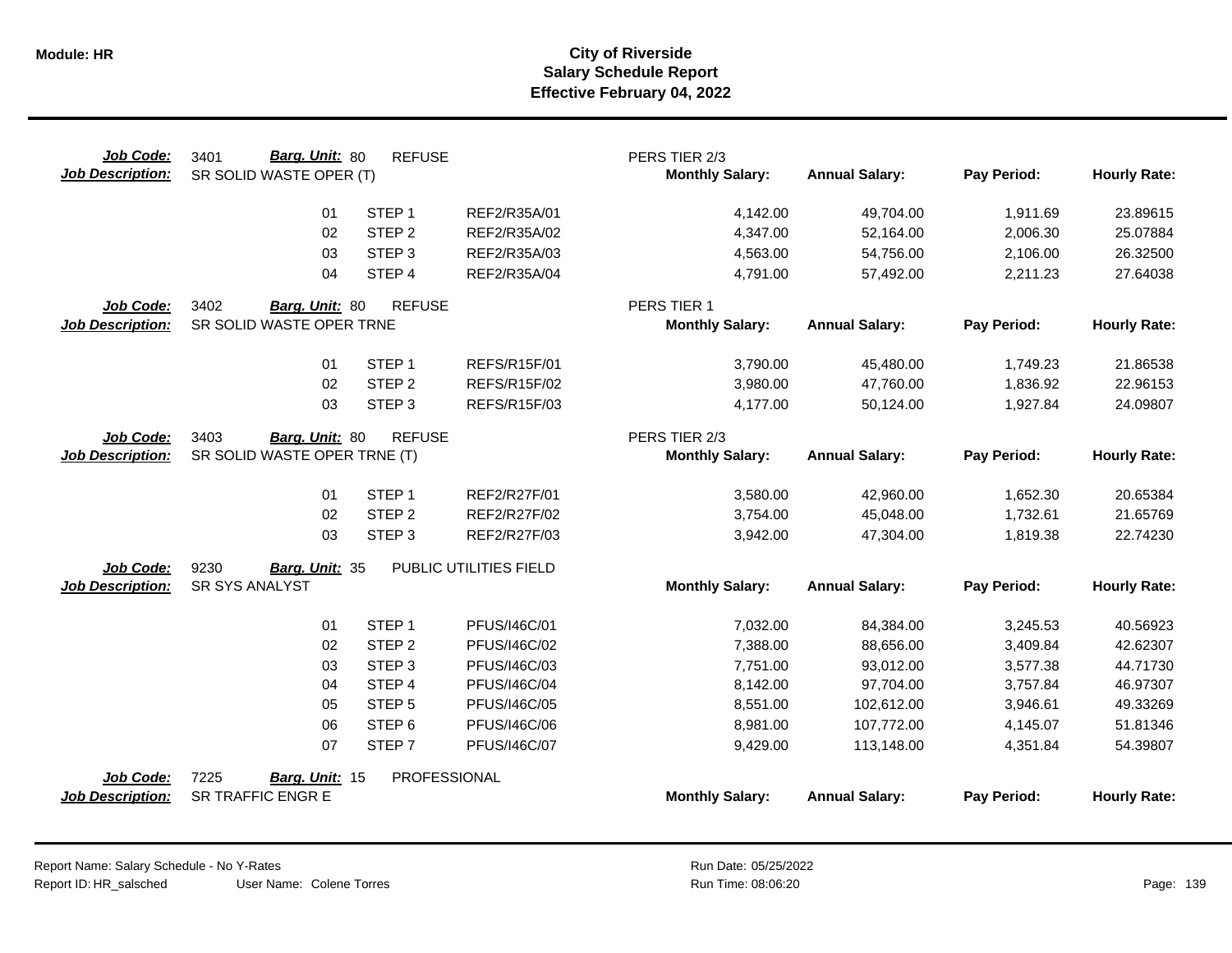|                                      | 1 <sub>N</sub><br>1X<br>2N                                              | <b>MINIMUM</b><br><b>MAXIMUM</b><br><b>MERIT MIN</b>                                                            | PROF/K27B/1N<br>PROF/K27B/1X<br>PROF/K27B/2N                                                 | 9,285.00<br>11,285.00<br>11,285.00                                   | 111,420.00<br>135,420.00<br>135,420.00                                     | 4,285.38<br>5,208.46<br>5,208.46                                     | 53.56730<br>65.10576<br>65.10576                                     |
|--------------------------------------|-------------------------------------------------------------------------|-----------------------------------------------------------------------------------------------------------------|----------------------------------------------------------------------------------------------|----------------------------------------------------------------------|----------------------------------------------------------------------------|----------------------------------------------------------------------|----------------------------------------------------------------------|
|                                      | 2X                                                                      | <b>MERIT MAX</b>                                                                                                | PROF/K27B/2X                                                                                 | 12,978.00                                                            | 155,736.00                                                                 | 5,989.84                                                             | 74.87307                                                             |
| Job Code:<br><b>Job Description:</b> | Barg. Unit: 55<br>3174<br>SR WASTEWTR COL SY TC N                       |                                                                                                                 | PARA-PROFESSIONAL                                                                            | <b>Monthly Salary:</b>                                               | <b>Annual Salary:</b>                                                      | Pay Period:                                                          | <b>Hourly Rate:</b>                                                  |
|                                      | 1 <sub>N</sub><br>1X                                                    | <b>MINIMUM</b><br><b>MAXIMUM</b>                                                                                | PARA/N26C/1N<br>PARA/N26C/1X                                                                 | 5,448.00<br>7,302.00                                                 | 65,376.00<br>87,624.00                                                     | 2,514.46<br>3,370.15                                                 | 31.43076<br>42.12692                                                 |
| Job Code:<br>Job Description:        | <b>Barg. Unit: 55</b><br>5500<br>SR WASTEWTR MAINT MECH E               |                                                                                                                 | PARA-PROFESSIONAL                                                                            | <b>Monthly Salary:</b>                                               | <b>Annual Salary:</b>                                                      | Pay Period:                                                          | <b>Hourly Rate:</b>                                                  |
|                                      | 1 <sub>N</sub><br>1X                                                    | <b>MINIMUM</b><br><b>MAXIMUM</b>                                                                                | PARA/N31C/1N<br>PARA/N31C/1X                                                                 | 6,088.00<br>7,401.00                                                 | 73,056.00<br>88,812.00                                                     | 2,809.84<br>3,415.84                                                 | 35.12307<br>42.69807                                                 |
| Job Code:<br><b>Job Description:</b> | 4130<br>Barg. Unit: 55<br>PARA-PROFESSIONAL<br>SR WASTEWTR PLANT OPER E |                                                                                                                 |                                                                                              | <b>Monthly Salary:</b>                                               | <b>Annual Salary:</b>                                                      | Pay Period:                                                          | <b>Hourly Rate:</b>                                                  |
|                                      | 1 <sub>N</sub><br>1X                                                    | <b>MINIMUM</b><br><b>MAXIMUM</b>                                                                                | PARA/N11D/1N<br>PARA/N11D/1X                                                                 | 7,030.00<br>8,537.00                                                 | 84,360.00<br>102,444.00                                                    | 3,244.61<br>3,940.15                                                 | 40.55769<br>49.25192                                                 |
| Job Code:<br><b>Job Description:</b> | 3290<br>Barg. Unit: 20<br>STREET MAINT CREW LEADER                      | <b>GENERAL-SEIU</b>                                                                                             |                                                                                              | PERS TIER 1<br><b>Monthly Salary:</b>                                | <b>Annual Salary:</b>                                                      | Pay Period:                                                          | <b>Hourly Rate:</b>                                                  |
|                                      | 01<br>02<br>03<br>04<br>05<br>06                                        | STEP <sub>1</sub><br>STEP <sub>2</sub><br>STEP <sub>3</sub><br>STEP 4<br>STEP <sub>5</sub><br>STEP <sub>6</sub> | GNLS/G33C/01<br>GNLS/G33C/02<br>GNLS/G33C/03<br>GNLS/G33C/04<br>GNLS/G33C/05<br>GNLS/G33C/06 | 5,115.00<br>5,376.00<br>5,641.00<br>5,924.00<br>6,217.00<br>6,528.00 | 61,380.00<br>64,512.00<br>67,692.00<br>71,088.00<br>74,604.00<br>78,336.00 | 2,360.76<br>2,481.23<br>2,603.53<br>2,734.15<br>2,869.38<br>3,012.92 | 29.50961<br>31.01538<br>32.54423<br>34.17692<br>35.86730<br>37.66153 |
| Job Code:<br><b>Job Description:</b> | Barg. Unit: 20<br>3291<br>STREET MAINT CREW LEADER (T)                  | <b>GENERAL-SEIU</b>                                                                                             |                                                                                              | PERS TIER 2/3<br><b>Monthly Salary:</b>                              | <b>Annual Salary:</b>                                                      | Pay Period:                                                          | <b>Hourly Rate:</b>                                                  |
|                                      | 01                                                                      | STEP <sub>1</sub>                                                                                               | GNL2/G78A/01                                                                                 | 4,821.00                                                             | 57,852.00                                                                  | 2,225.07                                                             | 27.81346                                                             |

Report Name: Salary Schedule - No Y-Rates Report ID: HR\_salsched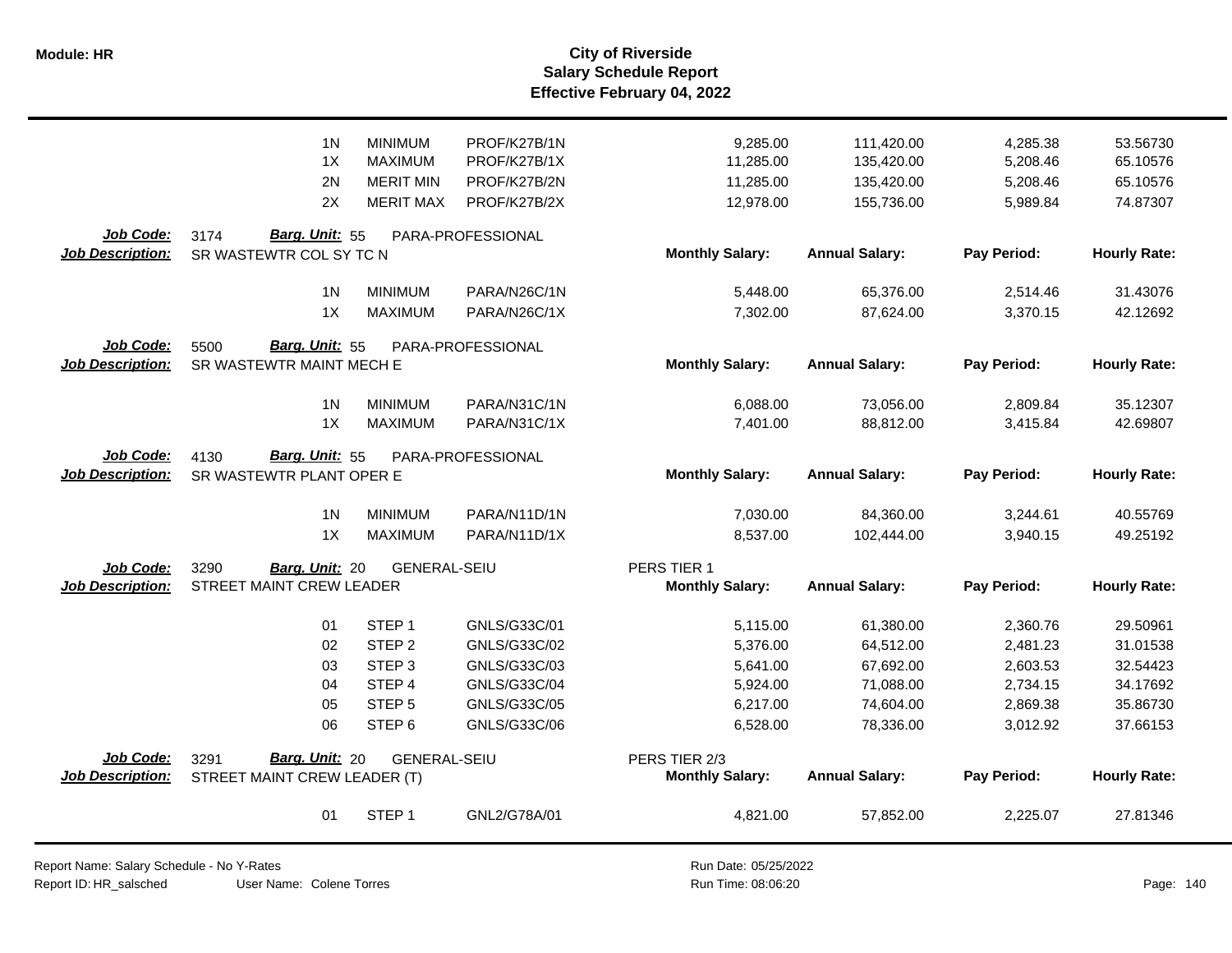**Salary Schedule Report Effective February 04, 2022 Module: HR City of Riverside**

|                         | 02                         | STEP <sub>2</sub>   | GNL2/G78A/02        | 5,065.00               | 60,780.00             | 2,337.69    | 29.22115            |
|-------------------------|----------------------------|---------------------|---------------------|------------------------|-----------------------|-------------|---------------------|
|                         | 03                         | STEP <sub>3</sub>   | GNL2/G78A/03        | 5,318.00               | 63,816.00             | 2,454.46    | 30.68076            |
|                         | 04                         | STEP <sub>4</sub>   | GNL2/G78A/04        | 5,582.00               | 66,984.00             | 2,576.30    | 32.20384            |
|                         | 05                         | STEP <sub>5</sub>   | GNL2/G78A/05        | 5,860.00               | 70,320.00             | 2,704.61    | 33.80769            |
|                         | 06                         | STEP <sub>6</sub>   | GNL2/G78A/06        | 6,154.00               | 73,848.00             | 2,840.30    | 35.50384            |
|                         |                            |                     |                     |                        |                       |             |                     |
| Job Code:               | 3260<br>Barg. Unit: 20     | <b>GENERAL-SEIU</b> |                     | PERS TIER 1            |                       |             |                     |
| <b>Job Description:</b> | <b>STREET MAINT SPEC</b>   |                     |                     | <b>Monthly Salary:</b> | <b>Annual Salary:</b> | Pay Period: | <b>Hourly Rate:</b> |
|                         | 01                         | STEP <sub>1</sub>   | GNLS/G27B/01        | 4,640.00               | 55,680.00             | 2,141.53    | 26.76923            |
|                         | 02                         | STEP <sub>2</sub>   | <b>GNLS/G27B/02</b> | 4,874.00               | 58,488.00             | 2,249.53    | 28.11923            |
|                         | 03                         | STEP <sub>3</sub>   | <b>GNLS/G27B/03</b> | 5,115.00               | 61,380.00             | 2,360.76    | 29.50961            |
|                         | 04                         | STEP <sub>4</sub>   | <b>GNLS/G27B/04</b> | 5,376.00               | 64,512.00             | 2,481.23    | 31.01538            |
|                         | 05                         | STEP <sub>5</sub>   | <b>GNLS/G27B/05</b> | 5,641.00               | 67,692.00             | 2,603.53    | 32.54423            |
|                         |                            |                     |                     |                        |                       |             |                     |
| Job Code:               | Barg. Unit: 20<br>3261     | <b>GENERAL-SEIU</b> |                     | PERS TIER 2/3          |                       |             |                     |
| <b>Job Description:</b> | STREET MAINT SPEC (T)      |                     |                     | <b>Monthly Salary:</b> | <b>Annual Salary:</b> | Pay Period: | <b>Hourly Rate:</b> |
|                         |                            |                     |                     |                        |                       |             |                     |
|                         | 01                         | STEP <sub>1</sub>   | GNL2/G72M/01        | 4,373.00               | 52,476.00             | 2,018.30    | 25.22884            |
|                         | 02                         | STEP <sub>2</sub>   | GNL2/G72M/02        | 4,596.00               | 55,152.00             | 2,121.23    | 26.51538            |
|                         | 03                         | STEP <sub>3</sub>   | GNL2/G72M/03        | 4,821.00               | 57,852.00             | 2,225.07    | 27.81346            |
|                         | 04                         | STEP <sub>4</sub>   | GNL2/G72M/04        | 5,065.00               | 60,780.00             | 2,337.69    | 29.22115            |
|                         | 05                         | STEP <sub>5</sub>   | GNL2/G72M/05        | 5,318.00               | 63,816.00             | 2,454.46    | 30.68076            |
| Job Code:               | 3310<br>Barg. Unit: 50     | <b>SUPERVISORY</b>  |                     |                        |                       |             |                     |
| <b>Job Description:</b> | <b>STREET MAINT SUPV E</b> |                     |                     | <b>Monthly Salary:</b> | <b>Annual Salary:</b> | Pay Period: | <b>Hourly Rate:</b> |
|                         |                            |                     |                     |                        |                       |             |                     |
|                         | 1 <sub>N</sub>             | <b>MINIMUM</b>      | SUPV/U11E/1N        | 6,240.00               | 74,880.00             | 2,880.00    | 36.00000            |
|                         | 1X                         | <b>MAXIMUM</b>      | SUPV/U11E/1X        | 7,592.00               | 91,104.00             | 3,504.00    | 43.80000            |
|                         |                            |                     |                     |                        |                       |             |                     |
| Job Code:               | Barg. Unit: 20<br>3240     | <b>GENERAL-SEIU</b> |                     | PERS TIER 1            |                       |             |                     |
| <b>Job Description:</b> | <b>STREET MAINT WRK</b>    |                     |                     | <b>Monthly Salary:</b> | <b>Annual Salary:</b> | Pay Period: | <b>Hourly Rate:</b> |
|                         | 01                         | STEP <sub>1</sub>   | GNLS/G23B/01        | 4,210.00               | 50,520.00             | 1,943.07    | 24.28846            |
|                         | 02                         | STEP <sub>2</sub>   | GNLS/G23B/02        | 4,420.00               | 53,040.00             | 2,040.00    | 25.50000            |
|                         | 03                         | STEP <sub>3</sub>   | GNLS/G23B/03        | 4,640.00               | 55,680.00             | 2,141.53    | 26.76923            |
|                         | 04                         | STEP 4              | GNLS/G23B/04        | 4,874.00               | 58,488.00             | 2,249.53    | 28.11923            |
|                         |                            |                     |                     |                        |                       |             |                     |

Report Name: Salary Schedule - No Y-Rates

Report ID: HR\_salsched

User Name: Colene Torres 08:06:20 Colene Torres Run Time: Page: 141

Run Date: 05/25/2022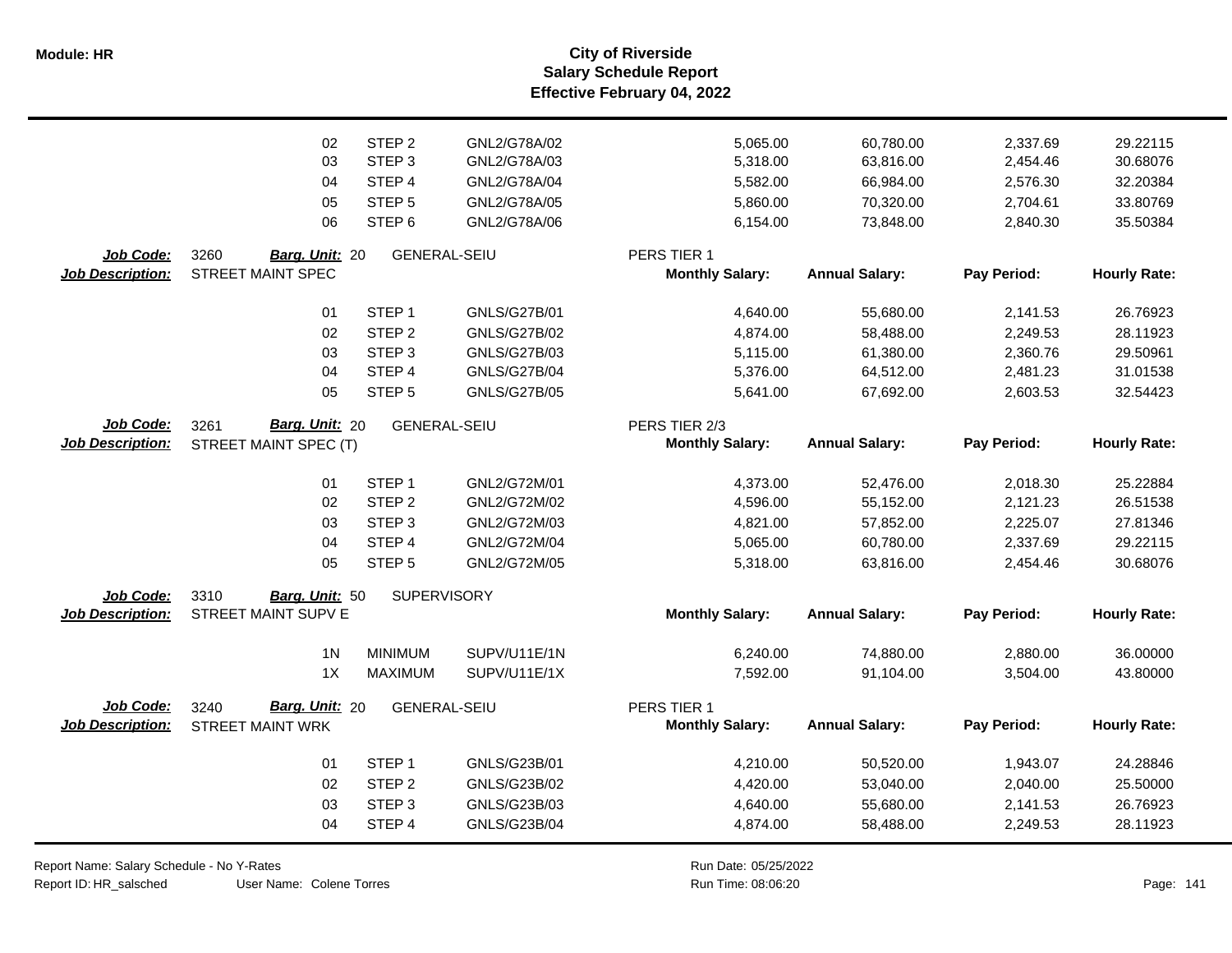|                         | 05                     | STEP <sub>5</sub> | GNLS/G23B/05        | 5,115.00               | 61,380.00             | 2,360.76    | 29.50961            |
|-------------------------|------------------------|-------------------|---------------------|------------------------|-----------------------|-------------|---------------------|
| Job Code:               | 3241<br>Barg. Unit: 20 |                   | <b>GENERAL-SEIU</b> | PERS TIER 2/3          |                       |             |                     |
| <b>Job Description:</b> | STREET MAINT WRK (T)   |                   |                     | <b>Monthly Salary:</b> | <b>Annual Salary:</b> | Pay Period: | <b>Hourly Rate:</b> |
|                         | 01                     | STEP <sub>1</sub> | GNL2/G69J/01        | 3,967.00               | 47,604.00             | 1,830.92    | 22.88653            |
|                         | 02                     | STEP <sub>2</sub> | GNL2/G69J/02        | 4,167.00               | 50,004.00             | 1,923.23    | 24.04038            |
|                         | 03                     | STEP <sub>3</sub> | GNL2/G69J/03        | 4,373.00               | 52,476.00             | 2,018.30    | 25.22884            |
|                         | 04                     | STEP 4            | GNL2/G69J/04        | 4,596.00               | 55,152.00             | 2,121.23    | 26.51538            |
|                         | 05                     | STEP <sub>5</sub> | GNL2/G69J/05        | 4,821.00               | 57,852.00             | 2,225.07    | 27.81346            |
| Job Code:               | Barg. Unit: 20<br>3270 |                   | <b>GENERAL-SEIU</b> | PERS TIER 1            |                       |             |                     |
| <b>Job Description:</b> | <b>STREET PAINTER</b>  |                   |                     | <b>Monthly Salary:</b> | <b>Annual Salary:</b> | Pay Period: | <b>Hourly Rate:</b> |
|                         | 01                     | STEP <sub>1</sub> | GNLS/G29D/01        | 4,420.00               | 53,040.00             | 2,040.00    | 25.50000            |
|                         | 02                     | STEP <sub>2</sub> | GNLS/G29D/02        | 4,640.00               | 55,680.00             | 2,141.53    | 26.76923            |
|                         | 03                     | STEP <sub>3</sub> | GNLS/G29D/03        | 4,874.00               | 58,488.00             | 2,249.53    | 28.11923            |
|                         | 04                     | STEP 4            | GNLS/G29D/04        | 5,115.00               | 61,380.00             | 2,360.76    | 29.50961            |
|                         | 05                     | STEP <sub>5</sub> | GNLS/G29D/05        | 5,376.00               | 64,512.00             | 2,481.23    | 31.01538            |
|                         | 06                     | STEP <sub>6</sub> | GNLS/G29D/06        | 5,641.00               | 67,692.00             | 2,603.53    | 32.54423            |
|                         | 07                     | STEP <sub>7</sub> | GNLS/G29D/07        | 5,924.00               | 71,088.00             | 2,734.15    | 34.17692            |
| <b>Job Code:</b>        | Barg. Unit: 20<br>3271 |                   | <b>GENERAL-SEIU</b> | PERS TIER 2/3          |                       |             |                     |
| <b>Job Description:</b> | STREET PAINTER (T)     |                   |                     | <b>Monthly Salary:</b> | <b>Annual Salary:</b> | Pay Period: | <b>Hourly Rate:</b> |
|                         | 01                     | STEP <sub>1</sub> | GNL2/G74M/01        | 4,167.00               | 50,004.00             | 1,923.23    | 24.04038            |
|                         | 02                     | STEP <sub>2</sub> | GNL2/G74M/02        | 4,373.00               | 52,476.00             | 2,018.30    | 25.22884            |
|                         | 03                     | STEP <sub>3</sub> | GNL2/G74M/03        | 4,596.00               | 55,152.00             | 2,121.23    | 26.51538            |
|                         | 04                     | STEP 4            | GNL2/G74M/04        | 4,821.00               | 57,852.00             | 2,225.07    | 27.81346            |
|                         | 05                     | STEP <sub>5</sub> | GNL2/G74M/05        | 5,065.00               | 60,780.00             | 2,337.69    | 29.22115            |
|                         | 06                     | STEP <sub>6</sub> | GNL2/G74M/06        | 5,318.00               | 63,816.00             | 2,454.46    | 30.68076            |
|                         | 07                     | STEP <sub>7</sub> | GNL2/G74M/07        | 5,582.00               | 66,984.00             | 2,576.30    | 32.20384            |
| Job Code:               | Barg. Unit: 20<br>4030 |                   | <b>GENERAL-SEIU</b> | PERS TIER 1            |                       |             |                     |
| <b>Job Description:</b> | STREET SWEEPER OPER    |                   |                     | <b>Monthly Salary:</b> | <b>Annual Salary:</b> | Pay Period: | <b>Hourly Rate:</b> |
|                         | 01                     | STEP <sub>1</sub> | GNLS/G27A/01        | 4,874.00               | 58,488.00             | 2,249.53    | 28.11923            |

Report Name: Salary Schedule - No Y-Rates Report ID: HR\_salsched

User Name: Colene Torres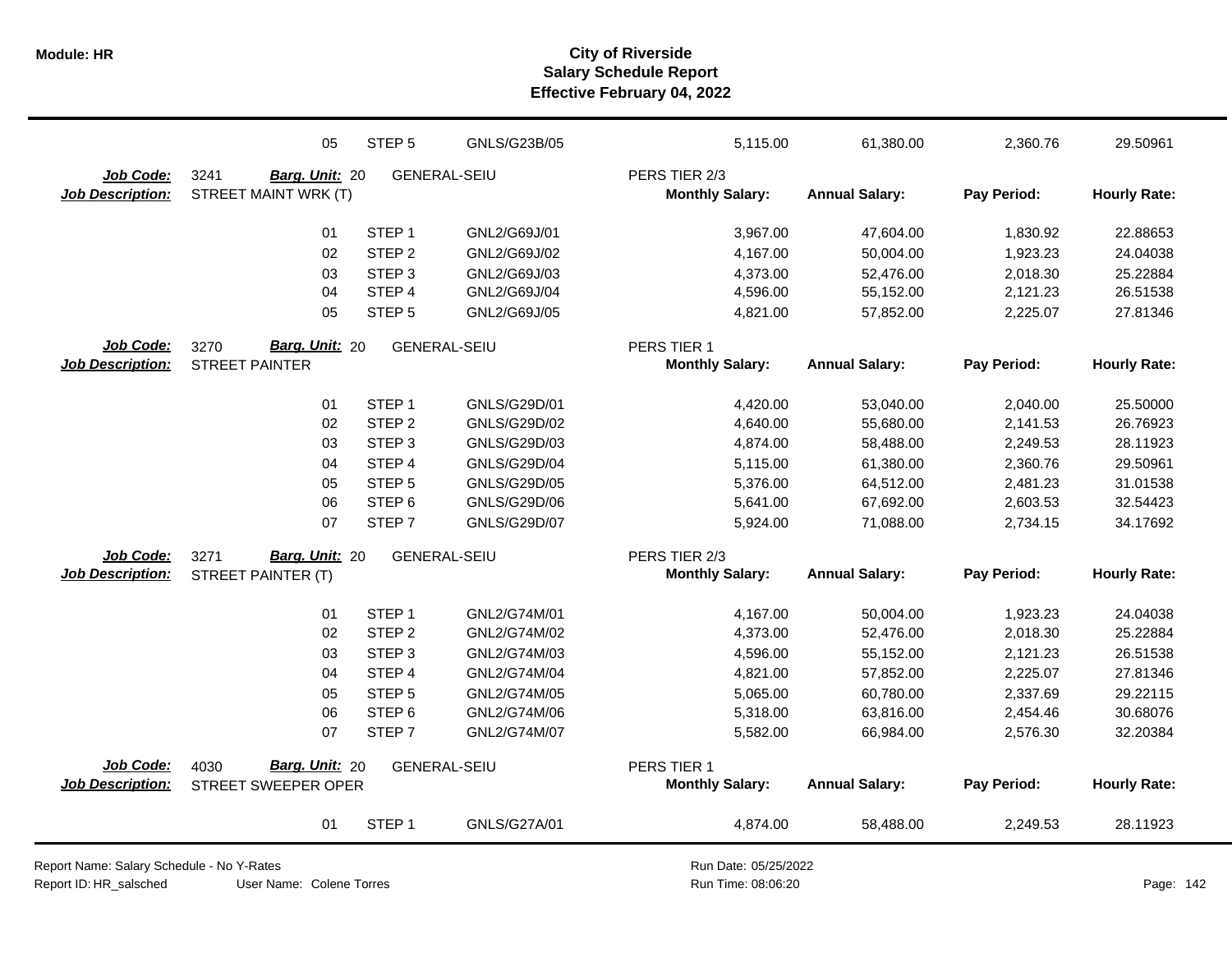**Salary Schedule Report Effective February 04, 2022 Module: HR City of Riverside**

|                                      | 02                                                   | STEP <sub>2</sub>                | GNLS/G27A/02                 | 5,115.00               | 61,380.00                | 2,360.76             | 29.50961             |
|--------------------------------------|------------------------------------------------------|----------------------------------|------------------------------|------------------------|--------------------------|----------------------|----------------------|
|                                      | 03                                                   | STEP <sub>3</sub>                | GNLS/G27A/03                 | 5,376.00               | 64,512.00                | 2,481.23             | 31.01538             |
|                                      | 04                                                   | STEP 4                           | <b>GNLS/G27A/04</b>          | 5,641.00               | 67,692.00                | 2,603.53             | 32.54423             |
|                                      |                                                      |                                  |                              |                        |                          |                      |                      |
| Job Code:                            | <b>Barg. Unit: 20</b><br>4031                        | <b>GENERAL-SEIU</b>              |                              | PERS TIER 2/3          |                          |                      |                      |
| <b>Job Description:</b>              | STREET SWEEPER OPER (T)                              |                                  |                              | <b>Monthly Salary:</b> | <b>Annual Salary:</b>    | Pay Period:          | <b>Hourly Rate:</b>  |
|                                      | 01                                                   | STEP <sub>1</sub>                | GNL2/G72J/01                 | 4,596.00               | 55,152.00                | 2,121.23             | 26.51538             |
|                                      | 02                                                   | STEP <sub>2</sub>                | GNL2/G72J/02                 | 4,821.00               | 57,852.00                | 2,225.07             | 27.81346             |
|                                      | 03                                                   | STEP <sub>3</sub>                | GNL2/G72J/03                 | 5,065.00               | 60,780.00                | 2,337.69             | 29.22115             |
|                                      | 04                                                   | STEP 4                           | GNL2/G72J/04                 | 5,318.00               | 63,816.00                | 2,454.46             | 30.68076             |
| Job Code:                            | Barg. Unit: 15<br>9139                               | PROFESSIONAL                     |                              |                        |                          |                      |                      |
| <b>Job Description:</b>              | SUPV CRIME ANALYST E                                 |                                  |                              | <b>Monthly Salary:</b> | <b>Annual Salary:</b>    | Pay Period:          | <b>Hourly Rate:</b>  |
|                                      | 1 <sub>N</sub>                                       | <b>MINIMUM</b>                   | PROF/K17G/1N                 | 6,602.00               | 79,224.00                | 3,047.07             | 38.08846             |
|                                      | 1X                                                   | <b>MAXIMUM</b>                   | PROF/K17G/1X                 | 8,032.00               | 96,384.00                | 3,707.07             | 46.33846             |
| Job Code:                            | Barg. Unit: 10<br>8980                               | <b>MANAGEMENT</b>                |                              |                        |                          |                      |                      |
| <b>Job Description:</b>              | SUPV DEP CITY ATTORNEY E                             |                                  |                              | <b>Monthly Salary:</b> | <b>Annual Salary:</b>    | Pay Period:          | <b>Hourly Rate:</b>  |
|                                      | 1 <sub>N</sub>                                       | <b>MINIMUM</b>                   | MGTS/M96M/1N                 | 11,765.00              | 141,180.00               | 5,430.00             | 67.87500             |
|                                      |                                                      |                                  |                              |                        |                          |                      |                      |
|                                      | 1X                                                   | <b>MAXIMUM</b>                   | MGTS/M96M/1X                 |                        |                          |                      |                      |
|                                      | 2N                                                   | <b>MERIT MIN</b>                 | MGTS/M96M/2N                 | 15,765.00              | 189,180.00               | 7,276.15             | 90.95192<br>90.95192 |
|                                      | 2X                                                   | <b>MERIT MAX</b>                 | MGTS/M96M/2X                 | 15,765.00<br>18,130.00 | 189,180.00<br>217,560.00 | 7,276.15<br>8,367.69 | 104.59615            |
|                                      |                                                      |                                  |                              |                        |                          |                      |                      |
| Job Code:<br><b>Job Description:</b> | Barg. Unit: 50<br>6855<br>SUPV ENGRNG TECH (CIVIL) E | <b>SUPERVISORY</b>               |                              | <b>Monthly Salary:</b> | <b>Annual Salary:</b>    | Pay Period:          | <b>Hourly Rate:</b>  |
|                                      |                                                      |                                  |                              |                        |                          |                      |                      |
|                                      | 1 <sub>N</sub><br>1X                                 | <b>MINIMUM</b><br><b>MAXIMUM</b> | SUPV/U16H/1N<br>SUPV/U16H/1X | 7,409.00               | 88,908.00                | 3,419.53             | 42.74423             |
|                                      |                                                      |                                  |                              | 9,010.00               | 108,120.00               | 4,158.46             | 51.98076             |
| <b>Job Code:</b>                     | <b>Barg. Unit: 50</b><br>2620                        | <b>SUPERVISORY</b>               |                              |                        |                          |                      |                      |
| <b>Job Description:</b>              | SUPV FORENSIC SPECIALIST                             |                                  |                              | <b>Monthly Salary:</b> | <b>Annual Salary:</b>    | Pay Period:          | <b>Hourly Rate:</b>  |
|                                      | 1 <sub>N</sub>                                       | <b>MINIMUM</b>                   | SUPV/U12B/1N                 |                        | 82,776.00                |                      | 39.79615             |
|                                      | 1X                                                   | <b>MAXIMUM</b>                   | SUPV/U12B/1X                 | 6,898.00<br>8,387.00   | 100,644.00               | 3,183.69<br>3,870.92 | 48.38653             |

Report Name: Salary Schedule - No Y-Rates Report ID: HR\_salsched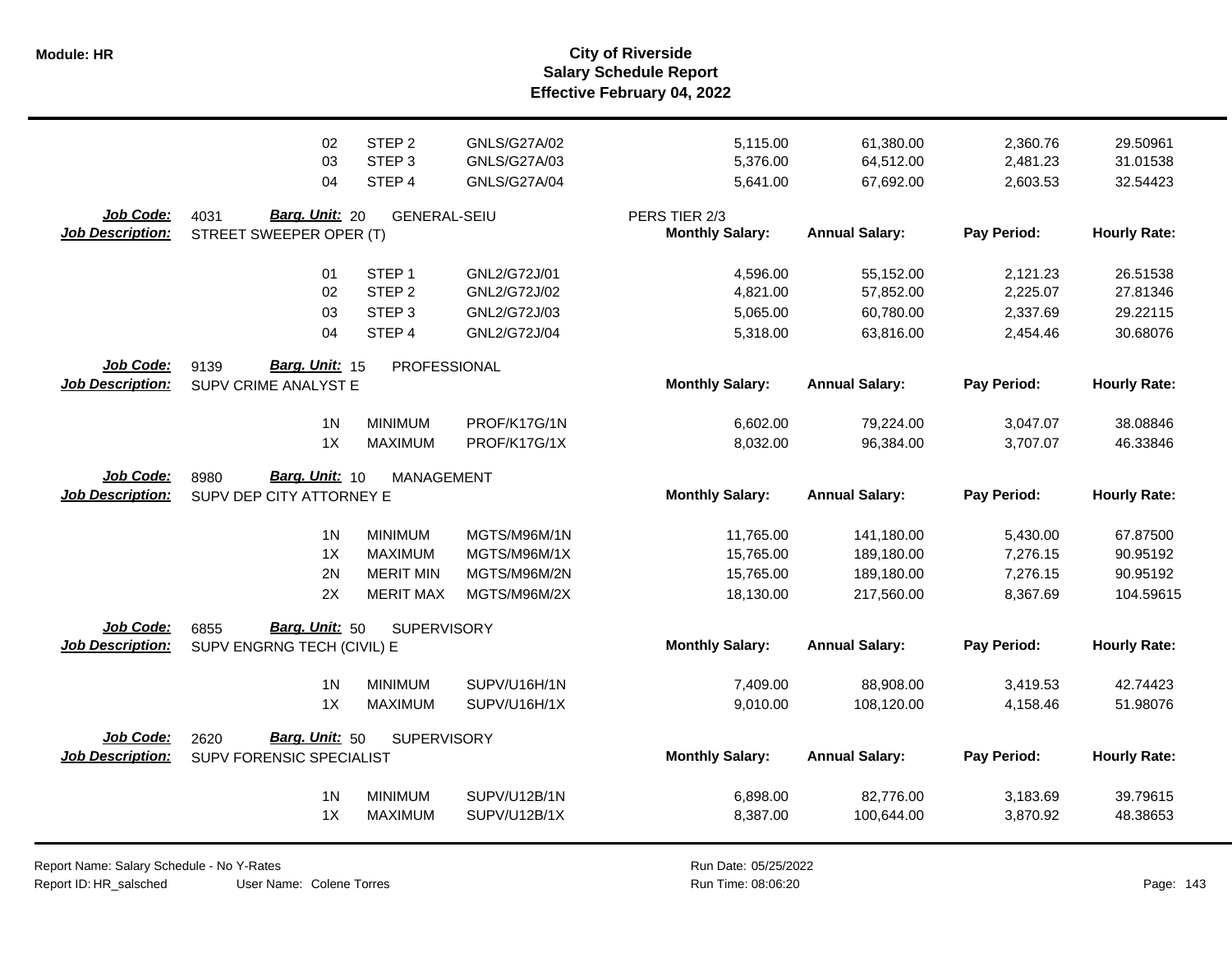| Job Code:                     | Barg. Unit: 10<br>8821          | <b>MANAGEMENT</b>   |                     |                        |                       |             |                     |
|-------------------------------|---------------------------------|---------------------|---------------------|------------------------|-----------------------|-------------|---------------------|
| <b>Job Description:</b>       | SUPV REAL PROPERTY AGENT        |                     |                     | <b>Monthly Salary:</b> | <b>Annual Salary:</b> | Pay Period: | <b>Hourly Rate:</b> |
|                               |                                 |                     |                     |                        |                       |             |                     |
|                               | 1 <sub>N</sub>                  | <b>MINIMUM</b>      | MGTS/M55G/1N        | 6,724.00               | 80,688.00             | 3,103.38    | 38.79230            |
|                               | 1X                              | <b>MAXIMUM</b>      | MGTS/M55G/1X        | 9,010.00               | 108,120.00            | 4,158.46    | 51.98076            |
|                               | 2N                              | <b>MERIT MIN</b>    | MGTS/M55G/2N        | 9,010.00               | 108,120.00            | 4,158.46    | 51.98076            |
|                               | 2X                              | <b>MERIT MAX</b>    | MGTS/M55G/2X        | 10,362.00              | 124,344.00            | 4,782.46    | 59.78076            |
| Job Code:                     | 6820<br>Barg. Unit: 20          | <b>GENERAL-SEIU</b> |                     | PERS TIER 1            |                       |             |                     |
| <b>Job Description:</b>       | <b>SURVEY PARTY CHIEF</b>       |                     |                     | <b>Monthly Salary:</b> | <b>Annual Salary:</b> | Pay Period: | <b>Hourly Rate:</b> |
|                               |                                 |                     |                     |                        |                       |             |                     |
|                               | 01                              | STEP <sub>1</sub>   | GNLS/G42B/01        | 6,528.00               | 78,336.00             | 3,012.92    | 37.66153            |
|                               | 02                              | STEP <sub>2</sub>   | GNLS/G42B/02        | 6,860.00               | 82,320.00             | 3,166.15    | 39.57692            |
|                               | 03                              | STEP <sub>3</sub>   | GNLS/G42B/03        | 7,196.00               | 86,352.00             | 3,321.23    | 41.51538            |
|                               | 04                              | STEP 4              | <b>GNLS/G42B/04</b> | 7,559.00               | 90,708.00             | 3,488.76    | 43.60961            |
|                               | 05                              | STEP <sub>5</sub>   | <b>GNLS/G42B/05</b> | 7,936.00               | 95,232.00             | 3,662.76    | 45.78461            |
| Job Code:                     | Barg. Unit: 20<br>6821          | <b>GENERAL-SEIU</b> |                     | PERS TIER 2/3          |                       |             |                     |
| <b>Job Description:</b>       | SURVEY PARTY CHIEF (T)          |                     |                     | <b>Monthly Salary:</b> | <b>Annual Salary:</b> | Pay Period: | <b>Hourly Rate:</b> |
|                               |                                 |                     |                     |                        |                       |             |                     |
|                               | 01                              | STEP <sub>1</sub>   | GNL2/G82A/01        | 6,154.00               | 73,848.00             | 2,840.30    | 35.50384            |
|                               | 02                              | STEP <sub>2</sub>   | GNL2/G82A/02        | 6,464.00               | 77,568.00             | 2,983.38    | 37.29230            |
|                               | 03                              | STEP <sub>3</sub>   | GNL2/G82A/03        | 6,783.00               | 81,396.00             | 3,130.61    | 39.13269            |
|                               | 04                              | STEP 4              | GNL2/G82A/04        | 7,124.00               | 85,488.00             | 3,288.00    | 41.10000            |
|                               | 05                              | STEP <sub>5</sub>   | GNL2/G82A/05        | 7,481.00               | 89,772.00             | 3,452.76    | 43.15961            |
|                               | 6841                            | PROFESSIONAL        |                     |                        |                       |             |                     |
| Job Code:<br>Job Description: | Barg. Unit: 15<br>SURVEYOR NC E |                     |                     | <b>Monthly Salary:</b> | <b>Annual Salary:</b> | Pay Period: | <b>Hourly Rate:</b> |
|                               |                                 |                     |                     |                        |                       |             |                     |
|                               | 1 <sub>N</sub>                  | <b>MINIMUM</b>      | PRNC/K21E/1N        | 9,285.00               | 111,420.00            | 4,285.38    | 53.56730            |
|                               | 1X                              | <b>MAXIMUM</b>      | PRNC/K21E/1X        | 11,285.00              | 135,420.00            | 5,208.46    | 65.10576            |
|                               |                                 |                     |                     |                        |                       |             |                     |
| Job Code:                     | Barg. Unit: 20<br>9225          | <b>GENERAL-SEIU</b> |                     | PERS TIER 1            |                       |             |                     |
| <b>Job Description:</b>       | SYSTEMS ANALYST                 |                     |                     | <b>Monthly Salary:</b> | <b>Annual Salary:</b> | Pay Period: | <b>Hourly Rate:</b> |
|                               |                                 |                     |                     |                        |                       |             |                     |
|                               | 01                              | STEP <sub>1</sub>   | GNLS/G38B/01        | 5,376.00               | 64,512.00             | 2,481.23    | 31.01538            |

Report Name: Salary Schedule - No Y-Rates

Report ID: HR\_salsched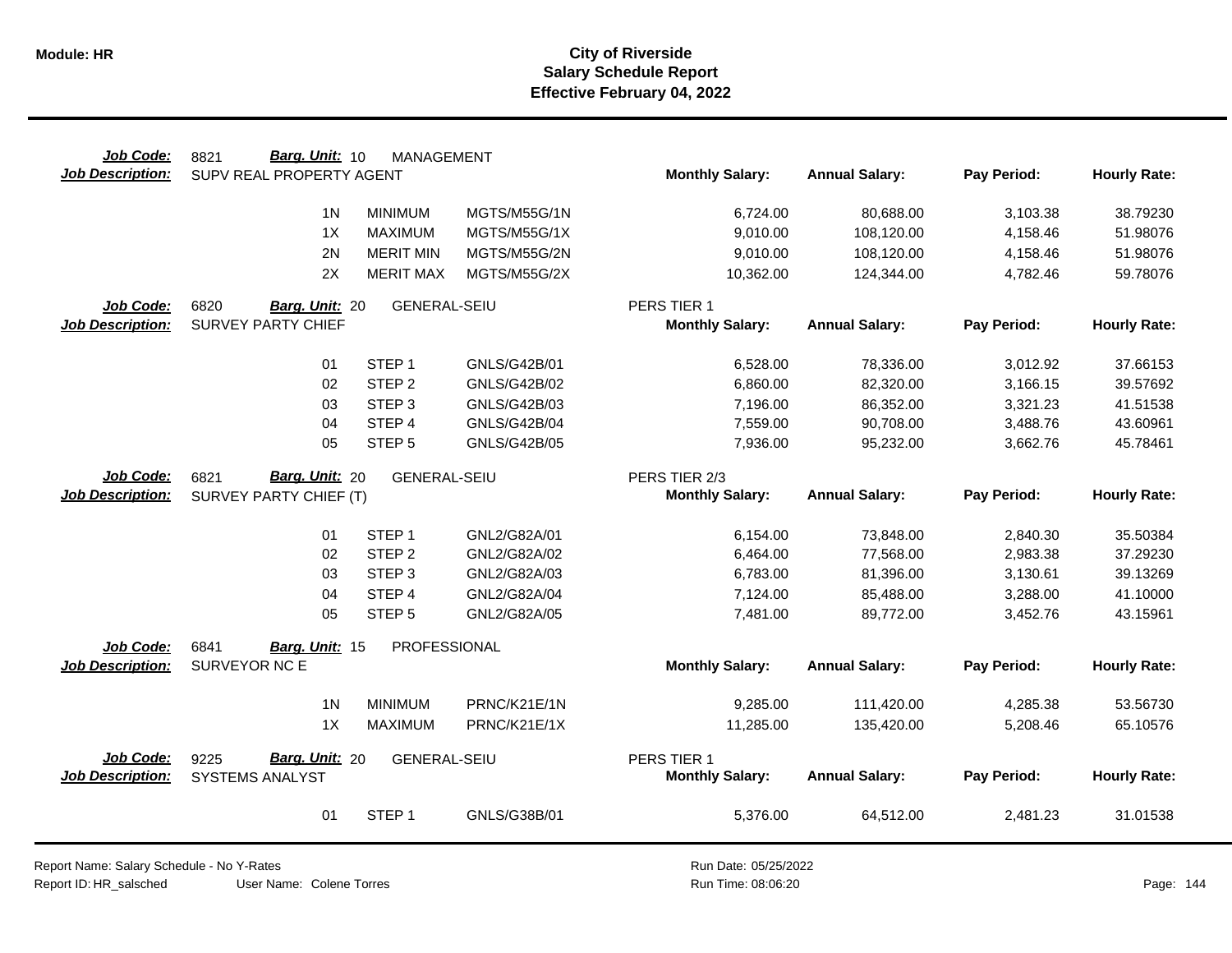**Salary Schedule Report Effective February 04, 2022 Module: HR City of Riverside**

|                         | 02                      | STEP <sub>2</sub>   | GNLS/G38B/02         | 5,641.00               | 67,692.00             | 2,603.53    | 32.54423            |
|-------------------------|-------------------------|---------------------|----------------------|------------------------|-----------------------|-------------|---------------------|
|                         | 03                      | STEP <sub>3</sub>   | GNLS/G38B/03         | 5,924.00               | 71,088.00             | 2,734.15    | 34.17692            |
|                         | 04                      | STEP 4              | GNLS/G38B/04         | 6,217.00               | 74,604.00             | 2,869.38    | 35.86730            |
|                         | 05                      | STEP <sub>5</sub>   | GNLS/G38B/05         | 6,528.00               | 78,336.00             | 3,012.92    | 37.66153            |
|                         | 06                      | STEP <sub>6</sub>   | GNLS/G38B/06         | 6,860.00               | 82,320.00             | 3,166.15    | 39.57692            |
|                         | 07                      | STEP <sub>7</sub>   | GNLS/G38B/07         | 7,196.00               | 86,352.00             | 3,321.23    | 41.51538            |
|                         |                         |                     |                      |                        |                       |             |                     |
| Job Code:               | 9226<br>Barg. Unit: 20  | <b>GENERAL-SEIU</b> |                      | PERS TIER 2/3          |                       |             |                     |
| <b>Job Description:</b> | SYSTEMS ANALYST (T)     |                     |                      | <b>Monthly Salary:</b> | <b>Annual Salary:</b> | Pay Period: | <b>Hourly Rate:</b> |
|                         |                         |                     |                      |                        |                       |             |                     |
|                         | 01                      | STEP <sub>1</sub>   | GNL2/G79M/01         | 5,065.00               | 60,780.00             | 2,337.69    | 29.22115            |
|                         | 02                      | STEP <sub>2</sub>   | GNL2/G79M/02         | 5,318.00               | 63,816.00             | 2,454.46    | 30.68076            |
|                         | 03                      | STEP <sub>3</sub>   | GNL2/G79M/03         | 5,582.00               | 66,984.00             | 2,576.30    | 32.20384            |
|                         | 04                      | STEP 4              | GNL2/G79M/04         | 5,860.00               | 70,320.00             | 2,704.61    | 33.80769            |
|                         | 05                      | STEP <sub>5</sub>   | GNL2/G79M/05         | 6,154.00               | 73,848.00             | 2,840.30    | 35.50384            |
|                         | 06                      | STEP <sub>6</sub>   | GNL2/G79M/06         | 6,464.00               | 77,568.00             | 2,983.38    | 37.29230            |
|                         | 07                      | STEP <sub>7</sub>   | GNL2/G79M/07         | 6,783.00               | 81,396.00             | 3,130.61    | 39.13269            |
|                         |                         |                     |                      |                        |                       |             |                     |
| Job Code:               | Barg. Unit: 07<br>9227  |                     | <b>SR MANAGEMENT</b> |                        |                       |             |                     |
|                         |                         |                     |                      |                        |                       |             |                     |
| <b>Job Description:</b> | <b>SYSTEMS MGR</b>      |                     |                      | <b>Monthly Salary:</b> | <b>Annual Salary:</b> | Pay Period: | <b>Hourly Rate:</b> |
|                         |                         |                     |                      |                        |                       |             |                     |
|                         | 1 <sub>N</sub>          | <b>MINIMUM</b>      | NCLP/A62F/1N         | 8,007.00               | 96,084.00             | 3,695.53    | 46.19423            |
|                         | 1X                      | <b>MAXIMUM</b>      | NCLP/A62F/1X         | 10,219.00              | 122,628.00            | 4,716.46    | 58.95576            |
|                         | 2N                      | <b>MERIT MIN</b>    | NCLP/A62F/2N         | 10,219.00              | 122,628.00            | 4,716.46    | 58.95576            |
|                         | 2X                      | <b>MERIT MAX</b>    | NCLP/A62F/2X         | 11,753.00              | 141,036.00            | 5,424.46    | 67.80576            |
| Job Code:               | Barg. Unit: 30<br>9950  |                     |                      |                        |                       |             |                     |
| <b>Job Description:</b> | <b>TECHNICAL INTERN</b> |                     | SPECIAL CLASSES      | <b>Monthly Salary:</b> | <b>Annual Salary:</b> | Pay Period: | <b>Hourly Rate:</b> |
|                         |                         |                     |                      |                        |                       |             |                     |
|                         | 01                      | STEP <sub>1</sub>   | SPCH/H35B/01         | 2,600.00               | 31,200.00             | 1,200.00    | 15.00000            |
|                         | 02                      | STEP <sub>2</sub>   | SPCH/H35B/02         | 2,773.33               | 33,280.00             | 1,280.00    | 16.00000            |
|                         | 03                      | STEP <sub>3</sub>   | SPCH/H35B/03         | 2,946.66               | 35,360.00             | 1,360.00    | 17.00000            |
|                         |                         |                     |                      |                        |                       |             |                     |
| Job Code:               | Barg. Unit: 20<br>9521  | <b>GENERAL-SEIU</b> |                      | PERS TIER 2/3          |                       |             |                     |
| <b>Job Description:</b> | TELECOMM TECH (T)       |                     |                      | <b>Monthly Salary:</b> | <b>Annual Salary:</b> | Pay Period: | <b>Hourly Rate:</b> |
|                         |                         |                     |                      |                        |                       |             |                     |
|                         | 01                      | STEP <sub>1</sub>   | GNL2/G80D/01         | 5,162.00               | 61,944.00             | 2,382.46    | 29.78076            |

Report Name: Salary Schedule - No Y-Rates

Report ID: HR\_salsched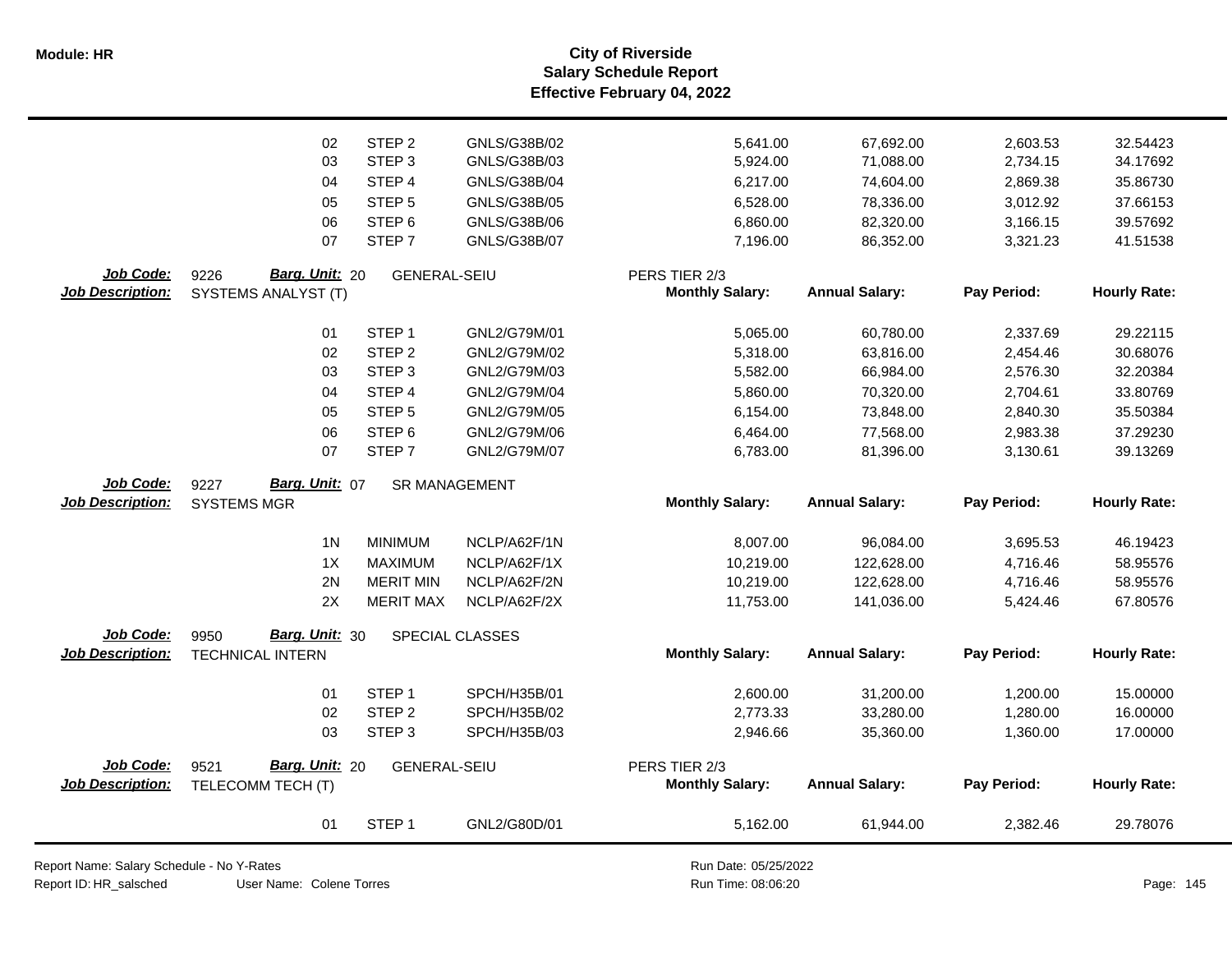|                         | 02                           | STEP <sub>2</sub>   | GNL2/G80D/02 | 5,423.00               | 65,076.00             | 2,502.92    | 31.28653            |
|-------------------------|------------------------------|---------------------|--------------|------------------------|-----------------------|-------------|---------------------|
|                         | 03                           | STEP <sub>3</sub>   | GNL2/G80D/03 | 5,697.00               | 68,364.00             | 2,629.38    | 32.86730            |
|                         | 04                           | STEP 4              | GNL2/G80D/04 | 5,979.00               | 71,748.00             | 2,759.53    | 34.49423            |
|                         | 05                           | STEP <sub>5</sub>   | GNL2/G80D/05 | 6,280.00               | 75,360.00             | 2,898.46    | 36.23076            |
|                         | 06                           | STEP <sub>6</sub>   | GNL2/G80D/06 | 6,594.00               | 79,128.00             | 3,043.38    | 38.04230            |
|                         | 07                           | STEP <sub>7</sub>   | GNL2/G80D/07 | 6,923.00               | 83,076.00             | 3,195.23    | 39.94038            |
| Job Code:               | Barg. Unit: 20<br>5310       | <b>GENERAL-SEIU</b> |              | PERS TIER 1            |                       |             |                     |
| <b>Job Description:</b> | TIRE MAINT SPEC              |                     |              | <b>Monthly Salary:</b> | <b>Annual Salary:</b> | Pay Period: | <b>Hourly Rate:</b> |
|                         | 01                           | STEP <sub>1</sub>   | GNLS/G25C/01 | 4,420.00               | 53,040.00             | 2,040.00    | 25.50000            |
|                         | 02                           | STEP <sub>2</sub>   | GNLS/G25C/02 | 4,640.00               | 55,680.00             | 2,141.53    | 26.76923            |
|                         | 03                           | STEP <sub>3</sub>   | GNLS/G25C/03 | 4,874.00               | 58,488.00             | 2,249.53    | 28.11923            |
|                         | 04                           | STEP <sub>4</sub>   | GNLS/G25C/04 | 5,115.00               | 61,380.00             | 2,360.76    | 29.50961            |
|                         | 05                           | STEP <sub>5</sub>   | GNLS/G25C/05 | 5,376.00               | 64,512.00             | 2,481.23    | 31.01538            |
| Job Code:               | Barg. Unit: 20<br>5311       | <b>GENERAL-SEIU</b> |              | PERS TIER 2/3          |                       |             |                     |
| <b>Job Description:</b> | TIRE MAINT SPEC (T)          |                     |              | <b>Monthly Salary:</b> | <b>Annual Salary:</b> | Pay Period: | <b>Hourly Rate:</b> |
|                         |                              |                     |              |                        |                       |             |                     |
|                         | 01                           | STEP <sub>1</sub>   | GNL2/G71G/01 | 4,167.00               | 50,004.00             | 1,923.23    | 24.04038            |
|                         | 02                           | STEP <sub>2</sub>   | GNL2/G71G/02 | 4,373.00               | 52,476.00             | 2,018.30    | 25.22884            |
|                         | 03                           | STEP <sub>3</sub>   | GNL2/G71G/03 | 4,596.00               | 55,152.00             | 2,121.23    | 26.51538            |
|                         | 04                           | STEP <sub>4</sub>   | GNL2/G71G/04 | 4,821.00               | 57,852.00             | 2,225.07    | 27.81346            |
|                         | 05                           | STEP <sub>5</sub>   | GNL2/G71G/05 | 5,065.00               | 60,780.00             | 2,337.69    | 29.22115            |
| Job Code:               | Barg. Unit: 50<br>5211       | <b>SUPERVISORY</b>  |              |                        |                       |             |                     |
| <b>Job Description:</b> | TRAFFIC SIGNAL MAINT SUPV E  |                     |              | <b>Monthly Salary:</b> | <b>Annual Salary:</b> | Pay Period: | <b>Hourly Rate:</b> |
|                         | 1 <sub>N</sub>               | <b>MINIMUM</b>      | SUPV/U16G/1N | 7,380.00               | 88,560.00             | 3,406.15    | 42.57692            |
|                         | 1X                           | <b>MAXIMUM</b>      | SUPV/U16G/1X | 8,971.00               | 107,652.00            | 4,140.46    | 51.75576            |
| Job Code:               | 5180<br>Barg. Unit: 20       | <b>GENERAL-SEIU</b> |              | PERS TIER 1            |                       |             |                     |
| <b>Job Description:</b> | <b>TRAFFIC SIGNAL TECH I</b> |                     |              | <b>Monthly Salary:</b> | <b>Annual Salary:</b> | Pay Period: | <b>Hourly Rate:</b> |
|                         | 01                           | STEP <sub>1</sub>   | GNLS/G33A/01 | 5,352.00               | 64,224.00             | 2,470.15    | 30.87692            |
|                         | 02                           | STEP <sub>2</sub>   | GNLS/G33A/02 | 5,617.00               | 67,404.00             | 2,592.46    | 32.40576            |
|                         | 03                           | STEP <sub>3</sub>   | GNLS/G33A/03 | 5,900.00               | 70,800.00             | 2,723.07    | 34.03846            |
|                         |                              |                     |              |                        |                       |             |                     |

Report Name: Salary Schedule - No Y-Rates

Report ID: HR\_salsched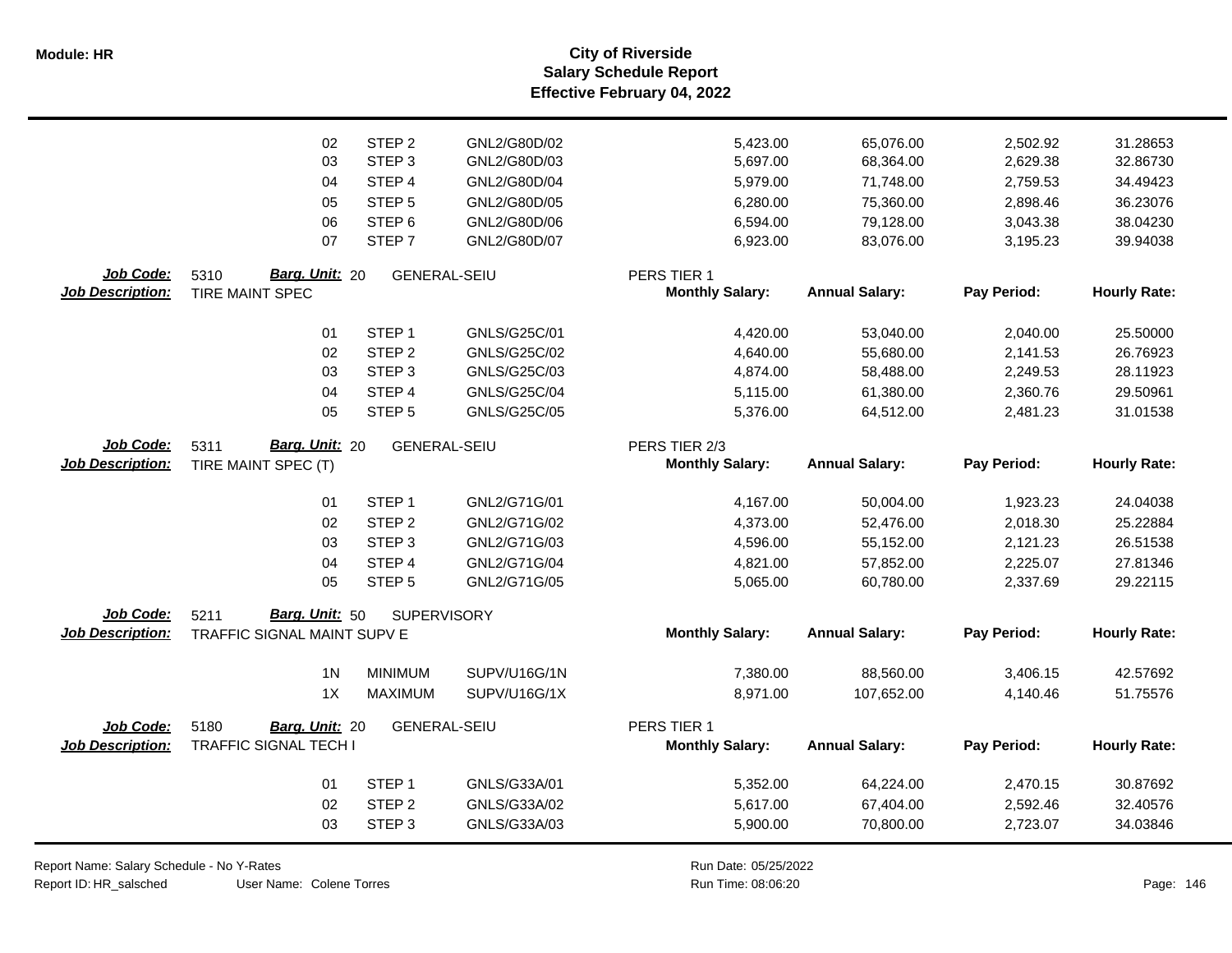|                                      | 04                                                             | STEP 4              | GNLS/G33A/04 | 6,193.00                                | 74,316.00             | 2,858.30    | 35.72884            |
|--------------------------------------|----------------------------------------------------------------|---------------------|--------------|-----------------------------------------|-----------------------|-------------|---------------------|
|                                      | 05                                                             | STEP <sub>5</sub>   | GNLS/G33A/05 | 6,502.00                                | 78,024.00             | 3,000.92    | 37.51153            |
| Job Code:<br><b>Job Description:</b> | 5181<br>Barg. Unit: 20<br>TRAFFIC SIGNAL TECH I (T)            | <b>GENERAL-SEIU</b> |              | PERS TIER 2/3<br><b>Monthly Salary:</b> | <b>Annual Salary:</b> | Pay Period: | <b>Hourly Rate:</b> |
|                                      | 01                                                             | STEP <sub>1</sub>   | GNL2/G77J/01 | 5,045.00                                | 60,540.00             | 2,328.46    | 29.10576            |
|                                      | 02                                                             | STEP <sub>2</sub>   | GNL2/G77J/02 | 5,294.00                                | 63,528.00             | 2,443.38    | 30.54230            |
|                                      | 03                                                             | STEP <sub>3</sub>   | GNL2/G77J/03 | 5,560.00                                | 66,720.00             | 2,566.15    | 32.07692            |
|                                      | 04                                                             | STEP 4              | GNL2/G77J/04 | 5,836.00                                | 70,032.00             | 2,693.53    | 33.66923            |
|                                      | 05                                                             | STEP <sub>5</sub>   | GNL2/G77J/05 | 6,130.00                                | 73,560.00             | 2,829.23    | 35.36538            |
| Job Code:<br>Job Description:        | <b>Barg. Unit: 20</b><br>5190<br><b>TRAFFIC SIGNAL TECH II</b> | <b>GENERAL-SEIU</b> |              | PERS TIER 1<br><b>Monthly Salary:</b>   | <b>Annual Salary:</b> | Pay Period: | <b>Hourly Rate:</b> |
|                                      | 01                                                             | STEP <sub>1</sub>   | GNLS/G42A/01 | 6,502.00                                | 78,024.00             | 3,000.92    | 37.51153            |
|                                      | 02                                                             | STEP <sub>2</sub>   | GNLS/G42A/02 | 6,830.00                                | 81,960.00             | 3,152.30    | 39.40384            |
|                                      | 03                                                             | STEP <sub>3</sub>   | GNLS/G42A/03 | 7,171.00                                | 86,052.00             | 3,309.69    | 41.37115            |
|                                      | 04                                                             | STEP 4              | GNLS/G42A/04 | 7,526.00                                | 90,312.00             | 3,473.53    | 43.41923            |
|                                      | 05                                                             | STEP <sub>5</sub>   | GNLS/G42A/05 | 7,904.00                                | 94,848.00             | 3,648.00    | 45.60000            |
| Job Code:<br><b>Job Description:</b> | Barg. Unit: 20<br>5191<br>TRAFFIC SIGNAL TECH II (T)           | <b>GENERAL-SEIU</b> |              | PERS TIER 2/3<br><b>Monthly Salary:</b> | <b>Annual Salary:</b> | Pay Period: | <b>Hourly Rate:</b> |
|                                      | 01                                                             | STEP <sub>1</sub>   | GNL2/G81M/01 | 6,130.00                                | 73,560.00             | 2,829.23    | 35.36538            |
|                                      | 02                                                             | STEP <sub>2</sub>   | GNL2/G81M/02 | 6,437.00                                | 77,244.00             | 2,970.92    | 37.13653            |
|                                      | 03                                                             | STEP <sub>3</sub>   | GNL2/G81M/03 | 6,757.00                                | 81,084.00             | 3,118.61    | 38.98269            |
|                                      | 04                                                             | STEP 4              | GNL2/G81M/04 | 7,095.00                                | 85,140.00             | 3,274.61    | 40.93269            |
|                                      | 05                                                             | STEP <sub>5</sub>   | GNL2/G81M/05 | 7,449.00                                | 89,388.00             | 3,438.00    | 42.97500            |
| Job Code:<br><b>Job Description:</b> | Barg. Unit: 15<br>7855<br>TRANSP & TRAILS COORD E              | PROFESSIONAL        |              | <b>Monthly Salary:</b>                  | <b>Annual Salary:</b> | Pay Period: | <b>Hourly Rate:</b> |
|                                      | 1 <sub>N</sub>                                                 | <b>MINIMUM</b>      | PROF/K12K/1N | 6,375.00                                | 76,500.00             | 2,942.30    | 36.77884            |
|                                      | 1X                                                             | <b>MAXIMUM</b>      | PROF/K12K/1X | 7,751.00                                | 93,012.00             | 3,577.38    | 44.71730            |
|                                      | 2N                                                             | <b>MERIT MIN</b>    | PROF/K12K/2N | 7,751.00                                | 93,012.00             | 3,577.38    | 44.71730            |
|                                      | 2X                                                             | <b>MERIT MAX</b>    | PROF/K12K/2X | 8,914.00                                | 106,968.00            | 4,114.15    | 51.42692            |

Report Name: Salary Schedule - No Y-Rates Report ID: HR\_salsched

User Name: Colene Torres

Run Date: 05/25/2022 08:06:20 Colene Torres Run Time: Page: 147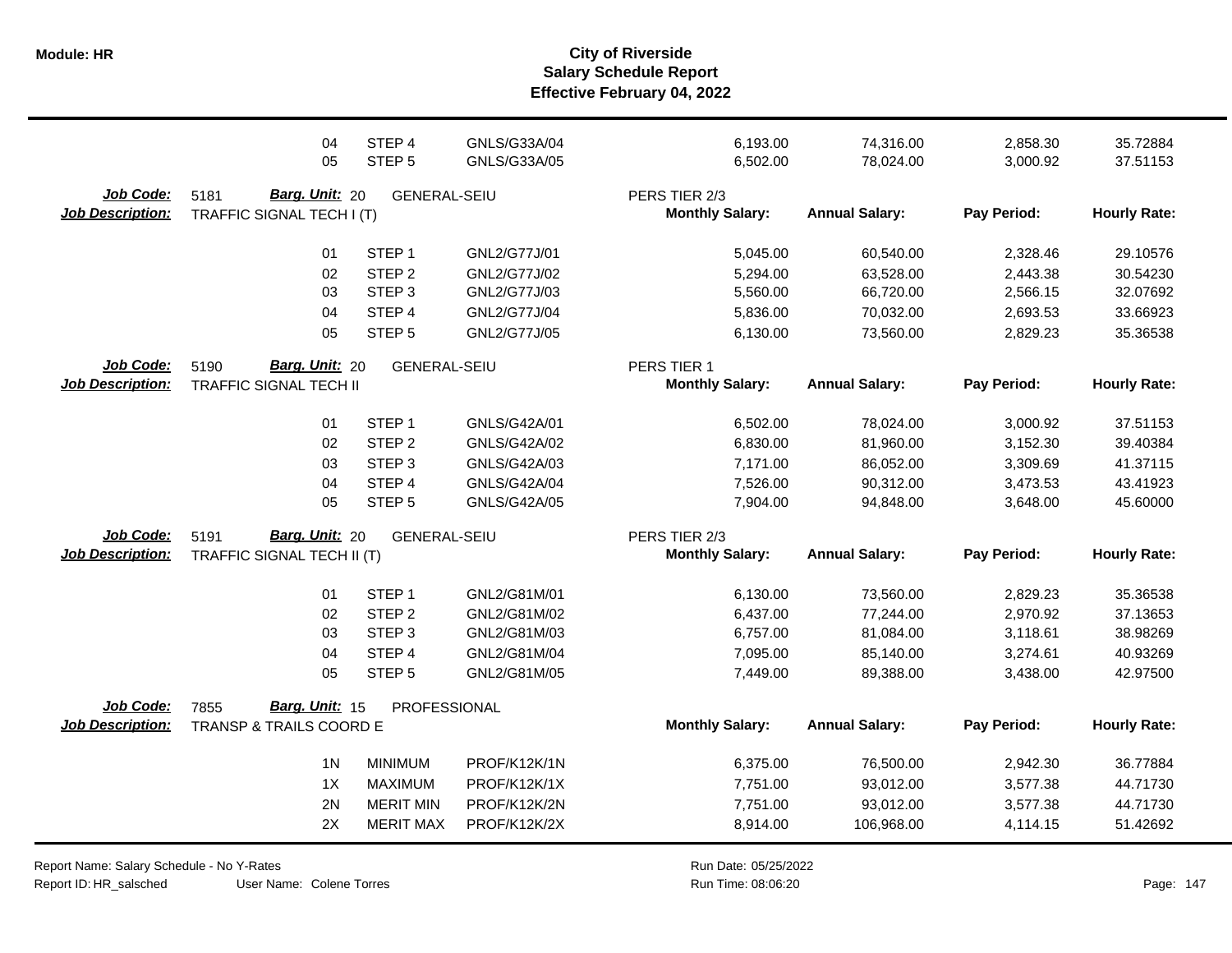| Job Code:               | Barg. Unit: 50<br>0471   | <b>SUPERVISORY</b>  |              |                        |                       |             |                     |
|-------------------------|--------------------------|---------------------|--------------|------------------------|-----------------------|-------------|---------------------|
| <b>Job Description:</b> | <b>TREASURY SUPV E</b>   |                     |              | <b>Monthly Salary:</b> | <b>Annual Salary:</b> | Pay Period: | <b>Hourly Rate:</b> |
|                         | 1 <sup>N</sup>           | <b>MINIMUM</b>      | SUPV/U11F/1N | 5,447.00               | 65,364.00             | 2,514.00    | 31.42500            |
|                         | 1X                       | <b>MAXIMUM</b>      | SUPV/U11F/1X | 6,616.00               | 79,392.00             | 3,053.53    | 38.16923            |
|                         | 2N                       | <b>MERIT MIN</b>    | SUPV/U11F/2N | 6,616.00               | 79,392.00             | 3,053.53    | 38.16923            |
|                         | 2X                       | <b>MERIT MAX</b>    | SUPV/U11F/2X | 7,608.00               | 91,296.00             | 3,511.38    | 43.89230            |
| Job Code:               | 3050<br>Barg. Unit: 20   | <b>GENERAL-SEIU</b> |              | PERS TIER 1            |                       |             |                     |
| <b>Job Description:</b> | TREE MAINT INSP          |                     |              | <b>Monthly Salary:</b> | <b>Annual Salary:</b> | Pay Period: | <b>Hourly Rate:</b> |
|                         | 01                       | STEP <sub>1</sub>   | GNLS/G31A/01 | 5,641.00               | 67,692.00             | 2,603.53    | 32.54423            |
|                         | 02                       | STEP <sub>2</sub>   | GNLS/G31A/02 | 5,924.00               | 71,088.00             | 2,734.15    | 34.17692            |
|                         | 03                       | STEP <sub>3</sub>   | GNLS/G31A/03 | 6,217.00               | 74,604.00             | 2,869.38    | 35.86730            |
| Job Code:               | 3051<br>Barg. Unit: 20   | <b>GENERAL-SEIU</b> |              | PERS TIER 2/3          |                       |             |                     |
| <b>Job Description:</b> | TREE MAINT INSP (T)      |                     |              | <b>Monthly Salary:</b> | <b>Annual Salary:</b> | Pay Period: | <b>Hourly Rate:</b> |
|                         | 01                       | STEP <sub>1</sub>   | GNL2/G76G/01 | 5,318.00               | 63,816.00             | 2,454.46    | 30.68076            |
|                         | 02                       | STEP <sub>2</sub>   | GNL2/G76G/02 | 5,582.00               | 66,984.00             | 2,576.30    | 32.20384            |
|                         | 03                       | STEP <sub>3</sub>   | GNL2/G76G/03 | 5,860.00               | 70,320.00             | 2,704.61    | 33.80769            |
| Job Code:               | 3049<br>Barg. Unit: 20   | <b>GENERAL-SEIU</b> |              | PERS TIER 1            |                       |             |                     |
| <b>Job Description:</b> | TREE MAINT INSP TRNE     |                     |              | <b>Monthly Salary:</b> | <b>Annual Salary:</b> | Pay Period: | <b>Hourly Rate:</b> |
|                         | 01                       | STEP <sub>1</sub>   | GNLS/G25A/01 | 4,874.00               | 58,488.00             | 2,249.53    | 28.11923            |
|                         | 02                       | STEP <sub>2</sub>   | GNLS/G25A/02 | 5,115.00               | 61,380.00             | 2,360.76    | 29.50961            |
|                         | 03                       | STEP <sub>3</sub>   | GNLS/G25A/03 | 5,376.00               | 64,512.00             | 2,481.23    | 31.01538            |
| Job Code:               | 3052<br>Barg. Unit: 20   | <b>GENERAL-SEIU</b> |              | PERS TIER 2/3          |                       |             |                     |
| <b>Job Description:</b> | TREE MAINT INSP TRNE (T) |                     |              | <b>Monthly Salary:</b> | <b>Annual Salary:</b> | Pay Period: | <b>Hourly Rate:</b> |
|                         | 01                       | STEP <sub>1</sub>   | GNL2/G71A/01 | 4,596.00               | 55,152.00             | 2,121.23    | 26.51538            |
|                         | 02                       | STEP <sub>2</sub>   | GNL2/G71A/02 | 4,821.00               | 57,852.00             | 2,225.07    | 27.81346            |
|                         | 03                       | STEP <sub>3</sub>   | GNL2/G71A/03 | 5,065.00               | 60,780.00             | 2,337.69    | 29.22115            |
|                         |                          |                     |              |                        |                       |             |                     |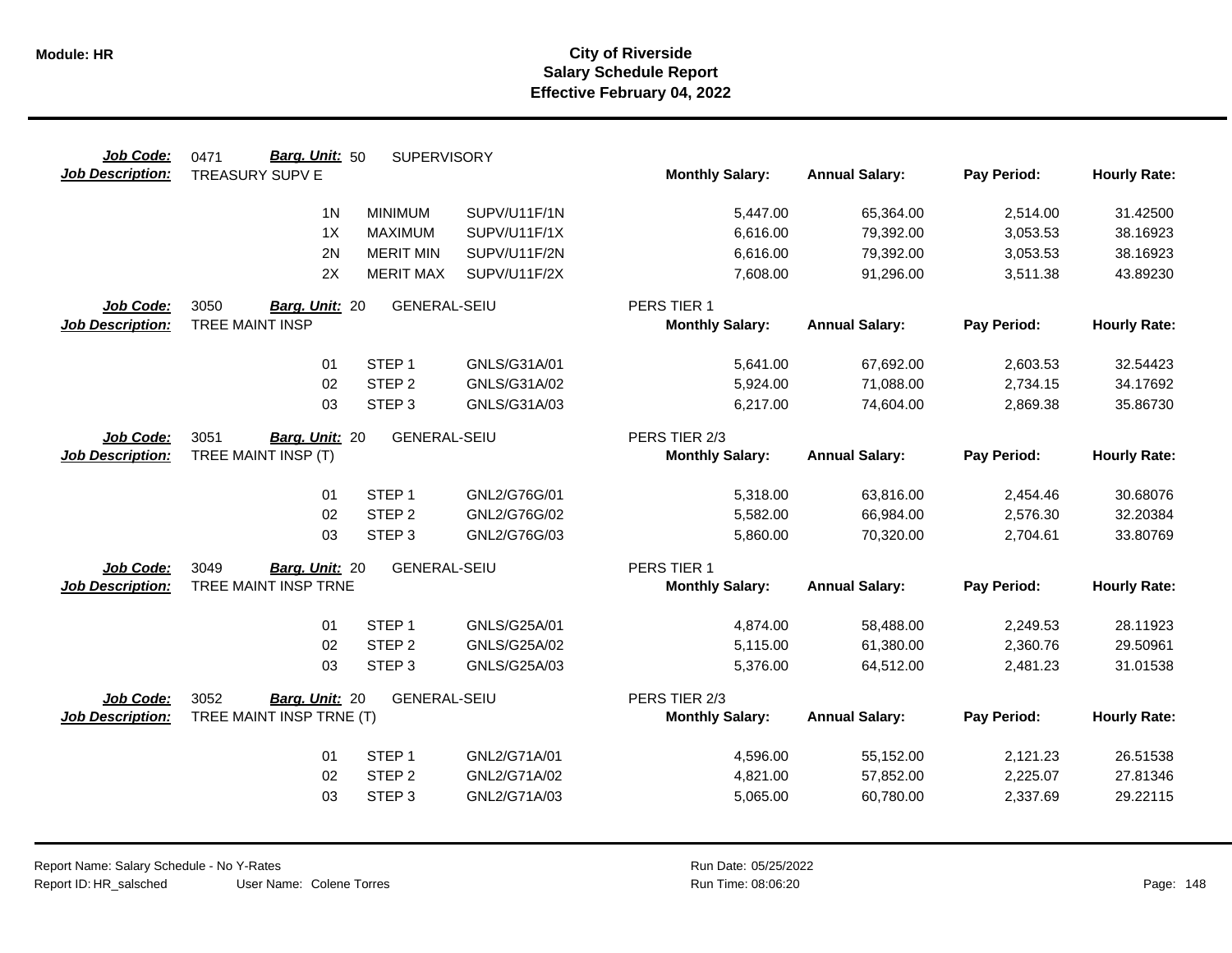| Job Code:               | Barg. Unit: 10<br>7866    | <b>MANAGEMENT</b>    |              |                        |                       |             |                     |
|-------------------------|---------------------------|----------------------|--------------|------------------------|-----------------------|-------------|---------------------|
| <b>Job Description:</b> | <b>URBAN FORESTER MGR</b> |                      |              | <b>Monthly Salary:</b> | <b>Annual Salary:</b> | Pay Period: | <b>Hourly Rate:</b> |
|                         | 01                        | STEP <sub>1</sub>    | MGTS/M73Q/01 | 7,658.00               | 91,896.00             | 3,534.46    | 44.18076            |
|                         | 02                        | STEP <sub>2</sub>    | MGTS/M73Q/02 | 8,041.00               | 96,492.00             | 3,711.23    | 46.39038            |
|                         | 03                        | STEP <sub>3</sub>    | MGTS/M73Q/03 | 8,443.00               | 101,316.00            | 3,896.76    | 48.70961            |
|                         | 04                        | STEP <sub>4</sub>    | MGTS/M73Q/04 | 8,865.00               | 106,380.00            | 4,091.53    | 51.14423            |
|                         | 05                        | STEP <sub>5</sub>    | MGTS/M73Q/05 | 9,308.00               | 111,696.00            | 4,296.00    | 53.70000            |
| Job Code:               | 7867<br>Barg. Unit: 10    | MANAGEMENT           |              |                        |                       |             |                     |
| <b>Job Description:</b> | URBAN FORESTER MGR NC2E   |                      |              | <b>Monthly Salary:</b> | <b>Annual Salary:</b> | Pay Period: | <b>Hourly Rate:</b> |
|                         | 1 <sup>N</sup>            | <b>MINIMUM</b>       | NCLM/B66G/1N | 8,270.00               | 99,240.00             | 3,816.92    | 47.71153            |
|                         | 1X                        | <b>MAXIMUM</b>       | NCLM/B66G/1X | 10,053.00              | 120,636.00            | 4,639.84    | 57.99807            |
|                         | 2N                        | <b>MERIT MIN</b>     | NCLM/B66G/2N | 10,053.00              | 120,636.00            | 4,639.84    | 57.99807            |
|                         | 2X                        | <b>MERIT MAX</b>     | NCLM/B66G/2X | 11,561.00              | 138,732.00            | 5,335.84    | 66.69807            |
| Job Code:               | Barg. Unit: 15<br>8389    | PROFESSIONAL         |              |                        |                       |             |                     |
| <b>Job Description:</b> | UTIL ANALYST E            |                      |              | <b>Monthly Salary:</b> | <b>Annual Salary:</b> | Pay Period: | <b>Hourly Rate:</b> |
|                         | 1 <sub>N</sub>            | <b>MINIMUM</b>       | PROF/K12G/1N | 5,533.00               | 66,396.00             | 2,553.69    | 31.92115            |
|                         | 1X                        | <b>MAXIMUM</b>       | PROF/K12G/1X | 7,409.00               | 88,908.00             | 3,419.53    | 42.74423            |
| Job Code:               | Barg. Unit: 07<br>8373    | <b>SR MANAGEMENT</b> |              |                        |                       |             |                     |
| <b>Job Description:</b> | UTIL ASSIST CHIEF FIN OFF |                      |              | <b>Monthly Salary:</b> | <b>Annual Salary:</b> | Pay Period: | <b>Hourly Rate:</b> |
|                         | 1 <sub>N</sub>            | <b>MINIMUM</b>       | NCLP/A76C/1N | 10,171.00              | 122,052.00            | 4,694.30    | 58.67884            |
|                         | 1X                        | <b>MAXIMUM</b>       | NCLP/A76C/1X | 13,625.00              | 163,500.00            | 6,288.46    | 78.60576            |
|                         | 2N                        | <b>MERIT MIN</b>     | NCLP/A76C/2N | 13,625.00              | 163,500.00            | 6,288.46    | 78.60576            |
|                         | 2X                        | <b>MERIT MAX</b>     | NCLP/A76C/2X | 15,668.00              | 188,016.00            | 7,231.38    | 90.39230            |
| Job Code:               | Barg. Unit: 07<br>7424    | <b>SR MANAGEMENT</b> |              |                        |                       |             |                     |
| <b>Job Description:</b> | UTIL ASSIST GM EN DLVR    |                      |              | <b>Monthly Salary:</b> | <b>Annual Salary:</b> | Pay Period: | <b>Hourly Rate:</b> |
|                         | 1 <sub>N</sub>            | <b>MINIMUM</b>       | NCLP/A96B/1N | 13,564.00              | 162,768.00            | 6,260.30    | 78.25384            |
|                         | 1X                        | <b>MAXIMUM</b>       | NCLP/A96B/1X | 17,684.00              | 212,208.00            | 8,161.84    | 102.02307           |
|                         |                           |                      |              |                        |                       |             |                     |

Report Name: Salary Schedule - No Y-Rates Report ID: HR\_salsched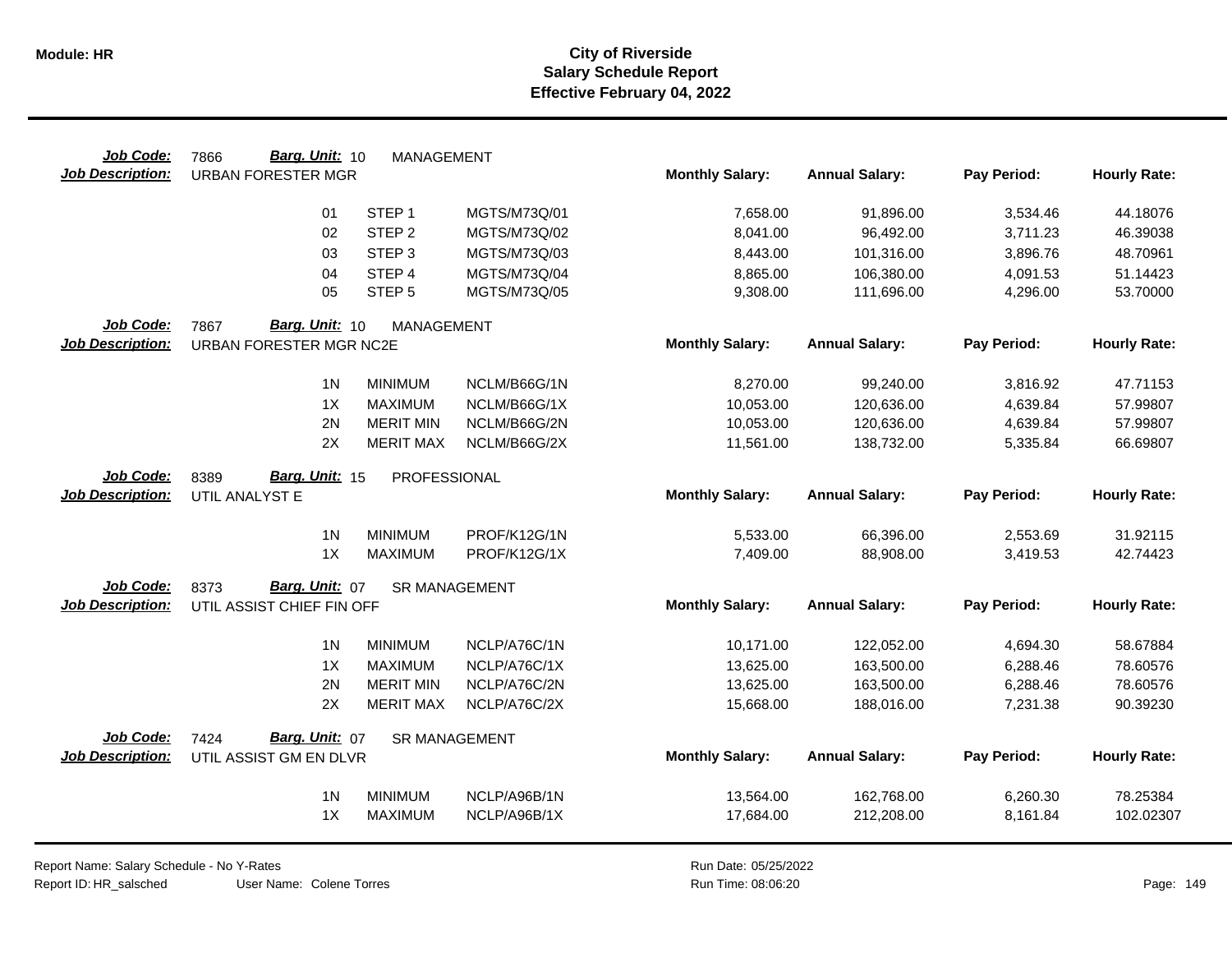|                                      | 2N                                                 | <b>MERIT MIN</b>     | NCLP/A96B/2N | 17,684.00              | 212,208.00            | 8,161.84    | 102.02307           |
|--------------------------------------|----------------------------------------------------|----------------------|--------------|------------------------|-----------------------|-------------|---------------------|
|                                      | 2X                                                 | <b>MERIT MAX</b>     | NCLP/A96B/2X | 20,336.00              | 244,032.00            | 9,385.84    | 117.32307           |
| Job Code:<br><b>Job Description:</b> | Barg. Unit: 07<br>8376<br>UTIL ASSIST GM FIN&ADMIN | <b>SR MANAGEMENT</b> |              | <b>Monthly Salary:</b> | <b>Annual Salary:</b> | Pay Period: | <b>Hourly Rate:</b> |
|                                      | 1 <sub>N</sub>                                     | <b>MINIMUM</b>       | NCLP/A96B/1N | 13,564.00              | 162,768.00            | 6,260.30    | 78.25384            |
|                                      | 1X                                                 | <b>MAXIMUM</b>       | NCLP/A96B/1X | 17,684.00              | 212,208.00            | 8,161.84    | 102.02307           |
|                                      | 2N                                                 | <b>MERIT MIN</b>     | NCLP/A96B/2N | 17,684.00              | 212,208.00            | 8,161.84    | 102.02307           |
|                                      | 2X                                                 | <b>MERIT MAX</b>     | NCLP/A96B/2X | 20,336.00              | 244,032.00            | 9,385.84    | 117.32307           |
| Job Code:<br><b>Job Description:</b> | Barg. Unit: 07<br>8387<br>UTIL ASSIST GM MKTG/CUST | <b>SR MANAGEMENT</b> |              | <b>Monthly Salary:</b> | <b>Annual Salary:</b> | Pay Period: | <b>Hourly Rate:</b> |
|                                      | 1 <sub>N</sub>                                     | <b>MINIMUM</b>       | NCLP/A96B/1N | 13,564.00              | 162,768.00            | 6,260.30    | 78.25384            |
|                                      | 1X                                                 | <b>MAXIMUM</b>       | NCLP/A96B/1X | 17,684.00              | 212,208.00            | 8,161.84    | 102.02307           |
|                                      | 2N                                                 | <b>MERIT MIN</b>     | NCLP/A96B/2N | 17,684.00              | 212,208.00            | 8,161.84    | 102.02307           |
|                                      | 2X                                                 | <b>MERIT MAX</b>     | NCLP/A96B/2X | 20,336.00              | 244,032.00            | 9,385.84    | 117.32307           |
| Job Code:<br><b>Job Description:</b> | Barg. Unit: 07<br>8301<br>UTIL ASSIST GM OPER TECH | <b>SR MANAGEMENT</b> |              | <b>Monthly Salary:</b> | <b>Annual Salary:</b> | Pay Period: | <b>Hourly Rate:</b> |
|                                      | 1 <sub>N</sub>                                     | <b>MINIMUM</b>       | NCLP/A96B/1N | 13,564.00              | 162,768.00            | 6,260.30    | 78.25384            |
|                                      | 1X                                                 | <b>MAXIMUM</b>       | NCLP/A96B/1X | 17,684.00              | 212,208.00            | 8,161.84    | 102.02307           |
|                                      | 2N                                                 | <b>MERIT MIN</b>     | NCLP/A96B/2N | 17,684.00              | 212,208.00            | 8,161.84    | 102.02307           |
|                                      | 2X                                                 | <b>MERIT MAX</b>     | NCLP/A96B/2X | 20,336.00              | 244,032.00            | 9,385.84    | 117.32307           |
| Job Code:<br><b>Job Description:</b> | 8366<br>Barg. Unit: 07<br>UTIL ASSIST GM RES       | <b>SR MANAGEMENT</b> |              | <b>Monthly Salary:</b> | <b>Annual Salary:</b> | Pay Period: | <b>Hourly Rate:</b> |
|                                      | 1 <sub>N</sub>                                     | <b>MINIMUM</b>       | NCLP/A96B/1N | 13,564.00              | 162,768.00            | 6,260.30    | 78.25384            |
|                                      | 1X                                                 | <b>MAXIMUM</b>       | NCLP/A96B/1X | 17,684.00              | 212,208.00            | 8,161.84    | 102.02307           |
|                                      | 2N                                                 | <b>MERIT MIN</b>     | NCLP/A96B/2N | 17,684.00              | 212,208.00            | 8,161.84    | 102.02307           |
|                                      | 2X                                                 | <b>MERIT MAX</b>     | NCLP/A96B/2X | 20,336.00              | 244,032.00            | 9,385.84    | 117.32307           |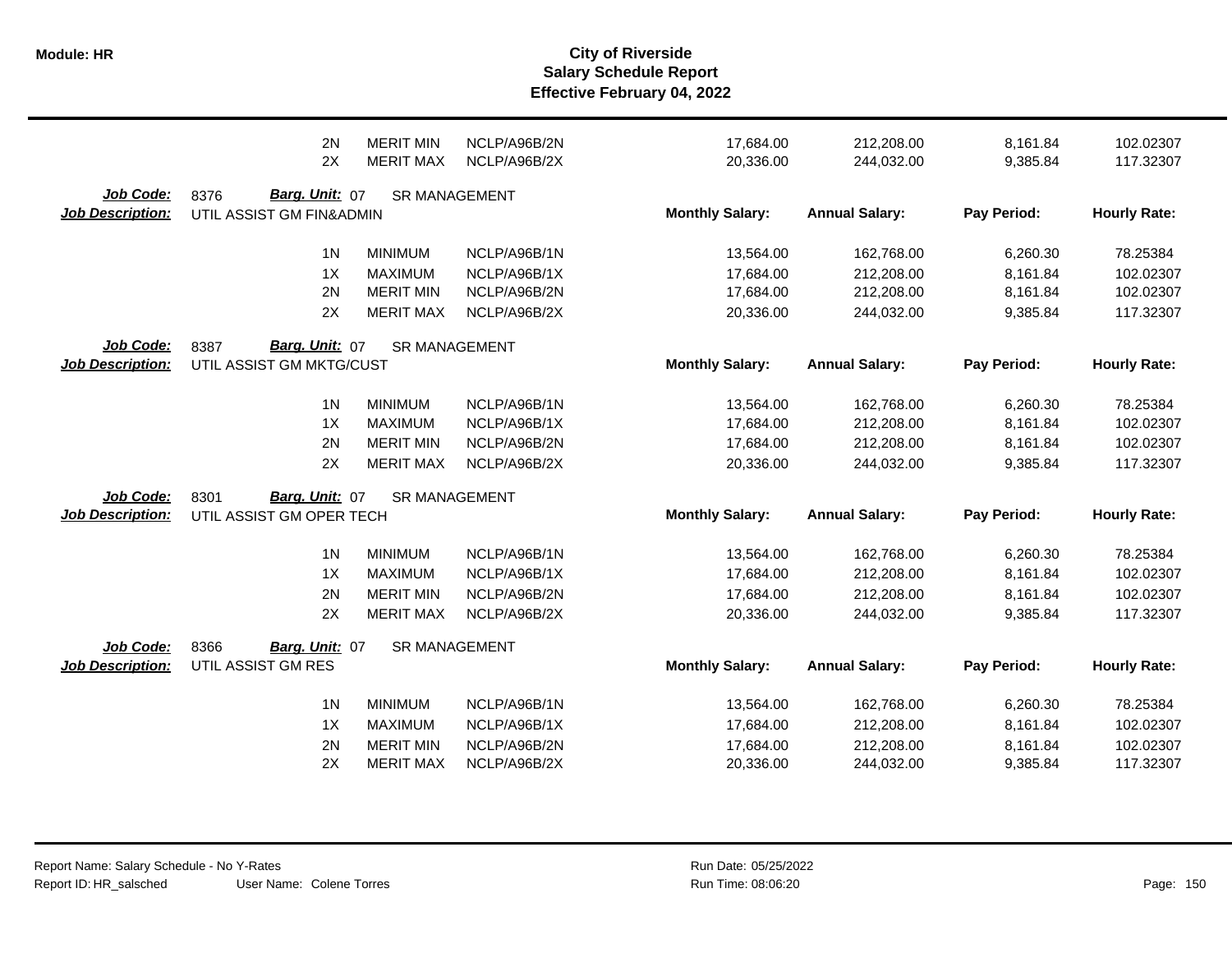| Job Code:                            | Barg. Unit: 07<br>7436                                  | <b>SR MANAGEMENT</b>                   |                              |                        |                        |                      |                      |
|--------------------------------------|---------------------------------------------------------|----------------------------------------|------------------------------|------------------------|------------------------|----------------------|----------------------|
| <b>Job Description:</b>              | UTIL ASSIST GM WTR DLVR                                 |                                        |                              | <b>Monthly Salary:</b> | <b>Annual Salary:</b>  | Pay Period:          | <b>Hourly Rate:</b>  |
|                                      | 1 <sub>N</sub>                                          | <b>MINIMUM</b>                         | NCLP/A96B/1N                 | 13,564.00              | 162,768.00             | 6,260.30             | 78.25384             |
|                                      | 1X                                                      | <b>MAXIMUM</b>                         | NCLP/A96B/1X                 | 17,684.00              | 212,208.00             | 8,161.84             | 102.02307            |
|                                      | 2N                                                      | <b>MERIT MIN</b>                       | NCLP/A96B/2N                 | 17,684.00              | 212,208.00             | 8,161.84             | 102.02307            |
|                                      | 2X                                                      | <b>MERIT MAX</b>                       | NCLP/A96B/2X                 | 20,336.00              | 244,032.00             | 9,385.84             | 117.32307            |
| Job Code:                            | 5590<br>Barg. Unit: 35                                  |                                        | PUBLIC UTILITIES FIELD       |                        |                        |                      |                      |
| <b>Job Description:</b>              | UTIL ASSIST SHOP TOOL/FAB TECH                          |                                        |                              | <b>Monthly Salary:</b> | <b>Annual Salary:</b>  | Pay Period:          | <b>Hourly Rate:</b>  |
|                                      | 01                                                      | STEP <sub>1</sub>                      | PFUS/I32B/01                 | 6,790.00               | 81,480.00              | 3,133.84             | 39.17307             |
|                                      | 02                                                      | STEP <sub>2</sub>                      | PFUS/I32B/02                 | 7,130.00               | 85,560.00              | 3,290.76             | 41.13461             |
| Job Code:<br><b>Job Description:</b> | Barg. Unit: 35<br>3640<br>UTIL ASSIST WATERWRKS PIPEFTR |                                        | PUBLIC UTILITIES FIELD       | <b>Monthly Salary:</b> | <b>Annual Salary:</b>  | Pay Period:          | <b>Hourly Rate:</b>  |
|                                      |                                                         |                                        |                              |                        |                        |                      |                      |
|                                      | 01<br>02                                                | STEP <sub>1</sub><br>STEP <sub>2</sub> | PFUS/I26A/01                 | 4,984.00               | 59,808.00              | 2,300.30             | 28.75384             |
|                                      | 03                                                      | STEP <sub>3</sub>                      | PFUS/I26A/02<br>PFUS/I26A/03 | 5,236.00<br>5,496.00   | 62,832.00<br>65,952.00 | 2,416.61<br>2,536.61 | 30.20769<br>31.70769 |
|                                      | 04                                                      | STEP <sub>4</sub>                      | PFUS/I26A/04                 | 5,767.00               | 69,204.00              | 2,661.69             | 33.27115             |
|                                      | 05                                                      | STEP <sub>5</sub>                      | PFUS/I26A/05                 | 6,060.00               | 72,720.00              | 2,796.92             | 34.96153             |
| Job Code:                            | Barg. Unit: 20<br>7150                                  | <b>GENERAL-SEIU</b>                    |                              | PERS TIER 1            |                        |                      |                      |
| <b>Job Description:</b>              | UTIL ASSIST WTR ENGR                                    |                                        |                              | <b>Monthly Salary:</b> | <b>Annual Salary:</b>  | Pay Period:          | <b>Hourly Rate:</b>  |
|                                      | 01                                                      | STEP <sub>1</sub>                      | GNLS/G42B/01                 | 6,528.00               | 78,336.00              | 3,012.92             | 37.66153             |
|                                      | 02                                                      | STEP <sub>2</sub>                      | GNLS/G42B/02                 | 6,860.00               | 82,320.00              | 3,166.15             | 39.57692             |
|                                      | 03                                                      | STEP <sub>3</sub>                      | GNLS/G42B/03                 | 7,196.00               | 86,352.00              | 3,321.23             | 41.51538             |
|                                      | 04                                                      | STEP 4                                 | <b>GNLS/G42B/04</b>          | 7,559.00               | 90,708.00              | 3,488.76             | 43.60961             |
|                                      | 05                                                      | STEP <sub>5</sub>                      | <b>GNLS/G42B/05</b>          | 7,936.00               | 95,232.00              | 3,662.76             | 45.78461             |
| Job Code:                            | Barg. Unit: 20<br>7151                                  | <b>GENERAL-SEIU</b>                    |                              | PERS TIER 2/3          |                        |                      |                      |
| <b>Job Description:</b>              | UTIL ASSIST WTR ENGR (T)                                |                                        |                              | <b>Monthly Salary:</b> | <b>Annual Salary:</b>  | Pay Period:          | <b>Hourly Rate:</b>  |
|                                      | 01                                                      | STEP <sub>1</sub>                      | GNL2/G82A/01                 | 6,154.00               | 73,848.00              | 2,840.30             | 35.50384             |

Report Name: Salary Schedule - No Y-Rates Report ID: HR\_salsched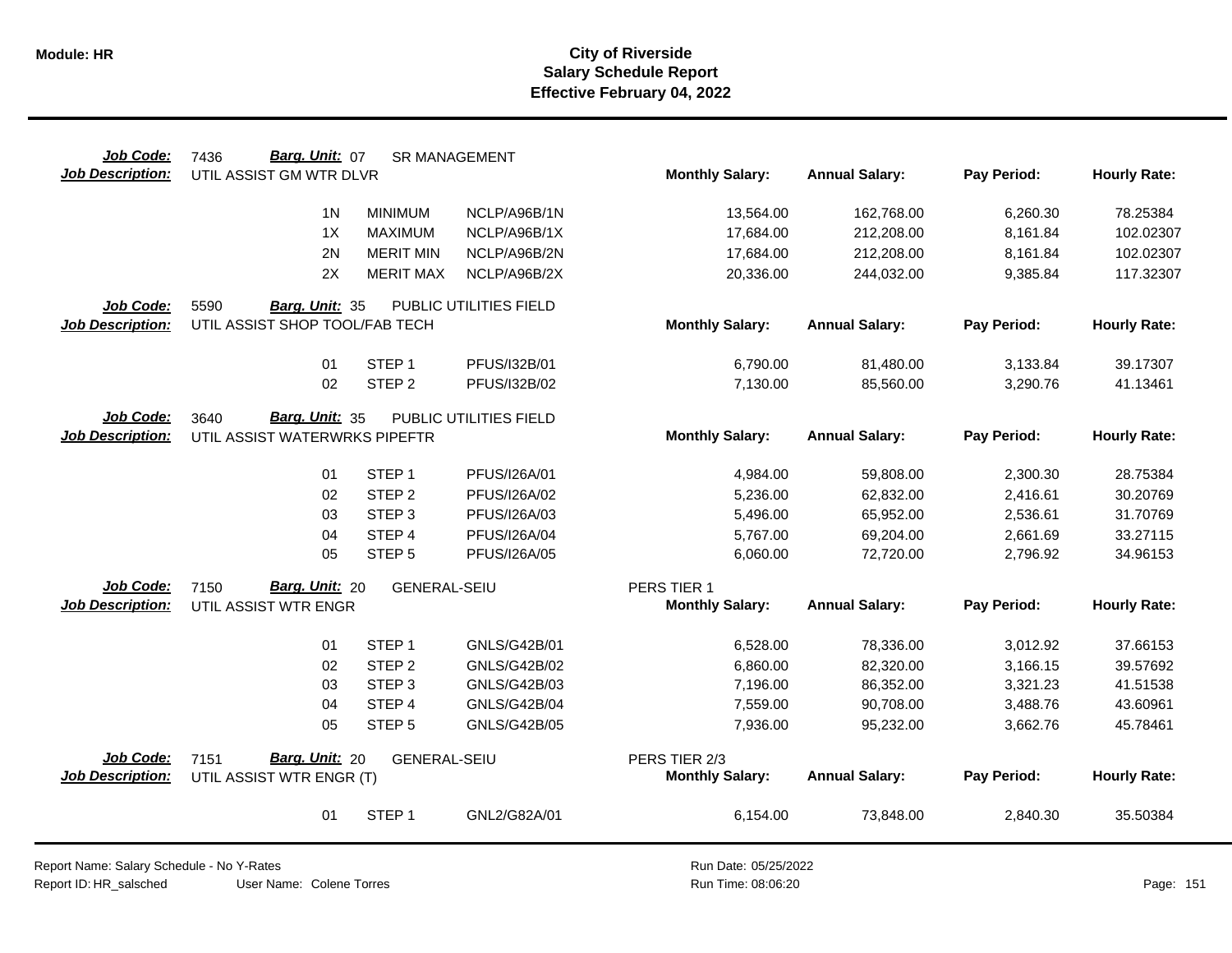|                                      | 02                                                       | STEP <sub>2</sub>   | GNL2/G82A/02        | 6,464.00                                | 77,568.00             | 2,983.38    | 37.29230            |
|--------------------------------------|----------------------------------------------------------|---------------------|---------------------|-----------------------------------------|-----------------------|-------------|---------------------|
|                                      | 03                                                       | STEP <sub>3</sub>   | GNL2/G82A/03        | 6,783.00                                | 81,396.00             | 3,130.61    | 39.13269            |
|                                      | 04                                                       | STEP 4              | GNL2/G82A/04        | 7,124.00                                | 85,488.00             | 3,288.00    | 41.10000            |
|                                      | 05                                                       | STEP <sub>5</sub>   | GNL2/G82A/05        | 7,481.00                                | 89,772.00             | 3,452.76    | 43.15961            |
| Job Code:<br><b>Job Description:</b> | Barg. Unit: 10<br>3730<br>UTIL ASSIST WTR SUPT E         | <b>MANAGEMENT</b>   |                     | <b>Monthly Salary:</b>                  | <b>Annual Salary:</b> | Pay Period: | <b>Hourly Rate:</b> |
|                                      | 1 <sub>N</sub>                                           | <b>MINIMUM</b>      | MGTS/M59D/1N        | 7,885.00                                | 94,620.00             | 3,639.23    | 45.49038            |
|                                      | 1X                                                       | <b>MAXIMUM</b>      | MGTS/M59D/1X        | 9,582.00                                | 114,984.00            | 4,422.46    | 55.28076            |
| Job Code:<br><b>Job Description:</b> | Barg. Unit: 20<br>7170<br>UTIL ASSOC ELECTRICAL ENGR     | <b>GENERAL-SEIU</b> |                     | PERS TIER 1<br><b>Monthly Salary:</b>   | <b>Annual Salary:</b> | Pay Period: | <b>Hourly Rate:</b> |
|                                      | 01                                                       | STEP <sub>1</sub>   | GNLS/G42B/01        | 6,528.00                                | 78,336.00             | 3,012.92    | 37.66153            |
|                                      | 02                                                       | STEP <sub>2</sub>   | GNLS/G42B/02        | 6,860.00                                | 82,320.00             | 3,166.15    | 39.57692            |
|                                      | 03                                                       | STEP <sub>3</sub>   | GNLS/G42B/03        | 7,196.00                                | 86,352.00             | 3,321.23    | 41.51538            |
|                                      | 04                                                       | STEP 4              | <b>GNLS/G42B/04</b> | 7,559.00                                | 90,708.00             | 3,488.76    | 43.60961            |
|                                      | 05                                                       | STEP <sub>5</sub>   | GNLS/G42B/05        | 7,936.00                                | 95,232.00             | 3,662.76    | 45.78461            |
| Job Code:<br><b>Job Description:</b> | 7171<br>Barg. Unit: 20<br>UTIL ASSOC ELECTRICAL ENGR (T) | <b>GENERAL-SEIU</b> |                     | PERS TIER 2/3<br><b>Monthly Salary:</b> | <b>Annual Salary:</b> | Pay Period: | <b>Hourly Rate:</b> |
|                                      | 01                                                       | STEP <sub>1</sub>   | GNL2/G82A/01        | 6,154.00                                | 73,848.00             | 2,840.30    | 35.50384            |
|                                      | 02                                                       | STEP <sub>2</sub>   | GNL2/G82A/02        | 6,464.00                                | 77,568.00             | 2,983.38    | 37.29230            |
|                                      | 03                                                       | STEP <sub>3</sub>   | GNL2/G82A/03        | 6,783.00                                | 81,396.00             | 3,130.61    | 39.13269            |
|                                      | 04                                                       | STEP 4              | GNL2/G82A/04        | 7,124.00                                | 85,488.00             | 3,288.00    | 41.10000            |
|                                      | 05                                                       | STEP <sub>5</sub>   | GNL2/G82A/05        | 7,481.00                                | 89,772.00             | 3,452.76    | 43.15961            |
| <b>Job Code:</b><br>Job Description: | Barg. Unit: 20<br>7155<br>UTIL ASSOC WTR ENGR            | <b>GENERAL-SEIU</b> |                     | PERS TIER 1<br><b>Monthly Salary:</b>   | <b>Annual Salary:</b> | Pay Period: | <b>Hourly Rate:</b> |
|                                      | 01                                                       | STEP <sub>1</sub>   | GNLS/G55B/01        | 7,543.00                                | 90,516.00             | 3,481.38    | 43.51730            |
|                                      | 02                                                       | STEP <sub>2</sub>   | GNLS/G55B/02        | 7,920.00                                | 95,040.00             | 3,655.38    | 45.69230            |
|                                      | 03                                                       | STEP <sub>3</sub>   | GNLS/G55B/03        | 8,316.00                                | 99,792.00             | 3,838.15    | 47.97692            |
|                                      | 04                                                       | STEP 4              | <b>GNLS/G55B/04</b> | 8,730.00                                | 104,760.00            | 4,029.23    | 50.36538            |
|                                      | 05                                                       | STEP <sub>5</sub>   | GNLS/G55B/05        | 9,167.00                                | 110,004.00            | 4,230.92    | 52.88653            |

Report Name: Salary Schedule - No Y-Rates

Report ID: HR\_salsched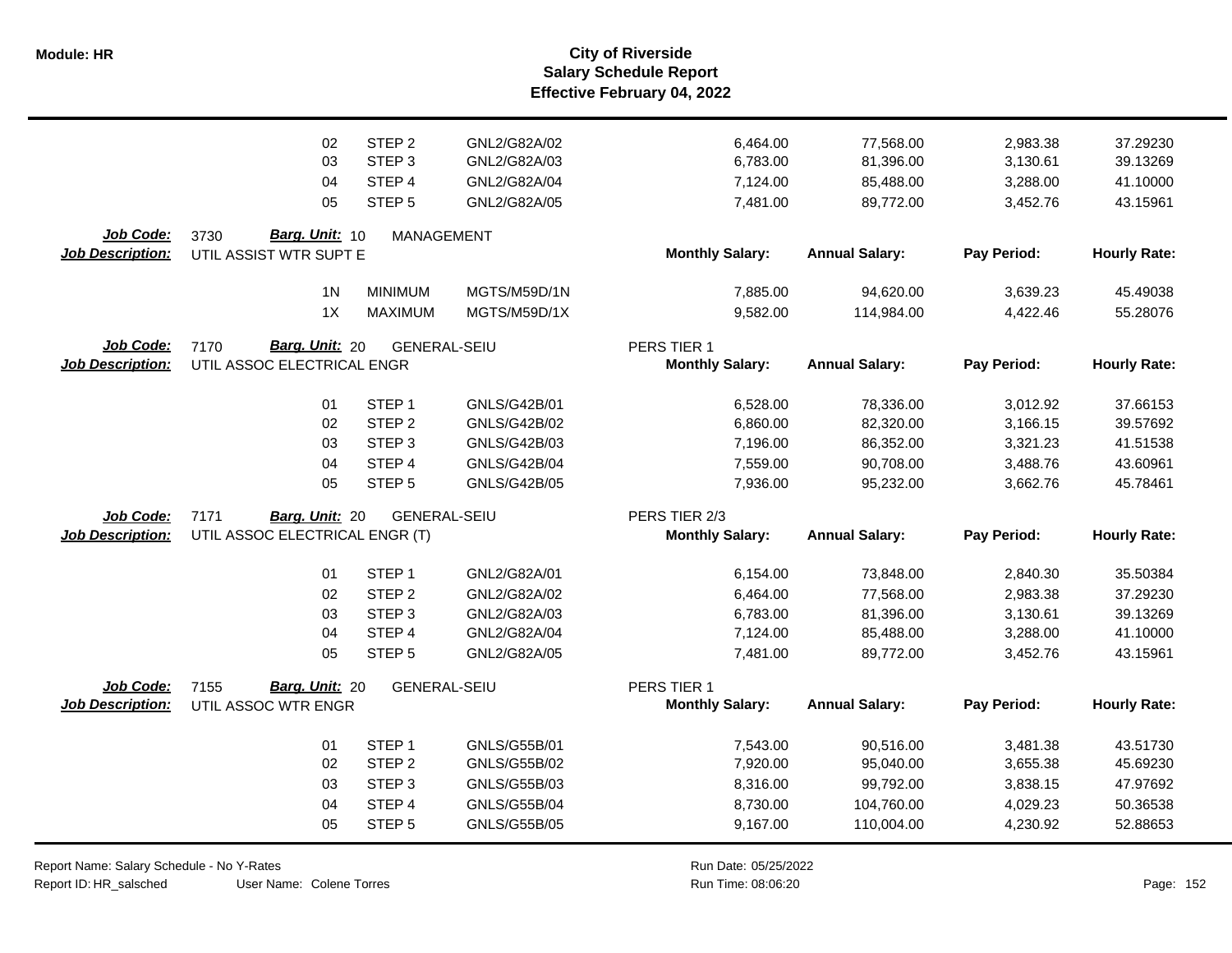|                                      | 06<br>07                                          | STEP <sub>6</sub><br>STEP <sub>7</sub> | GNLS/G55B/06<br><b>GNLS/G55B/07</b> | 9,625.00<br>10,107.00                   | 115,500.00<br>121,284.00 | 4,442.30<br>4,664.76 | 55.52884<br>58.30961 |
|--------------------------------------|---------------------------------------------------|----------------------------------------|-------------------------------------|-----------------------------------------|--------------------------|----------------------|----------------------|
| Job Code:<br><b>Job Description:</b> | 7156<br>Barg. Unit: 20<br>UTIL ASSOC WTR ENGR (T) | <b>GENERAL-SEIU</b>                    |                                     | PERS TIER 2/3<br><b>Monthly Salary:</b> | <b>Annual Salary:</b>    | Pay Period:          | <b>Hourly Rate:</b>  |
|                                      | 01                                                | STEP <sub>1</sub>                      | GNL2/G84M/01                        | 7,108.00                                | 85,296.00                | 3,280.61             | 41.00769             |
|                                      | 02                                                | STEP <sub>2</sub>                      | GNL2/G84M/02                        | 7,463.00                                | 89,556.00                | 3,444.46             | 43.05576             |
|                                      | 03                                                | STEP <sub>3</sub>                      | GNL2/G84M/03                        | 7,837.00                                | 94,044.00                | 3,617.07             | 45.21346             |
|                                      | 04                                                | STEP 4                                 | GNL2/G84M/04                        | 8,230.00                                | 98,760.00                | 3,798.46             | 47.48076             |
|                                      | 05                                                | STEP <sub>5</sub>                      | GNL2/G84M/05                        | 8,641.00                                | 103,692.00               | 3,988.15             | 49.85192             |
|                                      | 06                                                | STEP <sub>6</sub>                      | GNL2/G84M/06                        | 9,070.00                                | 108,840.00               | 4,186.15             | 52.32692             |
|                                      | 07                                                | STEP <sub>7</sub>                      | GNL2/G84M/07                        | 9,525.00                                | 114,300.00               | 4,396.15             | 54.95192             |
| Job Code:                            | 4310<br>Barg. Unit: 45                            |                                        | PUBLIC UTIL FIELD SUPERVISORY       |                                         |                          |                      |                      |
| <b>Job Description:</b>              | UTIL CHIEF WTR SYS OPER 1E                        |                                        |                                     | <b>Monthly Salary:</b>                  | <b>Annual Salary:</b>    | Pay Period:          | <b>Hourly Rate:</b>  |
|                                      | 01                                                | STEP <sub>1</sub>                      | PFMS/V52B/01                        | 8,638.00                                | 103,656.00               | 3,986.76             | 49.83461             |
|                                      | 02                                                | STEP <sub>2</sub>                      | <b>PFMS/V52B/02</b>                 | 9,066.00                                | 108,792.00               | 4,184.30             | 52.30384             |
|                                      | 03                                                | STEP <sub>3</sub>                      | <b>PFMS/V52B/03</b>                 | 9,519.00                                | 114,228.00               | 4,393.38             | 54.91730             |
|                                      | 04                                                | STEP 4                                 | <b>PFMS/V52B/04</b>                 | 9,995.00                                | 119,940.00               | 4,613.07             | 57.66346             |
|                                      | 05                                                | STEP <sub>5</sub>                      | <b>PFMS/V52B/05</b>                 | 10,504.00                               | 126,048.00               | 4,848.00             | 60.60000             |
| Job Code:                            | Barg. Unit: 35<br>3610                            |                                        | PUBLIC UTILITIES FIELD              |                                         |                          |                      |                      |
| <b>Job Description:</b>              | UTIL CREW HELPER                                  |                                        |                                     | <b>Monthly Salary:</b>                  | <b>Annual Salary:</b>    | Pay Period:          | <b>Hourly Rate:</b>  |
|                                      | 01                                                | STEP <sub>1</sub>                      | PFUS/I14A/01                        | 3,387.00                                | 40,644.00                | 1,563.23             | 19.54038             |
|                                      | 02                                                | STEP <sub>2</sub>                      | PFUS/I14A/02                        | 3,556.00                                | 42,672.00                | 1,641.23             | 20.51538             |
|                                      | 03                                                | STEP <sub>3</sub>                      | PFUS/I14A/03                        | 3,734.00                                | 44,808.00                | 1,723.38             | 21.54230             |
|                                      | 04                                                | STEP 4                                 | PFUS/I14A/04                        | 3,921.00                                | 47,052.00                | 1,809.69             | 22.62115             |
| Job Code:                            | 8386<br><b>Barg. Unit: 15</b>                     |                                        | PROFESSIONAL                        |                                         |                          |                      |                      |
| <b>Job Description:</b>              | UTIL CUST COMM COORD E                            |                                        |                                     | <b>Monthly Salary:</b>                  | <b>Annual Salary:</b>    | Pay Period:          | <b>Hourly Rate:</b>  |
|                                      | 1 <sub>N</sub>                                    | <b>MINIMUM</b>                         | PROF/K15B/1N                        | 6,101.00                                | 73,212.00                | 2,815.84             | 35.19807             |
|                                      | 1X                                                | <b>MAXIMUM</b>                         | PROF/K15B/1X                        | 8,175.00                                | 98,100.00                | 3,773.07             | 47.16346             |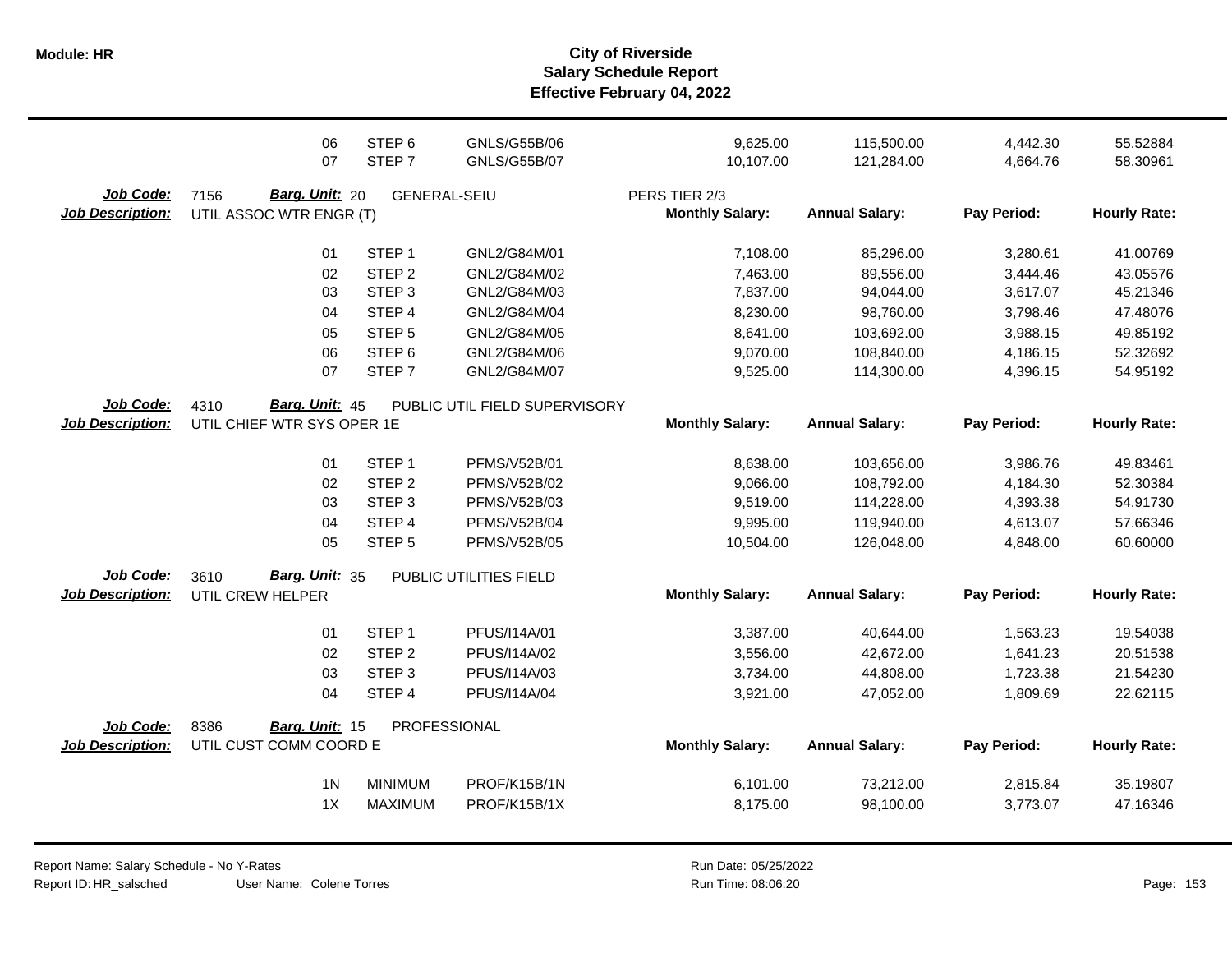| Job Code:<br><b>Job Description:</b> | Barg. Unit: 20<br>1050<br>UTIL CUST COMM SPEC | <b>GENERAL-SEIU</b> |                      | PERS TIER 1<br><b>Monthly Salary:</b> | <b>Annual Salary:</b> | Pay Period: | <b>Hourly Rate:</b> |
|--------------------------------------|-----------------------------------------------|---------------------|----------------------|---------------------------------------|-----------------------|-------------|---------------------|
|                                      | 01                                            | STEP <sub>1</sub>   | GNLS/G33B/01         | 5,376.00                              | 64,512.00             | 2,481.23    | 31.01538            |
|                                      | 02                                            | STEP <sub>2</sub>   | GNLS/G33B/02         | 5,641.00                              | 67,692.00             | 2,603.53    | 32.54423            |
|                                      | 03                                            | STEP <sub>3</sub>   | GNLS/G33B/03         | 5,924.00                              | 71,088.00             | 2,734.15    | 34.17692            |
|                                      | 04                                            | STEP 4              | GNLS/G33B/04         | 6,217.00                              | 74,604.00             | 2,869.38    | 35.86730            |
|                                      | 05                                            | STEP <sub>5</sub>   | GNLS/G33B/05         | 6,528.00                              | 78,336.00             | 3,012.92    | 37.66153            |
| Job Code:                            | 1051<br>Barg. Unit: 20                        | <b>GENERAL-SEIU</b> |                      | PERS TIER 2/3                         |                       |             |                     |
| <b>Job Description:</b>              | UTIL CUST COMM SPEC (T)                       |                     |                      | <b>Monthly Salary:</b>                | <b>Annual Salary:</b> | Pay Period: | <b>Hourly Rate:</b> |
|                                      | 01                                            | STEP <sub>1</sub>   | GNL2/G77M/01         | 5,065.00                              | 60,780.00             | 2,337.69    | 29.22115            |
|                                      | 02                                            | STEP <sub>2</sub>   | GNL2/G77M/02         | 5,318.00                              | 63,816.00             | 2,454.46    | 30.68076            |
|                                      | 03                                            | STEP <sub>3</sub>   | GNL2/G77M/03         | 5,582.00                              | 66,984.00             | 2,576.30    | 32.20384            |
|                                      | 04                                            | STEP 4              | GNL2/G77M/04         | 5,860.00                              | 70,320.00             | 2,704.61    | 33.80769            |
|                                      | 05                                            | STEP <sub>5</sub>   | GNL2/G77M/05         | 6,154.00                              | 73,848.00             | 2,840.30    | 35.50384            |
| Job Code:                            | Barg. Unit: 07<br>0891                        |                     | <b>SR MANAGEMENT</b> |                                       |                       |             |                     |
| <b>Job Description:</b>              | UTIL CUST SERV MGR                            |                     |                      | <b>Monthly Salary:</b>                | <b>Annual Salary:</b> | Pay Period: | <b>Hourly Rate:</b> |
|                                      | 1 <sub>N</sub>                                | <b>MINIMUM</b>      | NCLM/B66E/1N         | 8,208.00                              | 98,496.00             | 3,788.30    | 47.35384            |
|                                      | 1X                                            | <b>MAXIMUM</b>      | NCLM/B66E/1X         | 10,476.00                             | 125,712.00            | 4,835.07    | 60.43846            |
|                                      | 2N                                            | <b>MERIT MIN</b>    | NCLM/B66E/2N         | 10,476.00                             | 125,712.00            | 4,835.07    | 60.43846            |
|                                      | 2X                                            | <b>MERIT MAX</b>    | NCLM/B66E/2X         | 12,047.00                             | 144,564.00            | 5,560.15    | 69.50192            |
| Job Code:                            | 0600<br>Barg. Unit: 20                        | <b>GENERAL-SEIU</b> |                      | PERS TIER 1                           |                       |             |                     |
| <b>Job Description:</b>              | UTIL CUST SERV REP I                          |                     |                      | <b>Monthly Salary:</b>                | <b>Annual Salary:</b> | Pay Period: | <b>Hourly Rate:</b> |
|                                      | 01                                            | STEP <sub>1</sub>   | GNLS/G19H/01         | 3,662.00                              | 43,944.00             | 1,690.15    | 21.12692            |
|                                      | 02                                            | STEP <sub>2</sub>   | GNLS/G19H/02         | 3,845.00                              | 46,140.00             | 1,774.61    | 22.18269            |
|                                      | 03                                            | STEP <sub>3</sub>   | GNLS/G19H/03         | 4,037.00                              | 48,444.00             | 1,863.23    | 23.29038            |
|                                      | 04                                            | STEP 4              | GNLS/G19H/04         | 4,239.00                              | 50,868.00             | 1,956.46    | 24.45576            |
|                                      | 05                                            | STEP <sub>5</sub>   | GNLS/G19H/05         | 4,452.00                              | 53,424.00             | 2,054.76    | 25.68461            |
|                                      |                                               |                     |                      |                                       |                       |             |                     |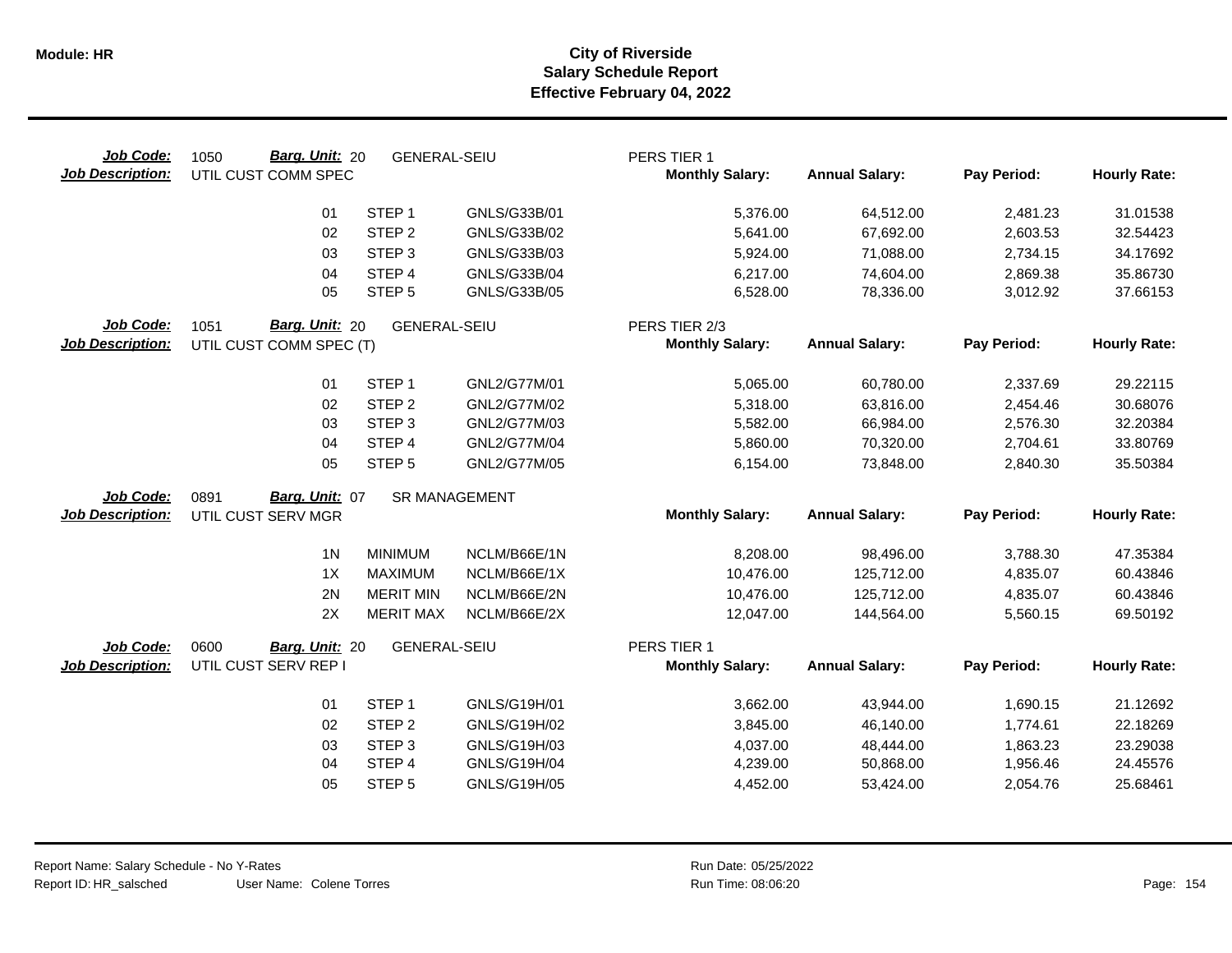| Job Code:<br><b>Job Description:</b> | Barg. Unit: 20<br>0601<br>UTIL CUST SERV REP I (T) | <b>GENERAL-SEIU</b> |              | PERS TIER 2/3<br><b>Monthly Salary:</b> | <b>Annual Salary:</b> | Pay Period: | <b>Hourly Rate:</b> |
|--------------------------------------|----------------------------------------------------|---------------------|--------------|-----------------------------------------|-----------------------|-------------|---------------------|
|                                      | 01                                                 | STEP <sub>1</sub>   | GNL2/G65K/01 | 3,454.00                                | 41,448.00             | 1,594.15    | 19.92692            |
|                                      | 02                                                 | STEP <sub>2</sub>   | GNL2/G65K/02 | 3,627.00                                | 43,524.00             | 1,674.00    | 20.92500            |
|                                      | 03                                                 | STEP <sub>3</sub>   | GNL2/G65K/03 | 3,808.00                                | 45,696.00             | 1,757.53    | 21.96923            |
|                                      | 04                                                 | STEP 4              | GNL2/G65K/04 | 3,998.00                                | 47,976.00             | 1,845.23    | 23.06538            |
|                                      | 05                                                 | STEP <sub>5</sub>   | GNL2/G65K/05 | 4,196.00                                | 50,352.00             | 1,936.61    | 24.20769            |
| Job Code:<br><b>Job Description:</b> | 0610<br>Barg. Unit: 20<br>UTIL CUST SERV REP II    | <b>GENERAL-SEIU</b> |              | PERS TIER 1<br><b>Monthly Salary:</b>   | <b>Annual Salary:</b> | Pay Period: | <b>Hourly Rate:</b> |
|                                      | 01                                                 | STEP <sub>1</sub>   | GNLS/G19E/01 | 4,011.00                                | 48,132.00             | 1,851.23    | 23.14038            |
|                                      | 02                                                 | STEP <sub>2</sub>   | GNLS/G19E/02 | 4,212.00                                | 50,544.00             | 1,944.00    | 24.30000            |
|                                      | 03                                                 | STEP <sub>3</sub>   | GNLS/G19E/03 | 4,423.00                                | 53,076.00             | 2,041.38    | 25.51730            |
|                                      | 04                                                 | STEP 4              | GNLS/G19E/04 | 4,643.00                                | 55,716.00             | 2,142.92    | 26.78653            |
|                                      | 05                                                 | STEP <sub>5</sub>   | GNLS/G19E/05 | 4,875.00                                | 58,500.00             | 2,250.00    | 28.12500            |
|                                      | 06                                                 | STEP <sub>6</sub>   | GNLS/G19E/06 | 5,119.00                                | 61,428.00             | 2,362.61    | 29.53269            |
| Job Code:                            | 0611<br>Barg. Unit: 25                             | CONFIDENTIAL        |              |                                         |                       |             |                     |
| <b>Job Description:</b>              | UTIL CUST SERV REP II (C)                          |                     |              | <b>Monthly Salary:</b>                  | <b>Annual Salary:</b> | Pay Period: | <b>Hourly Rate:</b> |
|                                      | 1 <sub>N</sub>                                     | <b>MINIMUM</b>      | CNFS/C17C/1N | 3,351.00                                | 40,212.00             | 1,546.61    | 19.33269            |
|                                      | 1X                                                 | <b>MAXIMUM</b>      | CNFS/C17C/1X | 4,274.00                                | 51,288.00             | 1,972.61    | 24.65769            |
|                                      | 2N                                                 | <b>MERIT MIN</b>    | CNFS/C17C/2N | 4,274.00                                | 51,288.00             | 1,972.61    | 24.65769            |
|                                      | 2X                                                 | <b>MERIT MAX</b>    | CNFS/C17C/2X | 4,914.00                                | 58,968.00             | 2,268.00    | 28.35000            |
| Job Code:                            | Barg. Unit: 20<br>0612                             | <b>GENERAL-SEIU</b> |              | PERS TIER 2/3                           |                       |             |                     |
| <b>Job Description:</b>              | UTIL CUST SERV REP II (T)                          |                     |              | <b>Monthly Salary:</b>                  | <b>Annual Salary:</b> | Pay Period: | <b>Hourly Rate:</b> |
|                                      | 01                                                 | STEP <sub>1</sub>   | GNL2/G65M/01 | 3,783.00                                | 45,396.00             | 1,746.00    | 21.82500            |
|                                      | 02                                                 | STEP <sub>2</sub>   | GNL2/G65M/02 | 3,973.00                                | 47,676.00             | 1,833.69    | 22.92115            |
|                                      | 03                                                 | STEP <sub>3</sub>   | GNL2/G65M/03 | 4,171.00                                | 50,052.00             | 1,925.07    | 24.06346            |
|                                      | 04                                                 | STEP 4              | GNL2/G65M/04 | 4,380.00                                | 52,560.00             | 2,021.53    | 25.26923            |
|                                      | 05                                                 | STEP <sub>5</sub>   | GNL2/G65M/05 | 4,599.00                                | 55,188.00             | 2,122.61    | 26.53269            |
|                                      | 06                                                 | STEP <sub>6</sub>   | GNL2/G65M/06 | 4,825.00                                | 57,900.00             | 2,226.92    | 27.83653            |

Report Name: Salary Schedule - No Y-Rates Report ID: HR\_salsched

User Name: Colene Torres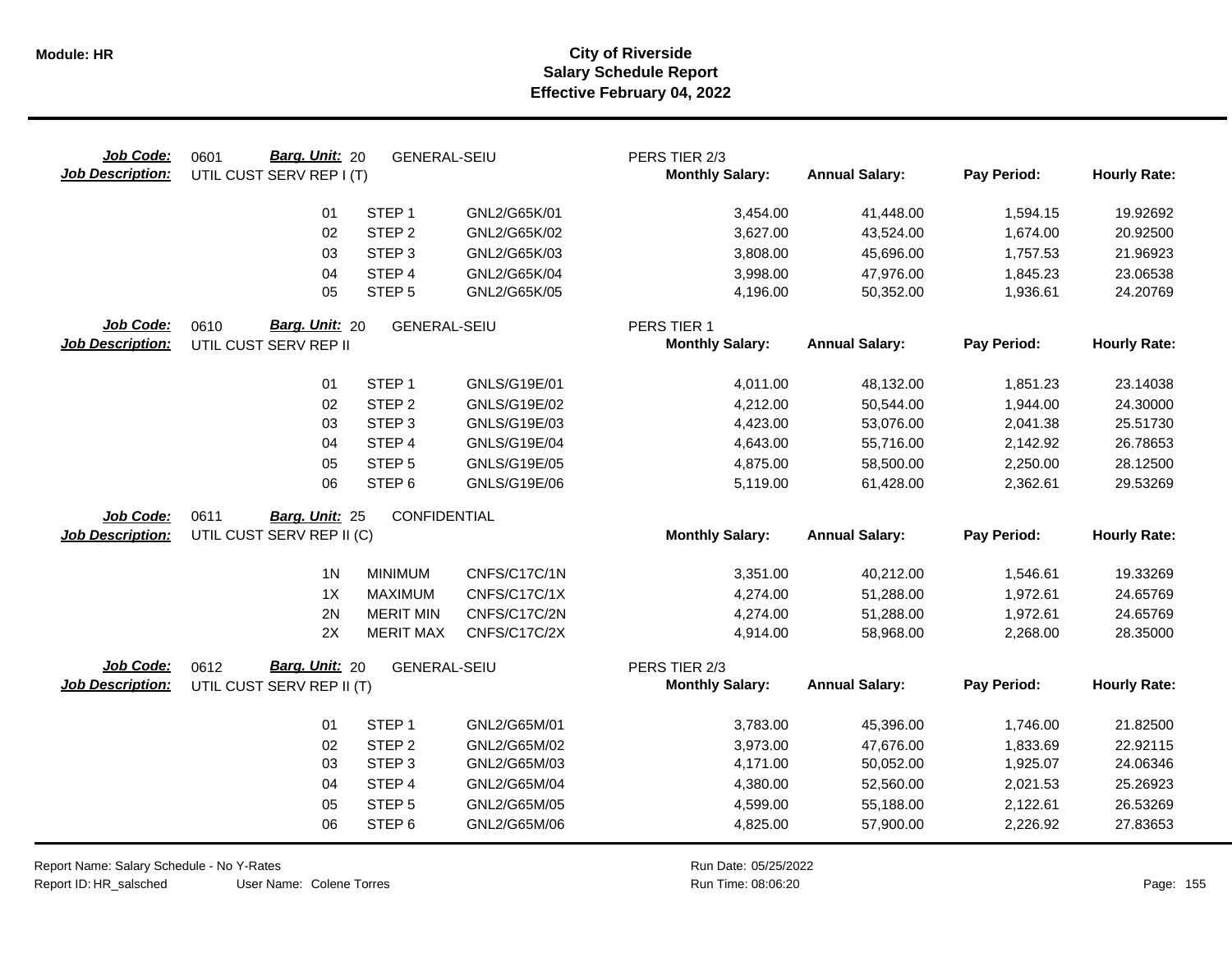| Job Code:<br><b>Job Description:</b> | Barg. Unit: 20<br>0613<br>UTIL CUST SERV REP III     | <b>GENERAL-SEIU</b> |                     | PERS TIER 1<br><b>Monthly Salary:</b>   | <b>Annual Salary:</b> | Pay Period: | <b>Hourly Rate:</b> |
|--------------------------------------|------------------------------------------------------|---------------------|---------------------|-----------------------------------------|-----------------------|-------------|---------------------|
|                                      | 01                                                   | STEP <sub>1</sub>   | GNLS/G28E/01        | 4,613.00                                | 55,356.00             | 2,129.07    | 26.61346            |
|                                      | 02                                                   | STEP <sub>2</sub>   | GNLS/G28E/02        | 4,844.00                                | 58,128.00             | 2,235.69    | 27.94615            |
|                                      | 03                                                   | STEP <sub>3</sub>   | GNLS/G28E/03        | 5,087.00                                | 61,044.00             | 2,347.84    | 29.34807            |
|                                      | 04                                                   | STEP 4              | <b>GNLS/G28E/04</b> | 5,342.00                                | 64,104.00             | 2,465.53    | 30.81923            |
|                                      | 05                                                   | STEP <sub>5</sub>   | GNLS/G28E/05        | 5,608.00                                | 67,296.00             | 2,588.30    | 32.35384            |
|                                      | 06                                                   | STEP <sub>6</sub>   | GNLS/G28E/06        | 5,888.00                                | 70,656.00             | 2,717.53    | 33.96923            |
| Job Code:<br><b>Job Description:</b> | Barg. Unit: 20<br>0614<br>UTIL CUST SERV REP III (T) | <b>GENERAL-SEIU</b> |                     | PERS TIER 2/3<br><b>Monthly Salary:</b> | <b>Annual Salary:</b> | Pay Period: | <b>Hourly Rate:</b> |
|                                      | 01                                                   | STEP <sub>1</sub>   | GNL2/G74E/01        | 4,352.00                                | 52,224.00             | 2,008.61    | 25.10769            |
|                                      | 02                                                   | STEP <sub>2</sub>   | GNL2/G74E/02        | 4,570.00                                | 54,840.00             | 2,109.23    | 26.36538            |
|                                      | 03                                                   | STEP <sub>3</sub>   | GNL2/G74E/03        | 4,799.00                                | 57,588.00             | 2,214.92    | 27.68653            |
|                                      | 04                                                   | STEP 4              | GNL2/G74E/04        | 5,039.00                                | 60,468.00             | 2,325.69    | 29.07115            |
|                                      | 05                                                   | STEP <sub>5</sub>   | GNL2/G74E/05        | 5,291.00                                | 63,492.00             | 2,442.00    | 30.52500            |
|                                      | 06                                                   | STEP <sub>6</sub>   | GNL2/G74E/06        | 5,554.00                                | 66,648.00             | 2,563.38    | 32.04230            |
| Job Code:                            | 0650<br>Barg. Unit: 50                               | <b>SUPERVISORY</b>  |                     |                                         |                       |             |                     |
| <b>Job Description:</b>              | UTIL CUST SERV SUPV E                                |                     |                     | <b>Monthly Salary:</b>                  | <b>Annual Salary:</b> | Pay Period: | <b>Hourly Rate:</b> |
|                                      | 1 <sub>N</sub>                                       | <b>MINIMUM</b>      | SUPV/U06E/1N        | 5,761.00                                | 69,132.00             | 2,658.92    | 33.23653            |
|                                      | 1X                                                   | <b>MAXIMUM</b>      | SUPV/U06E/1X        | 6,998.00                                | 83,976.00             | 3,229.84    | 40.37307            |
| Job Code:                            | 9100<br>Barg. Unit: 20                               | <b>GENERAL-SEIU</b> |                     | PERS TIER 1                             |                       |             |                     |
| <b>Job Description:</b>              | UTIL DATA CONTROL CLERK                              |                     |                     | <b>Monthly Salary:</b>                  | <b>Annual Salary:</b> | Pay Period: | <b>Hourly Rate:</b> |
|                                      | 01                                                   | STEP <sub>1</sub>   | GNLS/G17A/01        | 3,463.00                                | 41,556.00             | 1,598.30    | 19.97884            |
|                                      | 02                                                   | STEP <sub>2</sub>   | GNLS/G17A/02        | 3,634.00                                | 43,608.00             | 1,677.23    | 20.96538            |
|                                      | 03                                                   | STEP <sub>3</sub>   | GNLS/G17A/03        | 3,827.00                                | 45,924.00             | 1,766.30    | 22.07884            |
|                                      | 04                                                   | STEP 4              | GNLS/G17A/04        | 4,009.00                                | 48,108.00             | 1,850.30    | 23.12884            |
|                                      | 05                                                   | STEP <sub>5</sub>   | GNLS/G17A/05        | 4,210.00                                | 50,520.00             | 1,943.07    | 24.28846            |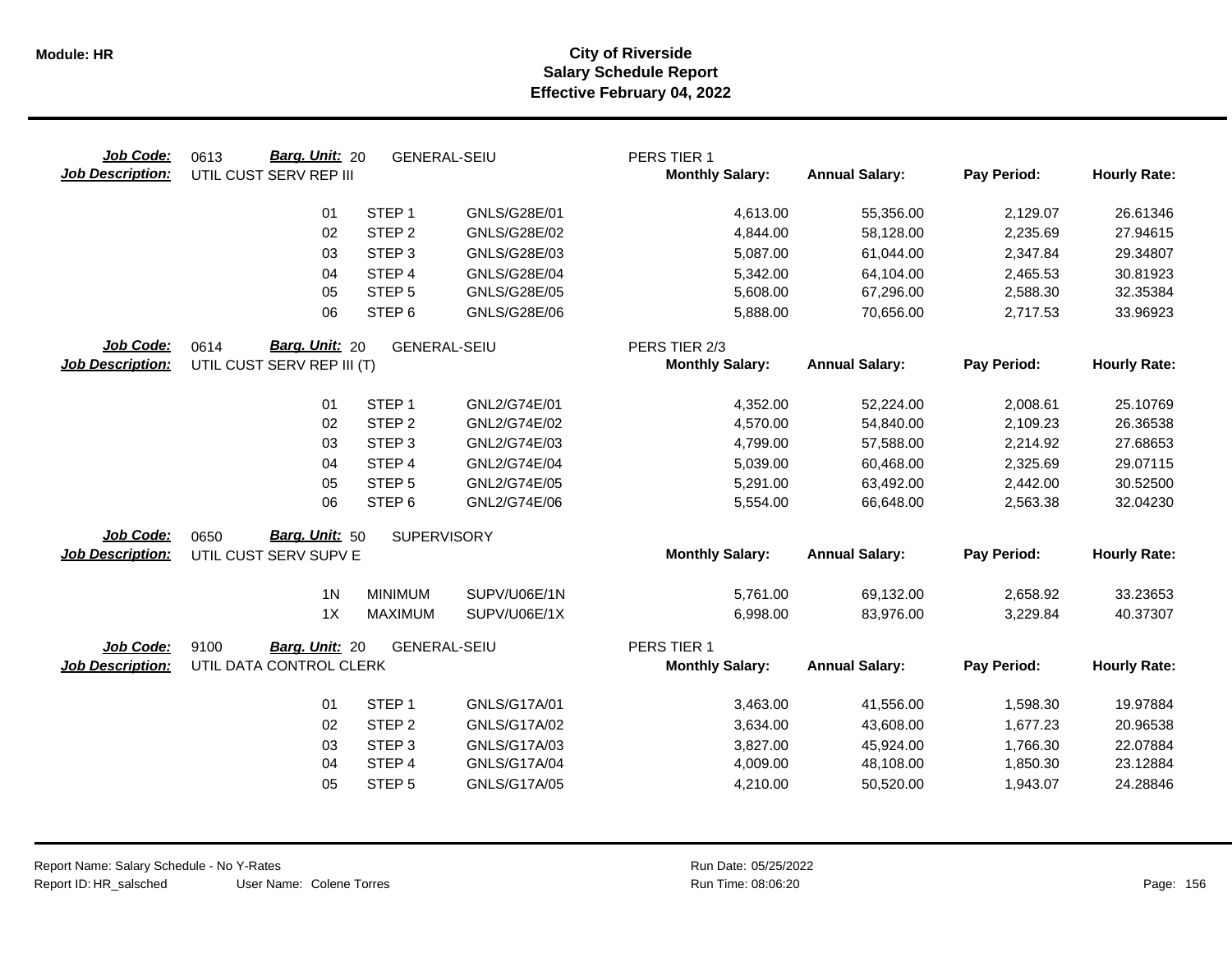| Job Code:<br><b>Job Description:</b> | Barg. Unit: 20<br>9101<br>UTIL DATA CONTROL CLERK (T) | <b>GENERAL-SEIU</b> |                               | PERS TIER 2/3<br><b>Monthly Salary:</b> | <b>Annual Salary:</b> | Pay Period: | <b>Hourly Rate:</b> |
|--------------------------------------|-------------------------------------------------------|---------------------|-------------------------------|-----------------------------------------|-----------------------|-------------|---------------------|
|                                      | 01                                                    | STEP <sub>1</sub>   | GNL2/G64G/01                  | 3,264.00                                | 39,168.00             | 1,506.46    | 18.83076            |
|                                      | 02                                                    | STEP <sub>2</sub>   | GNL2/G64G/02                  | 3,427.00                                | 41,124.00             | 1,581.69    | 19.77115            |
|                                      | 03                                                    | STEP <sub>3</sub>   | GNL2/G64G/03                  | 3,606.00                                | 43,272.00             | 1,664.30    | 20.80384            |
|                                      | 04                                                    | STEP 4              | GNL2/G64G/04                  | 3,779.00                                | 45,348.00             | 1,744.15    | 21.80192            |
|                                      | 05                                                    | STEP <sub>5</sub>   | GNL2/G64G/05                  | 3,967.00                                | 47,604.00             | 1,830.92    | 22.88653            |
| Job Code:                            | Barg. Unit: 07<br>4877                                |                     | <b>SR MANAGEMENT</b>          |                                         |                       |             |                     |
| <b>Job Description:</b>              | UTIL DISP SUPT                                        |                     |                               | <b>Monthly Salary:</b>                  | <b>Annual Salary:</b> | Pay Period: | <b>Hourly Rate:</b> |
|                                      | 1 <sub>N</sub>                                        | <b>MINIMUM</b>      | NCLM/B75H/1N                  | 10,584.00                               | 127,008.00            | 4,884.92    | 61.06153            |
|                                      | 1X                                                    | <b>MAXIMUM</b>      | NCLM/B75H/1X                  | 13,514.00                               | 162,168.00            | 6,237.23    | 77.96538            |
| Job Code:                            | 4876<br>Barg. Unit: 10                                | MANAGEMENT          |                               |                                         |                       |             |                     |
| <b>Job Description:</b>              | UTIL DISPATCH SUPT E                                  |                     |                               | <b>Monthly Salary:</b>                  | <b>Annual Salary:</b> | Pay Period: | <b>Hourly Rate:</b> |
|                                      | 1 <sub>N</sub>                                        | <b>MINIMUM</b>      | MGTS/M87H/1N                  | 10,718.00                               | 128,616.00            | 4,946.76    | 61.83461            |
|                                      | 1X                                                    | <b>MAXIMUM</b>      | MGTS/M87H/1X                  | 13,686.00                               | 164,232.00            | 6,316.61    | 78.95769            |
| Job Code:                            | Barg. Unit: 45<br>4875                                |                     | PUBLIC UTIL FIELD SUPERVISORY |                                         |                       |             |                     |
| <b>Job Description:</b>              | UTIL DISPT SUPV 1E                                    |                     |                               | <b>Monthly Salary:</b>                  | <b>Annual Salary:</b> | Pay Period: | <b>Hourly Rate:</b> |
|                                      | 01                                                    | STEP <sub>1</sub>   | PFMS/V55D/01                  | 10,240.00                               | 122,880.00            | 4,726.15    | 59.07692            |
|                                      | 02                                                    | STEP <sub>2</sub>   | PFMS/V55D/02                  | 10,750.00                               | 129,000.00            | 4,961.53    | 62.01923            |
|                                      | 03                                                    | STEP <sub>3</sub>   | PFMS/V55D/03                  | 11,286.00                               | 135,432.00            | 5,208.92    | 65.11153            |
|                                      | 04                                                    | STEP 4              | PFMS/V55D/04                  | 11,850.00                               | 142,200.00            | 5,469.23    | 68.36538            |
|                                      | 05                                                    | STEP <sub>5</sub>   | PFMS/V55D/05                  | 12,442.00                               | 149,304.00            | 5,742.46    | 71.78076            |
| Job Code:                            | Barg. Unit: 35<br>4614                                |                     | PUBLIC UTILITIES FIELD        |                                         |                       |             |                     |
| <b>Job Description:</b>              | UTIL ELEC APPRENT TRNE-GEN                            |                     |                               | <b>Monthly Salary:</b>                  | <b>Annual Salary:</b> | Pay Period: | <b>Hourly Rate:</b> |
|                                      | 01                                                    | STEP <sub>1</sub>   | PFUS/I28B/01                  | 5,794.00                                | 69,528.00             | 2,674.15    | 33.42692            |
|                                      | 02                                                    | STEP <sub>2</sub>   | PFUS/I28B/02                  | 6,085.00                                | 73,020.00             | 2,808.46    | 35.10576            |
|                                      | 03                                                    | STEP <sub>3</sub>   | PFUS/I28B/03                  | 6,387.00                                | 76,644.00             | 2,947.84    | 36.84807            |
|                                      |                                                       |                     |                               |                                         |                       |             |                     |

User Name: Colene Torres Report Name: Salary Schedule - No Y-Rates Report ID: HR\_salsched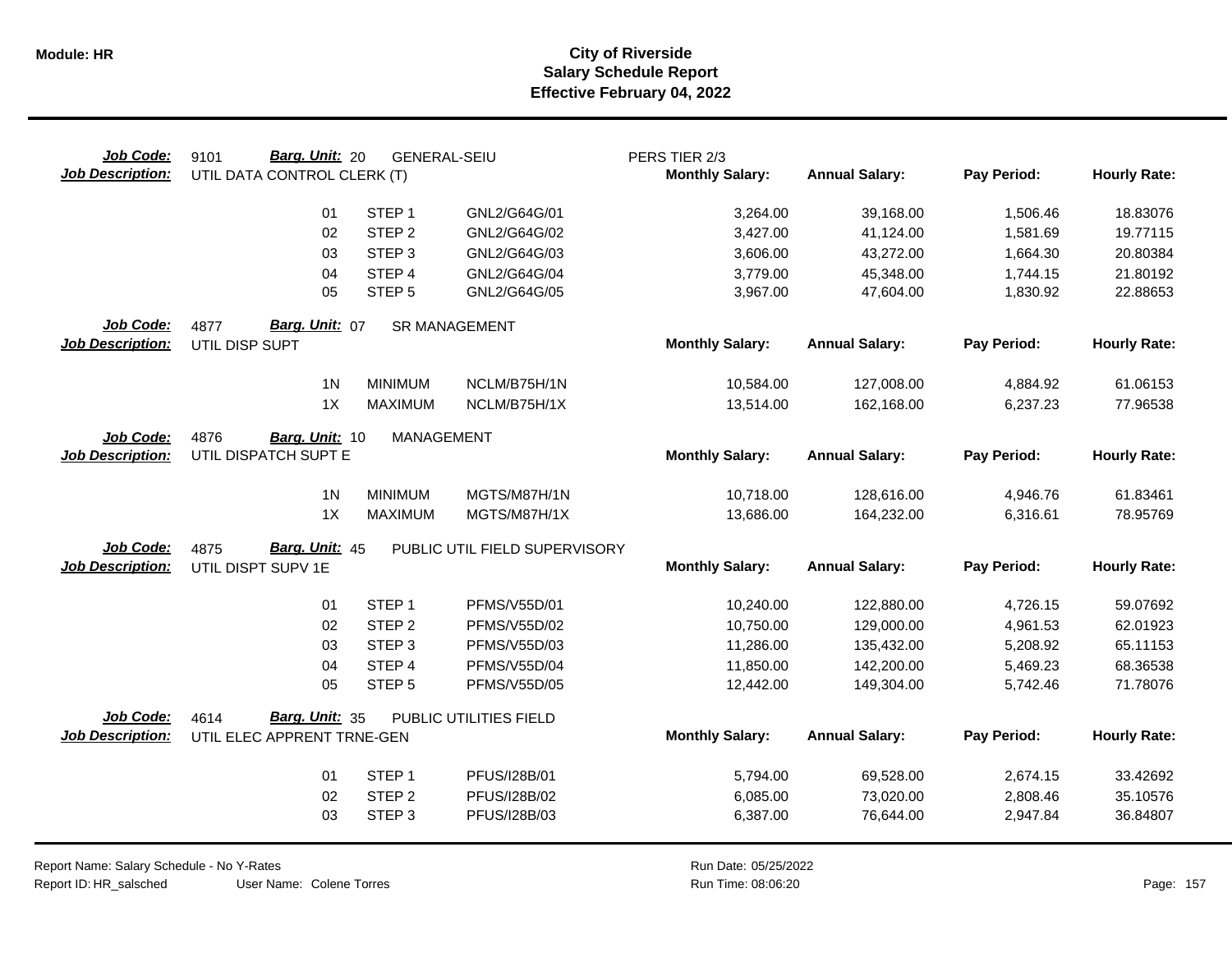| Job Code:               | Barg. Unit: 35<br>4611        |                   | PUBLIC UTILITIES FIELD |                        |                       |             |                     |
|-------------------------|-------------------------------|-------------------|------------------------|------------------------|-----------------------|-------------|---------------------|
| <b>Job Description:</b> | UTIL ELEC APPRENT TRNE-PLT    |                   |                        | <b>Monthly Salary:</b> | <b>Annual Salary:</b> | Pay Period: | <b>Hourly Rate:</b> |
|                         | 01                            | STEP <sub>1</sub> | PFUS/I28C/01           | 6,674.00               | 80,088.00             | 3,080.30    | 38.50384            |
|                         | 02                            | STEP <sub>2</sub> | PFUS/I28C/02           | 7,009.00               | 84,108.00             | 3,234.92    | 40.43653            |
|                         | 03                            | STEP <sub>3</sub> | PFUS/I28C/03           | 7,356.00               | 88,272.00             | 3,395.07    | 42.43846            |
| Job Code:               | 4613<br>Barg. Unit: 35        |                   | PUBLIC UTILITIES FIELD |                        |                       |             |                     |
| <b>Job Description:</b> | UTIL ELEC APPRENT TRNE-SUBELC |                   |                        | <b>Monthly Salary:</b> | <b>Annual Salary:</b> | Pay Period: | <b>Hourly Rate:</b> |
|                         | 01                            | STEP <sub>1</sub> | PFUS/I32F/01           | 5,854.00               | 70,248.00             | 2,701.84    | 33.77307            |
|                         | 02                            | STEP <sub>2</sub> | PFUS/I32F/02           | 6,145.00               | 73,740.00             | 2,836.15    | 35.45192            |
|                         | 03                            | STEP <sub>3</sub> | PFUS/I32F/03           | 6,453.00               | 77,436.00             | 2,978.30    | 37.22884            |
| Job Code:               | <b>Barg. Unit: 35</b><br>4610 |                   | PUBLIC UTILITIES FIELD |                        |                       |             |                     |
| <b>Job Description:</b> | UTIL ELEC APPRENT-PLT         |                   |                        | <b>Monthly Salary:</b> | <b>Annual Salary:</b> | Pay Period: | <b>Hourly Rate:</b> |
|                         | 01                            | STEP <sub>1</sub> | PFUS/I40B/01           | 7,678.00               | 92,136.00             | 3,543.69    | 44.29615            |
|                         | 02                            | STEP <sub>2</sub> | PFUS/I40B/02           | 8,064.00               | 96,768.00             | 3,721.84    | 46.52307            |
|                         | 03                            | STEP <sub>3</sub> | PFUS/I40B/03           | 8,469.00               | 101,628.00            | 3,908.76    | 48.85961            |
|                         | 04                            | STEP 4            | PFUS/I40B/04           | 8,895.00               | 106,740.00            | 4,105.38    | 51.31730            |
|                         | 05                            | STEP <sub>5</sub> | <b>PFUS/I40B/05</b>    | 9,333.00               | 111,996.00            | 4,307.53    | 53.84423            |
| Job Code:               | Barg. Unit: 35<br>4612        |                   | PUBLIC UTILITIES FIELD |                        |                       |             |                     |
| <b>Job Description:</b> | UTIL ELEC APPRENT-SUBELC      |                   |                        | <b>Monthly Salary:</b> | <b>Annual Salary:</b> | Pay Period: | <b>Hourly Rate:</b> |
|                         | 01                            | STEP <sub>1</sub> | PFUS/I40C/01           | 6,940.00               | 83,280.00             | 3,203.07    | 40.03846            |
|                         | 02                            | STEP <sub>2</sub> | PFUS/I40C/02           | 7,293.00               | 87,516.00             | 3,366.00    | 42.07500            |
|                         | 03                            | STEP <sub>3</sub> | PFUS/I40C/03           | 7,653.00               | 91,836.00             | 3,532.15    | 44.15192            |
|                         | 04                            | STEP 4            | PFUS/I40C/04           | 8,038.00               | 96,456.00             | 3,709.84    | 46.37307            |
|                         | 05                            | STEP <sub>5</sub> | PFUS/I40C/05           | 8,439.00               | 101,268.00            | 3,894.92    | 48.68653            |
| Job Code:               | Barg. Unit: 35<br>3790        |                   | PUBLIC UTILITIES FIELD |                        |                       |             |                     |
| <b>Job Description:</b> | UTIL ELEC CREW ASSIST         |                   |                        | <b>Monthly Salary:</b> | <b>Annual Salary:</b> | Pay Period: | <b>Hourly Rate:</b> |
|                         | 01                            | STEP <sub>1</sub> | PFUS/I34G/01           | 6,321.00               | 75,852.00             | 2,917.38    | 36.46730            |

Report Name: Salary Schedule - No Y-Rates Report ID: HR\_salsched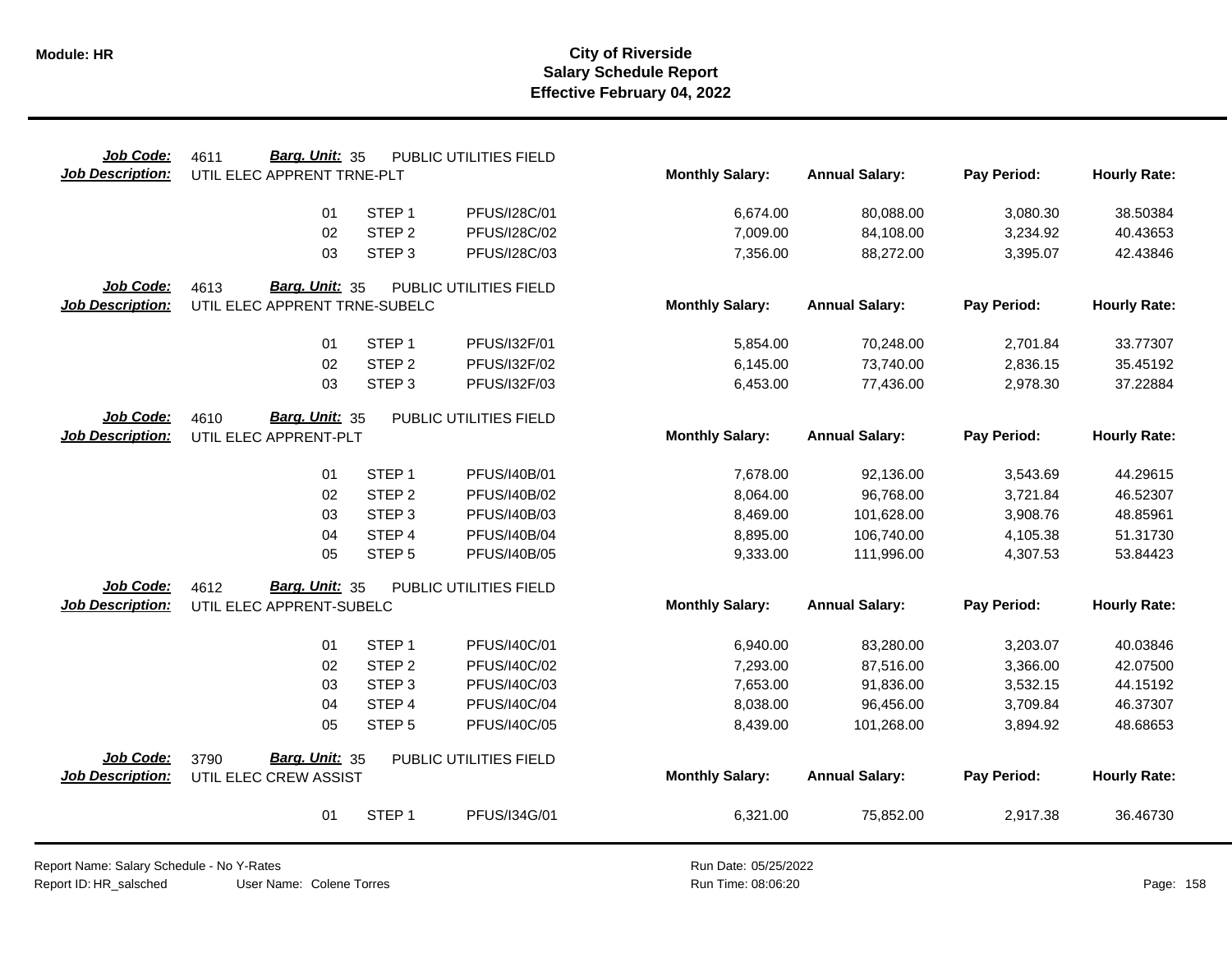**Salary Schedule Report Effective February 04, 2022 Module: HR City of Riverside**

|                         | 02                     | STEP <sub>2</sub>    | PFUS/I34G/02        | 6,638.00               | 79,656.00             | 3,063.69    | 38.29615            |
|-------------------------|------------------------|----------------------|---------------------|------------------------|-----------------------|-------------|---------------------|
|                         | 03                     | STEP <sub>3</sub>    | PFUS/I34G/03        | 6,969.00               | 83,628.00             | 3,216.46    | 40.20576            |
|                         | 04                     | STEP 4               | PFUS/I34G/04        | 7,316.00               | 87,792.00             | 3,376.61    | 42.20769            |
|                         | 05                     | STEP <sub>5</sub>    | PFUS/I34G/05        | 7,686.00               | 92,232.00             | 3,547.38    | 44.34230            |
| Job Code:               | Barg. Unit: 20<br>7175 | <b>GENERAL-SEIU</b>  |                     | PERS TIER 1            |                       |             |                     |
| <b>Job Description:</b> | UTIL ELEC ENGR         |                      |                     | <b>Monthly Salary:</b> | <b>Annual Salary:</b> | Pay Period: | <b>Hourly Rate:</b> |
|                         | 01                     | STEP <sub>1</sub>    | GNLS/G55B/01        | 7,543.00               | 90,516.00             | 3,481.38    | 43.51730            |
|                         | 02                     | STEP <sub>2</sub>    | GNLS/G55B/02        | 7,920.00               | 95,040.00             | 3,655.38    | 45.69230            |
|                         | 03                     | STEP <sub>3</sub>    | GNLS/G55B/03        | 8,316.00               | 99,792.00             | 3,838.15    | 47.97692            |
|                         | 04                     | STEP 4               | <b>GNLS/G55B/04</b> | 8,730.00               | 104,760.00            | 4,029.23    | 50.36538            |
|                         | 05                     | STEP <sub>5</sub>    | GNLS/G55B/05        | 9,167.00               | 110,004.00            | 4,230.92    | 52.88653            |
|                         | 06                     | STEP <sub>6</sub>    | GNLS/G55B/06        | 9,625.00               | 115,500.00            | 4,442.30    | 55.52884            |
|                         | 07                     | STEP <sub>7</sub>    | <b>GNLS/G55B/07</b> | 10,107.00              | 121,284.00            | 4,664.76    | 58.30961            |
| Job Code:               | Barg. Unit: 20<br>7176 | <b>GENERAL-SEIU</b>  |                     | PERS TIER 2/3          |                       |             |                     |
| <b>Job Description:</b> | UTIL ELEC ENGR (T)     |                      |                     | <b>Monthly Salary:</b> | <b>Annual Salary:</b> | Pay Period: | <b>Hourly Rate:</b> |
|                         | 01                     | STEP <sub>1</sub>    | GNL2/G84M/01        | 7,108.00               | 85,296.00             | 3,280.61    | 41.00769            |
|                         | 02                     | STEP <sub>2</sub>    | GNL2/G84M/02        | 7,463.00               | 89,556.00             | 3,444.46    | 43.05576            |
|                         | 03                     | STEP <sub>3</sub>    | GNL2/G84M/03        | 7,837.00               | 94,044.00             | 3,617.07    | 45.21346            |
|                         | 04                     | STEP 4               | GNL2/G84M/04        | 8,230.00               | 98,760.00             | 3,798.46    | 47.48076            |
|                         | 05                     | STEP <sub>5</sub>    | GNL2/G84M/05        | 8,641.00               | 103,692.00            | 3,988.15    | 49.85192            |
|                         | 06                     | STEP <sub>6</sub>    | GNL2/G84M/06        | 9,070.00               | 108,840.00            | 4,186.15    | 52.32692            |
|                         | 07                     | STEP <sub>7</sub>    | GNL2/G84M/07        | 9,525.00               | 114,300.00            | 4,396.15    | 54.95192            |
| Job Code:               | Barg. Unit: 07<br>7191 | <b>SR MANAGEMENT</b> |                     |                        |                       |             |                     |
| <b>Job Description:</b> | UTIL ELEC ENGRNG MGR   |                      |                     | <b>Monthly Salary:</b> | <b>Annual Salary:</b> | Pay Period: | <b>Hourly Rate:</b> |
|                         | 1 <sub>N</sub>         | <b>MINIMUM</b>       | NCLP/A75E/1N        | 12,773.00              | 153,276.00            | 5,895.23    | 73.69038            |
|                         | 1X                     | <b>MAXIMUM</b>       | NCLP/A75E/1X        | 15,526.00              | 186,312.00            | 7,165.84    | 89.57307            |
|                         | 2N                     | <b>MERIT MIN</b>     | NCLP/A75E/2N        | 15,526.00              | 186,312.00            | 7,165.84    | 89.57307            |
|                         | 2X                     | <b>MERIT MAX</b>     | NCLP/A75E/2X        | 17,855.00              | 214,260.00            | 8,240.76    | 103.00961           |
|                         |                        |                      |                     |                        |                       |             |                     |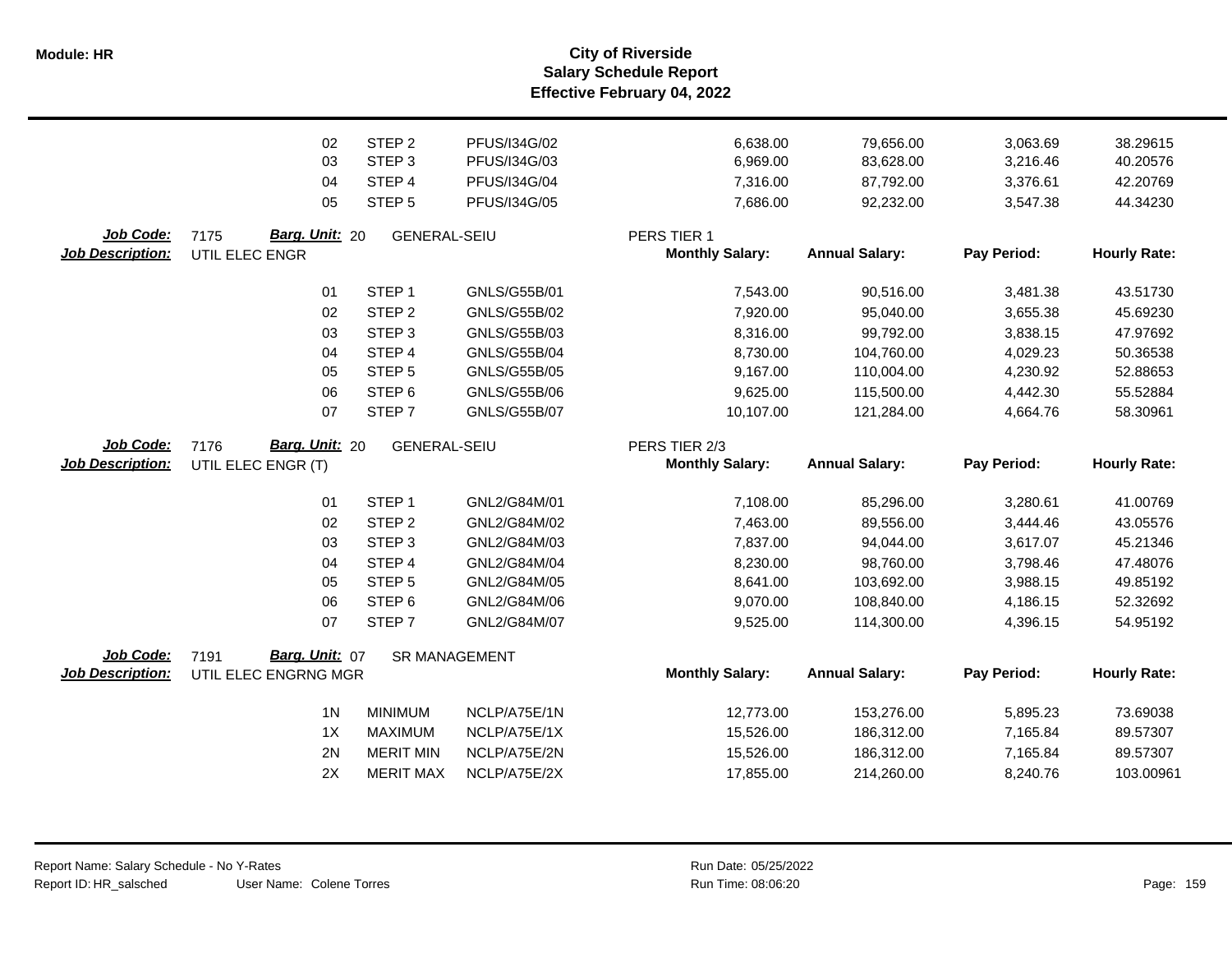| Job Code:               | Barg. Unit: 35<br>3770       |                      | PUBLIC UTILITIES FIELD |                        |                       |             |                     |
|-------------------------|------------------------------|----------------------|------------------------|------------------------|-----------------------|-------------|---------------------|
| <b>Job Description:</b> | UTIL ELEC FIELD HELPER       |                      |                        | <b>Monthly Salary:</b> | <b>Annual Salary:</b> | Pay Period: | <b>Hourly Rate:</b> |
|                         |                              |                      |                        |                        |                       |             |                     |
|                         | 01                           | STEP <sub>1</sub>    | PFUS/I30C/01           | 5,874.00               | 70,488.00             | 2,711.07    | 33.88846            |
|                         | 02                           | STEP <sub>2</sub>    | PFUS/I30C/02           | 6,165.00               | 73,980.00             | 2,845.38    | 35.56730            |
|                         | 03                           | STEP <sub>3</sub>    | PFUS/I30C/03           | 6,474.00               | 77,688.00             | 2,988.00    | 37.35000            |
|                         | 04                           | STEP 4               | PFUS/I30C/04           | 6,802.00               | 81,624.00             | 3,139.38    | 39.24230            |
|                         | 05                           | STEP <sub>5</sub>    | PFUS/I30C/05           | 7,137.00               | 85,644.00             | 3,294.00    | 41.17500            |
| Job Code:               | Barg. Unit: 07<br>4711       | <b>SR MANAGEMENT</b> |                        |                        |                       |             |                     |
| <b>Job Description:</b> | UTIL ELEC FIELD MGR          |                      |                        | <b>Monthly Salary:</b> | <b>Annual Salary:</b> | Pay Period: | <b>Hourly Rate:</b> |
|                         | 1 <sub>N</sub>               | <b>MINIMUM</b>       | NCLP/A80F/1N           | 13,118.00              | 157,416.00            | 6,054.46    | 75.68076            |
|                         | 1X                           | <b>MAXIMUM</b>       | NCLP/A80F/1X           | 15,945.00              | 191,340.00            | 7,359.23    | 91.99038            |
|                         | 2N                           | <b>MERIT MIN</b>     | NCLP/A80F/2N           | 15,945.00              | 191,340.00            | 7,359.23    | 91.99038            |
|                         | 2X                           | <b>MERIT MAX</b>     | NCLP/A80F/2X           | 18,337.00              | 220,044.00            | 8,463.23    | 105.79038           |
| Job Code:               | Barg. Unit: 35<br>4755       |                      | PUBLIC UTILITIES FIELD |                        |                       |             |                     |
| <b>Job Description:</b> | UTIL ELEC METER APPRENT      |                      |                        | <b>Monthly Salary:</b> | <b>Annual Salary:</b> | Pay Period: | <b>Hourly Rate:</b> |
|                         | 01                           | STEP <sub>1</sub>    | PFUS/I38B/01           | 6,704.00               | 80,448.00             | 3,094.15    | 38.67692            |
|                         | 02                           | STEP <sub>2</sub>    | PFUS/I38B/02           | 7,038.00               | 84,456.00             | 3,248.30    | 40.60384            |
|                         | 03                           | STEP <sub>3</sub>    | PFUS/I38B/03           | 7,391.00               | 88,692.00             | 3,411.23    | 42.64038            |
|                         | 04                           | STEP 4               | PFUS/I38B/04           | 7,757.00               | 93,084.00             | 3,580.15    | 44.75192            |
|                         | 05                           | STEP <sub>5</sub>    | PFUS/I38B/05           | 8,152.00               | 97,824.00             | 3,762.46    | 47.03076            |
| Job Code:               | 4750<br>Barg. Unit: 35       |                      | PUBLIC UTILITIES FIELD |                        |                       |             |                     |
| <b>Job Description:</b> | UTIL ELEC METER APPRENT TRNE |                      |                        | <b>Monthly Salary:</b> | <b>Annual Salary:</b> | Pay Period: | <b>Hourly Rate:</b> |
|                         | 01                           | STEP <sub>1</sub>    | PFUS/I27D/01           | 5,750.00               | 69,000.00             | 2,653.84    | 33.17307            |
|                         | 02                           | STEP <sub>2</sub>    | PFUS/I27D/02           | 6,037.00               | 72,444.00             | 2,786.30    | 34.82884            |
|                         | 03                           | STEP <sub>3</sub>    | PFUS/I27D/03           | 6,341.00               | 76,092.00             | 2,926.61    | 36.58269            |
| Job Code:               | 4745<br>Barg. Unit: 35       |                      | PUBLIC UTILITIES FIELD |                        |                       |             |                     |
| Job Description:        | UTIL ELEC METER SHOP ASSIST  |                      |                        | <b>Monthly Salary:</b> | <b>Annual Salary:</b> | Pay Period: | <b>Hourly Rate:</b> |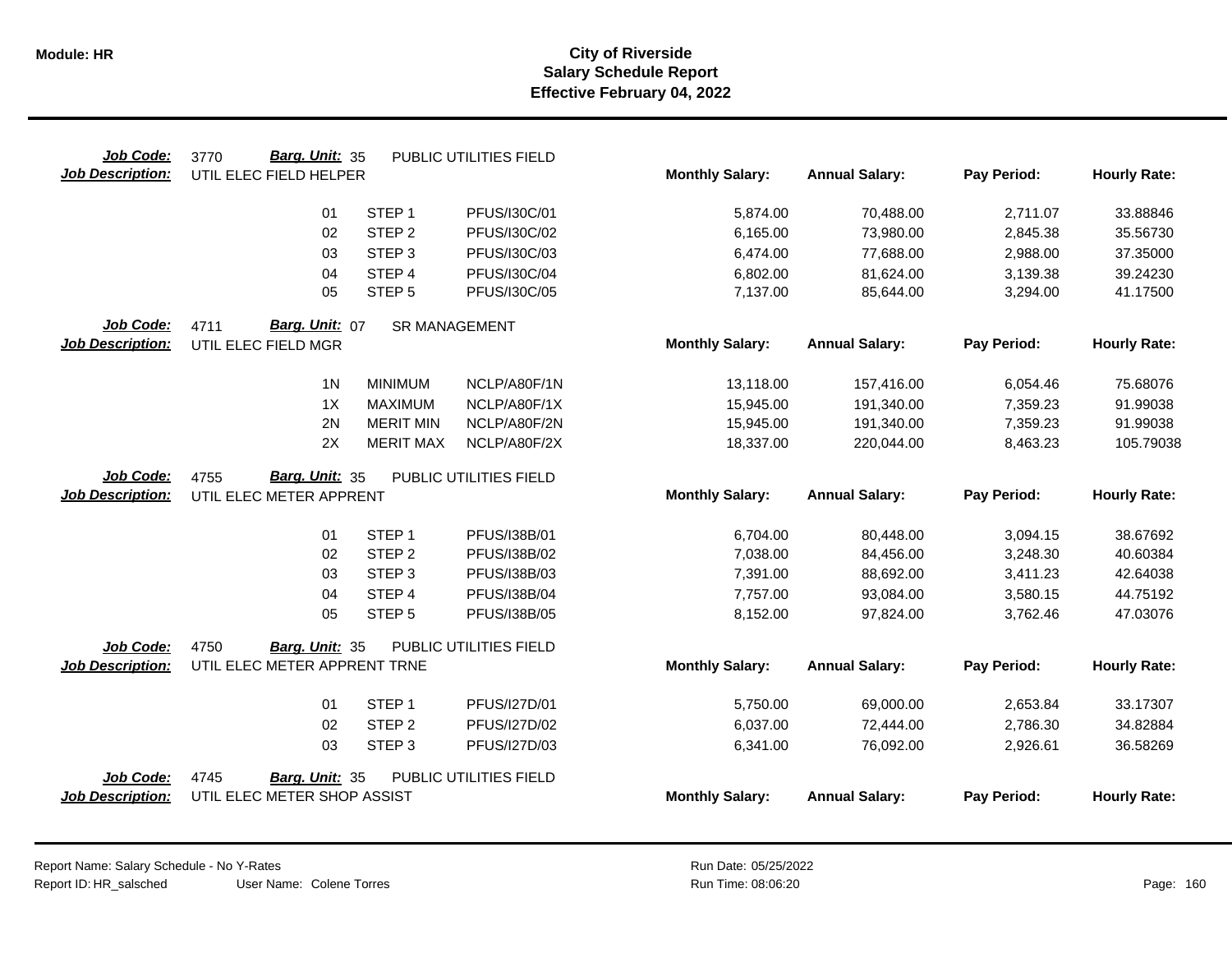**Salary Schedule Report Effective February 04, 2022 Module: HR City of Riverside**

|                         | 01                             | STEP <sub>1</sub>    | PFUS/I27H/01           | 5,216.00               | 62,592.00             | 2,407.38    | 30.09230            |
|-------------------------|--------------------------------|----------------------|------------------------|------------------------|-----------------------|-------------|---------------------|
|                         | 02                             | STEP <sub>2</sub>    | PFUS/I27H/02           | 5,479.00               | 65,748.00             | 2,528.76    | 31.60961            |
|                         | 03                             | STEP <sub>3</sub>    | PFUS/I27H/03           | 5,753.00               | 69,036.00             | 2,655.23    | 33.19038            |
|                         | 04                             | STEP <sub>4</sub>    | PFUS/I27H/04           | 6,040.00               | 72,480.00             | 2,787.69    | 34.84615            |
|                         | 05                             | STEP <sub>5</sub>    | <b>PFUS/I27H/05</b>    | 6,341.00               | 76,092.00             | 2,926.61    | 36.58269            |
| Job Code:               | 4740<br>Barg. Unit: 35         |                      | PUBLIC UTILITIES FIELD |                        |                       |             |                     |
| <b>Job Description:</b> | UTIL ELEC METER SHOP TECH      |                      |                        | <b>Monthly Salary:</b> | <b>Annual Salary:</b> | Pay Period: | <b>Hourly Rate:</b> |
|                         | 01                             | STEP <sub>1</sub>    | PFUS/I38A/01           | 7,038.00               | 84,456.00             | 3,248.30    | 40.60384            |
|                         | 02                             | STEP <sub>2</sub>    | PFUS/I38A/02           | 7,391.00               | 88,692.00             | 3,411.23    | 42.64038            |
|                         | 03                             | STEP <sub>3</sub>    | PFUS/I38A/03           | 7,757.00               | 93,084.00             | 3,580.15    | 44.75192            |
|                         | 04                             | STEP 4               | PFUS/I38A/04           | 8,152.00               | 97,824.00             | 3,762.46    | 47.03076            |
| Job Code:               | Barg. Unit: 35<br>4735         |                      | PUBLIC UTILITIES FIELD |                        |                       |             |                     |
| <b>Job Description:</b> | UTIL ELEC METER SHOP TECH TRNE |                      |                        | <b>Monthly Salary:</b> | <b>Annual Salary:</b> | Pay Period: | <b>Hourly Rate:</b> |
|                         | 01                             | STEP <sub>1</sub>    | PFUS/I29D/01           | 6,160.00               | 73,920.00             | 2,843.07    | 35.53846            |
|                         | 02                             | STEP <sub>2</sub>    | PFUS/I29D/02           | 6,469.00               | 77,628.00             | 2,985.69    | 37.32115            |
|                         | 03                             | STEP <sub>3</sub>    | PFUS/I29D/03           | 6,793.00               | 81,516.00             | 3,135.23    | 39.19038            |
| Job Code:               | 4765<br>Barg. Unit: 35         |                      | PUBLIC UTILITIES FIELD |                        |                       |             |                     |
| <b>Job Description:</b> | UTIL ELEC METER TECH           |                      |                        | <b>Monthly Salary:</b> | <b>Annual Salary:</b> | Pay Period: | <b>Hourly Rate:</b> |
|                         | 01                             | STEP <sub>1</sub>    | PFUS/I43B/01           | 8,622.00               | 103,464.00            | 3,979.38    | 49.74230            |
|                         | 02                             | STEP <sub>2</sub>    | PFUS/I43B/02           | 9,058.00               | 108,696.00            | 4,180.61    | 52.25769            |
| Job Code:               | 5120<br>Barg. Unit: 07         | <b>SR MANAGEMENT</b> |                        |                        |                       |             |                     |
| <b>Job Description:</b> | UTIL ELEC OPERS MGR            |                      |                        | <b>Monthly Salary:</b> | <b>Annual Salary:</b> | Pay Period: | <b>Hourly Rate:</b> |
|                         | 1 <sub>N</sub>                 | <b>MINIMUM</b>       | NCLP/A80F/1N           | 13,118.00              | 157,416.00            | 6,054.46    | 75.68076            |
|                         | 1X                             | <b>MAXIMUM</b>       | NCLP/A80F/1X           | 15,945.00              | 191,340.00            | 7,359.23    | 91.99038            |
|                         | 2N                             | <b>MERIT MIN</b>     | NCLP/A80F/2N           | 15,945.00              | 191,340.00            | 7,359.23    | 91.99038            |
|                         | 2X                             | <b>MERIT MAX</b>     | NCLP/A80F/2X           | 18,337.00              | 220,044.00            | 8,463.23    | 105.79038           |
|                         |                                |                      |                        |                        |                       |             |                     |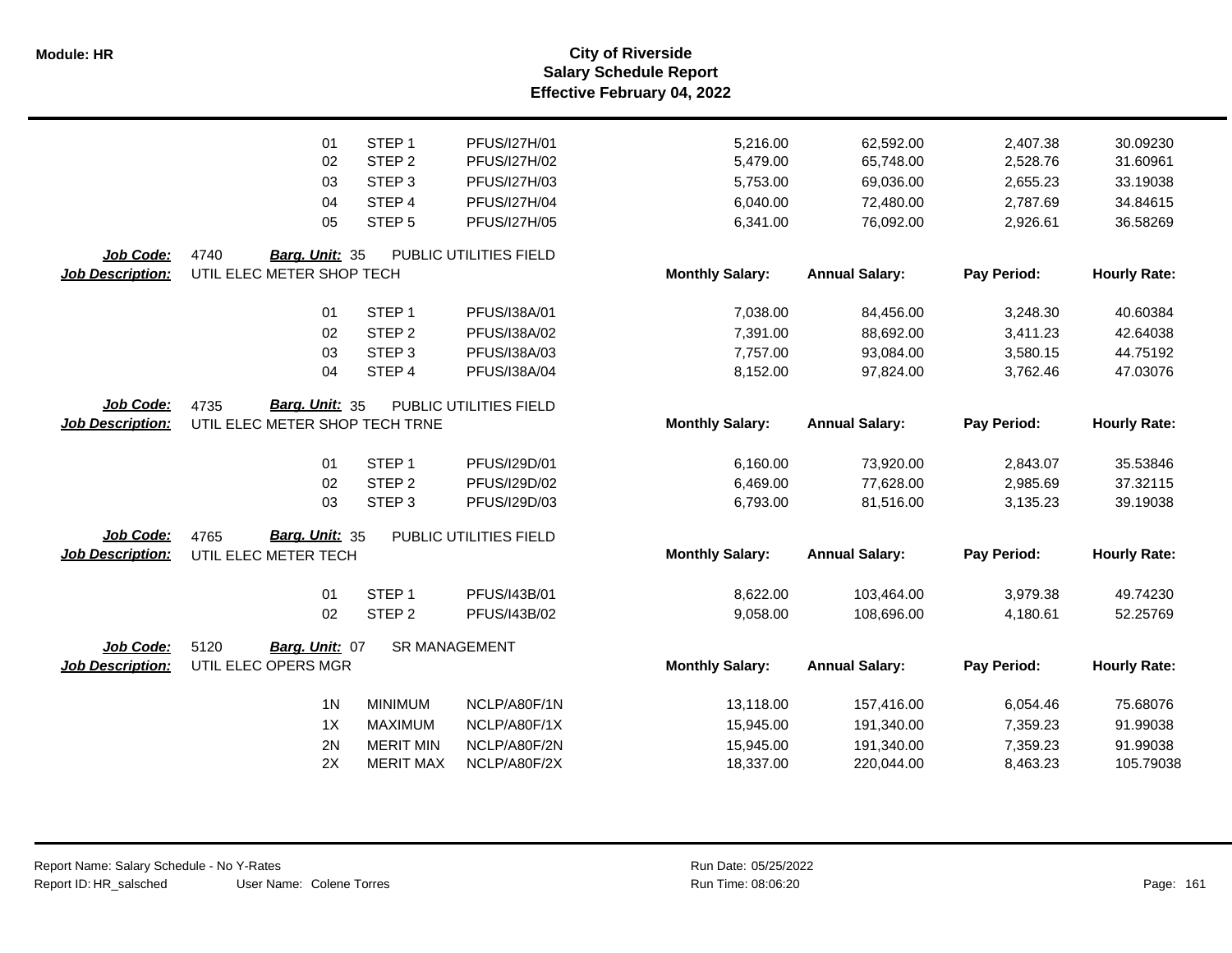| Job Code:               | Barg. Unit: 35<br>4850     |                   | PUBLIC UTILITIES FIELD        |                        |                          |             |                     |
|-------------------------|----------------------------|-------------------|-------------------------------|------------------------|--------------------------|-------------|---------------------|
| <b>Job Description:</b> | UTIL ELEC PWR SYS DISPT I  |                   |                               | <b>Monthly Salary:</b> | <b>Annual Salary:</b>    | Pay Period: | <b>Hourly Rate:</b> |
|                         | 01                         | STEP <sub>1</sub> | PFUS/I47D/01                  | 8,011.00               | 96,132.00                | 3,697.38    | 46.21730            |
|                         | 02                         | STEP <sub>2</sub> | PFUS/I47D/02                  | 8,415.00               | 100,980.00               | 3,883.84    | 48.54807            |
|                         | 03                         | STEP <sub>3</sub> | PFUS/I47D/03                  | 8,831.00               | 105,972.00               | 4,075.84    | 50.94807            |
|                         | 04                         | STEP 4            | <b>PFUS/I47D/04</b>           | 9,275.00               | 111,300.00               | 4,280.76    | 53.50961            |
|                         | 05                         | STEP <sub>5</sub> | PFUS/I47D/05                  | 9,737.00               | 116,844.00               | 4,494.00    | 56.17500            |
| Job Code:               | Barg. Unit: 35<br>4860     |                   | PUBLIC UTILITIES FIELD        |                        |                          |             |                     |
| <b>Job Description:</b> | UTIL ELEC PWR SYS DISPT II |                   |                               | <b>Monthly Salary:</b> | <b>Annual Salary:</b>    | Pay Period: | <b>Hourly Rate:</b> |
|                         | 01                         | STEP <sub>1</sub> | PFUS/I49I/01                  | 8,901.00               | 106,812.00               | 4,108.15    | 51.35192            |
|                         | 02                         | STEP <sub>2</sub> | PFUS/I49I/02                  | 9,347.00               |                          | 4,314.00    | 53.92500            |
|                         | 03                         | STEP <sub>3</sub> | PFUS/I49I/03                  | 9,808.00               | 112,164.00<br>117,696.00 | 4,526.76    | 56.58461            |
|                         | 04                         | STEP 4            | PFUS/I49I/04                  | 10,299.00              | 123,588.00               | 4,753.38    | 59.41730            |
|                         | 05                         | STEP <sub>5</sub> | PFUS/I49I/05                  | 10,819.00              | 129,828.00               | 4,993.38    | 62.41730            |
|                         |                            |                   |                               |                        |                          |             |                     |
| Job Code:               | Barg. Unit: 35<br>4680     |                   | PUBLIC UTILITIES FIELD        |                        |                          |             |                     |
| <b>Job Description:</b> | UTIL ELEC SERV CREW SUPV   |                   |                               | <b>Monthly Salary:</b> | <b>Annual Salary:</b>    | Pay Period: | <b>Hourly Rate:</b> |
|                         |                            |                   |                               |                        |                          |             |                     |
|                         | 01                         | STEP <sub>1</sub> | PFUS/155E/01                  | 10,577.00              | 126,924.00               | 4,881.69    | 61.02115            |
|                         | 02                         | STEP <sub>2</sub> | PFUS/155E/02                  | 11,103.00              | 133,236.00               | 5,124.46    | 64.05576            |
| Job Code:               | Barg. Unit: 10<br>4720     | <b>MANAGEMENT</b> |                               |                        |                          |             |                     |
| <b>Job Description:</b> | UTIL ELEC SUPT E           |                   |                               | <b>Monthly Salary:</b> | <b>Annual Salary:</b>    | Pay Period: | <b>Hourly Rate:</b> |
|                         | 1 <sub>N</sub>             | <b>MINIMUM</b>    | MGTS/M90H/1N                  | 10,869.00              | 130,428.00               | 5,016.46    | 62.70576            |
|                         | 1X                         | <b>MAXIMUM</b>    | MGTS/M90H/1X                  | 14,495.00              | 173,940.00               | 6,690.00    | 83.62500            |
|                         | 2N                         | <b>MERIT MIN</b>  | MGTS/M90H/2N                  | 14,495.00              | 173,940.00               | 6,690.00    | 83.62500            |
|                         | 2X                         | <b>MERIT MAX</b>  | MGTS/M90H/2X                  | 16,669.00              | 200,028.00               | 7,693.38    | 96.16730            |
| Job Code:               | Barg. Unit: 45<br>4700     |                   | PUBLIC UTIL FIELD SUPERVISORY |                        |                          |             |                     |
| <b>Job Description:</b> | UTIL ELEC SUPV 1E          |                   |                               | <b>Monthly Salary:</b> | <b>Annual Salary:</b>    | Pay Period: | <b>Hourly Rate:</b> |
|                         | 01                         | STEP <sub>1</sub> | PFMS/V56A/01                  | 11,956.00              | 143,472.00               | 5,518.15    | 68.97692            |

Report Name: Salary Schedule - No Y-Rates Report ID: HR\_salsched

Run Date: 05/25/2022 08:06:20 Colene Torres Run Time: Page: 162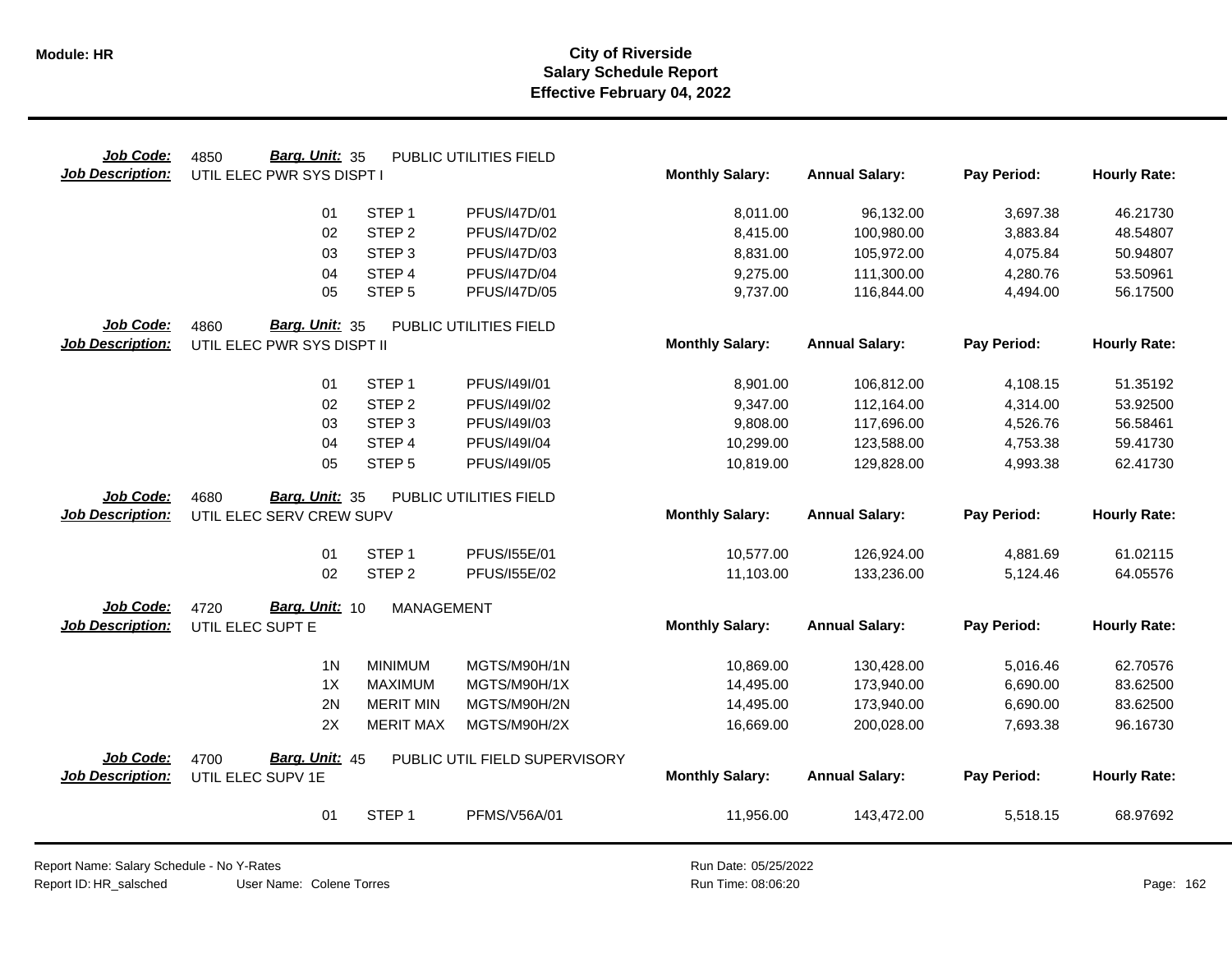|                                      | 02                                                        | STEP <sub>2</sub> | <b>PFMS/V56A/02</b>           | 12,556.00              | 150,672.00            | 5,795.07    | 72.43846            |
|--------------------------------------|-----------------------------------------------------------|-------------------|-------------------------------|------------------------|-----------------------|-------------|---------------------|
|                                      | 03                                                        | STEP <sub>3</sub> | PFMS/V56A/03                  | 13,176.00              | 158,112.00            | 6,081.23    | 76.01538            |
| Job Code:<br><b>Job Description:</b> | Barg. Unit: 45<br>5061<br>UTIL ELEC TEST SUPV             |                   | PUBLIC UTIL FIELD SUPERVISORY | <b>Monthly Salary:</b> | <b>Annual Salary:</b> | Pay Period: | <b>Hourly Rate:</b> |
|                                      | 01                                                        | STEP <sub>1</sub> | PFMS/V72A/01                  | 10,209.00              | 122,508.00            | 4,711.84    | 58.89807            |
|                                      | 02                                                        | STEP <sub>2</sub> | <b>PFMS/V72A/02</b>           | 10,717.00              | 128,604.00            | 4,946.30    | 61.82884            |
|                                      | 03                                                        | STEP <sub>3</sub> | <b>PFMS/V72A/03</b>           | 11,254.00              | 135,048.00            | 5,194.15    | 64.92692            |
|                                      | 04                                                        | STEP 4            | PFMS/V72A/04                  | 11,813.00              | 141,756.00            | 5,452.15    | 68.15192            |
|                                      | 05                                                        | STEP <sub>5</sub> | <b>PFMS/V72A/05</b>           | 12,408.00              | 148,896.00            | 5,726.76    | 71.58461            |
| Job Code:<br><b>Job Description:</b> | <b>Barg. Unit: 35</b><br>4660<br>UTIL ELEC TROUBLESHOOTER |                   | PUBLIC UTILITIES FIELD        | <b>Monthly Salary:</b> | <b>Annual Salary:</b> | Pay Period: | <b>Hourly Rate:</b> |
|                                      | 01                                                        | STEP <sub>1</sub> | PFUS/155C/01                  | 11,501.00              | 138,012.00            | 5,308.15    | 66.35192            |
|                                      | 02                                                        | STEP <sub>2</sub> | PFUS/155C/02                  | 12,078.00              | 144,936.00            | 5,574.46    | 69.68076            |
| Job Code:<br><b>Job Description:</b> | Barg. Unit: 35<br>5060<br>UTIL ELECTRIC TEST TECH         |                   | PUBLIC UTILITIES FIELD        | <b>Monthly Salary:</b> | <b>Annual Salary:</b> | Pay Period: | <b>Hourly Rate:</b> |
|                                      | 01                                                        | STEP <sub>1</sub> | PFUS/153B/01                  | 8,579.00               | 102,948.00            | 3,959.53    | 49.49423            |
|                                      | 02                                                        | STEP <sub>2</sub> | PFUS/153B/02                  | 9,006.00               | 108,072.00            | 4,156.61    | 51.95769            |
|                                      | 03                                                        | STEP <sub>3</sub> | PFUS/153B/03                  | 9,460.00               | 113,520.00            | 4,366.15    | 54.57692            |
|                                      | 04                                                        | STEP <sub>4</sub> | PFUS/153B/04                  | 9,925.00               | 119,100.00            | 4,580.76    | 57.25961            |
|                                      | 05                                                        | STEP <sub>5</sub> | PFUS/I53B/05                  | 10,422.00              | 125,064.00            | 4,810.15    | 60.12692            |
| Job Code:<br><b>Job Description:</b> | 8680<br>Barg. Unit: 07<br>UTIL ENERGY RISK MGR            | SR MANAGEMENT     |                               | <b>Monthly Salary:</b> | <b>Annual Salary:</b> | Pay Period: | <b>Hourly Rate:</b> |
|                                      | 1 <sub>N</sub>                                            | <b>MINIMUM</b>    | NCLP/A75D/1N                  | 7,750.00               | 93,000.00             | 3,576.92    | 44.71153            |
|                                      | 1X                                                        | <b>MAXIMUM</b>    | NCLP/A75D/1X                  | 13,254.00              | 159,048.00            | 6,117.23    | 76.46538            |
|                                      | 2N                                                        | <b>MERIT MIN</b>  | NCLP/A75D/2N                  | 13,254.00              | 159,048.00            | 6,117.23    | 76.46538            |
|                                      | 2X                                                        | <b>MERIT MAX</b>  | NCLP/A75D/2X                  | 15,243.00              | 182,916.00            | 7,035.23    | 87.94038            |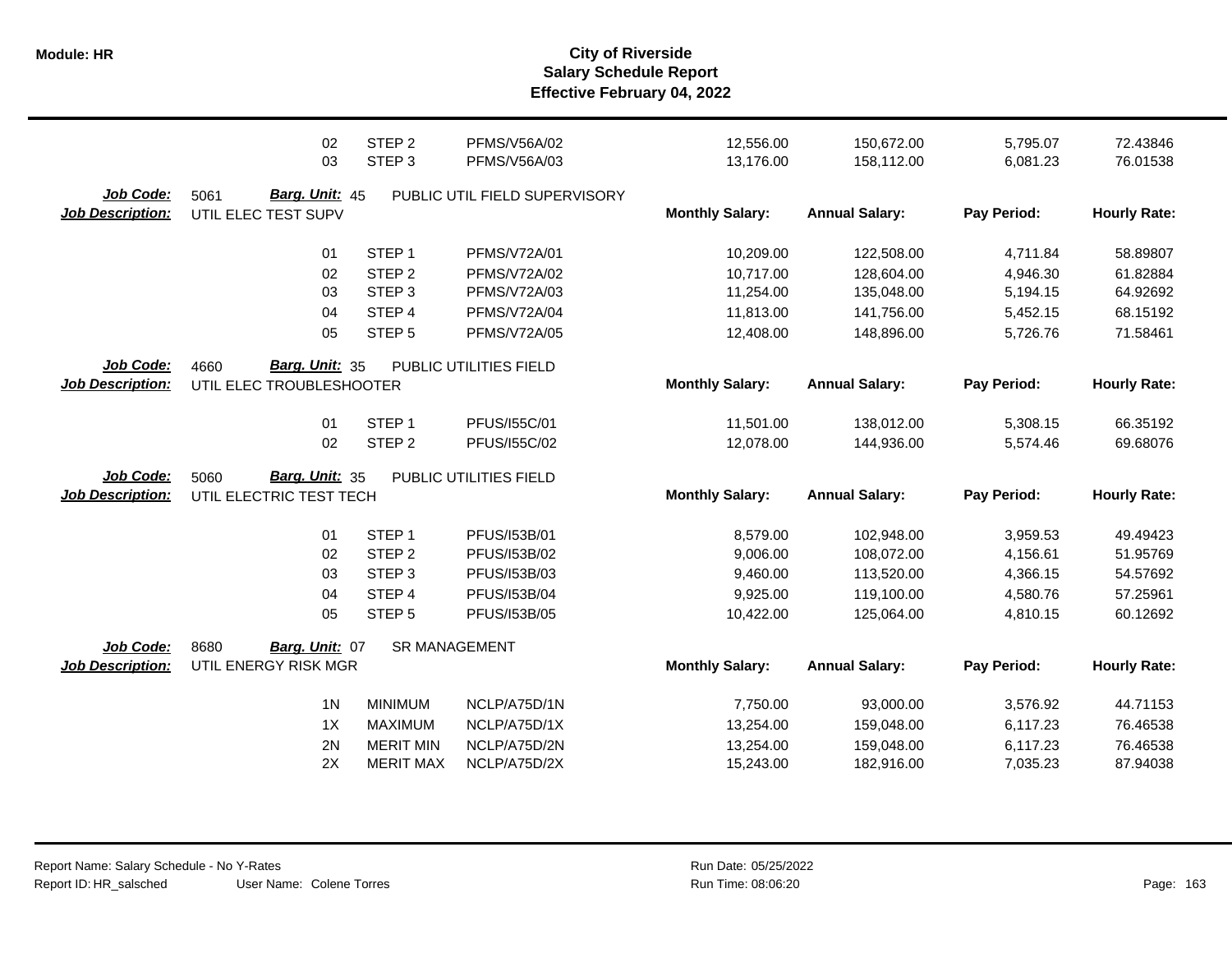| Job Code:               | Barg. Unit: 35<br>4010     |                     | PUBLIC UTILITIES FIELD |                        |                       |             |                     |
|-------------------------|----------------------------|---------------------|------------------------|------------------------|-----------------------|-------------|---------------------|
| <b>Job Description:</b> | UTIL EQUIP OPER            |                     |                        | <b>Monthly Salary:</b> | <b>Annual Salary:</b> | Pay Period: | <b>Hourly Rate:</b> |
|                         | 01                         | STEP <sub>1</sub>   | PFUS/I32A/01           | 5,566.00               | 66,792.00             | 2,568.92    | 32.11153            |
|                         | 02                         | STEP <sub>2</sub>   | PFUS/I32A/02           | 5,847.00               | 70,164.00             | 2,698.61    | 33.73269            |
|                         | 03                         | STEP <sub>3</sub>   | PFUS/I32A/03           | 6,138.00               | 73,656.00             | 2,832.92    | 35.41153            |
|                         | 04                         | STEP 4              | PFUS/I32A/04           | 6,450.00               | 77,400.00             | 2,976.92    | 37.21153            |
|                         | 05                         | STEP <sub>5</sub>   | PFUS/I32A/05           | 6,774.00               | 81,288.00             | 3,126.46    | 39.08076            |
| Job Code:               | Barg. Unit: 20<br>0670     | <b>GENERAL-SEIU</b> |                        | PERS TIER 1            |                       |             |                     |
| Job Description:        | UTIL FIELD SVCS ASSIST     |                     |                        | <b>Monthly Salary:</b> | <b>Annual Salary:</b> | Pay Period: | <b>Hourly Rate:</b> |
|                         | 01                         | STEP <sub>1</sub>   | GNLS/G14C/01           | 2,849.00               | 34,188.00             | 1,314.92    | 16.43653            |
|                         | 02                         | STEP <sub>2</sub>   | GNLS/G14C/02           | 2,994.00               | 35,928.00             | 1,381.84    | 17.27307            |
|                         | 03                         | STEP <sub>3</sub>   | GNLS/G14C/03           | 3,141.00               | 37,692.00             | 1,449.69    | 18.12115            |
|                         | 04                         | STEP 4              | GNLS/G14C/04           | 3,299.00               | 39,588.00             | 1,522.61    | 19.03269            |
|                         | 05                         | STEP <sub>5</sub>   | GNLS/G14C/05           | 3,463.00               | 41,556.00             | 1,598.30    | 19.97884            |
|                         | 06                         | STEP <sub>6</sub>   | GNLS/G14C/06           | 3,634.00               | 43,608.00             | 1,677.23    | 20.96538            |
|                         | 07                         | STEP <sub>7</sub>   | GNLS/G14C/07           | 3,827.00               | 45,924.00             | 1,766.30    | 22.07884            |
| Job Code:               | Barg. Unit: 20<br>0671     | <b>GENERAL-SEIU</b> |                        | PERS TIER 2/3          |                       |             |                     |
| <b>Job Description:</b> | UTIL FIELD SVCS ASSIST (T) |                     |                        | <b>Monthly Salary:</b> | <b>Annual Salary:</b> | Pay Period: | <b>Hourly Rate:</b> |
|                         | 01                         | STEP <sub>1</sub>   | GNL2/G63A/01           | 2,686.00               | 32,232.00             | 1,239.69    | 15.49615            |
|                         | 02                         | STEP <sub>2</sub>   | GNL2/G63A/02           | 2,821.00               | 33,852.00             | 1,302.00    | 16.27500            |
|                         | 03                         | STEP <sub>3</sub>   | GNL2/G63A/03           | 2,960.00               | 35,520.00             | 1,366.15    | 17.07692            |
|                         | 04                         | STEP 4              | GNL2/G63A/04           | 3,109.00               | 37,308.00             | 1,434.92    | 17.93653            |
|                         | 05                         | STEP <sub>5</sub>   | GNL2/G63A/05           | 3,264.00               | 39,168.00             | 1,506.46    | 18.83076            |
|                         | 06                         | STEP <sub>6</sub>   | GNL2/G63A/06           | 3,427.00               | 41,124.00             | 1,581.69    | 19.77115            |
|                         | 07                         | STEP <sub>7</sub>   | GNL2/G63A/07           | 3,606.00               | 43,272.00             | 1,664.30    | 20.80384            |
| Job Code:               | Barg. Unit: 07<br>0831     |                     | <b>SR MANAGEMENT</b>   |                        |                       |             |                     |
| <b>Job Description:</b> | UTIL FIELD SVCS MGR        |                     |                        | <b>Monthly Salary:</b> | <b>Annual Salary:</b> | Pay Period: | <b>Hourly Rate:</b> |
|                         | 1 <sub>N</sub>             | <b>MINIMUM</b>      | NCLM/B54B/1N           | 6,724.00               | 80,688.00             | 3,103.38    | 38.79230            |
|                         | 1X                         | <b>MAXIMUM</b>      | NCLM/B54B/1X           | 9,010.00               | 108,120.00            | 4,158.46    | 51.98076            |
|                         |                            |                     |                        |                        |                       |             |                     |

User Name: Colene Torres Report Name: Salary Schedule - No Y-Rates Report ID: HR\_salsched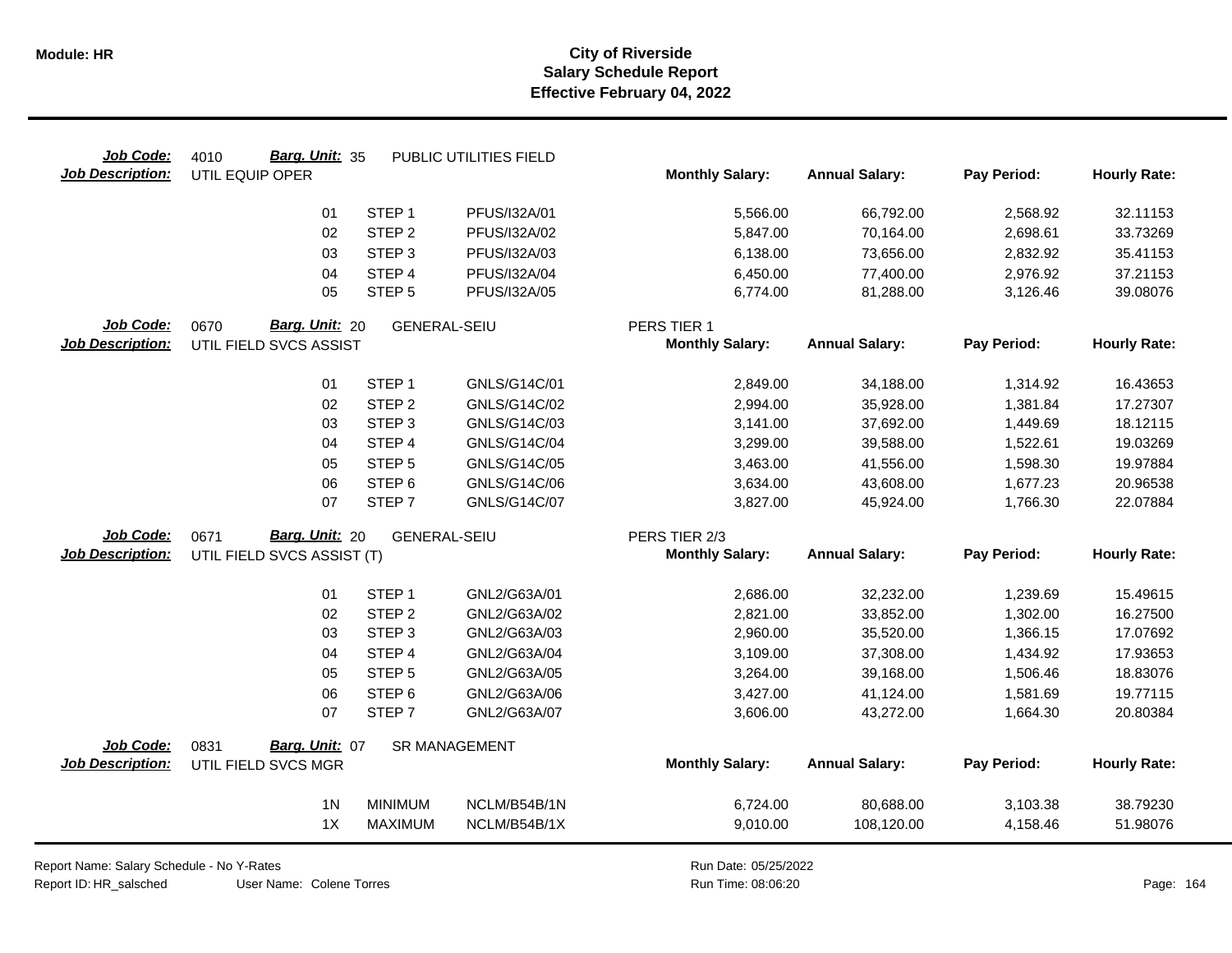| Job Code:<br><b>Job Description:</b> | Barg. Unit: 20<br>0815<br>UTIL FIELD SVCS TECH | <b>GENERAL-SEIU</b>  |                     | PERS TIER 1<br><b>Monthly Salary:</b> | <b>Annual Salary:</b>    | Pay Period:          | <b>Hourly Rate:</b>  |
|--------------------------------------|------------------------------------------------|----------------------|---------------------|---------------------------------------|--------------------------|----------------------|----------------------|
|                                      | 01                                             | STEP <sub>1</sub>    | GNLS/G26A/01        | 4,509.00                              | 54,108.00                | 2,081.07             | 26.01346             |
|                                      | 02                                             | STEP <sub>2</sub>    | GNLS/G26A/02        | 4,730.00                              | 56,760.00                | 2,183.07             | 27.28846             |
|                                      | 03                                             | STEP <sub>3</sub>    | GNLS/G26A/03        | 4,969.00                              | 59,628.00                | 2,293.38             | 28.66730             |
|                                      | 04                                             | STEP 4               | <b>GNLS/G26A/04</b> | 5,211.00                              | 62,532.00                | 2,405.07             | 30.06346             |
|                                      | 05                                             | STEP <sub>5</sub>    | GNLS/G26A/05        | 5,478.00                              | 65,736.00                | 2,528.30             | 31.60384             |
| Job Code:                            | Barg. Unit: 20<br>0816                         | <b>GENERAL-SEIU</b>  |                     | PERS TIER 2/3                         |                          |                      |                      |
| <b>Job Description:</b>              | UTIL FIELD SVCS TECH (T)                       |                      |                     | <b>Monthly Salary:</b>                | <b>Annual Salary:</b>    | Pay Period:          | <b>Hourly Rate:</b>  |
|                                      | 01                                             | STEP <sub>1</sub>    | GNL2/G72D/01        | 4,248.00                              | 50,976.00                | 1,960.61             | 24.50769             |
|                                      | 02                                             | STEP <sub>2</sub>    | GNL2/G72D/02        | 4,458.00                              | 53,496.00                | 2,057.53             | 25.71923             |
|                                      | 03                                             | STEP <sub>3</sub>    | GNL2/G72D/03        | 4,682.00                              | 56,184.00                | 2,160.92             | 27.01153             |
|                                      | 04                                             | STEP 4               | GNL2/G72D/04        | 4,912.00                              | 58,944.00                | 2,267.07             | 28.33846             |
|                                      | 05                                             | STEP <sub>5</sub>    | GNL2/G72D/05        | 5,161.00                              | 61,932.00                | 2,382.00             | 29.77500             |
| Job Code:                            | Barg. Unit: 07<br>8398                         | <b>SR MANAGEMENT</b> |                     |                                       |                          |                      |                      |
| <b>Job Description:</b>              | UTIL FISCAL MGR                                |                      |                     | <b>Monthly Salary:</b>                | <b>Annual Salary:</b>    | Pay Period:          | <b>Hourly Rate:</b>  |
|                                      | 1 <sub>N</sub>                                 | <b>MINIMUM</b>       | NCLP/A74F/1N        | 10,171.00                             | 122,052.00               | 4,694.30             | 58.67884             |
|                                      | 1X                                             | <b>MAXIMUM</b>       | NCLP/A74F/1X        | 12,979.00                             | 155,748.00               | 5,990.30             | 74.87884             |
|                                      | 2N                                             | <b>MERIT MIN</b>     | NCLP/A74F/2N        | 12,979.00                             | 155,748.00               | 5,990.30             | 74.87884             |
|                                      | 2X                                             | <b>MERIT MAX</b>     | NCLP/A74F/2X        | 14,924.00                             | 179,088.00               | 6,888.00             | 86.10000             |
|                                      |                                                |                      |                     |                                       |                          |                      |                      |
|                                      | 8397                                           | <b>MANAGEMENT</b>    |                     |                                       |                          |                      |                      |
| Job Code:<br><b>Job Description:</b> | Barg. Unit: 10<br>UTIL FISCAL MGR 2E           |                      |                     | <b>Monthly Salary:</b>                | <b>Annual Salary:</b>    | Pay Period:          | <b>Hourly Rate:</b>  |
|                                      | 01                                             | STEP <sub>1</sub>    | MGTS/M83H/01        |                                       |                          |                      |                      |
|                                      | 02                                             | STEP <sub>2</sub>    | MGTS/M83H/02        | 9,795.00                              | 117,540.00<br>123,420.00 | 4,520.76<br>4,746.92 | 56.50961<br>59.33653 |
|                                      | 03                                             | STEP <sub>3</sub>    | MGTS/M83H/03        | 10,285.00<br>10,799.00                | 129,588.00               | 4,984.15             | 62.30192             |
|                                      | 04                                             | STEP 4               | MGTS/M83H/04        | 11,339.00                             | 136,068.00               | 5,233.38             | 65.41730             |
|                                      | 05                                             | STEP <sub>5</sub>    | MGTS/M83H/05        | 11,906.00                             | 142,872.00               | 5,495.07             | 68.68846             |
|                                      | 06                                             | STEP <sub>6</sub>    | MGTS/M83H/06        | 12,502.00                             | 150,024.00               | 5,770.15             | 72.12692             |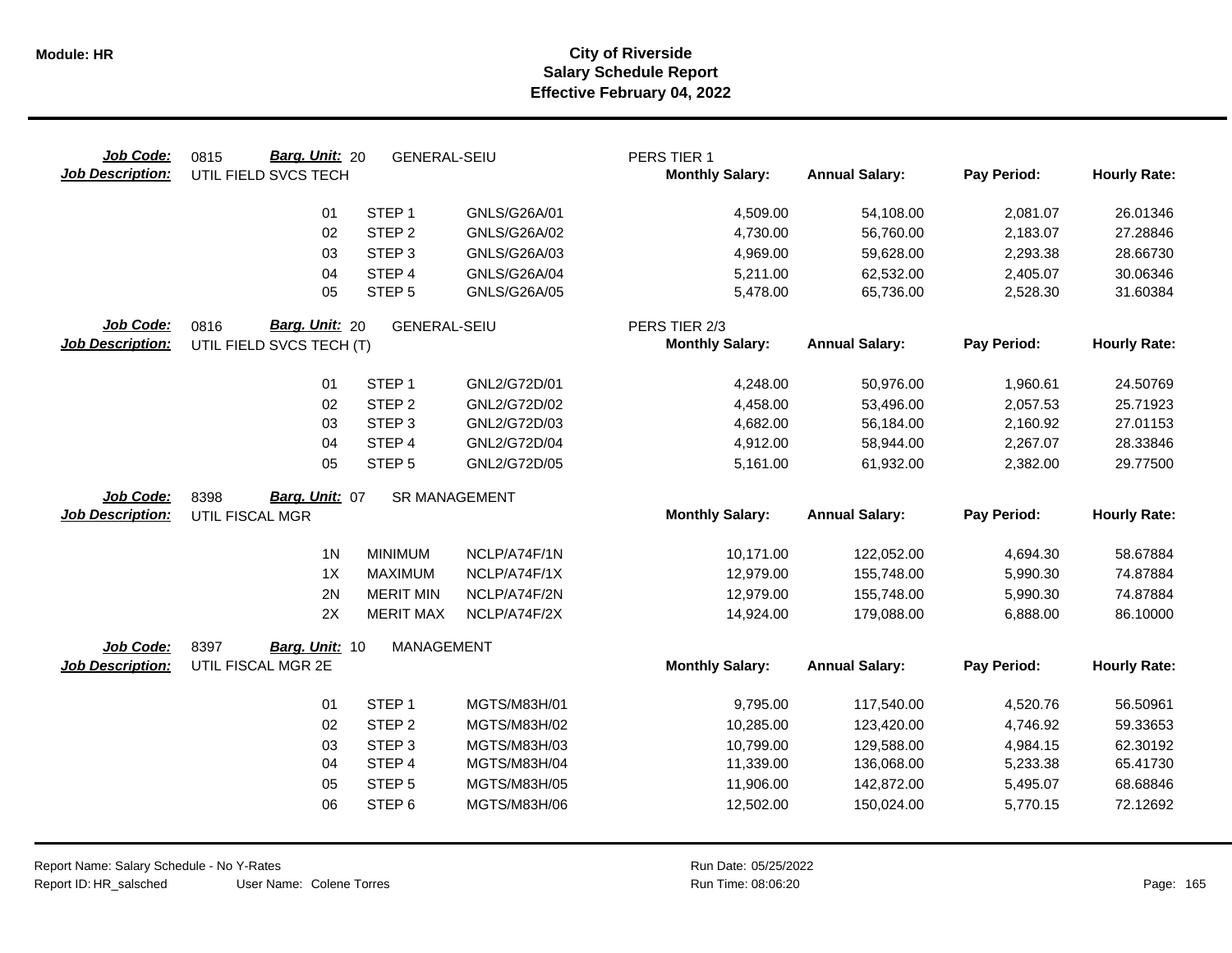| Job Code:               | Barg. Unit: 10<br>7411 | <b>MANAGEMENT</b>    |                        |                        |                       |             |                     |
|-------------------------|------------------------|----------------------|------------------------|------------------------|-----------------------|-------------|---------------------|
| <b>Job Description:</b> | UTIL GEN PLANT MGR E   |                      |                        | <b>Monthly Salary:</b> | <b>Annual Salary:</b> | Pay Period: | <b>Hourly Rate:</b> |
|                         | 1 <sub>N</sub>         | <b>MINIMUM</b>       | MGTS/M90G/1N           | 10,980.00              | 131,760.00            | 5,067.69    | 63.34615            |
|                         | 1X                     | <b>MAXIMUM</b>       | MGTS/M90G/1X           | 13,345.00              | 160,140.00            | 6,159.23    | 76.99038            |
|                         | 2N                     | <b>MERIT MIN</b>     | MGTS/M90G/2N           | 13,345.00              | 160,140.00            | 6,159.23    | 76.99038            |
|                         | 2X                     | <b>MERIT MAX</b>     | MGTS/M90G/2X           | 15,347.00              | 184,164.00            | 7,083.23    | 88.54038            |
| Job Code:               | 5030<br>Barg. Unit: 35 |                      | PUBLIC UTILITIES FIELD |                        |                       |             |                     |
| <b>Job Description:</b> | UTIL GEN TECH          |                      |                        | <b>Monthly Salary:</b> | <b>Annual Salary:</b> | Pay Period: | <b>Hourly Rate:</b> |
|                         | 01                     | STEP <sub>1</sub>    | PFUS/I47A/01           | 8,955.00               | 107,460.00            | 4,133.07    | 51.66346            |
|                         | 02                     | STEP <sub>2</sub>    | PFUS/I47A/02           | 9,393.00               | 112,716.00            | 4,335.23    | 54.19038            |
| Job Code:               | Barg. Unit: 35<br>5035 |                      | PUBLIC UTILITIES FIELD |                        |                       |             |                     |
| <b>Job Description:</b> | UTIL GEN TEST TECH     |                      |                        | <b>Monthly Salary:</b> | <b>Annual Salary:</b> | Pay Period: | <b>Hourly Rate:</b> |
|                         | 01                     | STEP <sub>1</sub>    | PFUS/I49C/01           | 8,121.00               | 97,452.00             | 3,748.15    | 46.85192            |
|                         | 02                     | STEP <sub>2</sub>    | PFUS/I49C/02           | 8,524.00               | 102,288.00            | 3,934.15    | 49.17692            |
|                         | 03                     | STEP <sub>3</sub>    | PFUS/I49C/03           | 8,955.00               | 107,460.00            | 4,133.07    | 51.66346            |
|                         | 04                     | STEP 4               | PFUS/I49C/04           | 9,397.00               | 112,764.00            | 4,337.07    | 54.21346            |
|                         | 05                     | STEP <sub>5</sub>    | PFUS/I49C/05           | 9,861.00               | 118,332.00            | 4,551.23    | 56.89038            |
| Job Code:               | Barg. Unit: 01<br>7420 | <b>EXECUTIVE</b>     |                        |                        |                       |             |                     |
| <b>Job Description:</b> | UTIL GENERAL MGR       |                      |                        | <b>Monthly Salary:</b> | <b>Annual Salary:</b> | Pay Period: | <b>Hourly Rate:</b> |
|                         | 1 <sub>N</sub>         | <b>MINIMUM</b>       | EXEP/E43A/1N           | 16,976.00              | 203,712.00            | 7,835.07    | 97.93846            |
|                         | 1X                     | <b>MAXIMUM</b>       | EXEP/E43A/1X           | 24,406.00              | 292,872.00            | 11,264.30   | 140.80384           |
| Job Code:               | 4708<br>Barg. Unit: 07 | <b>SR MANAGEMENT</b> |                        |                        |                       |             |                     |
| <b>Job Description:</b> | UTIL GENERATION MGR    |                      |                        | <b>Monthly Salary:</b> | <b>Annual Salary:</b> | Pay Period: | <b>Hourly Rate:</b> |
|                         | 1 <sub>N</sub>         | <b>MINIMUM</b>       | NCLP/A75E/1N           | 12,773.00              | 153,276.00            | 5,895.23    | 73.69038            |
|                         | 1X                     | <b>MAXIMUM</b>       | NCLP/A75E/1X           | 15,526.00              | 186,312.00            | 7,165.84    | 89.57307            |
|                         | 2N                     | <b>MERIT MIN</b>     | NCLP/A75E/2N           | 15,526.00              | 186,312.00            | 7,165.84    | 89.57307            |
|                         | 2X                     | <b>MERIT MAX</b>     | NCLP/A75E/2X           | 17,855.00              | 214,260.00            | 8,240.76    | 103.00961           |
|                         |                        |                      |                        |                        |                       |             |                     |

Report Name: Salary Schedule - No Y-Rates Report ID: HR\_salsched

User Name: Colene Torres

Run Date: 05/25/2022 08:06:20 Colene Torres Run Time: Page: 166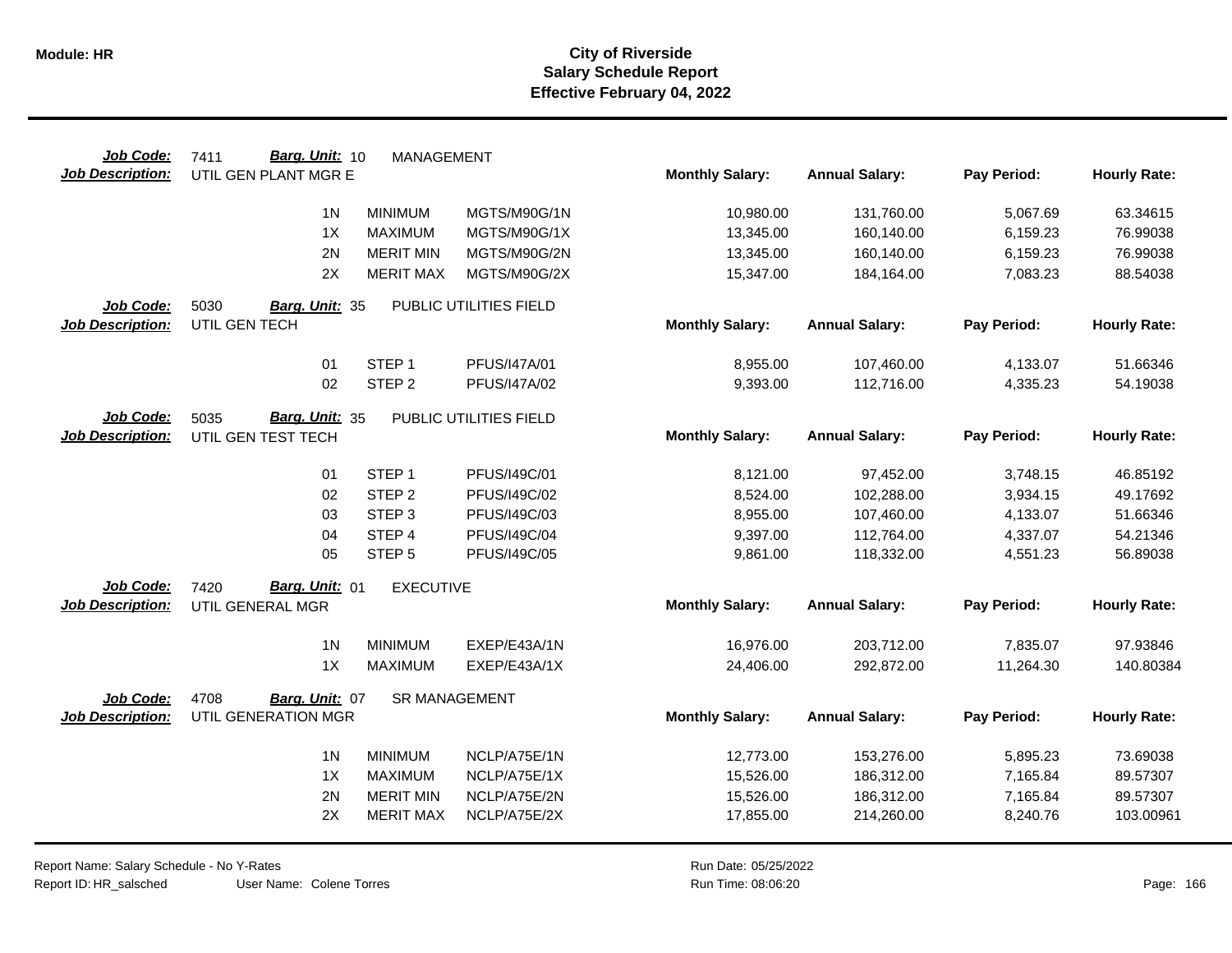| Job Code:               | Barg. Unit: 45<br>4715         |                     | PUBLIC UTIL FIELD SUPERVISORY |                        |                        |                      |                      |
|-------------------------|--------------------------------|---------------------|-------------------------------|------------------------|------------------------|----------------------|----------------------|
| <b>Job Description:</b> | UTIL GENERATION OPS & MNT SUPV |                     |                               | <b>Monthly Salary:</b> | <b>Annual Salary:</b>  | Pay Period:          | <b>Hourly Rate:</b>  |
|                         | 01                             | STEP <sub>1</sub>   | <b>PFMS/V71F/01</b>           | 10,478.00              | 125,736.00             | 4,836.00             | 60.45000             |
|                         | 02                             | STEP <sub>2</sub>   | <b>PFMS/V71F/02</b>           | 11,003.00              | 132,036.00             | 5,078.30             | 63.47884             |
|                         | 03                             | STEP <sub>3</sub>   | <b>PFMS/V71F/03</b>           | 11,554.00              | 138,648.00             | 5,332.61             | 66.65769             |
|                         | 04                             | STEP 4              | PFMS/V71F/04                  | 12,131.00              | 145,572.00             | 5,598.92             | 69.98653             |
| Job Code:               | 1040<br>Barg. Unit: 20         | <b>GENERAL-SEIU</b> |                               | PERS TIER 1            |                        |                      |                      |
| <b>Job Description:</b> | UTIL INFO ASSIST               |                     |                               | <b>Monthly Salary:</b> | <b>Annual Salary:</b>  | Pay Period:          | <b>Hourly Rate:</b>  |
|                         | 01                             | STEP <sub>1</sub>   | GNLS/G23B/01                  | 4,210.00               | 50,520.00              | 1,943.07             | 24.28846             |
|                         | 02                             | STEP <sub>2</sub>   | GNLS/G23B/02                  | 4,420.00               | 53,040.00              | 2,040.00             | 25.50000             |
|                         | 03                             | STEP <sub>3</sub>   | GNLS/G23B/03                  | 4,640.00               | 55,680.00              | 2,141.53             | 26.76923             |
|                         | 04                             | STEP 4              | GNLS/G23B/04                  | 4,874.00               | 58,488.00              | 2,249.53             | 28.11923             |
|                         | 05                             | STEP <sub>5</sub>   | GNLS/G23B/05                  | 5,115.00               | 61,380.00              | 2,360.76             | 29.50961             |
|                         |                                |                     |                               |                        |                        |                      |                      |
| Job Code:               | Barg. Unit: 20<br>1041         | <b>GENERAL-SEIU</b> |                               | PERS TIER 2/3          |                        |                      |                      |
| <b>Job Description:</b> | UTIL INFO ASSIST (T)           |                     |                               | <b>Monthly Salary:</b> | <b>Annual Salary:</b>  | Pay Period:          | <b>Hourly Rate:</b>  |
|                         | 01                             | STEP <sub>1</sub>   | GNL2/G69J/01                  |                        |                        |                      |                      |
|                         | 02                             | STEP <sub>2</sub>   | GNL2/G69J/02                  | 3,967.00<br>4,167.00   | 47,604.00<br>50,004.00 | 1,830.92<br>1,923.23 | 22.88653<br>24.04038 |
|                         | 03                             | STEP <sub>3</sub>   | GNL2/G69J/03                  | 4,373.00               | 52,476.00              | 2,018.30             | 25.22884             |
|                         | 04                             | STEP 4              | GNL2/G69J/04                  | 4,596.00               | 55,152.00              | 2,121.23             | 26.51538             |
|                         | 05                             | STEP <sub>5</sub>   | GNL2/G69J/05                  | 4,821.00               | 57,852.00              | 2,225.07             | 27.81346             |
| Job Code:               | 2801<br>Barg. Unit: 55         |                     | PARA-PROFESSIONAL             |                        |                        |                      |                      |
| <b>Job Description:</b> | UTIL LANMAINT CONTR ADMIN N    |                     |                               | <b>Monthly Salary:</b> | <b>Annual Salary:</b>  | Pay Period:          | <b>Hourly Rate:</b>  |
|                         | 1 <sub>N</sub>                 | <b>MINIMUM</b>      | PARA/N16E/1N                  | 5,420.00               | 65,040.00              | 2,501.53             | 31.26923             |
|                         | 1X                             | <b>MAXIMUM</b>      | PARA/N16E/1X                  | 7,262.00               | 87,144.00              | 3,351.69             | 41.89615             |
|                         | 2N                             | <b>MERIT MIN</b>    | PARA/N16E/2N                  | 7,262.00               | 87,144.00              | 3,351.69             | 41.89615             |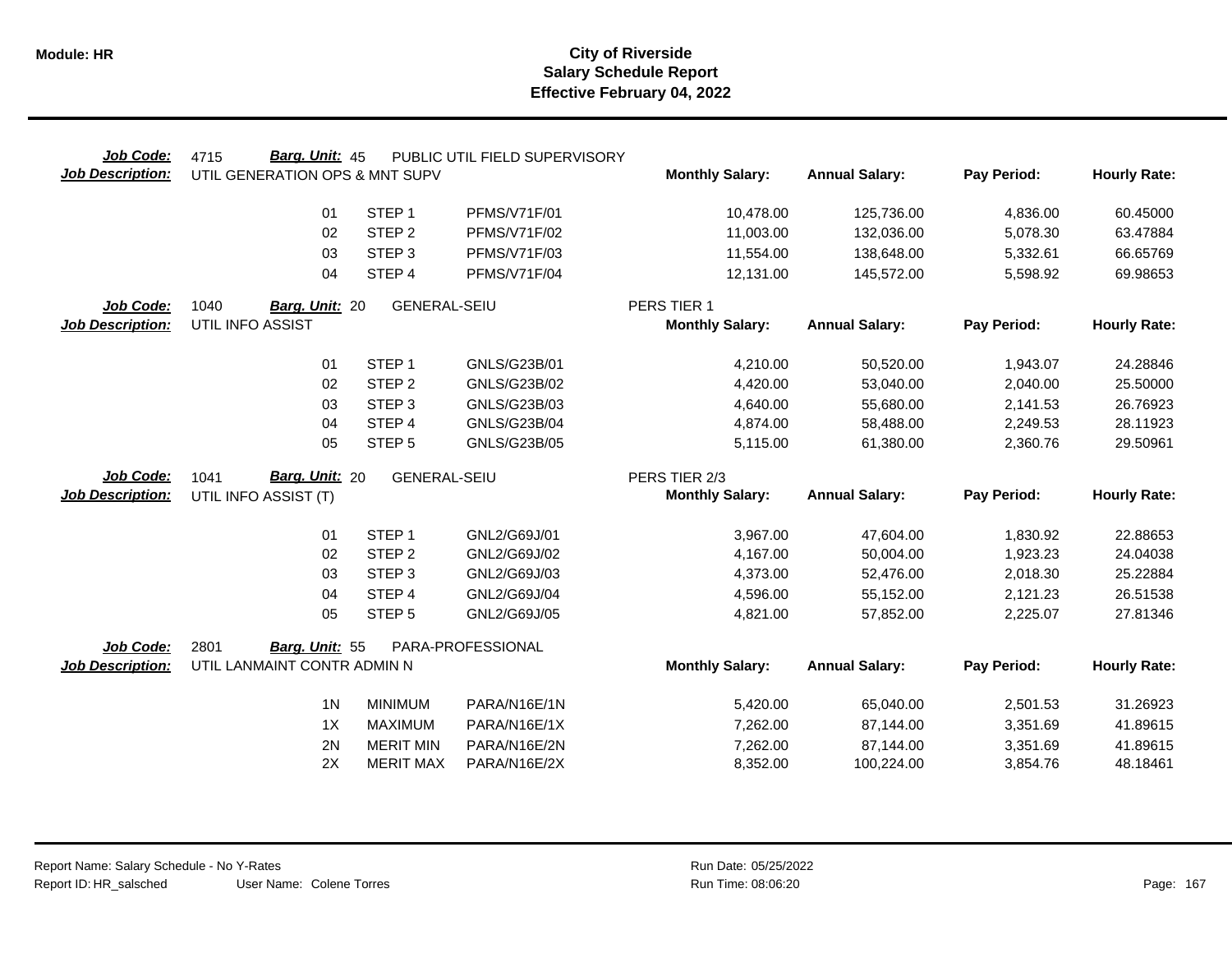| Job Code:<br><b>Job Description:</b> | Barg. Unit: 20<br>0680<br>UTIL METER READER | <b>GENERAL-SEIU</b> |                     | PERS TIER 1<br><b>Monthly Salary:</b> | <b>Annual Salary:</b> | Pay Period: | <b>Hourly Rate:</b> |
|--------------------------------------|---------------------------------------------|---------------------|---------------------|---------------------------------------|-----------------------|-------------|---------------------|
|                                      | 01                                          | STEP <sub>1</sub>   | GNLS/G22F/01        | 3,893.00                              | 46,716.00             | 1,796.76    | 22.45961            |
|                                      | 02                                          | STEP <sub>2</sub>   | <b>GNLS/G22F/02</b> | 4,085.00                              | 49,020.00             | 1,885.38    | 23.56730            |
|                                      | 03                                          | STEP <sub>3</sub>   | GNLS/G22F/03        | 4,293.00                              | 51,516.00             | 1,981.38    | 24.76730            |
|                                      | 04                                          | STEP 4              | <b>GNLS/G22F/04</b> | 4,509.00                              | 54,108.00             | 2,081.07    | 26.01346            |
|                                      | 05                                          | STEP <sub>5</sub>   | <b>GNLS/G22F/05</b> | 4,731.00                              | 56,772.00             | 2,183.53    | 27.29423            |
|                                      | 06                                          | STEP <sub>6</sub>   | GNLS/G22F/06        | 4,969.00                              | 59,628.00             | 2,293.38    | 28.66730            |
| Job Code:                            | Barg. Unit: 20<br>0681                      | <b>GENERAL-SEIU</b> |                     | PERS TIER 2/3                         |                       |             |                     |
| <b>Job Description:</b>              | UTIL METER READER (T)                       |                     |                     | <b>Monthly Salary:</b>                | <b>Annual Salary:</b> | Pay Period: | <b>Hourly Rate:</b> |
|                                      | 01                                          | STEP <sub>1</sub>   | GNL2/G69A/01        | 3,670.00                              | 44,040.00             | 1,693.84    | 21.17307            |
|                                      | 02                                          | STEP <sub>2</sub>   | GNL2/G69A/02        | 3,850.00                              | 46,200.00             | 1,776.92    | 22.21153            |
|                                      | 03                                          | STEP <sub>3</sub>   | GNL2/G69A/03        | 4,048.00                              | 48,576.00             | 1,868.30    | 23.35384            |
|                                      | 04                                          | STEP 4              | GNL2/G69A/04        | 4,248.00                              | 50,976.00             | 1,960.61    | 24.50769            |
|                                      | 05                                          | STEP <sub>5</sub>   | GNL2/G69A/05        | 4,459.00                              | 53,508.00             | 2,058.00    | 25.72500            |
|                                      | 06                                          | STEP <sub>6</sub>   | GNL2/G69A/06        | 4,682.00                              | 56,184.00             | 2,160.92    | 27.01153            |
| Job Code:                            | Barg. Unit: 15<br>8394                      | PROFESSIONAL        |                     |                                       |                       |             |                     |
| <b>Job Description:</b>              | UTIL PR ANALYST E                           |                     |                     | <b>Monthly Salary:</b>                | <b>Annual Salary:</b> | Pay Period: | <b>Hourly Rate:</b> |
|                                      | 1 <sub>N</sub>                              | <b>MINIMUM</b>      | PROF/K24A/1N        | 7,409.00                              | 88,908.00             | 3,419.53    | 42.74423            |
|                                      | 1X                                          | <b>MAXIMUM</b>      | PROF/K24A/1X        | 9,929.00                              | 119,148.00            | 4,582.61    | 57.28269            |
|                                      | 2N                                          | <b>MERIT MIN</b>    | PROF/K24A/2N        | 9,929.00                              | 119,148.00            | 4,582.61    | 57.28269            |
|                                      | 2X                                          | <b>MERIT MAX</b>    | PROF/K24A/2X        | 11,420.00                             | 137,040.00            | 5,270.76    | 65.88461            |
| Job Code:                            | Barg. Unit: 15<br>1073                      | PROFESSIONAL        |                     |                                       |                       |             |                     |
| <b>Job Description:</b>              | UTIL PR PROG/SERV REP E                     |                     |                     | <b>Monthly Salary:</b>                | <b>Annual Salary:</b> | Pay Period: | <b>Hourly Rate:</b> |
|                                      | 1 <sup>N</sup>                              | <b>MINIMUM</b>      | PROF/K18J/1N        | 7,173.00                              | 86,076.00             | 3,310.61    | 41.38269            |
|                                      | 1X                                          | <b>MAXIMUM</b>      | PROF/K18J/1X        | 9,609.00                              | 115,308.00            | 4,434.92    | 55.43653            |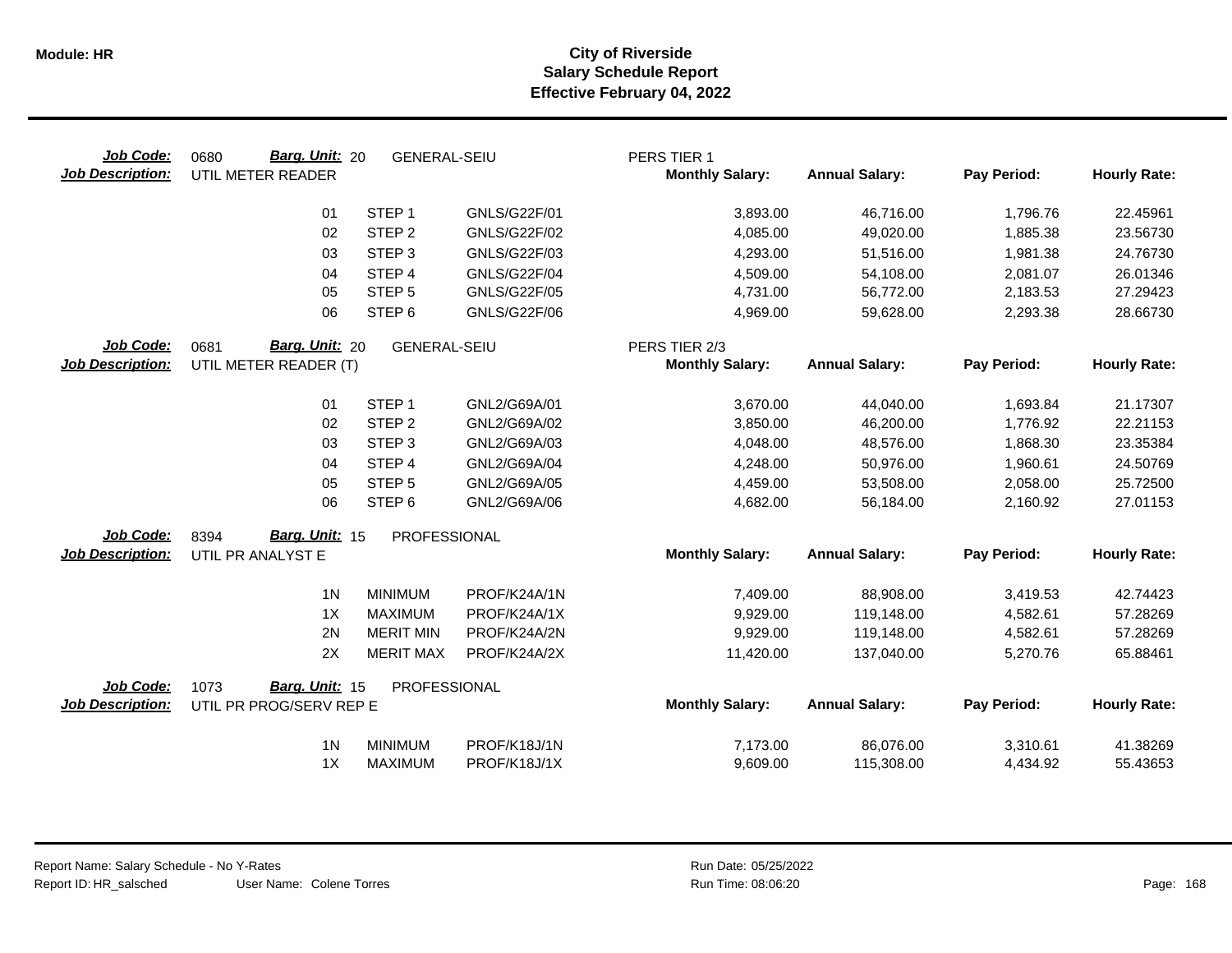| Job Code:               | Barg. Unit: 15<br>7247  | PROFESSIONAL        |              |                        |                       |             |                     |
|-------------------------|-------------------------|---------------------|--------------|------------------------|-----------------------|-------------|---------------------|
| <b>Job Description:</b> | UTIL PR RES ANALYST E   |                     |              | <b>Monthly Salary:</b> | <b>Annual Salary:</b> | Pay Period: | <b>Hourly Rate:</b> |
|                         | 1 <sub>N</sub>          | <b>MINIMUM</b>      | PROF/K31A/1N | 11,079.00              | 132,948.00            | 5,113.38    | 63.91730            |
|                         | 1X                      | <b>MAXIMUM</b>      | PROF/K31A/1X | 13,467.00              | 161,604.00            | 6,215.53    | 77.69423            |
|                         | 2N                      | <b>MERIT MIN</b>    | PROF/K31A/2N |                        |                       |             |                     |
|                         | 2X                      |                     |              | 13,467.00              | 161,604.00            | 6,215.53    | 77.69423            |
|                         |                         | <b>MERIT MAX</b>    | PROF/K31A/2X | 15,487.00              | 185,844.00            | 7,147.84    | 89.34807            |
| Job Code:               | 1065<br>Barg. Unit: 20  | <b>GENERAL-SEIU</b> |              | PERS TIER 1            |                       |             |                     |
| <b>Job Description:</b> | UTIL PROG/SERV REP      |                     |              | <b>Monthly Salary:</b> | <b>Annual Salary:</b> | Pay Period: | <b>Hourly Rate:</b> |
|                         |                         |                     |              |                        |                       |             |                     |
|                         | 01                      | STEP <sub>1</sub>   | GNLS/G40C/01 | 5,641.00               | 67,692.00             | 2,603.53    | 32.54423            |
|                         | 02                      | STEP <sub>2</sub>   | GNLS/G40C/02 | 5,924.00               | 71,088.00             | 2,734.15    | 34.17692            |
|                         | 03                      | STEP <sub>3</sub>   | GNLS/G40C/03 | 6,217.00               | 74,604.00             | 2,869.38    | 35.86730            |
|                         | 04                      | STEP 4              | GNLS/G40C/04 | 6,528.00               | 78,336.00             | 3,012.92    | 37.66153            |
|                         | 05                      | STEP <sub>5</sub>   | GNLS/G40C/05 | 6,860.00               | 82,320.00             | 3,166.15    | 39.57692            |
|                         | 06                      | STEP <sub>6</sub>   | GNLS/G40C/06 | 7,196.00               | 86,352.00             | 3,321.23    | 41.51538            |
|                         | 07                      | STEP <sub>7</sub>   | GNLS/G40C/07 | 7,559.00               | 90,708.00             | 3,488.76    | 43.60961            |
| Job Code:               | 1067<br>Barg. Unit: 20  | <b>GENERAL-SEIU</b> |              | PERS TIER 2/3          |                       |             |                     |
| <b>Job Description:</b> | UTIL PROG/SERV REP (T)  |                     |              | <b>Monthly Salary:</b> | <b>Annual Salary:</b> | Pay Period: | <b>Hourly Rate:</b> |
|                         |                         |                     |              |                        |                       |             |                     |
|                         | 01                      | STEP <sub>1</sub>   | GNL2/G81A/01 | 5,318.00               | 63,816.00             | 2,454.46    | 30.68076            |
|                         | 02                      | STEP <sub>2</sub>   | GNL2/G81A/02 | 5,582.00               | 66,984.00             | 2,576.30    | 32.20384            |
|                         | 03                      | STEP <sub>3</sub>   | GNL2/G81A/03 | 5,860.00               | 70,320.00             | 2,704.61    | 33.80769            |
|                         | 04                      | STEP 4              | GNL2/G81A/04 | 6,154.00               | 73,848.00             | 2,840.30    | 35.50384            |
|                         | 05                      | STEP <sub>5</sub>   | GNL2/G81A/05 | 6,464.00               | 77,568.00             | 2,983.38    | 37.29230            |
|                         | 06                      | STEP <sub>6</sub>   | GNL2/G81A/06 | 6,783.00               | 81,396.00             | 3,130.61    | 39.13269            |
|                         | 07                      | STEP <sub>7</sub>   | GNL2/G81A/07 | 7,124.00               | 85,488.00             | 3,288.00    | 41.10000            |
| Job Code:               | 1066<br>Barg. Unit: 20  | <b>GENERAL-SEIU</b> |              | PERS TIER 1            |                       |             |                     |
| <b>Job Description:</b> | UTIL PROG/SERV REP TRNE |                     |              | <b>Monthly Salary:</b> | <b>Annual Salary:</b> | Pay Period: | <b>Hourly Rate:</b> |
|                         |                         |                     |              |                        |                       |             |                     |
|                         | 01                      | STEP <sub>1</sub>   | GNLS/G25A/01 | 4,874.00               | 58,488.00             | 2,249.53    | 28.11923            |
|                         | 02                      | STEP <sub>2</sub>   | GNLS/G25A/02 | 5,115.00               | 61,380.00             | 2,360.76    | 29.50961            |
|                         |                         |                     |              |                        |                       |             |                     |

Report Name: Salary Schedule - No Y-Rates Report ID: HR\_salsched

 $\overline{\phantom{0}}$ 

User Name: Colene Torres 08:06:20 Colene Torres Run Time: Page: 169

Run Date: 05/25/2022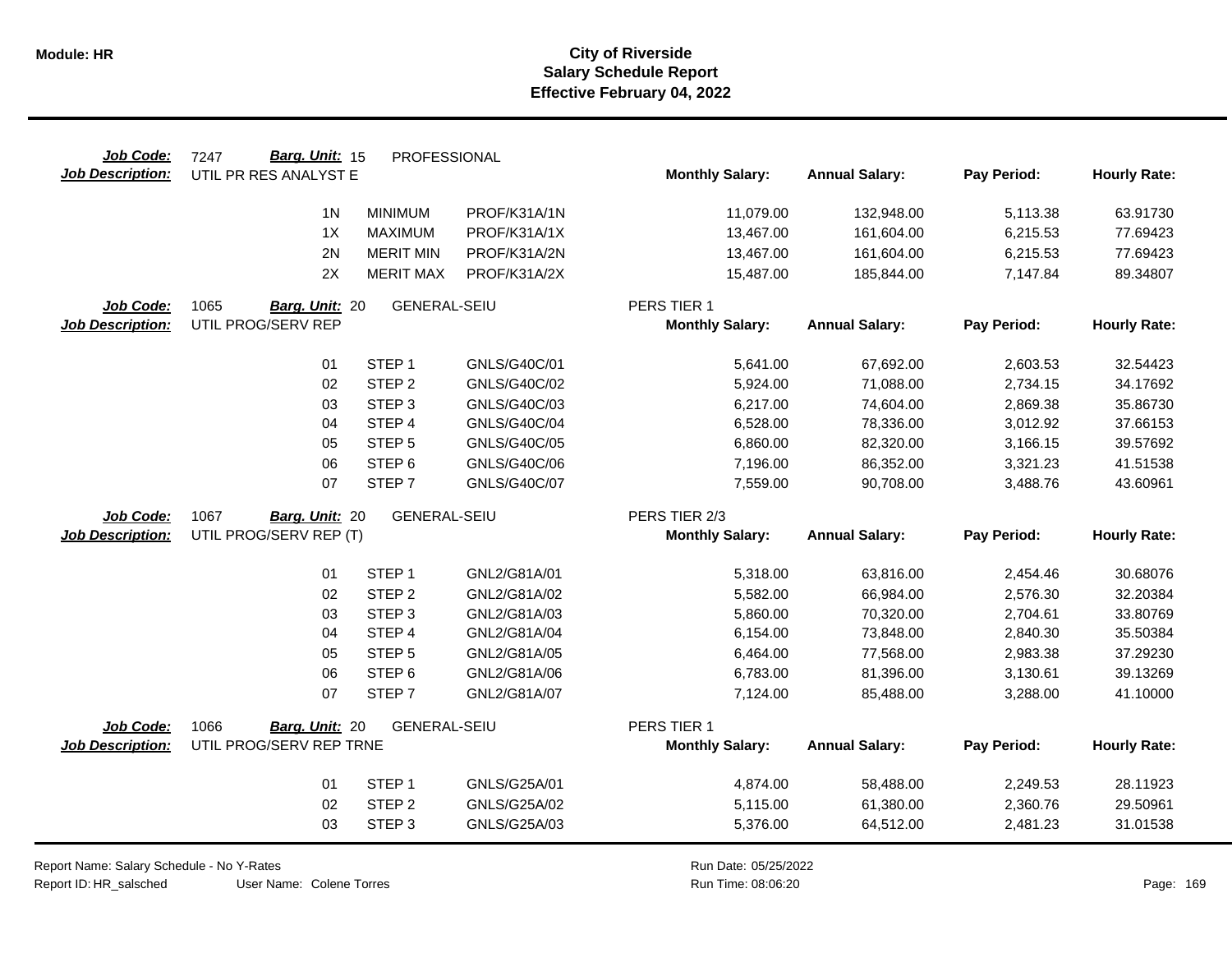| Job Code:<br><b>Job Description:</b> | Barg. Unit: 20<br>1068<br>UTIL PROG/SERV REP TRNE (T) | <b>GENERAL-SEIU</b>  |                        | PERS TIER 2/3<br><b>Monthly Salary:</b> | <b>Annual Salary:</b> | Pay Period: | <b>Hourly Rate:</b> |
|--------------------------------------|-------------------------------------------------------|----------------------|------------------------|-----------------------------------------|-----------------------|-------------|---------------------|
|                                      | 01                                                    | STEP <sub>1</sub>    | GNL2/G71A/01           | 4,596.00                                | 55,152.00             | 2,121.23    | 26.51538            |
|                                      | 02                                                    | STEP <sub>2</sub>    | GNL2/G71A/02           | 4,821.00                                | 57,852.00             | 2,225.07    | 27.81346            |
|                                      | 03                                                    | STEP <sub>3</sub>    | GNL2/G71A/03           | 5,065.00                                | 60,780.00             | 2,337.69    | 29.22115            |
| Job Code:                            | Barg. Unit: 07<br>7261                                | <b>SR MANAGEMENT</b> |                        |                                         |                       |             |                     |
| <b>Job Description:</b>              | UTIL PROJ/CONTR MGR                                   |                      |                        | <b>Monthly Salary:</b>                  | <b>Annual Salary:</b> | Pay Period: | <b>Hourly Rate:</b> |
|                                      | 1 <sub>N</sub>                                        | <b>MINIMUM</b>       | NCLP/A89A/1N           | 13,226.00                               | 158,712.00            | 6,104.30    | 76.30384            |
|                                      | 1X                                                    | <b>MAXIMUM</b>       | NCLP/A89A/1X           | 16,077.00                               | 192,924.00            | 7,420.15    | 92.75192            |
|                                      | 2N                                                    | <b>MERIT MIN</b>     | NCLP/A89A/2N           | 16,077.00                               | 192,924.00            | 7,420.15    | 92.75192            |
|                                      | 2X                                                    | <b>MERIT MAX</b>     | NCLP/A89A/2X           | 18,490.00                               | 221,880.00            | 8,533.84    | 106.67307           |
| Job Code:                            | 1079<br>Barg. Unit: 07                                | <b>SR MANAGEMENT</b> |                        |                                         |                       |             |                     |
| <b>Job Description:</b>              | UTIL PUB BEN/CUST REL MGR                             |                      |                        | <b>Monthly Salary:</b>                  | <b>Annual Salary:</b> | Pay Period: | <b>Hourly Rate:</b> |
|                                      | 1 <sub>N</sub>                                        | <b>MINIMUM</b>       | NCLP/A65I/1N           | 8,658.00                                | 103,896.00            | 3,996.00    | 49.95000            |
|                                      | 1X                                                    | <b>MAXIMUM</b>       | NCLP/A65I/1X           | 11,053.00                               | 132,636.00            | 5,101.38    | 63.76730            |
|                                      | 2N                                                    | <b>MERIT MIN</b>     | NCLP/A65I/2N           | 11,053.00                               | 132,636.00            | 5,101.38    | 63.76730            |
|                                      | 2X                                                    | <b>MERIT MAX</b>     | NCLP/A65I/2X           | 12,711.00                               | 152,532.00            | 5,866.61    | 73.33269            |
| Job Code:                            | Barg. Unit: 35<br>4640                                |                      | PUBLIC UTILITIES FIELD |                                         |                       |             |                     |
| <b>Job Description:</b>              | UTIL PWR LINE TECH                                    |                      |                        | <b>Monthly Salary:</b>                  | <b>Annual Salary:</b> | Pay Period: | <b>Hourly Rate:</b> |
|                                      | 01                                                    | STEP <sub>1</sub>    | PFUS/I49G/01           | 10,456.00                               | 125,472.00            | 4,825.84    | 60.32307            |
|                                      | 02                                                    | STEP <sub>2</sub>    | PFUS/I49G/02           | 10,979.00                               | 131,748.00            | 5,067.23    | 63.34038            |
| Job Code:                            | 7255<br>Barg. Unit: 15                                | PROFESSIONAL         |                        |                                         |                       |             |                     |
| <b>Job Description:</b>              | UTIL PWR MARKETER E                                   |                      |                        | <b>Monthly Salary:</b>                  | <b>Annual Salary:</b> | Pay Period: | <b>Hourly Rate:</b> |
|                                      | 1 <sub>N</sub>                                        | <b>MINIMUM</b>       | PROF/K21C/1N           | 8,366.00                                | 100,392.00            | 3,861.23    | 48.26538            |
|                                      | 1X                                                    | <b>MAXIMUM</b>       | PROF/K21C/1X           | 11,210.00                               | 134,520.00            | 5,173.84    | 64.67307            |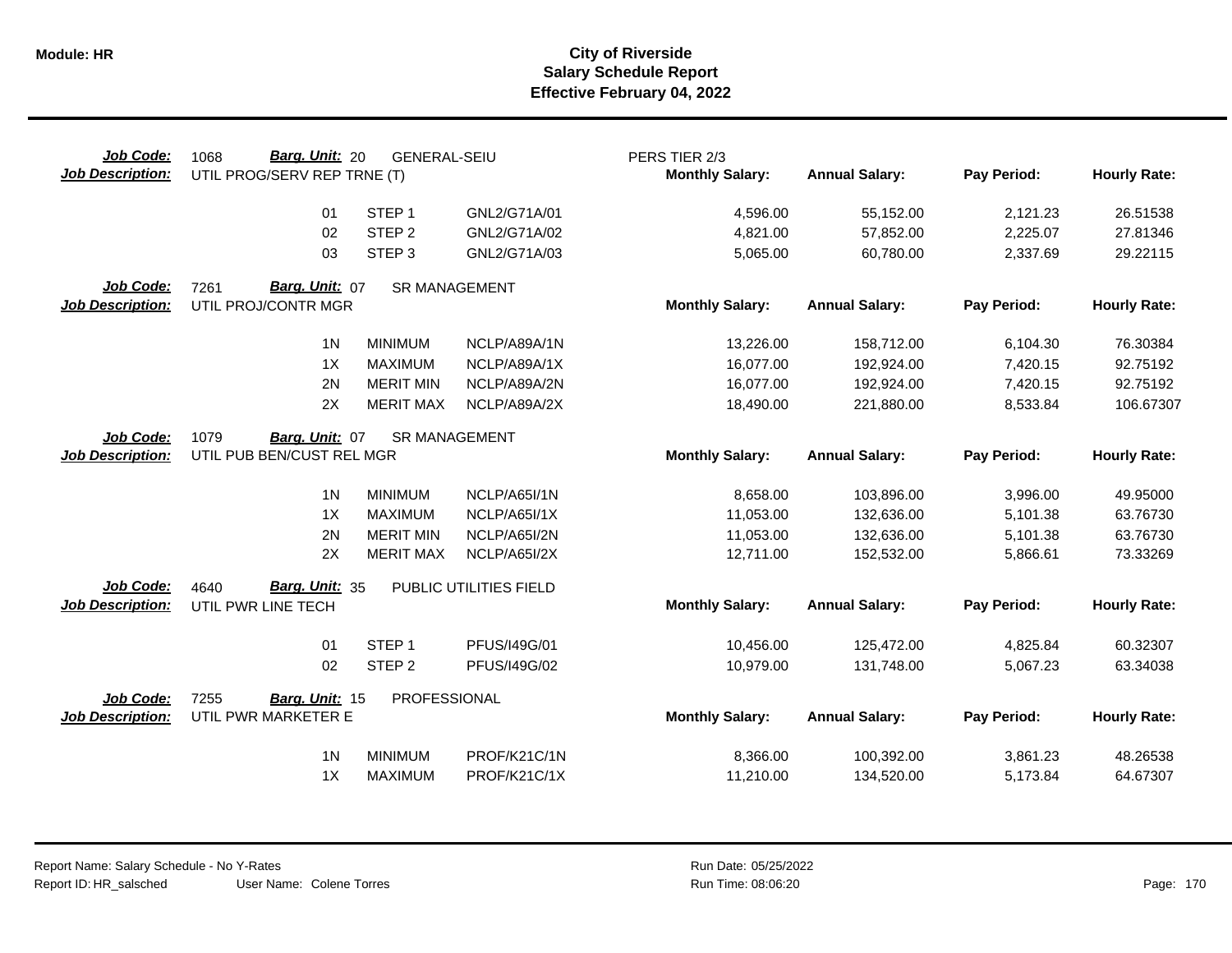| Job Code:               | Barg. Unit: 07<br>7521       |                  | <b>SR MANAGEMENT</b> |                        |                       |             |                     |
|-------------------------|------------------------------|------------------|----------------------|------------------------|-----------------------|-------------|---------------------|
| <b>Job Description:</b> | UTIL PWR RES MGR             |                  |                      | <b>Monthly Salary:</b> | <b>Annual Salary:</b> | Pay Period: | <b>Hourly Rate:</b> |
|                         | 1 <sub>N</sub>               | <b>MINIMUM</b>   | NCLP/A89A/1N         | 13,226.00              | 158,712.00            | 6,104.30    | 76.30384            |
|                         | 1X                           | <b>MAXIMUM</b>   | NCLP/A89A/1X         | 16,077.00              | 192,924.00            | 7,420.15    | 92.75192            |
|                         | 2N                           | <b>MERIT MIN</b> | NCLP/A89A/2N         | 16,077.00              | 192,924.00            | 7,420.15    | 92.75192            |
|                         | 2X                           | <b>MERIT MAX</b> | NCLP/A89A/2X         | 18,490.00              | 221,880.00            | 8,533.84    | 106.67307           |
| Job Code:               | 7235<br>Barg. Unit: 55       |                  | PARA-PROFESSIONAL    |                        |                       |             |                     |
| <b>Job Description:</b> | UTIL PWR SCHED/TRADER E      |                  |                      | <b>Monthly Salary:</b> | <b>Annual Salary:</b> | Pay Period: | <b>Hourly Rate:</b> |
|                         | 1 <sub>N</sub>               | <b>MINIMUM</b>   | PARA/N01G/1N         | 8,285.00               | 99,420.00             | 3,823.84    | 47.79807            |
|                         | 1X                           | <b>MAXIMUM</b>   | PARA/N01G/1X         | 11,659.00              | 139,908.00            | 5,381.07    | 67.26346            |
| Job Code:               | Barg. Unit: 55<br>7237       |                  | PARA-PROFESSIONAL    |                        |                       |             |                     |
| <b>Job Description:</b> | UTIL PWR SCHED/TRADER TRNE E |                  |                      | <b>Monthly Salary:</b> | <b>Annual Salary:</b> | Pay Period: | <b>Hourly Rate:</b> |
|                         | 1 <sub>N</sub>               | <b>MINIMUM</b>   | PARA/N26D/1N         | 7,157.00               | 85,884.00             | 3,303.23    | 41.29038            |
|                         | 1X                           | <b>MAXIMUM</b>   | PARA/N26D/1X         | 7,891.00               | 94,692.00             | 3,642.00    | 45.52500            |
| <b>Job Code:</b>        | Barg. Unit: 15<br>7245       | PROFESSIONAL     |                      |                        |                       |             |                     |
| <b>Job Description:</b> | UTIL RES ANALYST E           |                  |                      | <b>Monthly Salary:</b> | <b>Annual Salary:</b> | Pay Period: | <b>Hourly Rate:</b> |
|                         | 1 <sub>N</sub>               | <b>MINIMUM</b>   | PROF/K18G/1N         | 7,227.00               | 86,724.00             | 3,335.53    | 41.69423            |
|                         | 1X                           | <b>MAXIMUM</b>   | PROF/K18G/1X         | 8,783.00               | 105,396.00            | 4,053.69    | 50.67115            |
|                         | 2N                           | <b>MERIT MIN</b> | PROF/K18G/2N         | 8,783.00               | 105,396.00            | 4,053.69    | 50.67115            |
|                         | 2X                           | <b>MERIT MAX</b> | PROF/K18G/2X         | 10,098.00              | 121,176.00            | 4,660.61    | 58.25769            |
| Job Code:               | Barg. Unit: 15<br>7242       | PROFESSIONAL     |                      |                        |                       |             |                     |
| Job Description:        | UTIL RES ANALYST TRNE E      |                  |                      | <b>Monthly Salary:</b> | <b>Annual Salary:</b> | Pay Period: | <b>Hourly Rate:</b> |
|                         | 1 <sub>N</sub>               | <b>MINIMUM</b>   | PROF/K12C/1N         | 6,241.00               | 74,892.00             | 2,880.46    | 36.00576            |
|                         | 1X                           | <b>MAXIMUM</b>   | PROF/K12C/1X         | 6,883.00               | 82,596.00             | 3,176.76    | 39.70961            |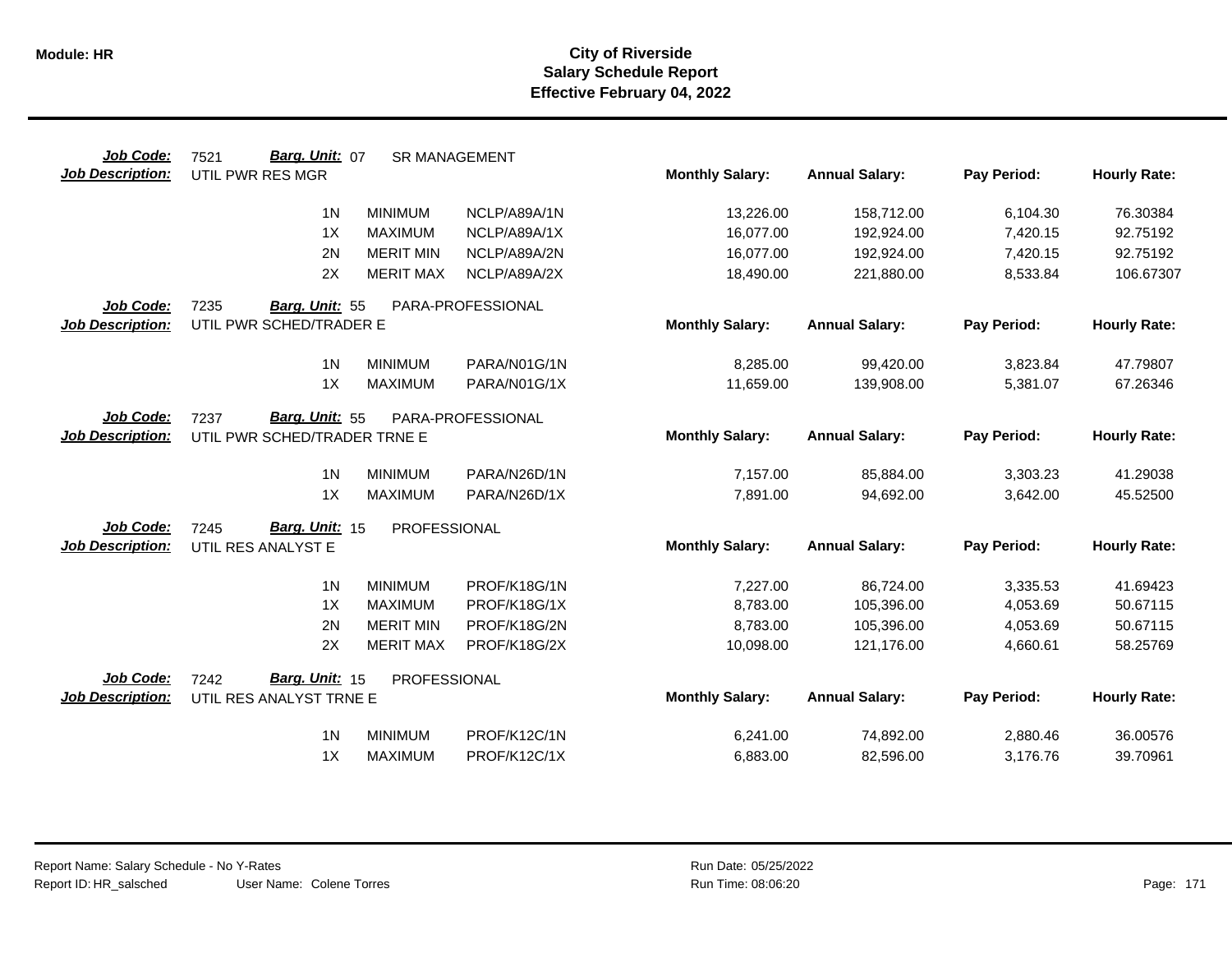| Job Code:               | Barg. Unit: 10<br>8654   | <b>MANAGEMENT</b> |                        |                        |                       |             |                     |
|-------------------------|--------------------------|-------------------|------------------------|------------------------|-----------------------|-------------|---------------------|
| <b>Job Description:</b> | UTIL SAFETY & TRNG MGR E |                   |                        | <b>Monthly Salary:</b> | <b>Annual Salary:</b> | Pay Period: | <b>Hourly Rate:</b> |
|                         | 1 <sub>N</sub>           | <b>MINIMUM</b>    | MGTS/M80A/1N           | 7,990.00               | 95,880.00             | 3,687.69    | 46.09615            |
|                         | 1X                       | <b>MAXIMUM</b>    | MGTS/M80A/1X           | 12,536.00              | 150,432.00            | 5,785.84    | 72.32307            |
| Job Code:               | Barg. Unit: 35<br>5600   |                   | PUBLIC UTILITIES FIELD |                        |                       |             |                     |
| <b>Job Description:</b> | UTIL SHOP TOOL&FAB TECH  |                   |                        | <b>Monthly Salary:</b> | <b>Annual Salary:</b> | Pay Period: | <b>Hourly Rate:</b> |
|                         | 01                       | STEP <sub>1</sub> | PFUS/I36E/01           | 6,452.00               | 77,424.00             | 2,977.84    | 37.22307            |
|                         | 02                       | STEP <sub>2</sub> | PFUS/I36E/02           | 6,775.00               | 81,300.00             | 3,126.92    | 39.08653            |
|                         | 03                       | STEP <sub>3</sub> | PFUS/I36E/03           | 7,110.00               | 85,320.00             | 3,281.53    | 41.01923            |
|                         | 04                       | STEP 4            | PFUS/I36E/04           | 7,471.00               | 89,652.00             | 3,448.15    | 43.10192            |
|                         | 05                       | STEP <sub>5</sub> | PFUS/I36E/05           | 7,841.00               | 94,092.00             | 3,618.92    | 45.23653            |
| Job Code:               | 8393<br>Barg. Unit: 15   | PROFESSIONAL      |                        |                        |                       |             |                     |
| <b>Job Description:</b> | UTIL SR ANALYST E        |                   |                        | <b>Monthly Salary:</b> | <b>Annual Salary:</b> | Pay Period: | <b>Hourly Rate:</b> |
|                         | 1 <sub>N</sub>           | <b>MINIMUM</b>    | PROF/K15H/1N           | 6,112.00               | 73,344.00             | 2,820.92    | 35.26153            |
|                         | 1X                       | <b>MAXIMUM</b>    | PROF/K15H/1X           | 9,010.00               | 108,120.00            | 4,158.46    | 51.98076            |
| Job Code:               | Barg. Unit: 15<br>7180   | PROFESSIONAL      |                        |                        |                       |             |                     |
| <b>Job Description:</b> | UTIL SR ELEC ENGR E      |                   |                        | <b>Monthly Salary:</b> | <b>Annual Salary:</b> | Pay Period: | <b>Hourly Rate:</b> |
|                         | 1 <sub>N</sub>           | <b>MINIMUM</b>    | PROF/K27B/1N           | 9,285.00               | 111,420.00            | 4,285.38    | 53.56730            |
|                         | 1X                       | <b>MAXIMUM</b>    | PROF/K27B/1X           | 11,285.00              | 135,420.00            | 5,208.46    | 65.10576            |
|                         | 2N                       | <b>MERIT MIN</b>  | PROF/K27B/2N           | 11,285.00              | 135,420.00            | 5,208.46    | 65.10576            |
|                         | 2X                       | <b>MERIT MAX</b>  | PROF/K27B/2X           | 12,978.00              | 155,736.00            | 5,989.84    | 74.87307            |
| Job Code:               | 4770<br>Barg. Unit: 35   |                   | PUBLIC UTILITIES FIELD |                        |                       |             |                     |
| <b>Job Description:</b> | UTIL SR ELEC METER TECH  |                   |                        | <b>Monthly Salary:</b> | <b>Annual Salary:</b> | Pay Period: | <b>Hourly Rate:</b> |
|                         | 01                       | STEP <sub>1</sub> | PFUS/I49E/01           | 9,533.00               | 114,396.00            | 4,399.84    | 54.99807            |
|                         | 02                       | STEP <sub>2</sub> | PFUS/I49E/02           | 10,004.00              | 120,048.00            | 4,617.23    | 57.71538            |
|                         | 03                       | STEP <sub>3</sub> | PFUS/I49E/03           | 10,501.00              | 126,012.00            | 4,846.61    | 60.58269            |
|                         |                          |                   |                        |                        |                       |             |                     |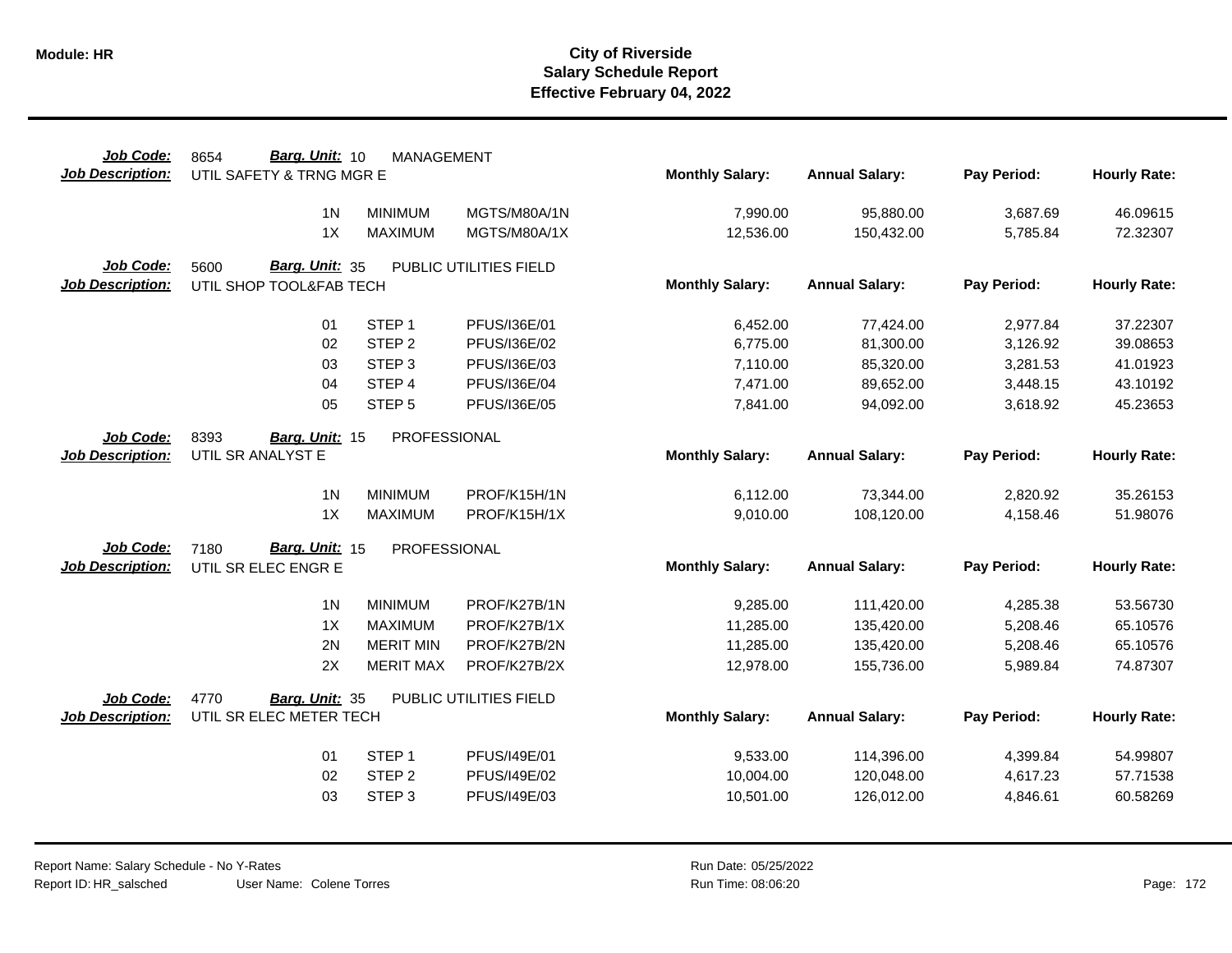| Job Code:               | Barg. Unit: 35<br>5080                 |                   | PUBLIC UTILITIES FIELD |                                         |                       |             |                     |
|-------------------------|----------------------------------------|-------------------|------------------------|-----------------------------------------|-----------------------|-------------|---------------------|
| <b>Job Description:</b> | UTIL SR ELEC TEST TECH                 |                   |                        | <b>Monthly Salary:</b>                  | <b>Annual Salary:</b> | Pay Period: | <b>Hourly Rate:</b> |
|                         | 01                                     | STEP <sub>1</sub> | PFUS/160C/01           | 9,401.00                                | 112,812.00            | 4,338.92    | 54.23653            |
|                         | 02                                     | STEP <sub>2</sub> | PFUS/160C/02           | 9,861.00                                | 118,332.00            | 4,551.23    | 56.89038            |
|                         |                                        |                   |                        |                                         |                       |             |                     |
|                         | 03                                     | STEP <sub>3</sub> | PFUS/160C/03           | 10,357.00                               | 124,284.00            | 4,780.15    | 59.75192            |
|                         | 04                                     | STEP <sub>4</sub> | PFUS/160C/04           | 10,875.00                               | 130,500.00            | 5,019.23    | 62.74038            |
|                         | 05                                     | STEP <sub>5</sub> | PFUS/160C/05           | 11,415.00                               | 136,980.00            | 5,268.46    | 65.85576            |
| Job Code:               | Barg. Unit: 20<br>6895                 |                   | <b>GENERAL-SEIU</b>    | PERS TIER 1                             |                       |             |                     |
| <b>Job Description:</b> | UTIL SR ENGRNG TECH (ELEC)             |                   |                        | <b>Monthly Salary:</b>                  | <b>Annual Salary:</b> | Pay Period: | <b>Hourly Rate:</b> |
|                         |                                        |                   |                        |                                         |                       |             |                     |
|                         | 01                                     | STEP <sub>1</sub> | GNLS/G51A/01           | 7,559.00                                | 90,708.00             | 3,488.76    | 43.60961            |
|                         | 02                                     | STEP <sub>2</sub> | GNLS/G51A/02           | 7,936.00                                | 95,232.00             | 3,662.76    | 45.78461            |
|                         | 03                                     | STEP <sub>3</sub> | GNLS/G51A/03           | 8,336.00                                | 100,032.00            | 3,847.38    | 48.09230            |
|                         | 04                                     | STEP 4            | GNLS/G51A/04           | 8,753.00                                | 105,036.00            | 4,039.84    | 50.49807            |
|                         | 05                                     | STEP <sub>5</sub> | GNLS/G51A/05           | 9,189.00                                | 110,268.00            | 4,241.07    | 53.01346            |
| Job Code:               | Barg. Unit: 20                         |                   |                        |                                         |                       |             |                     |
| <b>Job Description:</b> | 6896<br>UTIL SR ENGRNG TECH (ELEC) (T) |                   | <b>GENERAL-SEIU</b>    | PERS TIER 2/3<br><b>Monthly Salary:</b> | <b>Annual Salary:</b> | Pay Period: | <b>Hourly Rate:</b> |
|                         |                                        |                   |                        |                                         |                       |             |                     |
|                         | 01                                     | STEP <sub>1</sub> | GNL2/G84D/01           | 7,124.00                                | 85,488.00             | 3,288.00    | 41.10000            |
|                         | 02                                     | STEP <sub>2</sub> | GNL2/G84D/02           | 7,481.00                                | 89,772.00             | 3,452.76    | 43.15961            |
|                         | 03                                     | STEP <sub>3</sub> | GNL2/G84D/03           | 7,858.00                                | 94,296.00             | 3,626.76    | 45.33461            |
|                         | 04                                     | STEP 4            | GNL2/G84D/04           | 8,250.00                                | 99,000.00             | 3,807.69    | 47.59615            |
|                         | 05                                     | STEP <sub>5</sub> | GNL2/G84D/05           | 8,660.00                                | 103,920.00            | 3,996.92    | 49.96153            |
|                         |                                        |                   |                        |                                         |                       |             |                     |
| Job Code:               | Barg. Unit: 20<br>0810                 |                   | <b>GENERAL-SEIU</b>    | PERS TIER 1<br><b>Monthly Salary:</b>   | <b>Annual Salary:</b> | Pay Period: |                     |
| <b>Job Description:</b> | UTIL SR FIELD SVCS TECH                |                   |                        |                                         |                       |             | <b>Hourly Rate:</b> |
|                         | 01                                     | STEP <sub>1</sub> | GNLS/G30A/01           | 4,969.00                                | 59,628.00             | 2,293.38    | 28.66730            |
|                         | 02                                     | STEP <sub>2</sub> | GNLS/G30A/02           | 5,211.00                                | 62,532.00             | 2,405.07    | 30.06346            |
|                         | 03                                     | STEP <sub>3</sub> | GNLS/G30A/03           | 5,478.00                                | 65,736.00             | 2,528.30    | 31.60384            |
|                         | 04                                     | STEP 4            | GNLS/G30A/04           | 5,751.00                                | 69,012.00             | 2,654.30    | 33.17884            |
|                         | 05                                     | STEP <sub>5</sub> | GNLS/G30A/05           | 6,038.00                                | 72,456.00             | 2,786.76    | 34.83461            |
|                         |                                        |                   |                        |                                         |                       |             |                     |
|                         |                                        |                   |                        |                                         |                       |             |                     |

 $\overline{\phantom{0}}$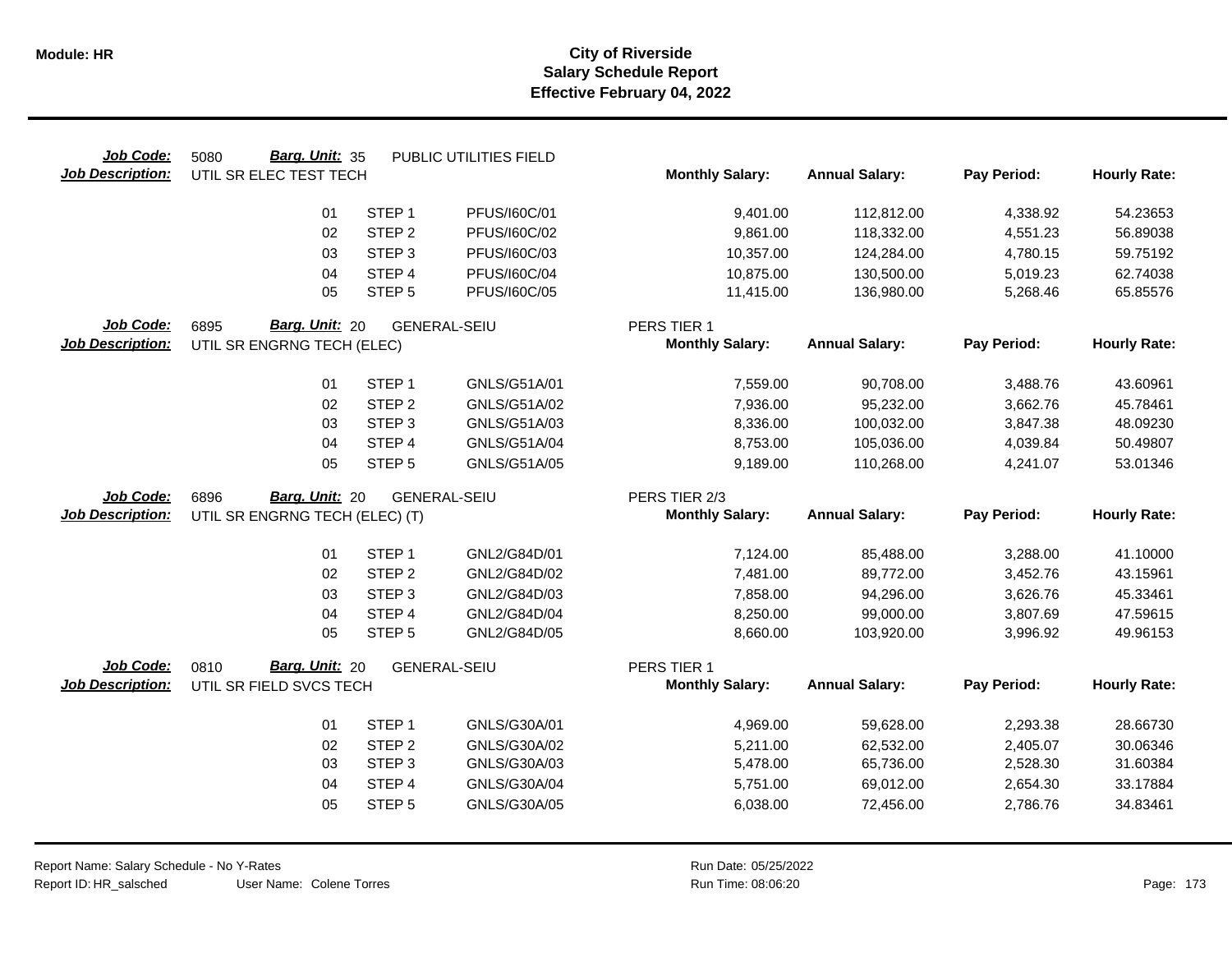| Job Code:<br><b>Job Description:</b> | Barg. Unit: 20<br>0811<br>UTIL SR FIELD SVCS TECH (T) |                   | <b>GENERAL-SEIU</b>    | PERS TIER 2/3<br><b>Monthly Salary:</b> | <b>Annual Salary:</b> | Pay Period:          | <b>Hourly Rate:</b> |
|--------------------------------------|-------------------------------------------------------|-------------------|------------------------|-----------------------------------------|-----------------------|----------------------|---------------------|
|                                      | 01                                                    | STEP <sub>1</sub> | GNL2/G75J/01           | 4,682.00                                | 56,184.00             | 2,160.92             | 27.01153            |
|                                      | 02                                                    | STEP <sub>2</sub> | GNL2/G75J/02           | 4,912.00                                | 58,944.00             | 2,267.07             | 28.33846            |
|                                      | 03                                                    | STEP <sub>3</sub> | GNL2/G75J/03           | 5,161.00                                | 61,932.00             | 2,382.00             | 29.77500            |
|                                      | 04                                                    | STEP 4            | GNL2/G75J/04           | 5,418.00                                | 65,016.00             | 2,500.61             | 31.25769            |
|                                      | 05                                                    | STEP <sub>5</sub> | GNL2/G75J/05           | 5,691.00                                | 68,292.00             | 2,626.61             | 32.83269            |
| Job Code:                            | Barg. Unit: 35<br>5031                                |                   | PUBLIC UTILITIES FIELD |                                         |                       |                      |                     |
| <b>Job Description:</b>              | UTIL SR GEN TECH                                      |                   |                        | <b>Monthly Salary:</b>                  | <b>Annual Salary:</b> | Pay Period:          | <b>Hourly Rate:</b> |
|                                      | 01                                                    | STEP <sub>1</sub> | PFUS/150C/01           | 9,369.00                                | 112,428.00            | 4,324.15             | 54.05192            |
|                                      | 02                                                    | STEP <sub>2</sub> | PFUS/150C/02           | 9,839.00                                | 118,068.00            | 4,541.07             | 56.76346            |
|                                      | 03                                                    | STEP <sub>3</sub> | PFUS/I50C/03           | 10,331.00                               | 123,972.00            | 4,768.15             | 59.60192            |
| Job Code:                            | 5040<br>Barg. Unit: 35                                |                   | PUBLIC UTILITIES FIELD |                                         |                       |                      |                     |
| <b>Job Description:</b>              | UTIL SR GEN TEST TECH                                 |                   |                        | <b>Monthly Salary:</b>                  | <b>Annual Salary:</b> | Pay Period:          | <b>Hourly Rate:</b> |
|                                      | 01                                                    | STEP <sub>1</sub> | PFUS/155A/01           | 8,896.00                                | 106,752.00            |                      | 51.32307            |
|                                      | 02                                                    | STEP <sub>2</sub> | PFUS/155A/02           | 9,335.00                                | 112,020.00            | 4,105.84<br>4,308.46 | 53.85576            |
|                                      | 03                                                    | STEP <sub>3</sub> | PFUS/155A/03           | 9,800.00                                | 117,600.00            | 4,523.07             | 56.53846            |
|                                      | 04                                                    | STEP 4            | PFUS/155A/04           | 10,291.00                               | 123,492.00            | 4,749.69             | 59.37115            |
|                                      | 05                                                    | STEP <sub>5</sub> | PFUS/I55A/05           | 10,800.00                               | 129,600.00            | 4,984.61             | 62.30769            |
| Job Code:                            | Barg. Unit: 20<br>1070                                |                   | <b>GENERAL-SEIU</b>    | PERS TIER 1                             |                       |                      |                     |
| <b>Job Description:</b>              | UTIL SR PROG/SERV REP                                 |                   |                        | <b>Monthly Salary:</b>                  | <b>Annual Salary:</b> | Pay Period:          | <b>Hourly Rate:</b> |
|                                      | 01                                                    | STEP <sub>1</sub> | GNLS/G45B/01           | 6,217.00                                | 74,604.00             | 2,869.38             | 35.86730            |
|                                      | 02                                                    | STEP <sub>2</sub> | GNLS/G45B/02           | 6,528.00                                | 78,336.00             | 3,012.92             | 37.66153            |
|                                      | 03                                                    | STEP <sub>3</sub> | GNLS/G45B/03           | 6,860.00                                | 82,320.00             | 3,166.15             | 39.57692            |
|                                      | 04                                                    | STEP 4            | <b>GNLS/G45B/04</b>    | 7,196.00                                | 86,352.00             | 3,321.23             | 41.51538            |
|                                      | 05                                                    | STEP <sub>5</sub> | <b>GNLS/G45B/05</b>    | 7,559.00                                | 90,708.00             | 3,488.76             | 43.60961            |
|                                      | 06                                                    | STEP <sub>6</sub> | <b>GNLS/G45B/06</b>    | 7,936.00                                | 95,232.00             | 3,662.76             | 45.78461            |
|                                      | 07                                                    | STEP <sub>7</sub> | <b>GNLS/G45B/07</b>    | 8,336.00                                | 100,032.00            | 3,847.38             | 48.09230            |
|                                      |                                                       |                   |                        |                                         |                       |                      |                     |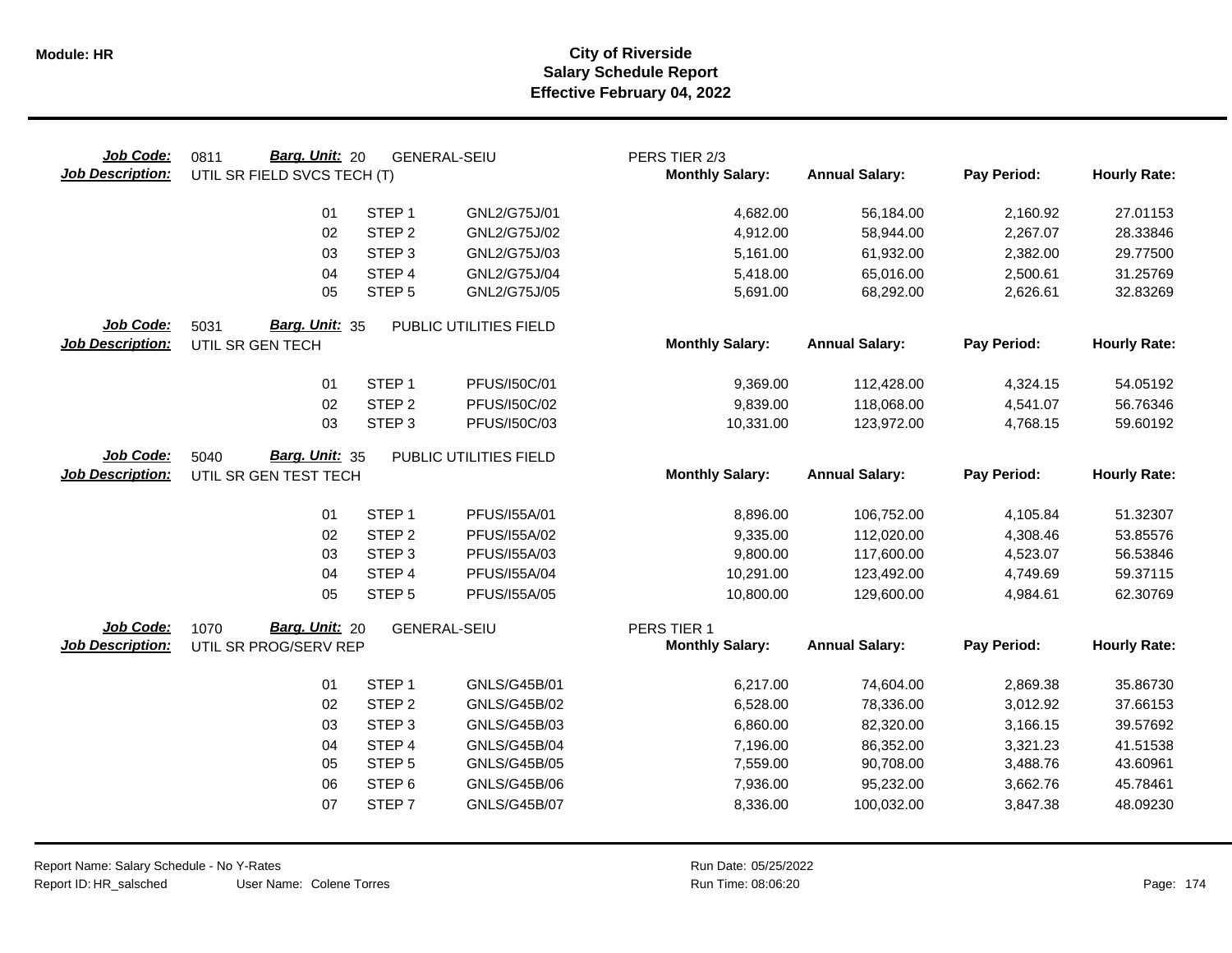| Job Code:<br><b>Job Description:</b> | Barg. Unit: 20<br>1071<br>UTIL SR PROG/SERV REP (T) | <b>GENERAL-SEIU</b> |                               | PERS TIER 2/3<br><b>Monthly Salary:</b> | <b>Annual Salary:</b> | Pay Period: | <b>Hourly Rate:</b> |
|--------------------------------------|-----------------------------------------------------|---------------------|-------------------------------|-----------------------------------------|-----------------------|-------------|---------------------|
|                                      | 01                                                  | STEP <sub>1</sub>   | GNL2/G83A/01                  | 5,860.00                                | 70,320.00             | 2,704.61    | 33.80769            |
|                                      | 02                                                  | STEP <sub>2</sub>   | GNL2/G83A/02                  | 6,154.00                                | 73,848.00             | 2,840.30    | 35.50384            |
|                                      | 03                                                  | STEP <sub>3</sub>   | GNL2/G83A/03                  | 6,464.00                                | 77,568.00             | 2,983.38    | 37.29230            |
|                                      | 04                                                  | STEP 4              | GNL2/G83A/04                  | 6,783.00                                | 81,396.00             | 3,130.61    | 39.13269            |
|                                      | 05                                                  | STEP <sub>5</sub>   | GNL2/G83A/05                  | 7,124.00                                | 85,488.00             | 3,288.00    | 41.10000            |
|                                      | 06                                                  | STEP <sub>6</sub>   | GNL2/G83A/06                  | 7,481.00                                | 89,772.00             | 3,452.76    | 43.15961            |
|                                      | 07                                                  | STEP <sub>7</sub>   | GNL2/G83A/07                  | 7,858.00                                | 94,296.00             | 3,626.76    | 45.33461            |
| Job Code:                            | Barg. Unit: 15<br>7246                              | PROFESSIONAL        |                               |                                         |                       |             |                     |
| <b>Job Description:</b>              | UTIL SR RES ANALYST E                               |                     |                               | <b>Monthly Salary:</b>                  | <b>Annual Salary:</b> | Pay Period: | <b>Hourly Rate:</b> |
|                                      | 1 <sub>N</sub>                                      | <b>MINIMUM</b>      | PROF/K27A/1N                  | 8,680.00                                | 104,160.00            | 4,006.15    | 50.07692            |
|                                      | 1X                                                  | <b>MAXIMUM</b>      | PROF/K27A/1X                  | 11,080.00                               | 132,960.00            | 5,113.84    | 63.92307            |
|                                      | 2N                                                  | <b>MERIT MIN</b>    | PROF/K27A/2N                  | 11,080.00                               | 132,960.00            | 5,113.84    | 63.92307            |
|                                      | 2X                                                  | <b>MERIT MAX</b>    | PROF/K27A/2X                  | 12,741.00                               | 152,892.00            | 5,880.46    | 73.50576            |
| Job Code:                            | 7160<br>Barg. Unit: 15                              | PROFESSIONAL        |                               |                                         |                       |             |                     |
| <b>Job Description:</b>              | UTIL SR WTR ENGR E                                  |                     |                               | <b>Monthly Salary:</b>                  | <b>Annual Salary:</b> | Pay Period: | <b>Hourly Rate:</b> |
|                                      | 1 <sub>N</sub>                                      | <b>MINIMUM</b>      | PROF/K27B/1N                  | 9,285.00                                | 111,420.00            | 4,285.38    | 53.56730            |
|                                      | 1X                                                  | <b>MAXIMUM</b>      | PROF/K27B/1X                  | 11,285.00                               | 135,420.00            | 5,208.46    | 65.10576            |
|                                      | 2N                                                  | <b>MERIT MIN</b>    | PROF/K27B/2N                  | 11,285.00                               | 135,420.00            | 5,208.46    | 65.10576            |
|                                      | 2X                                                  | <b>MERIT MAX</b>    | PROF/K27B/2X                  | 12,978.00                               | 155,736.00            | 5,989.84    | 74.87307            |
| Job Code:                            | Barg. Unit: 45<br>4300                              |                     | PUBLIC UTIL FIELD SUPERVISORY |                                         |                       |             |                     |
| <b>Job Description:</b>              | UTIL SR WTR SYS OPER                                |                     |                               | <b>Monthly Salary:</b>                  | <b>Annual Salary:</b> | Pay Period: | <b>Hourly Rate:</b> |
|                                      | 01                                                  | STEP <sub>1</sub>   | <b>PFMS/V43C/01</b>           | 7,645.00                                | 91,740.00             | 3,528.46    | 44.10576            |
|                                      | 02                                                  | STEP <sub>2</sub>   | PFMS/V43C/02                  | 8,023.00                                | 96,276.00             | 3,702.92    | 46.28653            |
|                                      | 03                                                  | STEP <sub>3</sub>   | PFMS/V43C/03                  | 8,425.00                                | 101,100.00            | 3,888.46    | 48.60576            |
|                                      | 04                                                  | STEP 4              | PFMS/V43C/04                  | 8,847.00                                | 106,164.00            | 4,083.23    | 51.04038            |
|                                      | 05                                                  | STEP <sub>5</sub>   | PFMS/V43C/05                  | 9,292.00                                | 111,504.00            | 4,288.61    | 53.60769            |
|                                      |                                                     |                     |                               |                                         |                       |             |                     |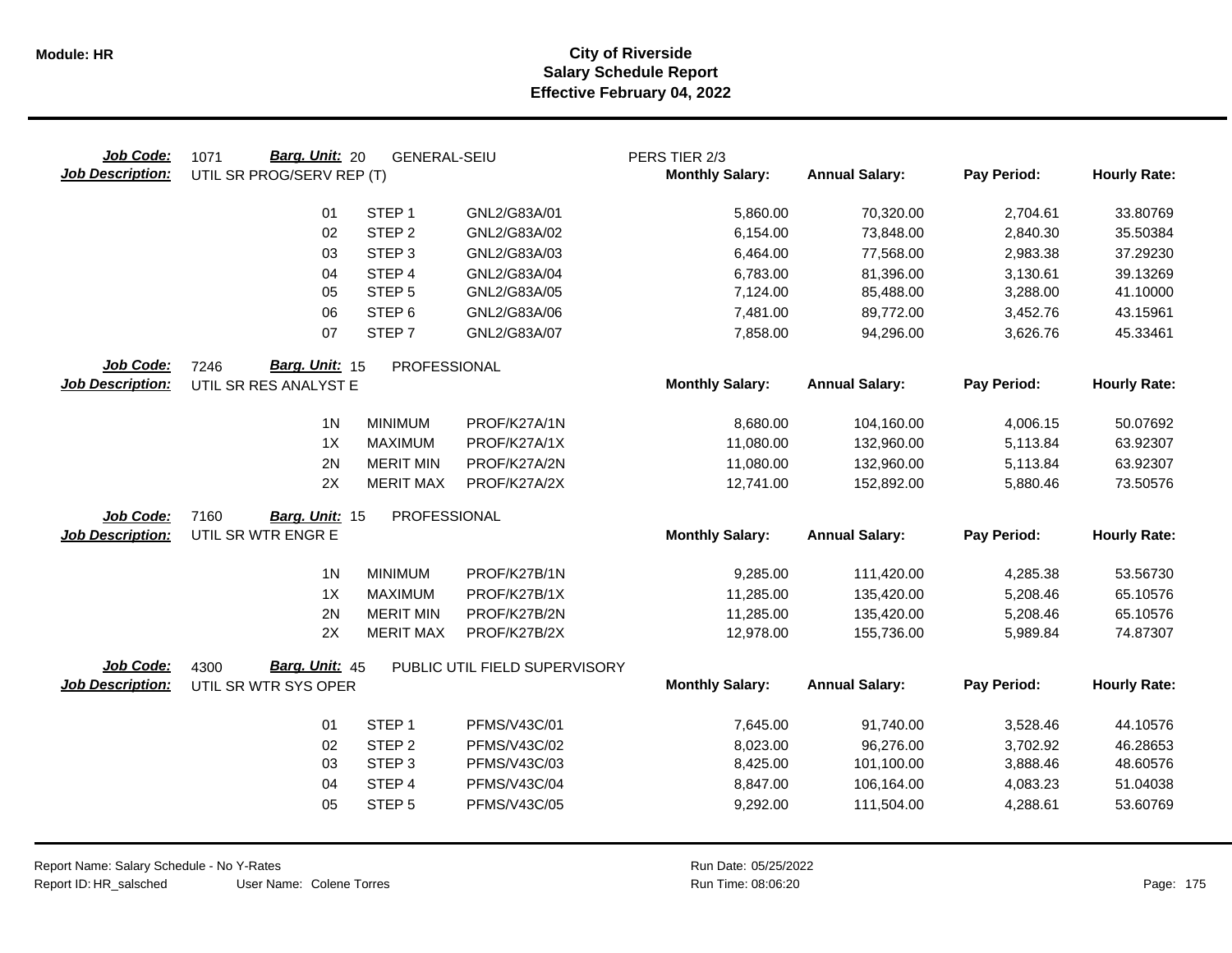| Job Code:               | Barg. Unit: 35<br>3820        |                    | PUBLIC UTILITIES FIELD        |                        |                       |             |                     |
|-------------------------|-------------------------------|--------------------|-------------------------------|------------------------|-----------------------|-------------|---------------------|
| <b>Job Description:</b> | UTIL STREET LIGHT MAINT WRK   |                    |                               | <b>Monthly Salary:</b> | <b>Annual Salary:</b> | Pay Period: | <b>Hourly Rate:</b> |
|                         | 01                            | STEP <sub>1</sub>  | PFUS/I42D/01                  | 7,680.00               | 92,160.00             | 3,544.61    | 44.30769            |
|                         | 02                            | STEP <sub>2</sub>  | PFUS/I42D/02                  | 8,064.00               | 96,768.00             | 3,721.84    | 46.52307            |
|                         | 03                            | STEP <sub>3</sub>  | PFUS/I42D/03                  | 8,469.00               | 101,628.00            | 3,908.76    | 48.85961            |
|                         | 04                            | STEP 4             | PFUS/I42D/04                  | 8,887.00               | 106,644.00            | 4,101.69    | 51.27115            |
|                         | 05                            | STEP <sub>5</sub>  | PFUS/I42D/05                  | 9,333.00               | 111,996.00            | 4,307.53    | 53.84423            |
| Job Code:               | 5100<br>Barg. Unit: 45        |                    | PUBLIC UTIL FIELD SUPERVISORY |                        |                       |             |                     |
| <b>Job Description:</b> | UTIL SUB CONST/MAINT SUPV 1E  |                    |                               | <b>Monthly Salary:</b> | <b>Annual Salary:</b> | Pay Period: | <b>Hourly Rate:</b> |
|                         | 01                            | STEP <sub>1</sub>  | PFMS/V72A/01                  | 10,209.00              | 122,508.00            | 4,711.84    | 58.89807            |
|                         | 02                            | STEP <sub>2</sub>  | <b>PFMS/V72A/02</b>           | 10,717.00              | 128,604.00            | 4,946.30    | 61.82884            |
|                         | 03                            | STEP <sub>3</sub>  | PFMS/V72A/03                  | 11,254.00              | 135,048.00            | 5,194.15    | 64.92692            |
|                         | 04                            | STEP 4             | <b>PFMS/V72A/04</b>           | 11,813.00              | 141,756.00            | 5,452.15    | 68.15192            |
|                         | 05                            | STEP <sub>5</sub>  | <b>PFMS/V72A/05</b>           | 12,408.00              | 148,896.00            | 5,726.76    | 71.58461            |
| Job Code:               | Barg. Unit: 35<br>5020        |                    | PUBLIC UTILITIES FIELD        |                        |                       |             |                     |
| <b>Job Description:</b> | UTIL SUB ELECTRICIAN          |                    |                               | <b>Monthly Salary:</b> | <b>Annual Salary:</b> | Pay Period: | <b>Hourly Rate:</b> |
|                         | 01                            | STEP <sub>1</sub>  | PFUS/I52Q/01                  | 9,460.00               | 113,520.00            | 4,366.15    | 54.57692            |
|                         | 02                            | STEP <sub>2</sub>  | PFUS/152Q/02                  | 9,927.00               | 119,124.00            | 4,581.69    | 57.27115            |
|                         |                               |                    |                               |                        |                       |             |                     |
| Job Code:               | Barg. Unit: 50<br>6865        | <b>SUPERVISORY</b> |                               |                        |                       |             |                     |
| <b>Job Description:</b> | UTIL SUPV ENGRN TECH (ELEC) E |                    |                               | <b>Monthly Salary:</b> | <b>Annual Salary:</b> | Pay Period: | <b>Hourly Rate:</b> |
|                         | 1 <sub>N</sub>                | <b>MINIMUM</b>     | SUPV/U20A/1N                  | 7,968.00               | 95,616.00             | 3,677.53    | 45.96923            |
|                         | 1X                            | MAXIMUM            | SUPV/U20A/1X                  | 10,171.00              | 122,052.00            | 4,694.30    | 58.67884            |
|                         | 2N                            | <b>MERIT MIN</b>   | SUPV/U20A/2N                  | 10,171.00              | 122,052.00            | 4,694.30    | 58.67884            |
|                         | 2X                            | <b>MERIT MAX</b>   | SUPV/U20A/2X                  | 11,697.00              | 140,364.00            | 5,398.61    | 67.48269            |
| Job Code:               | <b>Barg. Unit: 30</b><br>0990 |                    | <b>SPECIAL CLASSES</b>        |                        |                       |             |                     |
| <b>Job Description:</b> | UTIL SURVEYOR/INSTALLER       |                    |                               | <b>Monthly Salary:</b> | <b>Annual Salary:</b> | Pay Period: | <b>Hourly Rate:</b> |
|                         | 01                            | STEP <sub>1</sub>  | SPCH/H23A/01                  | 2,600.00               | 31,200.00             | 1,200.00    | 15.00000            |

Report Name: Salary Schedule - No Y-Rates Report ID: HR\_salsched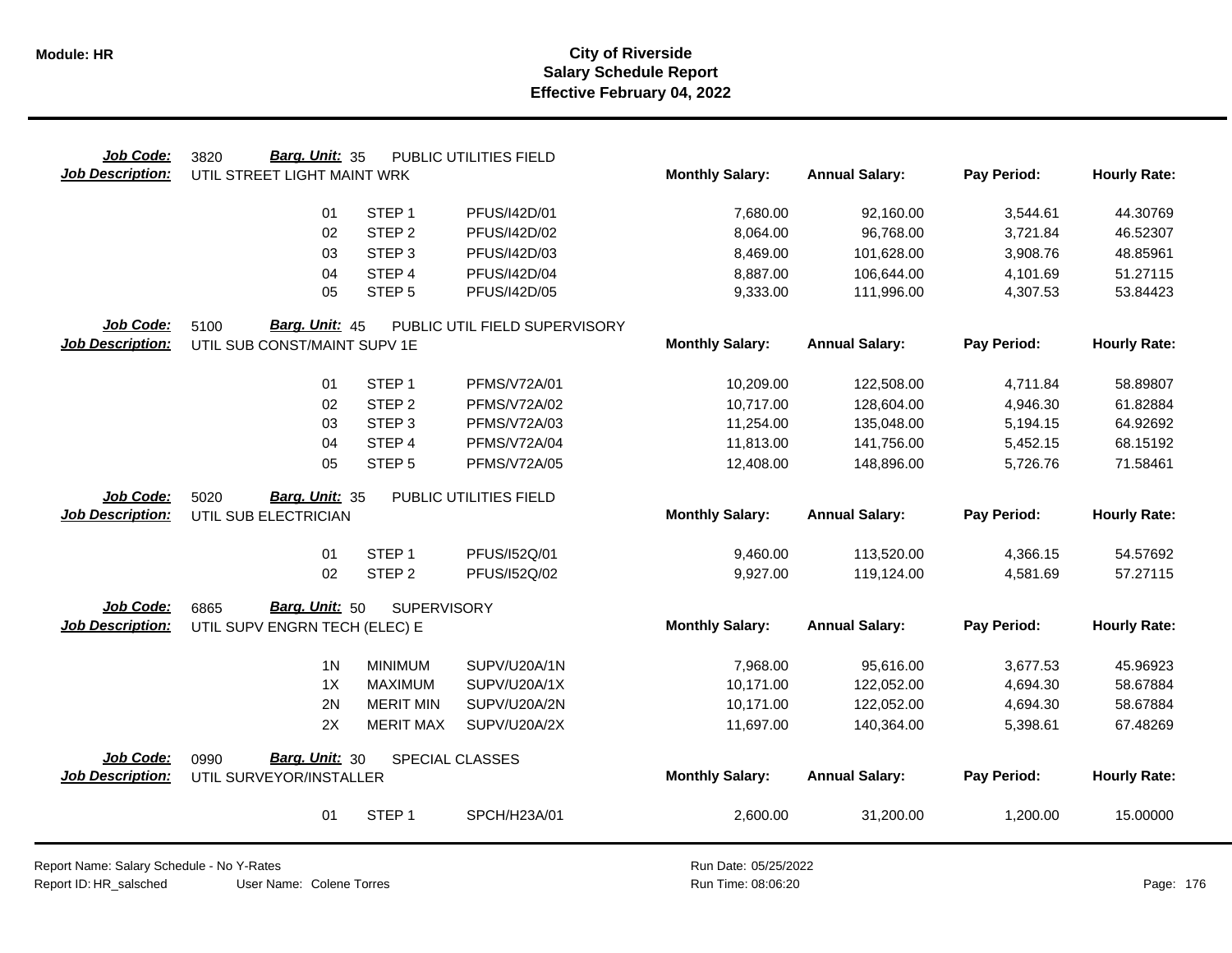|                         | 02                          | STEP <sub>2</sub> | SPCH/H23A/02           | 2,773.33               | 33,280.00             | 1,280.00    | 16.00000            |
|-------------------------|-----------------------------|-------------------|------------------------|------------------------|-----------------------|-------------|---------------------|
|                         | 03                          | STEP <sub>3</sub> | SPCH/H23A/03           | 2,946.66               | 35,360.00             | 1,360.00    | 17.00000            |
|                         | 04                          | STEP 4            | SPCH/H23A/04           | 3,120.00               | 37,440.00             | 1,440.00    | 18.00000            |
|                         | 05                          | STEP <sub>5</sub> | SPCH/H23A/05           | 3,293.33               | 39,520.00             | 1,520.00    | 19.00000            |
| Job Code:               | Barg. Unit: 35<br>4990      |                   | PUBLIC UTILITIES FIELD |                        |                       |             |                     |
| <b>Job Description:</b> | UTIL TRANSFORMER TECH I     |                   |                        | <b>Monthly Salary:</b> | <b>Annual Salary:</b> | Pay Period: | <b>Hourly Rate:</b> |
|                         | 01                          | STEP <sub>1</sub> | PFUS/I36J/01           | 7,199.00               | 86,388.00             | 3,322.61    | 41.53269            |
|                         | 02                          | STEP <sub>2</sub> | PFUS/136J/02           | 7,559.00               | 90,708.00             | 3,488.76    | 43.60961            |
|                         | 03                          | STEP <sub>3</sub> | PFUS/136J/03           | 7,942.00               | 95,304.00             | 3,665.53    | 45.81923            |
| Job Code:               | Barg. Unit: 35<br>5000      |                   | PUBLIC UTILITIES FIELD |                        |                       |             |                     |
| <b>Job Description:</b> | UTIL TRANSFORMER TECH II    |                   |                        | <b>Monthly Salary:</b> | <b>Annual Salary:</b> | Pay Period: | <b>Hourly Rate:</b> |
|                         | 01                          | STEP <sub>1</sub> | PFUS/I46A/01           | 7,757.00               | 93,084.00             | 3,580.15    | 44.75192            |
|                         | 02                          | STEP <sub>2</sub> | PFUS/I46A/02           | 8,148.00               | 97,776.00             | 3,760.61    | 47.00769            |
|                         | 03                          | STEP <sub>3</sub> | PFUS/I46A/03           | 8,555.00               | 102,660.00            | 3,948.46    | 49.35576            |
|                         | 04                          | STEP 4            | <b>PFUS/I46A/04</b>    | 8,986.00               | 107,832.00            | 4,147.38    | 51.84230            |
|                         | 05                          | STEP <sub>5</sub> | <b>PFUS/I46A/05</b>    | 9,429.00               | 113,148.00            | 4,351.84    | 54.39807            |
| Job Code:               | Barg. Unit: 35<br>3660      |                   | PUBLIC UTILITIES FIELD |                        |                       |             |                     |
| Job Description:        | UTIL WATERWRKS PIPEFTR      |                   |                        | <b>Monthly Salary:</b> | <b>Annual Salary:</b> | Pay Period: | <b>Hourly Rate:</b> |
|                         | 01                          | STEP <sub>1</sub> | PFUS/I32B/01           | 6,790.00               | 81,480.00             | 3,133.84    | 39.17307            |
|                         | 02                          | STEP <sub>2</sub> | PFUS/I32B/02           | 7,130.00               | 85,560.00             | 3,290.76    | 41.13461            |
| Job Code:               | 3650<br>Barg. Unit: 35      |                   | PUBLIC UTILITIES FIELD |                        |                       |             |                     |
| Job Description:        | UTIL WATERWRKS PIPEFTR TRNE |                   |                        | <b>Monthly Salary:</b> | <b>Annual Salary:</b> | Pay Period: | <b>Hourly Rate:</b> |
|                         | 01                          | STEP <sub>1</sub> | PFUS/I28A/01           | 5,382.00               | 64,584.00             | 2,484.00    | 31.05000            |
|                         | 02                          | STEP <sub>2</sub> | PFUS/I28A/02           | 5,650.00               | 67,800.00             | 2,607.69    | 32.59615            |
|                         | 03                          | STEP <sub>3</sub> | PFUS/I28A/03           | 5,933.00               | 71,196.00             | 2,738.30    | 34.22884            |
| Job Code:               | 5580<br>Barg. Unit: 35      |                   | PUBLIC UTILITIES FIELD |                        |                       |             |                     |
| Job Description:        | UTIL WELDER/ PIPEFTR        |                   |                        | <b>Monthly Salary:</b> | <b>Annual Salary:</b> | Pay Period: | <b>Hourly Rate:</b> |
|                         |                             |                   |                        |                        |                       |             |                     |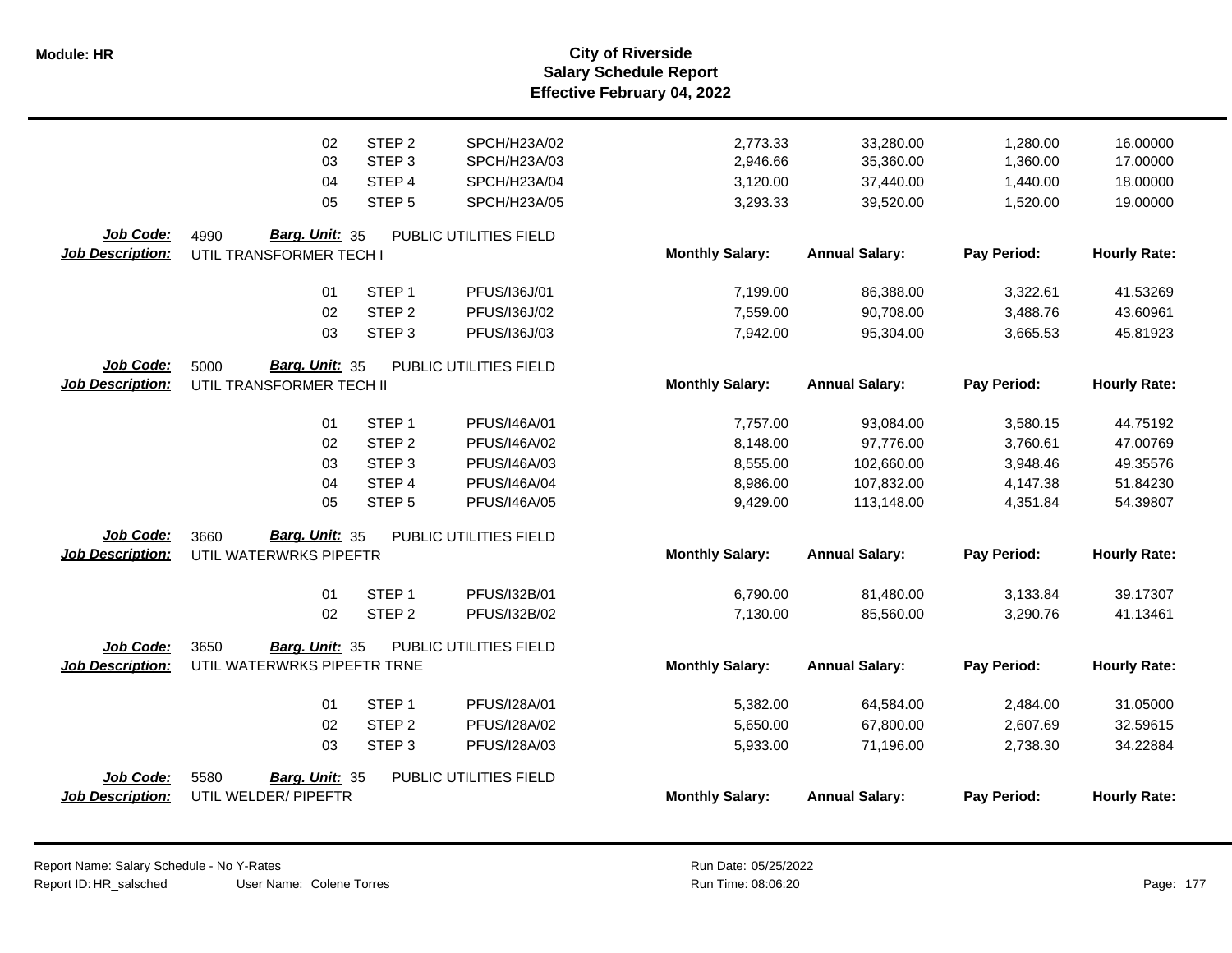**Salary Schedule Report Effective February 04, 2022 Module: HR City of Riverside**

|                         | 01                         | STEP <sub>1</sub> | PFUS/I34E/01           | 6,157.00               | 73,884.00             | 2,841.69    | 35.52115            |
|-------------------------|----------------------------|-------------------|------------------------|------------------------|-----------------------|-------------|---------------------|
|                         | 02                         | STEP <sub>2</sub> | PFUS/I34E/02           | 6,465.00               | 77,580.00             | 2,983.84    | 37.29807            |
|                         | 03                         | STEP <sub>3</sub> | PFUS/I34E/03           | 6,788.00               | 81,456.00             | 3,132.92    | 39.16153            |
|                         | 04                         | STEP <sub>4</sub> | PFUS/I34E/04           | 7,125.00               | 85,500.00             | 3,288.46    | 41.10576            |
|                         | 05                         | STEP <sub>5</sub> | PFUS/I34E/05           | 7,485.00               | 89,820.00             | 3,454.61    | 43.18269            |
| Job Code:               | 3630<br>Barg. Unit: 35     |                   | PUBLIC UTILITIES FIELD |                        |                       |             |                     |
| <b>Job Description:</b> | UTIL WTR APPRENT           |                   |                        | <b>Monthly Salary:</b> | <b>Annual Salary:</b> | Pay Period: | <b>Hourly Rate:</b> |
|                         | 01                         | STEP <sub>1</sub> | PFUS/I27F/01           | 5,282.00               | 63,384.00             | 2,437.84    | 30.47307            |
|                         | 02                         | STEP <sub>2</sub> | <b>PFUS/I27F/02</b>    | 5,543.00               | 66,516.00             | 2,558.30    | 31.97884            |
|                         | 03                         | STEP <sub>3</sub> | PFUS/I27F/03           | 5,824.00               | 69,888.00             | 2,688.00    | 33.60000            |
|                         | 04                         | STEP 4            | <b>PFUS/I27F/04</b>    | 6,112.00               | 73,344.00             | 2,820.92    | 35.26153            |
|                         | 05                         | STEP <sub>5</sub> | PFUS/I27F/05           | 6,416.00               | 76,992.00             | 2,961.23    | 37.01538            |
| Job Code:               | Barg. Unit: 35<br>4320     |                   | PUBLIC UTILITIES FIELD |                        |                       |             |                     |
| <b>Job Description:</b> | UTIL WTR CONTROL SYS TECH  |                   |                        | <b>Monthly Salary:</b> | <b>Annual Salary:</b> | Pay Period: | <b>Hourly Rate:</b> |
|                         | 01                         | STEP <sub>1</sub> | PFUS/I43A/01           | 8,078.00               | 96,936.00             | 3,728.30    | 46.60384            |
|                         | 02                         | STEP <sub>2</sub> | PFUS/I43A/02           | 8,482.00               | 101,784.00            | 3,914.76    | 48.93461            |
|                         | 03                         | STEP <sub>3</sub> | PFUS/I43A/03           | 8,907.00               | 106,884.00            | 4,110.92    | 51.38653            |
|                         | 04                         | STEP 4            | PFUS/I43A/04           | 9,352.00               | 112,224.00            | 4,316.30    | 53.95384            |
|                         | 05                         | STEP <sub>5</sub> | PFUS/I43A/05           | 9,820.00               | 117,840.00            | 4,532.30    | 56.65384            |
| Job Code:               | 3620<br>Barg. Unit: 35     |                   | PUBLIC UTILITIES FIELD |                        |                       |             |                     |
| <b>Job Description:</b> | UTIL WTR FIELD HELPER      |                   |                        | <b>Monthly Salary:</b> | <b>Annual Salary:</b> | Pay Period: | <b>Hourly Rate:</b> |
|                         | 01                         | STEP <sub>1</sub> | PFUS/I19B/01           | 4,107.00               | 49,284.00             | 1,895.53    | 23.69423            |
|                         | 02                         | STEP <sub>2</sub> | PFUS/I19B/02           | 4,311.00               | 51,732.00             | 1,989.69    | 24.87115            |
|                         | 03                         | STEP <sub>3</sub> | PFUS/I19B/03           | 4,524.00               | 54,288.00             | 2,088.00    | 26.10000            |
|                         | 04                         | STEP 4            | PFUS/I19B/04           | 4,754.00               | 57,048.00             | 2,194.15    | 27.42692            |
|                         | 05                         | STEP <sub>5</sub> | PFUS/I19B/05           | 4,989.00               | 59,868.00             | 2,302.61    | 28.78269            |
| Job Code:               | Barg. Unit: 35<br>4371     |                   | PUBLIC UTILITIES FIELD |                        |                       |             |                     |
| <b>Job Description:</b> | UTIL WTR MAINT ELECTRICIAN |                   |                        | <b>Monthly Salary:</b> | <b>Annual Salary:</b> | Pay Period: | <b>Hourly Rate:</b> |
|                         | 01                         | STEP <sub>1</sub> | PFUS/I36B/01           | 7,024.00               | 84,288.00             | 3,241.84    | 40.52307            |

Report Name: Salary Schedule - No Y-Rates

Report ID: HR\_salsched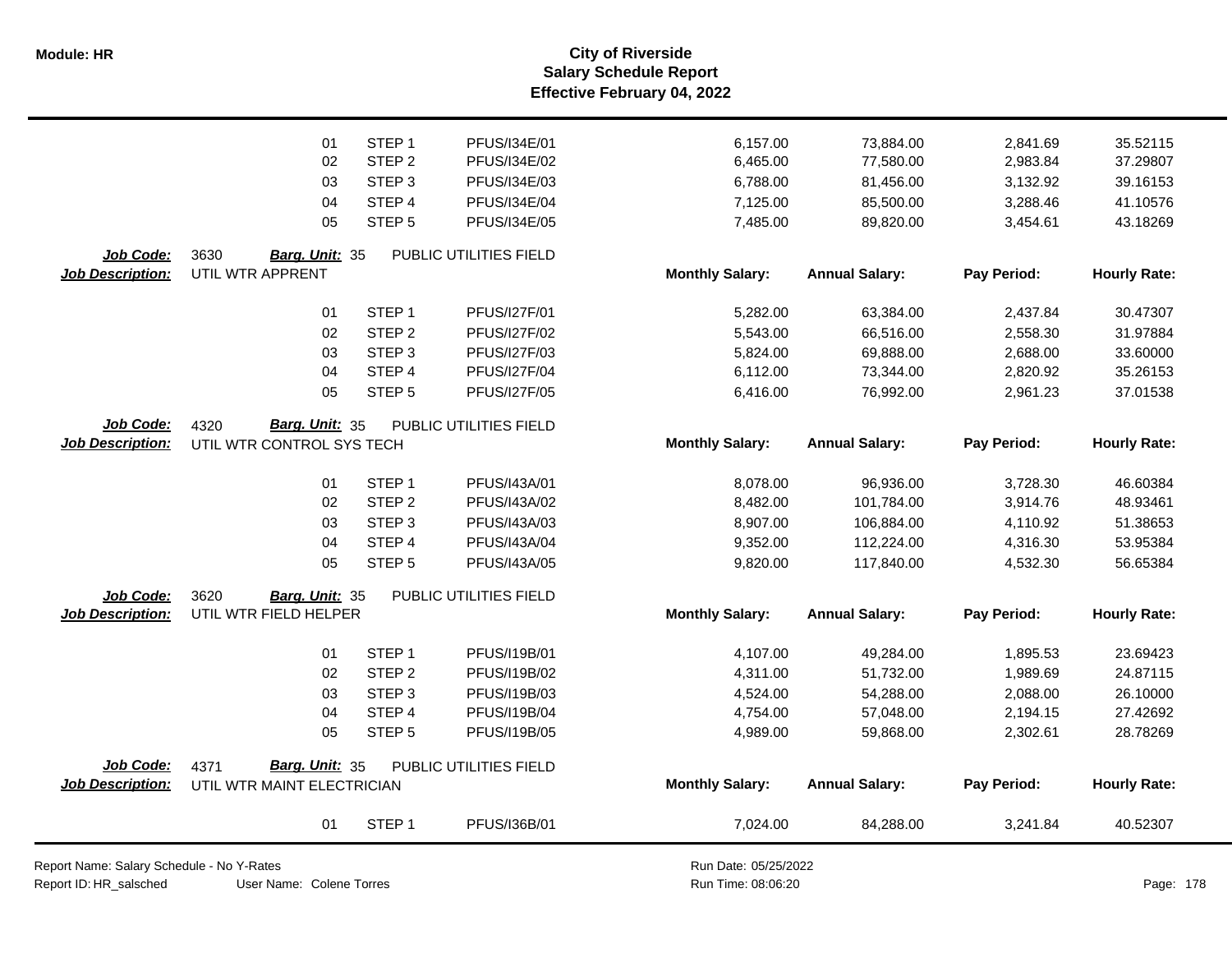**Salary Schedule Report Effective February 04, 2022 Module: HR City of Riverside**

|                         | 02                     | STEP <sub>2</sub> | PFUS/I36B/02           | 7,380.00               | 88,560.00             | 3,406.15    | 42.57692            |
|-------------------------|------------------------|-------------------|------------------------|------------------------|-----------------------|-------------|---------------------|
|                         | 03                     | STEP <sub>3</sub> | PFUS/I36B/03           | 7,744.00               | 92,928.00             | 3,574.15    | 44.67692            |
|                         | 04                     | STEP 4            | PFUS/I36B/04           | 8,133.00               | 97,596.00             | 3,753.69    | 46.92115            |
|                         | 05                     | STEP <sub>5</sub> | PFUS/I36B/05           | 8,538.00               | 102,456.00            | 3,940.61    | 49.25769            |
| Job Code:               | Barg. Unit: 35<br>5485 |                   | PUBLIC UTILITIES FIELD |                        |                       |             |                     |
| <b>Job Description:</b> | UTIL WTR MAINT MECH    |                   |                        | <b>Monthly Salary:</b> | <b>Annual Salary:</b> | Pay Period: | <b>Hourly Rate:</b> |
|                         | 01                     | STEP <sub>1</sub> | PFUS/I32E/01           | 5,764.00               | 69,168.00             | 2,660.30    | 33.25384            |
|                         | 02                     | STEP <sub>2</sub> | PFUS/I32E/02           | 6,051.00               | 72,612.00             | 2,792.76    | 34.90961            |
|                         | 03                     | STEP <sub>3</sub> | PFUS/I32E/03           | 6,355.00               | 76,260.00             | 2,933.07    | 36.66346            |
|                         | 04                     | STEP 4            | PFUS/I32E/04           | 6,670.00               | 80,040.00             | 3,078.46    | 38.48076            |
|                         | 05                     | STEP <sub>5</sub> | PFUS/I32E/05           | 7,002.00               | 84,024.00             | 3,231.69    | 40.39615            |
| Job Code:               | 4391<br>Barg. Unit: 35 |                   | PUBLIC UTILITIES FIELD |                        |                       |             |                     |
| <b>Job Description:</b> | UTIL WTR MAINT PAINTER |                   |                        | <b>Monthly Salary:</b> | <b>Annual Salary:</b> | Pay Period: | <b>Hourly Rate:</b> |
|                         | 01                     | STEP <sub>1</sub> | PFUS/I27E/01           | 5,184.00               | 62,208.00             | 2,392.61    | 29.90769            |
|                         | 02                     | STEP <sub>2</sub> | <b>PFUS/I27E/02</b>    | 5,445.00               | 65,340.00             | 2,513.07    | 31.41346            |
|                         | 03                     | STEP <sub>3</sub> | PFUS/I27E/03           | 5,715.00               | 68,580.00             | 2,637.69    | 32.97115            |
|                         | 04                     | STEP 4            | <b>PFUS/I27E/04</b>    | 6,000.00               | 72,000.00             | 2,769.23    | 34.61538            |
|                         | 05                     | STEP <sub>5</sub> | PFUS/I27E/05           | 6,302.00               | 75,624.00             | 2,908.61    | 36.35769            |
| Job Code:               | Barg. Unit: 35<br>4250 |                   | PUBLIC UTILITIES FIELD |                        |                       |             |                     |
| <b>Job Description:</b> | UTIL WTR METER TECH I  |                   |                        | <b>Monthly Salary:</b> | <b>Annual Salary:</b> | Pay Period: | <b>Hourly Rate:</b> |
|                         | 01                     | STEP <sub>1</sub> | PFUS/I23C/01           | 4,692.00               | 56,304.00             | 2,165.53    | 27.06923            |
|                         | 02                     | STEP <sub>2</sub> | PFUS/I23C/02           | 4,926.00               | 59,112.00             | 2,273.53    | 28.41923            |
|                         | 03                     | STEP <sub>3</sub> | PFUS/I23C/03           | 5,175.00               | 62,100.00             | 2,388.46    | 29.85576            |
|                         | 04                     | STEP <sub>4</sub> | PFUS/I23C/04           | 5,435.00               | 65,220.00             | 2,508.46    | 31.35576            |
|                         | 05                     | STEP <sub>5</sub> | PFUS/I23C/05           | 5,704.00               | 68,448.00             | 2,632.61    | 32.90769            |
| Job Code:               | Barg. Unit: 35<br>4255 |                   | PUBLIC UTILITIES FIELD |                        |                       |             |                     |
| <b>Job Description:</b> | UTIL WTR METER TECH II |                   |                        | <b>Monthly Salary:</b> | <b>Annual Salary:</b> | Pay Period: | <b>Hourly Rate:</b> |
|                         | 01                     | STEP <sub>1</sub> | PFUS/132C/01           | 5,859.00               | 70,308.00             | 2,704.15    | 33.80192            |
|                         | 02                     | STEP <sub>2</sub> | PFUS/I32C/02           | 6,155.00               | 73,860.00             | 2,840.76    | 35.50961            |
|                         |                        |                   |                        |                        |                       |             |                     |

Report Name: Salary Schedule - No Y-Rates

Report ID: HR\_salsched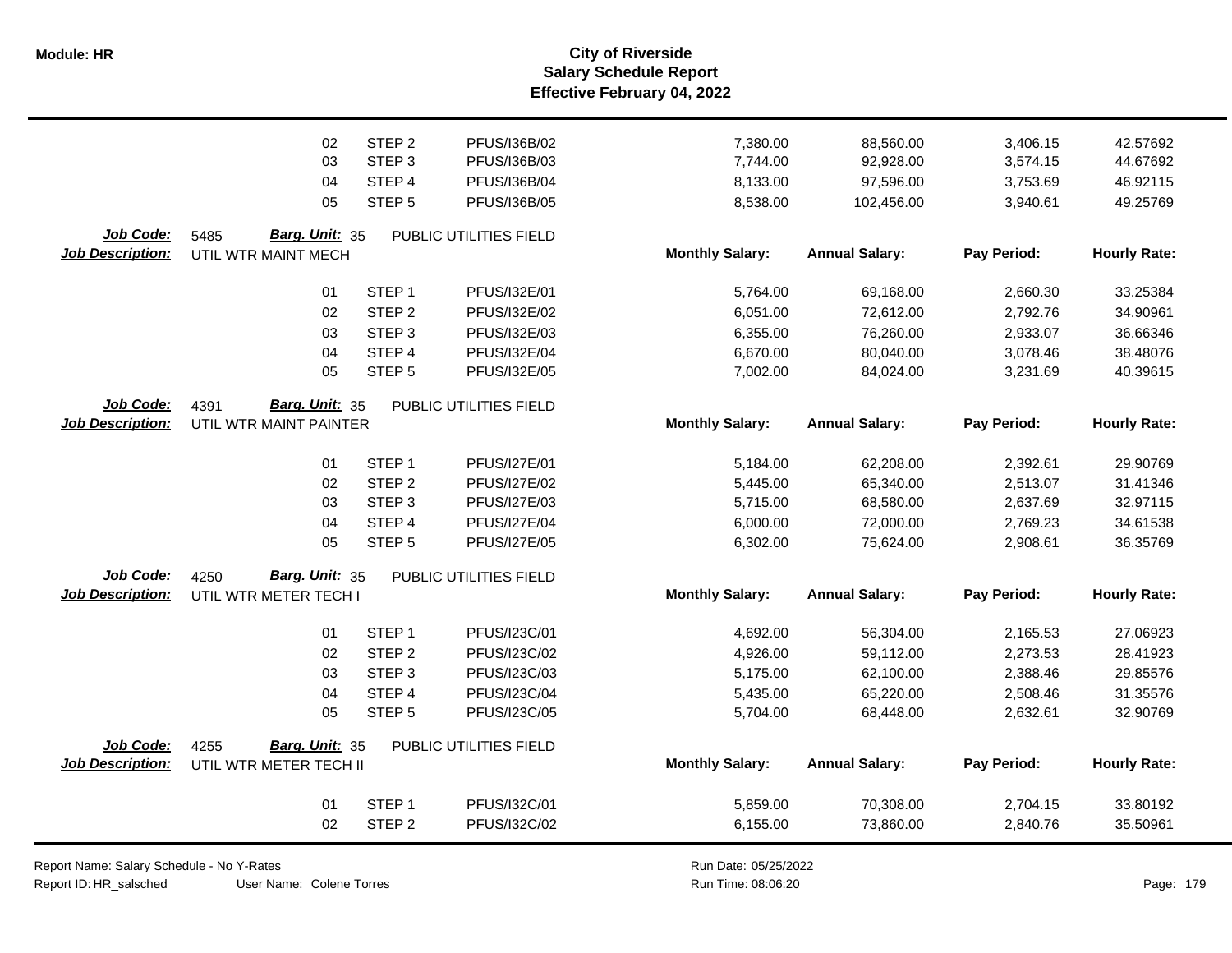|                         | 03                            | STEP <sub>3</sub> | PFUS/I32C/03                  | 6,464.00               | 77,568.00             | 2,983.38    | 37.29230            |
|-------------------------|-------------------------------|-------------------|-------------------------------|------------------------|-----------------------|-------------|---------------------|
|                         | 04                            | STEP 4            | PFUS/I32C/04                  | 6,790.00               | 81,480.00             | 3,133.84    | 39.17307            |
|                         | 05                            | STEP <sub>5</sub> | PFUS/I32C/05                  | 7,130.00               | 85,560.00             | 3,290.76    | 41.13461            |
| Job Code:               | 3670<br><b>Barg. Unit: 45</b> |                   | PUBLIC UTIL FIELD SUPERVISORY |                        |                       |             |                     |
| <b>Job Description:</b> | UTIL WTR OPS & MAINT SUPV     |                   |                               | <b>Monthly Salary:</b> | <b>Annual Salary:</b> | Pay Period: | <b>Hourly Rate:</b> |
|                         |                               |                   |                               |                        |                       |             |                     |
|                         | 01                            | STEP <sub>1</sub> | <b>PFMS/V52F/01</b>           | 8,406.00               | 100,872.00            | 3,879.69    | 48.49615            |
|                         | 02                            | STEP <sub>2</sub> | <b>PFMS/V52F/02</b>           | 8,828.00               | 105,936.00            | 4,074.46    | 50.93076            |
|                         | 03                            | STEP <sub>3</sub> | <b>PFMS/V52F/03</b>           | 9,268.00               | 111,216.00            | 4,277.53    | 53.46923            |
|                         | 04                            | STEP <sub>4</sub> | <b>PFMS/V52F/04</b>           | 9,733.00               | 116,796.00            | 4,492.15    | 56.15192            |
| Job Code:               | Barg. Unit: 35<br>4337        |                   | PUBLIC UTILITIES FIELD        |                        |                       |             |                     |
| <b>Job Description:</b> | UTIL WTR QUALITY TECH         |                   |                               | <b>Monthly Salary:</b> | <b>Annual Salary:</b> | Pay Period: | <b>Hourly Rate:</b> |
|                         |                               |                   |                               |                        |                       |             |                     |
|                         | 01                            | STEP <sub>1</sub> | PFUS/I30A/01                  | 5,123.00               | 61,476.00             | 2,364.46    | 29.55576            |
|                         | 02                            | STEP <sub>2</sub> | PFUS/I30A/02                  | 5,378.00               | 64,536.00             | 2,482.15    | 31.02692            |
|                         | 03                            | STEP <sub>3</sub> | PFUS/I30A/03                  | 5,649.00               | 67,788.00             | 2,607.23    | 32.59038            |
|                         | 04                            | STEP 4            | PFUS/I30A/04                  | 5,928.00               | 71,136.00             | 2,736.00    | 34.20000            |
|                         | 05                            | STEP <sub>5</sub> | PFUS/I30A/05                  | 6,231.00               | 74,772.00             | 2,875.84    | 35.94807            |
|                         | 06                            | STEP <sub>6</sub> | PFUS/I30A/06                  | 6,538.00               | 78,456.00             | 3,017.53    | 37.71923            |
|                         | 07                            | STEP <sub>7</sub> | PFUS/I30A/07                  | 6,867.00               | 82,404.00             | 3,169.38    | 39.61730            |
| Job Code:               | Barg. Unit: 10<br>3740        | <b>MANAGEMENT</b> |                               |                        |                       |             |                     |
| <b>Job Description:</b> | UTIL WTR SUPT E               |                   |                               | <b>Monthly Salary:</b> | <b>Annual Salary:</b> | Pay Period: | <b>Hourly Rate:</b> |
|                         |                               |                   |                               |                        |                       |             |                     |
|                         | 1 <sub>N</sub>                | <b>MINIMUM</b>    | <b>MGTS/M65I/1N</b>           | 10,061.00              | 120,732.00            | 4,643.53    | 58.04423            |
|                         | 1X                            | <b>MAXIMUM</b>    | <b>MGTS/M65I/1X</b>           | 12,228.00              | 146,736.00            | 5,643.69    | 70.54615            |
|                         | 2N                            | <b>MERIT MIN</b>  | MGTS/M65I/2N                  | 12,228.00              | 146,736.00            | 5,643.69    | 70.54615            |
|                         | 2X                            | <b>MERIT MAX</b>  | <b>MGTS/M65I/2X</b>           | 14,063.00              | 168,756.00            | 6,490.61    | 81.13269            |
| Job Code:               | 3720<br>Barg. Unit: 45        |                   | PUBLIC UTIL FIELD SUPERVISORY |                        |                       |             |                     |
| <b>Job Description:</b> | UTIL WTR SUPV 1E              |                   |                               | <b>Monthly Salary:</b> | <b>Annual Salary:</b> | Pay Period: | <b>Hourly Rate:</b> |
|                         |                               |                   |                               |                        |                       |             |                     |
|                         | 01                            | STEP <sub>1</sub> | <b>PFMS/V43B/01</b>           | 7,630.00               | 91,560.00             | 3,521.53    | 44.01923            |
|                         | 02                            | STEP <sub>2</sub> | PFMS/V43B/02                  | 8,005.00               | 96,060.00             | 3,694.61    | 46.18269            |
|                         | 03                            | STEP <sub>3</sub> | PFMS/V43B/03                  | 8,404.00               | 100,848.00            | 3,878.76    | 48.48461            |
|                         |                               |                   |                               |                        |                       |             |                     |

Report Name: Salary Schedule - No Y-Rates Report ID: HR\_salsched

User Name: Colene Torres

Run Date: 05/25/2022 08:06:20 Colene Torres Run Time: Page: 180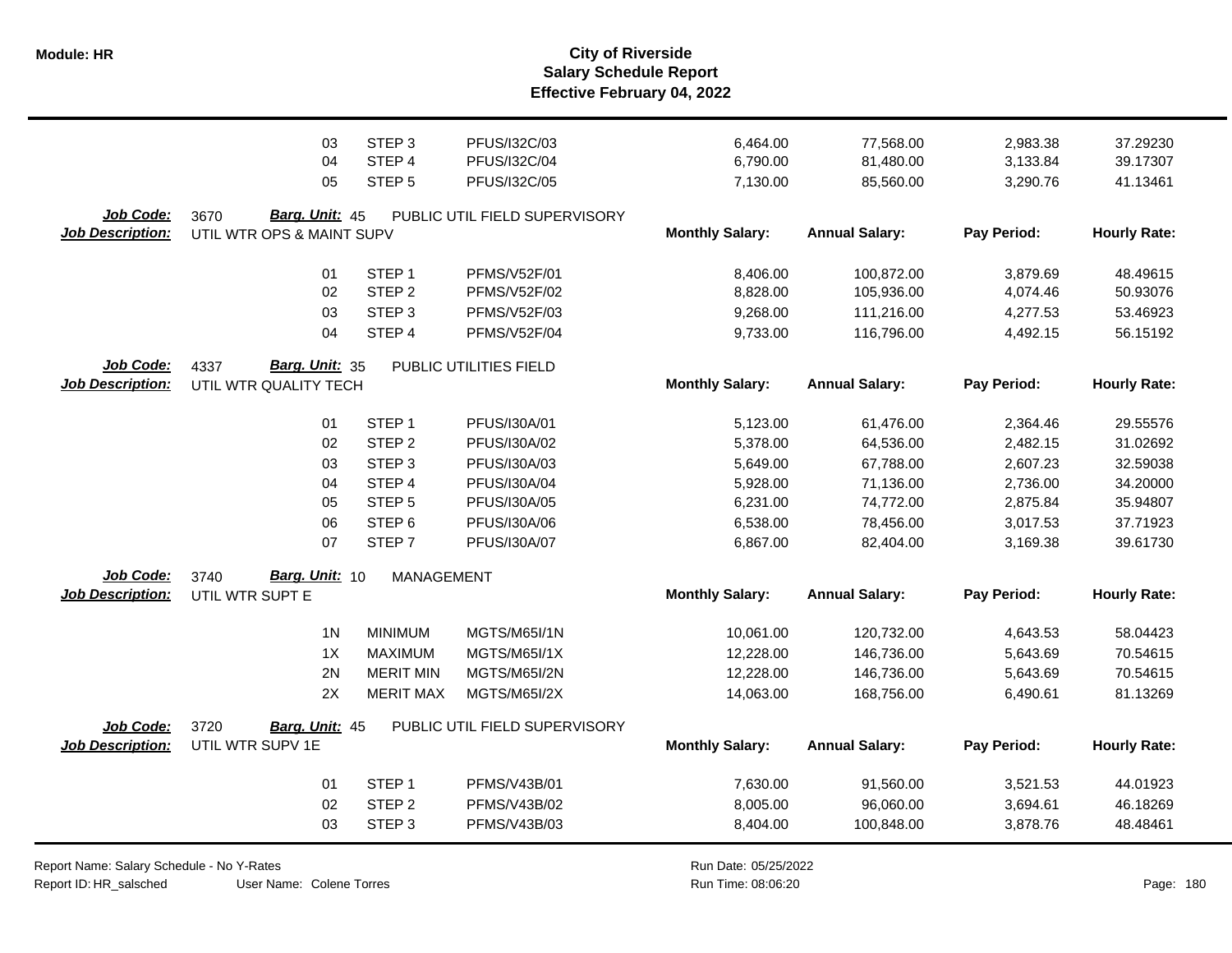|                         | 04                      | STEP 4            | <b>PFMS/V43B/04</b>    | 8,828.00               | 105,936.00            | 4,074.46    | 50.93076            |
|-------------------------|-------------------------|-------------------|------------------------|------------------------|-----------------------|-------------|---------------------|
|                         | 05                      | STEP <sub>5</sub> | PFMS/V43B/05           | 9,268.00               | 111,216.00            | 4,277.53    | 53.46923            |
| Job Code:               | 4270<br>Barg. Unit: 35  |                   | PUBLIC UTILITIES FIELD |                        |                       |             |                     |
| <b>Job Description:</b> | UTIL WTR SYS OPER I     |                   |                        | <b>Monthly Salary:</b> | <b>Annual Salary:</b> | Pay Period: | <b>Hourly Rate:</b> |
|                         |                         |                   |                        |                        |                       |             |                     |
|                         | 01                      | STEP <sub>1</sub> | PFUS/I29G/01           | 5,469.00               | 65,628.00             | 2,524.15    | 31.55192            |
|                         | 02                      | STEP <sub>2</sub> | PFUS/I29G/02           | 5,742.00               | 68,904.00             | 2,650.15    | 33.12692            |
|                         | 03                      | STEP <sub>3</sub> | PFUS/I29G/03           | 6,027.00               | 72,324.00             | 2,781.69    | 34.77115            |
|                         | 04                      | STEP 4            | PFUS/I29G/04           | 6,327.00               | 75,924.00             | 2,920.15    | 36.50192            |
|                         | 05                      | STEP <sub>5</sub> | PFUS/I29G/05           | 6,645.00               | 79,740.00             | 3,066.92    | 38.33653            |
| Job Code:               | Barg. Unit: 35<br>4280  |                   | PUBLIC UTILITIES FIELD |                        |                       |             |                     |
| <b>Job Description:</b> | UTIL WTR SYS OPER II    |                   |                        | <b>Monthly Salary:</b> | <b>Annual Salary:</b> | Pay Period: | <b>Hourly Rate:</b> |
|                         | 01                      | STEP <sub>1</sub> | PFUS/I36D/01           | 6,327.00               | 75,924.00             | 2,920.15    | 36.50192            |
|                         | 02                      | STEP <sub>2</sub> | PFUS/I36D/02           | 6,645.00               | 79,740.00             | 3,066.92    | 38.33653            |
|                         | 03                      | STEP <sub>3</sub> | PFUS/I36D/03           | 6,981.00               | 83,772.00             | 3,222.00    | 40.27500            |
|                         | 04                      | STEP 4            | PFUS/I36D/04           | 7,328.00               | 87,936.00             | 3,382.15    | 42.27692            |
|                         | 05                      | STEP <sub>5</sub> | PFUS/I36D/05           | 7,691.00               | 92,292.00             | 3,549.69    | 44.37115            |
|                         | 06                      | STEP <sub>6</sub> | PFUS/I36D/06           | 8,080.00               | 96,960.00             | 3,729.23    | 46.61538            |
| Job Code:               | Barg. Unit: 07<br>4330  |                   | <b>SR MANAGEMENT</b>   |                        |                       |             |                     |
| <b>Job Description:</b> | UTIL WTR SYS OPERS MGR  |                   |                        | <b>Monthly Salary:</b> | <b>Annual Salary:</b> | Pay Period: | <b>Hourly Rate:</b> |
|                         | 1 <sub>N</sub>          | <b>MINIMUM</b>    | NCLP/A75E/1N           | 12,773.00              | 153,276.00            | 5,895.23    | 73.69038            |
|                         | 1X                      | <b>MAXIMUM</b>    | NCLP/A75E/1X           | 15,526.00              | 186,312.00            | 7,165.84    | 89.57307            |
|                         | 2N                      | <b>MERIT MIN</b>  | NCLP/A75E/2N           | 15,526.00              | 186,312.00            | 7,165.84    | 89.57307            |
|                         | 2X                      | <b>MERIT MAX</b>  | NCLP/A75E/2X           | 17,855.00              | 214,260.00            | 8,240.76    | 103.00961           |
| Job Code:               | Barg. Unit: 35<br>3680  |                   | PUBLIC UTILITIES FIELD |                        |                       |             |                     |
| <b>Job Description:</b> | UTIL WTR TROUBLESHOOTER |                   |                        | <b>Monthly Salary:</b> | <b>Annual Salary:</b> | Pay Period: | <b>Hourly Rate:</b> |
|                         | 01                      | STEP <sub>1</sub> | PFUS/I36H/01           | 6,454.00               | 77,448.00             | 2,978.76    | 37.23461            |
|                         | 02                      | STEP <sub>2</sub> | PFUS/I36H/02           | 6,778.00               | 81,336.00             | 3,128.30    | 39.10384            |
|                         | 03                      | STEP <sub>3</sub> | PFUS/I36H/03           | 7,114.00               | 85,368.00             | 3,283.38    | 41.04230            |
|                         | 04                      | STEP 4            | PFUS/I36H/04           | 7,471.00               | 89,652.00             | 3,448.15    | 43.10192            |
|                         |                         |                   |                        |                        |                       |             |                     |

Report Name: Salary Schedule - No Y-Rates Report ID: HR\_salsched

User Name: Colene Torres

Run Date: 05/25/2022 08:06:20 Colene Torres Run Time: Page: 181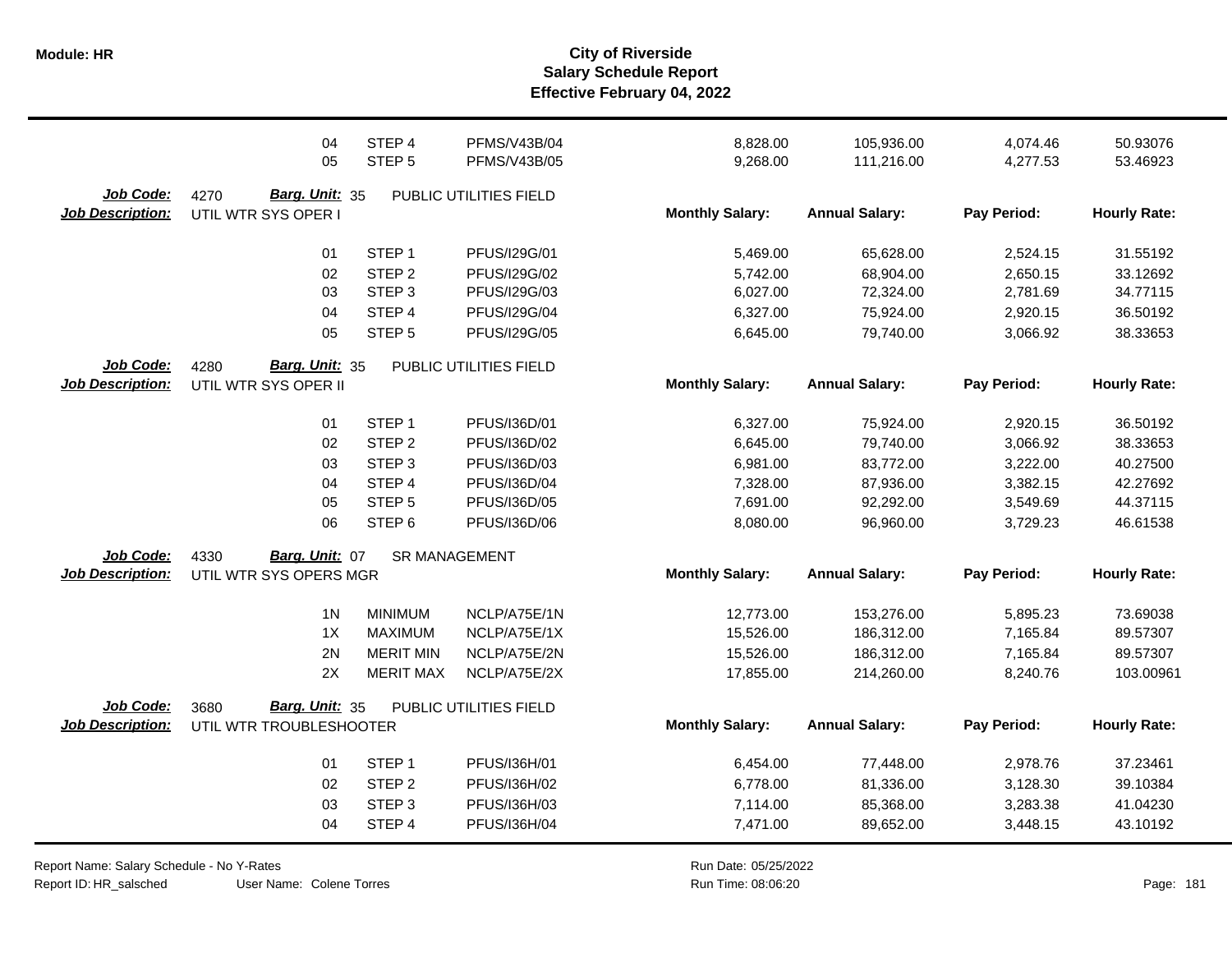|                         | 05                             | STEP <sub>5</sub>   | PFUS/I36H/05 | 7,841.00               | 94,092.00              | 3,618.92             | 45.23653             |
|-------------------------|--------------------------------|---------------------|--------------|------------------------|------------------------|----------------------|----------------------|
| Job Code:               | 3230<br>Barg. Unit: 20         | <b>GENERAL-SEIU</b> |              | PERS TIER 1            |                        |                      |                      |
| <b>Job Description:</b> | <b>VECTOR CONTROL TECH</b>     |                     |              | <b>Monthly Salary:</b> | <b>Annual Salary:</b>  | Pay Period:          | <b>Hourly Rate:</b>  |
|                         |                                |                     |              |                        |                        |                      |                      |
|                         | 01                             | STEP <sub>1</sub>   | GNLS/G31C/01 | 4,874.00               | 58,488.00              | 2,249.53             | 28.11923             |
|                         | 02                             | STEP <sub>2</sub>   | GNLS/G31C/02 | 5,115.00               | 61,380.00              | 2,360.76             | 29.50961             |
|                         | 03                             | STEP <sub>3</sub>   | GNLS/G31C/03 | 5,376.00               | 64,512.00              | 2,481.23             | 31.01538             |
|                         | 04                             | STEP <sub>4</sub>   | GNLS/G31C/04 | 5,641.00               | 67,692.00              | 2,603.53             | 32.54423             |
|                         | 05                             | STEP <sub>5</sub>   | GNLS/G31C/05 | 5,924.00               | 71,088.00              | 2,734.15             | 34.17692             |
|                         | 06                             | STEP <sub>6</sub>   | GNLS/G31C/06 | 6,217.00               | 74,604.00              | 2,869.38             | 35.86730             |
| Job Code:               | Barg. Unit: 20<br>3231         | <b>GENERAL-SEIU</b> |              | PERS TIER 2/3          |                        |                      |                      |
| <b>Job Description:</b> | <b>VECTOR CONTROL TECH (T)</b> |                     |              | <b>Monthly Salary:</b> | <b>Annual Salary:</b>  | Pay Period:          | <b>Hourly Rate:</b>  |
|                         | 01                             | STEP <sub>1</sub>   | GNL2/G76M/01 | 4,596.00               | 55,152.00              | 2,121.23             | 26.51538             |
|                         | 02                             | STEP <sub>2</sub>   | GNL2/G76M/02 | 4,821.00               | 57,852.00              | 2,225.07             | 27.81346             |
|                         | 03                             | STEP <sub>3</sub>   | GNL2/G76M/03 | 5,065.00               | 60,780.00              | 2,337.69             | 29.22115             |
|                         | 04                             | STEP <sub>4</sub>   | GNL2/G76M/04 | 5,318.00               | 63,816.00              | 2,454.46             | 30.68076             |
|                         | 05                             | STEP <sub>5</sub>   | GNL2/G76M/05 | 5,582.00               | 66,984.00              | 2,576.30             | 32.20384             |
|                         | 06                             | STEP <sub>6</sub>   | GNL2/G76M/06 | 5,860.00               | 70,320.00              | 2,704.61             | 33.80769             |
| Job Code:               | <b>Barg. Unit: 50</b><br>1170  | <b>SUPERVISORY</b>  |              |                        |                        |                      |                      |
| <b>Job Description:</b> | <b>WAREHOUSE SUPV 1</b>        |                     |              | <b>Monthly Salary:</b> | <b>Annual Salary:</b>  | Pay Period:          | <b>Hourly Rate:</b>  |
|                         |                                |                     |              |                        |                        |                      |                      |
|                         | 1 <sub>N</sub>                 | <b>MINIMUM</b>      | SUPV/U06D/1N | 4,802.00               | 57,624.00              | 2,216.30             | 27.70384             |
|                         | 1X                             | <b>MAXIMUM</b>      | SUPV/U06D/1X | 6,434.00               | 77,208.00              | 2,969.53             | 37.11923             |
| Job Code:               | 5495<br>Barg. Unit: 20         | <b>GENERAL-SEIU</b> |              | PERS TIER 1            |                        |                      |                      |
| <b>Job Description:</b> | WASTEWTR CO-GEN SPEC           |                     |              | <b>Monthly Salary:</b> | <b>Annual Salary:</b>  | Pay Period:          | <b>Hourly Rate:</b>  |
|                         | 01                             | STEP <sub>1</sub>   | GNLS/G32A/01 |                        |                        |                      |                      |
|                         | 02                             | STEP <sub>2</sub>   | GNLS/G32A/02 | 5,211.00<br>5,478.00   | 62,532.00<br>65,736.00 | 2,405.07<br>2,528.30 | 30.06346<br>31.60384 |
|                         | 03                             | STEP <sub>3</sub>   | GNLS/G32A/03 | 5,751.00               | 69,012.00              | 2,654.30             | 33.17884             |
|                         | 04                             | STEP 4              | GNLS/G32A/04 | 6,038.00               | 72,456.00              | 2,786.76             | 34.83461             |
|                         | 05                             | STEP <sub>5</sub>   | GNLS/G32A/05 |                        |                        |                      | 36.55384             |
|                         |                                |                     |              | 6,336.00               | 76,032.00              | 2,924.30             |                      |
|                         |                                |                     |              |                        |                        |                      |                      |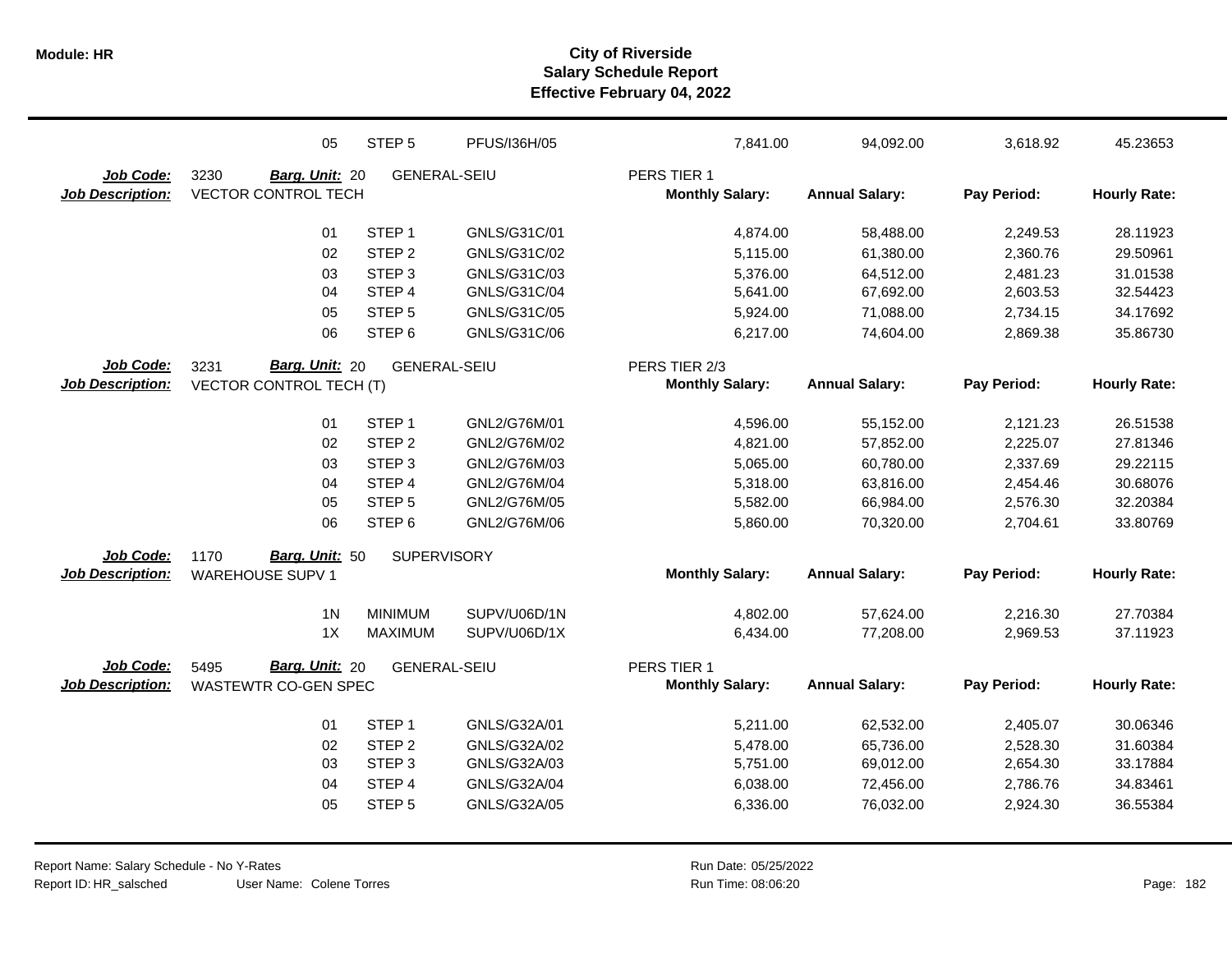| Job Code:<br><b>Job Description:</b> | <b>Barg. Unit: 20</b><br>5496<br>WASTEWTR CO-GEN SPEC (T) |                   | <b>GENERAL-SEIU</b> | PERS TIER 2/3<br><b>Monthly Salary:</b> | <b>Annual Salary:</b> | Pay Period: | <b>Hourly Rate:</b> |
|--------------------------------------|-----------------------------------------------------------|-------------------|---------------------|-----------------------------------------|-----------------------|-------------|---------------------|
|                                      | 01                                                        | STEP <sub>1</sub> | GNL2/G77D/01        | 4,912.00                                | 58,944.00             | 2,267.07    | 28.33846            |
|                                      | 02                                                        | STEP <sub>2</sub> | GNL2/G77D/02        | 5,161.00                                | 61,932.00             | 2,382.00    | 29.77500            |
|                                      | 03                                                        | STEP <sub>3</sub> | GNL2/G77D/03        | 5,418.00                                | 65,016.00             | 2,500.61    | 31.25769            |
|                                      | 04                                                        | STEP 4            | GNL2/G77D/04        | 5,691.00                                | 68,292.00             | 2,626.61    | 32.83269            |
|                                      | 05                                                        | STEP <sub>5</sub> | GNL2/G77D/05        | 5,974.00                                | 71,688.00             | 2,757.23    | 34.46538            |
| Job Code:                            | 3170<br>Barg. Unit: 20                                    |                   | <b>GENERAL-SEIU</b> | PERS TIER 1                             |                       |             |                     |
| <b>Job Description:</b>              | WASTEWTR COLL SYS CREW LDR                                |                   |                     | <b>Monthly Salary:</b>                  | <b>Annual Salary:</b> | Pay Period: | <b>Hourly Rate:</b> |
|                                      | 01                                                        | STEP <sub>1</sub> | GNLS/G32K/01        | 5,566.00                                | 66,792.00             | 2,568.92    | 32.11153            |
|                                      | 02                                                        | STEP <sub>2</sub> | GNLS/G32K/02        | 5,841.00                                | 70,092.00             | 2,695.84    | 33.69807            |
|                                      | 03                                                        | STEP <sub>3</sub> | GNLS/G32K/03        | 6,138.00                                | 73,656.00             | 2,832.92    | 35.41153            |
|                                      | 04                                                        | STEP 4            | GNLS/G32K/04        | 6,442.00                                | 77,304.00             | 2,973.23    | 37.16538            |
|                                      | 05                                                        | STEP <sub>5</sub> | GNLS/G32K/05        | 6,762.00                                | 81,144.00             | 3,120.92    | 39.01153            |
|                                      | 06                                                        | STEP <sub>6</sub> | GNLS/G32K/06        | 7,098.00                                | 85,176.00             | 3,276.00    | 40.95000            |
| Job Code:                            | 3171<br>Barg. Unit: 20                                    |                   | <b>GENERAL-SEIU</b> | PERS TIER 2/3                           |                       |             |                     |
| <b>Job Description:</b>              | WASTEWTR COLL SYS CREW LDR (T)                            |                   |                     | <b>Monthly Salary:</b>                  | <b>Annual Salary:</b> | Pay Period: | <b>Hourly Rate:</b> |
|                                      | 01                                                        | STEP <sub>1</sub> | GNL2/G77G/01        | 5,248.00                                | 62,976.00             | 2,422.15    | 30.27692            |
|                                      | 02                                                        | STEP <sub>2</sub> | GNL2/G77G/02        | 5,505.00                                | 66,060.00             | 2,540.76    | 31.75961            |
|                                      | 03                                                        | STEP <sub>3</sub> | GNL2/G77G/03        | 5,784.00                                | 69,408.00             | 2,669.53    | 33.36923            |
|                                      | 04                                                        | STEP 4            | GNL2/G77G/04        | 6,072.00                                | 72,864.00             | 2,802.46    | 35.03076            |
|                                      | 05                                                        | STEP <sub>5</sub> | GNL2/G77G/05        | 6,375.00                                | 76,500.00             | 2,942.30    | 36.77884            |
|                                      | 06                                                        | STEP <sub>6</sub> | GNL2/G77G/06        | 6,692.00                                | 80,304.00             | 3,088.61    | 38.60769            |
| Job Code:                            | Barg. Unit: 55<br>3175                                    |                   | PARA-PROFESSIONAL   |                                         |                       |             |                     |
| <b>Job Description:</b>              | WASTEWTR COLL SYS SCHED E                                 |                   |                     | <b>Monthly Salary:</b>                  | <b>Annual Salary:</b> | Pay Period: | <b>Hourly Rate:</b> |
|                                      | 1 <sub>N</sub>                                            | <b>MINIMUM</b>    | PARA/N06D/1N        | 5,595.00                                | 67,140.00             | 2,582.30    | 32.27884            |
|                                      | 1X                                                        | <b>MAXIMUM</b>    | PARA/N06D/1X        | 7,497.00                                | 89,964.00             | 3,460.15    | 43.25192            |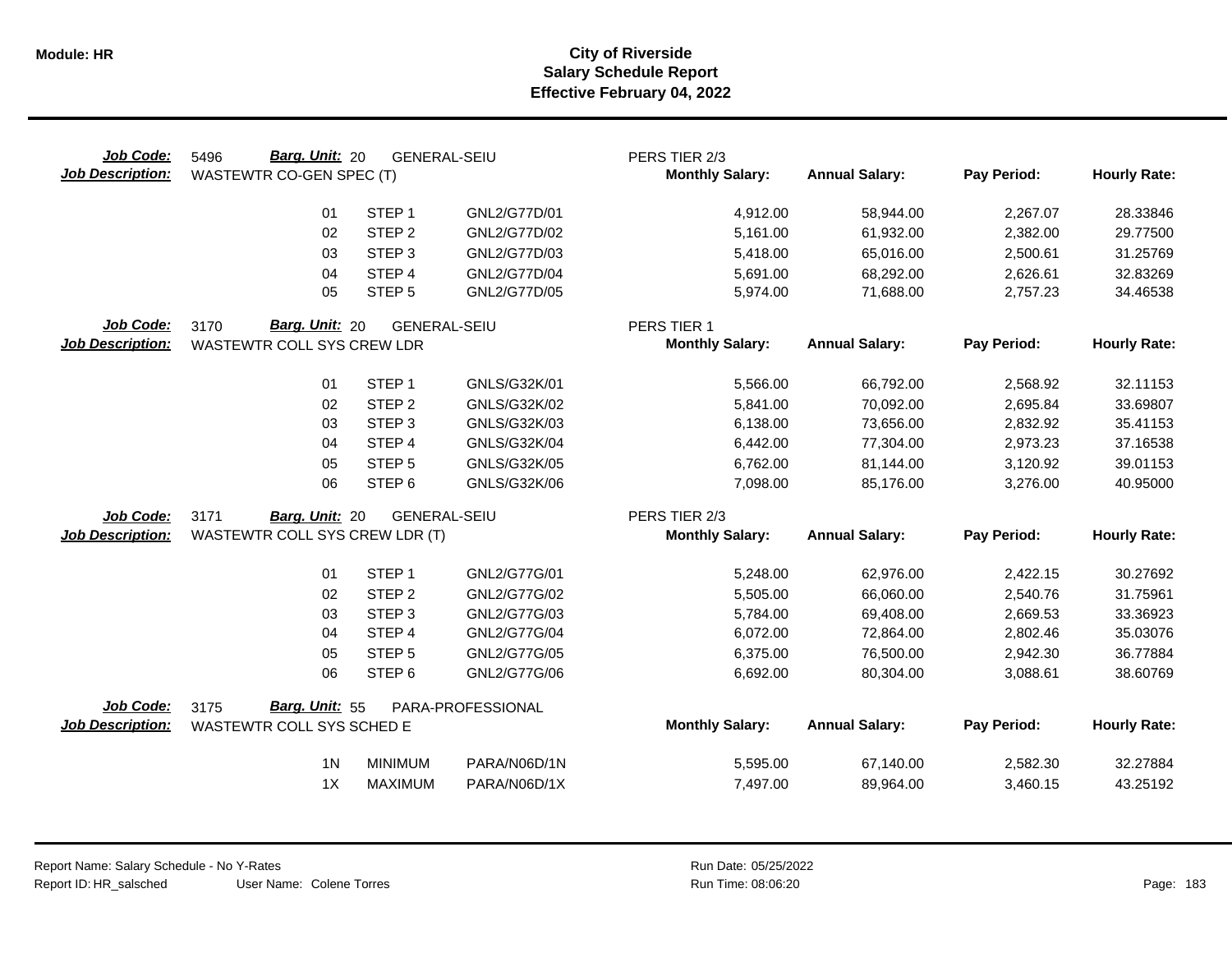| Job Code:<br><b>Job Description:</b> | Barg. Unit: 20<br>3128<br><b>WASTEWTR COLL SYS TECH I</b> |                   | <b>GENERAL-SEIU</b> | PERS TIER 1<br><b>Monthly Salary:</b> | <b>Annual Salary:</b> | Pay Period: | <b>Hourly Rate:</b> |
|--------------------------------------|-----------------------------------------------------------|-------------------|---------------------|---------------------------------------|-----------------------|-------------|---------------------|
|                                      | 01                                                        | STEP <sub>1</sub> | GNLS/G22G/01        | 4,548.00                              | 54,576.00             | 2,099.07    | 26.23846            |
|                                      | 02                                                        | STEP <sub>2</sub> | GNLS/G22G/02        | 4,764.00                              | 57,168.00             | 2,198.76    | 27.48461            |
|                                      | 03                                                        | STEP <sub>3</sub> | GNLS/G22G/03        | 5,003.00                              | 60,036.00             | 2,309.07    | 28.86346            |
|                                      | 04                                                        | STEP 4            | GNLS/G22G/04        | 5,253.00                              | 63,036.00             | 2,424.46    | 30.30576            |
|                                      | 05                                                        | STEP <sub>5</sub> | GNLS/G22G/05        | 5,514.00                              | 66,168.00             | 2,544.92    | 31.81153            |
|                                      | 06                                                        | STEP <sub>6</sub> | GNLS/G22G/06        | 5,791.00                              | 69,492.00             | 2,672.76    | 33.40961            |
| Job Code:                            | Barg. Unit: 20<br>3129                                    |                   | <b>GENERAL-SEIU</b> | PERS TIER 2/3                         |                       |             |                     |
| <b>Job Description:</b>              | WASTEWTR COLL SYS TECH I (T)                              |                   |                     | <b>Monthly Salary:</b>                | <b>Annual Salary:</b> | Pay Period: | <b>Hourly Rate:</b> |
|                                      | 01                                                        | STEP <sub>1</sub> | GNL2/G69D/01        | 4,286.00                              | 51,432.00             | 1,978.15    | 24.72692            |
|                                      | 02                                                        | STEP <sub>2</sub> | GNL2/G69D/02        | 4,490.00                              | 53,880.00             | 2,072.30    | 25.90384            |
|                                      | 03                                                        | STEP <sub>3</sub> | GNL2/G69D/03        | 4,715.00                              | 56,580.00             | 2,176.15    | 27.20192            |
|                                      | 04                                                        | STEP 4            | GNL2/G69D/04        | 4,953.00                              | 59,436.00             | 2,286.00    | 28.57500            |
|                                      | 05                                                        | STEP <sub>5</sub> | GNL2/G69D/05        | 5,196.00                              | 62,352.00             | 2,398.15    | 29.97692            |
|                                      | 06                                                        | STEP <sub>6</sub> | GNL2/G69D/06        | 5,461.00                              | 65,532.00             | 2,520.46    | 31.50576            |
| Job Code:                            | Barg. Unit: 20<br>3130                                    |                   | <b>GENERAL-SEIU</b> | PERS TIER 1                           |                       |             |                     |
| <b>Job Description:</b>              | <b>WASTEWTR COLL SYS TECH II</b>                          |                   |                     | <b>Monthly Salary:</b>                | <b>Annual Salary:</b> | Pay Period: | <b>Hourly Rate:</b> |
|                                      | 01                                                        | STEP <sub>1</sub> | GNLS/G27C/01        | 4,875.00                              | 58,500.00             | 2,250.00    | 28.12500            |
|                                      | 02                                                        | STEP <sub>2</sub> | <b>GNLS/G27C/02</b> | 5,116.00                              | 61,392.00             | 2,361.23    | 29.51538            |
|                                      | 03                                                        | STEP <sub>3</sub> | GNLS/G27C/03        | 5,376.00                              | 64,512.00             | 2,481.23    | 31.01538            |
|                                      | 04                                                        | STEP 4            | <b>GNLS/G27C/04</b> | 5,640.00                              | 67,680.00             | 2,603.07    | 32.53846            |
|                                      | 05                                                        | STEP <sub>5</sub> | <b>GNLS/G27C/05</b> | 5,929.00                              | 71,148.00             | 2,736.46    | 34.20576            |
|                                      | 06                                                        | STEP <sub>6</sub> | <b>GNLS/G27C/06</b> | 6,222.00                              | 74,664.00             | 2,871.69    | 35.89615            |
| Job Code:                            | 3131<br>Barg. Unit: 20                                    |                   | <b>GENERAL-SEIU</b> | PERS TIER 2/3                         |                       |             |                     |
| <b>Job Description:</b>              | WASTEWTR COLL SYS TECH II (T)                             |                   |                     | <b>Monthly Salary:</b>                | <b>Annual Salary:</b> | Pay Period: | <b>Hourly Rate:</b> |
|                                      | 01                                                        | STEP <sub>1</sub> | GNL2/G73A/01        | 4,595.00                              | 55,140.00             | 2,120.76    | 26.50961            |
|                                      | 02                                                        | STEP <sub>2</sub> | GNL2/G73A/02        | 4,823.00                              | 57,876.00             | 2,226.00    | 27.82500            |
|                                      | 03                                                        | STEP <sub>3</sub> | GNL2/G73A/03        | 5,067.00                              | 60,804.00             | 2,338.61    | 29.23269            |

Report Name: Salary Schedule - No Y-Rates Report ID: HR\_salsched

 $\overline{\phantom{0}}$ 

User Name: Colene Torres

Run Date: 05/25/2022 08:06:20 Colene Torres Run Time: Page: 184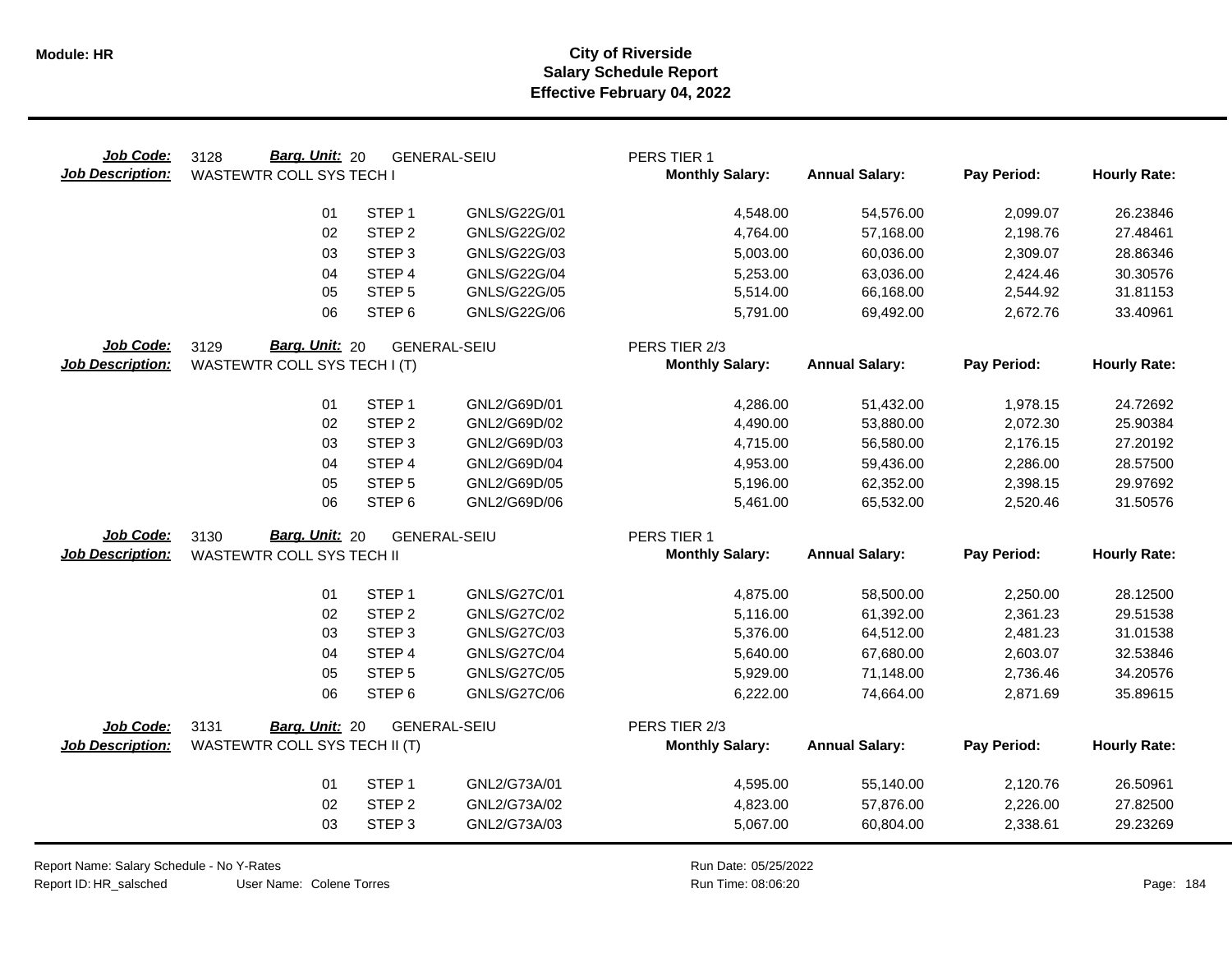**Salary Schedule Report Effective February 04, 2022 Module: HR City of Riverside**

|                                      | 04                                                             | STEP 4              | GNL2/G73A/04 | 5,316.00                                | 63,792.00             | 2,453.53    | 30.66923            |
|--------------------------------------|----------------------------------------------------------------|---------------------|--------------|-----------------------------------------|-----------------------|-------------|---------------------|
|                                      | 05                                                             | STEP <sub>5</sub>   | GNL2/G73A/05 | 5,585.00                                | 67,020.00             | 2,577.69    | 32.22115            |
|                                      | 06                                                             | STEP <sub>6</sub>   | GNL2/G73A/06 | 5,863.00                                | 70,356.00             | 2,706.00    | 33.82500            |
| Job Code:<br><b>Job Description:</b> | Barg. Unit: 20<br>4120<br>WASTEWTR CONTROL SYS TECH            | <b>GENERAL-SEIU</b> |              | PERS TIER 1<br><b>Monthly Salary:</b>   | <b>Annual Salary:</b> | Pay Period: | <b>Hourly Rate:</b> |
|                                      | 01                                                             | STEP <sub>1</sub>   | GNLS/G35H/01 | 6,136.00                                | 73,632.00             | 2,832.00    | 35.40000            |
|                                      | 02                                                             | STEP <sub>2</sub>   | GNLS/G35H/02 | 6,443.00                                | 77,316.00             | 2,973.69    | 37.17115            |
|                                      | 03                                                             | STEP <sub>3</sub>   | GNLS/G35H/03 | 6,760.00                                | 81,120.00             | 3,120.00    | 39.00000            |
|                                      | 04                                                             | STEP 4              | GNLS/G35H/04 | 7,099.00                                | 85,188.00             | 3,276.46    | 40.95576            |
|                                      | 05                                                             | STEP <sub>5</sub>   | GNLS/G35H/05 | 7,460.00                                | 89,520.00             | 3,443.07    | 43.03846            |
| Job Code:<br><b>Job Description:</b> | 4121<br>Barg. Unit: 20<br><b>WASTEWTR CONTROL SYS TECH (T)</b> | <b>GENERAL-SEIU</b> |              | PERS TIER 2/3<br><b>Monthly Salary:</b> | <b>Annual Salary:</b> | Pay Period: | <b>Hourly Rate:</b> |
|                                      | 01                                                             | STEP <sub>1</sub>   | GNL2/G79E/01 | 5,783.00                                | 69,396.00             | 2,669.07    | 33.36346            |
|                                      | 02                                                             | STEP <sub>2</sub>   | GNL2/G79E/02 | 6,071.00                                | 72,852.00             | 2,802.00    | 35.02500            |
|                                      | 03                                                             | STEP <sub>3</sub>   | GNL2/G79E/03 | 6,373.00                                | 76,476.00             | 2,941.38    | 36.76730            |
|                                      | 04                                                             | STEP 4              | GNL2/G79E/04 | 6,693.00                                | 80,316.00             | 3,089.07    | 38.61346            |
|                                      | 05                                                             | STEP <sub>5</sub>   | GNL2/G79E/05 | 7,030.00                                | 84,360.00             | 3,244.61    | 40.55769            |
| Job Code:<br><b>Job Description:</b> | Barg. Unit: 50<br>4470<br><b>WASTEWTR ELEC &amp; INST SUPV</b> | SUPERVISORY         |              | <b>Monthly Salary:</b>                  | <b>Annual Salary:</b> | Pay Period: | <b>Hourly Rate:</b> |
|                                      | 1 <sub>N</sub>                                                 | <b>MINIMUM</b>      | SUPV/U11H/1N | 7,365.00                                | 88,380.00             | 3,399.23    | 42.49038            |
|                                      | 1X                                                             | <b>MAXIMUM</b>      | SUPV/U11H/1X | 9,397.00                                | 112,764.00            | 4,337.07    | 54.21346            |
| Job Code:<br><b>Job Description:</b> | Barg. Unit: 20<br>5490<br><b>WASTEWTR MAINT MECH</b>           | <b>GENERAL-SEIU</b> |              | PERS TIER 1<br><b>Monthly Salary:</b>   | <b>Annual Salary:</b> | Pay Period: | <b>Hourly Rate:</b> |
|                                      | 01                                                             | STEP <sub>1</sub>   | GNLS/G29G/01 | 5,732.00                                | 68,784.00             | 2,645.53    | 33.06923            |
|                                      | 02                                                             | STEP <sub>2</sub>   | GNLS/G29G/02 | 6,021.00                                | 72,252.00             | 2,778.92    | 34.73653            |
|                                      | 03                                                             | STEP <sub>3</sub>   | GNLS/G29G/03 | 6,324.00                                | 75,888.00             | 2,918.76    | 36.48461            |
|                                      | 04                                                             | STEP 4              | GNLS/G29G/04 | 6,636.00                                | 79,632.00             | 3,062.76    | 38.28461            |
|                                      | 05                                                             | STEP <sub>5</sub>   | GNLS/G29G/05 | 6,968.00                                | 83,616.00             | 3,216.00    | 40.20000            |

User Name: Colene Torres Report Name: Salary Schedule - No Y-Rates Report ID: HR\_salsched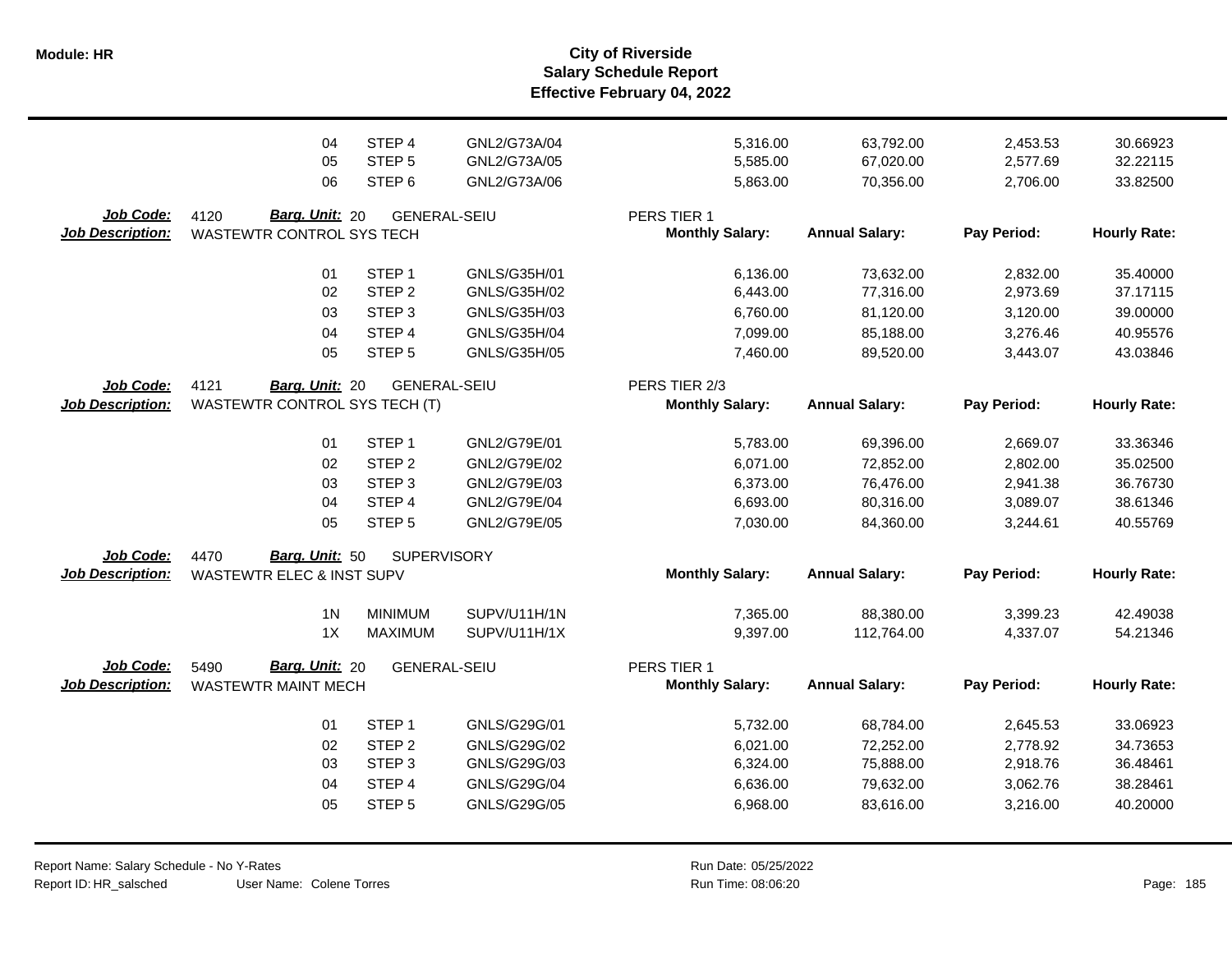| Job Code:<br><b>Job Description:</b> | Barg. Unit: 20<br>5491<br>WASTEWTR MAINT MECH (T)       | <b>GENERAL-SEIU</b> |                   | PERS TIER 2/3<br><b>Monthly Salary:</b> | <b>Annual Salary:</b> | Pay Period: | <b>Hourly Rate:</b> |
|--------------------------------------|---------------------------------------------------------|---------------------|-------------------|-----------------------------------------|-----------------------|-------------|---------------------|
|                                      | 01                                                      | STEP <sub>1</sub>   | GNL2/G75G/01      | 5,405.00                                | 64,860.00             | 2,494.61    | 31.18269            |
|                                      | 02                                                      | STEP <sub>2</sub>   | GNL2/G75G/02      | 5,677.00                                | 68,124.00             | 2,620.15    | 32.75192            |
|                                      | 03                                                      | STEP <sub>3</sub>   | GNL2/G75G/03      | 5,958.00                                | 71,496.00             | 2,749.84    | 34.37307            |
|                                      | 04                                                      | STEP 4              | GNL2/G75G/04      | 6,255.00                                | 75,060.00             | 2,886.92    | 36.08653            |
|                                      | 05                                                      | STEP <sub>5</sub>   | GNL2/G75G/05      | 6,567.00                                | 78,804.00             | 3,030.92    | 37.88653            |
| Job Code:<br><b>Job Description:</b> | Barg. Unit: 55<br>3185<br><b>WASTEWTR MAINT SCHED E</b> |                     | PARA-PROFESSIONAL | <b>Monthly Salary:</b>                  | <b>Annual Salary:</b> | Pay Period: | <b>Hourly Rate:</b> |
|                                      | 1 <sub>N</sub>                                          | <b>MINIMUM</b>      | PARA/N01D/1N      | 6,174.00                                | 74,088.00             | 2,849.53    | 35.61923            |
|                                      | 1X                                                      | <b>MAXIMUM</b>      | PARA/N01D/1X      | 7,505.00                                | 90,060.00             | 3,463.84    | 43.29807            |
| Job Code:<br><b>Job Description:</b> | 5505<br>Barg. Unit: 50<br>WASTEWTR MECH SUPV E          | <b>SUPERVISORY</b>  |                   | <b>Monthly Salary:</b>                  | <b>Annual Salary:</b> | Pay Period: | <b>Hourly Rate:</b> |
|                                      | 1 <sub>N</sub>                                          | <b>MINIMUM</b>      | SUPV/U11H/1N      | 7,365.00                                | 88,380.00             | 3,399.23    | 42.49038            |
|                                      | 1X                                                      | <b>MAXIMUM</b>      | SUPV/U11H/1X      | 9,397.00                                | 112,764.00            | 4,337.07    | 54.21346            |
| Job Code:<br><b>Job Description:</b> | Barg. Unit: 20<br>4125<br><b>WASTEWTR OPERS DISPT</b>   | <b>GENERAL-SEIU</b> |                   | PERS TIER 1<br><b>Monthly Salary:</b>   | <b>Annual Salary:</b> | Pay Period: | <b>Hourly Rate:</b> |
|                                      | 01                                                      | STEP <sub>1</sub>   | GNLS/G30D/01      | 4,988.00                                | 59,856.00             | 2,302.15    | 28.77692            |
|                                      | 02                                                      | STEP <sub>2</sub>   | GNLS/G30D/02      | 5,241.00                                | 62,892.00             | 2,418.92    | 30.23653            |
|                                      | 03                                                      | STEP <sub>3</sub>   | GNLS/G30D/03      | 5,497.00                                | 65,964.00             | 2,537.07    | 31.71346            |
|                                      | 04                                                      | STEP 4              | GNLS/G30D/04      | 5,777.00                                | 69,324.00             | 2,666.30    | 33.32884            |
|                                      | 05                                                      | STEP <sub>5</sub>   | GNLS/G30D/05      | 6,064.00                                | 72,768.00             | 2,798.76    | 34.98461            |
| Job Code:                            | Barg. Unit: 20<br>4126                                  | <b>GENERAL-SEIU</b> |                   | PERS TIER 2/3                           |                       |             |                     |
| <b>Job Description:</b>              | <b>WASTEWTR OPERS DISPT (T)</b>                         |                     |                   | <b>Monthly Salary:</b>                  | <b>Annual Salary:</b> | Pay Period: | <b>Hourly Rate:</b> |
|                                      | 01                                                      | STEP <sub>1</sub>   | GNL2/G76D/01      | 4,701.00                                | 56,412.00             | 2,169.69    | 27.12115            |
|                                      | 02                                                      | STEP <sub>2</sub>   | GNL2/G76D/02      | 4,939.00                                | 59,268.00             | 2,279.53    | 28.49423            |
|                                      | 03                                                      | STEP <sub>3</sub>   | GNL2/G76D/03      | 5,181.00                                | 62,172.00             | 2,391.23    | 29.89038            |
|                                      |                                                         |                     |                   |                                         |                       |             |                     |

Report Name: Salary Schedule - No Y-Rates Report ID: HR\_salsched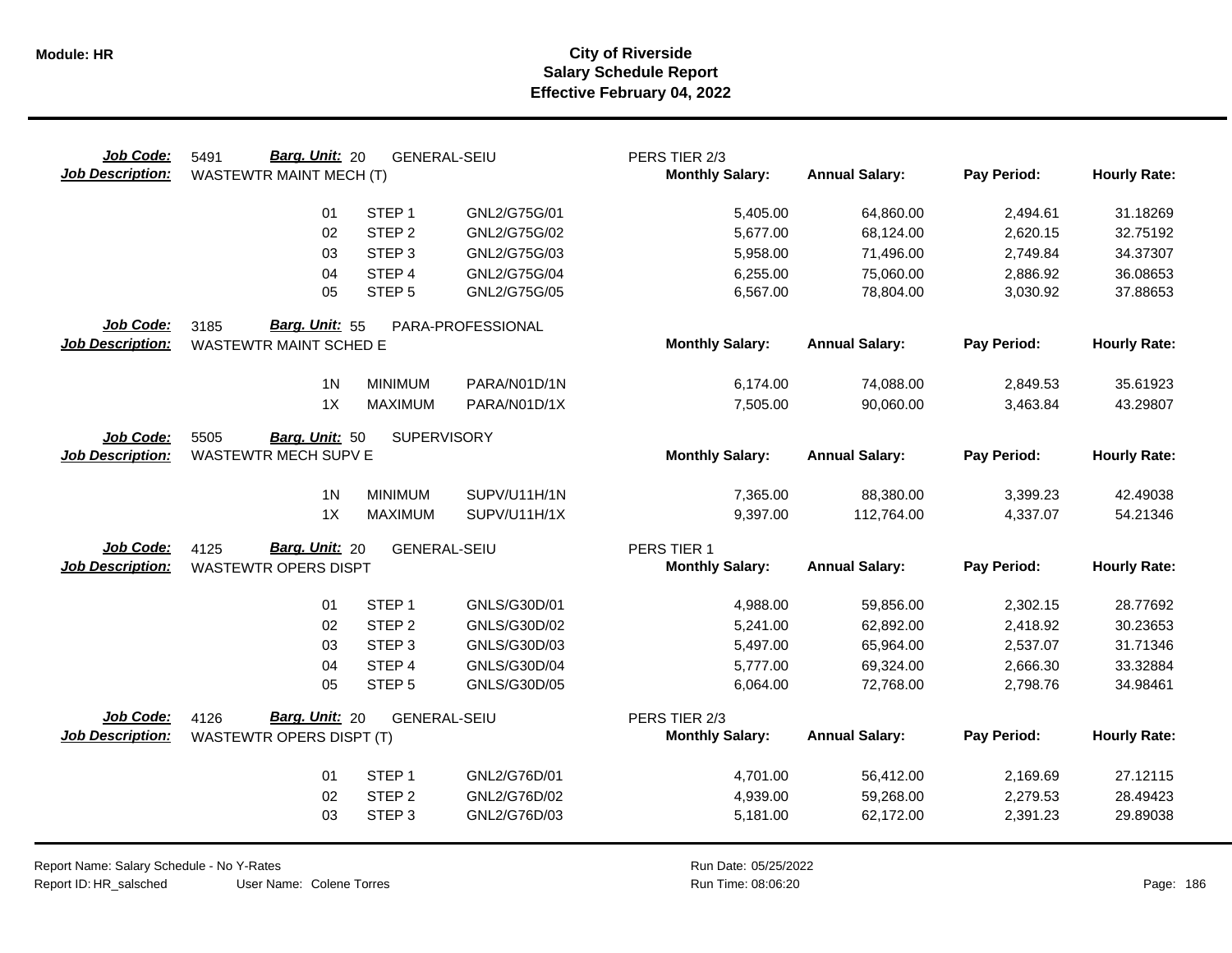|                                      | 04                                                     | STEP 4              | GNL2/G76D/04 | 5,445.00                                | 65,340.00             | 2,513.07    | 31.41346            |
|--------------------------------------|--------------------------------------------------------|---------------------|--------------|-----------------------------------------|-----------------------|-------------|---------------------|
|                                      | 05                                                     | STEP <sub>5</sub>   | GNL2/G76D/05 | 5,716.00                                | 68,592.00             | 2,638.15    | 32.97692            |
| Job Code:<br><b>Job Description:</b> | Barg. Unit: 10<br>4150<br><b>WASTEWTR OPERS MGR E</b>  | MANAGEMENT          |              | <b>Monthly Salary:</b>                  | <b>Annual Salary:</b> | Pay Period: | <b>Hourly Rate:</b> |
|                                      | 1 <sub>N</sub>                                         | <b>MINIMUM</b>      | MGTS/M73A/1N | 10,098.00                               | 121,176.00            | 4,660.61    | 58.25769            |
|                                      | 1X                                                     | <b>MAXIMUM</b>      | MGTS/M73A/1X | 12,274.00                               | 147,288.00            | 5,664.92    | 70.81153            |
|                                      | 2N                                                     | <b>MERIT MIN</b>    | MGTS/M73A/2N | 12,274.00                               | 147,288.00            | 5,664.92    | 70.81153            |
|                                      | 2X                                                     | <b>MERIT MAX</b>    | MGTS/M73A/2X | 14,116.00                               | 169,392.00            | 6,515.07    | 81.43846            |
| Job Code:<br><b>Job Description:</b> | Barg. Unit: 10<br>4146<br><b>WASTEWTR OPERS SUPT E</b> | <b>MANAGEMENT</b>   |              | <b>Monthly Salary:</b>                  | <b>Annual Salary:</b> | Pay Period: | <b>Hourly Rate:</b> |
|                                      | 1 <sub>N</sub>                                         | <b>MINIMUM</b>      | MGTS/M66A/1N | 8,554.00                                | 102,648.00            | 3,948.00    | 49.35000            |
|                                      | 1X                                                     | <b>MAXIMUM</b>      | MGTS/M66A/1X | 11,465.00                               | 137,580.00            | 5,291.53    | 66.14423            |
| Job Code:<br><b>Job Description:</b> | Barg. Unit: 20<br>4100<br><b>WASTEWTR PLANT OPER I</b> | <b>GENERAL-SEIU</b> |              | PERS TIER 1<br><b>Monthly Salary:</b>   | <b>Annual Salary:</b> | Pay Period: | <b>Hourly Rate:</b> |
|                                      | 01                                                     | STEP <sub>1</sub>   | GNLS/G31B/01 | 5,115.00                                | 61,380.00             | 2,360.76    | 29.50961            |
|                                      | 02                                                     | STEP <sub>2</sub>   | GNLS/G31B/02 | 5,376.00                                | 64,512.00             | 2,481.23    | 31.01538            |
|                                      | 03                                                     | STEP <sub>3</sub>   | GNLS/G31B/03 | 5,641.00                                | 67,692.00             | 2,603.53    | 32.54423            |
|                                      | 04                                                     | STEP <sub>4</sub>   | GNLS/G31B/04 | 5,924.00                                | 71,088.00             | 2,734.15    | 34.17692            |
|                                      | 05                                                     | STEP <sub>5</sub>   | GNLS/G31B/05 | 6,217.00                                | 74,604.00             | 2,869.38    | 35.86730            |
| Job Code:<br><b>Job Description:</b> | Barg. Unit: 20<br>4101<br>WASTEWTR PLANT OPER I (T)    | <b>GENERAL-SEIU</b> |              | PERS TIER 2/3<br><b>Monthly Salary:</b> | <b>Annual Salary:</b> | Pay Period: | <b>Hourly Rate:</b> |
|                                      | 01                                                     | STEP <sub>1</sub>   | GNL2/G76J/01 | 4,821.00                                | 57,852.00             | 2,225.07    | 27.81346            |
|                                      | 02                                                     | STEP <sub>2</sub>   | GNL2/G76J/02 | 5,065.00                                | 60,780.00             | 2,337.69    | 29.22115            |
|                                      | 03                                                     | STEP <sub>3</sub>   | GNL2/G76J/03 | 5,318.00                                | 63,816.00             | 2,454.46    | 30.68076            |
|                                      | 04                                                     | STEP 4              | GNL2/G76J/04 | 5,582.00                                | 66,984.00             | 2,576.30    | 32.20384            |
|                                      | 05                                                     | STEP <sub>5</sub>   | GNL2/G76J/05 | 5,860.00                                | 70,320.00             | 2,704.61    | 33.80769            |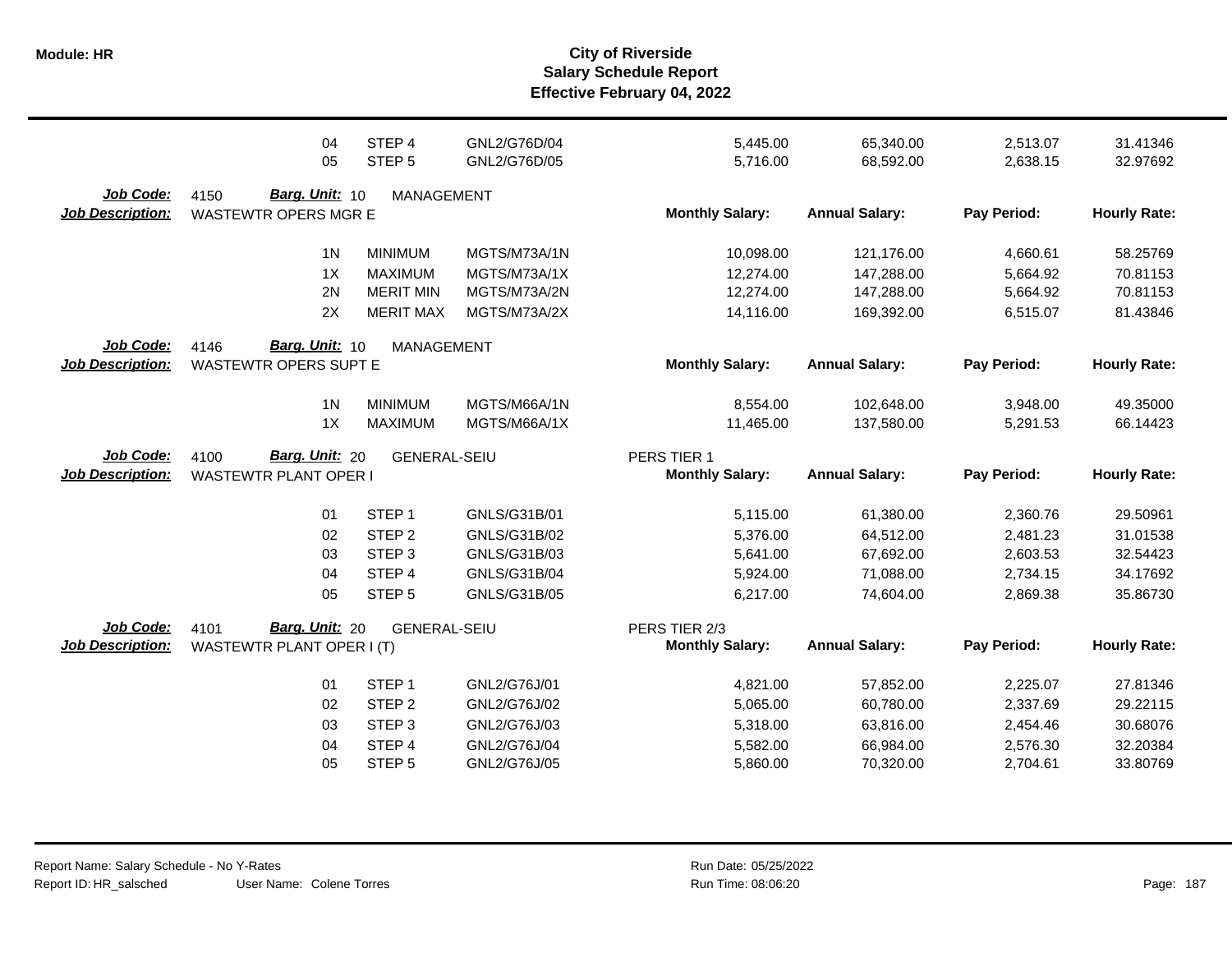| Job Code:<br><b>Job Description:</b> | Barg. Unit: 20<br>4110<br><b>WASTEWTR PLANT OPER II</b> |                                        | <b>GENERAL-SEIU</b>          | PERS TIER 1<br><b>Monthly Salary:</b> | <b>Annual Salary:</b>  | Pay Period:          | <b>Hourly Rate:</b>  |
|--------------------------------------|---------------------------------------------------------|----------------------------------------|------------------------------|---------------------------------------|------------------------|----------------------|----------------------|
|                                      | 01                                                      | STEP <sub>1</sub>                      | GNLS/G35J/01                 | 6,022.00                              | 72,264.00              | 2,779.38             | 34.74230             |
|                                      | 02                                                      | STEP <sub>2</sub>                      | GNLS/G35J/02                 | 6,324.00                              | 75,888.00              | 2,918.76             | 36.48461             |
|                                      | 03                                                      | STEP <sub>3</sub>                      | GNLS/G35J/03                 | 6,636.00                              | 79,632.00              | 3,062.76             | 38.28461             |
|                                      | 04                                                      | STEP 4                                 | GNLS/G35J/04                 | 6,969.00                              | 83,628.00              | 3,216.46             | 40.20576             |
|                                      | 05                                                      | STEP <sub>5</sub>                      | GNLS/G35J/05                 | 7,323.00                              | 87,876.00              | 3,379.84             | 42.24807             |
| Job Code:                            | Barg. Unit: 20<br>4111                                  |                                        | <b>GENERAL-SEIU</b>          | PERS TIER 2/3                         |                        |                      |                      |
| <b>Job Description:</b>              | WASTEWTR PLANT OPER II (T)                              |                                        |                              | <b>Monthly Salary:</b>                | <b>Annual Salary:</b>  | Pay Period:          | <b>Hourly Rate:</b>  |
|                                      | 01                                                      | STEP <sub>1</sub>                      | GNL2/G79F/01                 | 5,676.00                              | 68,112.00              | 2,619.69             | 32.74615             |
|                                      | 02                                                      | STEP <sub>2</sub>                      | GNL2/G79F/02                 | 5,961.00                              | 71,532.00              | 2,751.23             | 34.39038             |
|                                      | 03                                                      | STEP <sub>3</sub>                      | GNL2/G79F/03                 | 6,255.00                              | 75,060.00              | 2,886.92             | 36.08653             |
|                                      | 04                                                      | STEP 4                                 | GNL2/G79F/04                 | 6,570.00                              | 78,840.00              | 3,032.30             | 37.90384             |
|                                      | 05                                                      | STEP <sub>5</sub>                      | GNL2/G79F/05                 | 6,901.00                              | 82,812.00              | 3,185.07             | 39.81346             |
| Job Code:                            | Barg. Unit: 20<br>4112                                  |                                        | <b>GENERAL-SEIU</b>          | PERS TIER 1                           |                        |                      |                      |
| <b>Job Description:</b>              | <b>WASTEWTR PLANT OPER III</b>                          |                                        |                              | <b>Monthly Salary:</b>                | <b>Annual Salary:</b>  | Pay Period:          | <b>Hourly Rate:</b>  |
|                                      |                                                         |                                        |                              |                                       |                        |                      |                      |
|                                      | 01                                                      | STEP <sub>1</sub><br>STEP <sub>2</sub> | GNLS/G40H/01                 | 6,846.00                              | 82,152.00              | 3,159.69             | 39.49615             |
|                                      | 02                                                      | STEP <sub>3</sub>                      | GNLS/G40H/02                 | 7,184.00                              | 86,208.00              | 3,315.69             | 41.44615             |
|                                      | 03<br>04                                                | STEP 4                                 | GNLS/G40H/03<br>GNLS/G40H/04 | 7,544.00                              | 90,528.00              | 3,481.84             | 43.52307             |
|                                      | 05                                                      | STEP <sub>5</sub>                      | GNLS/G40H/05                 | 7,926.00<br>8,316.00                  | 95,112.00<br>99,792.00 | 3,658.15<br>3,838.15 | 45.72692<br>47.97692 |
|                                      |                                                         |                                        |                              |                                       |                        |                      |                      |
| Job Code:                            | Barg. Unit: 20<br>4113                                  |                                        | <b>GENERAL-SEIU</b>          | PERS TIER 2/3                         |                        |                      |                      |
| <b>Job Description:</b>              | WASTEWTR PLANT OPER III (T)                             |                                        |                              | <b>Monthly Salary:</b>                | <b>Annual Salary:</b>  | Pay Period:          | <b>Hourly Rate:</b>  |
|                                      | 01                                                      | STEP <sub>1</sub>                      | GNL2/G80L/01                 | 6,452.00                              | 77,424.00              | 2,977.84             | 37.22307             |
|                                      | 02                                                      | STEP <sub>2</sub>                      | GNL2/G80L/02                 | 6,773.00                              | 81,276.00              | 3,126.00             | 39.07500             |
|                                      | 03                                                      | STEP <sub>3</sub>                      | GNL2/G80L/03                 | 7,112.00                              | 85,344.00              | 3,282.46             | 41.03076             |
|                                      | 04                                                      | STEP 4                                 | GNL2/G80L/04                 | 7,471.00                              | 89,652.00              | 3,448.15             | 43.10192             |
|                                      | 05                                                      | STEP <sub>5</sub>                      | GNL2/G80L/05                 | 7,838.00                              | 94,056.00              | 3,617.53             | 45.21923             |
|                                      |                                                         |                                        |                              |                                       |                        |                      |                      |

 $\overline{\phantom{0}}$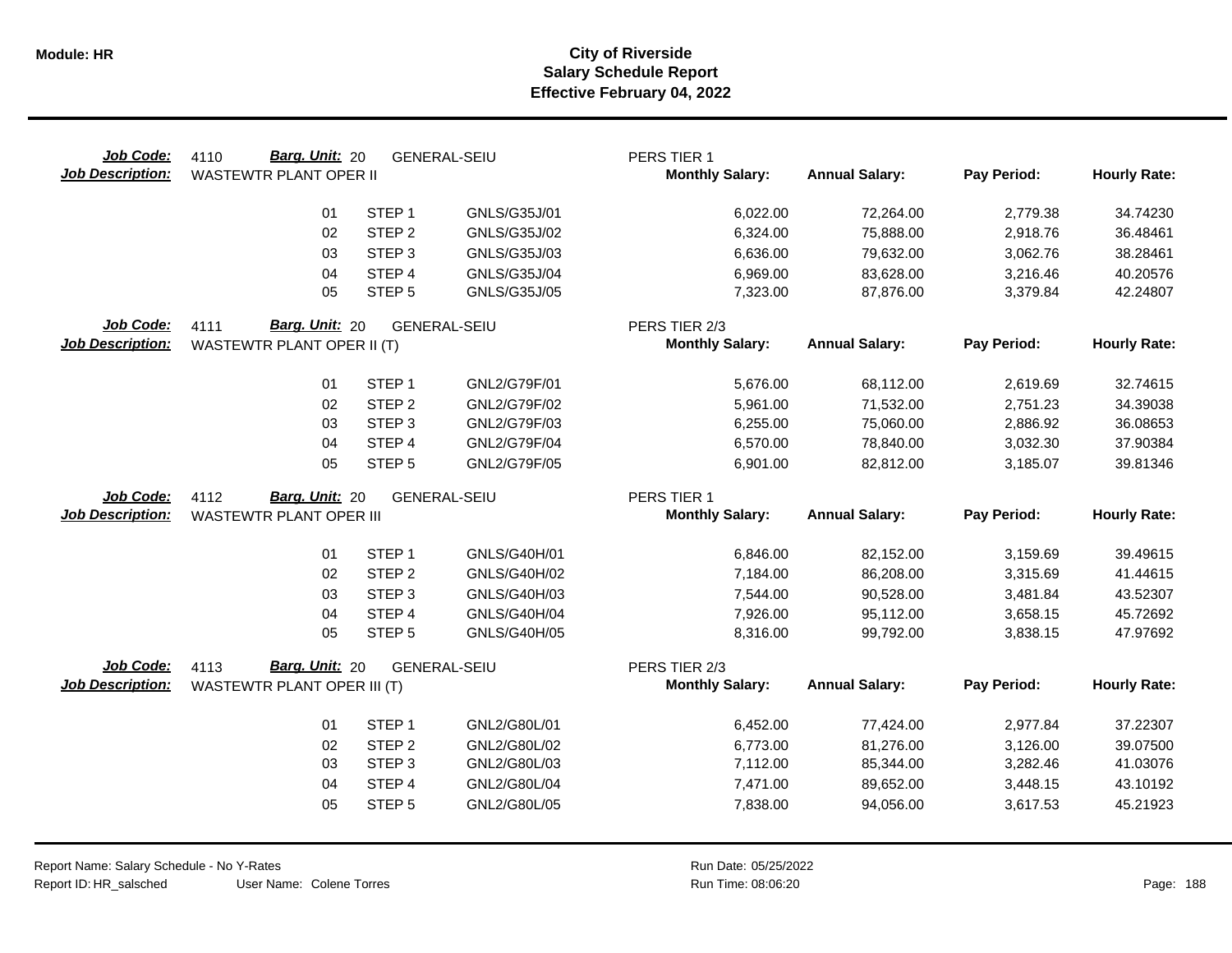| Job Code:               | Barg. Unit: 50<br>4140        | <b>SUPERVISORY</b>          |                     |                        |                        |                      |                     |
|-------------------------|-------------------------------|-----------------------------|---------------------|------------------------|------------------------|----------------------|---------------------|
| <b>Job Description:</b> | <b>WASTEWTR PLANT SUPV E</b>  |                             |                     | <b>Monthly Salary:</b> | <b>Annual Salary:</b>  | Pay Period:          | <b>Hourly Rate:</b> |
|                         | 1 <sup>N</sup>                | <b>MINIMUM</b>              | SUPV/U16I/1N        | 8,313.00               | 99,756.00              | 3,836.76             | 47.95961            |
|                         | 1X                            | <b>MAXIMUM</b>              | <b>SUPV/U16I/1X</b> | 10,113.00              | 121,356.00             | 4,667.53             | 58.34423            |
|                         |                               |                             |                     |                        |                        |                      |                     |
| Job Code:               | Barg. Unit: 15<br>4186        | PROFESSIONAL                |                     |                        |                        |                      |                     |
| <b>Job Description:</b> | <b>WASTEWTR RES ANALYST E</b> |                             |                     | <b>Monthly Salary:</b> | <b>Annual Salary:</b>  | Pay Period:          | <b>Hourly Rate:</b> |
|                         |                               |                             |                     |                        |                        |                      |                     |
|                         | 1 <sub>N</sub>                | <b>MINIMUM</b>              | PROF/K15F/1N        | 7,227.00               | 86,724.00              | 3,335.53             | 41.69423            |
|                         | 1X                            | <b>MAXIMUM</b>              | PROF/K15F/1X        | 8,783.00               | 105,396.00             | 4,053.69             | 50.67115            |
| Job Code:               | Barg. Unit: 15<br>4187        | PROFESSIONAL                |                     |                        |                        |                      |                     |
| <b>Job Description:</b> | WASTEWTR RES ANALYST TRNE     |                             |                     | <b>Monthly Salary:</b> | <b>Annual Salary:</b>  | Pay Period:          | <b>Hourly Rate:</b> |
|                         |                               |                             |                     |                        |                        |                      |                     |
|                         | 1 <sub>N</sub>                | <b>MINIMUM</b>              | PROF/K12C/1N        | 6,241.00               | 74,892.00              | 2,880.46             | 36.00576            |
|                         | 1X                            | <b>MAXIMUM</b>              | PROF/K12C/1X        | 6,883.00               | 82,596.00              | 3,176.76             | 39.70961            |
| Job Code:               | 9160<br>Barg. Unit: 20        | <b>GENERAL-SEIU</b>         |                     | PERS TIER 1            |                        |                      |                     |
|                         |                               |                             |                     |                        |                        |                      |                     |
|                         |                               |                             |                     |                        |                        |                      |                     |
| <b>Job Description:</b> | <b>WEB DESIGNER</b>           |                             |                     | <b>Monthly Salary:</b> | <b>Annual Salary:</b>  | Pay Period:          | <b>Hourly Rate:</b> |
|                         | 01                            | STEP <sub>1</sub>           | GNLS/G24C/01        | 3,911.00               | 46,932.00              | 1,805.07             | 22.56346            |
|                         | 02                            | STEP <sub>2</sub>           | GNLS/G24C/02        | 4,109.00               | 49,308.00              | 1,896.46             | 23.70576            |
|                         | 03                            | STEP <sub>3</sub>           | GNLS/G24C/03        | 4,311.00               | 51,732.00              | 1,989.69             | 24.87115            |
|                         | 04                            | STEP 4                      | GNLS/G24C/04        | 4,525.00               | 54,300.00              | 2,088.46             | 26.10576            |
|                         | 05                            | STEP <sub>5</sub>           | GNLS/G24C/05        | 4,752.00               | 57,024.00              | 2,193.23             | 27.41538            |
|                         | 06                            | STEP <sub>6</sub>           | GNLS/G24C/06        | 4,988.00               | 59,856.00              | 2,302.15             | 28.77692            |
|                         | 07                            | STEP <sub>7</sub>           | GNLS/G24C/07        | 5,241.00               | 62,892.00              | 2,418.92             | 30.23653            |
|                         |                               |                             |                     |                        |                        |                      |                     |
| Job Code:               | 9161<br>Barg. Unit: 20        | <b>GENERAL-SEIU</b>         |                     | PERS TIER 2/3          |                        |                      |                     |
| <b>Job Description:</b> | WEB DESIGNER (T)              |                             |                     | <b>Monthly Salary:</b> | <b>Annual Salary:</b>  | Pay Period:          | <b>Hourly Rate:</b> |
|                         | 01                            | STEP <sub>1</sub>           | GNL2/G70G/01        | 3,686.00               | 44,232.00              | 1,701.23             | 21.26538            |
|                         | 02                            | STEP <sub>2</sub>           | GNL2/G70G/02        | 3,872.00               | 46,464.00              | 1,787.07             | 22.33846            |
|                         | 03                            |                             | GNL2/G70G/03        |                        |                        |                      | 23.44615            |
|                         | 04                            | STEP <sub>3</sub><br>STEP 4 | GNL2/G70G/04        | 4,064.00<br>4,266.00   | 48,768.00<br>51,192.00 | 1,875.69<br>1,968.92 | 24.61153            |

Report Name: Salary Schedule - No Y-Rates Report ID: HR\_salsched